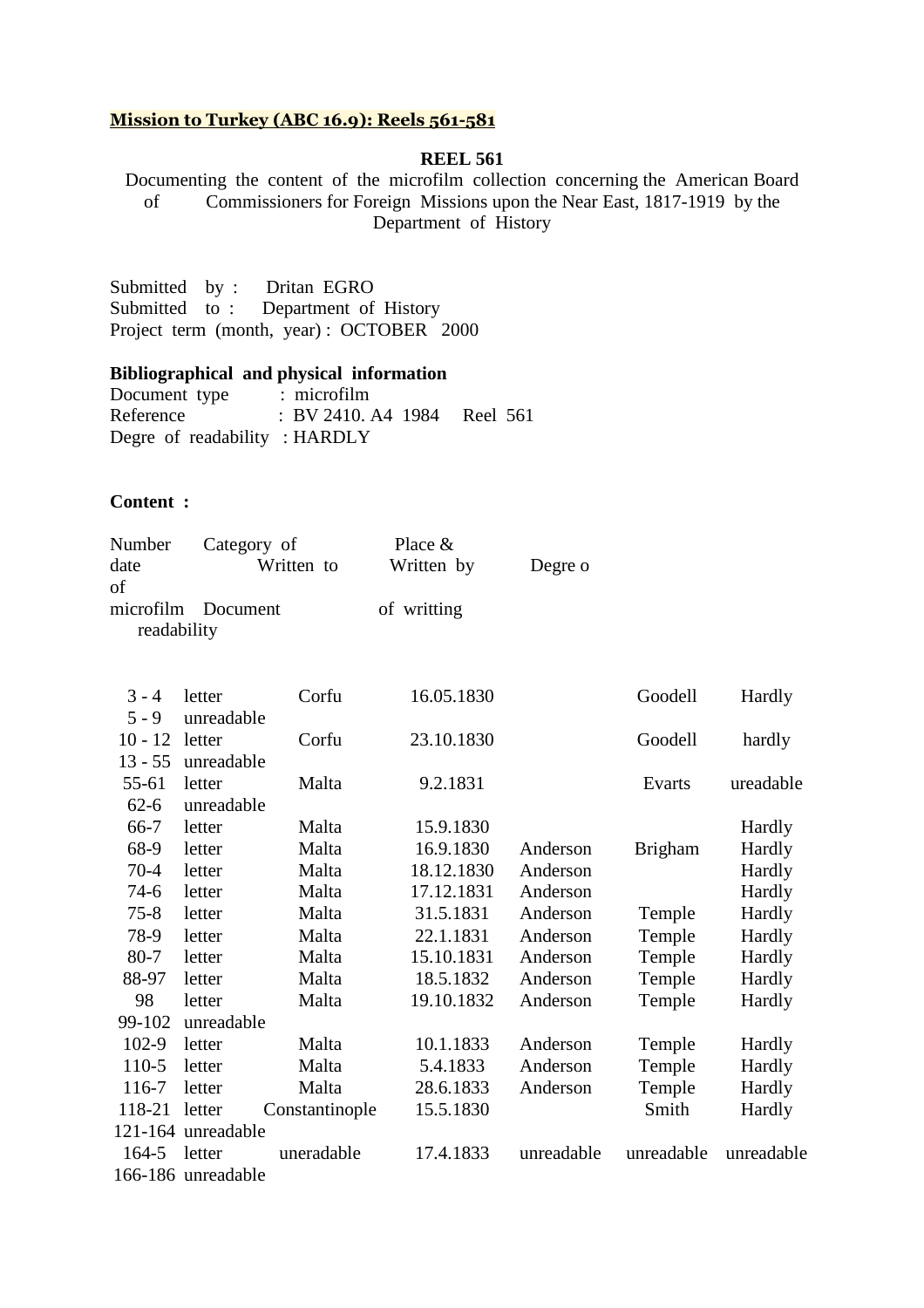| 186-7          | letter             | Malta                                           | 8.11.1831  |            | Dwight     | unreadable |
|----------------|--------------------|-------------------------------------------------|------------|------------|------------|------------|
|                | 188-214 unreadable |                                                 |            |            |            |            |
| $215-7$ letter |                    |                                                 | 11.1.1832  | unreadable | unreadable | unreadable |
| 217-31         | unreadable         |                                                 |            |            |            |            |
| $231-4$ letter |                    | Constantinople                                  | 20.10.1834 |            | Goodell    | unreadable |
| $235-9$        | unreadable         |                                                 |            |            |            |            |
| 239-270 letter |                    | Constantinople                                  | 25.10.1834 | Anderson   | unreadable | readable   |
| 272            |                    | tabular view of Constantinople mission          |            |            |            |            |
|                | 1886               |                                                 |            |            |            |            |
| $273-6$        | letter             | Constantinople                                  | 17.8.1835  | Anderson   | Goodell    | unreadable |
| 277-84         | unreadable         |                                                 |            |            |            |            |
|                |                    | 285-304 annual of the mission of Constantinople |            | Goodell    | readable   |            |
| $305 - 53$     | unreadable         |                                                 |            |            |            |            |
| 353-67 letter  |                    | Constantinople                                  | 5.11.1831  | Anderson   | Goodell    | unreadable |
|                | 368-403 unreadable |                                                 |            |            |            |            |
| 403-4          | letter             | unreadable                                      | 30.5.1831  | Anderson   | Goodell    | readable   |
| $404 - 5$      | letter             | Smyrna                                          | 31.5.1831  | Anderson   | Goodell    | unreadable |
|                | 406-498 unreadable |                                                 |            |            |            |            |
| 499            | letter             | Pera                                            | 8.12.1832  |            | Goodell    | readable   |
|                | 500-551 unreadable |                                                 |            |            |            |            |
| 552-3          | letter             | Galata                                          | 28.8.1833  | unreadable | Goodell    | unreadable |
|                | 554-592 unreadable |                                                 |            |            |            |            |
| $592 - 5$      | letter             | Galata                                          | 3.3.1834   | Anderson   | Goodell    | readable   |
|                | 596-704 unreadable |                                                 |            |            |            |            |
| 705-6 letter   |                    | Constantinople                                  | 13.6.1836  | Anderson   | Goodell    | hardly     |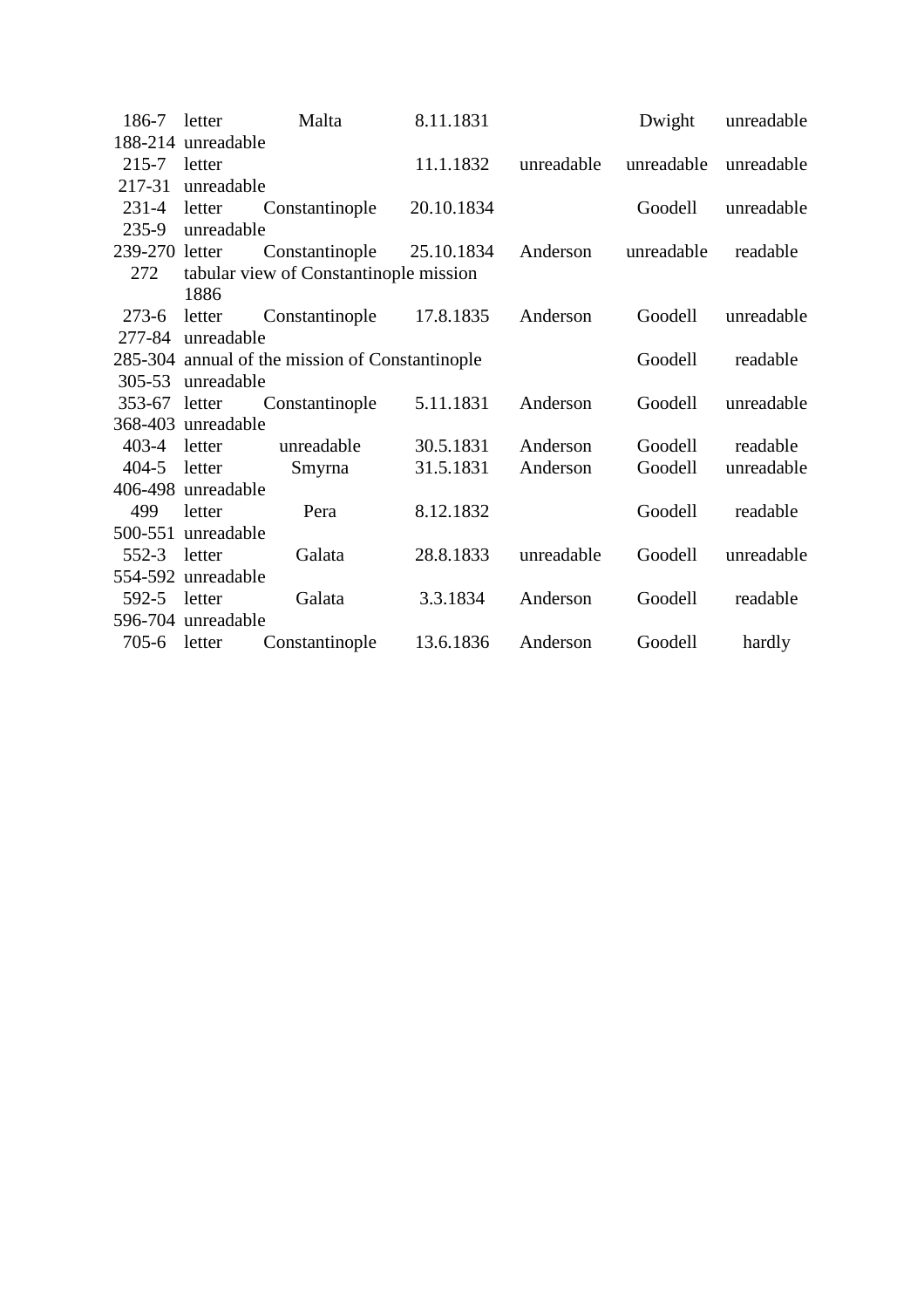Submitted by : Dritan EGRO Submitted to : Department of History Project term (month, year) : November 2000

#### **Bibliographical and physical information**

Document type : microfilm Reference : BV 2410. A4 1984 Reel 562 Degre of readability : Unreadable

# **Content :**

| Number             |            | Category of    | Place $&$   |          |            |            |
|--------------------|------------|----------------|-------------|----------|------------|------------|
| date               |            | Written to     | Written by  | Degre o  |            |            |
| of                 |            |                |             |          |            |            |
| microfilm Document |            |                | of writting |          |            |            |
| readability        |            |                |             |          |            |            |
| $2 - 3$            | letter     | Constantinople | 22.6.1832   | Anderson | unreadable | hardly     |
| $4 - 18$           | unreadable |                |             |          |            |            |
| 18-23 letter       |            | Constantinople | 3.3.1833    | Anderson | Dwight     | hardly     |
| 24-102             | unreadable |                |             |          |            |            |
| $103 - 4$          | letter     | Pera           | 22.9.1834   | Anderson | Dwight     | unreadable |
| 105-150 unreadable |            |                |             |          |            |            |
| $150-5$ letter     |            | Constantinople | 3.5.1835    | Anderson | Dwight     | unreadable |
| 156-92             | unreadable |                |             |          |            |            |
| $193-5$ letter     |            | Constantinople | 18.7.1835   | Anderson | Dwight     | hardly     |
| 195-567 unreadable |            |                |             |          |            |            |
| 568-70 letter      |            | Constantinople | 1.8.1836    | Anderson | Dwight     | unreadable |
| 570-4              | letter     | Constantinople | 29.12.1836  | Anderson | Hormid     | unreadable |
| 575                | unreadable |                |             |          |            |            |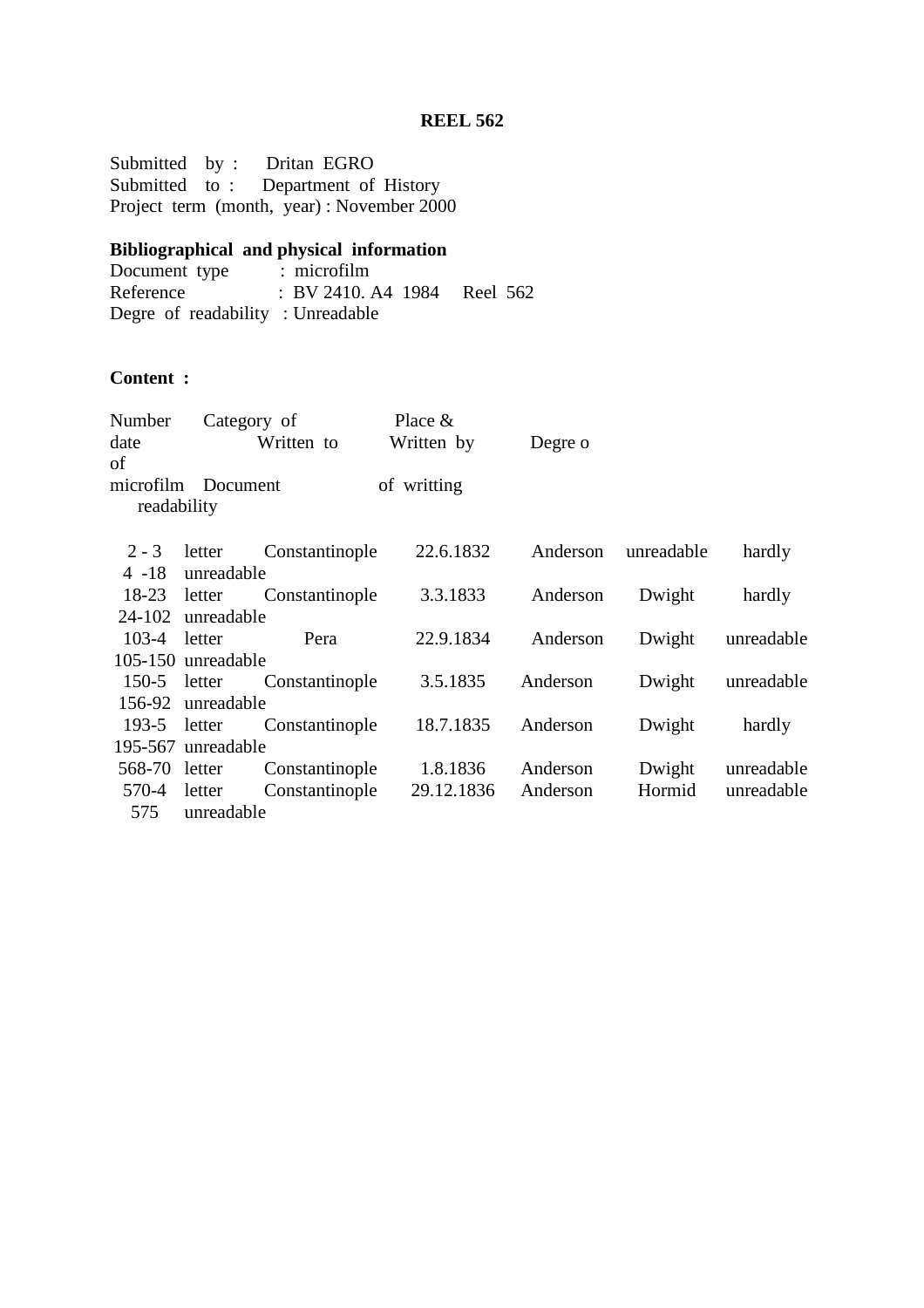Submitted by : Dritan EGRO Submitted to : Department of History Project term (month, year) : December 2000

# **Bibliographical and physical information**<br>Document type : microfilm

Document type<br>Reference : BV 2410. A4 1984 Reel 563 Degre of readability : Hardly

# **Content :**

| Number      | Category of        |            | Place &     |            |            |            |
|-------------|--------------------|------------|-------------|------------|------------|------------|
| date        |                    | Written to | Written by  | Degre o    |            |            |
| of          |                    |            |             |            |            |            |
| microfilm   | Document           |            | of writting |            |            |            |
| readability |                    |            |             |            |            |            |
| $3 - 6$     | Peace of           | Smyrna     | 15.9.1832   | unreadable | unreadable | partially  |
|             | newspap.           |            |             |            |            |            |
| $6 - 16$    | Minutes            | Smyrna     | 14.3.1836   | unreadable | Goodell    | partially  |
|             | of the             |            |             |            |            |            |
|             | meetings           |            |             |            |            |            |
|             | of                 |            |             |            |            |            |
|             | delegates          |            |             |            |            |            |
|             | from the           |            |             |            |            |            |
|             | Levant             |            |             |            |            |            |
|             | mission            |            |             |            |            |            |
| $16 - 20$   | letter             | Smyrna     | 23.3.1836   | Anderson   | Temple     | partially  |
| $21 - 24$   | letter             | Malta      | 10.10.1833  | Anderson   | Temple     | hardly     |
| $25 - 31$   | letter             | Smyrna     | 23.12.1833  | Anderson   | Temple     | hardly     |
| 32-42       | unreadable         |            |             |            |            |            |
| $42-9$      | letter             | Smyrna     | 12.6.1834   | Anderson   | Temple     | hardly     |
| 50          | letter             | Smyrna     | 22.8.1834   | Anderson   | Temple     | readable   |
| $51-9$      | letter             | Smyrna     | 24.10.1834  | Anderson   | Temple     | hardly     |
| 60-70       | letter             | Smyrna     | 20.1.1835   | Anderson   | Temple     | hardly     |
| $71-8$      | letter             | Smyrna     | 9.7.1835    | Green      | Temple     | hardly     |
| 79-83       | letter             | Smyrna     | 29.10.1835  | Anderson   | Temple     | hardly     |
| $84 - 8$    | letter             | Smyrna     | 3.12.1835   | Anderson   | Temple     | hardly     |
| 89-91       | letter             | Smyrna     | 12.3.1836   | Anderson   | Temple     | hardly     |
| 92-104      | letter             | Smyrna     | 1.4.1836    | Anderson   | Temple     | hardly     |
| 104-7       | letter             | Smyrna     | 12.7.1836   | Anderson   | Temple     | hardly     |
|             | 108-110 unreadable |            |             |            |            |            |
| 110         | letter             | Smyrna     | 6.9.1836    | Anderson   | Temple     | hardly     |
| $111 - 2$   | letter             | Smyrna     | 12.9.1836   | Anderson   | Temple     | readable   |
| 113-7       | unreadable         |            |             |            |            |            |
| 117         | letter             | Smyrna     | 13.10.1836  | Anderson   | Temple     | readable   |
| 118-23      | letter             | Smyrna     | 18.11.1836  | Anderson   | Temple     | unreadable |
| 123-5       | letter             | Smyrna     | 27.12.1836  | Anderson   | Temple     | readable   |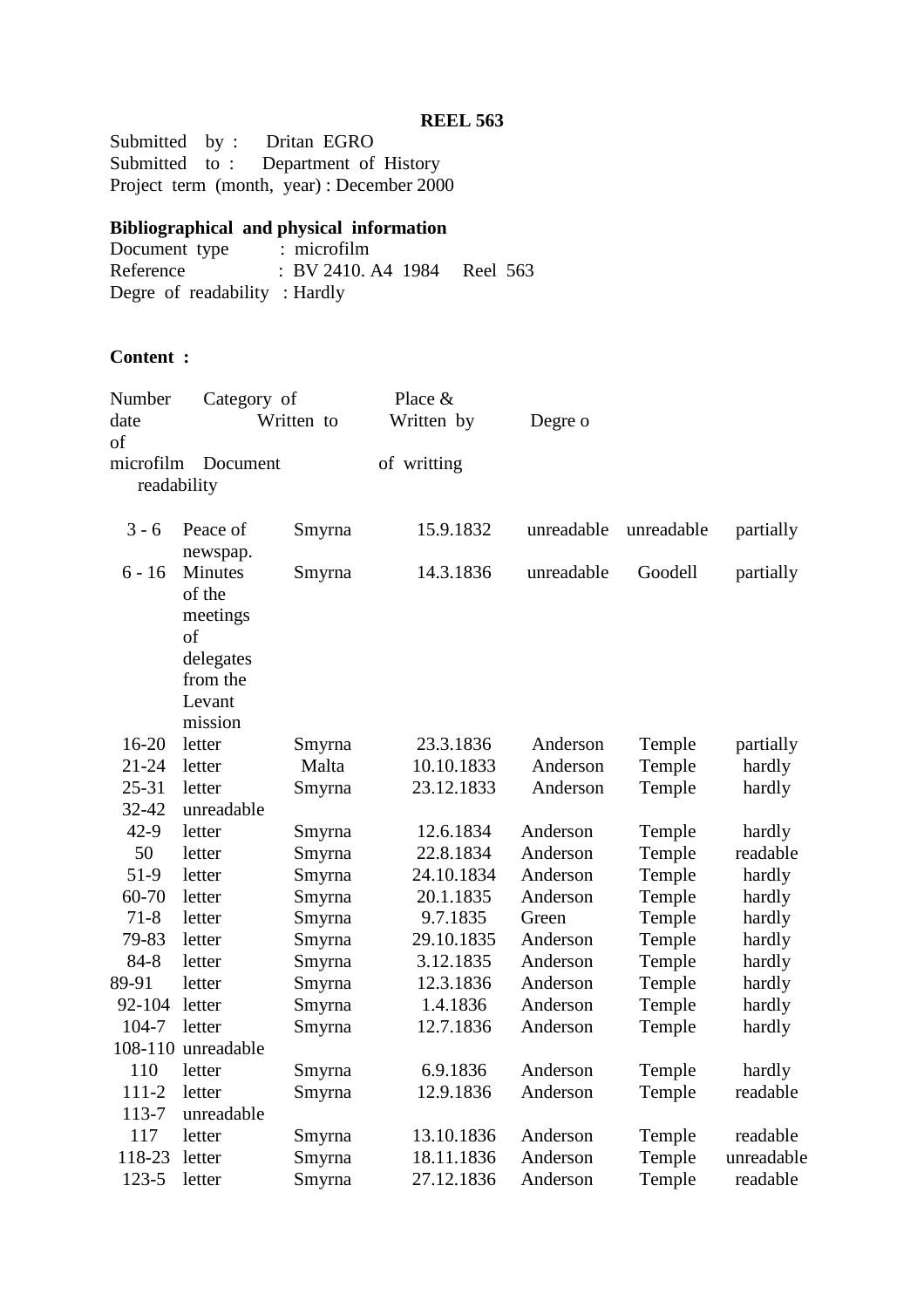| $126-8$ letter |                    | Smyrna                       | 20.10.1837 | Anderson     | Temple  | readable |
|----------------|--------------------|------------------------------|------------|--------------|---------|----------|
|                | 129-210 unreadable |                              |            |              |         |          |
| 210-2          | letter             | Malta                        | 8.10.1833  | Anderson     | Temple  | readable |
| 212-30         | unreadable         |                              |            |              |         |          |
| 230-3          | letter             | New York                     | 22.1.1836  | Anderson     | Hallock | readable |
| 235            | letter             | New York                     | 15.01.1836 | Anderson     | Hallock | readable |
| 236-8          | letter             | New York                     | 14.1.1836  | Anderson     | Hallock | readable |
| 238-61         | unreadable         |                              |            |              |         |          |
| $262 - 3$      | letter             | Smyrna                       | 12.11.1836 | <b>Starr</b> | Hallock | hardly   |
| 264-5          | letter             | Smyrna                       | 12.12.1836 | Anderson     | Hallock | hardly   |
|                | 266-474 unreadable |                              |            |              |         |          |
| 475-9          | letter             | Constantinople               | 2.3.1834   | Anderson     | Thomas  | hardly   |
|                | 480-515 unreadable |                              |            |              |         |          |
| 515-532 letter |                    | The first page is unreadable |            |              |         | hardly   |
|                |                    |                              |            |              |         |          |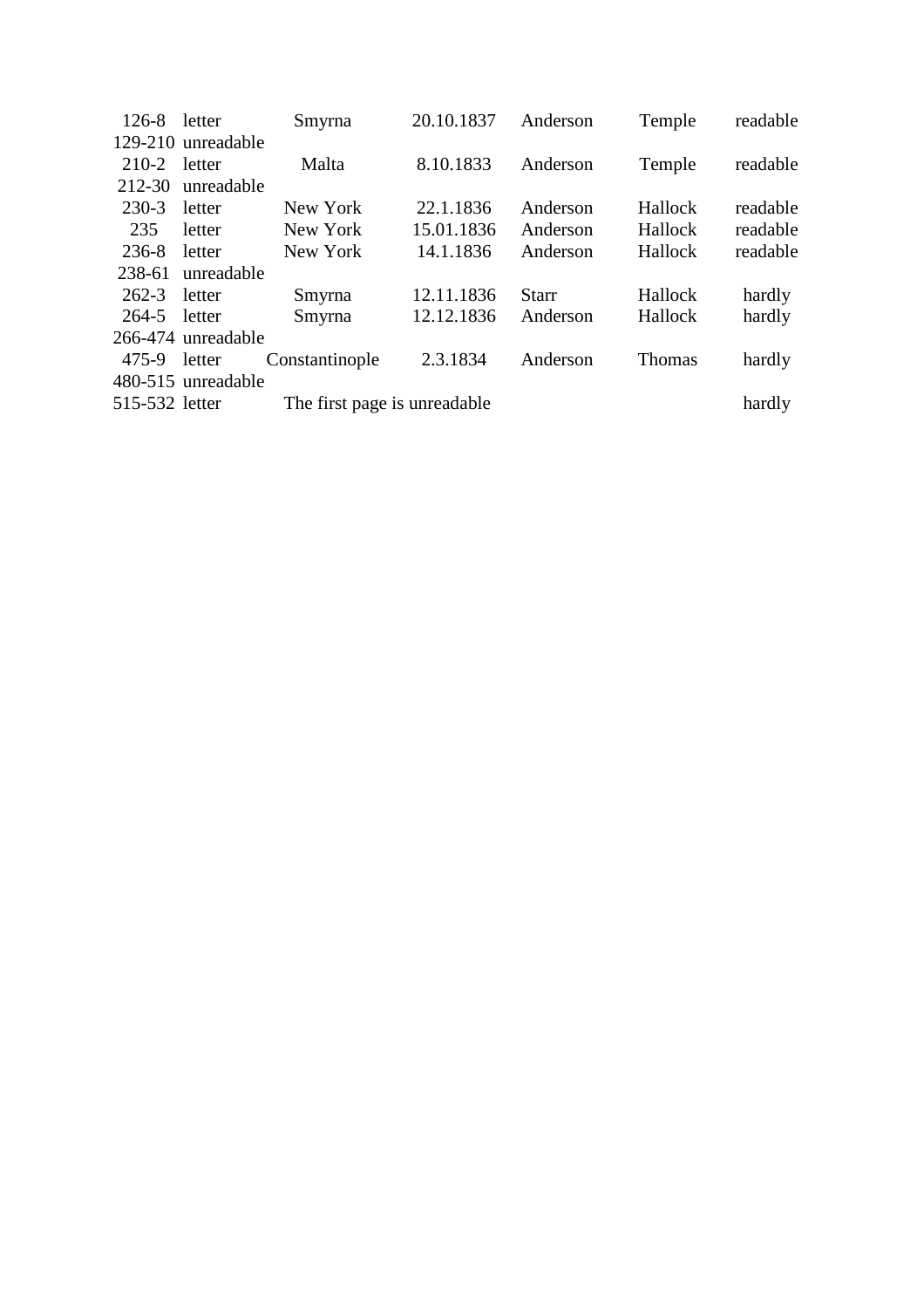Submitted by: Esra Sahtiyancý Öztarhan

Submitted to: Department of History

Project term (month, year): February 1999

Reference no: BV2410.a4 1984 **Reel 564.**

1859-18744. European Turkey Mission Documents, Reports, Journals

Letters& Papers adressed to Board vol.282:

Contents:

Annual View, 1870......1

Estimates for 1872......2

(General Letters from the Mission: )

Annual and Station Reports......3-44

Plan of Female Boarding School at Eski Zagra......45

Report of Comitee on Bulgarian Schools......46

School at Eski Zagra......47

Letters from the mission......48-56

The Bulgarian Question......57

The Bible in Bulgaria......58

Petition from Bulgarians......59

(Letters from individual Missionaries)

Arms W. E Emily 1859-1866......60-73 1/3

Ball J. N 1860-1869......74-99

Ball Mrs. M.A......100

Beach Miss......1869-1871......101-111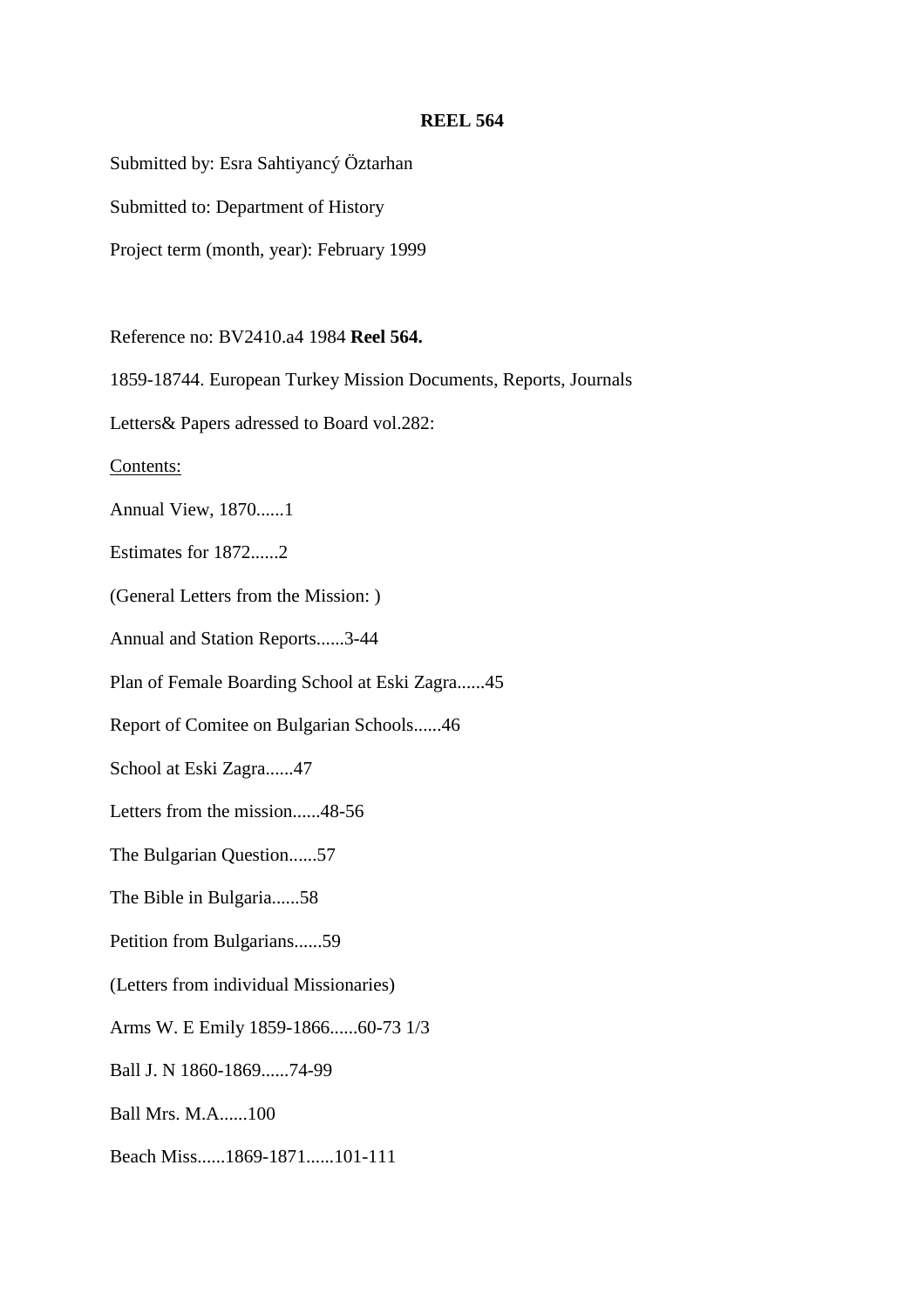- Bond,L 1868-1871......112-118
- Brygnton T.L 1860-1870......119-155
- Clarke 1860- 1867......156-186
- ...................................187-215,5
- Haskell ,H 1861-1871......216-246
- Haskell Mrs. M......247
- House J.H 1871......248-250
- Locke W.E 1868-1871......251-263
- Mattbie E.F 1870- 1871......264-276
- Meriam W.W 1860- 1862......269-276
- Morse Charles 1860-1871......277-326
- Morse Mrs.E.D ......326 ½
- Mumford mrs A.V 1871......327-328
- Norcross Miss R.A 1866-1869......329-336
- Page H.A 1867- 1871 ......337-352
- Reynolds Miss M.E. 1863-1870......353-359

(**Abbrevations** r:readable, m:partially readable, u:unreadable) (m)Estimate of Expenses in the European Turkey Mission for 1872.

(m) First annual meeting of the mission to European Turkey.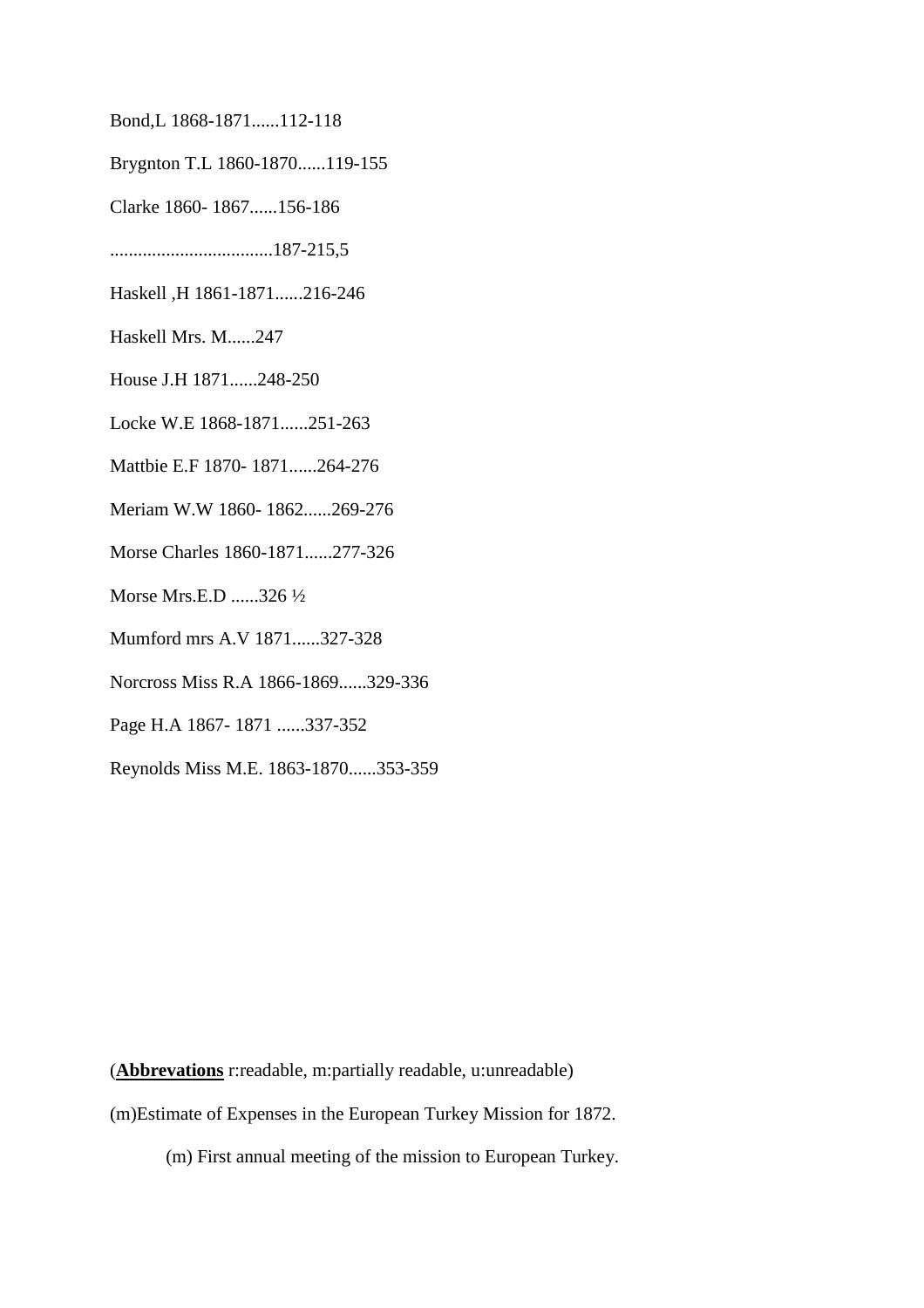Written in Eski Zagra, in 30<sup>th</sup> June 1871 (rec. 28<sup>th</sup> Aug.)

By Henry B. Haskell & Edwin Locke

( r ) Letter to Missionary House

Written in Samakov, 29 July 1871, by Henry B. Haskell & Edwin Locke

u. Report of Adrianople Station.

Written in Adrianople, 12 April 1860, by Charles F.Morse.

(u) Report of Adrianople Station

Written in Adrianople, 12 July 1861, by Charles F.Morse.

( r ) Report of the Adrianople Station for the year ending.1862.

Written in Adrianople, 17 July 1862, by Oliver Grane

( r ) Report of the Adrianople Station for the year ending 15 May 1863.

Written in Adrianople, by Oliver Grane.

Recorded 23 June 1863.

m. Annual Report of the Constantinople Station for 1865.

Written in Constantinople by G.N.Ball recorded  $29<sup>th</sup>$  June 1865.

m. Annual Report of the Philipopolis Station for 1865-6.

Written in Philipopolis , 28 June 1866.

(m) Annual Report of the Philipopolis Station for 1865-6

By H.Haskell, w ritten in Philipopolis, 9 May 1866 by H.Haskell.

(u) Annual Report of Adrianople Station from 1866.

Recorded 28 June 1866.

(m) Annual Report of Adrianople Station for 1867.

Written by J.N.Ball, in Adrianople, May 1867, recorded 27 June 1867

(m) Report of the Adrianople Station 1868.

Written by J.N.Ball, rec 18 June 1868.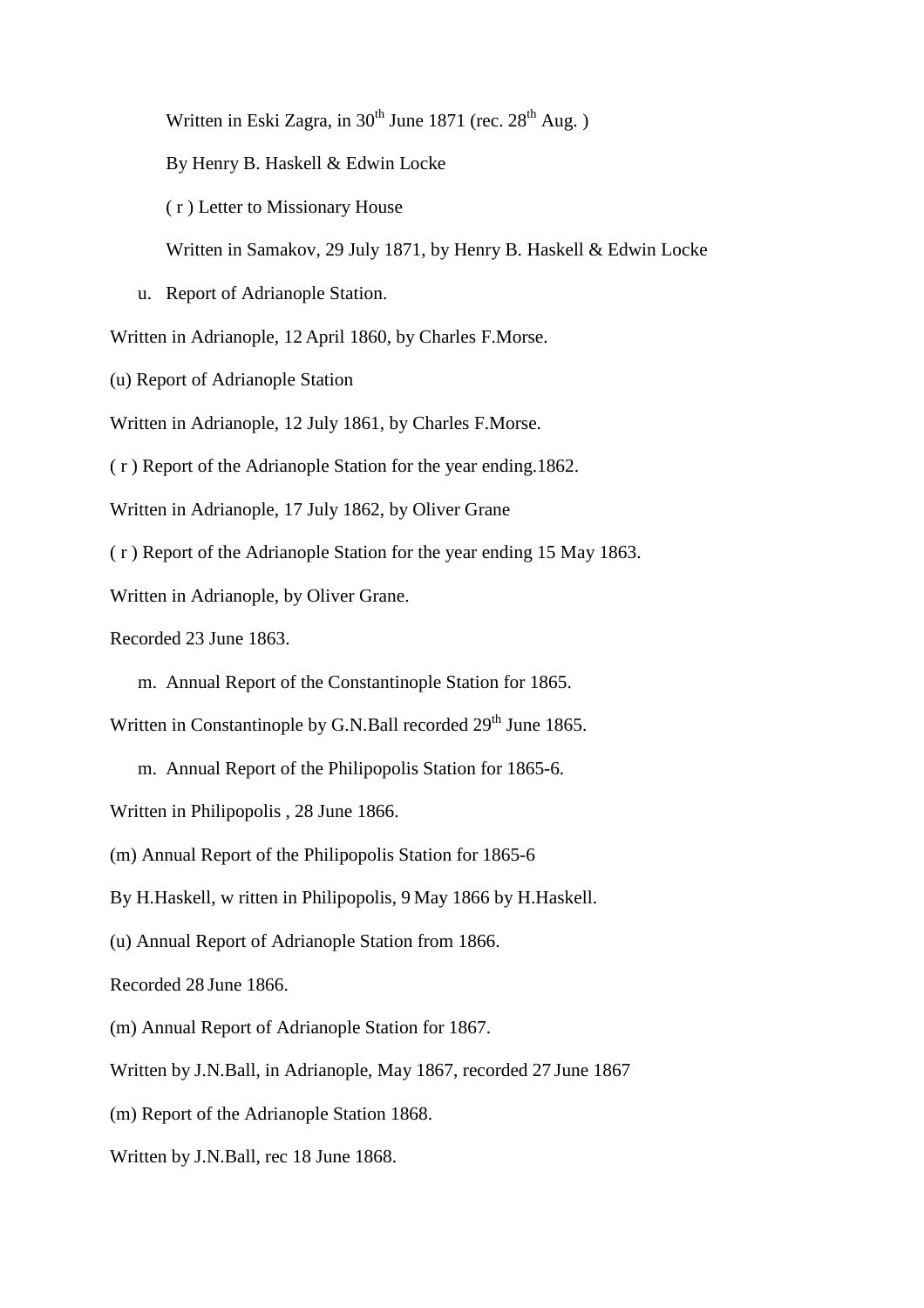- (u) The first Annual Report of the Eski Zagra Station
- Written by Mrs.T.L.Byngton, in 2 April 1860, recorded 27 July 1860.
- (m) The Second Annual Report of the Eski Zagra Station
- By T.L:Byngton and W.T.Arms, written in June 1861.
- (m) Third Annual Report of the Eski Zagra Station.
- By T.L:Byngton , written in June 1862 , recorded in 17 July 1862.
- (m) The Fourth Annual Report of the Eski Zagra Station
- By T:L:Byngton , 1863, recorded in 26 June 1863.
- (m) The Fifth Annual Report of the Eski Zagra Station
- By T.L.Byngton, 15 May 1864, recorded 2 July 1864.
- (m) The Sixth Annual Report of the Eski Zagra Station
- By T.L.Byngton ,15 May 1865.
- (m) The Seventh Annual Report of the Eski Zagra Station
- By T.L.Byngton , 8 May 1866, recorded 28 June 1866.
- (m) The Eight Annual Report of the Eski Zagra Station
- By T.L.Byngton , recorded 27 June 1867.
- (u) Report of the Eski Zagra Station for 1868.
- By Charles F.Morse , 27 April 1868, recorded June 18, 1868.
- (m) Report of the Eski Zagra Station for the year ending May 1869.
- By Lewis Bond, recorded June 16, 1869.
- ( r ) Report of the Eski Zagra Station for 1870.
- By Lewis Bond, recorded September 16, 1871.
- (m) Report of the Philipopolis Station for 1859-1860.
- By W.W.Meriam, March 21, 1860, recorded July 27, 1860.
- (m) Annual Report of Philipopolis Station for 1861.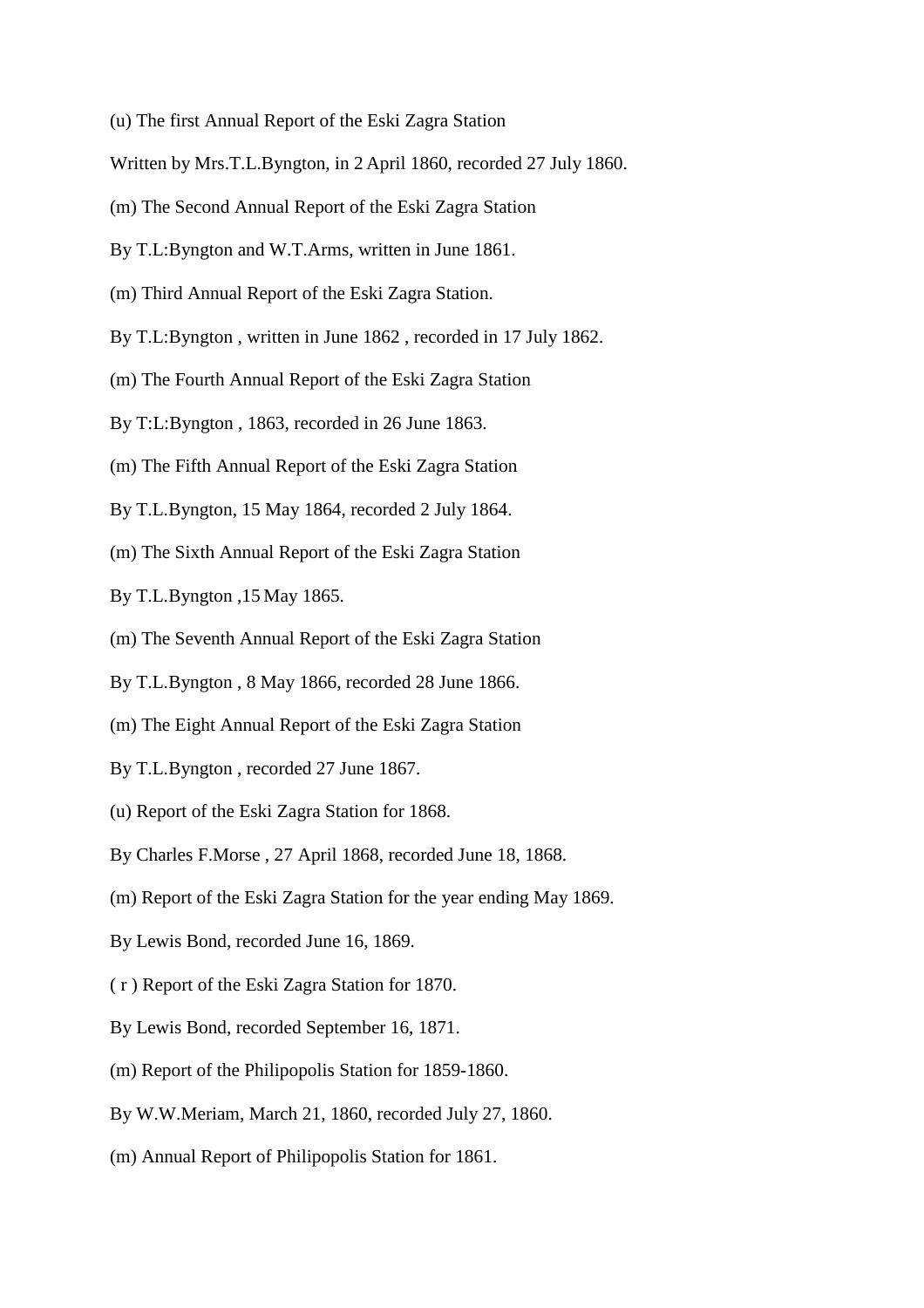- By James F.Clarke, recorded July 12,1861.
- (u) Annual Report of Philipopolis Station for 1862.
- By James F.Clarke, May 1863,rec June 26,1863.
- (m) Third Annual Report of Philipopolis Station for May 30, 1862.
- By James W.W.Mariam, recorded July 17,1862.
- (u) Annual Report of Philipopolis Station for 1863.
- By Henry Haskell, May 12,1864, recorded July 2,1864.
- (u) Annual Report of Philipopolis Station for 1864-1865.
- By James F.Clarke, recorded June 29,1865.
- (m) Annual Report of Philipopolis Station for 1866-1867.
- By Henry Haskell, April 27, 1867, recorded June 27,1867.
- (m) Annual Report of Philipopolis Station for 1867-1868.
- By James F.Clarke, April 27, 1868, recorded July 18,1868.
- (u) Tenth Annual Report of Philipopolis Station for 1868-1869.
- By James F.Clarke, recorded June 21,1869.
- (u) Eleventh Annual Report of Philipopolis Station for 1869-1870.
- By Henry Haskell, May 5, 1870, recorded June 27,1870.
- (m) Twelfth Annual Report of Philipopolis Station for 1870-1871.
- By Henry Haskell, Eski Zagra , June 21 in 1871.
- (m) From J.P Durbin, to Mission Rooms of Methodist Episcopal Church, to Dr.Anderson (Sec'y Am.Board) New York , 1862.
- (u) First Annual Report of the Sophia Station for 1863.
- By Charles F.Morse, Sophia, May 2, 1863, recorded June 26,1863.
- (u) Report of Sophia Station for 1864.
- By Charles F.Morse, Sophia, rec. July 2, 1864,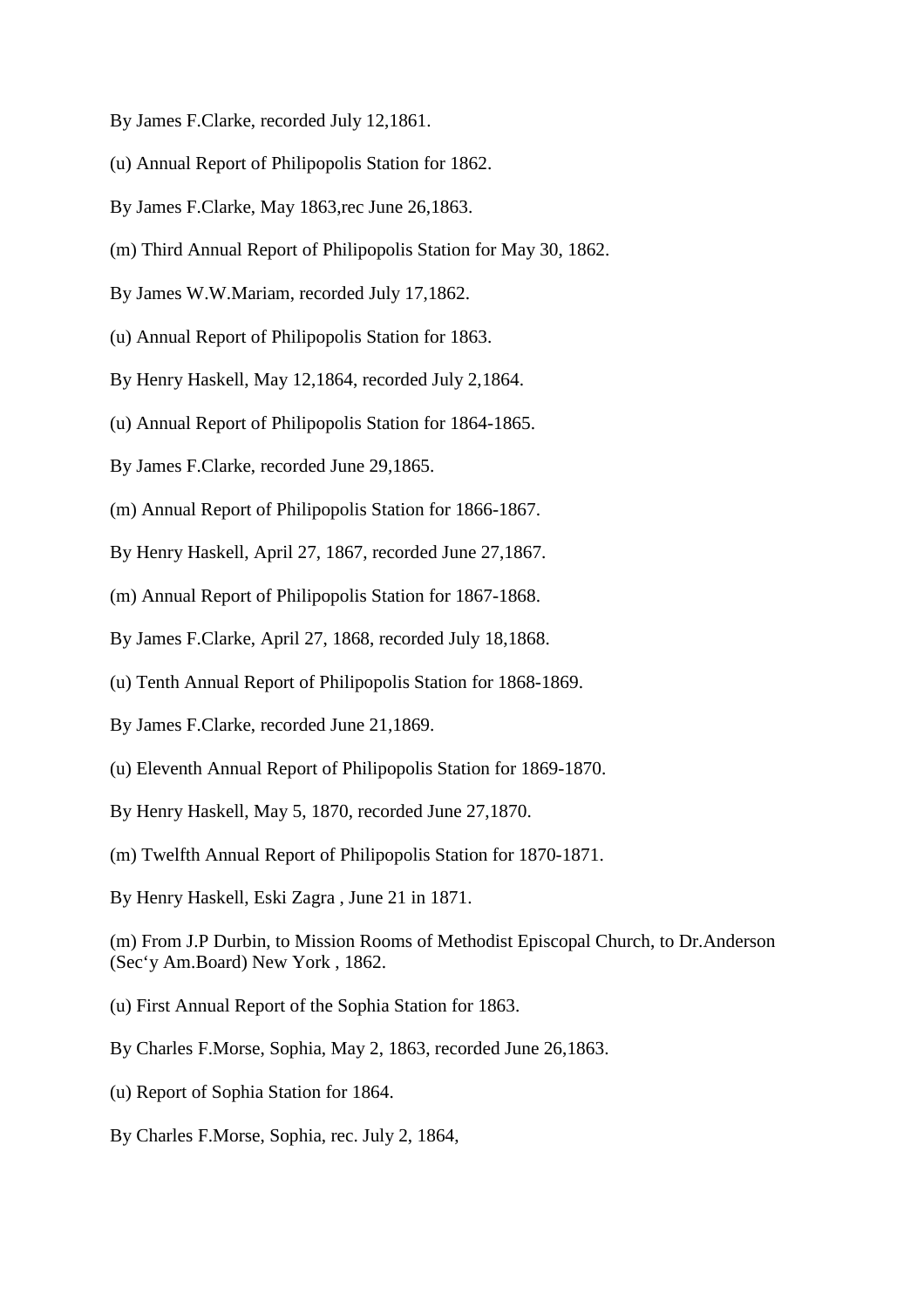- (m) Third Report of Sophia Station for May 1865.
- By Charles F.Morse, Sophia, rec. June 29, 1865,
- (u) Report of Sophia Station for 1864.
- By Charles F.Morse, Sophia, rec. June 28, 1864,
- (u) Report of Sophia Station for 1867.
- By Charles F.Morse, Sophia, rec. June 27, 1867,
- (m) Report of Samokov Station for 1868-1869.
- By Edwin Locke, rec. June 21, 1869,
- (m) Report of Samokov Station1869-1870,
- By Edwin Locke, May 3 1870.
- (m) The Third Annual Report of Samokov Station 1870-1871.
- By Edwin Locke, September 16,1871.
- (m) Plan of the female boarding School at Eski Zagra 1862 June 23.
- H.A.Shauffler, rec.July 17, 1862
- ( r ) Report of Commitee on Bulgarian Schools.
- Signed by C.Hamlin, June 20 1862. ,.Winchester, to I.B.Trowbridge, recorded July 17, 1862.
- ( r ) Report of the Trusties of the Mission School in Eski Zagra for the year 1870-71
- By Henry Haskel ,23 June 1871, recorded September 16,1871.
- (m) Report of a Convention of Bulgarian Missionaries held at Philipopolis, 14 March 1866.
- By Henry Haskel, rec May 2,1866
- (u) Minister of the Convention of Missionaries to the Bulgarians held at Philipopolis ,March 1869
- By Lewis Bond, rec July 6, 1869.
- (m) Report of Bulgarian Publications
- By Elian Riggs, Constantinapole, June 19, 1871 rec. September 16, 1871.
- ( r ) Letter from Trowbridge, Tillman to Arms, William T., Constantinople.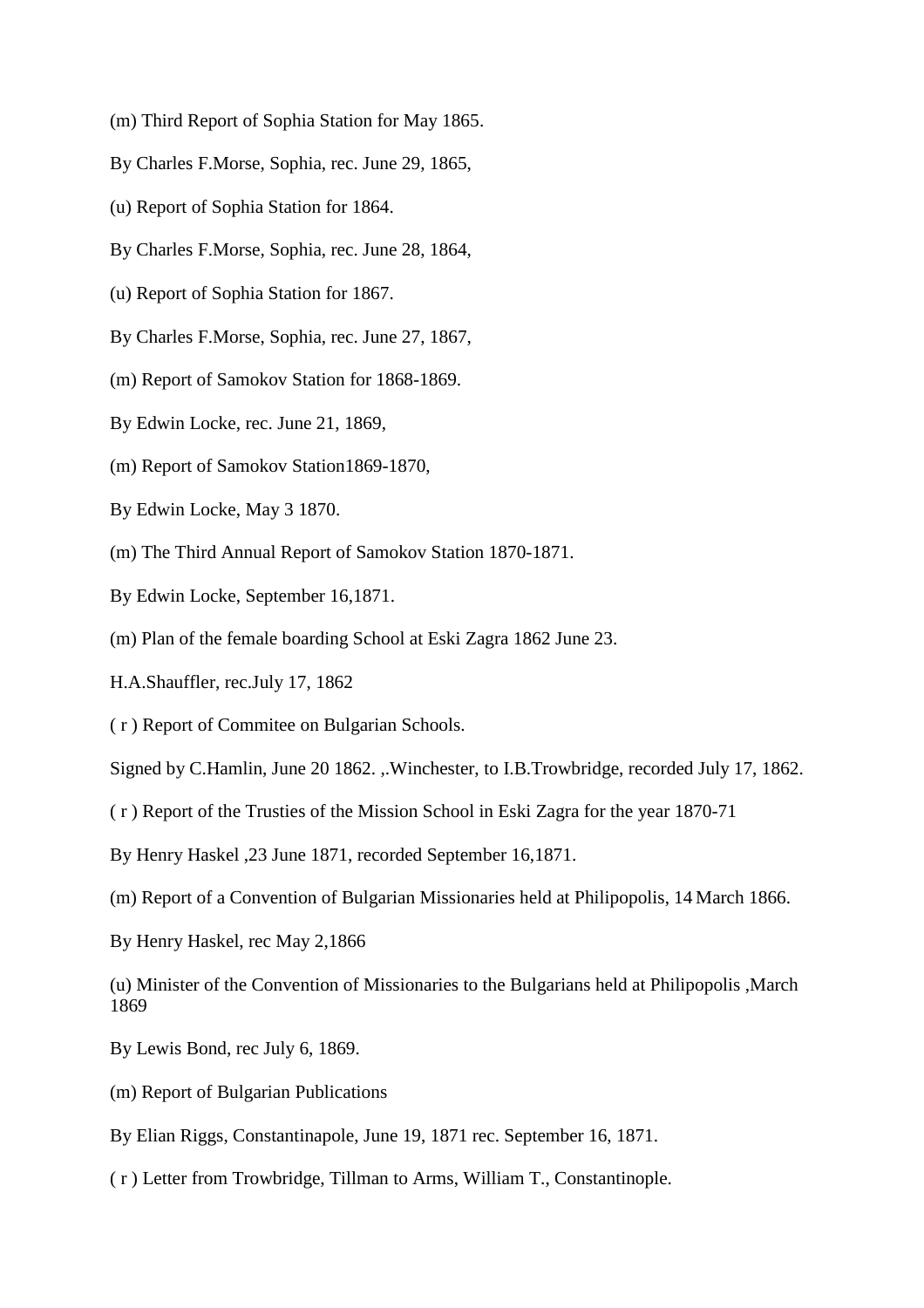September 9, 1861, rec October 18, 1861.

m. Letter from Anderson, Constantinople, to the Commitee ad Interim, (Mr.Brethren) (to Missionery House,Boston),November 21, 1861

.(m)Letter from Oliver Grane, Adrianople to Brethren, the Commitee ad.Interim

(to the Missionary House ,Boston) ,3 March 1862, rec May 26, 1862.

(u).From Oliver Grane., Adrianople, March 22, 1862, to the Committee ....... from Oliver Grane

( r ) From Edwin Locke, Samokov, December 24,1871 to Mr.Clark, rec February 4, 1871.

(m) Report from Elian Riggs, H.D.Sahagyan, to Julius Mingon, Constantinoples, February 5, 1861.

(u) By J.Clark., The Bulgarian Question, October 11,1869 .

- (m) By Elian Riggs ,The Bible in Bulgarian, December 1 1871.
	- u. Petition from Bulgarians, ( $\&$  its translation) 1<sup>st</sup> half of 1871, to the honorable committee of the A.B.C.F.M......to Brethren

From Bulgarians in Baisko, Eski Zagra , Yanboul, Yeni Zagra, Samakov, Sophia, Philipopolis, Kenzoulak, Bania,.....

- (u) From Arms, Northampton, August 20,1859, to Anderson, rec August 22, 1859.
- (uu) From Arms, Norwich Town, October 26, 1859, ....,,rec October 1859.
- (u) From Arms, Greenfield ,November 23, 1859 to Anderson, rec November 25, 1859.
- (u) From .Arms, Norwichtown, December 3, 1859 , to Anderson ,rec .December 5, 1859.

(u) From William J. Arms, Norwichtown , January 21, 1860, to Anderson, rec January 24,1860.

(uu)... Eski Zagra ,July 16, 1860. ,rec August 16, 1860.

(m) Form Arms, Eski Philipopolis ,April 17, 1861, to Anderson, rec May 16, 1861

(u) Arms, Eski Zagra, to..., July 25,1864.

(m) From Arms, Eski Zagra, September  $1<sup>st</sup> 1861$ , to Anderson (Sec of ABCFM), rec October 18.

(m) From Arms, Adrianople, December 5, 1861, to Anderson , rec January 4, 1862.

(u) From Anderson, Greenfield, June 2, 1862, to Arms, rec June 30.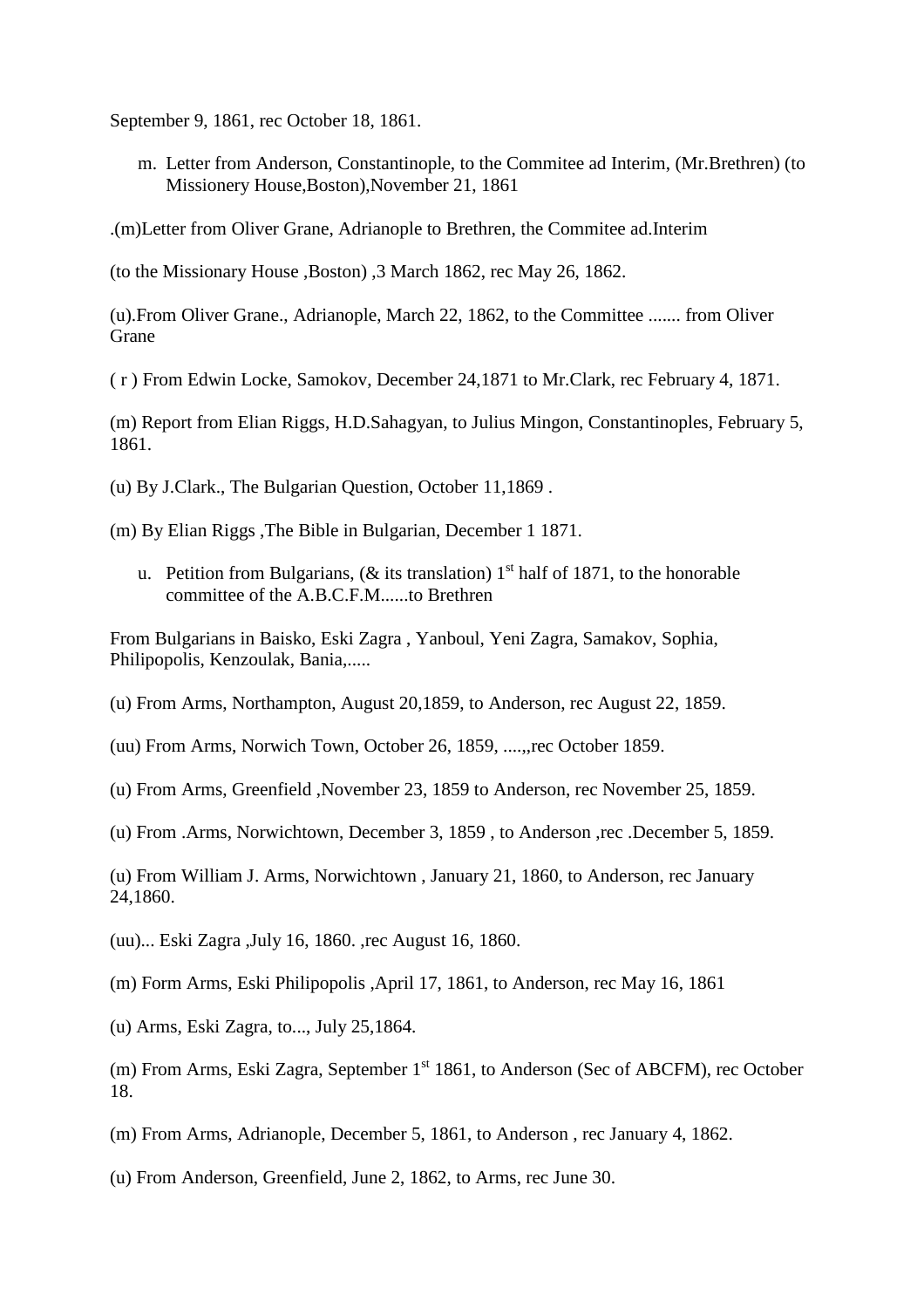(m) From Arms, Norwich town, July 21,1862 to the presidential Committee of ABCFM Brehren ,rec July 23.

m. From Arms, Norwichtown, July 21, 1862, to Anderson ,rec July 23,1862.

(m) From Arms, Norwichtown, August  $1<sup>st</sup> 1862$ , to Anderson, rec August 2 1862.

(m) From Arms, Norwichtown, October 20, 1862, to Anderson ,rec October 23,1862.

- (m) From Arms , Norwichtown, November 3, 1862, to Anderson, rec November 5, 1862.
- (uu) ) From Arms , Greenwich ,September 12, 1866 ,to Anderson , rec September 15,1866.
- (uu) From J.N.Ball, December 13, 1860 ,Yozgat., to Anderson, rec December 13, 1860.
- (m) From Ball, , June 25, 1841 ,Bebek, to Anderson, rec July 19,1841.
- (m) From J.N.Ball, July 18,1841 to Anderson Marseilles, rec August 7, 1841.
- (m) From Ball,, August 9, 1861, to Anderson, New York, rec September 3,1861 from Ball.
- (m) From Ball ,Chathem, New York, September 13,1861 to Anderson, rec October 10, 1861.
- (m) From Ball , October 8, 1861, to Anderson, Waltham ,rec October 10,1861.
- (m) From Ball, November 11,1861 ,to Anderson, Grand Rapids, rec November 14,1861.
- (u) From Ball, February 19, 1862, to Anderson ,Grand Rapids, rec Februrary 24.1862.
- (m)From Ball, April 4, 1862, to Anderson Grand Rapids, rec April 8, 1862.
- (u) From Ball, to Trent S.B, .Ocanto January 29, 1863, rec February 4, 1862.
- (m)From Ball, to Anderson, Ocanto, September 19, 1863, rec September 26, 1863.
- (u)From Ball, December 14, 1863, to Trent S.B, Ocanto, rec December 21, 1863
- (u) From Ball, December 13, 1863 , ...Ocanto, rec May 7, 1864.
- (u) From Ball, May 20, 1864, to Anderson, Chatham, New York, rec June  $1<sup>st</sup>$  1864.
- (u) From Ball, New York June 14, 1864, to Anderson, Chatham, New York ,rec June 15,1864.
- (u) From Ball, August 30, 1864, to Anderson, Grand Rapids, rec September 2 1864.
- (u) From Ball, October 28, 1864, to Anderson, East Saginaw, rec Nowember  $2<sup>nd</sup>$  1864.
- (u) From Ball, Adrianople, August 30, 1865, to Anderson, rec September 29,1865.
- (u) From Ball, June 8, 1867, to N. G Clarke, Adrianople, rec July  $1<sup>st</sup> 1867$ .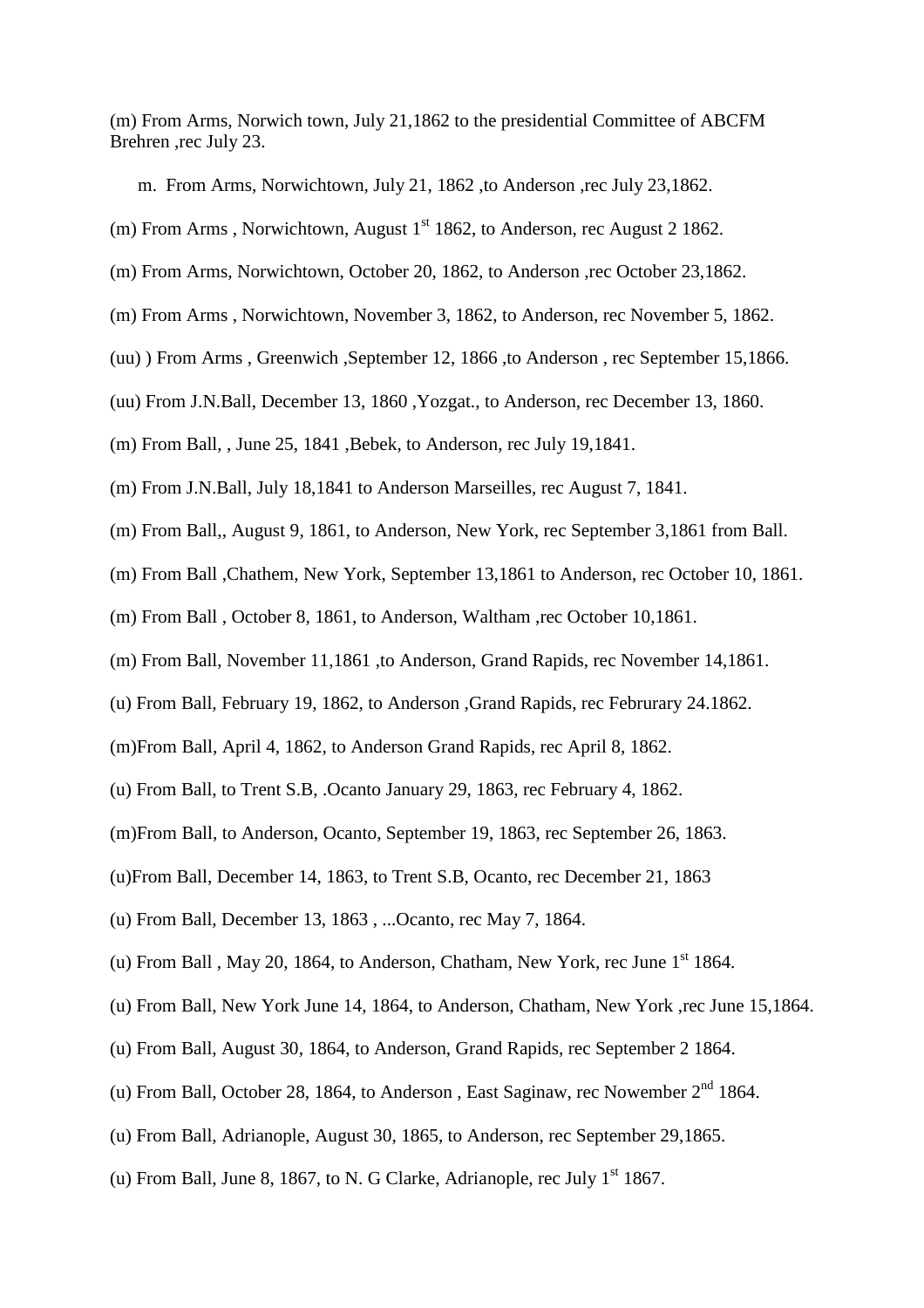- (m) From Ball, May 22 1868, to N.G.Clarke, Bebek ,rec June 10 1868
- (u) From Ball, Constantinoples, June 5, 1868, to Clarke, Adrianople, rec June 29,1868.
- (uu) From Edwin Bliss, Constantinoples, January 15, 1869, to..., Adrianople ,rec June 29, 1868
- (u) From Ball, May  $1<sup>st</sup> 1869$ , to Clarke, Chatham, New York, rec May 3, 1869.
- (u) From Ball, May 24, 1869, to Wand. S, Grand Rapids , rec May 28, 1869.
- (u) From Ball, December 14, 1869 , to Clarke, Grand Rapids, rec December 20, 1869.
- (u) From Martha Ball, November 15, 187, to Wood G.W. ,Grand .Rapids, rec November 26, 1870.
- (uuu) From Miss Beach ,Mansfield ,April 30,1869, ....rec May 3, 1869.
- (uuu) From Beach...
- (uuu) From Beach, Grand Ville, July 6, 1869,.... rec July 10, 1869
- (uuu) From Beach, ...., rec August 5, 1869
- (uuu) From Beach, Grand Ville,... rec August 27, 1869.
	- u. From Beach ,September 22, 1869, to Clarke, rec October 6, 1869
	- u. From Beach, Philipopolis, November 18,1869, to Clarke, December 17, 1869.
- (u) From Beach , Philipopolis, March 16, 1870, rec April 12, 1870

uu. From Beach, January 9....., rec February 15

- u. From Rev.Lewis Bond, New York ,April 11, 1868,.... rec April 13 1868.
- m. From Bond, Eski Zagra, March 19, 1870 , to Wood...
- m. From Henry Haskel, Philipopolis, April 12,1870, to Wood ...
- (uu) From Bond, Eski Zagra, November 7, 1870 , to Clarke, rec December 8, 1870.
- (u) From Bond, Eski Zagra , December 5, 1870 , to Clark, rec January 9, 1870
- (m) From Bond , Eski Zagra, January 16, 1871 , to Clark, rec February 24...
- (m) From Bond, Samokov, August 12, 1871 ,to Clark, rec September 11, 1871.
- (m) From T.L.Byngton , Eski Zagra , June 7 1860 , to Anderson, rec July 21,1860.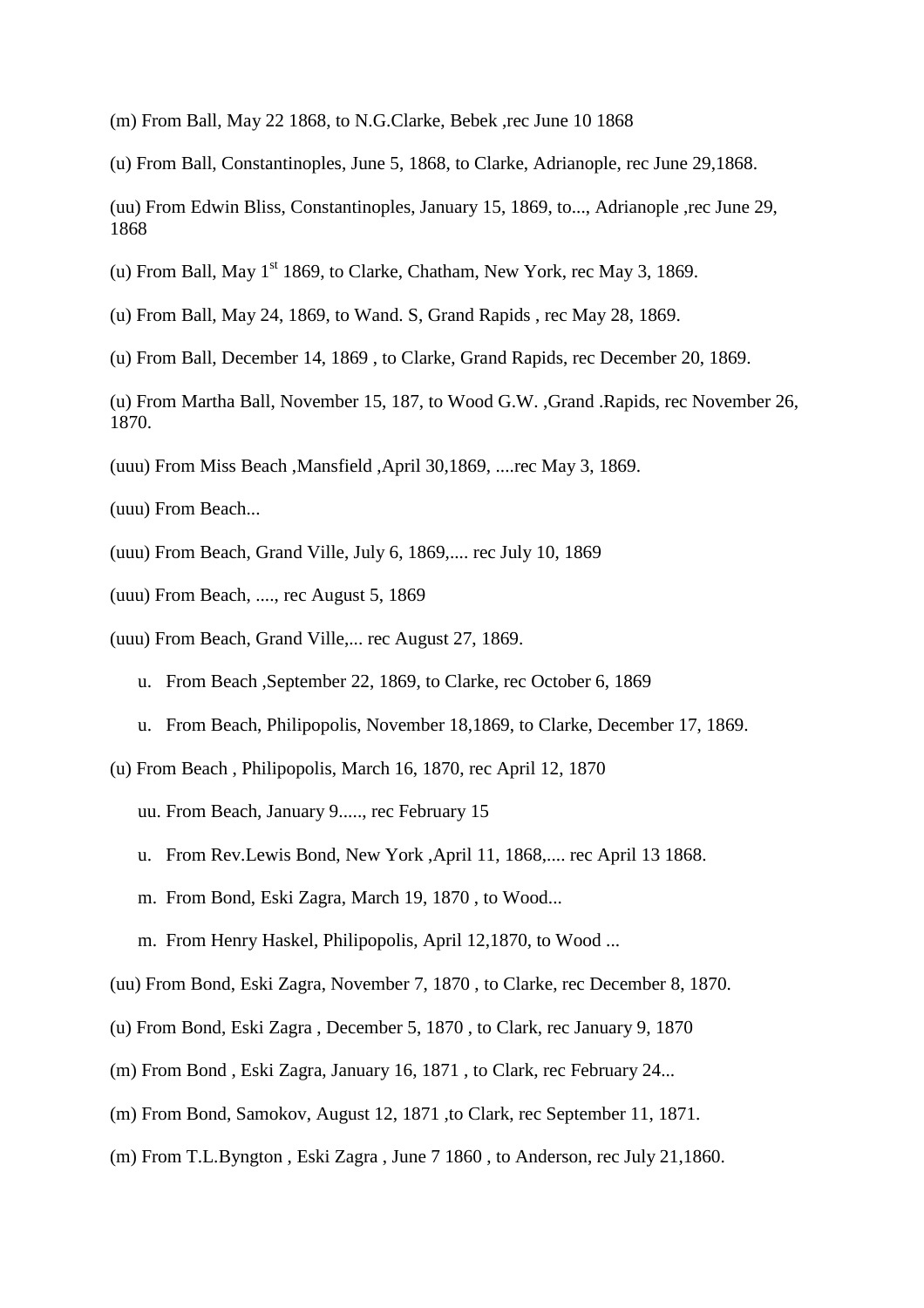- (u) From Byngton, Eski Zagra, April 23,1861, to Anderson, rec May  $1<sup>st</sup> 1861$
- (m) From Byngton, Eski Zagra, July 15, 1861 , to Anderson, rec August 15,1861
- (m) From Byngton, Eski Zagra, September 3, 1861, to Anderson, rec October 7, 1861

(uu)... August 28, 1861

- (m) From Byngton, Eski Zagra , July 29,1862 , to Anderson, rec August 28, 1862.
- (u)...Eski Zagra, January 28,1863 ,... rec March 2, 1863

(uu) From Byngton, Eski Zagra , April 22, 1863 , ... ,rec May 23, 1863.

- (u) From Byngton, secretary of A.B.C.F.M. , Eski Zagra, April 28,1863 ,..., rec May 28, 1863.
- (m) From Byngton, secretary of A.B.C.F.M, Eski Zagra, April 10,1863, ... , rec September 1, 1863.
- (m) From Byngton ,Eski Zagra , October 21,,1863 , to Anderson, rec November 20, 1863.
- (m) From Byngton,. Eski Zagra , September 3,1864 , to Anderson, rec October 15, 1864.
- (u) From Byngton, Eski Zagra , October 11,1864 , to Anderson, rec December 6, 1864.
- (u) From Byngton,. Eski Zagra , July 8,186 , to Wood...
- (u) From Byngton, Eski Zagra, November 7,1865 , to Anderson, rec December 14, 1865.
- (u) From Byngton, Eski Zagra, December 18,1865 , to Wood...
- (u) From Byngton, Eski Zagra , July 6,1864, to Clarke, rec July 3 , 1864.
- (u From Byngton, Eski Zagra , January 15,1867,to Clarke, rec February 22, 1867.
- (u) From Byngton, Eski Zagra , March 20,1867, Clarke, rec April 24.
- (m) From Byngton , Eski Zagra, July 26,1867 , to Clarke, Constantinople , rec August 21.
- (m) From Byngton ,Constantinople, July 26,1867, to Clark, rec July 21.
- (m) From Byngton, Constantinople, July 30, 1867, to Clarke, rec August 21..
- (m) From Byngton, Constantinople, September 20, 1867 , to Clarke, rec October 17. m. From Byngton, 29 November 1867, to Clarke, rec December 2.
- (u) From Byngton, Belvidere ,November 22,1867 , to Clarke, rec November26 .
- (m) From Byngton , Carbondale, 26 December 1867, to Clark, rec December 30.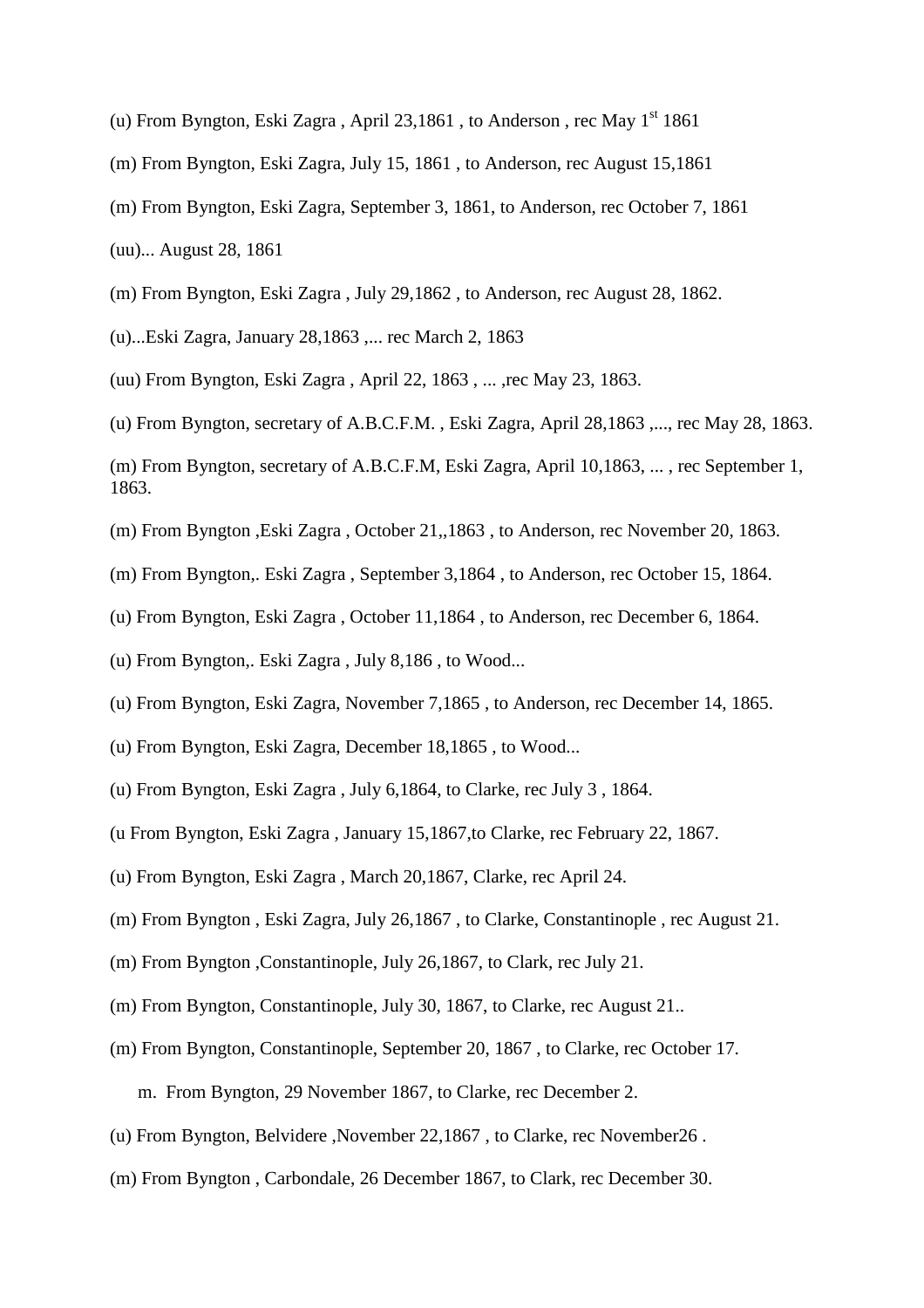- (uu) From Byngton , Belvidere, February 3, 1868, to Clark, rec February 13.
- (u) From Byngton , Belvidere, February 20,1868, to Clarke, rec February 24 .
- (uu) From Byngton, June 14,1868, to Clarke, Cummington, rec June 16.
- (u) From Byngton , June 17 1868, to Treat, Cummington, rec June 19. uu. From Byngton , Belvidere, July 20, 1868 ,to..., rec July 22. m. From Byngton, Belvidere ...
- (u) From Byngton, Belvidere, August 20,1868 , ..., rec August 22.
- (u) From Byngton, March 8, 1869, ..., rec March 10
- (u) From Byngton, January 5,1870,...
- (u) From James, Philopopolis , March 7,1860, to Anderson, Philipopolis, rec April 13.

A Newspaper Article

- (u) From Clarke, December 5 , to..., Philipopolis, 1860, January 5,1861
- (u) From Clarke, November 6 1861, to Anderson ,Philipopolis, rec July 13.
- (m) From Clarke , July 5 1862, to Meriam, Philipopolis, rec July 31.
- (m) From Clarke, July 11 1862, to... Philipopolis...
- (m) From Clarke, July 29 1862, to Goddard , rec September 5.
- (u) From Clarke, August 6,1862 ,to Anderson, Philipopolis, rec September 5.
- (u )From Clarke, January 30,1863, Anderson , Philipopolis ,rec March 2.
- (u)..., March 4 1865 , to Anderson, Philipopolis ,rec April 7.
	- u. From Clarke, June 8,1865, to Anderson, Constantinople, rec July 3.
	- u. ....November 25,1865, to Anderson , Philipopolis, rec March 6..
- (m)From Clarke, September 12,1866, to..., Philipopolis, rec October 13.
- (m) From Clarke, September 28, 1867 , to..., Philipopolis, rec October 31.
- (u) ...August 31,1868, to... Philipoplis, rec September 26.
- (u) From Clarke, Philipopolis, September 28, 1868, to ...rec October 27.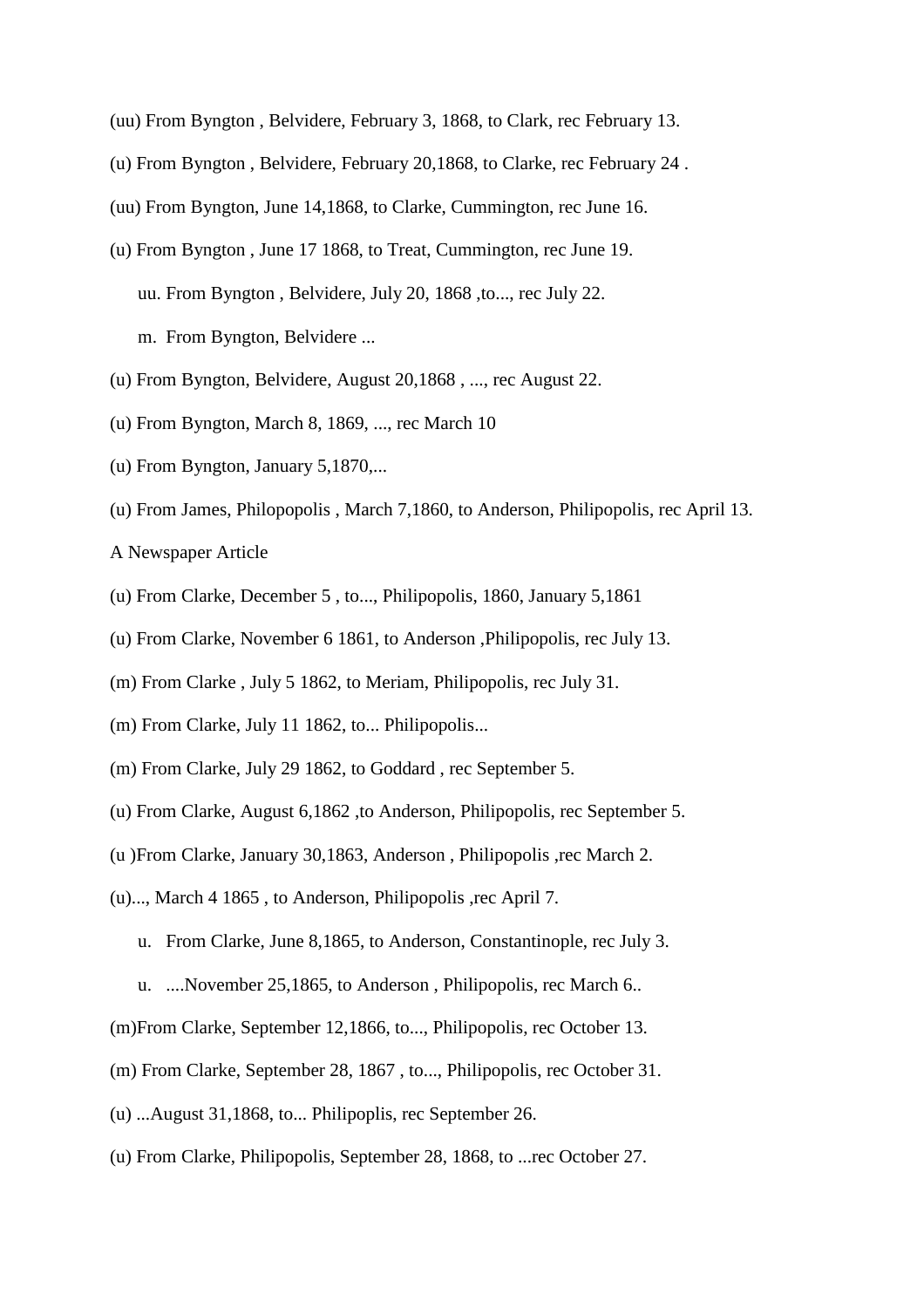- (uu) From..., December 23, 1868, to..., rec. January 19, 1869.
- (uu) From Clarke, March 19,1869, to..., Philipopolis, rec. April 10, 1869.
- (u) From Clarke, April 7, 1869, to..., Philipopolis, rec. May 3, 1869.
- (u) From J. F. Clarke, Galata, May 14,1869, to Clarke, rec. June 1, 1869.
- (u) From J. F Clarke, from Philipopolis , September 17,1865, to N.G Clarke, rec October 11.
- (u) From Clarke...

(uu) From Clarke...

- (m) From Clarke , Ludlow, October 24, 1870 , ..., rec October 20.
- (m) From Clarke, October 31, 1870, to..., Boston, rec. Oct. 31, 1870.
- (m) From Clarke, to..., Nellesley, November 25, 1870, rec. November 25, 1870.
- (uu) From Clarke , Philipopolis, ...,rec. January 25.
- (uu) From Clarke ,....
- (uu) From Clarke, South Natick, September 18, 1871, rec. September 19, 1871.
- (m) From J. F. Clarke, to London, October 4, 1871,
- (m) From Grane, June 2,1860, to Anderson, New York, June 4, 1860.
- (m) From Grane, June 4, 1860, to Anderson New Jersey Bloomfield, rec. June 5 1860.
- (m) From Grane, June 7, 1860, to Anderson, New Jersey, rec. June 8 1860.
- (m) From Grane, June 20, 1860, to Anderson, New Jersey, rec. June 21 1860.
- (m) From Grane, August 10, 1860 , to Anderson, Malta, rec. September 10 1860. m. From Grane,, September 4,1860, to Anderson, Carst. rec. September 28.
- (m) From Grane ,Adrianople, September 25,1860,.to Joel Hawes, rec November 12
- (m) From Grane,Adrianople, November 8, 1860 to Anderson, rec December 8.
- ( r ) From Hawes, Hartford November10,1860, to Grane.
- (m) From Grane, Adrianople, May 2,1861, to Anderson, Boston, rec June 1.
- (m) ...From Adrianople, June 9,1862, to Anderson, rec February 12.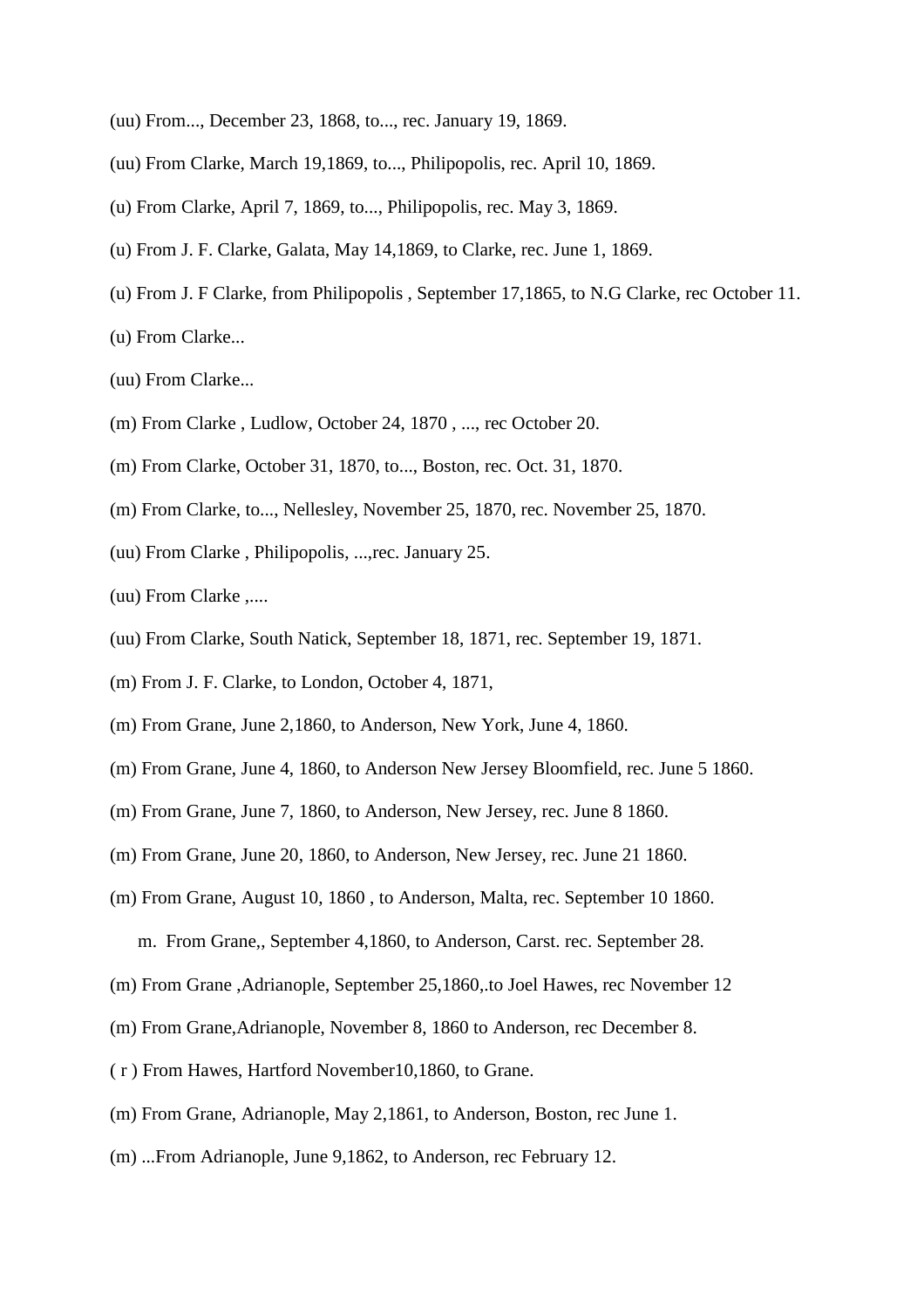- (m) From Grane, Adrianople , April 28,1862, to Anderson, rec May 31.
- (m) From Grane, Adrianople, July 16,1862 to Anderson, to Boston , rec August 8.
- (m) From Grane, Adrianople, July 10, 1862, to Anderson ,rec August 8.
- (m) From Grane, Philipopolis ,July 30, 1862, to Anderson, Boston, rec August 28.
- ( r ) From Grane ,Adrianople , September 4, 1862, to Anderson, Boston, rec October 10.
- ( r ) From Grane, Adrianople, December 21 1862, to... Constantinople ? ,January 22, 1863.
- ( r ) From Grane ,Adrianople ,15 January 1863, to Anderson, Boston, rec February 16.
- (m) From Grane, Adianople, January 11, 1863, to ... Boston.
- (m) From Grane, N.J.Montelain, to Boston, August 13, 1863 , rec August 15.
- (m) From Grane, ,August 14 1863, to B.Treat, New York, rec August 15.
- (u) From N. J Grane, to ...,Boston, September 16,1863, rec Sep 8..
- (u) From N, J Grane,., October 1863 , to M. Garden, rec November 2.
- ( r ) From Grane ,Carbondale, October 29,1866 to Treat, rec October 31.
- (m) From Grane ,Carbondale, October 7, 1869 to Treat , rec October 11.
- (m) From Grane ,Carbondale, October 23, 1867 to N.G.Clark ,rec October 24
- (m) From Grane, Carbondale, October 29,1867, to Clark, rec October 31.
- (m) From Michel, May 21, 1863 ,...,rec August 15
- (m) From Granbe,Corbondale,, to Anderson, September 15, 1866 rec September 18 m. From Anderson ,Andower ,21 November 1861 , rec 28 November 1861, to Kosova
- (u) From Henry Haskell,Andower, to Anderson, rec December 1861.
- (u) From Haskell, Andower , December 9,1861 to Anderson , rec December 11.
- (u) From Haskell, December 14, 1861, to... ,rec 16.
- (m) From Haskell ,11 March 1862, to Treat, rec March 13.
- (m) From Haskel,l South Dearfield , April 4, 1862 , to Anderson, rec April 5 .
- ( r ) From Haskell, Andower, May 20,1862, to Treat, rec May 21.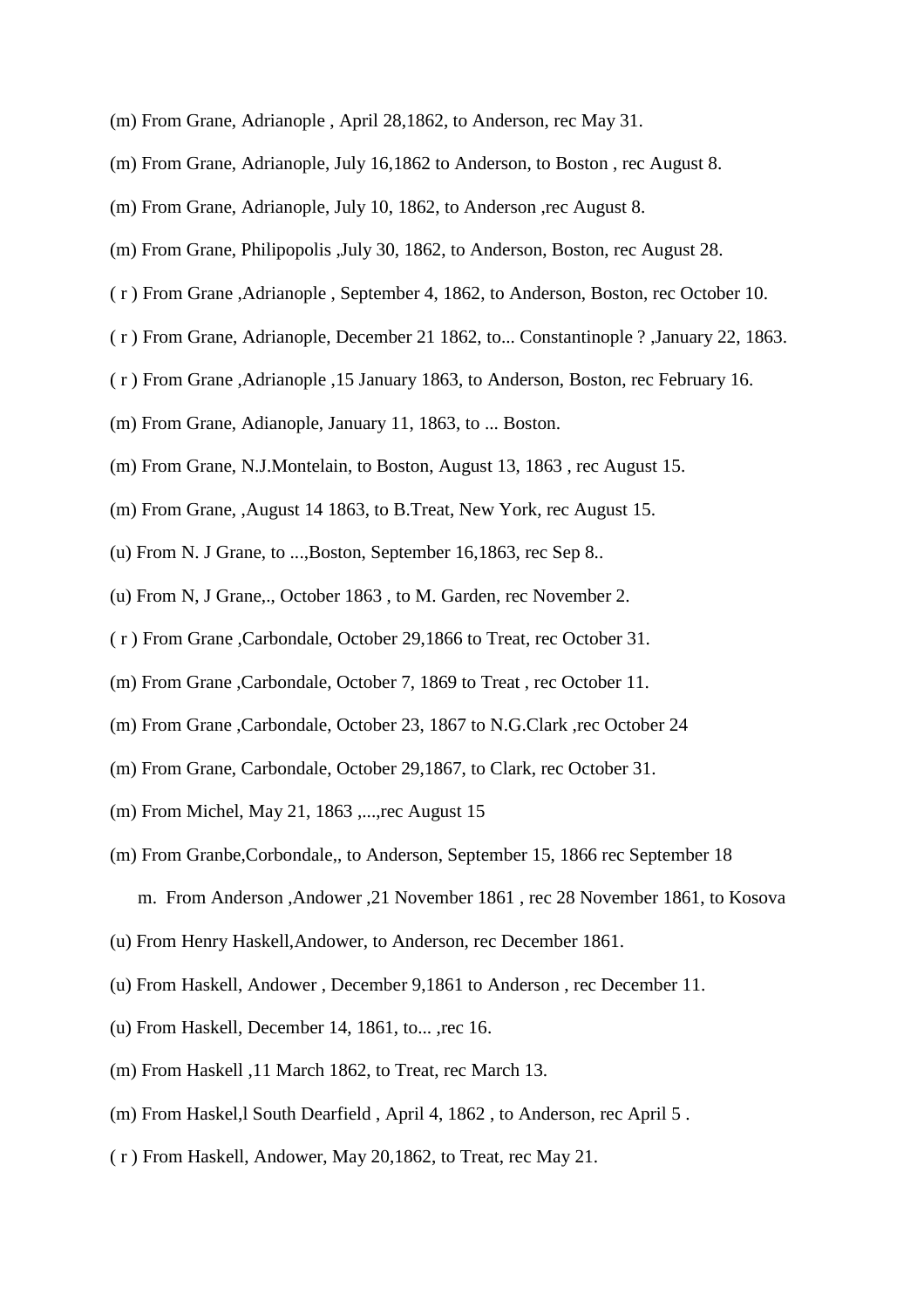- (m) From Haskell, Liverpool, October 18, 1862 , to Anderson, rec November 3.
- (u)...., Sophia,December 18,1862 , to Anderson, rec January 22, 1863
	- u. From Haskell ,Philipopolis, September 14, 1863, to Anderson, rec October 22.
- (u) From Haskell, Kalofer, .August 22, 1865, to Anderson, rec October 3.
- (u) ... Philipopolis, August 22, 1863, to Anderson, rec October 3.
- (u) From Haskell, Philipopolis, September 27, 1865, to Anderson, rec October 28 .
- (u)....Philipopolis ,December 6, 1866 , to Clark, rec January 9, 1867.
- (m) ...Philipopolis , March 29 1867 , to Clark, recApril 25.
- (m) From Lewis Bond , Eski Zagra, August 24,1868.to Clark, rec September 28
- (u) From Margret Haskel , Philipopolis, September 4, 1868, to Clark, rec October 13.
- (m) From Haskell, Philipopolis ,September 8, 1868,to Clark.
- (u) ... from Philipopolis, Jan 8, 1869, to Clark, rec March 23.
- (u) From Lewis Bond, Eski Zagra, February 10, 1869, to Clark, rec May 31.
- (uuu) ...,August 24, 1869 ,rec September 27
	- u. From Haskell ,Philipopolis, November 12, 1869 , to Clark.
- (u) From Haskell, Philipopolis, November 19,1869 ,to Clark, rec December 13
- ( r ) From Bond ,Eski Zagra ,November 25, 1869 , to Clark, rec December 30
- (r ) From Bond, Eski Zagra, December 27,1869 to Clark, January 25, 1870.
- (m) From Bond, Eski Zagra , to..... 10 January 1870, rec February 14
- (m) From Bond , Eski Zagra to ABCFM ,March 12, 1870 ,rec April 18.
- (m) From Henry Haskell , Philipopolis ,to Clark , March 16 1870,rec April 12.
- (u) From Henry Haskell ,from Eski Zagra, December 3, to Clark , rec January 13.
- (u) From Henry Haskell Samokov August 12,1871 to A.B.C.F.M.,rec September 11.
- (m) From Haskell , Eski Zagra, October 17, 1871 to Clark,rec November 21.
- (m) From ....,Eski Zagra ,October 3.1871, rec November 21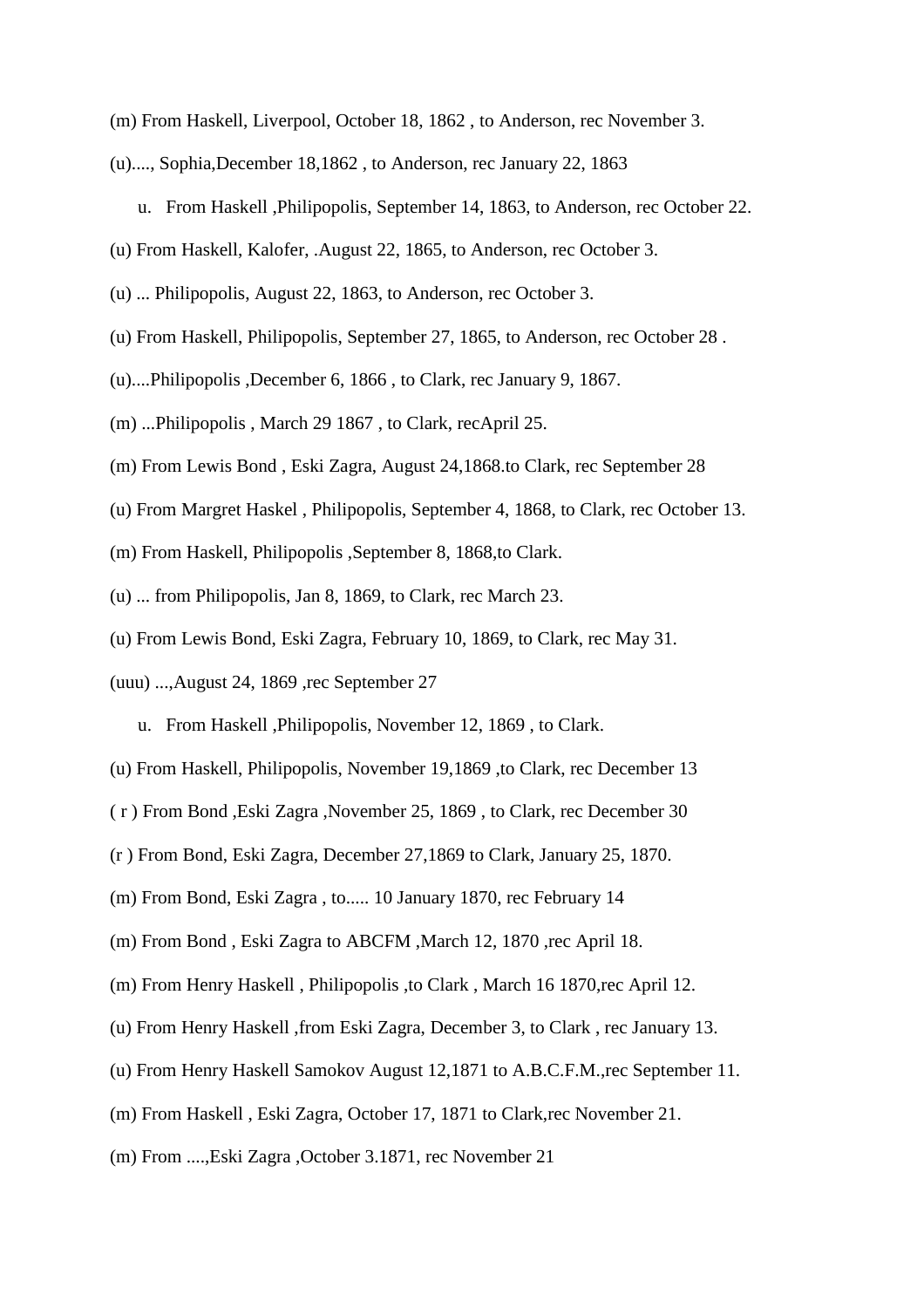(m)From Maggare, Eski Zagra to Bellar ? , ...

- (m) From J.H.House, from Garretsville,November 13,1871 to Clark, rec November 15
- (m) To Clark from Garretsville , December 11, 1871 December 28
- ( r ) From House, Panesville, to Clark , December 26, 1871 ,rec December 28.
- (u) From Locke, Philipopolis ,.... December 27 1868.
- (u) From Locke, Philipopolis,....
- (m) From Locke, Philipopolis ,November 27 1868 to Clark, rec December 29.
- ( r ) From Locke, ,from Philipopolis 1869, to Clark, May 10 April ....
- (u) From Locke, Samakov ,August 5 1869, to Clark .
- (u) From Locke, Samakov to Clark, 23 November 1869, December 31.
- (u) From Locke, October 1,1870 to Clark by Locke, rec November 2.
- (m) From Locke, Samokov January 21, 1871 to Clark by Loche
- (u) From Locke Samokov January 15,1871 to Clark August 26 by Loche.
- (u) From Locke, Samokov, June 15, 1871 to Clark August 26.
	- u. From Locke, Samokov, to Clark, November 16, 1871, rec January 8,1872.
- (u)....Samakov December 27,1871
- (u) ...To Ghafin, December 27, 1871 , recJanuary 29, 1892.
- (uu) From Maltbie, from Champaign ,...July 5, 1870, rec July 12.
- (uu) From Maltbie Saybrook,... September 2,1870 , September 5
- (uu) From Maltbie ,Saybrook, ....September 11, 1870,rec September 12.
- ( r ) From Maltbie, Saybrook ,Eski Zagra ,...January 1, 1871 ,rec February 15.
- ( r ) From Meriam, to Anderson Philipopolis , Jan 17, 1860.
- ( r ) ...To Anderson ,Philipopolis , February 27 ...
- ( r ) ...To Anderson, Philipopolis , July 18,1860, rec August 16.
- ( r ) ...To Anderson, Philipopolis , February 15,1861, rec March 16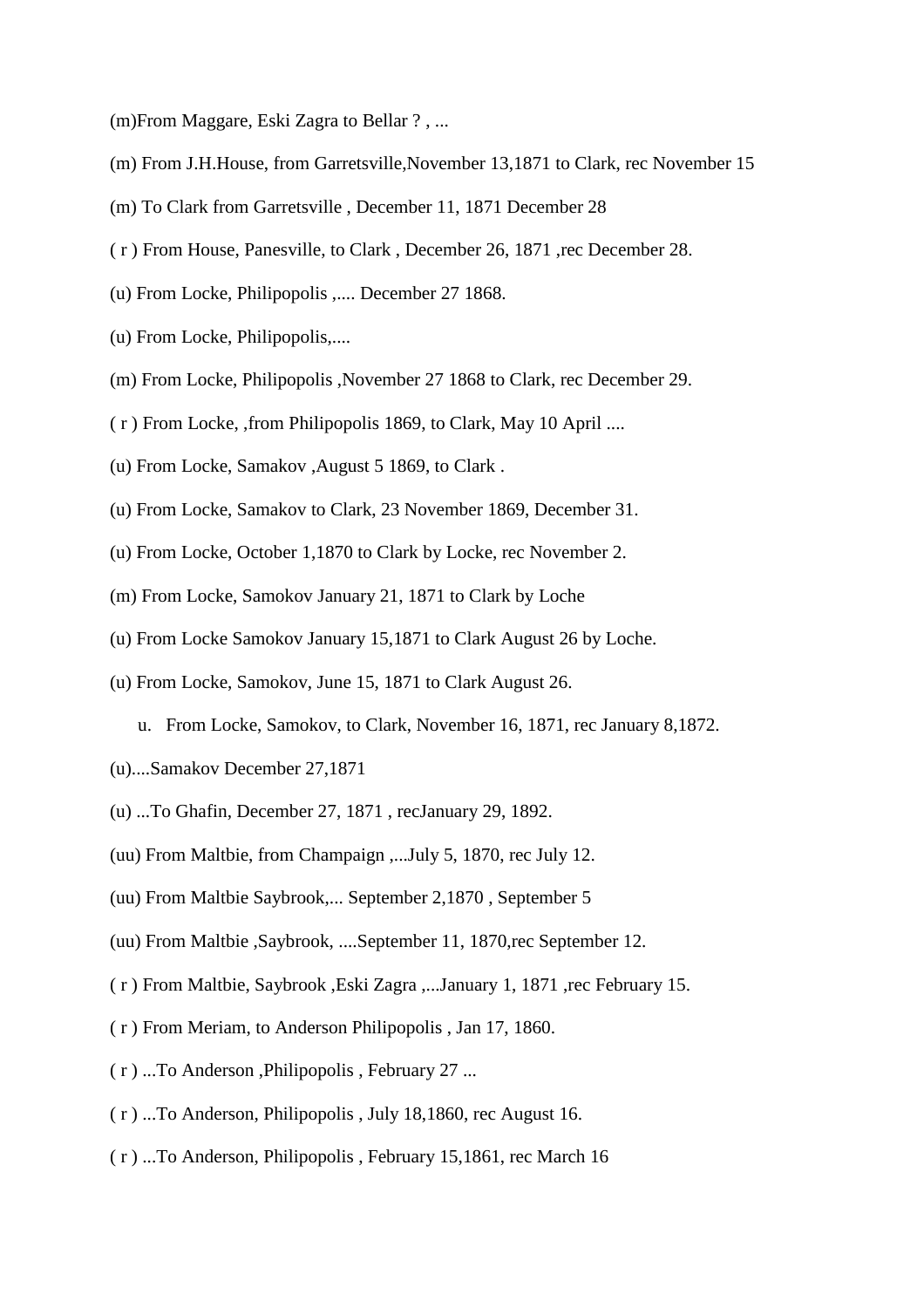- ( r ) ...To Anderson, Philipopolis , February 20, 1861, rec April 3
- ( r )... To Anderson, Philipopolis , April 15,1861, rec May 16
- ( r ) ....To Anderson ,Philipopolis , May 29, 1861, rec June 27.
- ( r ) ... To Anderson, Philipopolis , December 11,1861,rec January 21,1862.
- (u) From Morse, Adrianople, September 25, 1860 to Anderson, rec October 30
- (m) From Morse ,Adrianople, November 15,1862, to Anderson ,rec January 5,1861.
- (u)... Adrianople, July 31,1861 to Anderson rec August 30.
- (u) From Morse, Adrianople, October 17, 1861 to Anderson, rec November 15.
- (u) From Morse, Adrianople, March 3,1862 to Riggs, rec May 26.
- (u) From Morse, Adrianople May 12,1862 to Anderson ,rec June 19
- (u) From Morse, July 3, 1862, to Anderson, rec August 2.
- (m) From Morse, Philipopolis ,... July 11, 1862, rec August 13
- (uu) From Morse, Sophia, to Anderson, September 14 1863,rec October 22.
- (uu)From Morse, July 17, 1865, rec July 18.
- (u) From Morse ,August 5, 1865 , to Anderson.
- (u) From Morse, August 17, 1865 to Adrianople.
- (u) From Morse, Boston, August 28,1865 to Anderson, rec September 12.
- (u) From Morse ,Sophia, October 6, 1865, to Anderson.
- ( r ) From Morse ,Sophia, January 4, 1866, to Anderson.
- (uu From Morse,......, rec April 16
- (uu) From Morse, May 28.....
	- uu. From Morse, Sophia, May 25, 1866 rec June 22
- (uu) From Morse ,Sophia , July 1866.
- (uu) From Morse, Sophia ,September 7, 1866 , rec October 6.

uu. From Morse ,Sophia, to Clark, September 7, 1866, rec October 6.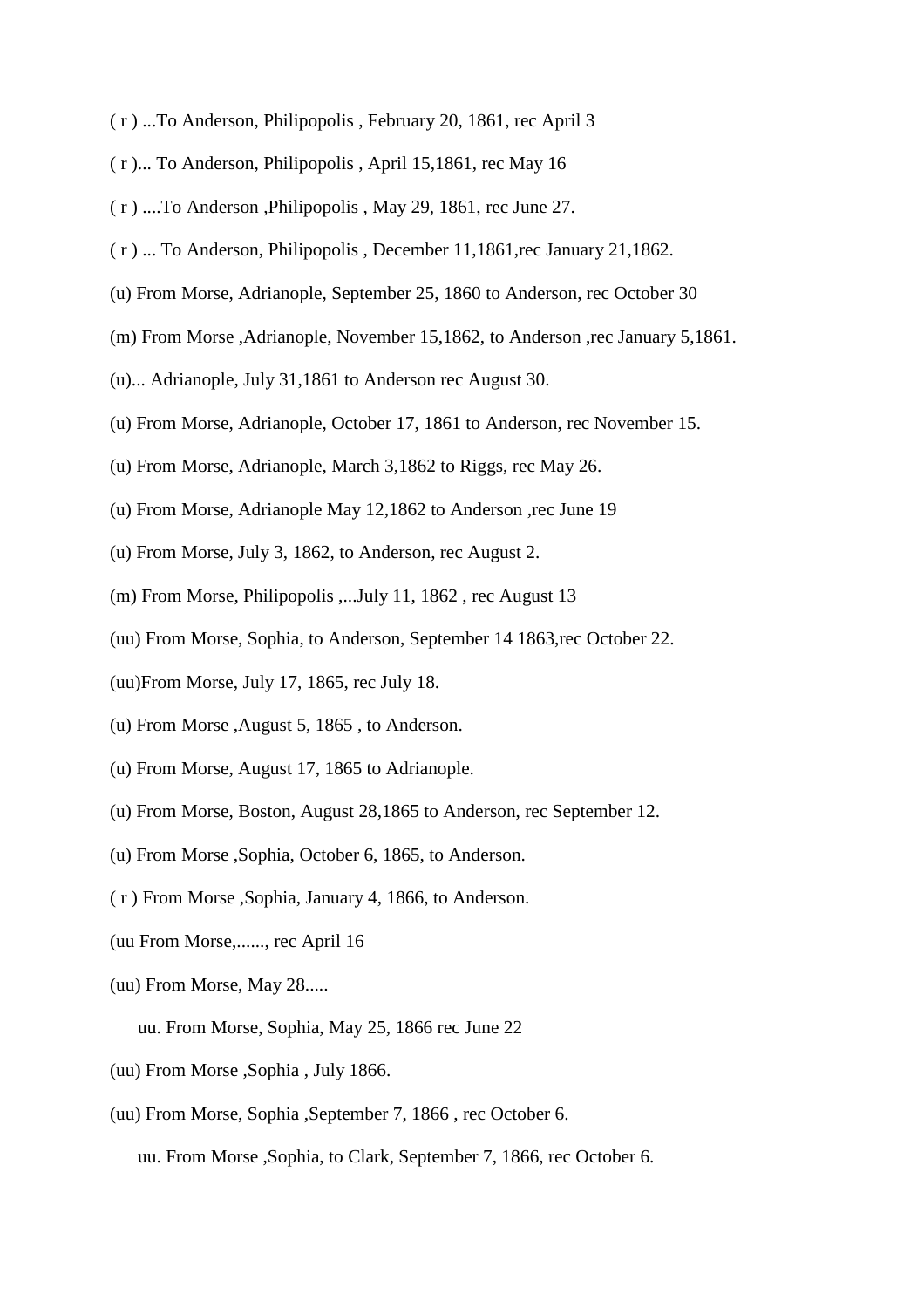uu. From Morse, Sophia , June 8, 1867 to Clark, rec July 3 .

- (uu) From Morse, August 9, 1867, ....rec August 28.
- (uu)From Morse, Eski Zagra, to....,November 25,1867, rec December 28.

uu. .....To Clark from Eski Zagra.

- ( r ) From Morse ,Eski Zagra to Byrington , February 15,1869 ,rec Marc 18.
- (uu) From Morse, March 19,1868, .....
- (uu) From Morse ,Eski Zagra, March 30, 1868 to Clark , rec May 4.

(uuu) From Morse ,Eski Zagra ,May 5, 186? To Clark, rec August 10.

- ( r ) ...Eski Zagra July 25,1868 to Clarke, rec August 31.
- (uu). From Morse, Eski Zagra ,August 31, 1868 to Clarke, rec October 5.
- (uu) From Morse ,Eski Zagra ,to Clark ,January 25,1869 .
- (uu) ...Eski Zagra to Clark, February 13,1869 , rec September 27.
- (uu) From Morse , Eski Zagra, to Clark ,November 27, 1869 ,rec January 25.
- (uu) From Morse ,Eski Zagra, to Clark, December 30,1869, rec January 31,1870

uu. From Morse ,Eski Zagra, to Clark, rec April 18,1870

- ( r ) From Morse, Eski Zagra, to Clark, May 25,1870 ,rec April 26.
- (uu) From Morse , from Eski Zagra , to Clark ,March 30, 1870, May 2.
- (u) From Morse, from Eski Zagra, to Clark ,April 4,1870, rec May 2.
- (uu) From Nesh Boylstore, July 27,1870, rec July 28.
- (uu) From Nesh Boylstore, September 16,1870 , rec July 28
- 4 more unreadable letters
- (uu) From Morse ,February 7,1871, rec February 8 .
- (uu) From Morse, February 8,1871 to Clarke ,February 10.
- (uu) From Morse ,Philipopolis ,May 25 1871 to Presidental Committee , rec May 27,1871.
	- u. From Morse , Philipopolis, June 14,1871, rec June 17 .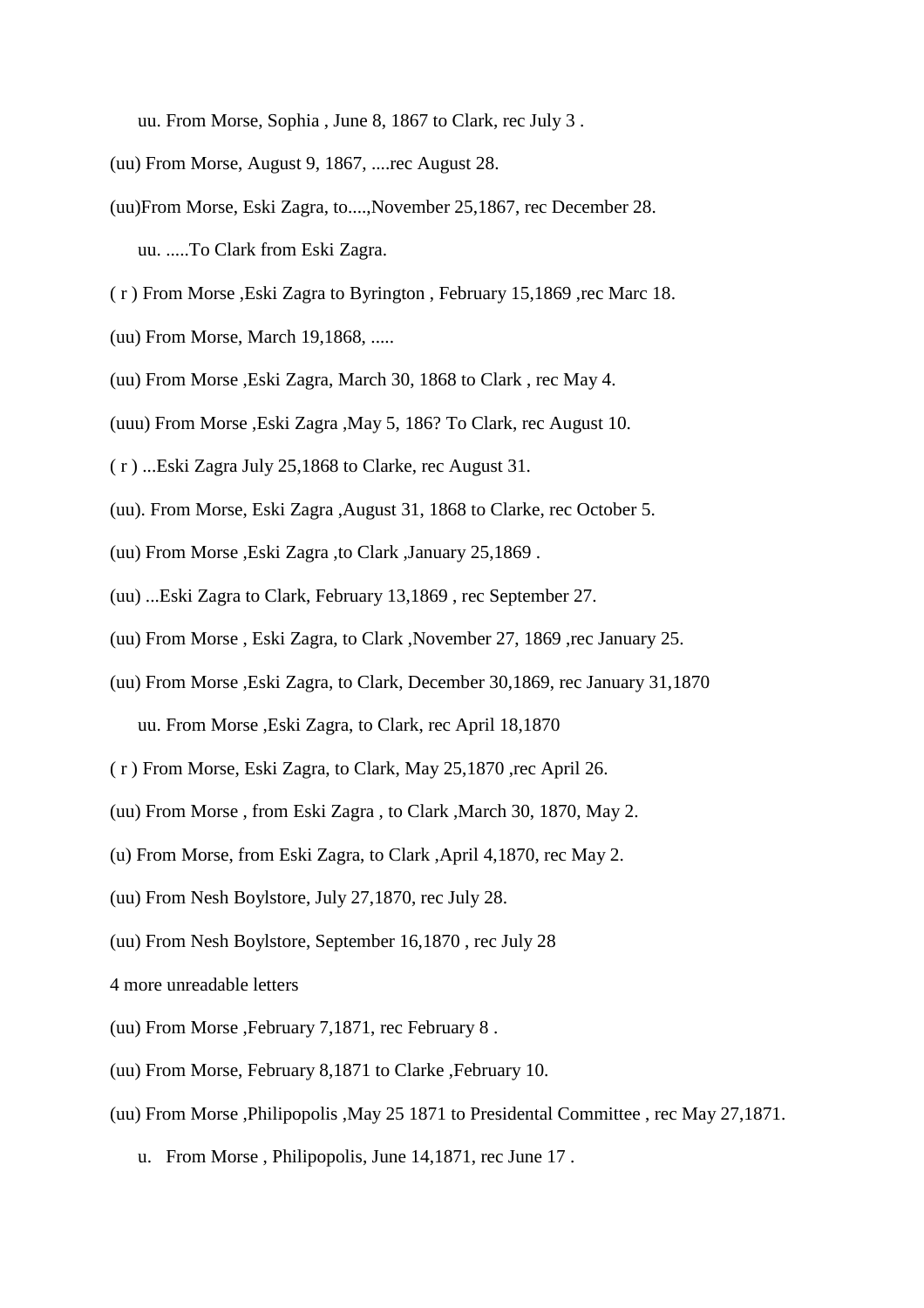- (u) From B Morse, to Anderson, to Boston, May 17, 1866.
- ( r ) From Mumford ,to Treat, 1871, September 29.
- (m) From Mumford ,Bloomsbury London, October 24, to Clash, rec November 8.
- (uu) From Norcroso Roseltha A., January 28, 1867, rec January 29.
- (uu) From Norcross Athel ,February 16,1867 , rec February 18.
- (uu) From N.Baldwinsville, February 23, 1864, rec February 25
- (uu) From N.Baldwinsville ,February 26,1867, rec February 28.
- (uu) From N.Baldwinsville , October 13,1869,rec December 13
- (uu) From N.Baldwinsville ,Eski Zagra, December 27, 1869 rec January 25, 1870.
- (uu) From Page, By Page to Clark July 17, 1868, July 18.
- (uu) From Page, Centre Harbour, August 24, 1868 , rec August 25.
- (uu) From Page, Centre Harbour, August 28, 1868, rec August 31.
- (m) From Page, Philipopolis, 27 November 1868.
- (m) From Page, to Clarke , Philipopolis ,March 19, 1869
- (u) From Page, to Clarke, Samokov ,August 5, 1869, September 13.
- (m) From Page, to Clarke, Samokov, August 6, 1869, September 13.
- (m) From Page, to Clarke, Samokov, December 11, 1869, rec January 12, 1870.
	- m. ....To Clarke, April 16,1870 May 21.
- (m) ....To Clarke, May 2, 1870, May 30
- (m) ....To Clarke, June 25,1870
- (m) .....To Clarke, January 21,1871
- (m) ....To Clarke, September 18,1871
- (m) ....To Clarke, September 18, 1871,October 13.
- (m) From Chapin, ....,November 14, 1871, January 8,1872
- (uu) ...Eski Zagra, August 12, 1863 Reynalds ,rec September 9.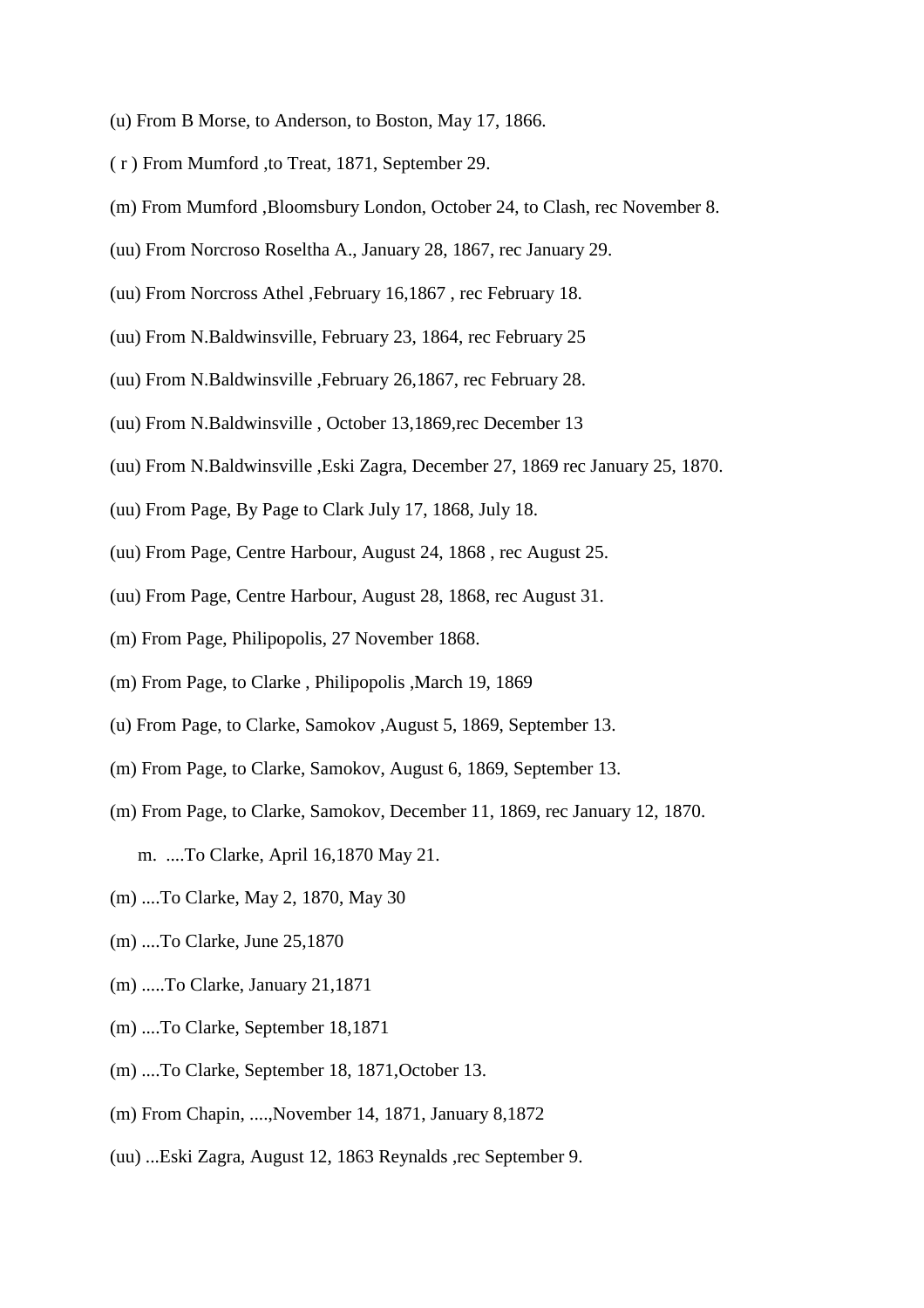(uu) ....Eski Zagra, November 19, 1866, rec December 27.

(uu)..... Eski Zagra, March 19, 1867 rec, April 24.

#### ..

(uu).... Eski Zagra ,November 9, 1868 December 29

- (uu)....Eski Zagra ,January 20, 1869
- (uu) ....to Clark, Springsfield ,July 1869, July 20.
- (uu) ...to Clark, Springsfield ,January 19,1870 , January 20.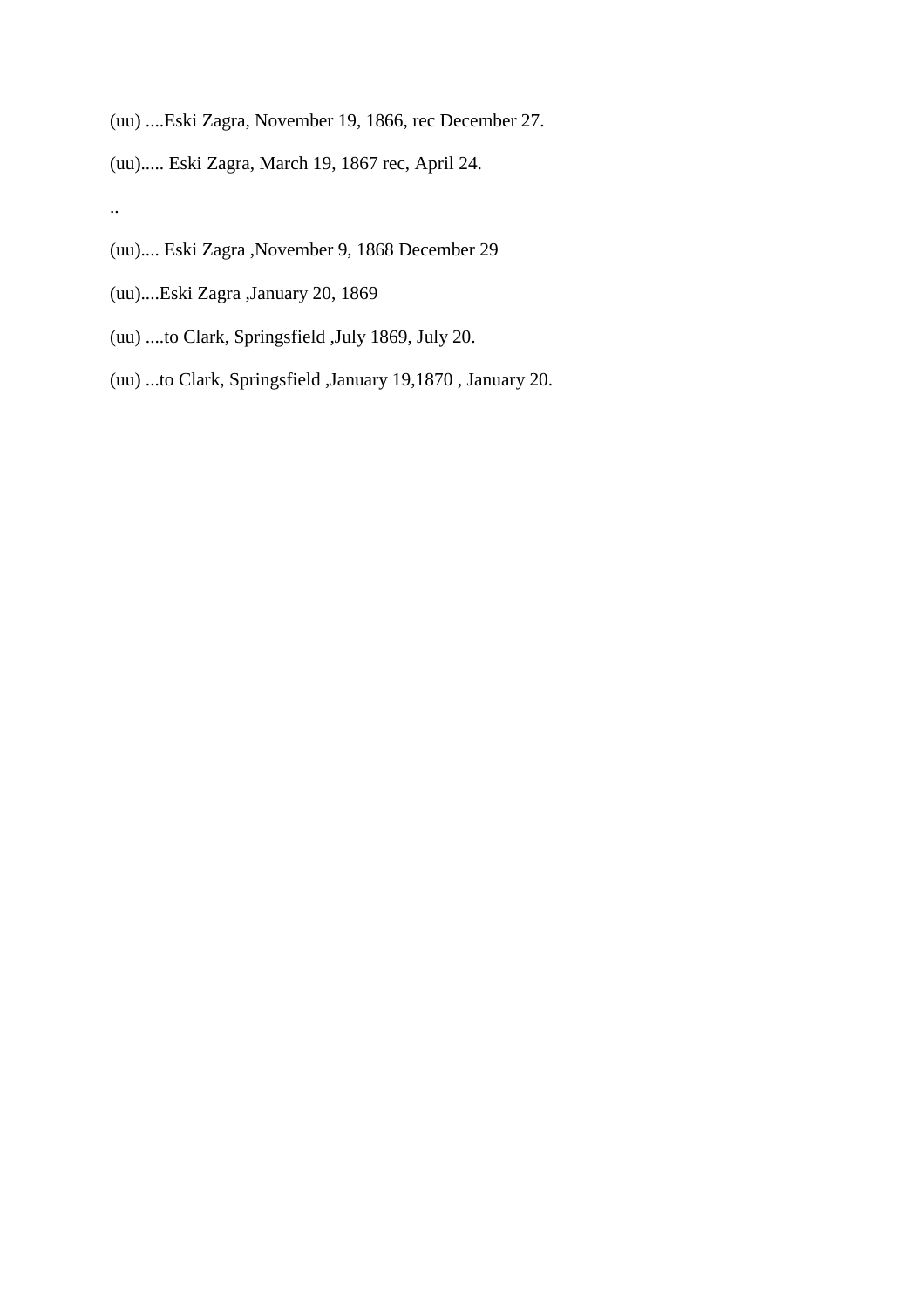Submitted by: Esra Sahtiyancý Öztarhan

Submitted to: Department of History

Project term (month, year): March 1999

Reference no: BV2410.a4 1984 **Reel 565**

PAPERS OF THE AMERICAN BOARD OF COMMISSIONERS FOR FOREIGN **MISSIONS** 

THE NEAR EAST, 1817-1919. MISSION TO TURKEY.

(1870-1881, DOCUMENTS, MINUTES, REPORTS, LETTERS, B-HA)

(*Degree of Readability: r= readable, pr= partially readable, hr= hardly readable, u= unreadable)*

Statistics of Mission 1872... 1.

Statistics of Mission 1872, Annual Tabular view for the year 1872, from Edwin Locke.. 2.

Statistics of Mission,... 3,4.

Statistics of Mission 1874... 5-10.

Statistics of Mission 1875... 11-13.

Statistics of Mission 1876... 14,15.

Statistics of Mission 1877.. 16,17.

Statistics of Mission 1878... 18,19.

Statistics of Mission 1879... 20,21.

Minutes of 2<sup>nd</sup> Annual Meeting of the Mission to European Turkey., from Edwin Locke.. 22

Minutes of 3<sup>rd</sup> Annual Meeting of the Mission to European Turkey, at Samakov, May 30-June 1873, from Locke and Bond .. 23

pr-Minutes of 4<sup>th</sup> Annual Meeting of the Mission to European Turkey, at Samakov, June 18, 1874 by Edwin Locke. ... 24

pr-Minutes of 5<sup>th</sup> Annual Meeting of the Mission to European Turkey, at Samakov, July8 1875... 25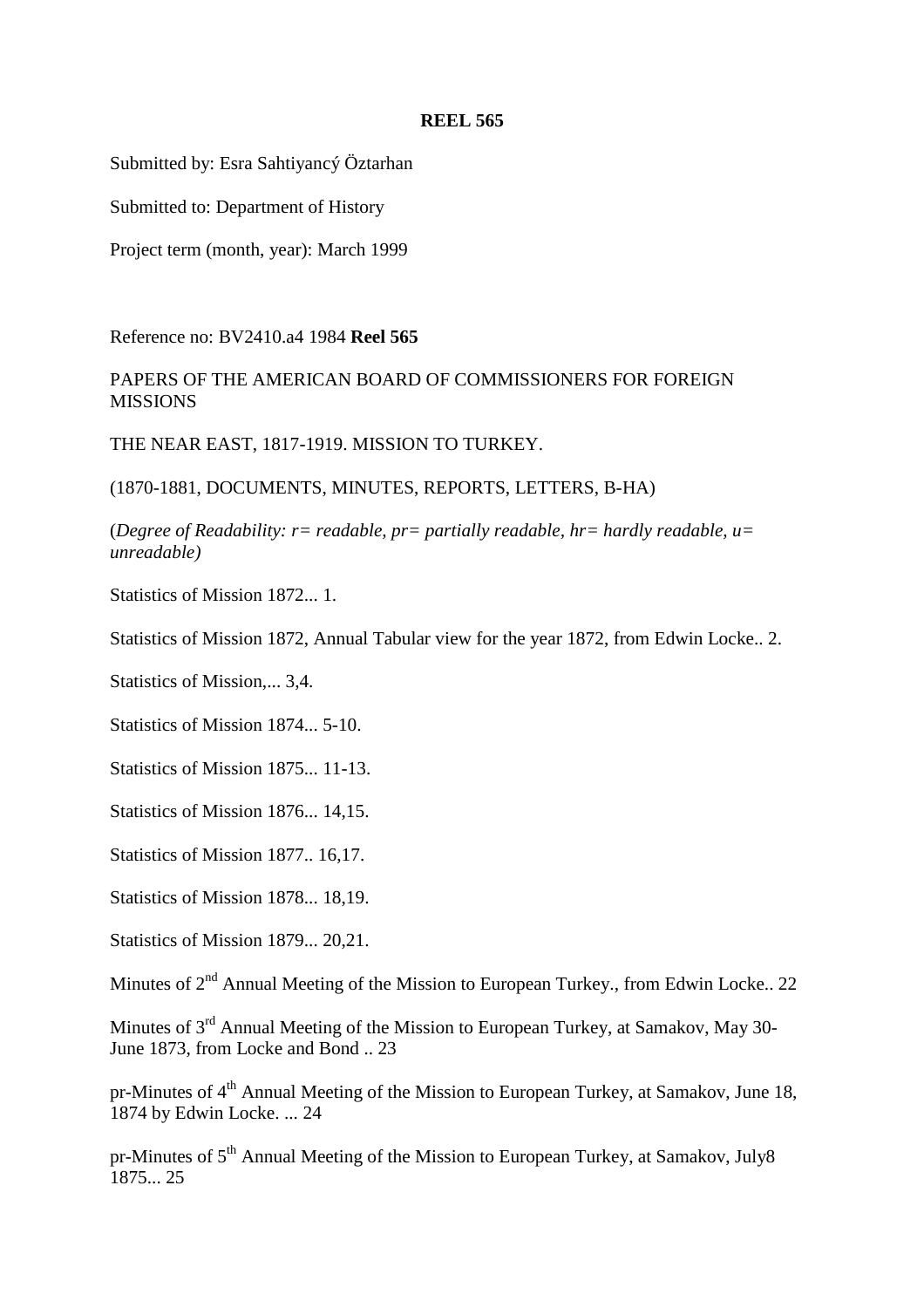pr-Minutes of 6<sup>th</sup> Annual Meeting of the Mission to European Turkey, at Bible House, May 4 1877, by Henry House and Edwin Locke... 26

Minutes of  $7<sup>th</sup>$  Annual Meeting of the Mission to European Turkey... 27

hr-Minutes of  $8<sup>th</sup>$  Annual Meeting of the Mission to European Turkey, Philipopolis... 28

Mission Letter, June 29, 1874, from J. H. House ,to Clark....29

hr-Mission Letter, May 4, 1880, from Samakov, E. W. Jemey, to Clark...30

Estimates for 1872...31

Estimates for 1874, from Page H.P....32

hr-Estimates for Feb 28,1879 ...33

u-Estimates for 1880, by Lewis Bond, May 30...34

Estimates for 1881, by Lewis Bond, " ..35

u-The Suffering in Bulgaria,by Henry Dwight and J. F Clarke, Constantinople, Oct 17 1876....36

u-Letter from Miss Marston to dr. Clark...38

Table of losses ... in Bulgaria, by J.F Clark....39-40

Extract from observation on Bulgarian affairs by Marquis of Bath...41

Controversial Works in Bulgaria, from Shetford, Morse C.F, July 19 1878, to Clarke.

hr-Minutes of the Commission ad Interim, Sep. 8, 1875, from Henry...?...42

pr- Joint letters to Dr. Clarke, Bible House, July 26, 1875, from I.G Bliss, J. K Greene...43

pr-Report of Constantinople Station for the year ending June 1872, by Elian Riggs, June 17...........44

pr Report of Constantinople Station for the year ending June 1874.,June 13.....45

pr Report of Constantinople Station for the year ending June 1875, Constantinople, July 3, by Elian RÝggs...46

pr Report of Constantinople Station for the year ending June 1876, Constantinople, Byngton J.C, June 29....47

pr Report of Constantinople Station for the year ending June 1877, Constantinople, May...48

pr-Report of Constantinople Station for the year ending June 1877-78, Constantinople......49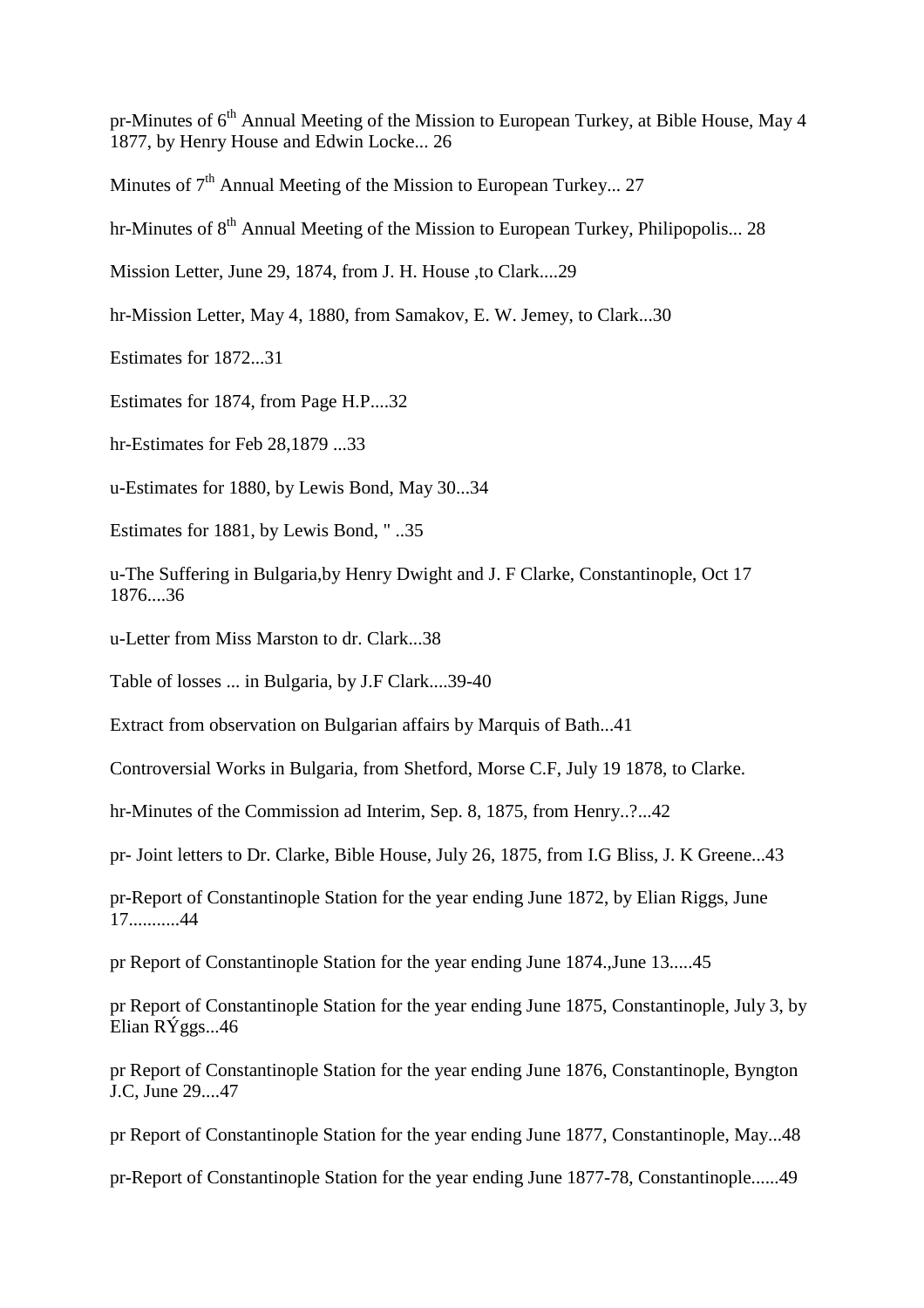pr-Report of Constantinople Station for the year ending June 1878-79, Constantinople, Byngton......50

r-Report of Constantinople Station for the year ending June 1879-80, Constantinople, Elian Riggs, April 20......51

pr-Report of Eski Zagra Station for the year ending May 1873, from Samakov, by G. D Marsh........52.

pr-Report of Eski Zagra Station for the year ending June 1872, by Lewis Bond...53

pr-Report of Eski Zagra Station for the year ending June 1874., by Henry House, to the Members of European Turkey Mission....54

pr-Report of Eski Zagra Station for the year ending June 1875, by Lewis Bond, from Eski Zagra, to Samakov...55

pr-Report of Eski Zagra Station for the year ending May 1876, by George D. March, to Boston....56

hr-Report of Eski Zagra Station for the year ending April 1877, from Eski Zagra, Lewis Bond....57

hr-Report of Eski Zagra Station for the year ending April 1877-78, from Edwin Locke, Samakov ...58

pr-Report of Manastýr Station for the year ending June 1874, from Manastýr, by J.W Baird...59

pr-Report of Manastýr Station for the year ending July 1875, E.W Jenney.....60

Report of Manastýr Station for the year ending July 1875-76, from Manastýr, J.H Baird......61

hr-Report of Manastýr Station for the year ending May 1877, E.W Jenney....62

hr-Report of Manastýr Station for the year ending June 1878, Manastýr, Baird.....63

pr-Report of Eski Zagra Station for the year ending April 1880, E.W Jenney, Manastýr....64

r- Program of Meeting at Manastýr July 1877, Baird....65

Program of Meeting at Manastýr Aug. 1877, ..66

Program of Meeting at Manastýr Sep. 1877....67

hr-Report of Philipopolis Station 1878-79., April, by Lewis Bond......68

pr-Report of Philipopolis Station 1879-80, by George March...69

r-Report of Samakov for the year ending July 1872, from Samakov, June 2, H.Page....70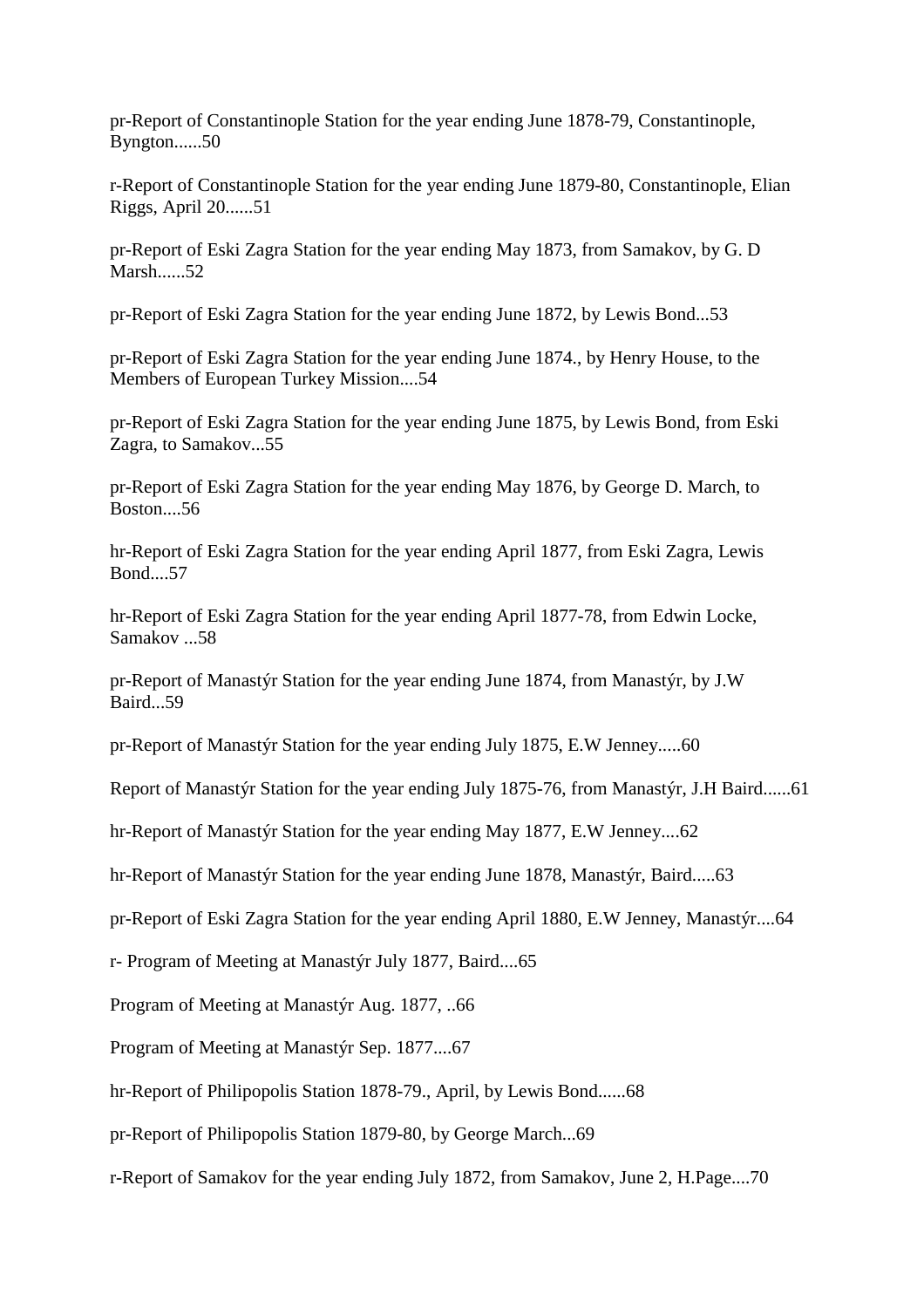Report of Samakov for the year ending July 1872-73....71

pr-Report of Samakov for the year ending June 1874, by Page, Samakov, June 18...72

hr-Report of Samakov for the year ending July 1875....73

pr-Report of Samakov for the year ending July 1875-76, Henry House.....74

hr-Report of Samakov for the year ending July 1876-77, Edwin Locke, Samakov.....75

pr-Report of Samakov for the year ending July 1878, Samakov, James F Clarke, July 20...76

pr-Report of Samakov for the year ending July 1878-79, Samakov, Henry House, April 19.....77

u-Report of Samakov for the year ending July 1879-80, J Clarke...78

pr-First Annual Report of Theological Seminar at Samakov, June 2 1873, James Clarke...81.

Plan of Studies for Theological School adopted by the Trustees Oct 15, 1872...82.

pr-Report of Theological Seminar June 18 1874, Clarke...83.

pr-Third Annual Report of Theological School, to Samakov, 1874-5, Edwin Locke, July 8...84.

hr-Annual Report of Theological School at Samakov, June 6 1876, James F Clarke..85.

pr-Report of Trustees of Theological School, Constantinople, May 4 1877, Henry House...86

hr-Report of Trustees of Theological School 1877-8, Edwin Locke...87.

r-Report of Trustees of Theological Seminar April 1879,Samakov, Clarke...88

r-Report of Trustees of Theological Seminar, April 1880, Samakov, Henry House... 89

pr-Trustees of Female Boarding School for the year 1872-3, Samakov, Edwin Locke, ...90

pr-Report of Trustees Missions to European Turkey 1873-4, Samakov, Edwin Locke... 92

r-Report of Trustees Female Boarding School 1874- 5, Samakov, Henry House...93

House Henry J, letter ...95.

pr-To Miss Maltbie and Mrs Mumford, from Samakov, Henry House, May 13 1876.

u-Report of Trustees of Female Boarding School 1875-6..., Samakov, Edwin Locke,...96

pr-Report of Trustees of Female Boarding School 1876-7, Samakov, Clarke...97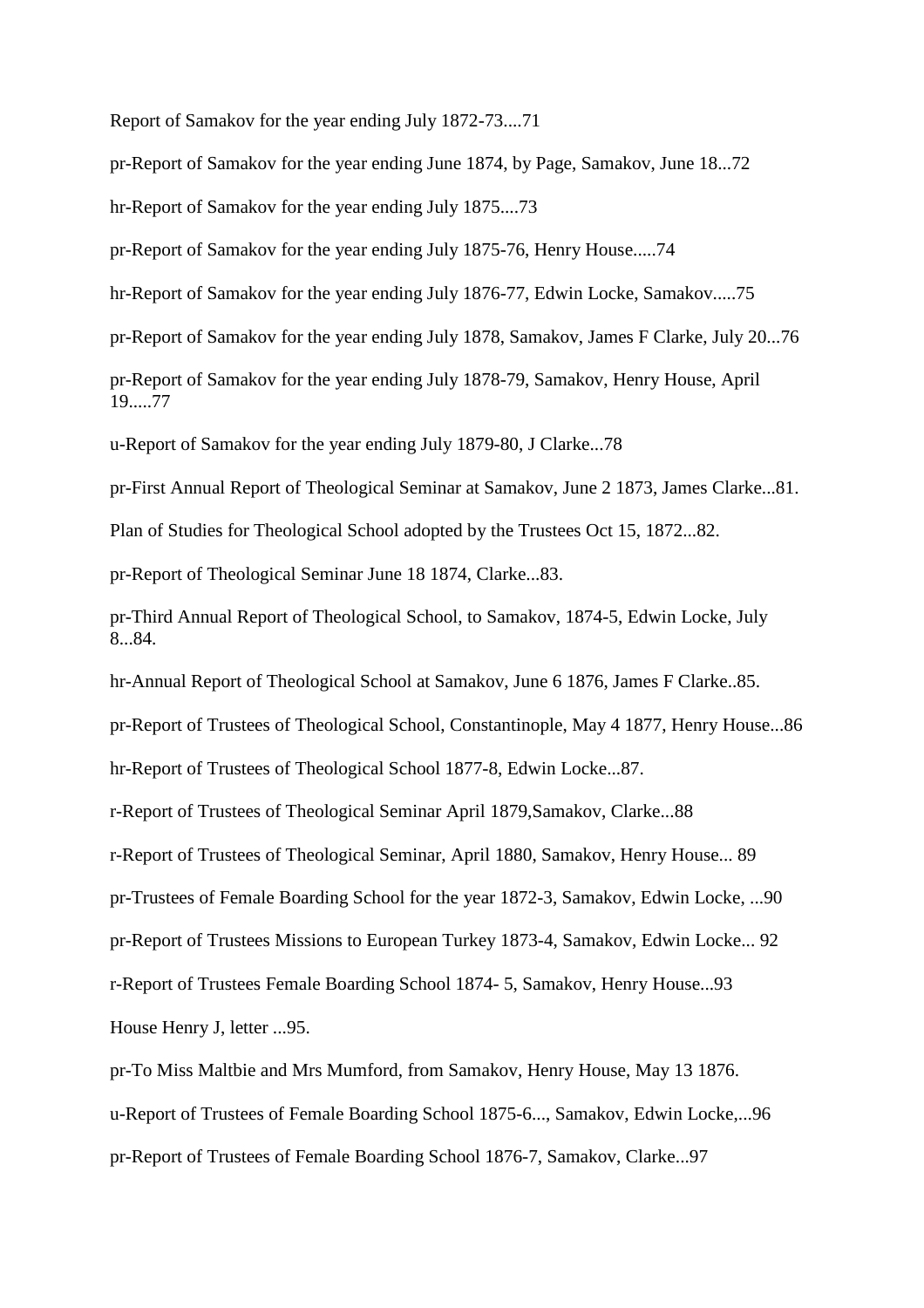pr-Report of Trustees of Female Boarding School 1877-8, Samakov, Henry House...98

u-Report of Trustees of Female Boarding School 1878-9, Samakov, Locke...99

u-Report of Trustees of Female Boarding School 1879-80...100

u-Report of Trustees of Female Boarding School 1879-80, Samakov, Clarke...101

pr-Mission Letter to American Bible Society, to Joseph Holdich, New York, from Samakov, Geo Marsh, June 6 1873...102

pr-Letter to Secretary of American Bible Society, from Samakov, James F. Clarke, July 17 1875...103

pr-Letter to Rev E.W Gilmann, from Samakov, Edwin Locke, Sept 25 1878...104

pr-Letter to Sec of American Tract Society....105-8

pr-Letter to American Tract Society, from Samakov, J M Stevenson June 6 ...106-7

Controversial Works in Bulgarian(?)

Letters from J.W Baird, 169- 171

hr-From Samakov, July 17, 1875, to American Tract Society.

hr-From Samakov, September 27, 1878, to American Tract Society.

pr-From Samakov, May 3,1880, to Stevenson, by Henry House

pr-From Chicago, Jan. 27, 1872, to Clark.

pr-From Chicago, March 23, 1872, to S. B. Treat.

pr-From ..., May 25, 1872, to Clark.

pr-From Asceola, Iowa, June 7, 1872, to Clark.

pr-From Iowa,  $1<sup>st</sup>$  July, 1872, to Clark.

un-From Iowa, july 23, 1872, to...

hr-From Wank.(?), August 21, 1872, to Clark

un-From Wankesha(?), 2<sup>nd</sup> September, 1872.

hr-From Eski Zagra, Feb. 15, 1873, to Clark.

hr-From Constantinople, May 8, 1873, to Clark.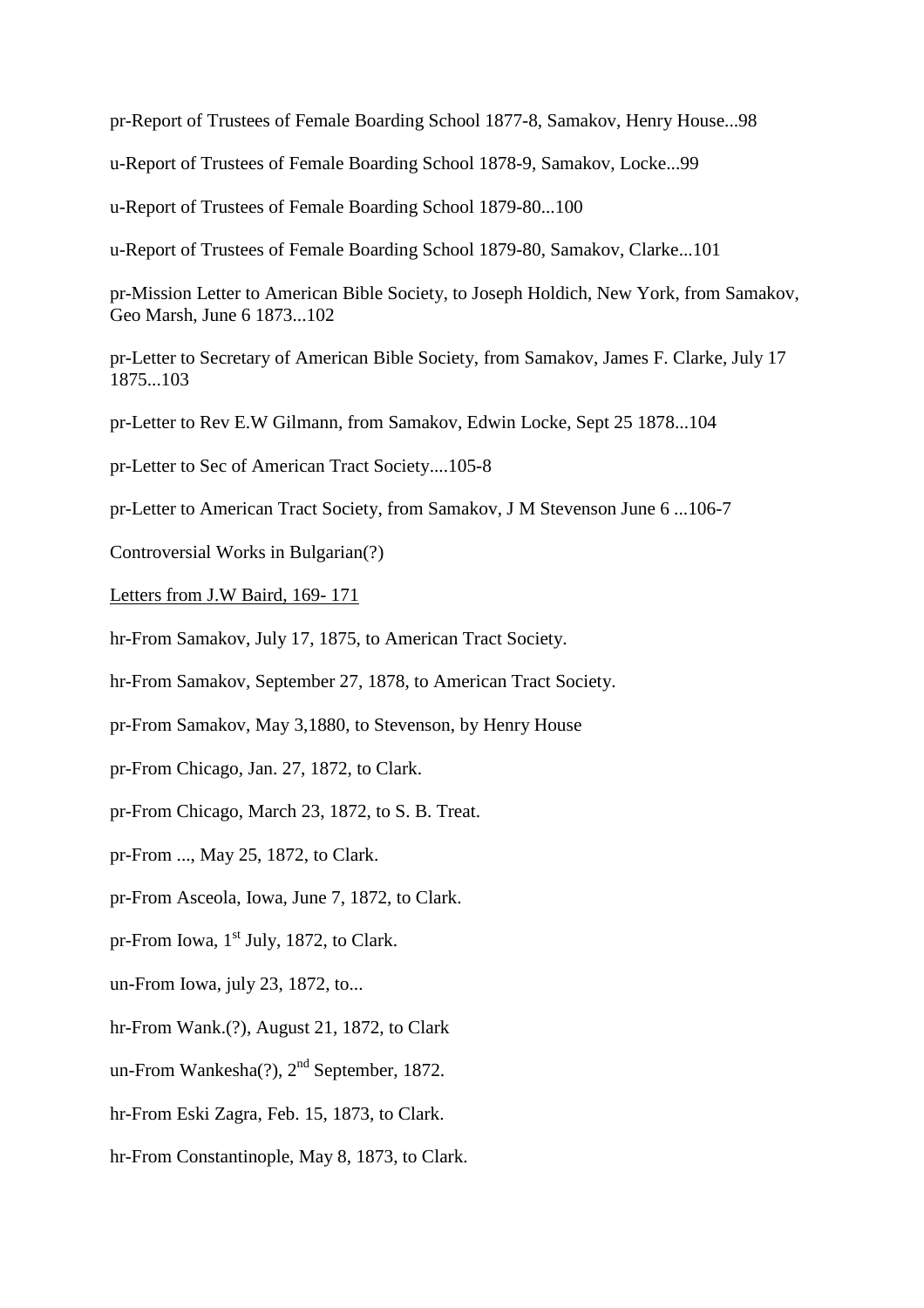hr-From Samakov, June 7, 1873, to Clark. hr-From Samakov, June 17, 1873, to Clark un-???

- hr-From Brousa(?), Sep. 20, 1873, to Clark.
- hr-From Manastýr, Nov. 26, 1873, to Clark.
- hr-From Manastýr, Feb. 18, 1874, to Clark.
- pr-From Manastýr, July 16, 1874, to Clark.
- pr-From Manastýr, Sept. 10, 1874, to Clark.
- pr-From Manastýr, Dec. 14, 1874, to Clark.
- hr-From..., June 25, 1875, to Clark.
- hr-From Samakov, July 10, 1875, to Clark.
- pr-From Manastýr, Aug. 2, 1875, to Clark.
- pr-From Manastýr, Oct. 19, 1875, to Clark.
- hr-From Manastýr, 1876, to Clark.
- hr-From Manastýr, March 6, 1876, to Clark.
- hr-From Manastýr, May 8, 1876, to Clark.
- hr-From Manastýr, July, 1876, to Clark.
- pr-From Manastýr, Aug. 16, 1876, to Clark.
- hr-From Manastýr,  $1<sup>st</sup> Nov.$ , 1876, to Clark.
- pr-From Manastýr, Jan. 10, 1877, to Clark.
- pr-From Manastýr, Feb. 22, 1877, to Clark.
- pr-From Manastýr, March 26, 1877, to Clark.
- un-?June 26,1877,?
- un-From Constantinople, May 11, 1877, ?
- un-? May 16, 1877, to Clark.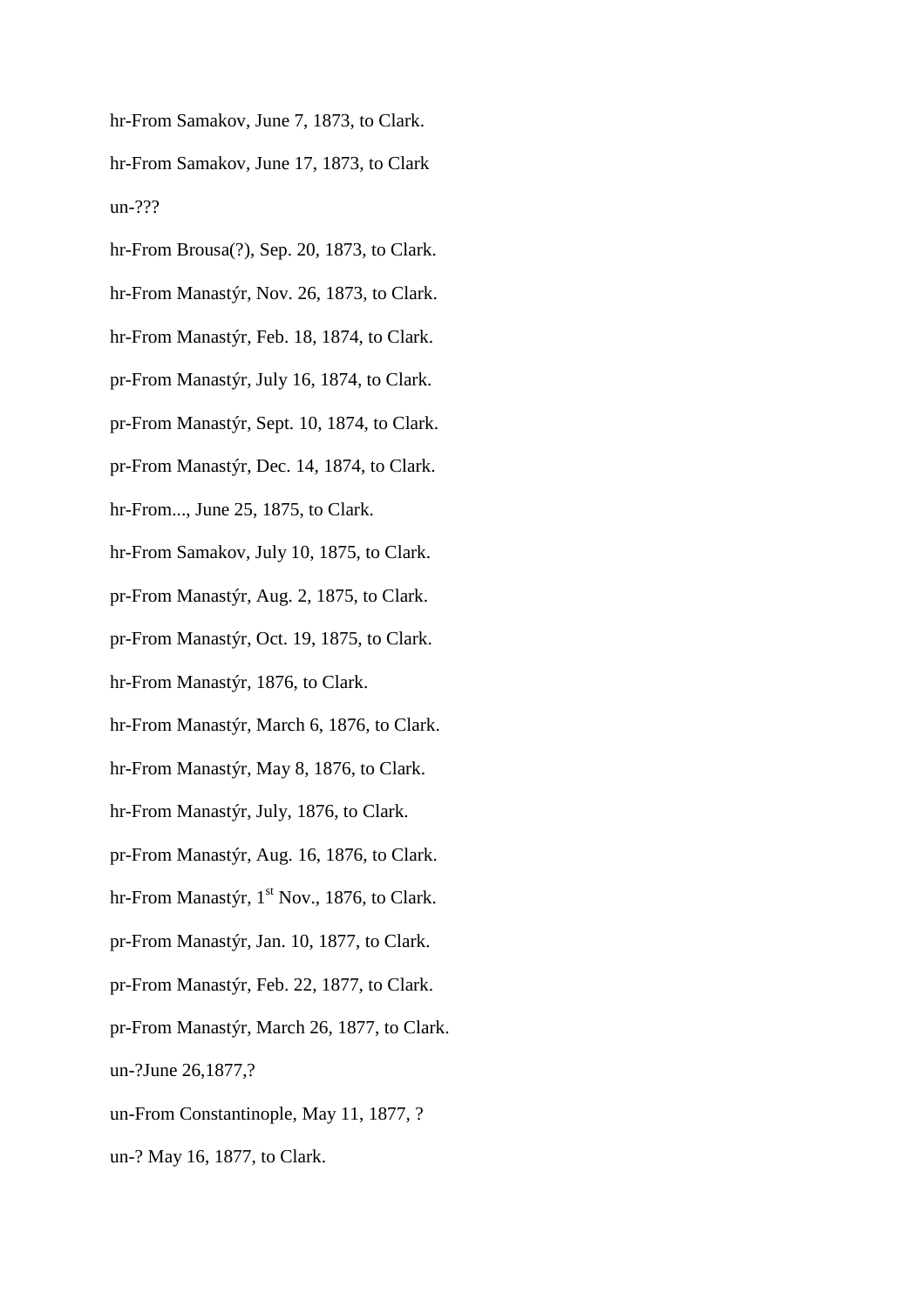hr-From Manastýr, Aug. 2, 1877, to Clark. hr-From Manastýr, Oct. 26, 1877, to Clark. pr-From Manastýr, Dec. 6, 1877, to Clark. pr-From Manastýr, Dec. 26, 1877, to Clark. pr-From Manastýr, Jan. 22, 1878, to Clark. pr-From Manastýr, Feb. 6, 1878, to Clark. pr-From Manastýr, March 6, 1878, to Clark pr-From Manastýr, Apr. 16, 1878, to Clark. pr-From Manastýr, May 2, 1878, to Clark. pr-From Manastýr, June 21, 1878, to Clark. hr-From Manastýr, July 8, 1878, to Clark. hr-From Manastýr, Oct.30, 1878, to Clark. un-From Manastýr, 1879, to Clark. un-From Manastýr, Feb.13, 1879, to Clark. pr-From Philipopolis, Apr. 30, 1879, to Clark. pr-From Manastýr, May 29, 1879, to Clark. pr-From Manastýr, Aug. 13, 1879, to Clark. pr-From Manastýr, 1879, to Clark. pr-From Manastýr, Jan. 13, 1880, to Clark. pr-From Manastýr, March 16, 1880, to Clark. hr-From Manastýr, Apr. 13, 1880, to Clark. r-From Manastýr, Apr. 30, 1880, to Clark. pr-From Manastýr, May. 13, 1880, to Clark. pr-From Manastýr, July 11, 1880, to Clark. pr-From Manastýr, July 26, 1880, to Clark.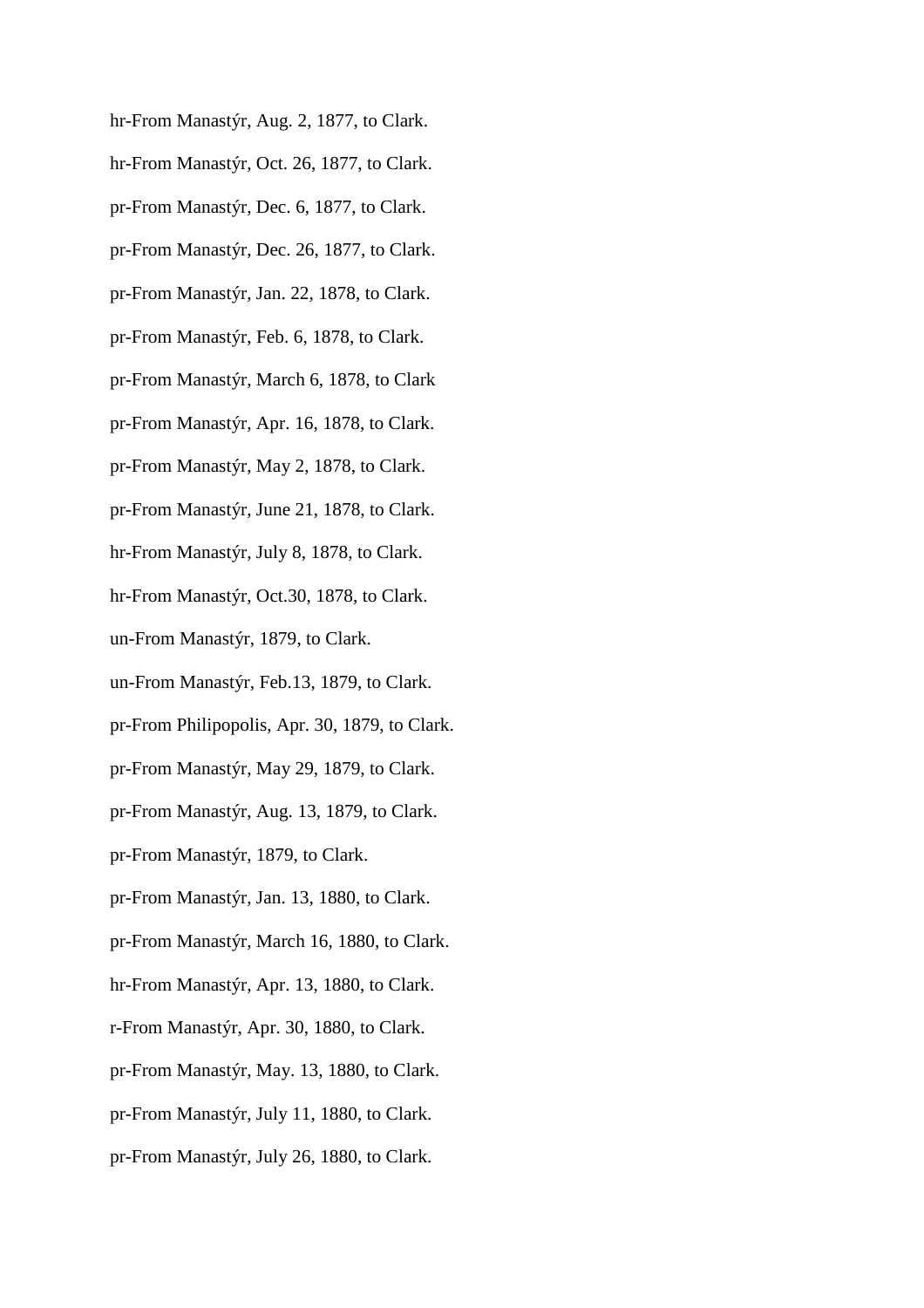pr-From Manastýr, July 31, 1880, to Clark.

pr-From Manastýr, Aug. 30, 1880, to Clark.

#### Letters from W. Belden, 172-180

un-? 1880, to Clark.

pr-From Constantinople, July 16, 1880, to Clark, to Boston.

pr-From Samakov, Bulgaria, Feb. 14, 1881, to Clark, to Boston.

pr-From Samakov, Bulgaria, April 27, 1881, to Clark, to Boston.

pr-From Samakov, Bulgaria, June 20, 1881, to Clark, to Boston.

pr-From Samakov, Bulgaria, June 25, 1881, to Clark, to Boston.

pr-From Samakov, Bulgaria, June 28, 1881, to Clark, to Boston.

pr-From Samakov, Bulgaria, Aug. 29, 1881, to Clark, to Boston.

pr-From Samakov, Bulgaria, Sep. 12, 1881, to Clark, to Boston.

Letters from Lewis Bond 181-226

pr-From Eski Zagra, Feb. 3, 1872, to Clark.

hr-From Samakov, July 17, 1872, to Clark.

un-From Eski Zagra, to Clark

un-From Eski Zagra, July 5, 1873, to Clark

un-From Eski Zagra, Oct. 7, 1873, to Clark.

un- From Samakov, July 9, 1875, to Clark.

un- From Samakov, July 17, 1875, to Clark.

un- From Eski Zagra, October 30, 1875, to Clark.

un- From Eski Zagra, May 12 1876, to Clark.

un- From Eski Zagra, April 15, 1876, to Clark.

un- From Eski Zagra, Oct 21, 1876, to Clark.

un- From Eski Zagra, June 14 1876, to Clark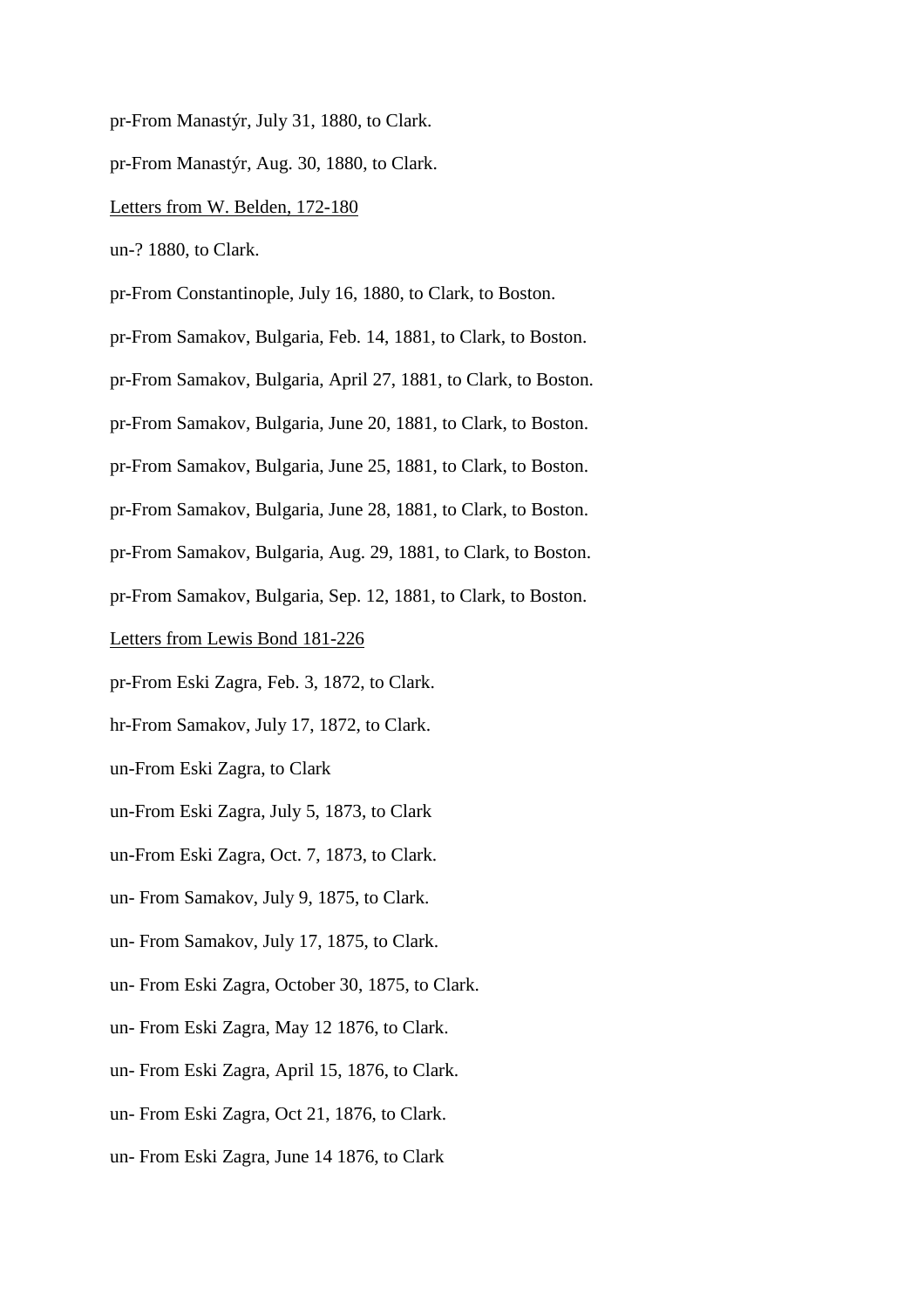- hr- From Bible House, Constantinople, August 15, 1877, to Clark.
- hr- ...to A.H Layand & H. Ball.
- un- From Liverpool, , Sep 15,1877, to Clark.
- hr- From New Jersey, Plamfield, October 29, 1877, to Clark.
- pr- From New Jersey, Plamfield, October 31,1877, to Clark.
- hr- From Plamfield, Nov 15, 1877, to Clark.
- pr- From Plamfield, Dec 15, 1877 , to Clark.
- hr- From Plamfield, Mar 13,1878 , to Clark.
- hr- From Plamfield, Mar 20,1878 , to Clark.
- un- From Plamfield, May 20, 1878.
- un- From Plamfield, May 20, 1878, to Mr Langden.
- hr- From Plamfield, May 28, 1878, to Clark.
- un- From Plamfield, June 18,1878, to Clark.
- un- From Plamfield, July 13,1878, to Clark.
- un-From Plamfield, Aug ,1878, to Clark.
- hr- From Plamfield, Sep 20,1878, to Clark.
- pr- From Philipopolis, Nov 23, 1878, to Clark.
- un- From Philipopolis, Mar 18, 1879, to Clark.
- un- From Philipopolis, May 20, 1878, to Clark.
- un- From Philipopolis, June 3, 1879, to Clark.
- un- From Samakov, August 7, 1879, to Clark.
- hr- From Philipopolis, Dec 22, 1879, to Clark.
- hr- From Clarke, Boston, Jan 20 1880, to Bond.
- hr- From Philipopolis, Feb 23, 1880, to Clark.
- hr- From Philipopolis, Feb 24, 1880, to Clark.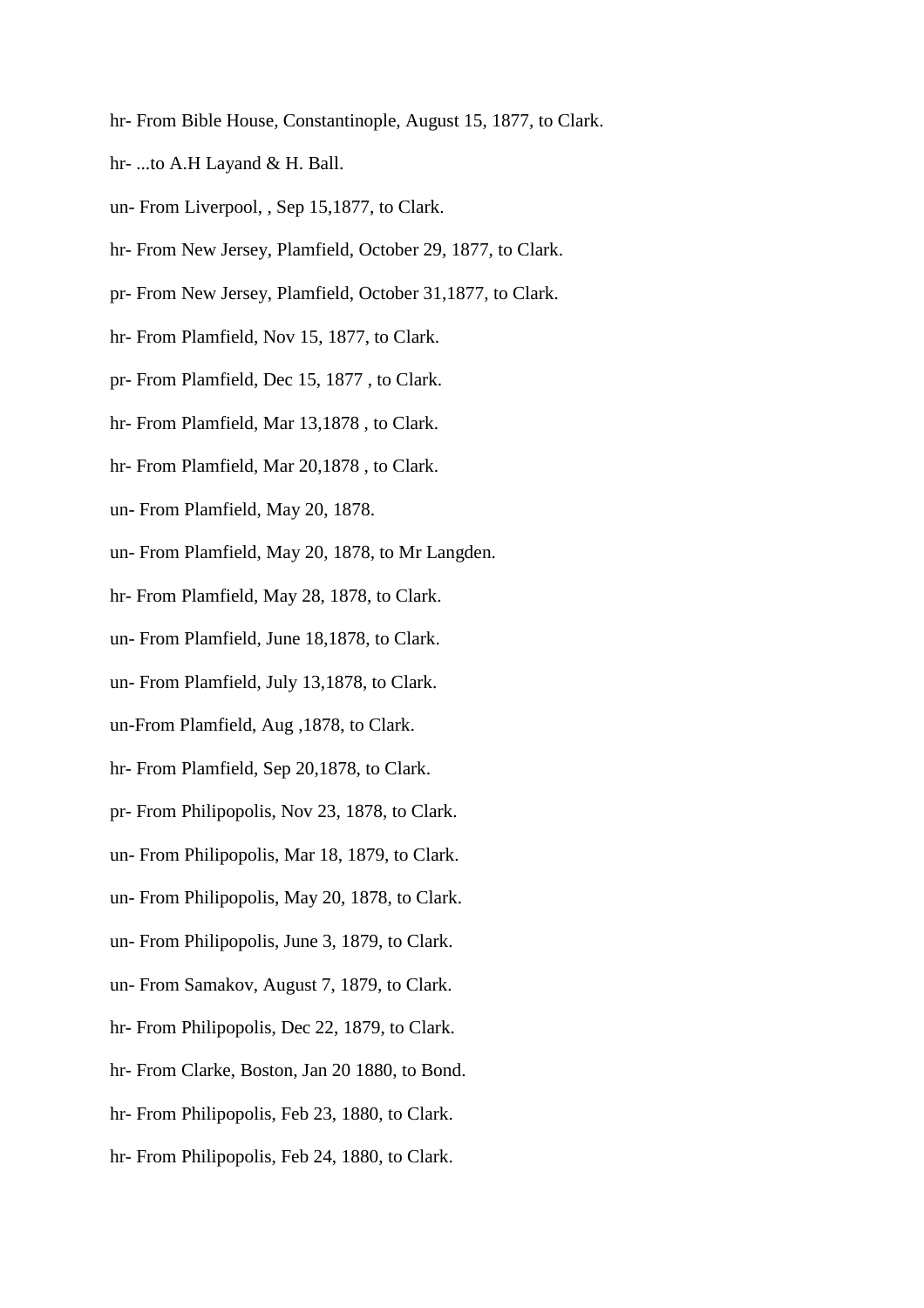- pr- From Samakov, May 1, 1880, to Clark.
- pr- From Philipopolis, May 14, 1880, to Clark.
- pr- From Philipopolis, June 25, 1880, to Clark.
- hr- From Philipopolis, Aug 5, 1880, to Clark.
- un- Letter from Fannie Bond, Eski Zagra, 227- 228.
- Letters from Minnie Beach, 229-270
- un- Oct 15, 1873.
- un-.....???
- un-From Marietta, March 7, 1874.
- Letters from Theodore L. Byngton 241-278 & Mrs. Byngton 279-283.
- un-From Newton, Aug 29, 1874, to Clark.
- hr-From Newton, Aug 24, 1874, to Treat.
- hr-From Newton, ...,to Clark.
- un-From Newton, Sep. 9, 1874, to Clark, to Boston.
- hr-From Constantinople, Nov. 28, 1874, to Clark.
- un-From Bebek, June 26,1875, to Clark.
- un-  $\ldots$ ?
- hr- ...Oct. 22, 1875, to Clark.
- hr-From Bebek, Dec. 15, 1875, to Clark.
- hr-From Bebek, Feb. 24, 1876, to Clark.
- pr-From Constantinople, June 29, 1876, to Clark.
- un-From Constantinople, ...to Clark.
- un- ...to Clark.
- hr-From Constantinople, Oct. 23, 1876, to Clark. (By Ellion Riggs and T. L. Byngton)
- hr-From Constantinople, Oct. 24, 1876, to Clark.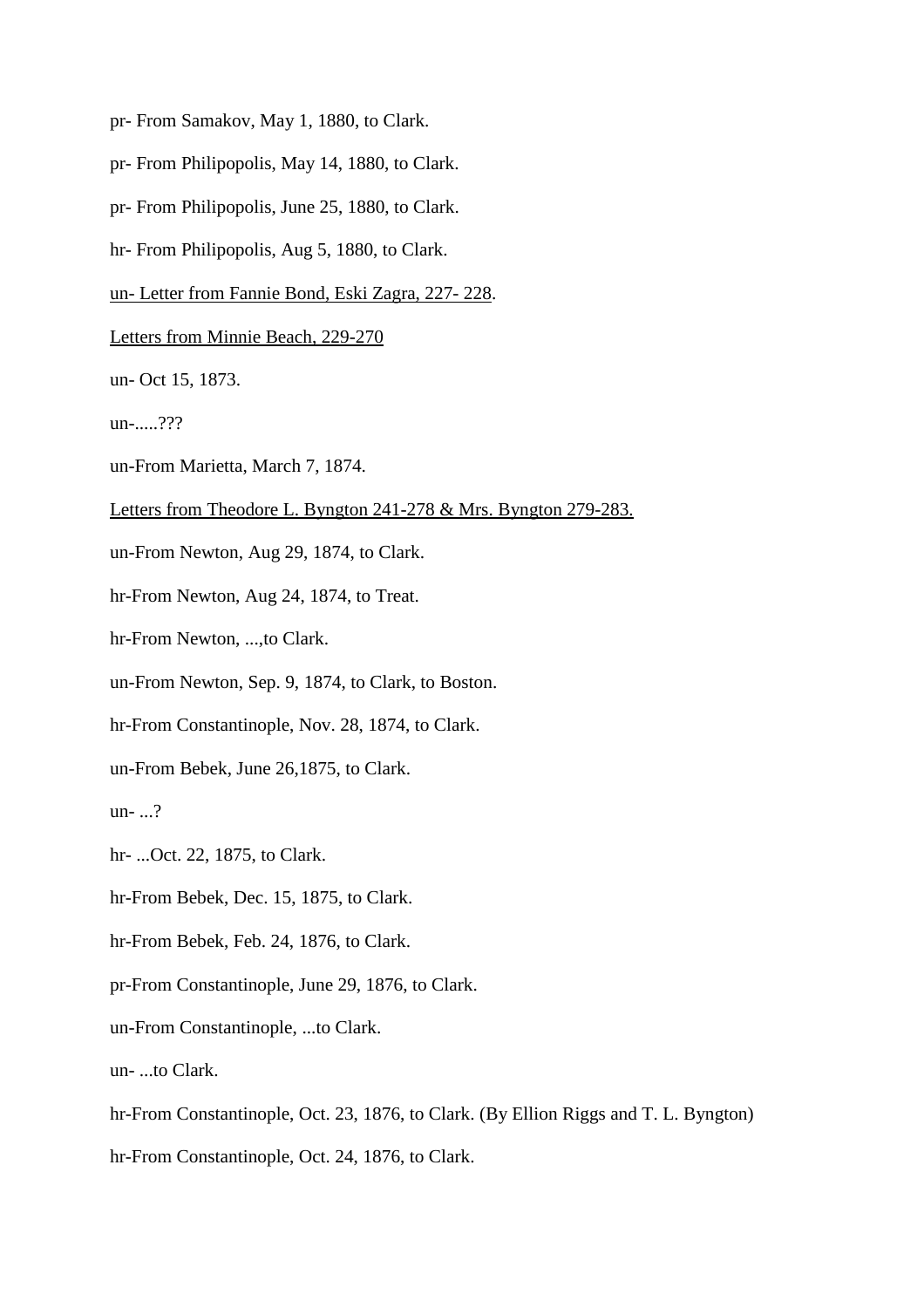un- ...to Clark.

un-From Constantinople, ...to Clark.

pr-From Constantinople, Jan. 22, 1877, to Clark.

pr-From Bebek, July, 1877, to Clark.

pr-From Bebek, Apr.13, 1877, to Clark.

hr-From Bebek, Sept. 18, 1877, to Clark.

hr-From Constantinople, Oct. 30, 1881, to Clark.

pr-From Constantinople, Feb. 28, 1879, to Clark.

un-From Constantinople, May 29, 1878, to Clark.

hr-From Constantinople, July 25, 1878, to Clark.

hr-From Bible House, Oct. 9, 1878, to Clark.

pr-From Constantinople, Oct. 3,1878, to Clark.

pr-From Bible House, March 29, 1879, to Clark.

hr-From Bible House, May 15, 1879, to Clark.

un- ...1879, to Clark.

un- ...?

hr-From Bible House, Aug. 8, 1879, to Clark.

hr-From Bible House, Nov. 20, 1880, to Clark.

hr-From Bible House, July 28, 1880, to Clark.

pr-From Bible House, Aug. 6, 1880, to Clark.

un- ...?

un- ...?

un- ...?

Letters From J. H. Clarke 284-326 un-From Samakov, July 29, 1870, to Clark.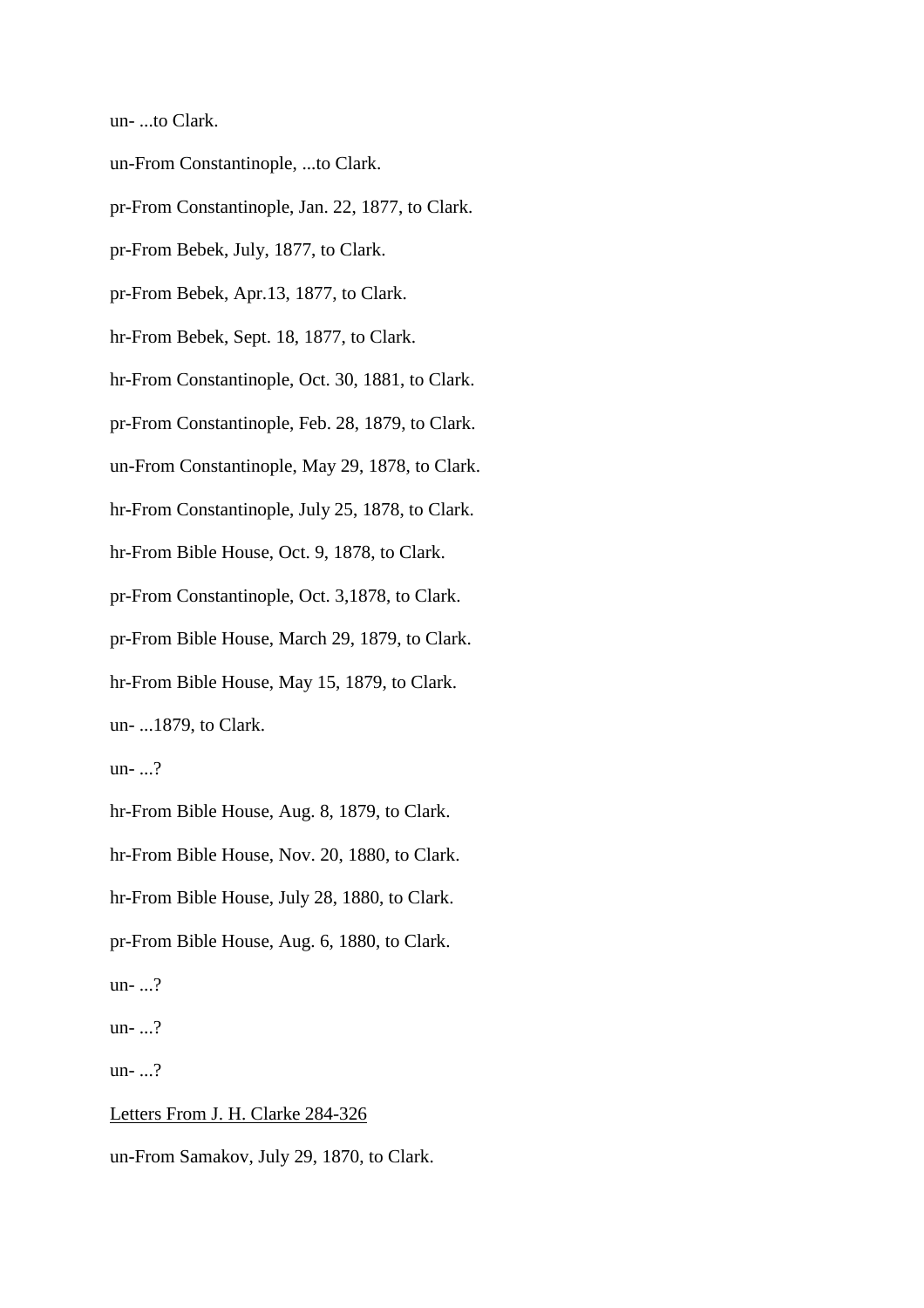- hr-From Samakov, Dec. 5, 1872, to Clark.
- hr-From Samakov, Dec. 12, 1872, to Clark.
- pr-Plan of Studies in Theological Seminary in Samakov.
- un- ...Jan. 19, ...to Clark.
- hr-From Samakov, July 25, 1874, to Clark.
- hr-From Samakov, Jan. 29, 1874, to Clark.
- hr-From Samakov, July 21, 1874, to Clark.
- hr-From Samakov, March 24, 1874, to Clark.
- hr-From Samakov, Apr. 10, 1874, to M. N. C. Chapin
- hr-From Samakov, May 2, 1874, to Ward.
- hr-From Samakov, June 27, 1874, to Chapin.
- hr-From Samakov, Sept. 5, 1874, to Clark.
- hr-From Samakov, Oct. 31, 1874, to Clark.
- hr-From Samakov, Apr. 3, 1875, to Worecter.
- hr-From Samakov, July 30, 1875, to Chapin.
- hr-From Samakov, July 16, 1875, to Committee of ABCFM.
- hr-From Constantinople, Aug. 29, 1875, to Chapin.
- hr-From Samakov, Jan. 29, 1876, to Clark.
- hr-From Panagureshte, Oct. 9, 1876, to Clark.
- un- ?...to Clark.
- un-From Philipopolis, Dec. 7, 1876, to Clark.
- hr-From Philipopolis, Feb. 9, 1877, to Clark.
- hr-From Philipopolis, Feb. 10, 1877, to Clark.
- pr-From Samakov, 1<sup>st</sup> May, 1877, to the European Turkey Mission.
- pr-From Samakov, June 9, 1877, to Clark.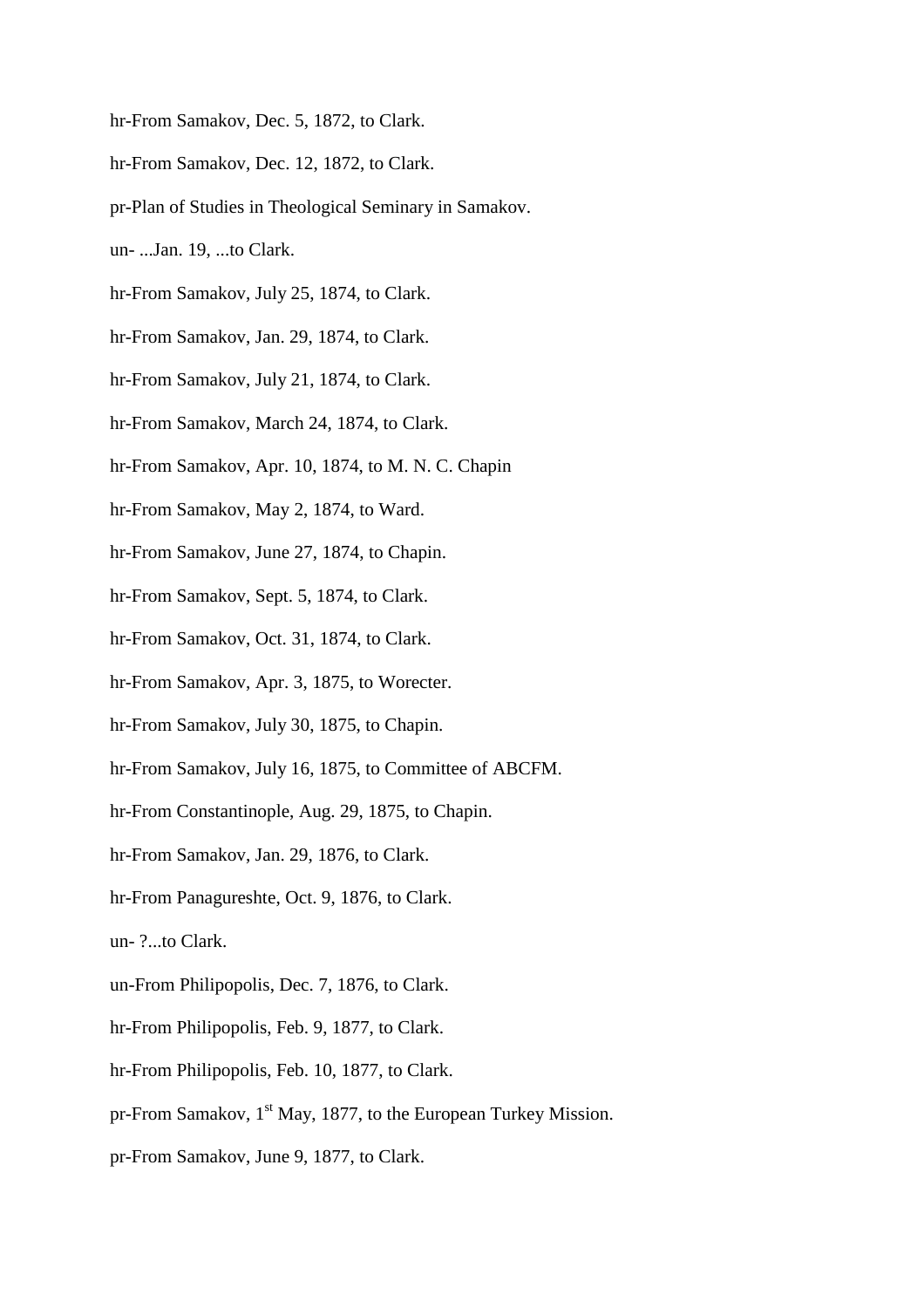un- ...?

- pr-From Constantinople, Feb. 8, 1878, to Clark.
- hr-From Turnavo, Mar. 27, 1878, to Clark.
- pr-From Samakov,  $1<sup>st</sup>$  Aug., 1878, to Clark.
- pr-From Samakov, Sep. 18, 1878, to the Presidential Committee of the American Board.
- pr-From Samakov, Sep. 30, 1878, to Clark.
- pr-From Samakov, Nov. 28, 1878, to Clark.
- pr-From Samakov, Oct. 28, 1878, to Clark.
- pr-From Constantinople, Nov. 22, 1878, (Journal Abstract) to the Messenger, Philipopolis.
- pr-From Samakov, Dec. 28, 1878, to Clark.
- pr-From Samakov, May 14, 1879,
- pr-From Samakov, June 28, 1879,
- pr-From Samakov, Aug. 23, 1879,
- pr-From Samakov,  $1<sup>st</sup>$  Sep. 1879,
- pr-From Samakov, Dec. 30, 1879,
- pr-From Samakov, Jan. 27, 1880,
- pr-From Samakov, Mar. 2, 1880,
- Letters From H. C. Haskell, 327-354.
- hr-From Eski Zagra, by Haskell Henry C., Jan.29, 1872, to Clark.
- pr-From Eski Zagra, Feb. 5, 1872, to Clark.
- pr-From London, June 4, 1872, to Clark.
- hr-From Springfield, July 16, 1872, to Clark.
- pr-From London, June 13, 1872, to Clark.
- un- ...?
- hr-From Constantinople, July 27, 1872, to Clark.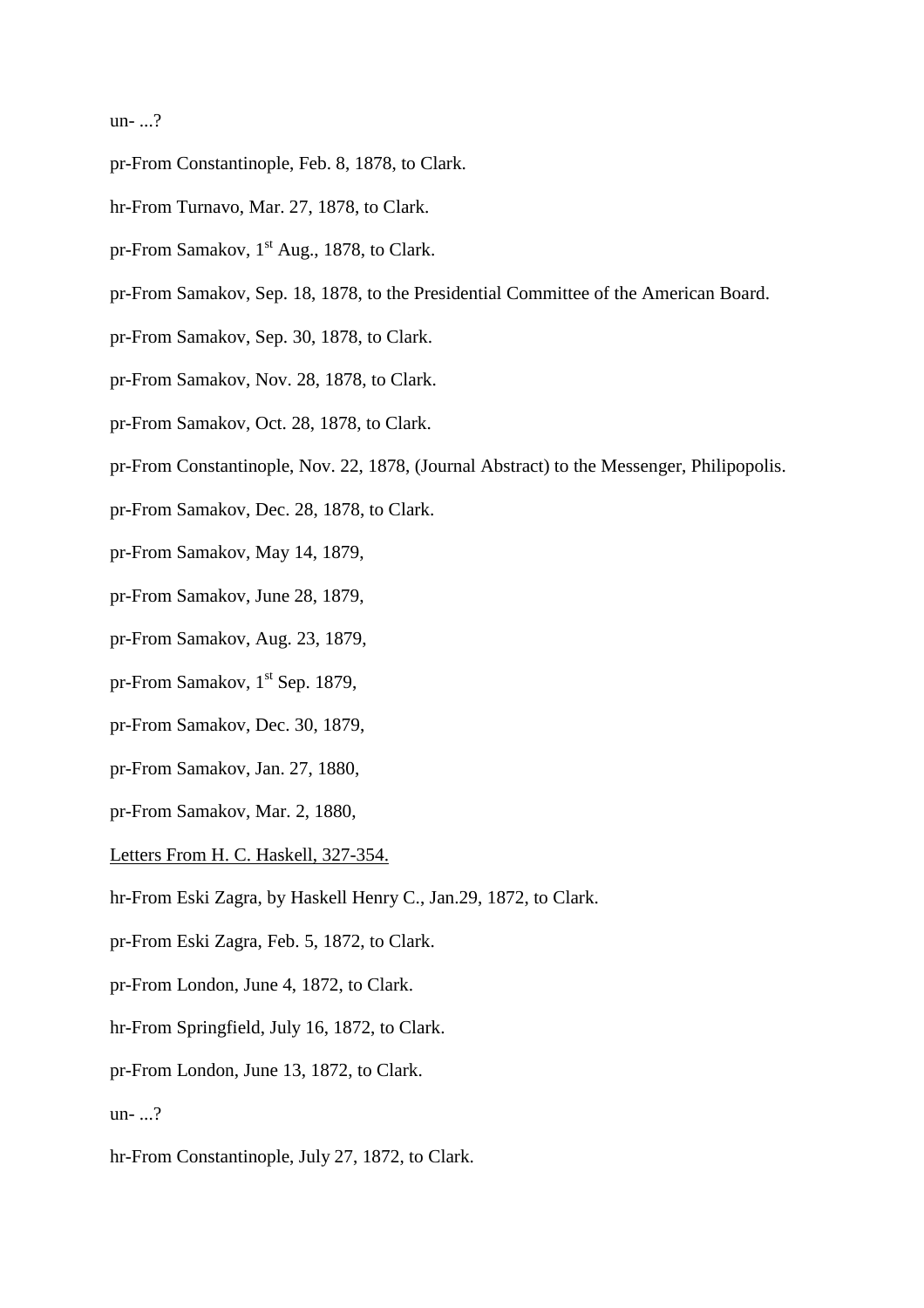hr-From Manastýr, Aug. 14, 1872, to Clark. un- ...? 1872, to Clark. un- ...? to Clark. hr-From Hantington, Dec. 21, 1872, to Clark. hr-From Hantington, Feb. 4, 1873, to Boston, to Clark. un- ...? to Clark. un-From Hantington, ...? to Clark. hr-From Hantington, May 19, 1873, to Clark. hr-From Hantington, ??, to Clark. hr-From Hantington, June 1873, to Clark. un-From Hantington, ?? to Clark. un-From Hantington, ?? to Clark. un-From Hantington, Sep. 12, 1873, to Clark. un-From Hantington, Oct. 25, 1873, to Clark. un-From Hantington, June 20, 1874, to Clark. un-From Hantington, July 24, 1874, to Clark. hr-From Lorain, Sep. 25, 1877. To Clark. pr-From Hantington, Dec. 19, 1877, to Clark. Letter From M. B. Haskell, 355. un- ... Apr. 23, 1874, ...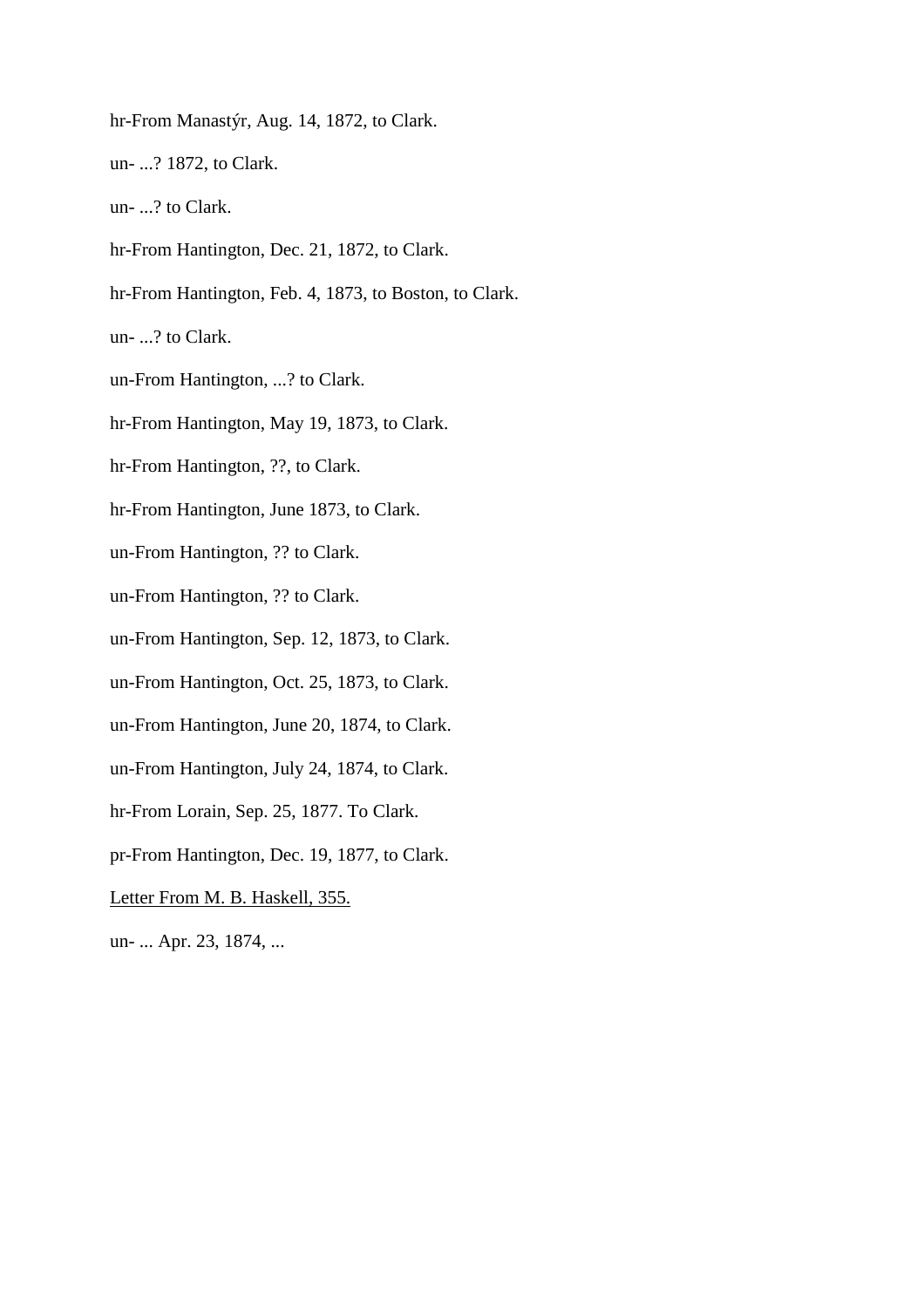Submitted by : Dritan EGRO

Submitted to : Department of History

Project term (month, year) : april 2000

# **Bibliographical and physical information**

Document type : microfilm

Reference : BV 2410. A4 1984 Reel 566

Degre of readability : hardly readable

# **Content :**

Number Category of Place & date Written to Written by Degre of

of microfilm Document of writting readability

| 34       | letter             | Philippopolis      | 22.4.1870  | Clark              | Haskell            | hardly    |
|----------|--------------------|--------------------|------------|--------------------|--------------------|-----------|
| 78       | $\pmb{\mathsf{H}}$ | Garret-ville       | 8.4.1872   | $\pmb{\mathsf{H}}$ | House              | "         |
| 10 1     | $^{\prime\prime}$  | Panes-ville        | 6.6.1872   | $^{\prime\prime}$  | $^{\dagger}$       | Ħ         |
| 123      | 11                 | New York           | 14.6.1872  | $\pmb{\mathsf{H}}$ | 11                 | readable  |
| 145      | $^{\dagger}$       | $^{\prime\prime}$  | 10.7.1872  | $^{\prime\prime}$  | $\pmb{\mathsf{H}}$ | 11        |
| 16-27    |                    | unreadable         |            |                    |                    |           |
| 289      | letter             | 11                 | 13.9.1872  | $\pmb{\mathsf{H}}$ | $\pmb{\mathsf{H}}$ | 11        |
| 30 1     | 11                 |                    | 28.10.1872 | $^{\prime\prime}$  | 11                 | hardly    |
| $32 - 4$ | 11                 | Constantinople     | 14.11.1872 | $\pmb{\mathsf{H}}$ | 11                 | readable  |
| 34-40    | 11                 | Eski Zaghra        | 4.1.1873   | $^{\prime\prime}$  | 11                 | partially |
| $41-5$   | 11                 | "                  | 5.12.1873  | $\pmb{\mathsf{H}}$ | 11                 | "         |
| $46 - 8$ |                    | unreadable         |            |                    |                    |           |
| 48-53    | letter             | 11                 | 30.5.1874  | 11                 | $\pmb{\mathsf{H}}$ | readable  |
| $54 - 8$ | 11                 | Samakov            | 3.3.1875   | $\pmb{\mathsf{H}}$ | $\pmb{\mathsf{H}}$ | 11        |
| 59-62    | 11                 | $^{\prime\prime}$  | 7.7.1876   | $^{\prime\prime}$  | 11                 | 11        |
| $62-9$   |                    | unreadable         |            |                    |                    |           |
| $70-5$   | letter             | $^{\prime\prime}$  | 3.11.1876  | $^{\prime\prime}$  | $\pmb{\mathsf{H}}$ | 11        |
| 76-81    | 11                 | $^{\bullet}$       | 3.2.1877   | $^{\prime\prime}$  | 11                 | 11        |
| $82 - 5$ | $\pmb{\mathsf{H}}$ | $\pmb{\mathsf{H}}$ | 9.6.1877   | $^{\prime\prime}$  | $\pmb{\mathsf{H}}$ | 11        |
| 86-7     | 11                 | Scutari            | 20.9.1877  | $^{\prime\prime}$  | $^{\dagger}$       | hardly    |
| 89-92    | $^{\dagger}$       | $^{\prime\prime}$  | 17.1.1878  | $\pmb{\mathsf{H}}$ | $\pmb{\mathsf{H}}$ | 11        |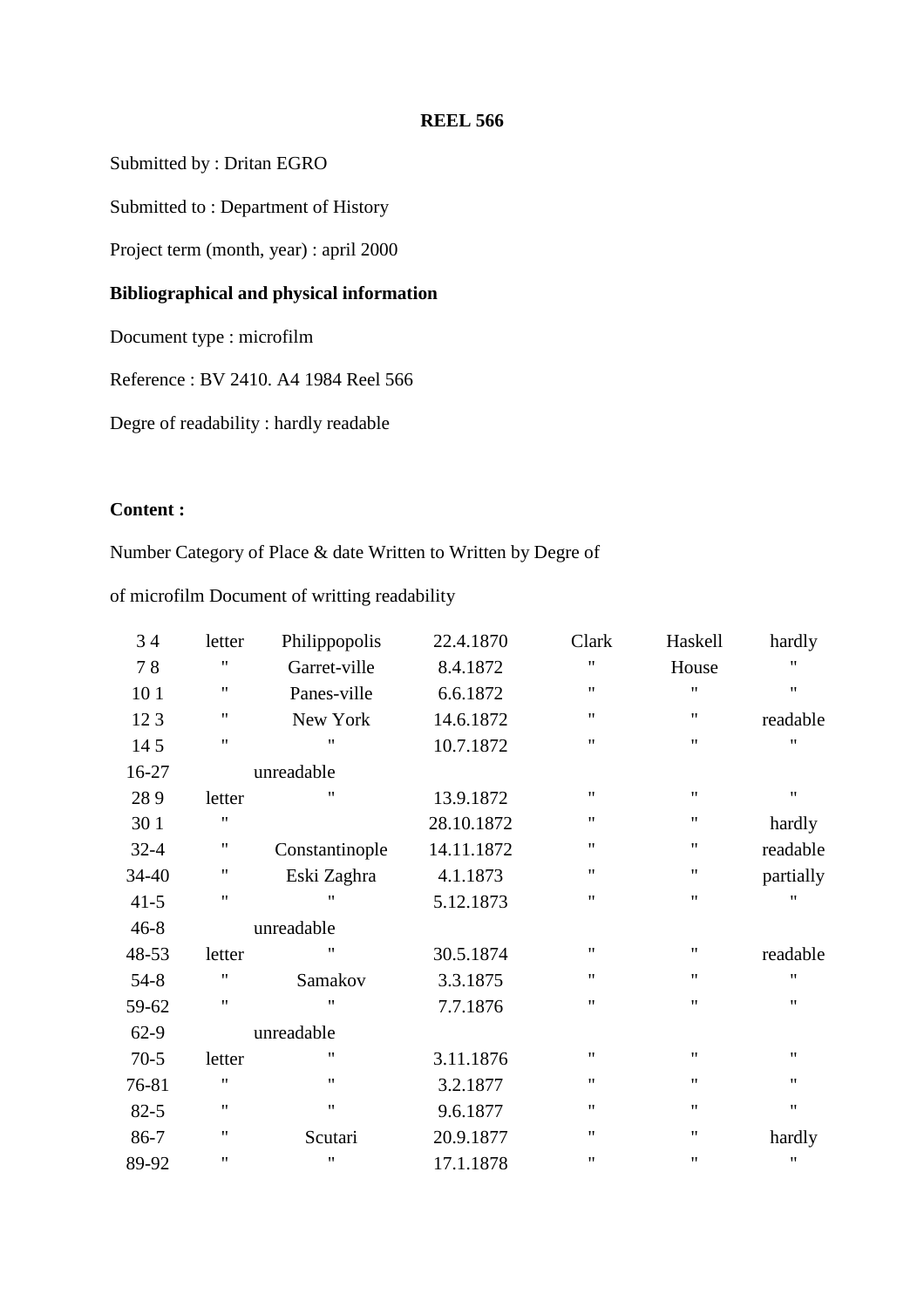| $93 - 5$  | $\pmb{\mathsf{H}}$ | $\pmb{\mathsf{H}}$ | 5.2.1878   | 11                 | $\pmb{\mathsf{H}}$ | $\pmb{\mathsf{H}}$ |
|-----------|--------------------|--------------------|------------|--------------------|--------------------|--------------------|
| $95 - 7$  | $\pmb{\mathsf{H}}$ | $\pmb{\mathsf{H}}$ | 14.3.1878  | 11                 | $\pmb{\mathsf{H}}$ | $\pmb{\mathsf{H}}$ |
| 97-101    | $\pmb{\mathsf{H}}$ | Samakov            | 24.5.1878  | 11                 | $\pmb{\mathsf{H}}$ | 11                 |
| $102 - 4$ | $\pmb{\mathsf{H}}$ | $\pmb{\mathsf{H}}$ | 19.9.1879  | 11                 | 11                 | $\pmb{\mathsf{H}}$ |
| $105 - 7$ | $\pmb{\mathsf{H}}$ | $\pmb{\mathsf{H}}$ | 14.11.1879 | 11                 | 11                 | $\pmb{\mathsf{H}}$ |
| 108-9     | $\pmb{\mathsf{H}}$ | $\pmb{\mathsf{H}}$ | 4.5.1880   | $\pmb{\mathsf{H}}$ | $\pmb{\mathsf{H}}$ | $\pmb{\mathsf{H}}$ |
| 110-12    | $\pmb{\mathsf{H}}$ | $\pmb{\mathsf{H}}$ | 28.7.1880  | 11                 | 11                 | $\pmb{\mathsf{H}}$ |
| $113 - 5$ | Emty               |                    |            |                    |                    |                    |
| 116-7     | letter             | Manastir           | 13.11.1773 | $\pmb{\mathsf{H}}$ | Jenney             | readable           |
| 118-130   | $\pmb{\mathsf{H}}$ | $\pmb{\mathsf{H}}$ | 20.5.1874  | 11                 | $\pmb{\mathsf{H}}$ | uneradable         |
| 131-9     | $\pmb{\mathsf{H}}$ | $\pmb{\mathsf{H}}$ | 19.9.1875  | 11                 | $\pmb{\mathsf{H}}$ | hardly             |
| 139-41    | 11                 | $\pmb{\mathsf{H}}$ | 21.10.1875 | 11                 | 11                 | 11                 |
| 142-7     | $\pmb{\mathsf{H}}$ | $\pmb{\mathsf{H}}$ | 28.12.1875 | 11                 | $\pmb{\mathsf{H}}$ | $\pmb{\mathsf{H}}$ |
| 148-53    | 11                 | $\pmb{\mathsf{H}}$ | 7.3.1876   | 11                 | $\pmb{\mathsf{H}}$ | $\pmb{\mathsf{H}}$ |
| 154-60    | $\pmb{\mathsf{H}}$ | $\pmb{\mathsf{H}}$ | 22.3.1876  | 11                 | $\pmb{\mathsf{H}}$ | $\pmb{\mathsf{H}}$ |
| 160-72    |                    | unreadable         |            |                    |                    |                    |
| $173-6$   | letter             | London             | 4.7.1876   | Ward               | 11                 | readable           |
| 177-9     |                    | unreadable         |            |                    |                    |                    |
| 180-4     | letter             | Manastir           | 30.8.1877  | Clark              | $\pmb{\mathsf{H}}$ | $\pmb{\mathsf{H}}$ |
| 184-9     |                    | unreadable         |            |                    |                    |                    |
| 190-5     | letter             | Manastir           | 20.9.1877  | About Bashi        | $\pmb{\mathsf{H}}$ | $\pmb{\mathsf{H}}$ |
| 196-204   | letter             | $\pmb{\mathsf{H}}$ | 28.5.1878  | Ħ                  | 11                 | $\pmb{\mathsf{H}}$ |
| 204-12    | letter             | $\pmb{\mathsf{H}}$ | 5.9.1878   | 11                 | $\pmb{\mathsf{H}}$ | $\pmb{\mathsf{H}}$ |
| 213-73    |                    | unreadable         |            |                    |                    |                    |
| 274-5     | letter             | Manastir           | 8.5.1879   | $\pmb{\mathsf{H}}$ | $\pmb{\mathsf{H}}$ | $\pmb{\mathsf{H}}$ |
| 276-8     | letter             | $\pmb{\mathsf{H}}$ | 6.7.1879   | Miller             | $\pmb{\mathsf{H}}$ | $\pmb{\mathsf{H}}$ |
| 279-81    | letter             | 11                 | 10.7.1880  | Ħ                  | $\pmb{\mathsf{H}}$ | $\pmb{\mathsf{H}}$ |
| 281-9     | letter             | $\pmb{\mathsf{H}}$ | 21.7.1880  | Clark              | Vartanian          | hardly             |
| 290-6     | letter             | Samakov            | 3.2.1872   | Ħ                  | Locke              | Ħ                  |
| 297-315   |                    | unreadable         |            |                    |                    |                    |
| $315 - 8$ | letter             | 11                 | 30.12.1872 | 11                 | 11                 | $\pmb{\mathsf{H}}$ |
| 318-21    | letter             | 11                 | 18.2.1873  | 11                 | 11                 | 11                 |
| $321 - 4$ | letter             | 11                 | 5.3.1873   | 11                 | $\pmb{\mathsf{H}}$ | $\pmb{\mathsf{H}}$ |
| 324-30    | letter             | $\pmb{\mathsf{H}}$ | 25.3.1873  | Ħ                  | $\pmb{\mathsf{H}}$ | $\pmb{\mathsf{H}}$ |
| $331 - 8$ |                    | unreadable         |            |                    |                    |                    |
| 338-9     | letter             | 11                 | 13.10.1873 | Ħ                  | "                  | hardly             |
| $340-6$   | letter             | 11                 | 21.11.1873 | 11                 | 11                 | 11                 |
| 346-51    | letter             | 11                 | 7.3.1874   | 11                 | "                  | $\pmb{\mathsf{H}}$ |
| $351 - 4$ | letter             | $\pmb{\mathsf{H}}$ | 16.5.1874  | Ħ                  | $\pmb{\mathsf{H}}$ | $\pmb{\mathsf{H}}$ |
| $354 - 8$ | letter             | 11                 | 4.7.1874   | 11                 | $\pmb{\mathsf{H}}$ | 11                 |
| 358-62    | letter             | 11                 | 20.1.1875  | 11                 | "                  | $\pmb{\mathsf{H}}$ |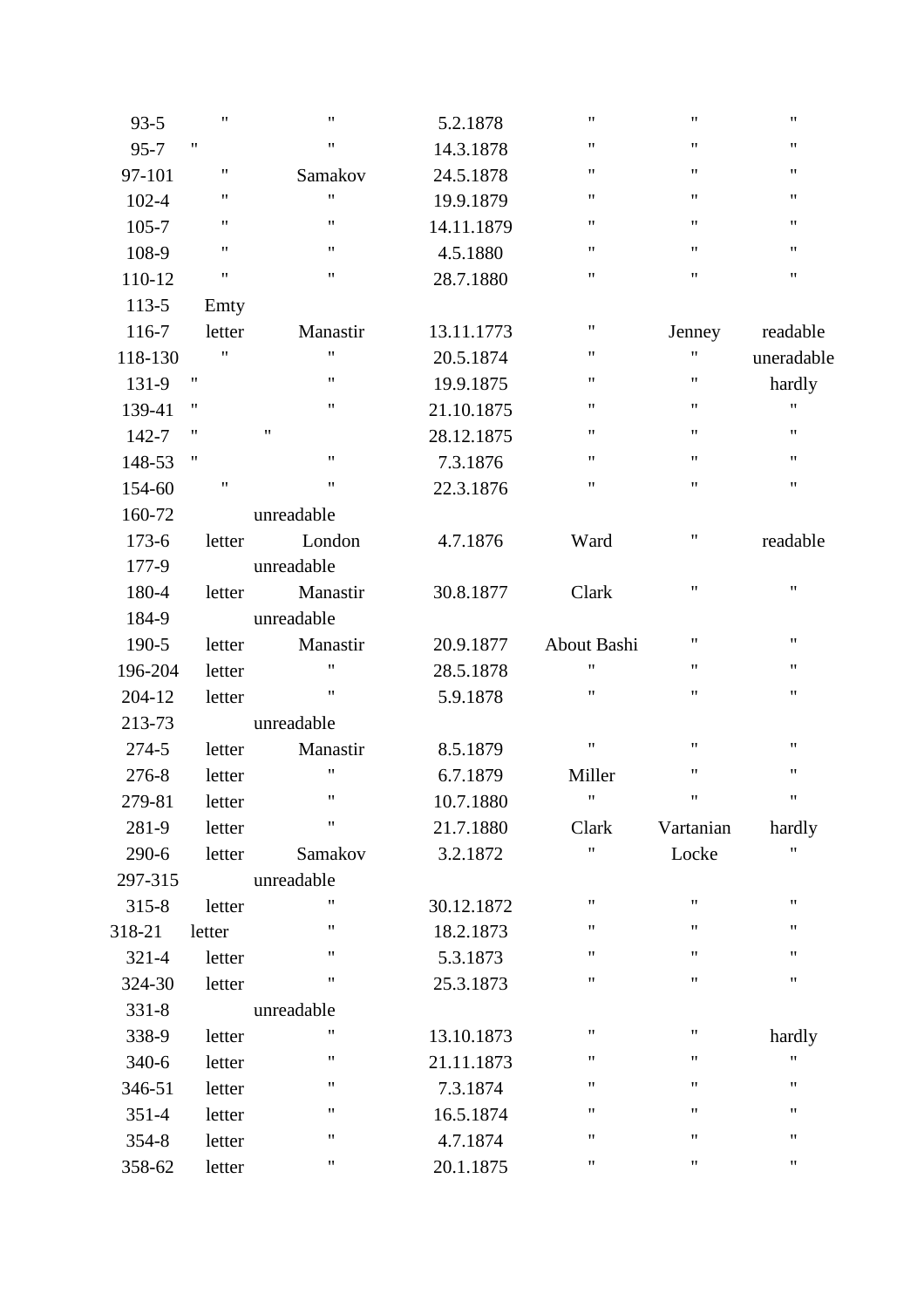| 362-420   |            | unreadable         |            |                    |                    |                    |
|-----------|------------|--------------------|------------|--------------------|--------------------|--------------------|
| $421 - 3$ | letter     | Sophia             | 16.2.1877  | 11                 | $\pmb{\mathsf{H}}$ | $\pmb{\mathsf{H}}$ |
| 424-40    | unreadable |                    |            |                    |                    |                    |
| $441 - 3$ | letter     | Constantinople     | 25.9.1877  | $\pmb{\mathsf{H}}$ | $\pmb{\mathsf{H}}$ | $\pmb{\mathsf{H}}$ |
| 444-59    |            | unreadable         |            |                    |                    |                    |
| 460-7     | letter     | $^{\dagger}$       | 27.2.1878  | $\pmb{\mathsf{H}}$ | $\pmb{\mathsf{H}}$ | $\pmb{\mathsf{H}}$ |
| 467-71    | letter     | $\pmb{\mathsf{H}}$ | 5.3.1878   | 11                 | $\pmb{\mathsf{H}}$ | readable           |
| 472-84    |            | unreadable         |            |                    |                    |                    |
| 485-9     | letter     | Philippopolis      | 1.9.1878   | $\pmb{\mathsf{H}}$ | $\pmb{\mathsf{H}}$ | $\pmb{\mathsf{H}}$ |
| 490-511   |            | unreadable         |            |                    |                    |                    |
| 512-7     | letter     | Westmareland       | 28.6.1879  | $\pmb{\mathsf{H}}$ | $\pmb{\mathsf{H}}$ | hardly             |
| 518-671   |            | unreadable         |            |                    |                    |                    |
| 672-4     | letter     | Divinity Hall      | 24.5.1872  | 11                 | March              | hardly             |
| 674-7     | letter     | 11                 | 14.6.1872  | 11                 | $\pmb{\mathsf{H}}$ | hardly             |
| 678-93    |            | unreadable         |            |                    |                    |                    |
| 694-8     | letter     | Manastir           | 16.07.1974 | $\pmb{\mathsf{H}}$ | $\pmb{\mathsf{H}}$ | $\pmb{\mathsf{H}}$ |
| 698-706   | letter     | Eski Zaghra        | 11.8.1875  | 11                 | $\pmb{\mathsf{H}}$ | 11                 |
| 706-10    | letter     | $\pmb{\mathsf{H}}$ | 18.8.1876  | $\pmb{\mathsf{H}}$ | $\pmb{\mathsf{H}}$ | $\pmb{\mathsf{H}}$ |
| 711-7     | letter     | $\pmb{\mathsf{H}}$ | 21.8.1876  | 11                 | $\pmb{\mathsf{H}}$ | $\pmb{\mathsf{H}}$ |
| 717-20    | letter     | $\pmb{\mathsf{H}}$ | 24.5.1876  | $\pmb{\mathsf{H}}$ | $\pmb{\mathsf{H}}$ | $\pmb{\mathsf{H}}$ |
| 721-4     | letter     | Constantinople     | 8.5.1877   | $\pmb{\mathsf{H}}$ | $\pmb{\mathsf{H}}$ | $\pmb{\mathsf{H}}$ |
| 725-39    | letter     | $\pmb{\mathsf{H}}$ | 8.9.1877   | 11                 | $\pmb{\mathsf{H}}$ | 11                 |
| 740-4     | letter     | $\pmb{\mathsf{H}}$ | 20.9.1877  | $\pmb{\mathsf{H}}$ | $\pmb{\mathsf{H}}$ | $\pmb{\mathsf{H}}$ |
| 745-50    | letter     | Malta              | 26.12.1877 | $\pmb{\mathsf{H}}$ | $\pmb{\mathsf{H}}$ | $\pmb{\mathsf{H}}$ |
| $752 - 6$ | letter     | Ħ                  | 24.1.1878  | $\pmb{\mathsf{H}}$ | $\pmb{\mathsf{H}}$ | $\pmb{\mathsf{H}}$ |
| 756-61    | unreadable |                    |            |                    |                    |                    |
| 761-2     | letter     | Constantinople     | 1.8.1878   | 11                 | $\pmb{\mathsf{H}}$ | 11                 |
| $763 - 5$ | letter     | $^{\prime\prime}$  | 15.8.1878  | $\pmb{\mathsf{H}}$ | $\pmb{\mathsf{H}}$ | $\pmb{\mathsf{H}}$ |
| 767-73    | letter     | $^{\prime}$        | 3.9.1878   | $\pmb{\mathsf{H}}$ | $\pmb{\mathsf{H}}$ | $\pmb{\mathsf{H}}$ |
| 775-7     | letter     | Philippopolis      | 15.1.1879  | $\pmb{\mathsf{H}}$ | $\pmb{\mathsf{H}}$ | readable           |
| 778-88    | letter     | 11                 | 7.2.1879   | $\pmb{\mathsf{H}}$ | $\mathbf{H}$       | $^{\dagger}$       |
| 789-96    | letter     | $\pmb{\mathsf{H}}$ | 4.12.1879  | 11                 | $\pmb{\mathsf{H}}$ | $\pmb{\mathsf{H}}$ |
| 797-803   | letter     | $\pmb{\mathsf{H}}$ | 30.12.1897 | $\pmb{\mathsf{H}}$ | $\pmb{\mathsf{H}}$ | hardly             |
| 804-6     | letter     | "                  | 31.1.1880  | $\pmb{\mathsf{H}}$ | $\pmb{\mathsf{H}}$ | hardly             |
| 808-10    |            | unreadable         |            |                    |                    |                    |
| 811-8     | letter     | 11                 | 5.2.1880   | Torrey             | 11                 | hardly             |
| 820-6     | letter     | Ħ                  | 25.2.1880  | Clark              | 11                 | 11                 |
| 826-30    | letter     | 11                 | 27.2.1880  | 11                 | 11                 | 11                 |
| 831-5     | letter     | 11                 | 2.5.1880   | $\pmb{\mathsf{H}}$ | $\pmb{\mathsf{H}}$ | $\pmb{\mathsf{H}}$ |
| 836-41    | letter     | $\pmb{\mathsf{H}}$ | 21.5.1880  | $\pmb{\mathsf{H}}$ | $\pmb{\mathsf{H}}$ | 11                 |
| 842-4     | letter     | 11                 | 18.5.1880  | $\pmb{\mathsf{H}}$ | 11                 | 11                 |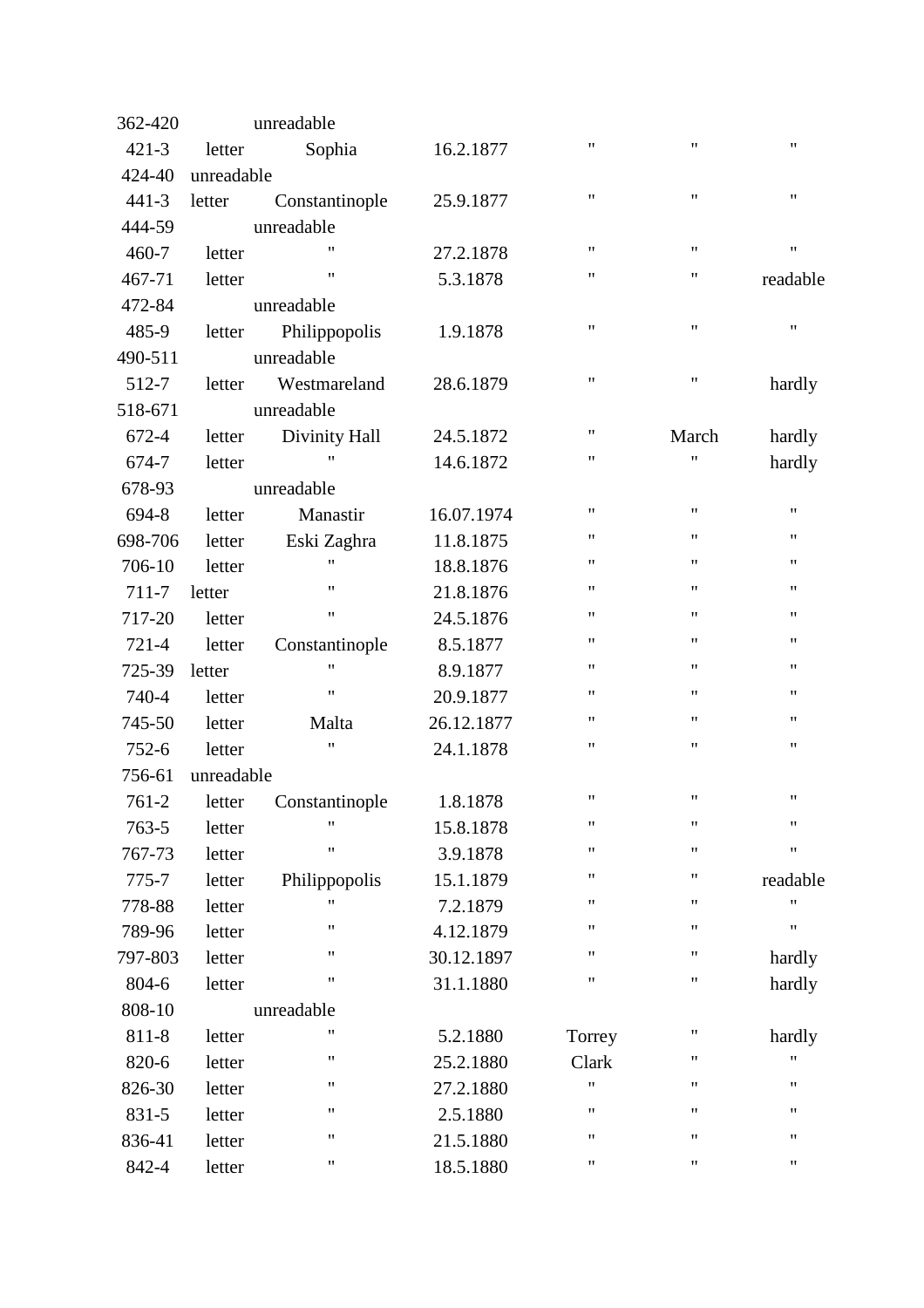| 845-7          | letter     | $\pmb{\mathsf{H}}$ | 8.6.1880   | $\pmb{\mathsf{H}}$ | $\pmb{\mathsf{H}}$ | $\pmb{\mathsf{H}}$ |
|----------------|------------|--------------------|------------|--------------------|--------------------|--------------------|
| 848-9          | letter     | $^{\dagger}$       | 11.6.1880  | $\pmb{\mathsf{H}}$ | $\mathbf{H}$       | 11                 |
| 850-2          |            | unreadable         |            |                    |                    |                    |
| 853-4          | letter     | $^{\dagger}$       | 18.8.1880  | $^{\prime\prime}$  | $\pmb{\mathsf{H}}$ | $^{\dagger}$       |
| 857-63         | letter     | $^{\prime}$        | 17.7.1872  | $^{\dagger}$       | Morse              | Ħ                  |
| 864-910        |            | unreadable         |            |                    |                    |                    |
| 911-4          | letter     | Samakov            | 11.7.1872  | $\pmb{\mathsf{H}}$ | Paga               | readable           |
| 914-7          | letter     | Ħ                  | 18.4.1873  | $\pmb{\mathsf{H}}$ | Ħ                  | hardly             |
| 918-9          | letter     | $^{\dagger}$       | 31.12.1873 | Choppin            | $\pmb{\mathsf{H}}$ | hardly             |
| 920-2          | letter     | $^{\dagger}$       | 21.2.1874  | $\bar{\mathbf{H}}$ | $\pmb{\mathsf{H}}$ | hardly             |
| 924-34         | letter     | $\pmb{\mathsf{H}}$ | 10.4.1874  | Clark              | $\pmb{\mathsf{H}}$ | readable           |
| 934-41         | letter     | Eski Zaghra        | 31.12.1874 | Ħ                  | 11                 | readable           |
| 942-50         | letter     | 11                 | March 1875 | Worcestor          | $\mathbf{H}$       | readable           |
| 951-5          |            | unreadable         |            |                    |                    |                    |
| 955-7          | letter     | $^{\dagger}$       | March 1875 | Clark              | $\pmb{\mathsf{H}}$ | hardly             |
| 958-73         |            | unreadable         |            |                    |                    |                    |
| 973-6          | letter     |                    | 22.1.1877  | $\pmb{\mathsf{H}}$ | $\mathbf{H}$       | hardly             |
| 977-9          | unreadable |                    |            |                    |                    |                    |
| 980-4          | letter     | Harvard            | 29.3.1877  | $\pmb{\mathsf{H}}$ | $\pmb{\mathsf{H}}$ | hardly             |
| 985-99         |            | unreadable         |            |                    |                    |                    |
| 1000-4         | letter     | Constantinople     | 1.1.1876   | $^{\prime\prime}$  | <b>Riggs</b>       | hardly             |
| 1004-5         | letter     | $\bar{\mathbf{H}}$ | 19.5.1876  | $^{\prime\prime}$  | Ħ                  | hardly             |
| 1006-17        | letter     | $^{\prime\prime}$  | 7.7.1878   | $\pmb{\mathsf{H}}$ | $\mathbf{H}$       | hardly             |
| 1018-20 letter |            | 11                 | 5.5.1877   | $\pmb{\mathsf{H}}$ | $\mathbf{H}$       | hardly             |
| 1020-9         | unreadable |                    |            |                    |                    |                    |
| 1030-7         | letter     | $^{\prime\prime}$  | 7.3.1878   | $\pmb{\mathsf{H}}$ | $\pmb{\mathsf{H}}$ | hardly             |
| 1037-9         | unreadable |                    |            |                    |                    |                    |
| 1039-42        | letter     | $^{\prime}$        | 15.5.1879  | $^{\prime\prime}$  | $\mathbf{H}$       | hardly             |
| 1043-6         | unreadable |                    |            |                    |                    |                    |
| 1047-51        | letter     | Samakov            | 3.2.1879   | $\pmb{\mathsf{H}}$ | $\pmb{\mathsf{H}}$ | hardly             |
| 1052-93        | unreadable |                    |            |                    |                    |                    |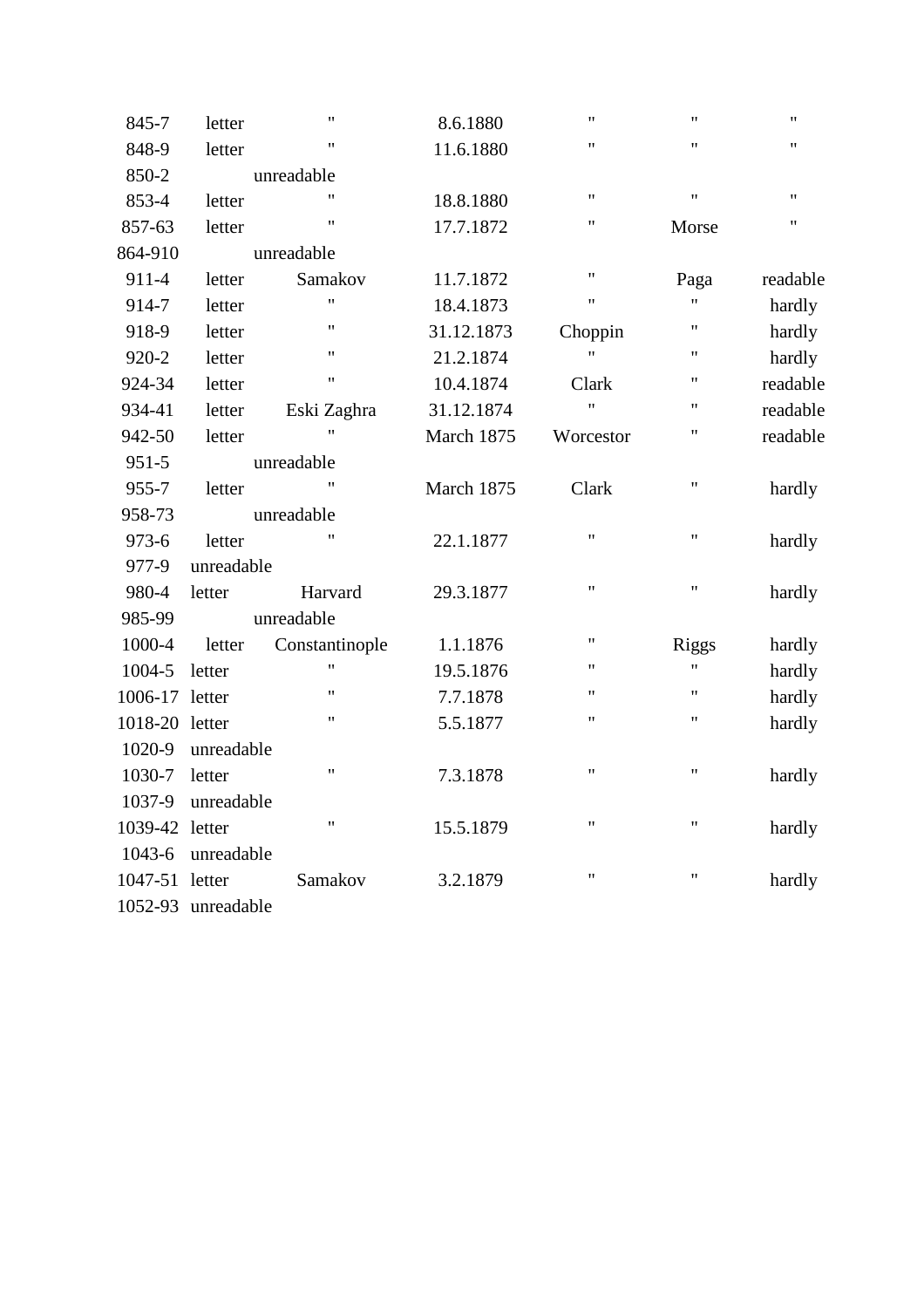Submitted by : Dritan EGRO

Submitted to : Department of History

Project term (month, year) : July 2000

# **Bibliographical and physical information**

Document type : microfilm

Reference : BV 2410. A4 1984 Reel 567

Degre of readability : readable

# **Content :**

Number Category of Place & date Written to Written by Degre o

of microfilm Document of writting readability

| $3 - 6$   | report                                  | 31.03.1882        | To the<br>memeber of<br>Europian<br>Turkey<br>mission | Kingsbury          | readable           |
|-----------|-----------------------------------------|-------------------|-------------------------------------------------------|--------------------|--------------------|
| $7 - 9$   | $^{\prime\prime}$                       | $^{\prime\prime}$ | "                                                     | <b>Baird</b>       | $^{\prime\prime}$  |
| $9 - 10$  |                                         |                   | 11                                                    | <b>Riggs</b>       | $^{\prime\prime}$  |
|           | <b>Report of Constant. Station</b><br>" |                   | "                                                     | "                  | "                  |
| $11 - 12$ |                                         | May 1883          |                                                       |                    |                    |
| $12 - 4$  | $^{\prime\prime}$                       | april 1884        | "                                                     | $\pmb{\mathsf{H}}$ | "                  |
| $15 - 6$  | $^{\prime \prime}$                      | 30.06.1885        | 11                                                    | $^{\prime\prime}$  | $^{\prime\prime}$  |
| $17 - 28$ | unreadable                              |                   |                                                       |                    |                    |
| 29-32     | report                                  | april 1889        | $^{\prime\prime}$                                     | $\pmb{\mathsf{H}}$ | $\pmb{\mathsf{H}}$ |
| $32 - 8$  | unreadable                              |                   |                                                       |                    |                    |
| 38-40     | Manastir<br>letter                      | 12.6.1882         | $\pmb{\mathsf{H}}$                                    |                    | hardly             |
| $40 - 2$  | unreadable                              |                   |                                                       |                    |                    |
| $42 - 5$  | <b>Report of Manastir Station</b>       | 18.6.1802         | "                                                     | <b>Bond</b>        | 11                 |
| 46-54     | unreadable                              |                   |                                                       |                    |                    |
| $54-6$    | <b>Report of Manastir Station</b>       | 17.5.1888         | 11                                                    | <b>Baird</b>       | $^{\prime\prime}$  |
| 57-61     | "                                       | 16.4.1889         | 11                                                    | <b>Bond</b>        | readable           |
| $62 - 6$  | Report of Philipp. Station              | 1882-1883         | 11                                                    | Thompson           | "                  |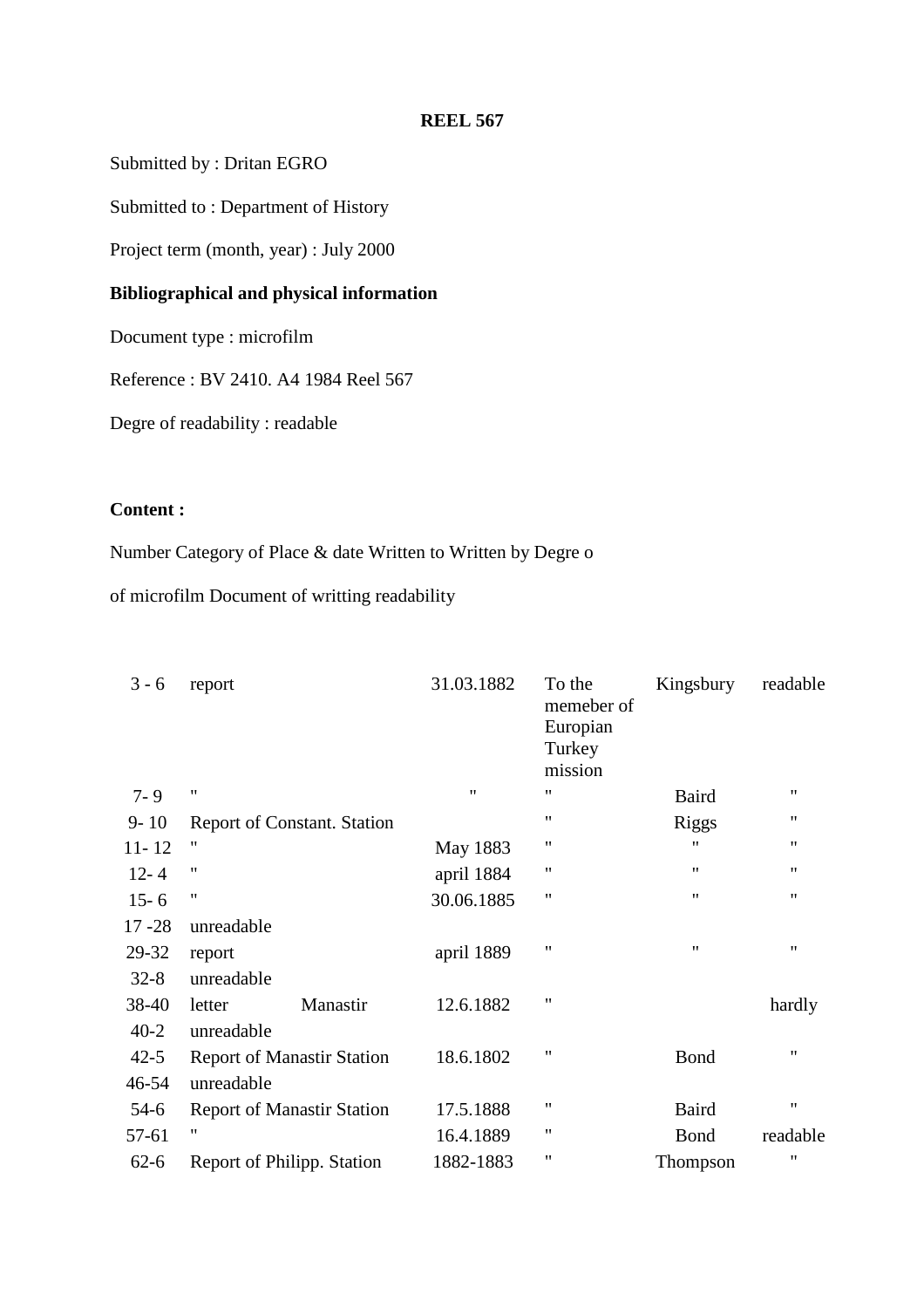| 67-71     | unreadable                                          |                       |                    |                    |                    |
|-----------|-----------------------------------------------------|-----------------------|--------------------|--------------------|--------------------|
| $72 - 7$  | Report of Philipp. Station                          | 1881-2                | 11                 | March              | $\pmb{\mathsf{H}}$ |
| 78-80     | 11                                                  | 1883-4                | 11                 | $\pmb{\mathsf{H}}$ | hardly             |
| 80-6      | 11                                                  | 6.7.1885              | $\mathbf{H}$       | 11                 | "                  |
| 86-9      | unreadable                                          |                       |                    |                    |                    |
| $90-2$    | Philippopolis<br>letter                             | 28.4.1886             |                    | Locke              | readable           |
| $93 - 7$  | report                                              |                       | $\mathbf{H}$       | $^{\prime\prime}$  | $\pmb{\mathsf{H}}$ |
| 97-103    | 11<br>report                                        | 1887-8                | $\pmb{\mathsf{H}}$ | $\pmb{\mathsf{H}}$ | $\pmb{\mathsf{H}}$ |
| $103 - 8$ | 11<br>report                                        | 15.4.1809             | 11                 | March              | 11                 |
| 109-13    | unreadable                                          |                       |                    |                    |                    |
| 113-7     | report of Samakov station                           | 1881-2                | $\mathbf{H}$       | Locke              | hardly             |
| 118-23    | Ħ                                                   | 1882-3                | 11                 | House              | "                  |
| 124-7     | unreadable                                          |                       |                    |                    |                    |
| 128-84    | report of Samakov station                           | 1884-5                | 11                 | $\pmb{\mathsf{H}}$ | $\pmb{\mathsf{H}}$ |
| 134-9     | 11                                                  | 1885-6                | "                  | Clarke             | 11                 |
| $140-8$   | 11                                                  | 1886                  | 11                 | Sleeper            | $\pmb{\mathsf{H}}$ |
| 148-53    | 11                                                  | 18.5.1888             | 11                 | Kinsbury           | $\pmb{\mathsf{H}}$ |
| 154-63    | 11                                                  | 1888-9                | 11                 |                    | readable           |
| 164-80    | unreadable                                          |                       |                    |                    |                    |
| 181-6     | report of Philipp. Station                          | 1889-90               | 11                 | Locke              | readable           |
| 187-94    | unreadable                                          |                       |                    |                    |                    |
|           | 196-206 unreadable                                  |                       |                    |                    |                    |
| 207-23    | Minutes of the 10 <sup>th</sup> Annual<br>meeting   | Samakov 1881          |                    | <b>Bond</b>        | hardly             |
| 224-32    | minutes of the $11th$ Annual<br>meeting             | Manastir 1882         |                    | $\pmb{\mathsf{H}}$ |                    |
| 232-44    | minutes of the $12th$ Annual<br>meeting             | Samakov 1883          |                    | Thompson           |                    |
| $245 - 6$ | Samakov<br>letter                                   | 1.8.1884              | Clark              |                    |                    |
| 247-56    | unreadable                                          |                       |                    |                    |                    |
| 256-65    | minutes of the 15 <sup>th</sup> Annual<br>meeting   | Philippopolis<br>1886 |                    | Locke              | hardly             |
| 265-76    | minutes of the 16 <sup>th</sup> Annual<br>meeting   | Samakov 1887          |                    | $\pmb{\mathsf{H}}$ | $\pmb{\mathsf{H}}$ |
| 277-82    | minutes of the 17 <sup>th</sup> Annual<br>meeting   | Philippopolis<br>1888 |                    | Thompson           | partially          |
| 283-92    | Minutes of 18 <sup>th</sup> Annual<br>Meetings      | Samakov 1889          |                    | Locke              | readable           |
| 294       | Estimates of European Turkey Mission 1871           |                       |                    |                    |                    |
| $295 - 8$ | unreadable                                          |                       |                    |                    |                    |
|           | 298-305 Estimates of European Turkey Mission 1875-7 |                       |                    |                    |                    |
|           | 306-15 Estimates of European Turkey Mission 1877    |                       |                    |                    |                    |
|           |                                                     |                       |                    |                    |                    |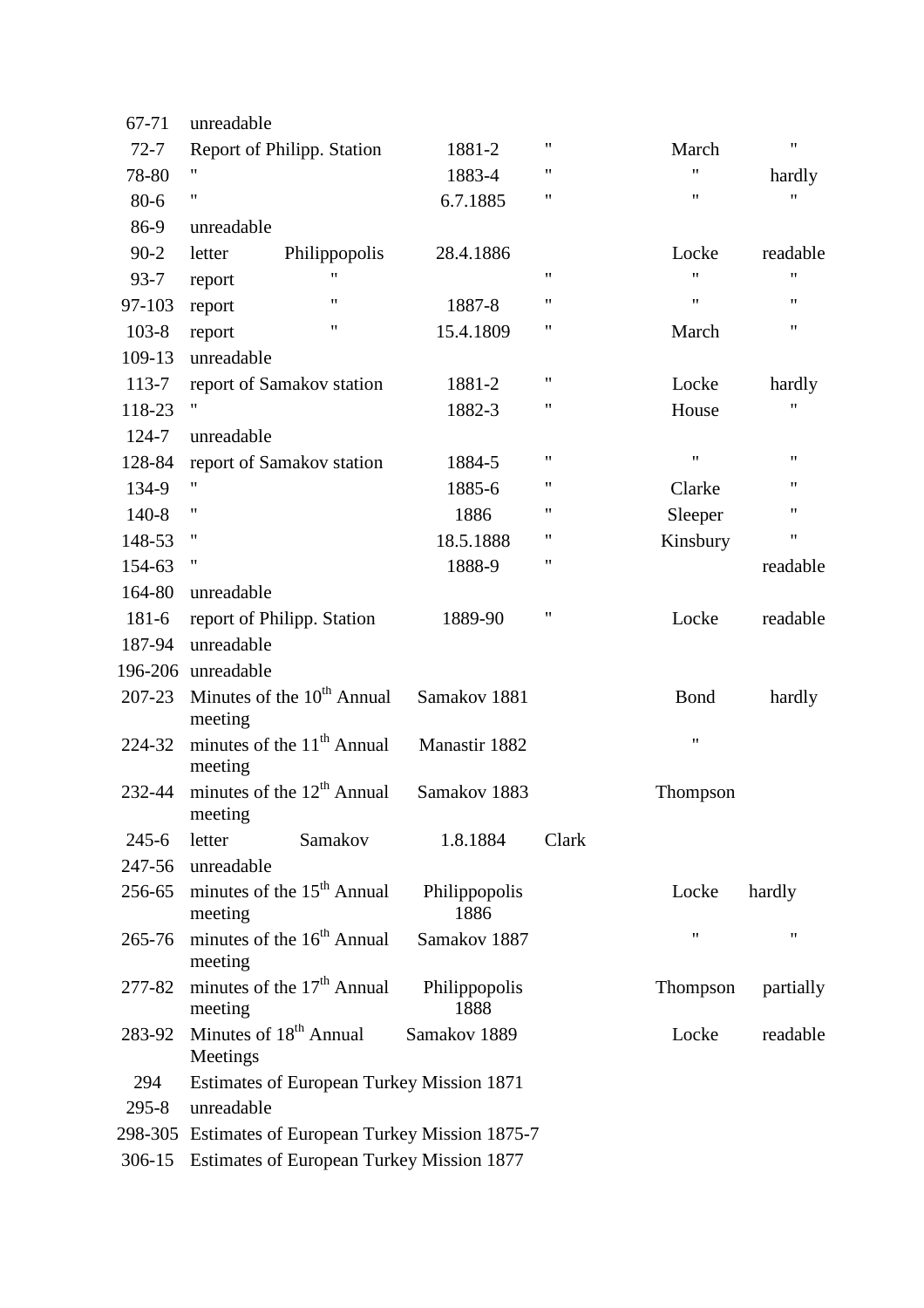| 316-8     | letter                                                         | Samakov                                         | 22.6.1881                                                 | Clark              | Locke              | hardly             |
|-----------|----------------------------------------------------------------|-------------------------------------------------|-----------------------------------------------------------|--------------------|--------------------|--------------------|
| 318-23    | Estimates                                                      |                                                 | 1882.                                                     |                    |                    | unreadable         |
| 324-36    | Estimates                                                      |                                                 | 1884.                                                     |                    |                    | hardly             |
| 337-9     | Estimates                                                      |                                                 | 1886.                                                     |                    |                    | "                  |
| 341-50    | Estimates                                                      |                                                 | 1887.                                                     |                    |                    | 11                 |
| $350 - 5$ | Estimates                                                      |                                                 | 1888.                                                     |                    |                    | 11                 |
| 355-62    | unreadable                                                     |                                                 |                                                           |                    |                    |                    |
|           |                                                                | 363-444 Tabular view of European Turkey mission |                                                           |                    |                    | $\pmb{\mathsf{H}}$ |
| 446-50    | school 1880-1                                                  |                                                 | report of American Collegiate and theological To the      | member             | Belden             | readable           |
| $450 - 5$ | unreadable                                                     |                                                 |                                                           |                    |                    |                    |
| $455 - 6$ | report of American Collegiate and theological "<br>school 1885 |                                                 |                                                           |                    | Tsannoff           | $\pmb{\mathsf{H}}$ |
| 457-9     | unreadable                                                     |                                                 |                                                           |                    |                    |                    |
| $460 - 3$ | report of american<br>collegiate and                           |                                                 | 1886-7                                                    | $\pmb{\mathsf{H}}$ | House              | 11                 |
| 464-7     | 11                                                             |                                                 |                                                           | $^{\prime\prime}$  | $\pmb{\mathsf{H}}$ | $\pmb{\mathsf{H}}$ |
| 468-70    | report of American<br>1887-8                                   |                                                 |                                                           | 11                 | 11                 | 11                 |
| 472-84    | unreadable                                                     |                                                 |                                                           |                    |                    |                    |
| 484-5     | Circular Vote                                                  |                                                 | 1886-7                                                    |                    | Locke              | hardly             |
| 485-9     | Circular Vote                                                  |                                                 |                                                           |                    | $\pmb{\mathsf{H}}$ | $\pmb{\mathsf{H}}$ |
| 487-90    | <b>Circular Vote</b>                                           |                                                 |                                                           |                    | March              | readable           |
| 491-9     | Extract from report                                            |                                                 | april 1884                                                |                    | Stone              | "                  |
| $501 - 7$ | unreadable                                                     |                                                 |                                                           |                    |                    |                    |
| 507-12    |                                                                | Annual report of Bible Work 1885-6              |                                                           | 11                 | $\pmb{\mathsf{H}}$ | readable           |
| $513 - 8$ | unreadable                                                     |                                                 |                                                           |                    |                    |                    |
|           |                                                                | 519-25 Annual report of Bible Work 1889         |                                                           | 11                 | 11                 |                    |
| 527-9     | Report of the Girl's School<br>at Manastir                     |                                                 | 24.6.1885                                                 | 11                 | Cole               | hardly             |
| 530-9     | unreadable                                                     |                                                 |                                                           |                    |                    |                    |
| 540-7     | Girl's Boarding School at<br>Samakov                           |                                                 | 1880-1                                                    | 11                 | Stone              | partially          |
| 548-88    | unreadable                                                     |                                                 |                                                           |                    |                    |                    |
| 589-95    | <b>Constitution of Bulgaria</b>                                |                                                 |                                                           |                    |                    | readable           |
| 596-600   | unreadable                                                     |                                                 |                                                           |                    |                    |                    |
| $601-3$   |                                                                |                                                 | Annual Report of the Bulgarian Evangelical Society        |                    |                    | hardly             |
| 604-6     |                                                                | Missionary News from Bulgaria                   |                                                           |                    |                    | tapewriting        |
| $607 - 8$ |                                                                | Abstract of the Annual report 1885-6            |                                                           |                    | Locke              | readable           |
| 609-16    | unreadable                                                     |                                                 |                                                           |                    |                    |                    |
| 616-9     |                                                                |                                                 | Annual Report of the Bulgarian Evangelical Society 1886-7 |                    | Psanov             | readable           |
| 619-26    | unreadable                                                     |                                                 |                                                           |                    |                    |                    |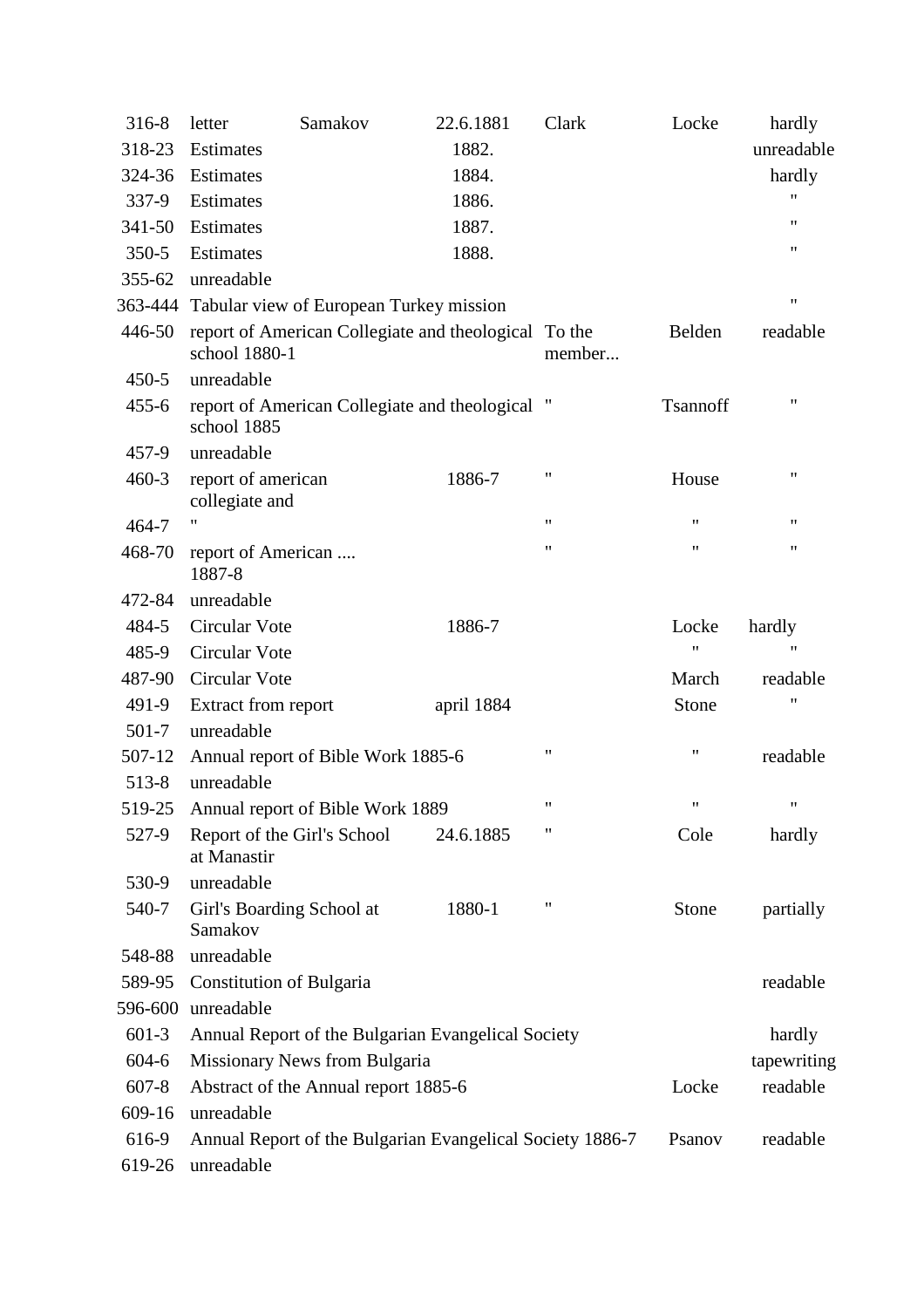| 626-8     |                                 | Annual Report of the Bulgarian 1888 |            |                    | Jonfforov          | $\pmb{\mathsf{H}}$ |
|-----------|---------------------------------|-------------------------------------|------------|--------------------|--------------------|--------------------|
| 632-3     | letter                          | Samakov                             | 17.6.1881  | Stevenson          | <b>Byington</b>    | $\pmb{\mathsf{H}}$ |
| 634-5     | letter                          | Manastir                            | 25.11.1885 | Clark              | Locke              | $\pmb{\mathsf{H}}$ |
| 636-7     | letter                          | Constantinople                      | 17.4.1885  | 11                 | Clarke             | 11                 |
| 638-43    | letter                          | $\pmb{\mathsf{H}}$                  | 7.8.1888   |                    | Bond               | $\pmb{\mathsf{H}}$ |
| 643-4     | letter                          | Janboul                             | 1.5.1889   | $\pmb{\mathsf{H}}$ | Terziff            | 11                 |
| 645-90    | unreadable                      |                                     |            |                    |                    |                    |
| 690-2     | report                          |                                     |            |                    | <b>Baird</b>       | hardly             |
| 694-5     | A short Letter in<br>Macedonian |                                     |            |                    |                    | "                  |
| 696-704   | unreadable                      |                                     |            |                    |                    |                    |
| $705 - 8$ | Circumference                   |                                     |            |                    |                    |                    |
| 710-2     | letter                          | Cazenovia                           | 16.6.1885  | "                  | <b>Baird</b>       | $\pmb{\mathsf{H}}$ |
| 713-7     | letter                          | Manastir                            | 6.10.1880  | $\pmb{\mathsf{H}}$ | 11                 | readable           |
| 717-21    | letter                          | $^{\prime\prime}$                   | 9.10.1880  | $\pmb{\mathsf{H}}$ | Ħ                  | $\pmb{\mathsf{H}}$ |
| $721-3$   | unreadable                      |                                     |            |                    |                    |                    |
| $723 - 8$ | letter                          | $\pmb{\mathsf{H}}$                  | 16.4.18881 | "                  | $\pmb{\mathsf{H}}$ | 11                 |
| 729-31    | unreadable                      |                                     |            |                    |                    |                    |
| 731-5     | letter                          | $\pmb{\mathsf{H}}$                  | 2.7.1882   | $\pmb{\mathsf{H}}$ | $\pmb{\mathsf{H}}$ | $\pmb{\mathsf{H}}$ |
| 735-45    | unreadable                      |                                     |            |                    |                    |                    |
| 745-7     | letter                          | $\pmb{\mathsf{H}}$                  | 14.12.1882 | $\pmb{\mathsf{H}}$ | "                  | $\pmb{\mathsf{H}}$ |
| 747-50    | letter                          | $\pmb{\mathsf{H}}$                  | 20.12.1881 | 11                 | $\pmb{\mathsf{H}}$ | 11                 |
| $751 - 5$ | letter                          | 11                                  | 7.3.1882   | 11                 | $\pmb{\mathsf{H}}$ | 11                 |
| $755 - 8$ | letter                          | $\pmb{\mathsf{H}}$                  | 9.5.1882   | $\pmb{\mathsf{H}}$ | 11                 | $\pmb{\mathsf{H}}$ |
| 759-66    | letter                          | $\pmb{\mathsf{H}}$                  | 5.5.1882   | $\pmb{\mathsf{H}}$ | $\pmb{\mathsf{H}}$ | $\pmb{\mathsf{H}}$ |
| 766-8     | letter                          | $\pmb{\mathsf{H}}$                  | 4.6.1882   | 11                 | 11                 | $\pmb{\mathsf{H}}$ |
| 769-71    | letter                          | $\pmb{\mathsf{H}}$                  | 9.8.1882   | $\pmb{\mathsf{H}}$ | 11                 | hardly             |
| 772-3     | letter                          | $\pmb{\mathsf{H}}$                  | 28.2.1883  | 11                 | 11                 | $\pmb{\mathsf{H}}$ |
| 774-7     | letter                          | Constantinople                      | 31.5.1883  | 11                 | "                  | readable           |
| $777 - 8$ | letter                          | Manastir                            | 29.6.1883  | Ħ                  | "                  | $^{\prime\prime}$  |
| 779-81    | letter                          | 11                                  | 11.9.1883  | 11                 | "                  | hardly             |
| 782-7     | letter                          | 11                                  | 21.12.1883 | 11                 | "                  | 11                 |
| 788       | letter                          | 11                                  |            | 11                 | "                  | 11                 |
| 789-90    | letter                          | 11                                  |            | $\pmb{\mathsf{H}}$ | "                  | 11                 |
| 791-5     | letter                          | 11                                  | 30.7.1884  | 11                 | "                  | 11                 |
| 796-9     | unreadable                      |                                     |            |                    |                    |                    |
| 799-800   | letter                          | 11                                  | 29.10.1884 | 11                 | 11                 | 11                 |
| 801-2     | letter                          | Salonica                            | 15.11.1884 | 11                 | 11                 | 11                 |
| 803-10    | unreadable                      |                                     |            |                    |                    |                    |
| 810-16    | letter                          | Manastir                            | 22.12.1884 | 11                 | "                  | $\pmb{\mathsf{H}}$ |
|           | 817 letter                      | Salonica                            | 18.4.1885  | 11                 | 11                 | 11                 |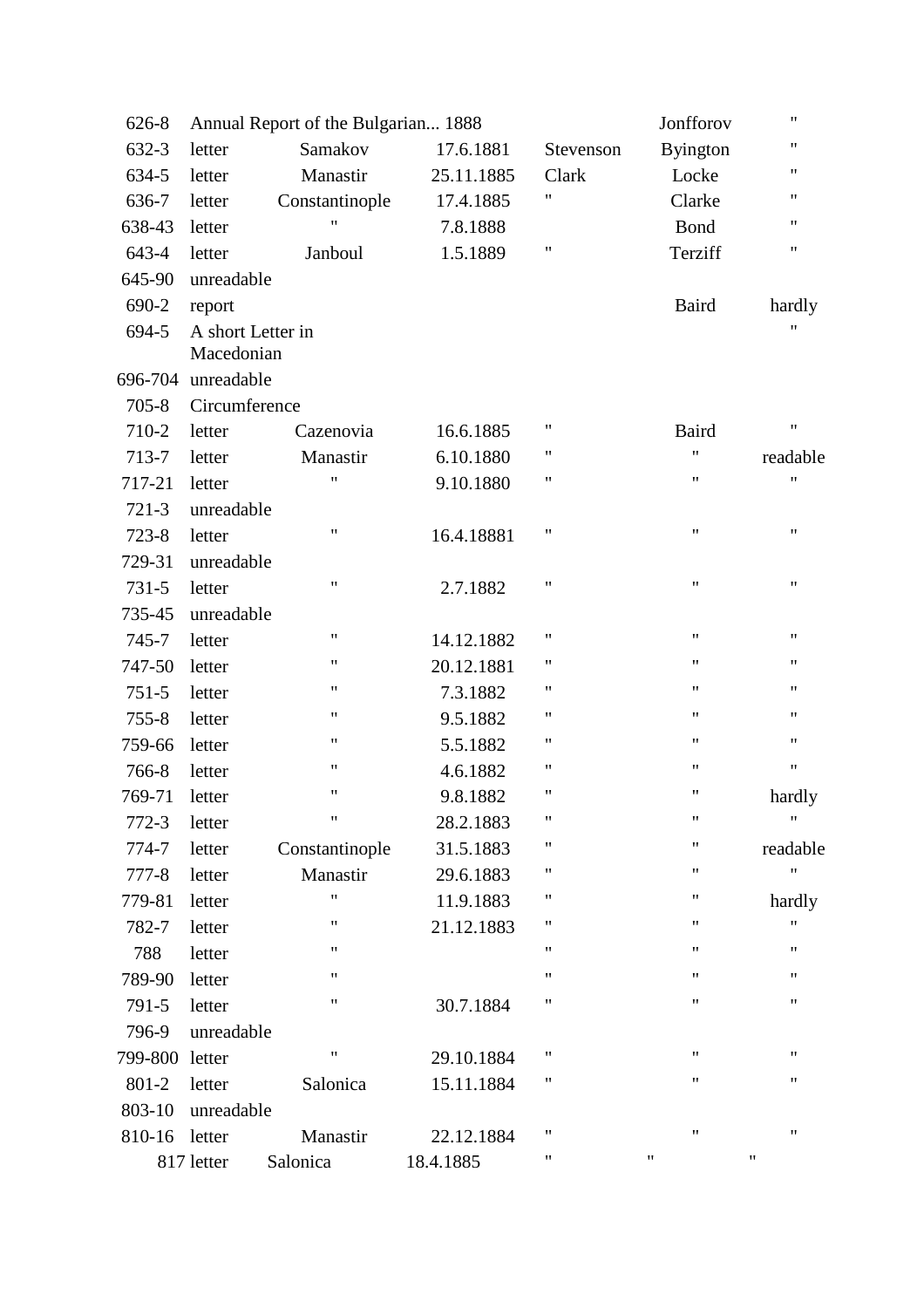| 818-46    | unreadable |          |            |                    |                    |                    |
|-----------|------------|----------|------------|--------------------|--------------------|--------------------|
| 847-8     | letter     | Manastir | 31.3.1886  | $\pmb{\mathsf{H}}$ | $^{\prime\prime}$  | readable           |
| 849-50    | unreadable |          |            |                    |                    | $\pmb{\mathsf{H}}$ |
| $851 - 2$ | letter     | 11       | 18.6.1886  | $\pmb{\mathsf{H}}$ | $^{\prime\prime}$  | $^{\prime\prime}$  |
| 853-6     | letter     | 11       | 13.7.1886  | $\pmb{\mathsf{H}}$ | $^{\prime\prime}$  | $^{\prime\prime}$  |
| 856-7     | letter     | ,,       | 17.11.1886 | $\pmb{\mathsf{H}}$ | $^{\prime\prime}$  | $^{\prime\prime}$  |
| 858-60    | letter     | 11       | 21.1.1887  | $\pmb{\mathsf{H}}$ | $^{\prime\prime}$  | $^{\prime\prime}$  |
| 861-4     | letter     | ,,       | 4.4.1887   | $\pmb{\mathsf{H}}$ | $^{\prime\prime}$  | $^{\prime\prime}$  |
| 865-6     | letter     | 11       | 7.9.1887   | $^{\prime\prime}$  | $^{\prime\prime}$  | $^{\prime\prime}$  |
|           | 866 letter | 11       | 12.10.1887 | $^{\prime\prime}$  | $^{\prime\prime}$  | $^{\prime\prime}$  |
|           | 867 letter | 11       | 15.11.1887 | $^{\prime\prime}$  | $^{\prime\prime}$  | $^{\prime\prime}$  |
| 868-85    | unreadable |          |            |                    |                    |                    |
| 886-8     | letter     | 11       | 5.6.1887   | $^{\prime\prime}$  | $^{\prime\prime}$  | $^{\prime\prime}$  |
| 888-90    | letter     | 11       | 13.8.1887  | $\pmb{\mathsf{H}}$ | 11                 | $^{\prime\prime}$  |
| 890-1     | letter     | ,,       | 19.11.1887 | $\pmb{\mathsf{H}}$ | $\pmb{\mathsf{H}}$ | $\pmb{\mathsf{H}}$ |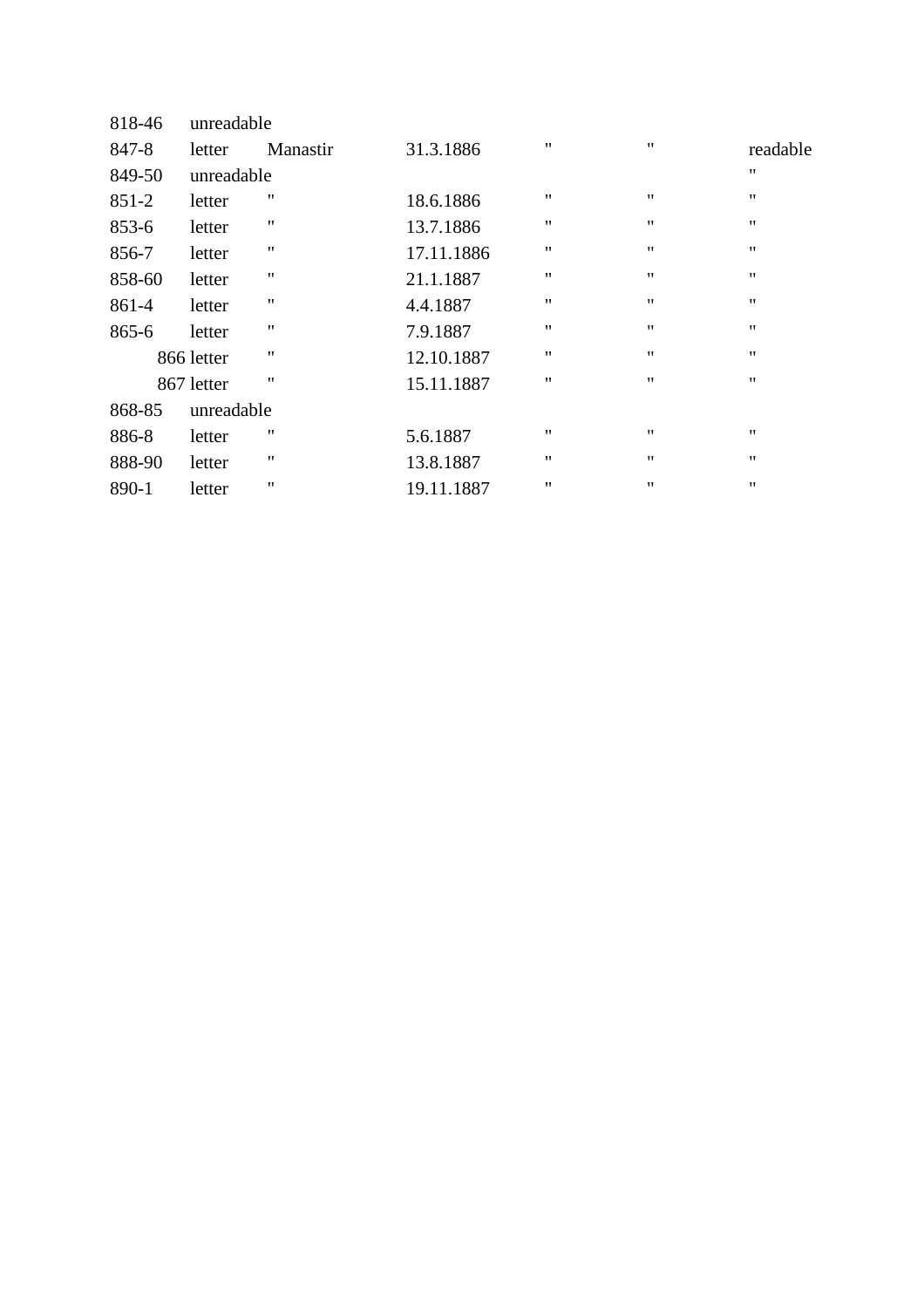Submitted by : Dritan EGRO

Submitted to : Department of History

Project term (month, year) : february 1999

## **Bibliographical and physical information**

Document type : microfilm

Reference : BV 2410. A4 1984 Reel 568

Degre of readability : hardly readable

## **Content :**

1-18 Belden, Rev. W. H.

19 Belden Mrs Ellen S.

20-73 Bond, Rev. L.

74-5 Bond, Mrs. Tannie S.

76-99 Byington, Rev. T. S.

100-4 " Mrs. M. E.

105-144/153-80 Clarke, Rev. James T.

181-198 Cole, Miss Harriet L.

199-220 Cranford, Miss Sophia

- 221-50 Graves, Miss Sara E.
- 251-281 Haskell, Rev. H. C.

282 " Mrs. Margaret

283-5 " Eduard B.

286-341 Honse, Rev. J. Henry

342-3 " Mrs. Addie B.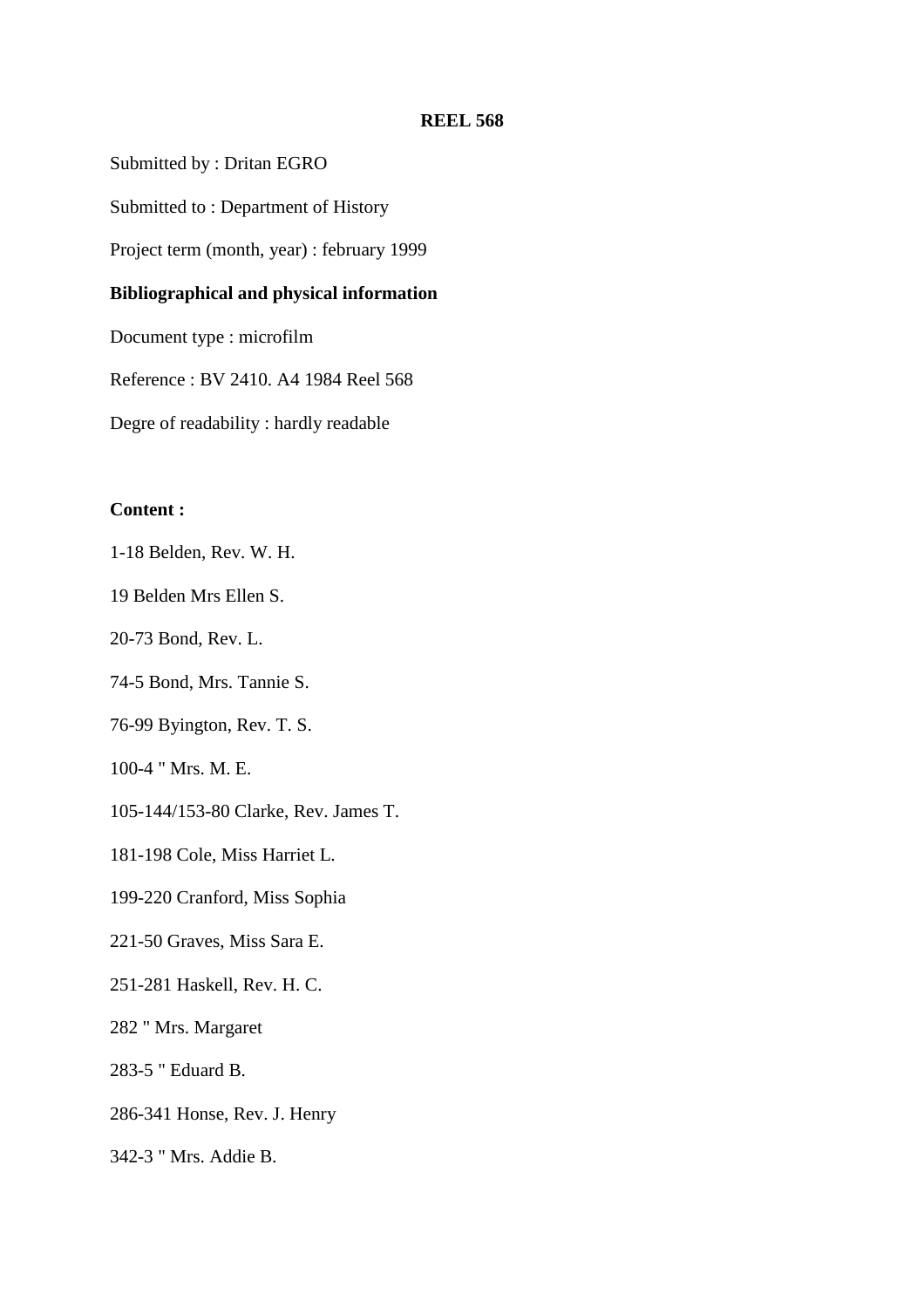344-78 Jermey, Rev. E. W.

379-80 " Mrs. K. M.

381-449/145-52 Kingsbury, Dr. Y. L.

Number Category Place & date Written by Written to Degre of

of microfilm of Document of writting readability

- 1. 0003 letter Branchville, 17.11. 1875 W.H. Belden Boston readable
- 1. 0004-5 " " 28.02. 1876 " " "
- 1. 0006-10 " Seranton 31.07. 1879 " "
- 1. 0010-1 " " 5. 08. 1879 " Dr. Alden "
- 1. 0012-3 " " 8.08. 1879 " Dr. Clark "
- 1. 0014-5 " " 14.08. 1879 " " "
- 1. 0016-7 " " 25.08.1879 " " "
- 1. 0018-9 " " 3.09. 1879 W.H. Belden & " "

Ellen Belden

- 9. 0020 half of letter - .H. Belden " "
- 10. 0020-2 " 9.09.1879 " " "
- 11. 0022-5 letter Samakov 2.09.1887 " Boston "
- 12. 0026-9 " " 7.09. 1887 " Dr. Clark "

13. 0030-3 " New York 7.11. 1887 " " "

- 1. 0034-5 " New Jersey 23.12.1887 " " "
- 2. 0035 " " 21.02 1882 " " "
- 3. 0036-7 " Falmouth 19.09.1882 " " "
- 4. 0039-50 " New Jersey 4.12. 1885 " Dr. Alden "
- 5. 0052 " Falmouth 21.09. 1882 Ellen Belden Dr. Clark unreadable
- 6. 0055-6 " Planifield 31. 07. 1878 L. Bond Dr. Alden hardly readable
- 7. 0057-60 " Philippopolis 18. 10.1880 " Dr Clark "
- 8. 0060-1 " " 14.01 1881 " " "
- 9. 0062-8 " " 7.02.1881 " " "
- 10. 0068-72 " " 9.03.1881 " " "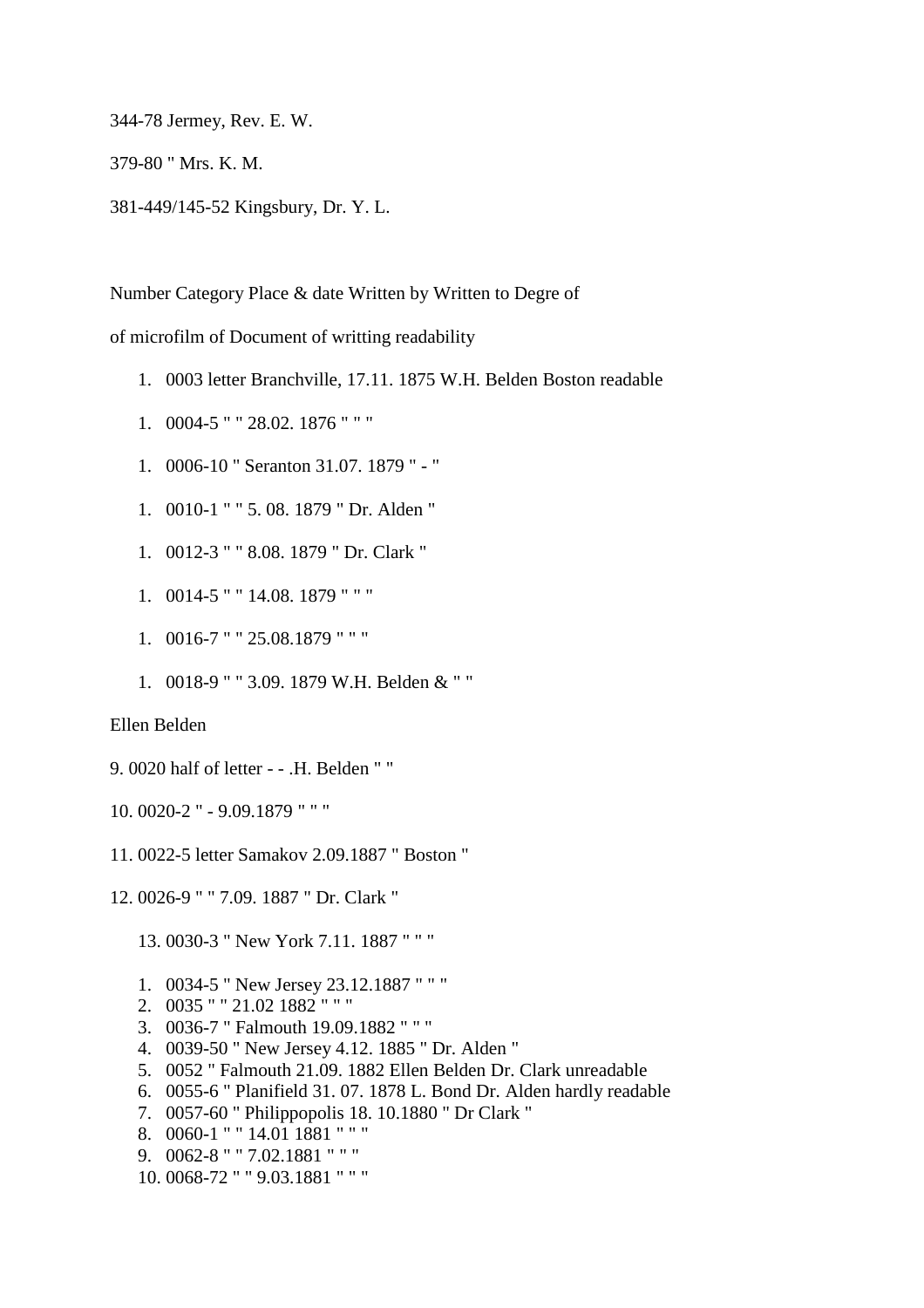11. 0072 " " 6.06.1881 " " " 12. 0074 " Samakov 22.06.1881 " " " 13. 0075-6 " " 23.06.1881 " " " 14. 0078-9 " Philippopolis 31.08.1881 " " " 15. 0079-81 " " 10.10.1881 " " " 16. 0081 " " " " " " 17. 0083 " " 19.12.1881 " " " 18. 0085-7 " " 2.02.1882 " " unreadable 19. 0088 " Manastir 19.06.1882 " " hardly readable 20. 0090-1 " " 21.07.1882 " " unreadable 21. 0091-2 " " 18.08.1882 " " hardly readable 22. 0092-3 " " 4.10.1882 " " " 23. 0093-4 " " 7.11.1882 " " " 24. 0096-7 " " 12.12.1882 " " " 25. 0098-9 " " 23.01.1883 " " unreadable 26. 0100-1 " " 7.11.1883 " " hardly readable 27. 0101-3 " " 28.12.1883 " " " 28. 0103-5 " " 6.05.1884 " " " 29. 0106-7 " " 2.08.1884 " " " 30. 0107-8 " " 15.09.1884 " " " 31. 0109 " " 1.10.1884 " " readable 32. 0110-1 " " 7.10.1884 " " hardly readable 33. 0112 " " 5.11.1884 " L.R. Ward " 34. 0113-5 " " 9.12.1884 " Dr. Clark " 35. 0116-9 " " 24.01.1885 " Dr. Alden " 36. 0119-20 " " 11.03.1885 " Dr. Clark " 37. 0120-4 " " 4.05.1885 " " " 38. 0124-5 " " 27.05.1885 " " " 39. 0127-8 " " 11.09.1885 " " " 40. 0129-33 copy of a letter, sent to General Consolate of Britan in Selanik, 31. 08. 1885 41. 0133-35 letter Manastir 8.09.1885 L. Bond Dr. Clark " 42. 0136-40 " " 6.10.1885 " " " 43. 0141-2 " " 23.02.1886 " " " 44. 0143-4 " " 26.05.1886 " " " 45. 0146-9 " " 18.08.1886 " " " 46. 0150-2 " Samakov 23.04.1887 " " unreadable 47. 0152-4 " Manastir 27.05.1887 " " readable 48. 0155-6 " " 13.07.1887 " " hardly readable 49. 0157-8 " " 24.08.1887 " " " 50. 0160-1 " " 28.09.1887 " " " 51. 0161-3 " " 17.11.1887 " " readable 52. 0163-4 " " 16.01.1888 " " hardly readable 53. 0165-6 " " 1.02.1888 " " " 54. 0166-8 " " 22.05.1888 " " " 55. 0169-70 " " 3.11. 1888 " " " 56. 0170-1 " " 6.02.1888 " " readable 57. 0172-3 " " 12.02.1889 " " hardly readable 58. 0175-6 " Constatinople 20.05.1889 " " " 59. 0176-7 " Manastir 20.07.1889 " " " 60. 0177-81 " " 8.10.1889 " " readable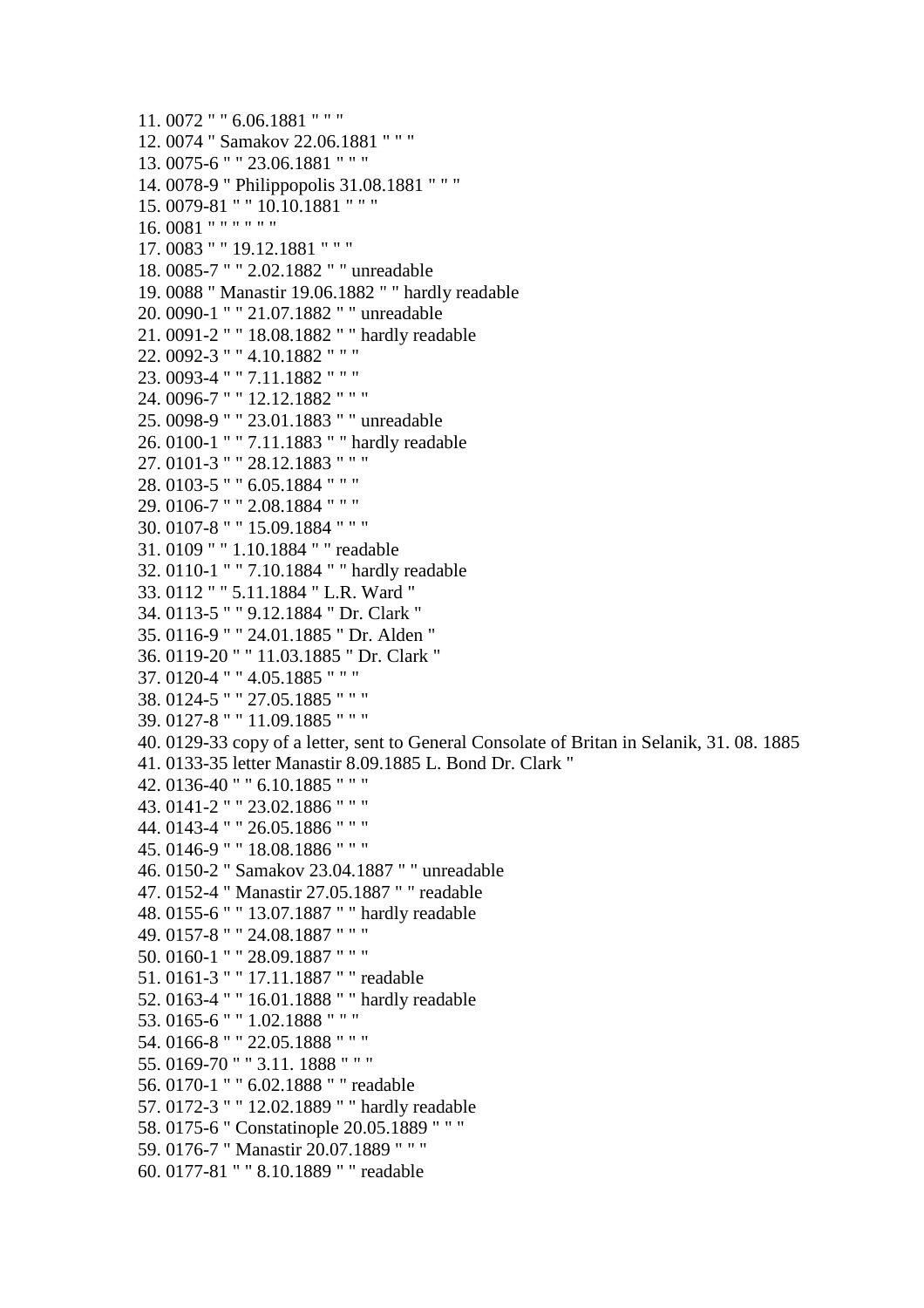61. 0183-7 " Philippopolis 16.02.1881 " " unreadable 62. 0188-9 " " 16.05.1881 " " " 63. 0191-2 " unredable 1.02.1880 " " readable 64. 0193-201 " Contantinople 25.06.1881 " " " 65. 0201-5 " " 14.10.1881 " " " 66. 0205-7 " " 6.06.1882 " " unreadable 67. 0207-12 " " " " " " 68. 0213-5 copy of letter " 28.02.1882 " " " 69. 0215-8 letter " 1.03.1882 Byington " hardly readable 70. 0218-22 " " 13.03.1882 - " " 71. 0122-4 " " 11.08.1882 - " " 72. 0224-5 " " 28.11.1882 Byington " " 73. 0227-8 " " 9.1.1883 - Dr. Alden readable 74. 0229-30 " " 14.12.1883 Byington Dr. Clark " 75. 0231-2 " " 25.11.1884 " " " 76. 0233 " " 17.04.1885 John Pattersica - " 77. 0234-6 " Boston 24.6.1885 James Dr. Clark " 78. 0236-41 unreadable 79. 0241-2 letter Philadelphia 7.12.1885 Byington Dr. Clark hardly readable 80. 0243-5 " Springfield 2.03.1886 " " unereadable 81. 0245-7 " " 6.05.1886 " " " 82. 0247-9 " Cummington 19.08.1886 " " " 83. 0249-50 " " 17.09.1886 " " " 84. 0251-2 " Constantinople 16.08.1887 " " " 85. 0254-6 " Mass. 02.08.1887 unreadable " " 86. 0259-60 unreadable 87. 0261-2 letter unreadable 12.09.1885 Byington Dr. Clark unreadable 88. 0263-4 " Springfield 24.09.1885 " " " 89. 0265-8 " " 09.03.1887 unreadable " " 90. 0271-3 " Samakov 03.08.1882 Clarke " hardly readable 91. 0275-7 " " 22.02.1881 - " " 92. 0278 " " 24.03.1881 Clarke " " 93. 0284 " " 14.04.1881 " " readable 94. 0285-7 " " 30.04.1881 " " " 95. 0288 " " 14.05.1881 " " " 96. 0290-2 " - - " " " 97. 0292 " Samakov 20.06.1881 " Brethren hardly readable 98. 0294-6 " " 29.10.1881 " Marc readable 99. 0297-301 " " 08.11.1881 " Dr. Clark " 100. 0301-4 " " 10.01.1882 " " " 101. 0306-7 " " 13.01.1882 " " " 102. 0308-10 " " 01.04.1882 " " " 103. 0311-2 " London 17.06.1882 " " " 104. 0313-4 " Aolden 21.09.1882 " " " 105. 0315 " Holden/Mass. 14.12.1882 " Strong " 106. 0316-7 " " 23.09.1882 " Dr. Clark hardly readable 107. 0318-20 " " 14.12.1882 - Strong " 108. 0320-1 " " 01.01.1883 - Dr. Clark " 109. 0322-6 " Autumiale 25.02.1883 Clarke " " 110. 0327-8 postal card " 28.02.1883 " " "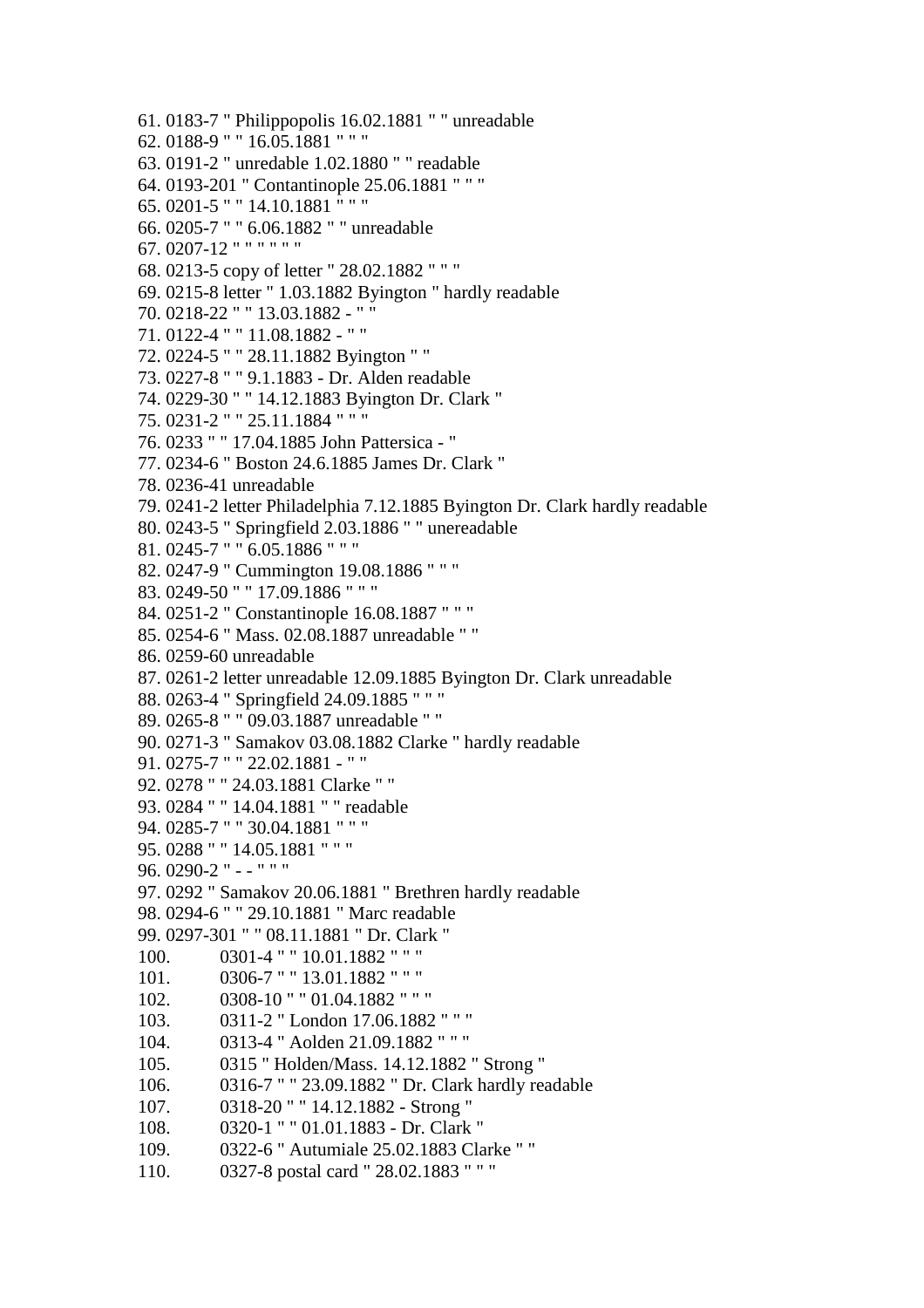```
111. 0329-30 letter Holden 23.03.1883 " Dr. Alden " 
112. 0331-2 " Welles River 16.06.1883 " Y. O. Means " 
113. 0333-7 " unreadable 19.07.1883 " Strong " 
114. 0337-40 " Holden 27.02.1884 " Dr. Clark " 
115. 0340 " " 01.03.1884 - " unreadable 
116. 0341-2 " " 03.05.1884 unreadable " " 
117. 0343-4 " Boston 03.04.1884 - " readable 
118. 0345-6 Memorandum written by Dr. Clarke for Dr. Alden hardly readable 
119. 0347-9 letter London 03.06.1884 Clarke Dr. Clark unreadable 
120. 0353-6 " Kosova 21.07.1884 - " " 
121. 0357-9 " Samakov 02.08.1884 - " " 
122. 0359-62 " " 20.08.1884 - " " 
123. 0363-4 " " 16.02.1885 Clarke " " 
124. 0365-71 " " 03.03.1885 " " " 
125. 0372-5 " " 21.05.1885 " " " 
126. 0376-7 " " 04.06.1885 " " " 
127. 0378-81 " " 18.07.1885 " " " 
128. 0382-3 " " 14.02.1885 Kingsbury Strong " 
129. 0383-5 " " 20.02.1885 " Dr. Clark " 
130. 0386-8 " " 10.04.1888 " " " 
131. 0389-91 " " 30.04.1888 " " " 
132. 0391-5 " " 11.08.1888 " " " 
133. 0395-6 " " 07.06.1889 " " " 
134. 0396-7 " " 18.02.1889 " " " 
135. 0398-9 " " 14.08.1885 unreadable 
136. 0399-401 " " 24.09.1885 Clarke Dr. Clarke " 
137. 0401-4 " " 10.11.1885 " " " 
138. 0404-9 " " 18.01.1886 " " " 
139. 0409-12 " " 17.03.1886 unreadable " " 
140. 0413-5 copy of letter unreadble - Clarke F. Lousells " 
141. 0415-6 letter Samakov 06.04.1886 " Dr. Clark " 
142. 0416-7 copy of letter " - Clarke U. S. Minister resident " in Constantinople 
143. 0417-23 letter " 25.06.1886 " Dr. Clark " 
144. 0423-4 " " 26.07.1886 " " " 
145. 0424-7 " " 13.09.1886 " " " 
146. 0428-9 peace of letter - 04.10.1886 " - " 
147. 0430-1 letter Perdipe 09.10.1886 " Dr. Clark " 
148. 0432-5 - - - - Britanic Majestij's "
```
Diplomatic agent in Sophia

162. 0436-40 letter Samakov 02.10.1886 Clarke Dr. Clark "

- 1. 0441-2 " " 20.07.1887 " unreadable "
- 2. 0443-5 " " unreadable " Dr. Clark "
- 3. 0446 unreadable
- 4. 0447-8 letter Samakov 08.08.1887 Clarke Dr. Clark hardly readable
- 5. 0449-53 " " 15.12.1887 " " unreadable
- 6. 0453-6 " " 30.01.1888 " " "
- 7. 0456-7 " " 30.07.1888 " " "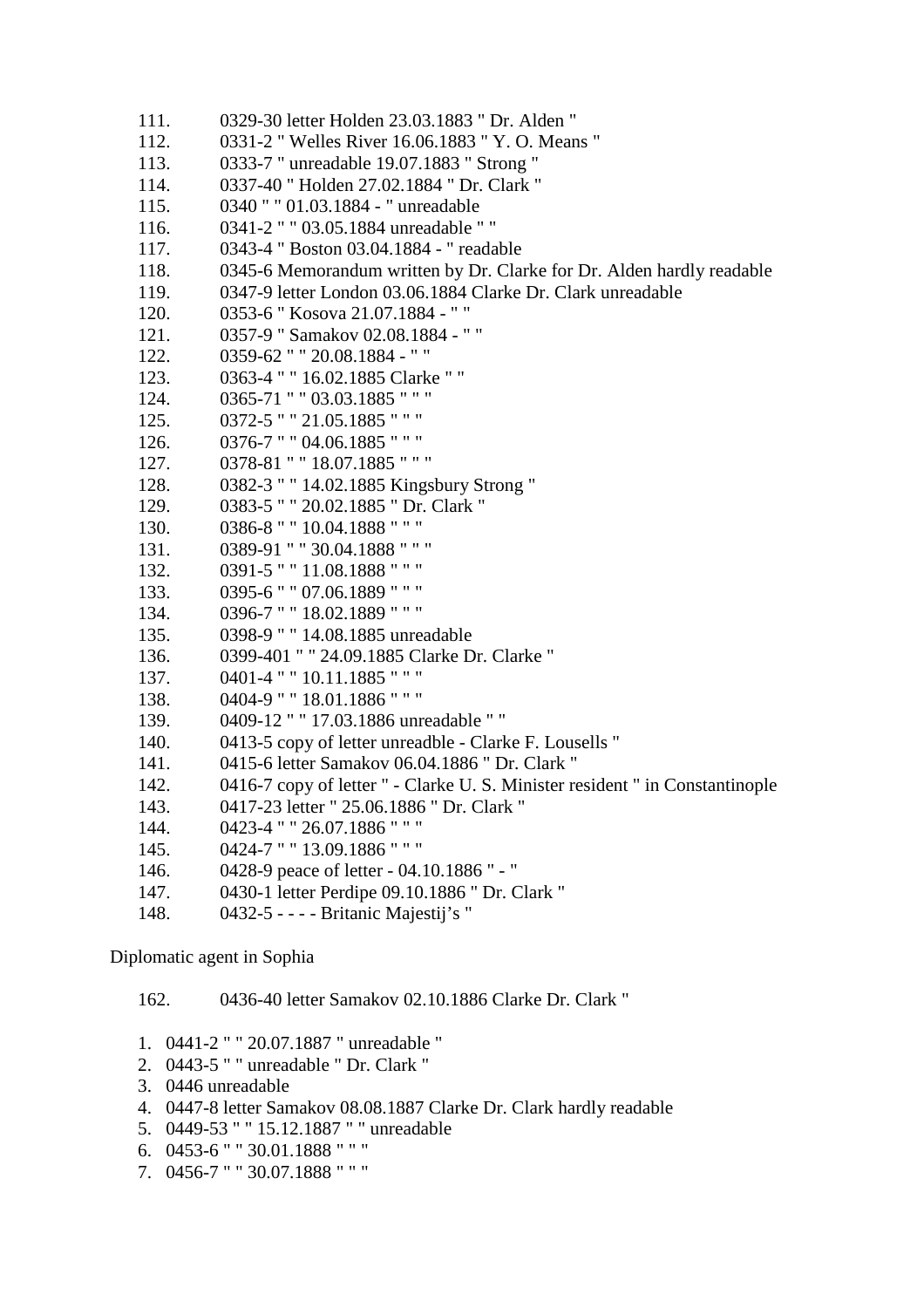8. 0458-63 " " - 1888 " " " 9. 0464-6 " " 04.01.1887 " " " 10. 0466-9 " " 23.03.1889 " " " 11. 0471-5 " " 09.06.1889 " " readable 12. 0475-7 unreadable 13. 0478-9 letter Samakov 05.11.1889 Clarke Chapin readable 14. 0481-7 unreadable 15. 0485-8 unreadable 16. 0489-92 unreadable 17. 0494-5 letter Philippopolis sept. 1888 unreadable Dr. Clark unreadable 18. 0497-8 unreadable 19. 0499-500 letter Manastir 24.02.1885 Cole Dr. Clarke " 20. 0500-1 " " 14.05.1886 " " " 21. 0502-36 unreadable 22. 0536-38 copy of letter Manastir 16.03.1881 S. Cranford Miss Calecy readable 23. 0539-56 unreadable 24. 0556-9 letter Manastir 17.01.1884 S. Cranford Dr. Clark unreadable 25. 0560-1 " " 25.04.1884 " " hardly readable 26. 0562-99 unreadable 27. 0599-603 letter Haterbury 27.9.1886 unreadable Dr. Clark unreadable 28. 0603-14 unreadable 29. 0614-7 letter Samakov 2.11.1887 ------ Dr. Clark unreadable 30. 0618-22 " " 16.4.1888 ------ " hardly readable 31. 0622-3 " " june 1888 S. Graves " " 32. 0624-6 " " 27.07.1888 unreadable " unreadable 33. 0627-37 unreadable 34. 0637-41 letter Samakov 26.04.1889 S. Graves Dr. Clark unreadable 35. 0642-3 " " 8.06.1889 " " " 36. 0645-53 unreadable 37. 0654-9 letter Columbrad 20.04.1897 Haskell Dr. Clark readable 38. 0660-70 unreadable 39. 0671-3 letter unreadable 03.06.1897 unreadable Dr.Clark hardly unreadable 40. 0675-9 unreadable 41. 0679-89 letter Springfield 14.07.(unreadable) Haskell Dr. Clark unreadable 42. 0689-90 " Harmarr 25.05.1883 ----- " " 43. 0691-2 " " april 1884 Haskell " readable 44. 0693-7 " " unreadable 45. 0698-700 " " ------------ -------- Dr. Sruitte readable 46. 0701-2 " Samakov 2.03.1883 Haskell dr. Clark hardly readable 47. 0704-9 " " 5.03.1888 unreadable " " 48. 0710-1 " " 20.04.1888 Haskell " unreadable 49. 0711-3 " " 28.05.1888 " " readable 50. 0713-5 " " 23.07.1888 " " " 51. 0715-9 " " 12.01.1889 " " unreadable 52. 0719-20 " " 26.02.1889 " " readable 53. 0720-2 " " 12.02.1889 " " " 54. 0723-5 private letter " 18.01. 1888 " " " 55. 0726-30 letter " 04.05.1889 " " " 56. 0730-2 " " 18.01.1889 " " " 57. 0733-4 " " 05.07.1889 " " "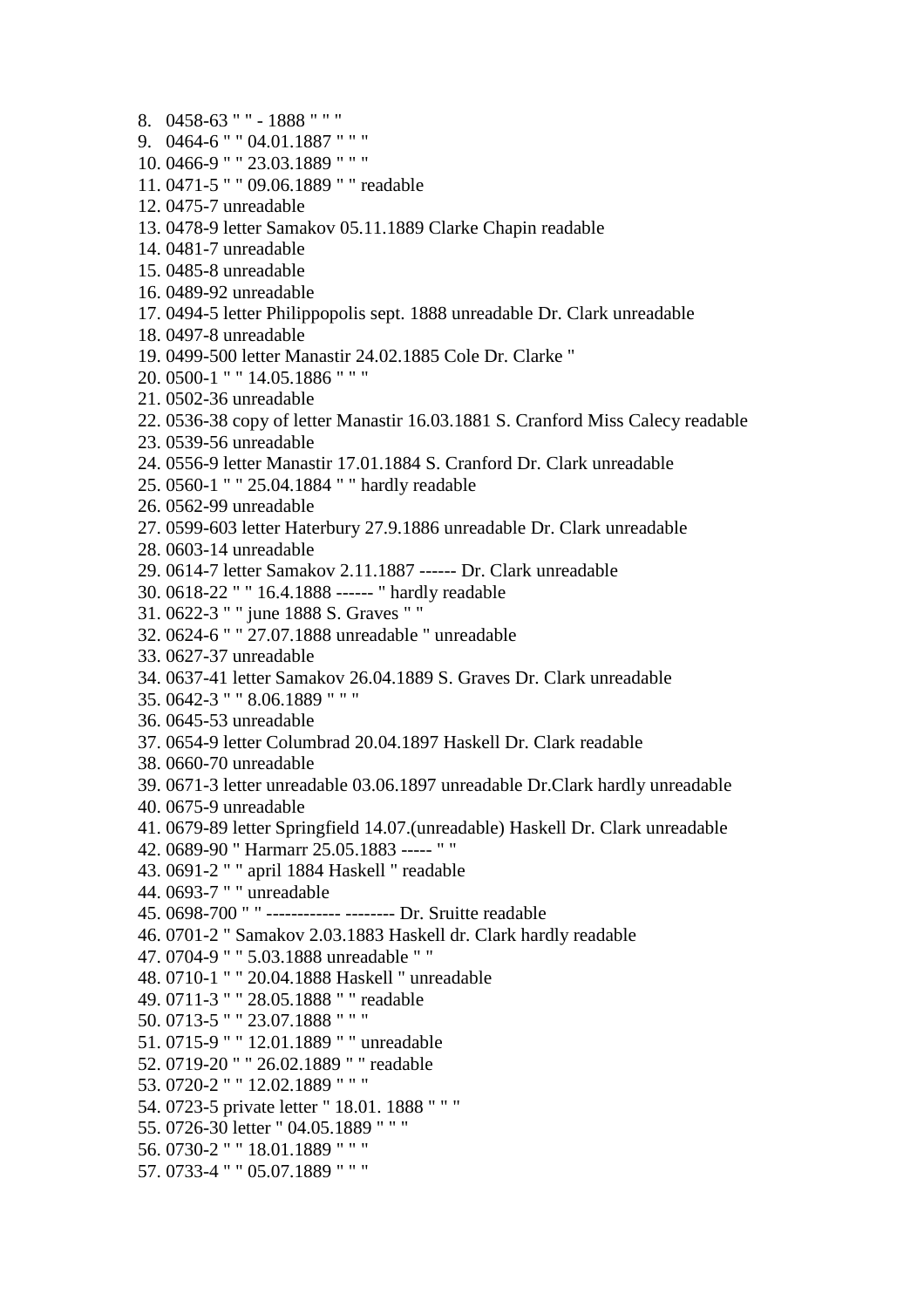```
58. 0735-6 " " 08.09.1889 " " " 
59. 0737-8 " " 10.08.1889 " " " 
60. 0739-42 " " 20.11.1889 " " " 
61. 0744-7 " " 06.06.1889 " " hardly readable 
62. 0749-52 " Aberlin 13.02.1889 E. B. Haskell Mr. Smith " 
63. 0753 telegraph March 1889 " Dr. Clark readable 
64. 0756-8 letter Samakov 22.09.1880 H. House Dr. Clark " 
65. 0759-60 " " 01.12.1880 " " " 
66. 0761-8 " Painesville 07.02.1881 " " " 
67. 0769-70 " " 18.02.1881 " " " 
68. 0770 " " 01-03.1881 " " " 
69. 0772-5 " New York 22.03.1881 " " unreadable 
70. 0776-7 " " 31.03.1881 " " " 
71. 0778 " " 18.04.1881 " Mr. Langdon " 
72. 0779-81 " " 27.04.1881 " Dr. Clark " 
73. 0782-4 " Orient 21.07.1881 ----- " redeable 
74. 0784-5 " " 11.08.1881 H. House " " 
75. 0786-7 " " 24.08.1881 ------ " " 
76. 0788-93 " " sept. 1881 H. House " " 
77. 0794-5 " " 23.09.1881 " " " 
78. 0796-801 " " oct. 1881 " " " 
79. 0802-10 " Manastir 2.11.1881 Jamcy " hardly readable 
80. 0811-2 " without adress and author readable 
81. 0813-4 " Orient 28.12.1881 H. House Dr. Clark readable 
82. 0815-22 " Manastir 24.12.1881 Jamcy " unreadable 
83. 0824-25 " ------- 07.04.1882 H. House " " 
84. 0826-8 " Samakov 08.07.1882 " " readable 
85. 0829-33 unreadable 
86. 0834-6 letter Samakov 03.03.1882 H. House Dr. Pettibone readable 
87. 0836-9 " " 19.05 1883 " Dr. Clark hardly readable 
88. 0840-2 " " 21.07.1883 " Strong " 
89. 0843-4 " " 17.08.1883 " Ward unreadable 
90. 0845-9 " " " ----- Dr. Clark " 
91. 0850-4 " " 04.12.1883 H. House " " 
92. 0855-7 " Sistova 28.04.1880 " " readable 
93. 0858-60 " Samakov 19.12.1884 " Ward " 
94. 0860-1 " " 25.03.1885 " " unreadable 
95. 0862-6 " " 30.04.1885 " Dr. Clark " 
96. 0866-8 " " 14.07.1885 " " " 
97. 0868-9 " " 20.08.1885 " " " 
98. 0870-1 " " 03.08.1885 " " " 
99. 0872-4 " " 07.09.1885 ------ " " 
100. 0874-5 " " 24.09.1885 H. House " " 
101. 0876-7 " " 17.08.1885 " " " 
102. 0878-82 " " 13.03.1886 " " readable 
103. 0882-3 " " 10.04.1886 " " " 
104. 0885 " " 23.08.1886 " Ward " 
105. 0887-9 " " 09.12.1886 " dr. Clark " 
106. 0889-91 " " 02.05.1887 " " " 
107. 0892-6 " " 05.05.1887 " Blatekford "
```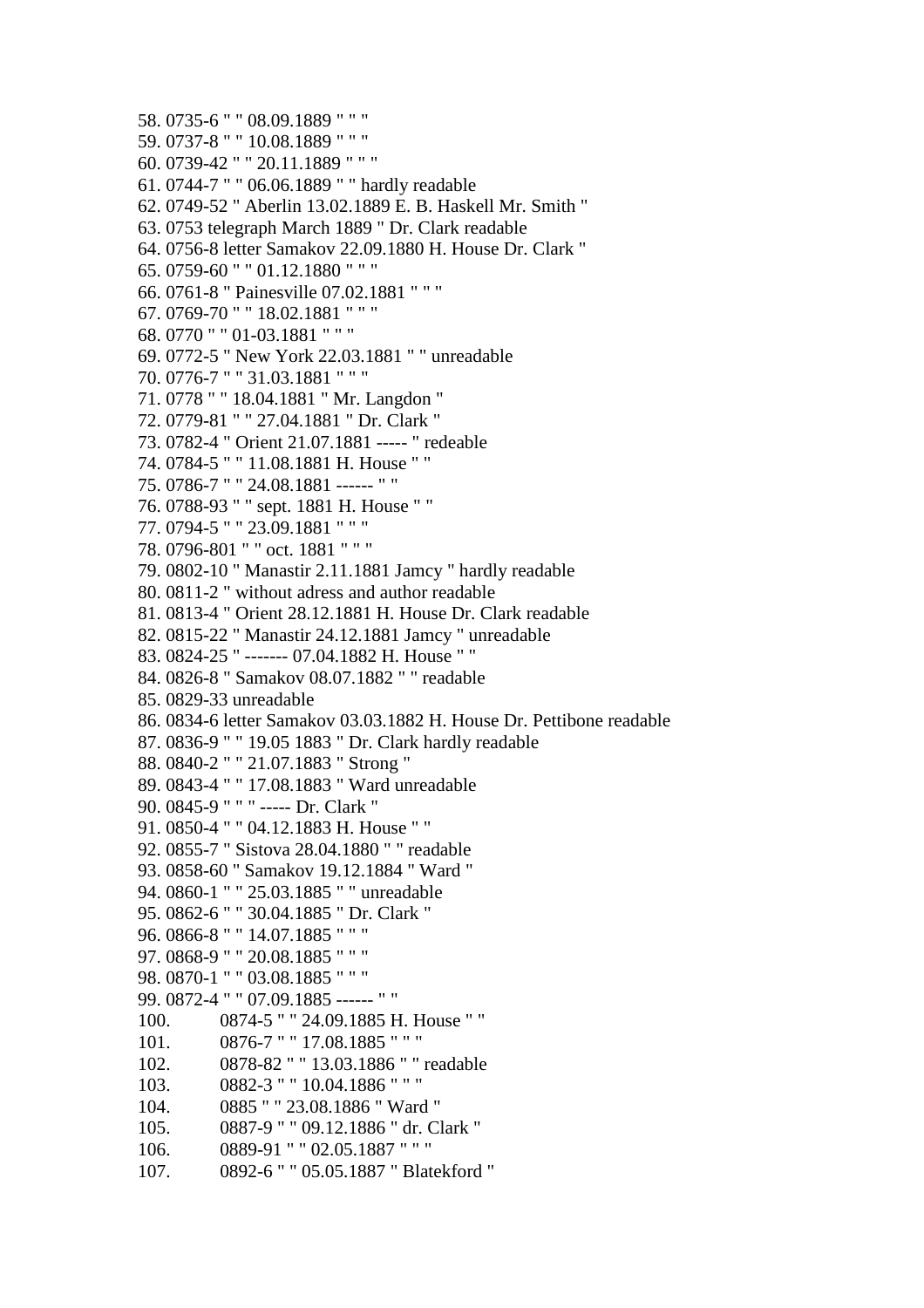108. 0897-902 " " 10.03.1883 " dr. Clark " 109. 0902-3 " " 09.04.1883 " " " 110. 0904-7 " " 23.10.1883 " " " 111. 0907-8 " " 04.01.1889 " " " 112. 0908-10 " " 18.02.1889 " " " 113. 0910-1 " " 09.04.1889 " " " 114. 0912-3 " " 10.04.1889 " " " 115. 0915-6 " Saxony 05.08.1889 " " " 116. 0917 " Samakov 22.11.1889 " dr. Alden " 117. 0922-4 " " 26.04.1889 A. Honsc dr. Clark hardly readable 118. 0926-7 telegraph 119. 0928-35 letter Andover 06.05.1893 ------ Dr. Clark readable 120. 0936-37 " " 13.05.1893 E. Winthrop " " 121. 0938-45 unreadable 122. 0946-8 letter Manastir 08.09.1880 E. Jemmey Dr. Clark hardly readable 123. 0949-53 " " 20.10.1880 " " " 124. 0954-7 " " 28.01.1881 " " " 125. 0958-71 " " 07.02.1881 --------- ------- " 126. 0971-3 " unreadable 127. 0977-9 " Manastir 14.05.1881 --------- Dr. Clark unreadable 128. 0979-83 " " 13.07.1881 E. Jemmey " " 129. 0983-6 " " april 1882 Burn " " 130. 0987-90 " " 24.07.1882 E. Jemmey " " 131. 0991-2 " " 2.09.1882 " " hardly readable 132. 0994-5 " Strumelsa 04.101882 " " " 133. 0997-1003 UNREADABLE 134. 1003-24 letter Salesburg 25.06.1883 ------- Langdon unreadable 135. 1025 postalcard 136. 1027-8 letter Brimfield 24.08.1884 E. Jemmey Ward unreadable 137. 1029-57 " Salesburg 15.09.1884 " dr. Clark " 138. 1057-77 " Samakov 01.04.1882 " " " 139. 1078-1100 UNREADABLE 140. 1100-1 letter Samakov 17.05.1884 ---------- dr. Clark unreadable 141. 1102-8 UNREADABLE 142. 1108 letter Samakov 17.11.1882 Kingsbury dr. Clark unreadable 143. 1109-10 UNREADABLE 144. 1110-11 letter Samakov 04.12.1884 Kingsbury dr. Alden unreadable 145. 1112-3 certificate in French 146. 1115-8 letter Samakov 26.02.1885 Kingsbury Dr. Clark unreadable 147. 1119 " " 09.03.1885 " " " 148. 1120-5 UNREADABLE 149. 1126-7 UNREADABLE 150. 1128-30 UNREADABLE 151. 1130-1 letter Samakov 01.08.1885 Kingsbury Dr. Clark unreadable 152. 1131-4 " " 31.08.1885 " " " 153. 1135-6 " " 01.10.1885 " " " 154. 1136-9 " " 05.10.1885 " " " 155. 1140-1 " " 12.10.1885 " " " 156. 1142-3 " " 28.10.1885 " " " 157. 1143-46 UNREADABLE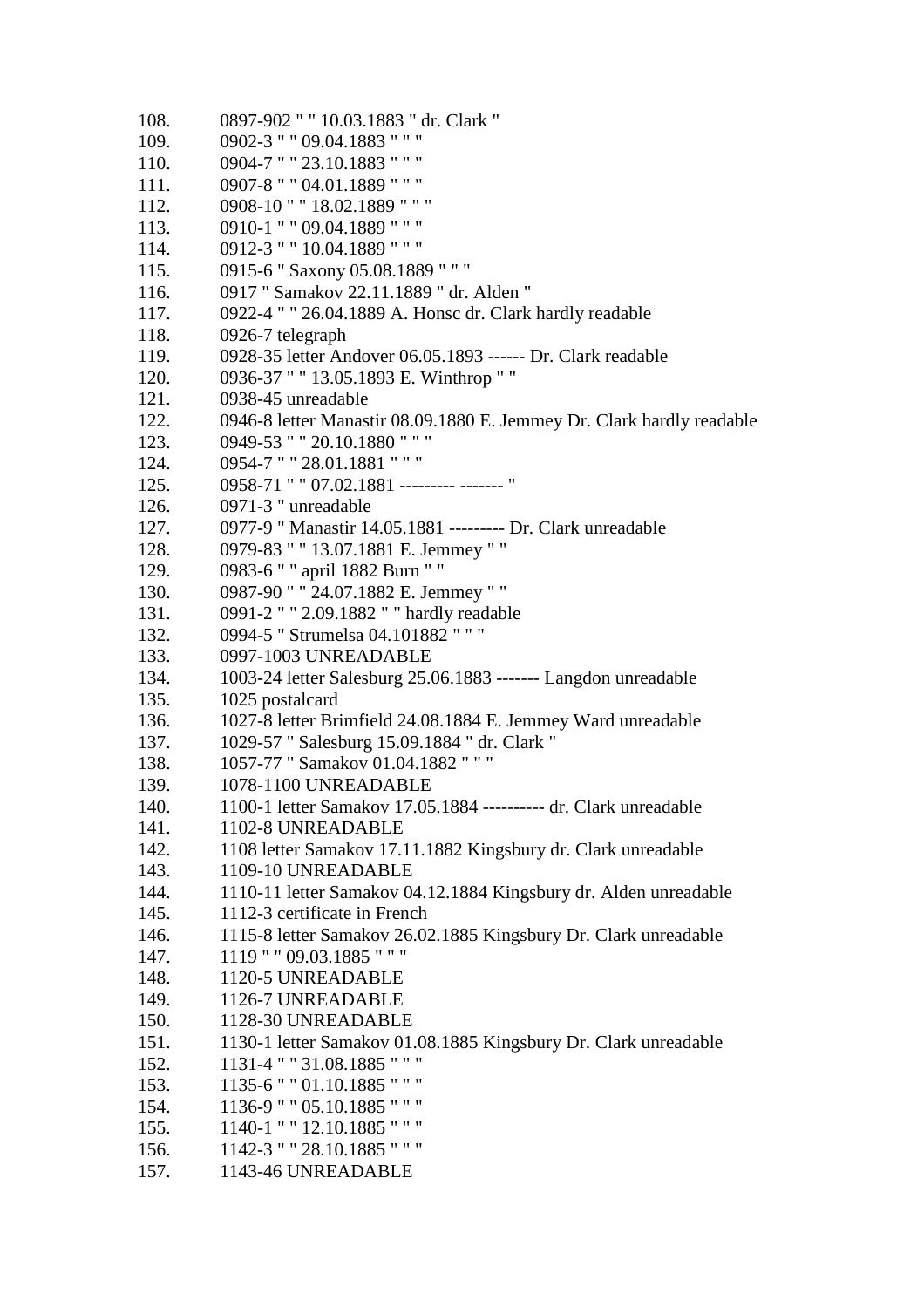- 158. 1146-7 letter Samakov 29.11.1885 " " "
- 159. 1147-8 " " 04.12.1885 " " "
- 160. 1149 " " 17.12.1885 " " "
- 161. 1150-2 " " 25.01.1886 " " "
- 162. 1154-8 UNREADABLE
- 163. 1159-62 letter Samakov 14.07.1886 Kingsbury Dr. Clark hardly readable
- 164. 1163 letter " 19.07.1886 ------ " "
- 165. 1164-5 " " 11.08.1886 Kingsbury " "
- 166. 1166-78 UNREADABLE
- 167. 1179 letter Boston 08.03.1887 Kingsbury Dr. Clark hardly readable
- 168. 1181-6 UNREADABLE
- 169. 1187 telegraph Kingsbury Mr. Chapin
- 170. 1189-90 UNREADABLE
- 171. 1191-4 letter Wellsriver 26.05.1887 Kingsbury Dr. Clark unreadable
- 172. 1195-7 " " 02.08.1887 " " "
- 173. 1199-200 UNREADABLE
- 174. 1201-2 letter Wellsriver 08.09.1887 Kingsbury Dr. Clark unreadable
- 175. 1203-4 " " 10.10.1887 " " "
- 176. 1205-8 UNREADABLE
- 177. 1209 letter Wellsriver 25.01.1885 Kingsbury dr. Calrk hardly readable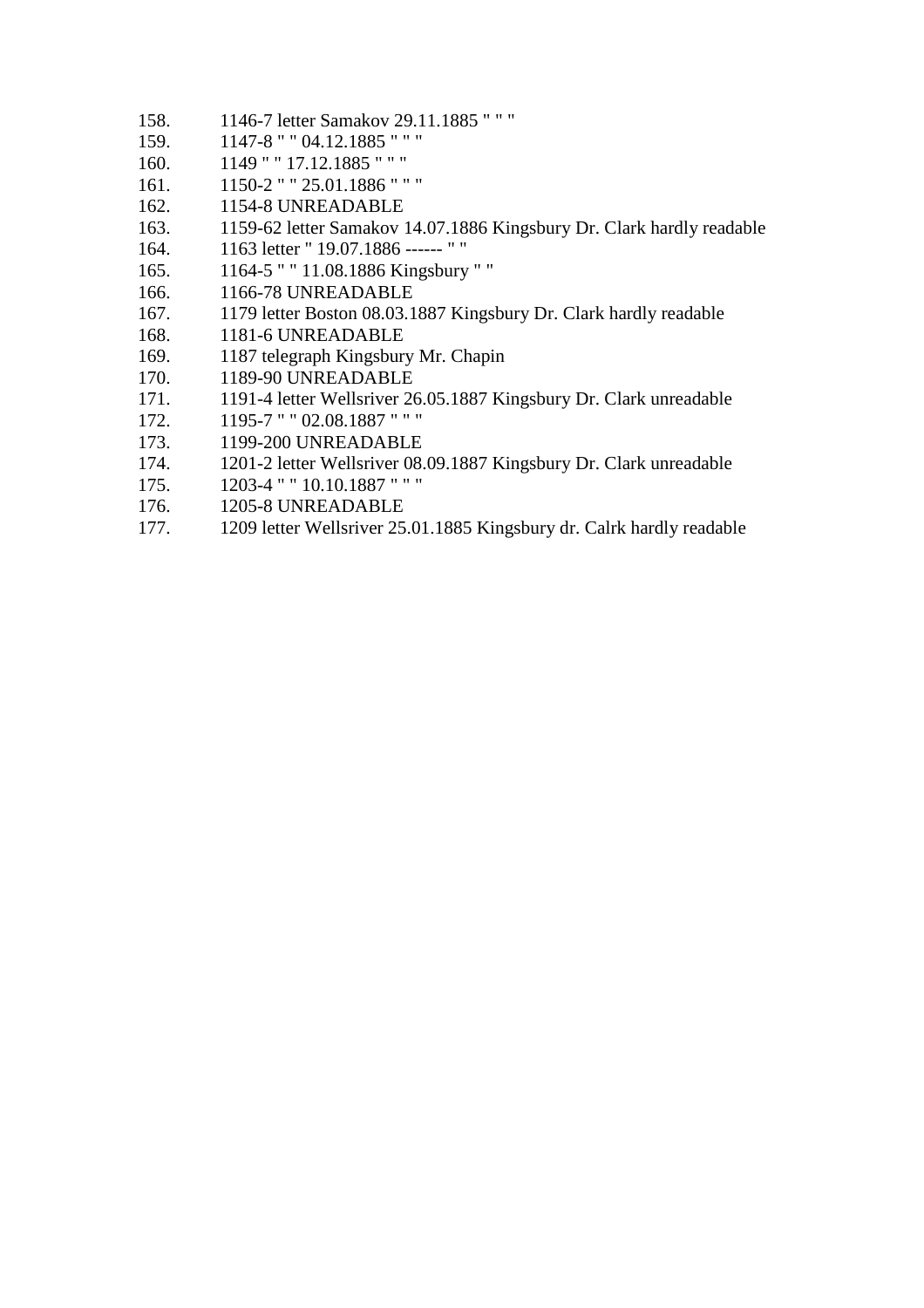Submitted by : Dritan EGRO

Submitted to : Department of History

Project term (month, year) : march 1999

### **Bibliographical and physical information**

Document type : microfilm

Reference : BV 2410. A4 1984 Reel 569

Degre of readability : readable

## **Content :**

Locke, Rev. William E. 1-125

Locke, Mrs. M. 126-8

Mltbie, Miss. E. J. 129-47

Marsh, Rev. George D. 148-244

Marsh, Mrs. Ursula 245

Mathews, Mrs. Mary L. 246-63

Riggs, Rev. Ehas 264-308

Sheper, Rev. William W. 309-52

Sheper, Mrs. M. A. 353

Spooner, Mrs. E. L. 354-363

Stone, Miss. Ellen M. 364-422

Thomson, Rev. Robert 423-472

Number Category Place & date Written by Written to Degre of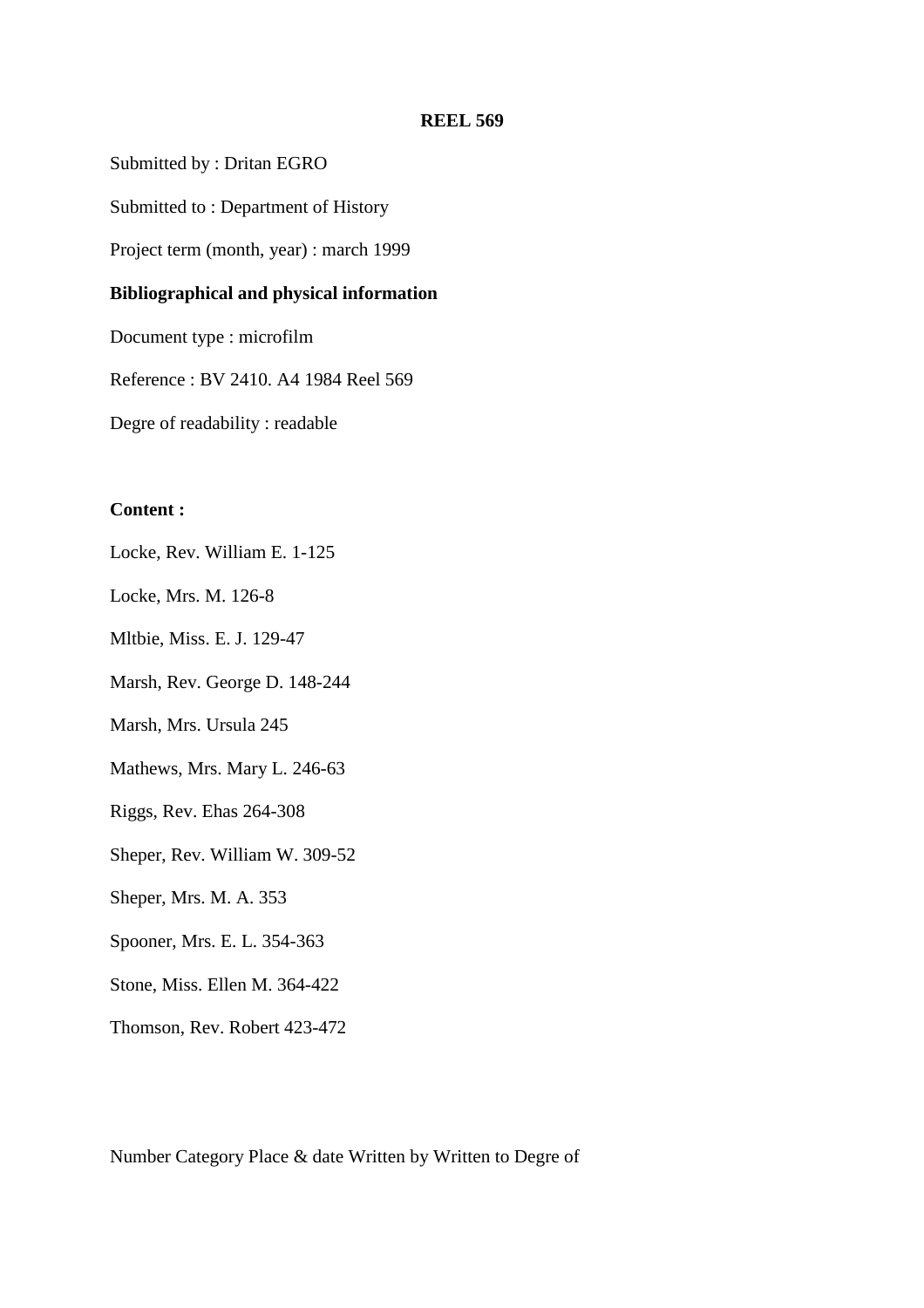of microfilm of Document of writting readability

- 1. 0003 letter Waresler 11.09.1879 Leocke Dr. Alden readable
- 2. 0005-6 " Lebanon 19.09.1879 " " hardly readable
- 3. 0007-9 " Westmareland 18.10.1879 " --------- "
- 4. 0009-10 " Roschester 31.10.1879 " dr. Alden "
- 5. 0011-2 " Westmareland 09.12.1879 " " "
- 6. 0012 " " 31.12.1879 " " "
- 7. 0013 " " 16.01.1880 " " "
- 8. 0014 " " 14.02.1880 " " "
- 9. 0015-6 " " 30.08.1880 " " "
- 10. 0016 " " 02.09.1880 " " "
- 11. 0017 " London 29.09.1880 " Dr. Clark readable
- 12. 0018 UNREADABLE
- 13. 0019 letter Samakov 28.11.1880 ------- Dr. Clark hardly readable
- 14. 0020-2 " " " Leocke " "
- 15. 0022-4 " " 01.01.1881 " " "
- 16. 0024-8 " " 11.02.1881 " " "
- 17. 0028-30 " " 06--- 1881 " " "
- 18. 0030-2 " " 16.03.1881 " " "
- 19. 0032-3 " " ----- 1881 " " "
- 20. 0034 piece of a letter written by Dr. Clark and Belden, Samakov 23.03.1881
- 21. 0035-6 UNREADABLE
- 22. 0036-9 letter Samakov 25.06.1881 ------------ Dr. Clark readable
- 23. 0040-3 " " 04.08.1881 Leocke " partialy "
- 24. 0044-6 " " 20.08.1881 " " hardly "
- 25. 0047-8 " " 05.10.1881 " " partialy "
- 26. 0049-50 " " 11.10.1881 " " " "
- 27. 0051-3 " " " " " " hardly "
- 28. 0053-4 " " 31.10.1881 Clarke " readable
- 29. 0055-7 extract of a letter written by N. E. Leocke, Samakov 20.11.1882
- 30. 0058-9 letter Samakov 05.11.1881 Leocke Dr. Clark hardly readable
- 31. 0059-60 " " 09.11.1881 " " "
- 32. 0061-6 " " 29.12.1881 " " "
- 33. 0066 " " 27.01.1882 " " "
- 34. 0067-9 " " 27.02.1882 " " "
- 35. 0069-72 " " 04.03.1882 " " "
- 36. 0072-4 " " 18.05.1882 " " readable
- 37. 0074-7 " " 26.06.1882 " " "
- 38. 0078 " " 11.06.1882 " -------- "
- 39. 0079-80 " " 09.08.1882 " Dr. Clark hardly readable
- 40. 0080-1 " " 24.11.1882 " " "
- 41. 0082-7 " " 30.01.1883 " " readable
- 42. 0087-9 " " 07.04.1883 " " "
- 43. 0090-2 " " 12.07.1883 " " "
- 44. 0093 " " 12.08.1883 " --------- hardly readable
- 45. 0094-5 " " 07.07.1883 " Dr. Alden partialy "
- 46. 0095-7 " Philippopolis 16.10.1883 " " " "
- 47. 0098-99 " " 07.11.1883 " " readable
- 48. 0100-3 " Samakov 18.12.1883 " " "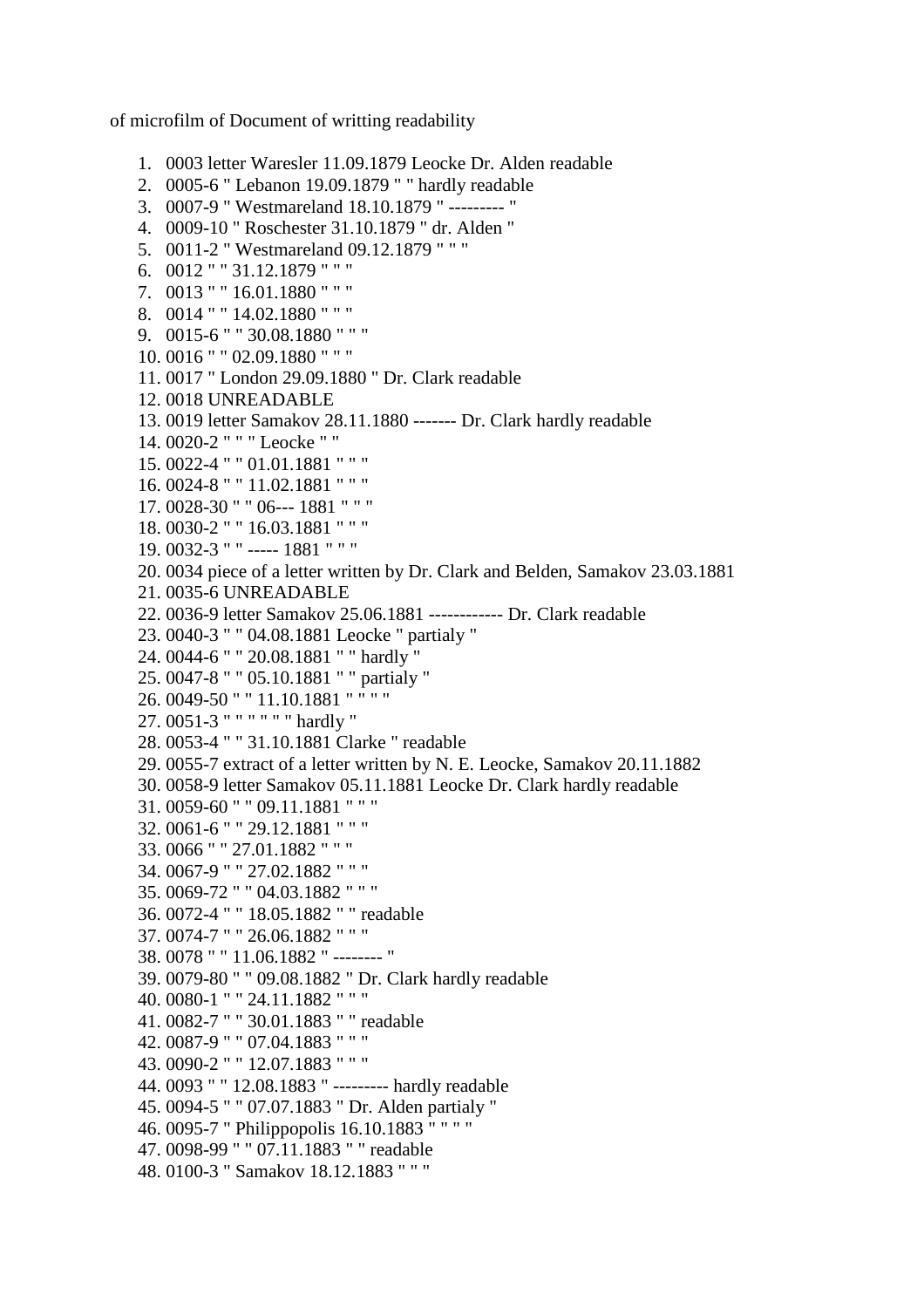49. 0104-6 " " 22.12.1883 " " " 50. 0106-10 " " 12.01.1884 " " " 51. 0110-3 " " 13.03.1884 " " " 52. 0113-5 " " 25.04.1884 " " hardly readable 53. 0115-9 " " 29.05.1884 " " " 54. 0120-1 " Amskane 07.07.1884 " " " 55. 0122-4 " Samakov 01.08.1884 " " " 56. 0126-8 " " 27.08.1884 " " readable 57. 0129-30 " " 28.08.1884 " Strong " 58. 0131-3 " " 22.10.1884 " Dr. Clark " 59. 0134-6 " " 31.01.1885 " " " 60. 0136-8 " " 18.03.1885 " " partially " 61. 0139-40 " " 26.03.1885 - - readable 62. 0141-2 " Dubnitza 30.04.1885 Leocke Dr. Clark hardly " 63. 0142-3 " Manastir 12.05.1885 " " " 64. 0143-4 " " 27.05.1885 " " readable 65. 0144-7 " " 11.08.1885 " " " 66. 0147-9 " " 23.09.1885 " " " 67. 0150-2 " " " " Boire " 68. 0153-4 " " 3.11.1885 " Dr. Clark " 69. 0155-7 " " 24.02.1886 " " " 70. 0157-9 " " 24.03.1886 " " "

71. 0160 " Philippopolis 23.04.1886 " to the Commision "

72. 0161-3 " Samakov 8.05.1886 " Dr. Clark partially "

- 1. 0164-5 " " 16.06.1886 " " readable
- 2. 0165-6 " " 5.07.1886 " " "
- 3. 0168 " " 14.07.1886 " " "
- 4. 0169-73 " " 13.08.1886 " " "
- 5. 0173-5 " " 3.09.1886 " " "
- 6. 0175-7 " Philippopolis 29.11.1886 " " "
- 7. 0177-81 " " 18.01.1887 " " "
- 8. 0181-3 " " 27.01.1887 " " "
- 9. 0183-7 " " 17.02.1887 " " "
- 10. 0187-9 " " 24.03.1887 " " hardly "
- 11. 0189-90 " " 4.04.1887 " " readable
- 12. 0190-2 " " 11.05.1887 " " "
- 13. 0192-4 " " 20.05.1887 " " "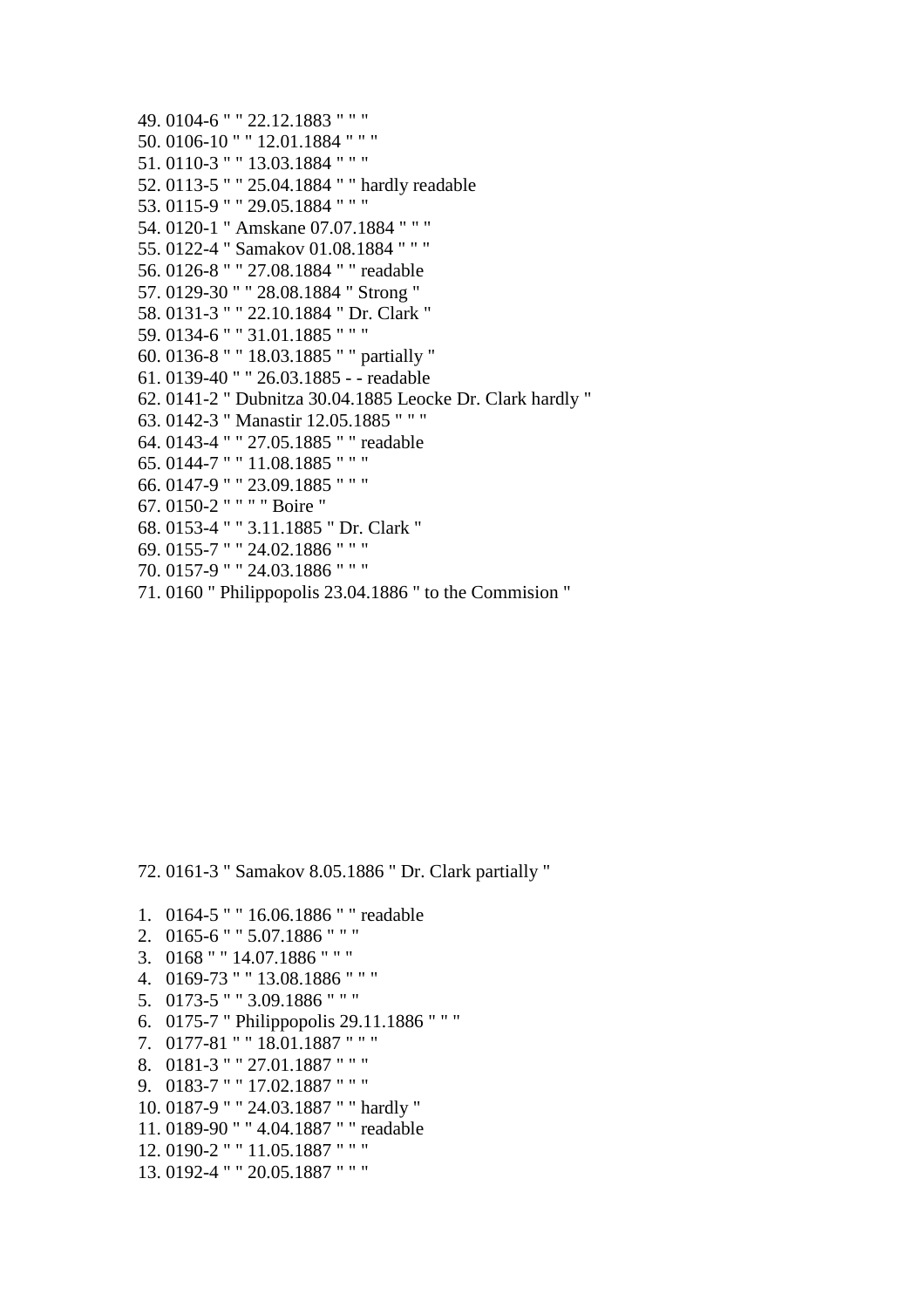14. 0194-6 " " 30.06.1887 " " " 15. 0196-8 " " 18.07.1887 " " partially " 16. 0198-9 " " 21.07.1887 " " unreadable 17. 0199-202 " " august 1887 " " partially " 18. 0202-9 " " 12.11.1887 " " " 19. 0209-13 " " 1.12.1887 " " " 20. 0213-6 " " 11.01.1888 " " " 21. 0216-26 " " 24.02.1888 " " readable 22. 0226-8 " " 21.03.1888 " " " 23. 0228-30 " " 10.04.1888 " " " 24. 0230-1 " " 2.05.1888 " Smith " 25. 0231-4 " " " " Dr. Clark " 26. 0234 " " 24.05.1888 " Smith unreadable 27. 0235-7 " " 29.05.1888 " Dr. Clark " 28. 0237-8 " " 31.05.1888 " " " 29. 0238-41 " " 26.06.1888 " " partially readable 30. 0241-3 " Samakov 3.08.1888 " " hardly " 31. 0246-6 " " 13.08.1888 " " " 32. 0246-9 " Philippopolis 9.10.1888 " " " 33. 0249-50 " " 22.10.1888 " " " 34. 0250-3 " " 7.11.1888 " " readable 35. 0253-6 " " 16.11.1888 " " " 36. 0256 " " 26.11.1888 Kingsbury " " 37. 0258-9 " " 8.12.1888 Leocke " " 38. 059-61 " " 26-12.1888 " " " 39. 0261-4 " " 23-01.1889 " " " 40. 0265-7 " " 31.01.1889 " " " 41. 0267-8 " " 2.02.1889 " " " 42. 0268-9 " " 11.02.1889 " " " 43. 0269-70 " " 21.02.1889 " " " 44. 0270-3 " " 27.03.1889 " " " 45. 0273-4 " " 4.05.1889 " " " 46. 0274-6 " " 6.05.1889 " " " 47. 0276-8 " " 14.06.1889 " " " 48. 0278-80 " " 22.06.1889 " " " 49. 0280-2 " " 5.07.1889 " " " 50. 0282-4 " " 15.10.1889 " " " 51. 0284-7 " " 22.10.1889 " " " 52. 0287-90 " " 5.12.1889 " " " 53. 0290-4 " " 28.12.1889 " " " 54. 0296-8 " Samakov 8.11.1881 " " unreadable 55. 0298-301 " " 29.05.1994 " " " 56. 0302 UNREADABLE 57. 0304-6 " 58. 0307-8 letter Samakov 7.12.1881 Maltbie Dr. Clark " 59. 0309-45 UNREADABLE 60. 0347-7 Copy of a letter written by Maltbie, Samakov 25.04.1889 61. 0348-52 Unreadable Marsh " " 62. 0353-5 letter Philippopolis year 1881 63. 0355-63 " " 29.01.1881 " " partially readable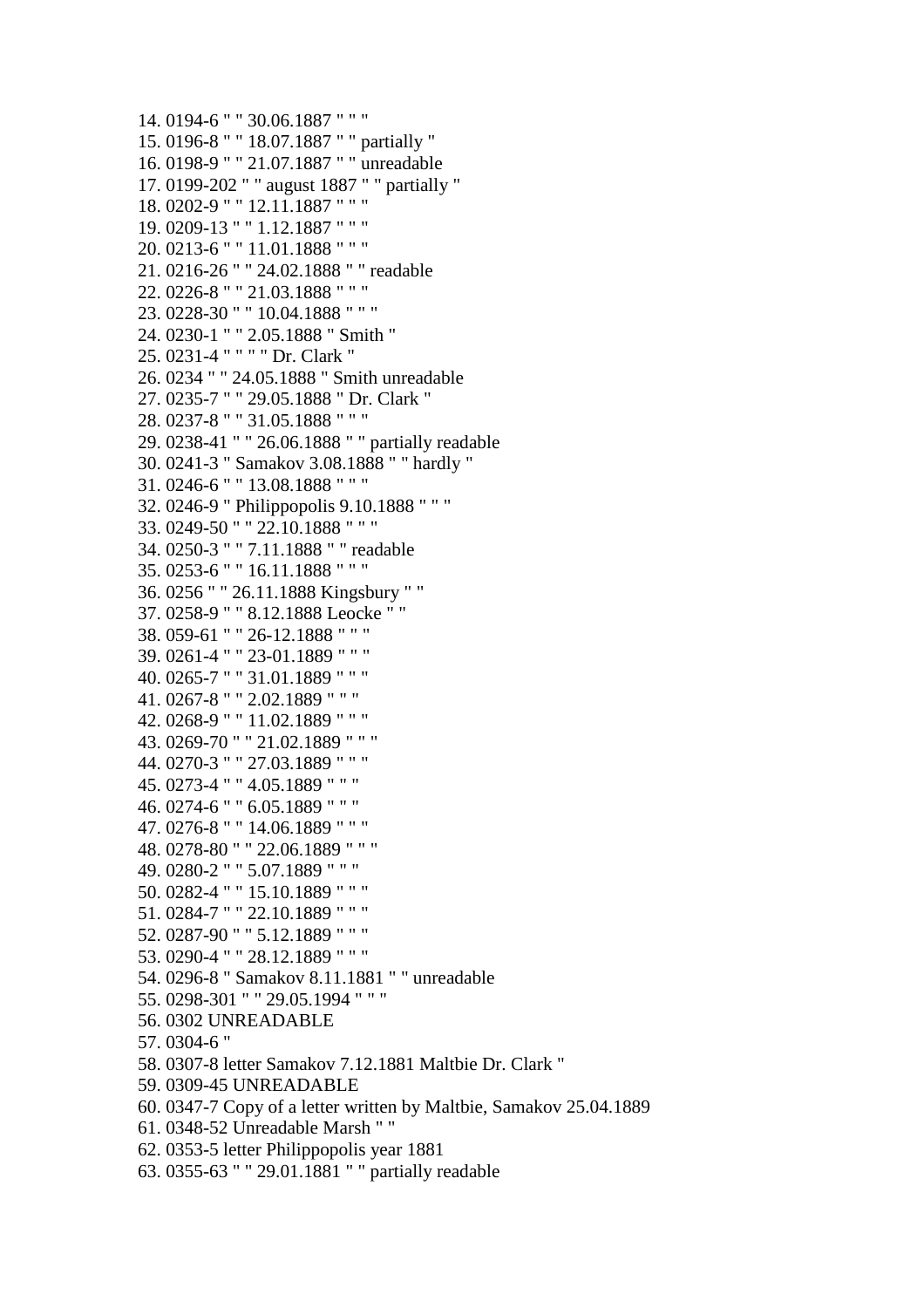```
64. 0364-9 " " 8.02.1881 " " hardly " 
65. 0370-1 " " 25.02.1881 " " " 
66. 0371-2 " " 25.04.1881 " " " 
67. 0373-4 " " 2.05.1881 " " " 
68. 0375-81 " Samakov 21.06.1881 " " readable 
69. 0382-3 " Philippopolis 8.07.1881 " " " 
70. 0384 " " 19.07.1881 " " " 
71. 0385-7 " " 22.10.1881 " " " 
72. 0388-91 " " " " " " 
73. 0392-6 " " 23.12.1881 " " " 
74. 0397-8 " " 3.01.1882 " " " 
75. 0399 " " 16.01.1882 " " " 
76. 0400-2 " " 17.01.1882 " " " 
77. 0402-3 " " 2.02.1882 " " " 
78. 0404-5 " " 3.02.1882 " " " 
79. 0406-9 " " 7.03.1882 " " " 
80. 0409-10 " " " " " " 
81. 0410-1 " " 23.03.1882 " " " 
82. 0412-3 " " 4.04.1882 " " " 
83. 0414 " " 12.04.1882 " " " 
84. 0415-6 " " 24.04.1882 " " " 
85. 0427-8 " " " " " " 
86. 0418 " " 26.04.1882 " " " 
87. 0419-21 " " 17.06.1882 " " " 
88. 0421-4 " " 18.07.1882 " " " 
89. 0425-7 " " 8.08.1882 " " " 
90. 0428 " " 12.08.1882 " " " 
91. 0429-33 " " 28.09.1882 " " " 
92. 0434 " " 14.10.1882 " " " 
93. 0435-8 " " 15.12.1882 " Alden " 
94. 0439-40 " " 5.01.1883 " Clark " 
95. 0441-2 " " 27.01.1883 " " " 
96. 0443-5 " " 5.02.1883 " " " 
97. 0445-9 " " 16.04.1883 " " " 
98. 0449-52 " " 5.06.1883 " J. Means " 
99. 0453-5 " " 31.07.1883 " Alden " 
100. 0456-7 " unreadable 14.09.1883 " Clark hardly " 
101. 0458-9 UNREADABLE 
102. 0460-1 letter Boston 17.09.1884 J.Demmy " " 
103. 0462-5 " Unreadable Marsh " partially readable 
104. 0466-8 " " " " hardly " 
105. 0469-70 UNREADABLE 
106. 0471-3 " Boston 27.09.1884 " " readable 
107. 0474-6 " Philippopolis 2.11.1884 " " " 
108. 0476-7 " " 14.01.1885 " " " 
109. 0478-80 " " 18.03.1885 " " " 
110. 0480-1 " " 11.04.1885 " " " 
111. 0482-6 " " 24.04.1885 " " " 
112. 0486 " " 19.05.1885 " Alden " 
113. 0487-8 " " 23.05.1885 " Clark "
```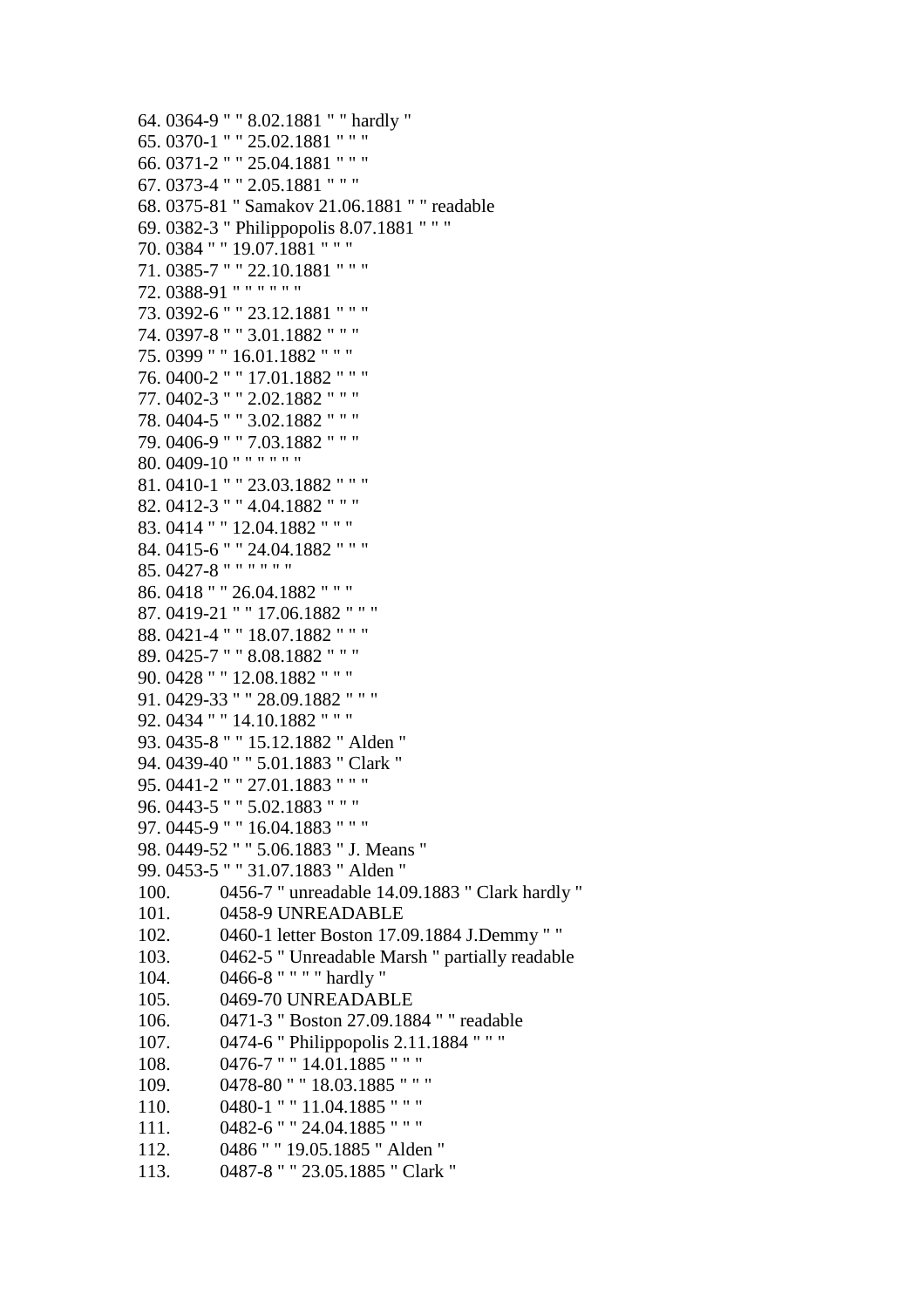114. 0489-90 " " 5.06.1885 " " " 115. 0491-2 " " 18.07.1885 " " " 116. 0493 " " 21.07.1885 " " " 117. 0494 " " 26.11.1885 " " " 118. 0495-8 " " " " " " 119. 0499-503 " " 2.11.1885 " " " 120. 0503-4 " " 19.11.1885 " " " 121. 0505-7 " " 28.11.1885 - " " 122. 0508-9 " " " Marsh " " 123. 0509-11 " " 1.01.1886 " " " 124. 0511-2 " " 9.02.1886 " " " 125. 0512-3 " " 8.03.1886 " " " 126. 0514-5 " " 6.04.1886 " " " 127. 0516-9 " " 8.05.1886 " " " 128. 0520-2 " " 2.06.1886 " " " 129. 0523 " Samakov 14.07.1886 " " " 130. 0524-9 " " 26.07.1886 " " " 131. 0530-3 " Philippopolis 10.08.1886 " " " 132. 0534-8 " " 3.09.1886 " " " 133. 0538-9 " " 24.09.1886 " " " 134. 0540-1 " " 30.11.1886 " " " 135. 0542-3 " " 27.12.1886 " " " 136. 0544-7 " " 22.01.1887 " " " 137. 0548-51 " " 11.02.1887 " " " 138. 0552-4 " " 26.03.1887 " " " 139. 0554-5 " " 3.05.1887 " " " 140. 0355-6 " " 31.05.1887 " " " 141. 0557-9 " Samakov 18.06.1887 " " " 142. 0560 UNREADABLE 143. 0562-5 private letter Philippopolis 9.02.1888 " " " 144. 0566-70 letter " 20.03.1888 " " " 145. 0570-8 " Samakov 24.08.1888 " " partially readable 146. 0578-9 " Phiippopolis 6.09.1888 " " " 147. 0580-1 " " 15.12.1888 " " readable 148. 0582-3 " " 4.02.1888 " " " 149. 0584-5 " " 2.03.1889 " " partially " 150. 0586-8 " Samakov 22.04.1889 " Unreadable 151. 0588-95 " Philippopolis 2.05.1889 " Clark readable 152. 0596-8 " " 28.06.1889 " " " 153. 0598-601 " Samakov 8.07.1889 " " " 154. 0602-4 " Philippopolis 23.01.1889 " " " 155. 0604-6 " " 11.10.1889 " " " 156. 0606-11 " " " " " " 157. 0613 postalcard to Dr. Clark 158. 0615-8 letter Philippopolis 6.12.1889 " " " 159. 0619-21 " " 21.12.1889 " " " 160. 0623 " South Natrik 24.10. - U. Marsh " "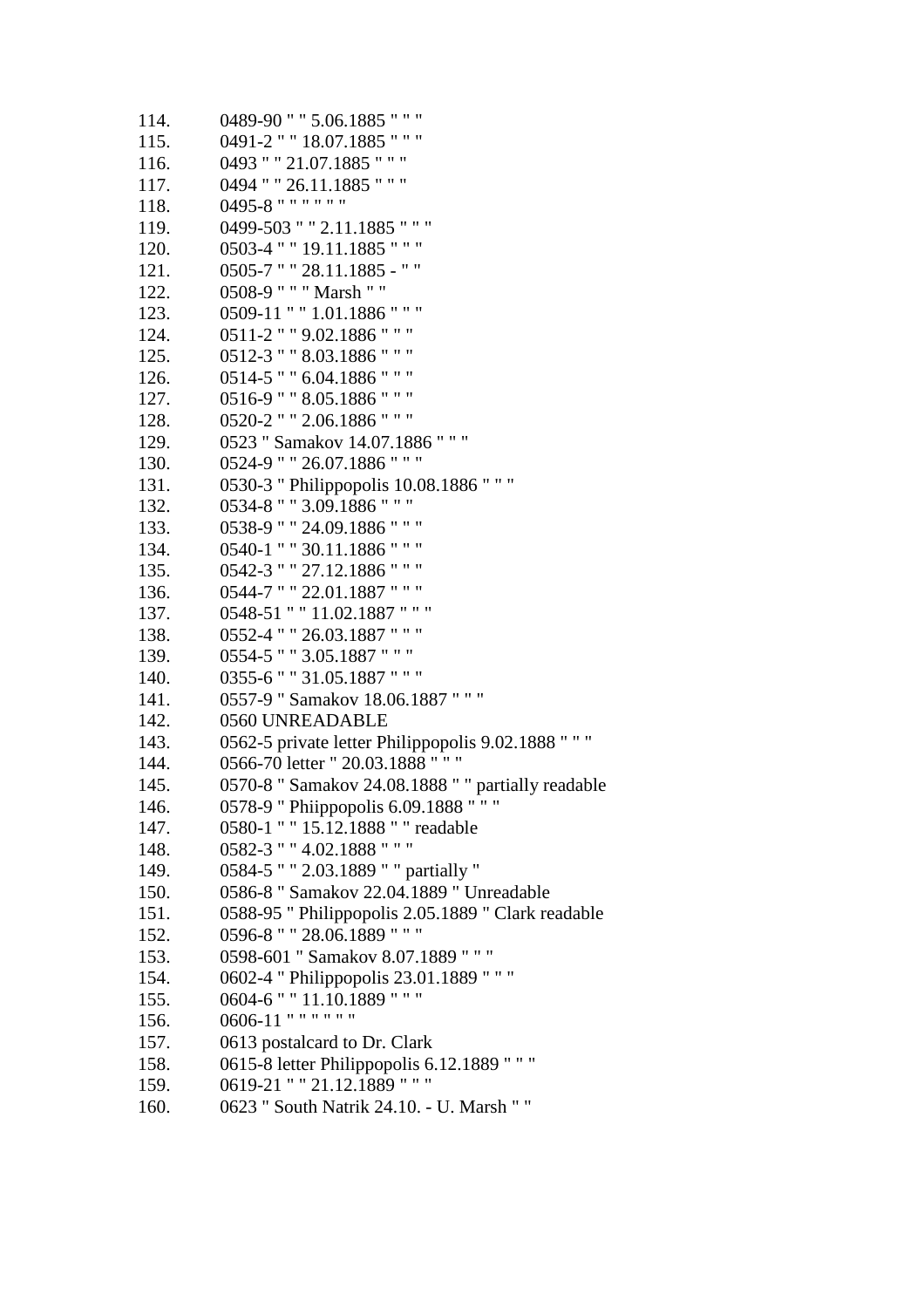Submitted by : Dritan EGRO

Submitted to : Department of History

Project term (month, year) : april 1999

### **Bibliographical and physical information**

Document type : microfilm

Reference : BV 2410. A4 1984 Reel 570

Degre of readability : hardly readable

## **Content :**

Number Category of Place & date Written to Written by Degre of

of microfilm Document of writting readability

0002-4 letter Nashville, 2.5. 1887 Smith M. Matthews readable

0004-5 " " 10.5.1887 " - "

0006-9 UNREADABLE

0010-1 letter Nashville,30.11.1887 Clark " typewriting

0012-30 UNREADABLE

0030-7 " Manastir, 8.5.1889 " " hardly readable

0037-9 " " 27.12.1889 " " readable

0041-3 " Constaninople,18.10.1880 " E. Riggs "

0043-4 " " 15.3.1881 " " "

0045-8 " " 20.5.1881 " " "

0048-51 " " 24.9.1881 " " "

0051-2 " " 28.10.1881 Gillman - "

0053-4 " " 22.4.1882 Clark " "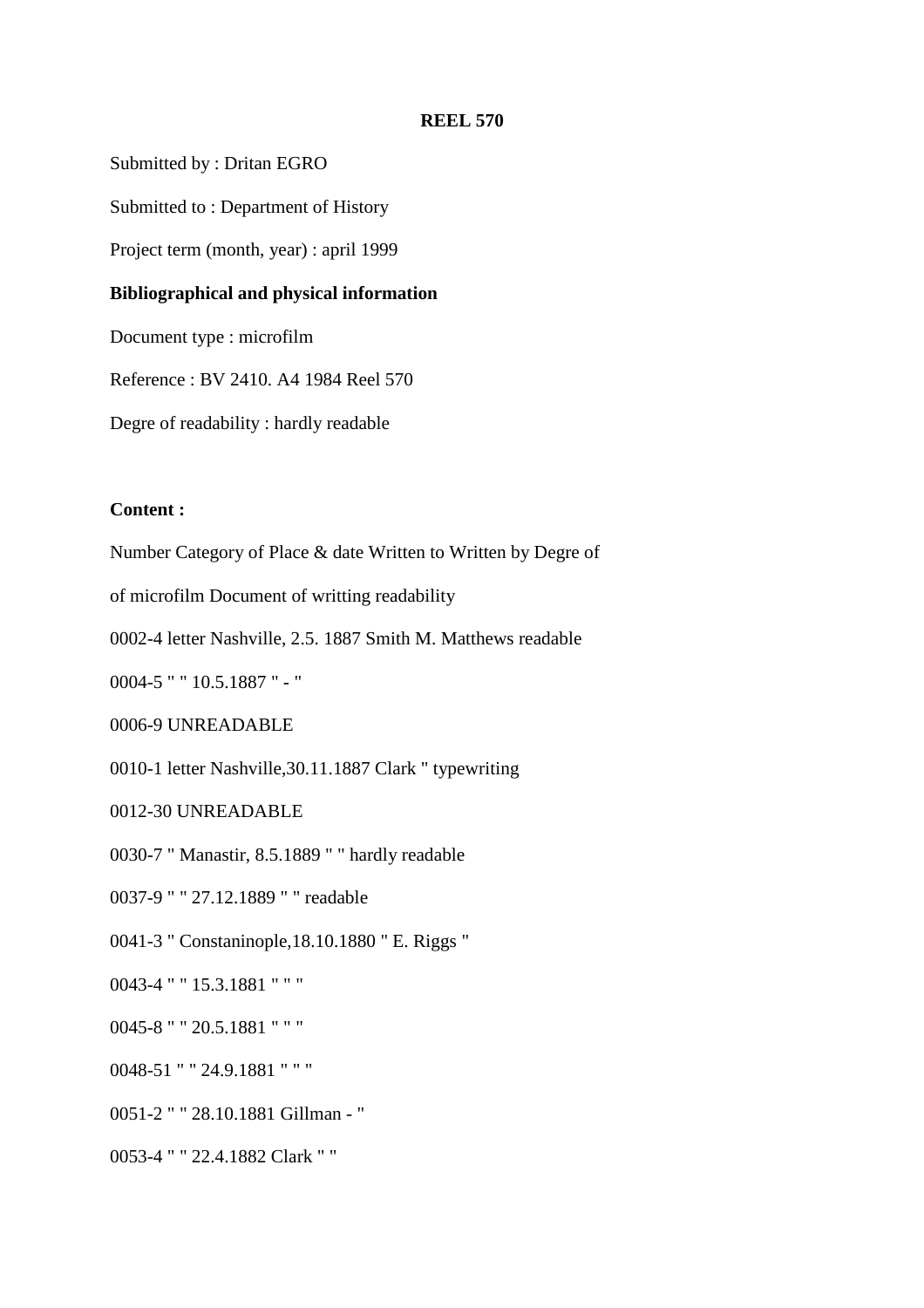0054 " " 2.6.1882 " " "

- 0055-6 " Manastir 15.6.1882 Gillman " "
- 0057-8 " Egean Sea 23.6.1882 Clark " "
- 0059-61 " Constantinople 10.8.1882 " " "
- 0061-2 " " 11.10.1882 " " "
- 0062-3 " " 23.11.1882 " " "
- 0064 " " 5.3.1883 " " "
- 0065-6 " Bible House 11.8.1883 Gillman " "
- 0067-8 " Constantinople 16.5.1884 Clark " "

0069 " " 31.5.1884 - " "

- 0070-2 " " 10.5.1885 " " "
- 0073-5 " " 15.5.1885 Draper " "
- 0076-7 " " 16.5.1885 Clark " "
- 0077-8 " " 20.7.1885 " " "
- 0079 " " 27.7.1885 " " "
- 0080 " Harbour of Mersin, 4.9.1885 " " "
- 0081-2 " Aintab, 14.9.1885 " " "
- 0082-3 " " 12.1.1886 " " "
- 0083 " " 6.4.1886 " " "
- 0084-6 " " 14.8.1886 " " "
- 0086-90 UNAREADABLE
- 0091 letter Aintab 1.2.1887 " " "
- 0091-2 " " 19.5.1887 " " hardly readable
- 0092-3 " " 8.9.1887 " " "
- 0093-4 " " 17.11.1887 " " "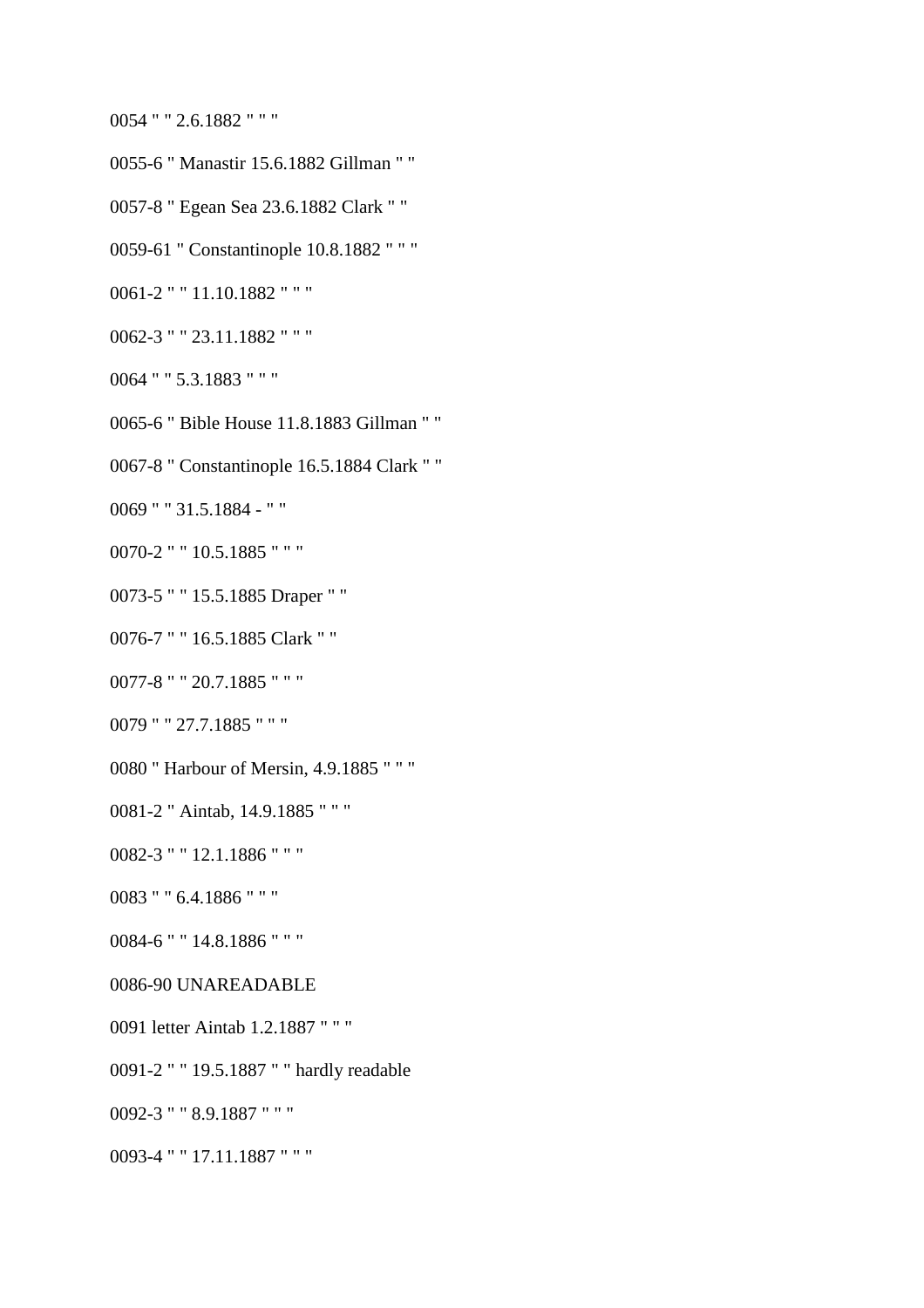- 0094-5 " " 22.12.1887 " " "
- 0095-6 " " 23.2.1888 " " "
- 0096-7 " " 21.3.1888 " " "
- 0097-9 " Constantinople 29.5.1888 " " readable
- 0099-100 " " 7.8.1888 " " "
- 0100-1 " " 12.9.1888 " " "
- 0101-2 " " 1.11.1888 " " "
- 0103-4 " " 5.11.1888 " " "
- 0104 " " 6.3.1889 " " "
- 0105-6 " " 8.4.1889 " " "
- 0107-8 " " 1.5.1889 " " "
- 0109 " Coniple 3.5.1889 Buthern " "
- 0111-2 " Samakov 30.10.1882 Clark Sleeper hardly
- 0113-7 " " 10.2.1883 " "
- 0118-20 " " 14.3.1884 " "
- 0120-2 " " 19.5.1883 Means Sleeper partially
- 0123 UNREADABLE
- 0124-5 " Samakov 20.5.1883 Clark "
- 0126-7 " " 5.10.1883 " Sleeper "
- 0128-30 " " 30.11.1883 " " "
- 0131-2 " " 23.2.1884 " " hardly
- 0133-6 " " 29.3.1884 " " "
- 0137 " " 9.4.1884 " " readable
- 0138-40 " " 25.4.1884 " " hardly
- 0141-3 " " 17.5.1884 " " readable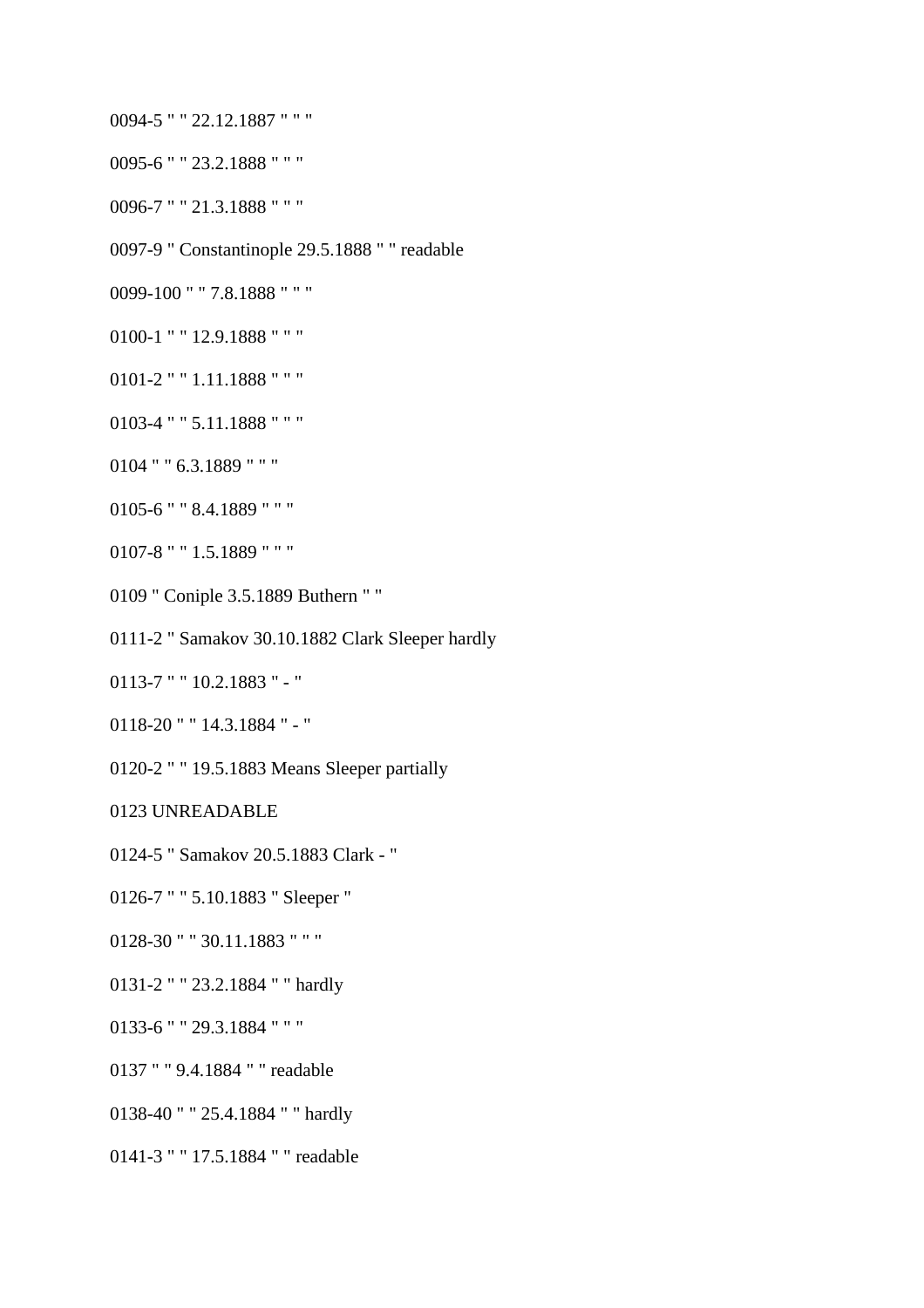- 0143-4 " " 14.6.1884 " " "
- 0145-6 " " 2.8.1884 " " "
- 0147-8 " " 30.10.1884 " " "
- 0149 Cartpostale to Clark
- 0151-4 " Samakov 21.4.1885 " " "
- 0155-6 " " 1.6.1885 " " "
- 0157-9 " " 29.7.1885 " " partially
- 0159-2 " " 19.11.1885 " " hardly
- 0162-4 " " 25.11.1885 " " "
- 0165-9 " " 22.3.1885 " " "
- 0169-71 " " 13.5.1886 " " "
- 0172-4 " " 18.6.1886 " " partially
- 0175-9 " " 30.6.1886 " " unreadable
- 0179-80 " Vienna 19.8.1886 " hardly
- 0181-5 " Samakov 25.10.1886 " " readably
- 0186-8 " " 2.2.1887 " " "
- 0188-90 " " 16.2.1887 " " "
- 0190-8 " " 21.3.1887 " " "
- 0198-9 " " 19.4.1887 " " "
- 0200 " Warcester 22.6.1887 " " "
- 0201-2 " " 8.7.1887 " " hardly
- 0202-3 " Webster 7.9.1887 " " "
- 0204-10 " " 2.1.1888 " " "
- 0211-2 " " 6.3.1888 " " readable
- 0213-4 " " 26.3.1888 " " hardly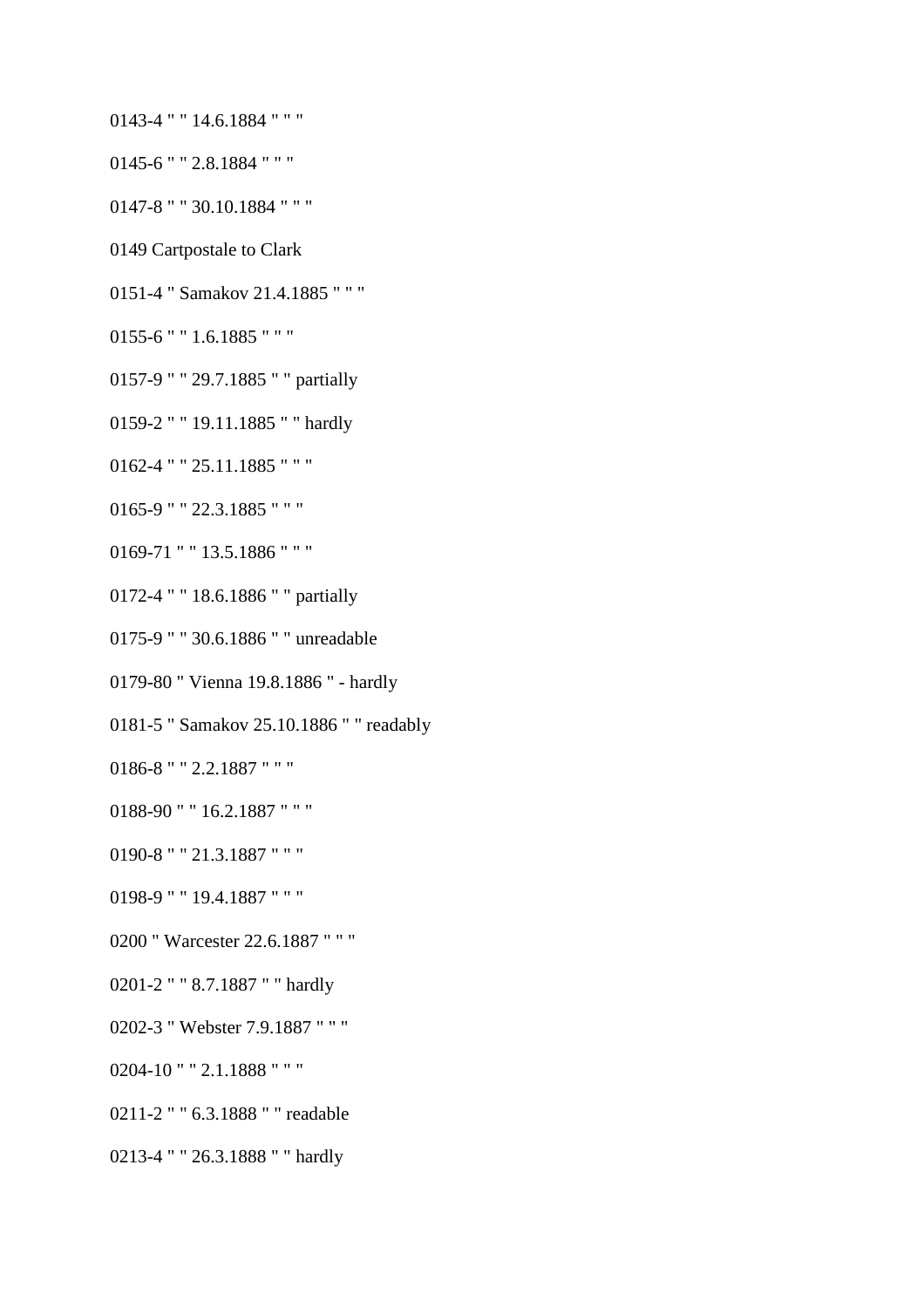0215-7 " Princeton 23.8.1888 " " readable

0217-8 " Warcester 12.10.1888 " " hardly

0129-21 " " 19.10.1888 " " partially

0223-4 ORDER of EXERCÝSES - William W. Sleeper

0225-37 Unreadable

0237 letter Manastir 2.1.1883 Clark Spooner hardly

0239-1 " " 12.12.1882 " " readable

0241-9 " " 28.2.1883 " " "

0249-50 " " - " " hardly

0251-5 " " 6.05.1884 " " readable

0256-8 " " 5.5.1884 " " "

0259-61 UNREADABLE

0261-2 letter Revere 21.08.1886 " " hardly

0265-7 " Boston 18.11.1889 Alden - "

0269-74 " Samakov 13.10.1880 Clark - "

0274 " " 22.06.1881 - E. Stone "

0275-81 " " 11.11.1881 Clark " "

0282-8 " " 11.03.1882 " " readable

0288-92 " " 14.03.1882 " - "

0292-3 UNREADABLE

0294-5 letter Chelsea 28.08.1882 " Stone hardly

0296-305 " " 5.08.1882 " - partially

0305-11 " " 20.10.1882 " Stone "

0311-4 " " 28.10.1882 " " readable

0314-7 " " 4.11.1882 " " "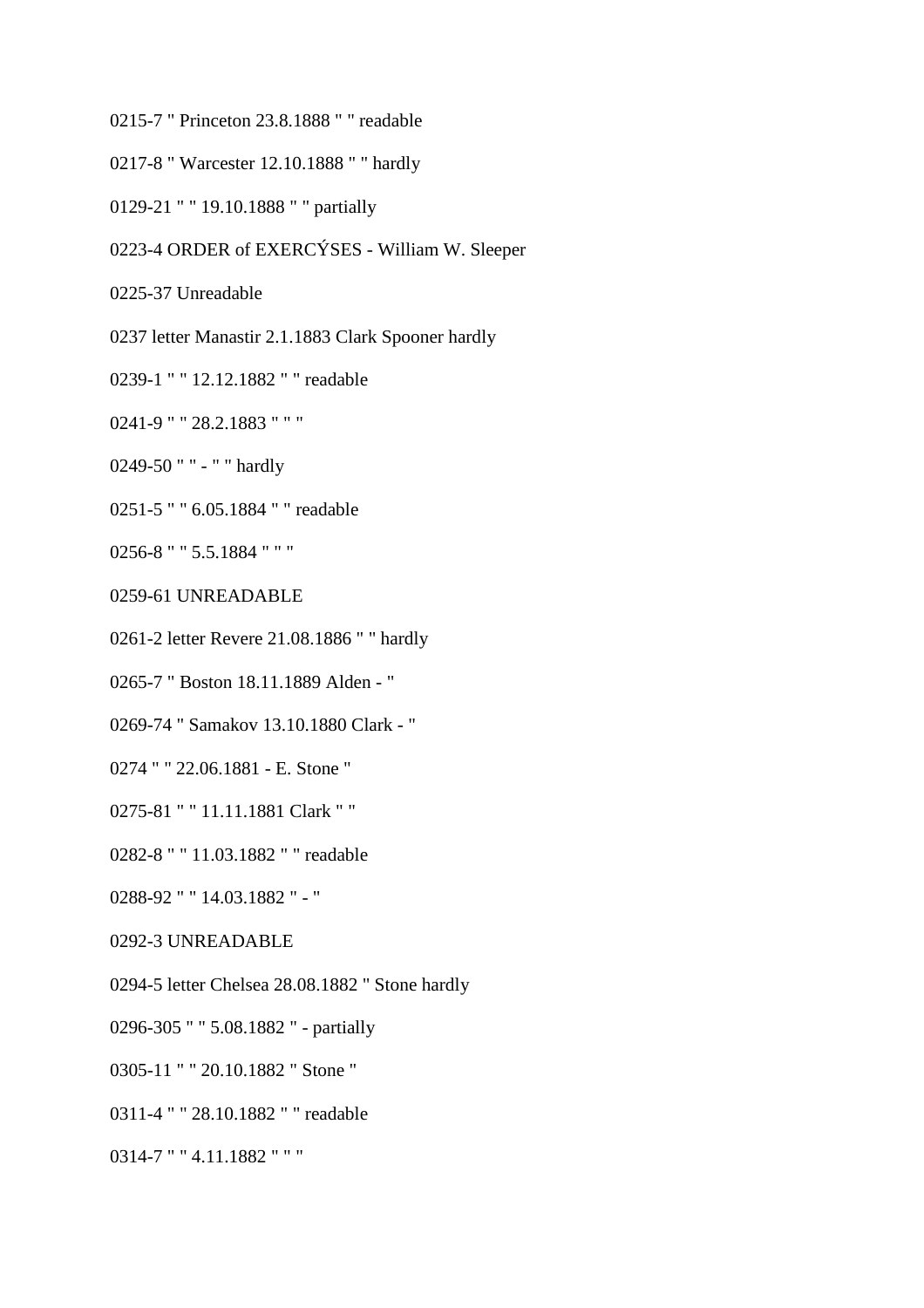#### 0318-36 " UNREADABLE

- 0336-7 " Boston 2.04.1883 Means Baing "
- 0338-41 " Philippopolis 2.09.1883 Clark Stone "
- 0242-5 " Samakov 16.07.1884 " " "
- 0346-50 " Philippopolis 27.01.1885 " " partially
- 0351-4 " " 18.03.1885 " "
- 0355-6 " UNREADABLE
- 0356-9 " Constantinople 6.04.1885 " Stone "
- 0360-1 " New York 4.05.1885 " " readable
- 0362 " Harerhill 14.05.1885 " " hardly
- 0363-7 UNREADABLE
- 0368 " Samakov 25.07.1885 " readable
- 0369-72 " Philippopolis 24.09.1885 " Stone "
- 0372-3 " " 16.10.1885 " " "
- 0374-5 " " 30.10.1885 " " "
- 0376-9 " Sophia 10.12.1885 " " "
- 0380-3 " South Bulgaria 18.02.1886 " " "
- 0384-8 " Samakov 2.06.1886 " " "
- 0388-90 " " 19.06.1886 " " partially
- 0390-4 " " 2.05.1887 " " "
- 0394-401 " Vienna 3.09.1887 " " readable
- 0402-6 " Philippopolis 3.10.1887 " " "
- 0406-8 " South Bulgaria 19.11.1887 " " "
- 0408-9 " Philippopolis 10.12.1887 " "
- 0410-3 " " 26.01.1888 " partially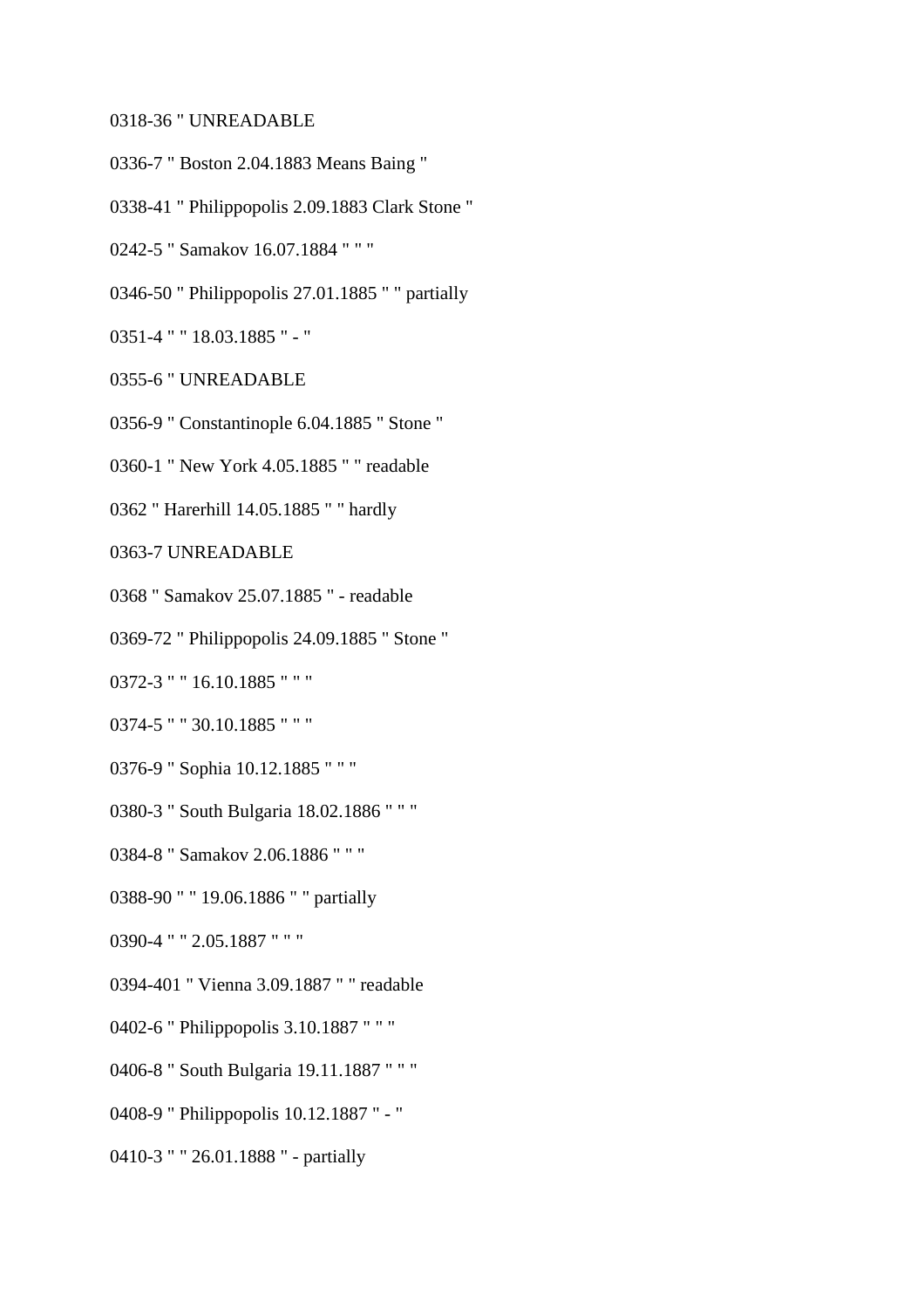#### 0413-5 UNREADABLE

- 0415-7 " Philippopolis 9.10.1888 " Stone "
- 0418-20 " Nevrokop 22.11.1888 " " readable
- 0421-4 " Sophia 23.01.1889 Alden " "
- 0424-7 " " 24.12.1889 Clark " "
- 0427-9 " " 5.2.1889 " " "
- 0429 Cartpostale written by E. Stone to Dr. Clark
- 0430-2 letter Philippopolis 18.04.1889 Alden Stone partially
- 0431-3 " " 02.04.1889 Clark " readable
- 0433-5 " " 11.06.1889 " " "
- 0435-8 " Coprivshtitza 31.08.1889 " " "
- 0440-4 UNREADABLE
- 0444-5 letter New York 23.07.1881 Clark Thomson readable
- 0446-7 " Scotland 27.10.1881 " " "
- 0448-9 " Constantinople 12.12.1882 " " "
- 0450-2 " Philippopolis 2.01.1882 " " "
- 0452-4 " " 5.04.1882 " " "
- 0454-7 " " 29.05.1882 " " "
- 0457-61 " Constantinople 15.07.1882 " " "
- 0462 Cablegram from Constantinople to Vernstolk

0463-7 " Philippopolis 28.11.1882 " " " 0468-71 " " 11.05.1883 " " " 0471-3 " Samakov 27.07.1883 " " "

- 0473-8 " Philippopolis 17.09.1883 " " "
- 0478-9 " " 1.10.1883 " " hardly
- 0479-81 " " 15.12.1883 " " "
- 0481-3 " Manastir 25.04.1884 " " readable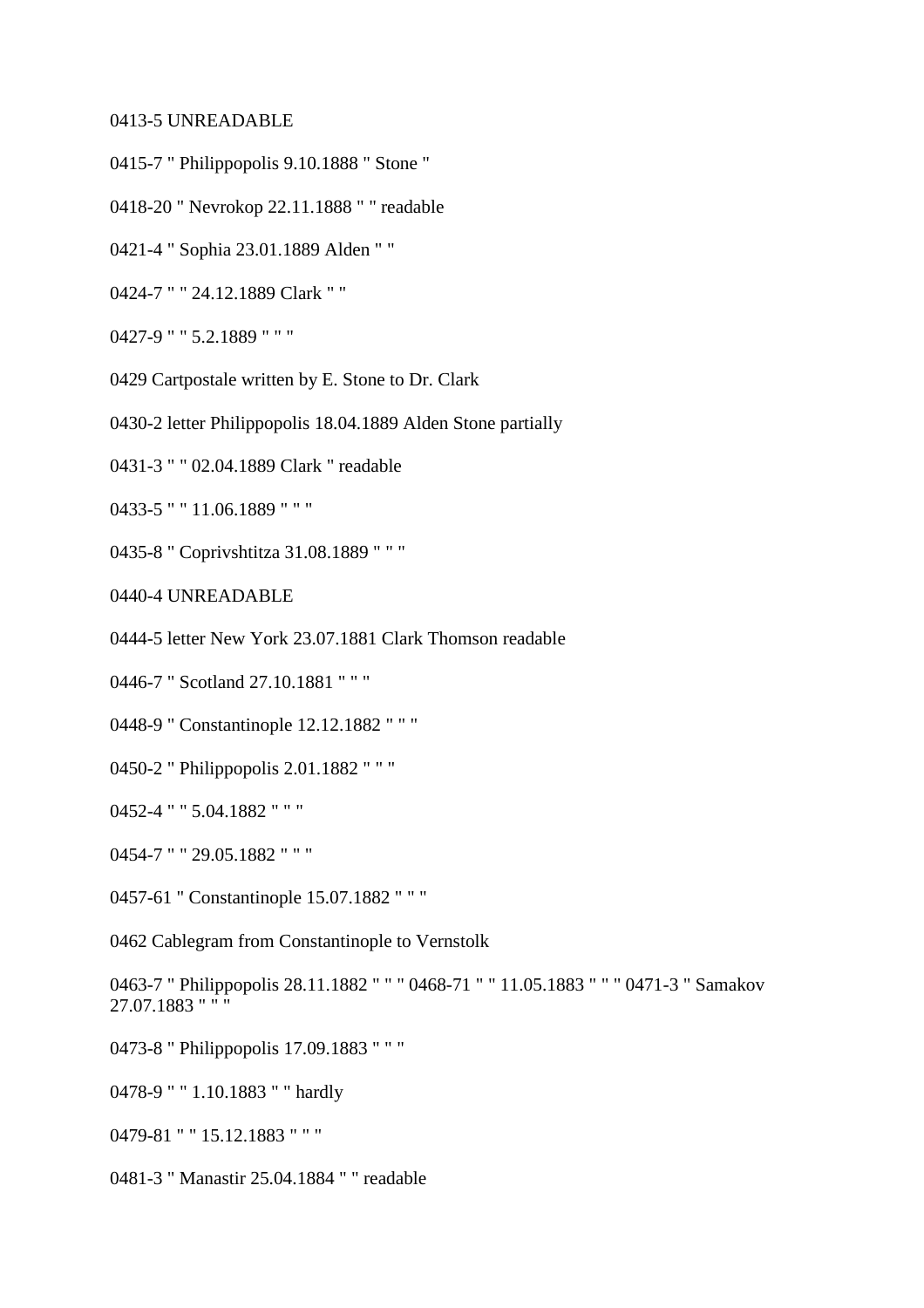0483-8 " Philippopolis 28.05.1884 " " hardly

0488-90 " " 14.06.1884 " " "

0491-2 " " 2.07.1884 Peet " "

0493 " " 27.03.1884 Clark " "

0494-8 " " 25.10.1884 " " "

0498-501 " " 31.12.1884 " " "

0502-3 UNREADABLE

0504-5 " Contantinople 30.07.1885 Riggs " readably

0506-8 " " 11.07.1885 Clark " "

0508-10 " " 9.08.1885 " " "

0510-1 " " 8.12.1885 " " "

0511 " " 2.02.1886 " " "

0512-6 " " 13.04.1886 " " "

0516-9 " " 27.08.1886 " " "

0520 " " 4.09.1886 " " "

0521-3 " " 21.09.1886 " " "

0523-5 " " 28.12.1886 " " hardly

0526-8 " " 7.02.1887 " " readable

0528-31 " " 16.04.1887 " " hardly

0532-3 " " 21.05.1887 " " "

0533-4 " " 22.07.1887 " " "

0534-5 " " 24.10.1887 " " "

0536-7 " " 23.12.1887 " " "

0537-9 " " 24.12.1887 " " "

0540-1 " " 18.01.1888 " " "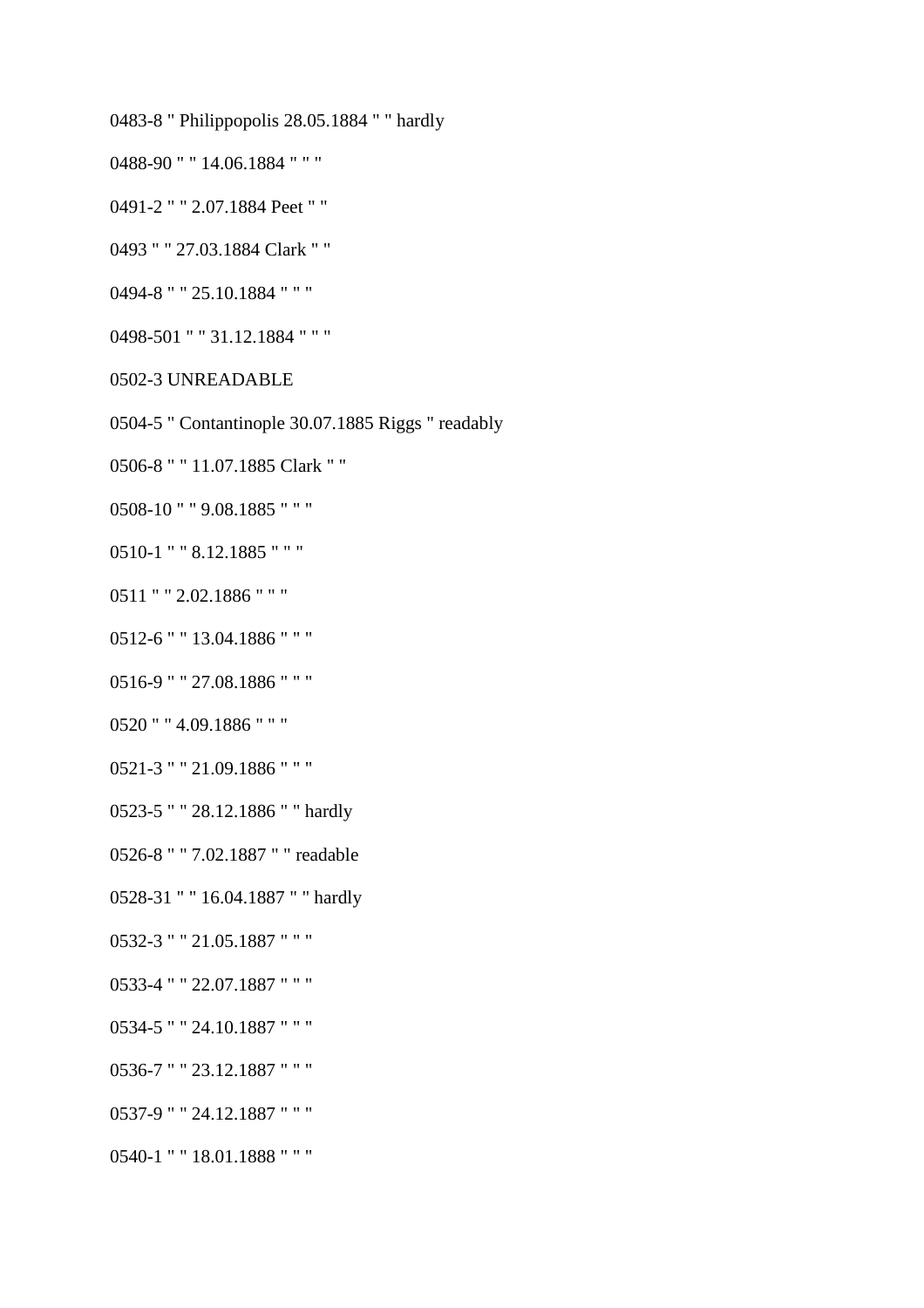- 0542 " " 11.06.1888 " " "
- 0543-4 " " 31.08.1888 " " readable
- 0544-6 " " 15.09.1888 " " "
- 
- 
- 
- 

0546-50 " " 13.04.1889 " " "

0550-6 " " 25.01.1889 " " "

0556-9 " " 6.07.1889 " " "

- 
- 
- 
- 
- 
- 
- 
- 
- 
- 
- 
- 
-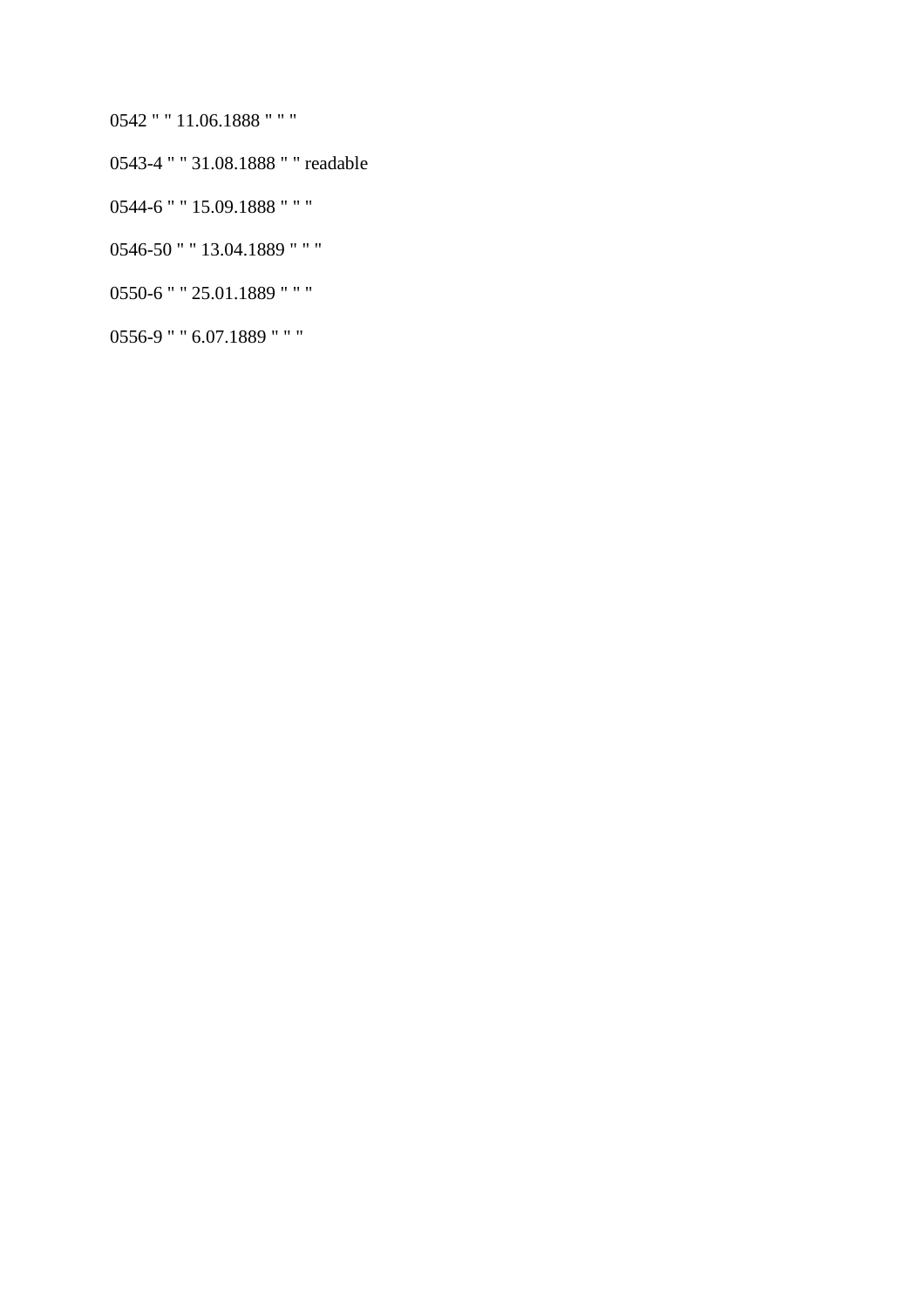Submitted by : Dritan EGRO

Submitted to : Department of History

Project term (month, year) : may 1999

#### **Bibliographical and physical information**

Document type : microfilm

Reference : BV 2410. A4 1984 Reel 571

Degre of readability :

### **Content :**

Number Category of Place & date Written to Written by Degre of

of microfilm Document of writting readability

1. 003-7 report Manastir, the members of the E. Stone partially

#### Europ. Turkey Mission

- 2. 007-8 " " 31.12.1899 Dr. Barton L. Bond hardly
- 1. 008-10 " " 11.04.1890 Bain readable
- 2. 0010-12 " " 1889-90 the member of the H. Cole hardly

Europ. Turkey Massion

- 3. 0013-20 " Samakov, 1896 " Haskell partially
- 4. 0021-3 " " 2.04.1890 " Clarke readable
- 5. 0024-5 " " 1889-90 " Leocke "
- 6. 0026-9 " Sofia, 5.04.1890 " Boyadjieff "
- 7. 0030-1 " Philippopolis, 1.05.1891 " Sichanoff hardly
- 8. 0032-6 " " 29.04.1891 " E.Stone "
- 9. 0037-8 " Constantinople, april 1891 " E. Riggs readable
- 10. 0039-43 " Manastir 30.04.1891 " L. Bond "
- 11. 0044-6 UNREADABLE
- 12. 0046-51 " Philippopolis, 30.04.1891 " Marsh "
- 13. 0052-8 " Samakov 1890-1 " H. House "
- 14. 0058-62 " " 13.04.1891 " Haskell "
- 15. 0063-6 " " 24.04.1891 " E.Stone "
- 16. 0067-8 " " " Kingsbury "
- 17. 0069-75 " " 11.04.1892 " E. Stone hardly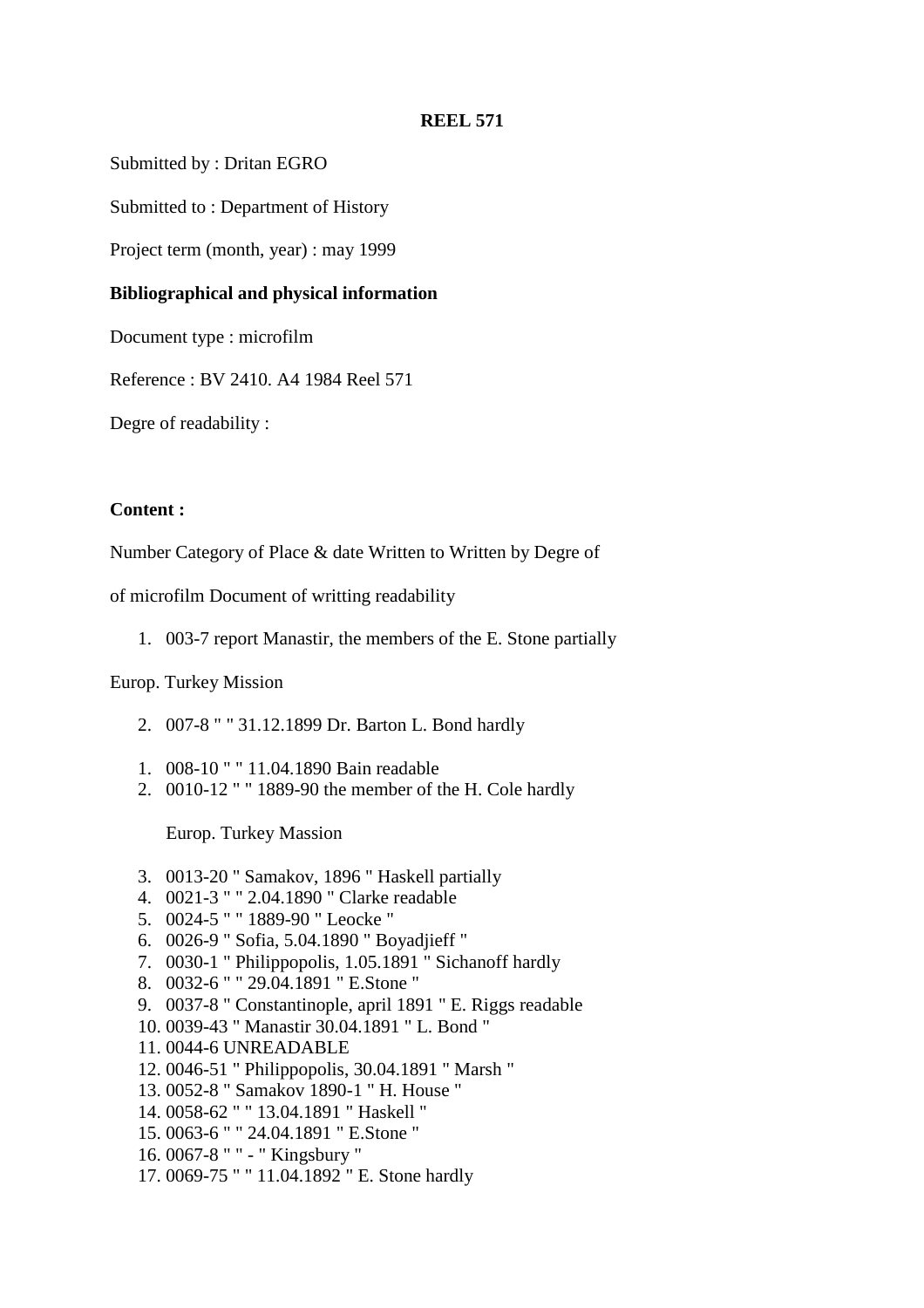18. 0075-7 " Contantinople, april 1892 " H. House readable 19. 0077-9 " Manastir " " Bain hardly 20. 0080-3 " " 1891-2 " Matthews readable 21. 0083-4 UNREADABLE 22. 0084-9 " Philippopolis 1891-2 " M. Leocke " 23. 0090-100 " Samakov 12.04.1892 " F. Clarke " 24. 0101-4 " " april 1892 " Haskell " 25. 0106-11 " " 12.04.1892 " W. Clarke " 26. 0112-6 " " - " Haskell hardly 27. 0117-20 " " 12.04.1892 " Marsh readable 28. 0120-2 " " 6.06.1892 " Haskell printied paper 29. 0123-33 " " 12.06.1893 " E.Stone readable 30. 0134-7 piece of report written by R. Thomson of Constantinople " 31. 0137-40 report Manastir 5.07.1893 " Bain " 32. 0141-4 " " - " Cole hardly 33. 0144-56 " Philippopolis 1892-3 " Marsh readable 34. 0157-64 " Samakov 1.06.1893 " Clarke " 35. 0165-70 UNREADABLE 36. 0171-2 " Samakov 5.07.1893 " " " 37. 0173-5 " Constantinople 23.04.1894 " E. Riggs " 38. 0176-7 " Manastir 1.12.1893 " - " 39. 0178-81 " " 20.04.1894 " Bair " 40. 0181-2 " " 7.09.1894 " " " 41. 0183-7 " " 1893-4 " Cole hardly 42. 0188 " Philippopolis 26.07.1894 " Marsh readable 43. 0189-97 " " 25.04.1894 " " partially 44. 0197-206 " Samakov 14.04.1894 " Haskell " 45. 0207-8 " " 23.04.1894 " Kingsbury hardly 46. 0208-14 " " 12.12.1894 " Haskell " 47. 0214-7 " Constantinople 22.07.1894 " Thomson readable 48. 0217-8 " Manastir 9.01.1895 " L. Bond " 49. 0219-20 " " 17.04.1895 " Bair " 50. 0220-1 " " 30.06.1895 " L. Bond hardly 51. 0222-5 " " 7.08.1895 " " " 52. 0225-6 " " 30.09.1895 " Bair readable 53. 0227-32 UNREADABLE 54. 0233-44 " Philippopolis 6.08.1895 " Marsh " 55. 0245-50 " Salonica 30.06.1895 " House " 56. 0250-60 " " 1.08.1895 " Haskell partially 57. 0260-8 " Samakov June 1895 " Clarke " 58. 0268-70 " " 6.08.1895 " " hardly 59. 0270-84 UNREADABLE 60. 0284-6 " Constantinople 18.03.1896 " Riggs readable 61. 0286-9 " Manastir 25.03.1896 " Bair " 62. 0290-2 " " 6.10.1896 " Bond hardly 63. 0293-4 " " 11.01.1897 " " " 64. 0295-301 " " - " Cole partially 65. 0302-12 " Philippopolis 24.03.1896 " Marsh readable 66. 0314-20 " Salonika 15.01.1896 " House " 67. 0321-32 UNREADABLE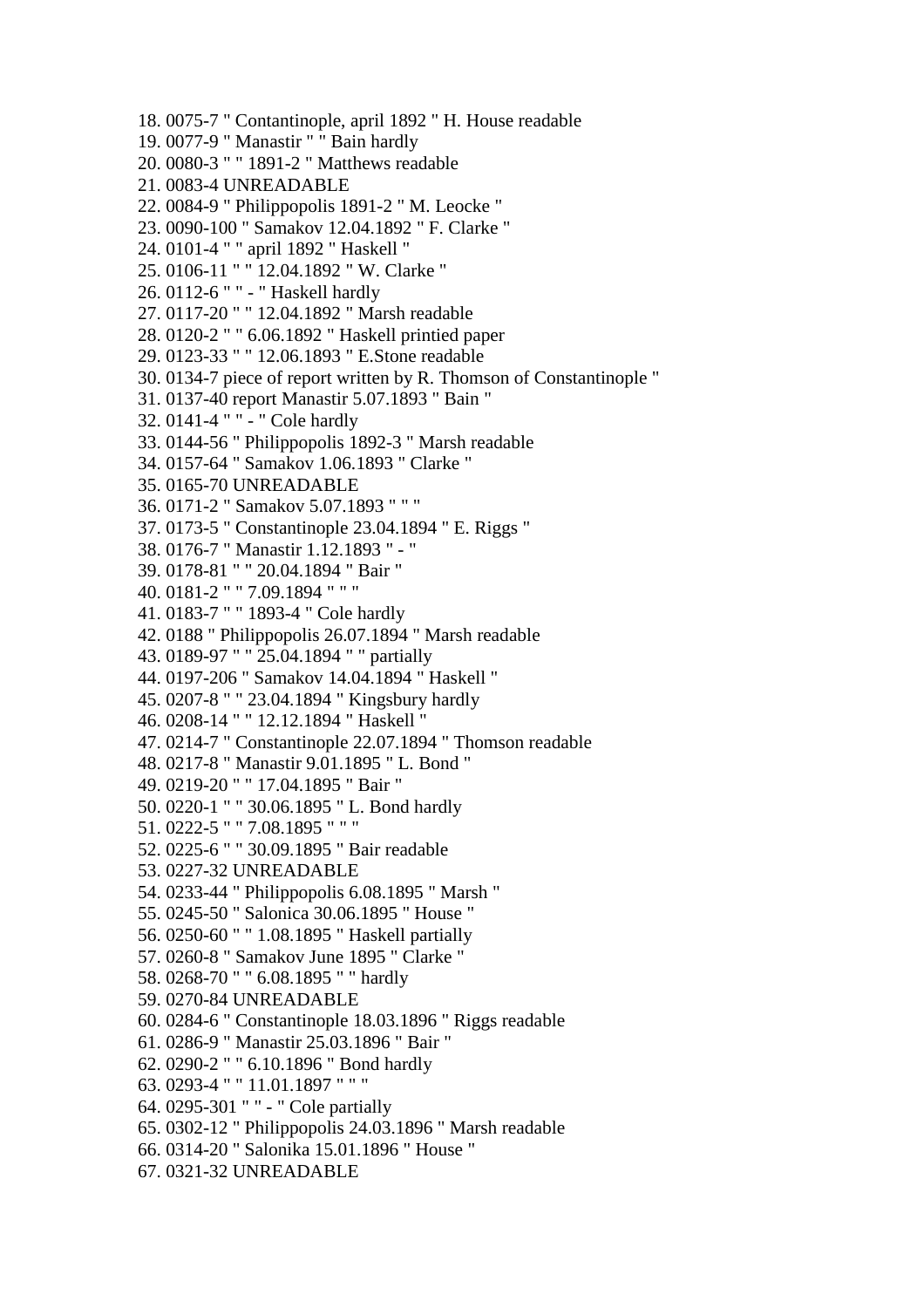68. 0332-7 " Salonika 18.07.1896 " " " 69. 0338-47 " Philippopolis 17.04.1896 " Clarke partially 70. 0348 " Manastir 19.04.1897 " L. Bond hardly 71. 0353-4 " " 20.04.1897 " L Bayer unreadable 72. 0355-8 " " 1896-7 " L. Cole hardly 73. 0359-61 " Korcha 12.04.1897 " Sinma readable 74. 0361-4 " Samakov March 1897 " Clarke hardly 75. 0365-75 " " 30.09.1896 " Haskell readable 76. 0375-9 " " 1895-6 " MoltbÝe " 77. 0380-1 " " 1896 " Kingsbury partially 78. 0381 " Constantinople 31.12.1896 " Thomson readable 79. 0383-7 " Salonica 29.04.1897 " House tapewriting 80. 0388-404 UNREADABLE 81. 0403-5 " Samakov 17.04.1897 " Clarke hArdly 82. 0405-6 " " " " Kingsbury partially 83. 0406-10 " without any indications 84. 0411-3 " Philippop. 12.04.1898 " - readable 85. 0413-4 " Constantinople 01.04.1898 " Riggs " 86. 0415-6 " Manastir 30.09.1897 " L. Bond hardly 87. 0417-9 " " 31.12.1897 " " " 88. 0419-21 " " 06.04.1897 " " " 89. 0421-3 " " 30.06.1898 " " " 90. 0423-8 " " 8.04.1898 " Mathews unreadable 91. 0429-38 " Philippop. 12.04.1898 " Marsh readable 92. 0439-48 " Salonica 11.04.1898 " Haskell tapewriting 93. 0449-55 " " 30.06.1898 " House readable 94. 0456-62 " Samakov 21.03.1898 " Haskell " 95. 0462-5 " " april 1898 " Clarke " 96. 0465-72 UNREADABLE 97. 0472-4 " Samakov " " - partially 98. 0474-6 " Manastir 30.09.1898 " L. Bond hardly 99. 0476-7 " " 10.01.1899 " " " 100. 0478-88 " Salonica 31.12.1898 " House readable 101. 0489-90 " Constantinople 20.06.1899 " Riggs " 102. 0491-7 " Sophia 6.07.1899 " Popoff partially 103. 0498-503 " Manastir 3.07.1899 " L. Bond hardly 104. 0504-5 " " 31.03.1899 " " okunmaz 105. 0506-7 " " 30.09.1899 " " hardly 106. 0508-12 " " 8.08.1899 " L. Cole " 107. 0513-8 " Philippop. - " Marsh partially 108. 0519-31 " Salonica 28.06.1899 " House readable 109. 0532-46 " " - " L. Stone partially 110. 0547-53 " " 31.10.1899 " Haskell tapewriting 111. 0554-6 " " 3.01.1900 " Bair readable 112. 0556-63 " Samakov 6.07.1899 " Clarke " 113. 0564-6 " - - " Bair hardly 114. 0567-71 " - - " Thomson " 115. 0571-4 " - - " Bair " 116. 0575-85 " Manastir 11.04.1890 " " readable 117. 0585-90 " Philippop. 30.04.1891 " " hardly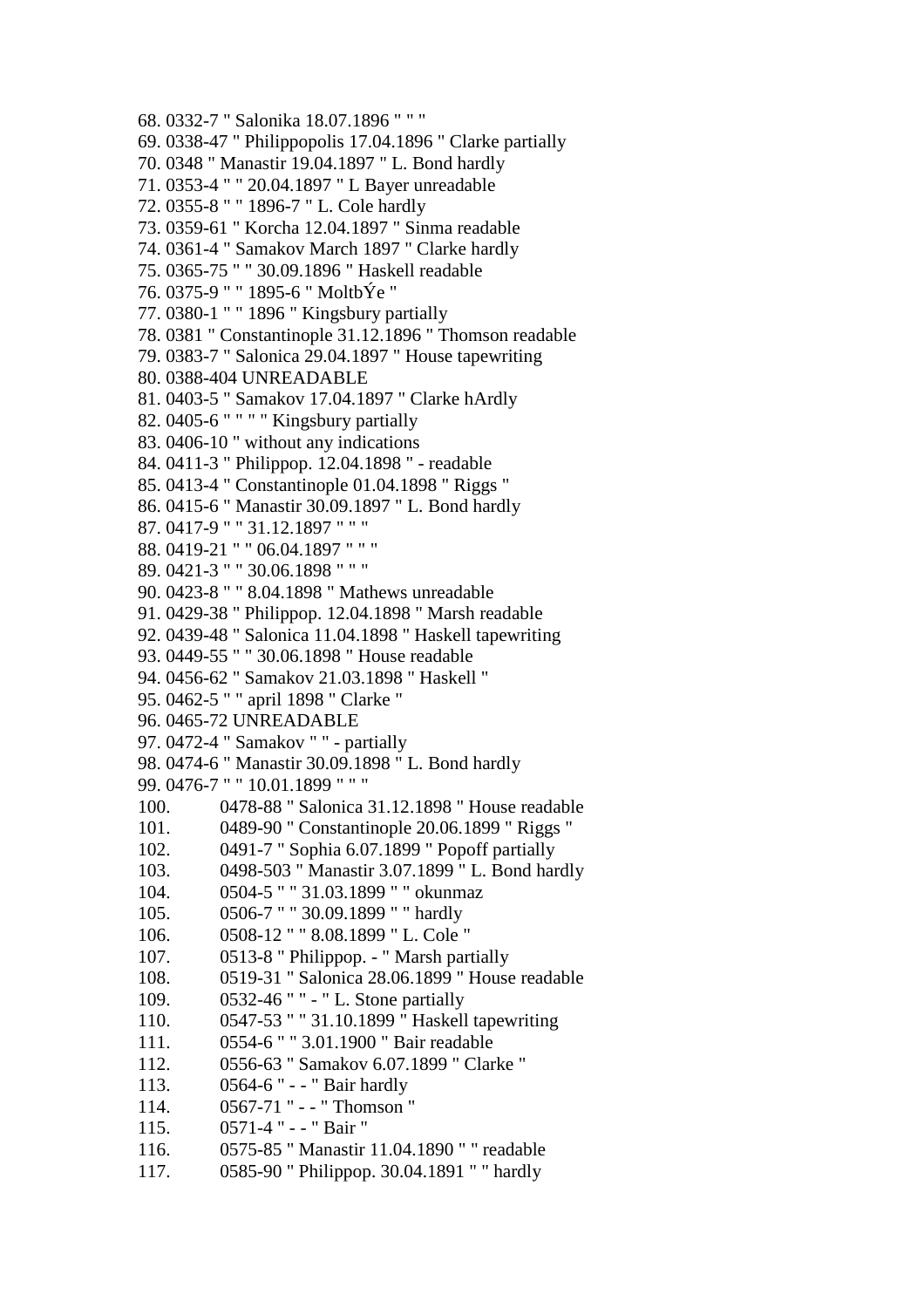- 118. 0591-3 " " 7.05.18991 " " unreadable
- 119. 0593-600 " Samakov 19.04.1891 " " readable
- 120. 0601-3 " " 19.04.1892 " E. B. H. Tapewriting
- 121. 0604-9 " " " " Haskell readable
- 122. 0609-18 " " 21.07.1893 " Bair "
- 123. 0618-24 " " " " Thomson "
- 124. 0625-33 " Constantinople 26.04. " Bair "
- 125. 0633-9 " " may 1894 " Haskell "
- 126. 0641-58 " Samakov 7.08.1895 " Clarke hardly
- 127. 0659-60 " " 17.08.1895 " tapewriting
- 128. 0661-73 " " " unreadable
- 129. 0673-85 " Manastir 10.07.1897 " Bond readable
- 130. 0685-90 " " 20.07.1897 " " partially
- 131. 0690-97 " Philippop. 12.04.1898 " Kingsbury readable
- 132. 0697-700 " " 18.04.1898 " Clarke partially
- 133. 0701-17 " Samakov 6.08.1899 " L. Bond readable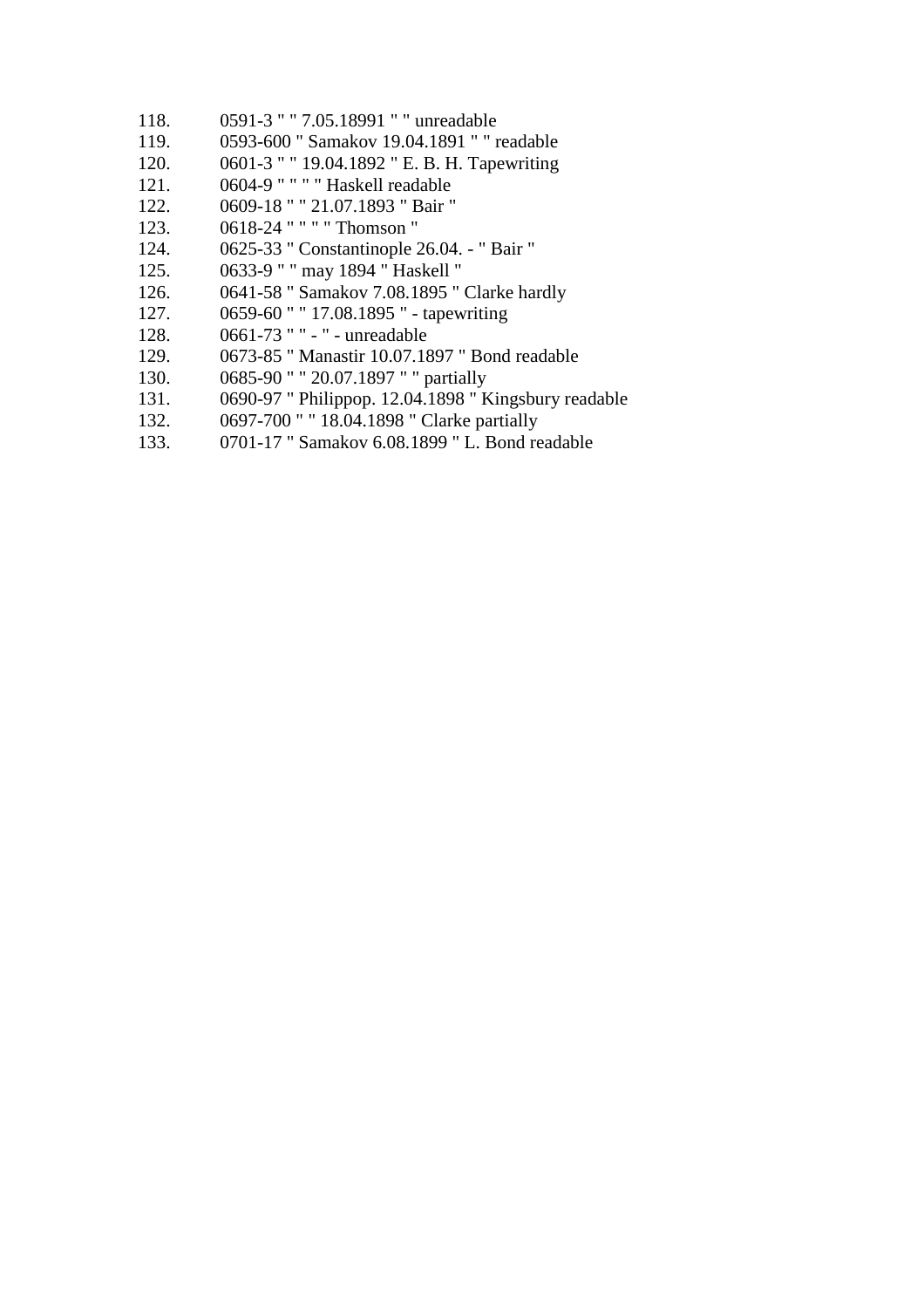Submitted by : Dritan EGRO

Submitted to : Department of History

Project term (month, year) : June 1999

#### **Bibliographical and physical information**

Document type : microfilm

Reference : BV 2410. A4 1984 Reel 572

Degre of readability : hardly readable

### **Content :**

0003-9 Estimates of European Turkey Missiom for 1890, written by L. Baird

0010-1 " " 1891 "

0012 Notes and Suggestions, december 31, 1890

0013 Annual tabular view for the year ending 1890

0014 Notes and Suggestions, december 31, 1890 Manastir

0015 Annual ..... , december 1890

0016 Note .... , Samakov december 31, 1890

0017 Annual ... , Samakov 1890

0018 Note .... , Samakov december 31, 1890

0019 Annual ... , Samakov december 1890

0020-4 Estimates of European Turkey Mission for the year 1892

0025 Annual tabular view for the year ending 1891

0027 " " 1891

0028-33 Estimates of .... 1893

0033-35 " "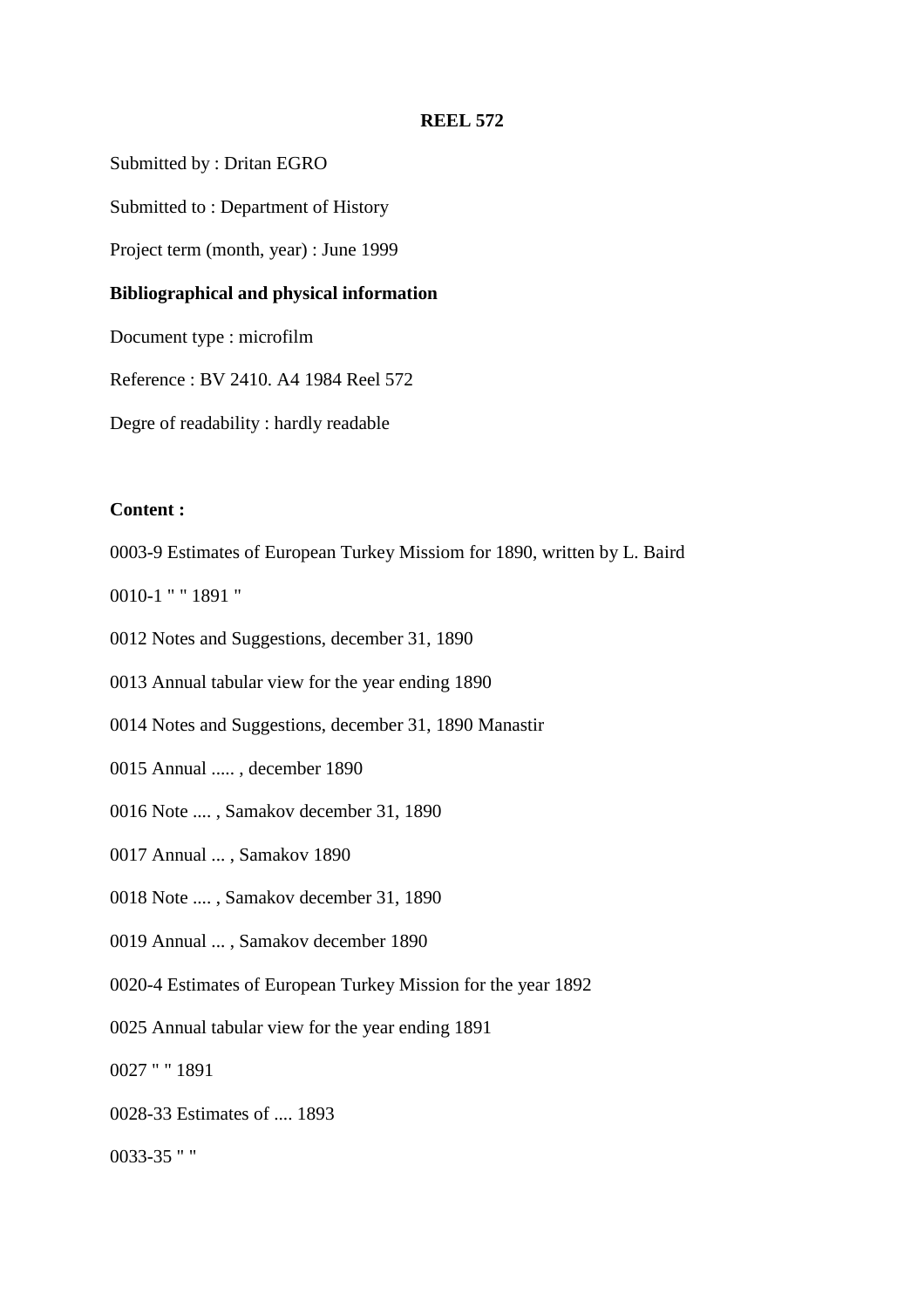0036 Annual ..... 1892 0038 " " 0040 " " 0041-5 Estimates ........ 1894 0046 " " 0047-9 " " 0050 Annual ........ 1893 0052 " " 0054 " " 0056 " 1890 0057-61 Estimates ........... 1895 0062-4 " " 0065-6 " " 0067-9 " " 0070 Annual ..... 1894 0072 " " 0075 " " 0077 " " 0079 " " 0080 " " 0081-2 " " 0083-9 Estimates ..... 1896 0090-1 Annual ...... 1895 0092-7 unreadable 0098 Annual ......... 1896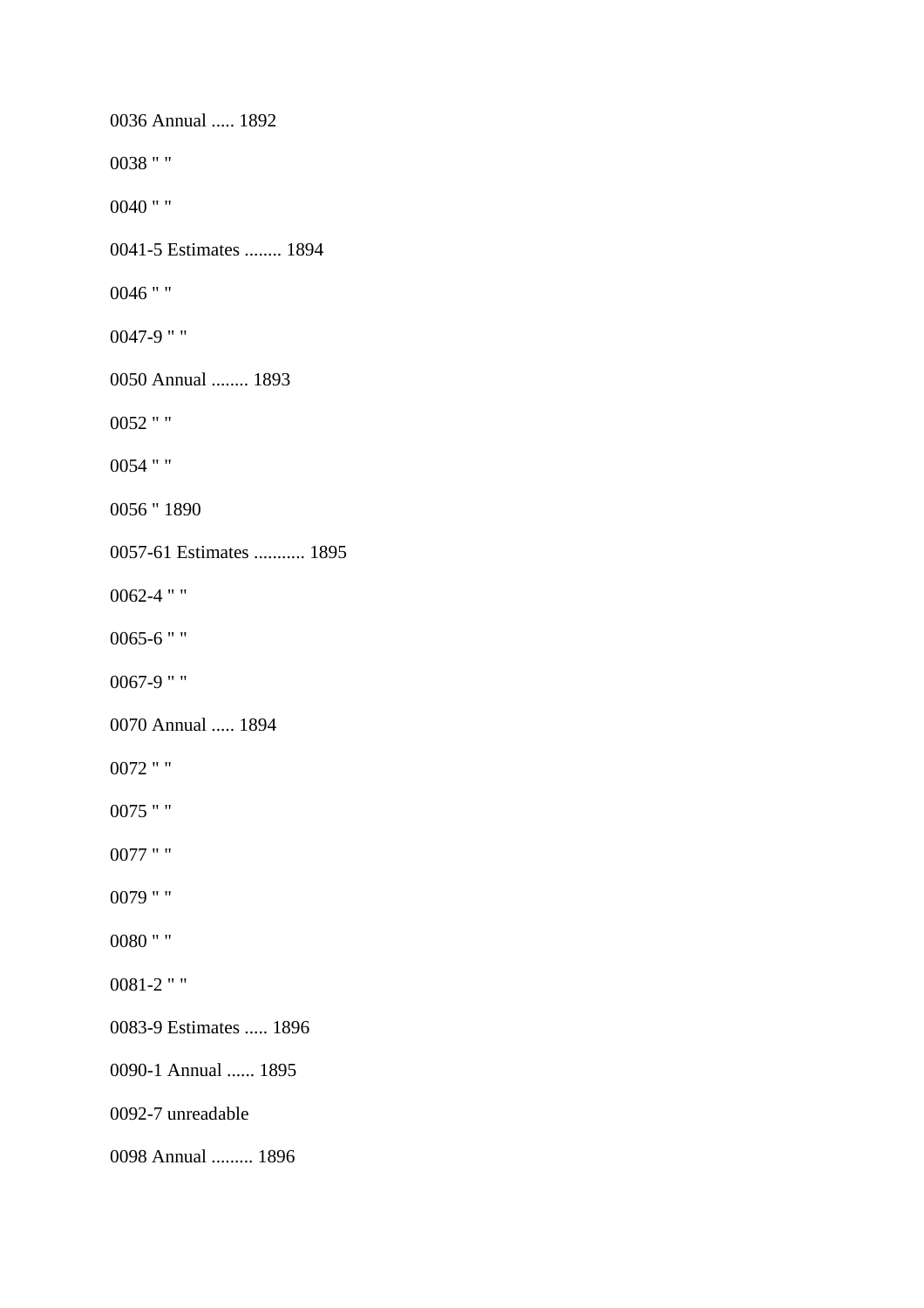0100 " "

0101 Notes and suggestions .....

0102 Annual ....... 1896

0104 " "

0105-7 Summary (Salonica)

0108 Financial Statement

0109 Annual ..... 1896

0111-6 Estimates ..... 1898

0117 Summary

0118-9 Annual .... 1897

0120 Financial Statement

0122-4 Table of Statistics 1897

0125-7 " " "

0128-30 " " "

0131-2 " " "

0133-9 Estimates .......... 1899

0140-1 Notes to accompany the Estimates of the Europ Mission for 1899, written by Haskell

0142 Tabular view (medical summary)

0143-4 Table of statistics for 1899

0145 Tabular view, Manastir 1898

0146-7 Table of statistics 1898

0148 Tabular view, Philippopolis 1898

0149-50 Table of statistics 1898

0151 Tabular view, Salonica 1898

0152-3 Table of statistics 1898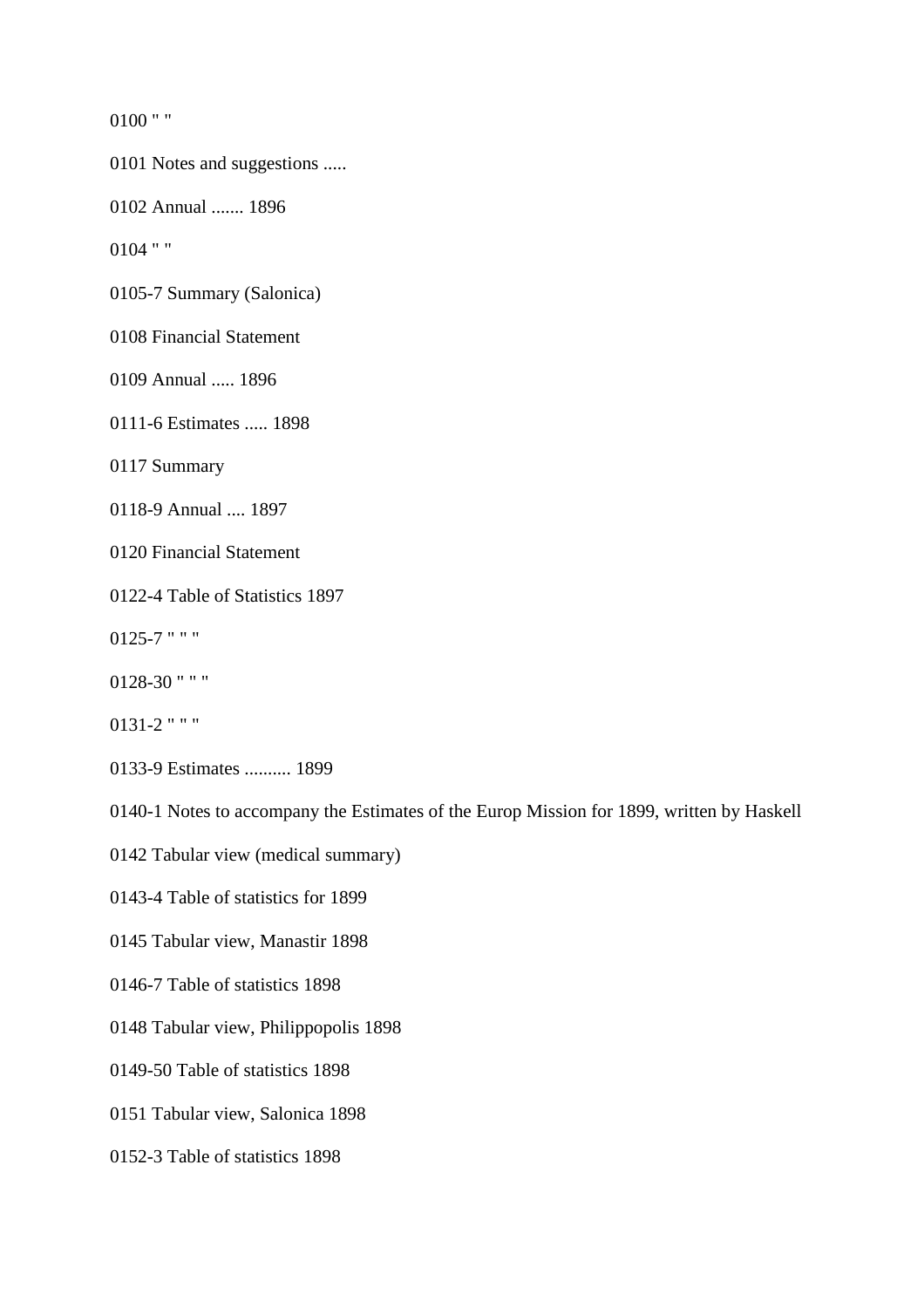- 0154 Notes and suggestions
- 0155 Annual tabular view for the year ending 1898
- 0156 Mission statistics 1898
- 0157 Estimates ....... 1900
- 0163 Tabular view, Manastir -
- 0164-5 Table of statistics 1899
- 0166 Tabular view, Philippopolis 1899
- 0167-8 Table of statistics
- 0169 Tabular view, Salonica 1899
- 0170-1 Table of statistics 1899
- 0172 Tabular view, Samakov 1899
- 0173-4 Table of statistics 1899
- 0176-7 unreadable
- 0178-80 Circular vote
- 0181-3 letter Constantinople 27.02.1890 Dr. Clark Riggs readable
- 0184 circular vote
- 0185 Dubnitza (tapewriting)
- 0186-7 piece of a letter (copy) without any indication readable
- 0190-1 an appeal to christian and philanthropists, tapewriting
- 0192-3 letter to the President of Annual Meeting of European Turkey Mission readable
- 0195-7 " written by Sevasti D. Kyriaz and G. D. Kyriaz
- 0198-202 " Kortcha (Albania), 20.03. 1898, partly handwriting and partly tapewriting
- 0203-5 unreadable
- 0205-7 letter written in Bulgarian readable
- 0207-11 Missionary news from Bulgaria tapewriting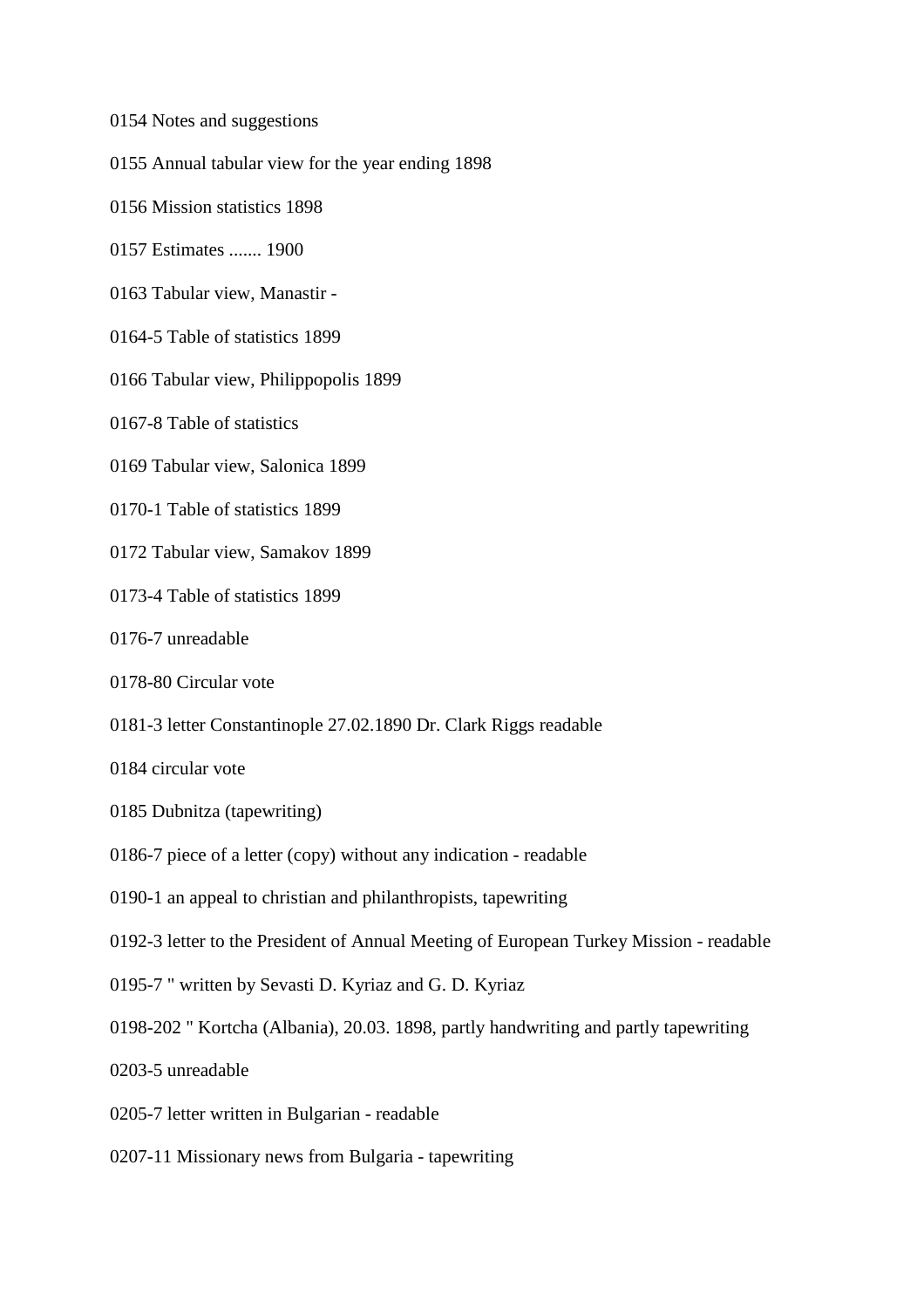0212-5 letter written from Kortcha by N. Naçi - partially and hardly readable

0216-9 circular vote

0220-2 unreadable

0224-30 "

0231-5 Missionary news from Bulgaria

0236 unreadable

0237 copy of a letter without any indication

0238 cable message

0239 mape imitation

0240-1 letter

0242-65 missionary news from Macedonia - readable

0266-7 letter written by E. Stone - hardly readable

0268-75 the yearly work in Macedonia - tapewriting

0276-7 circular vote

0278-80 a letter written by James Clark

0281 circular vote

0282-92 a letter to the Presidential Committee of the American Board, written by H. House, E. Haskell

0293 unreadable

0294-5 letter Samakov 10.08.1896, written by L. Bond hardly readable

0295-6 circular vote

0297 "

0298 "

0299 "

0300-1 a letter to the Board of the American Mission in Bulgaria, written by L. Bond, hardly readable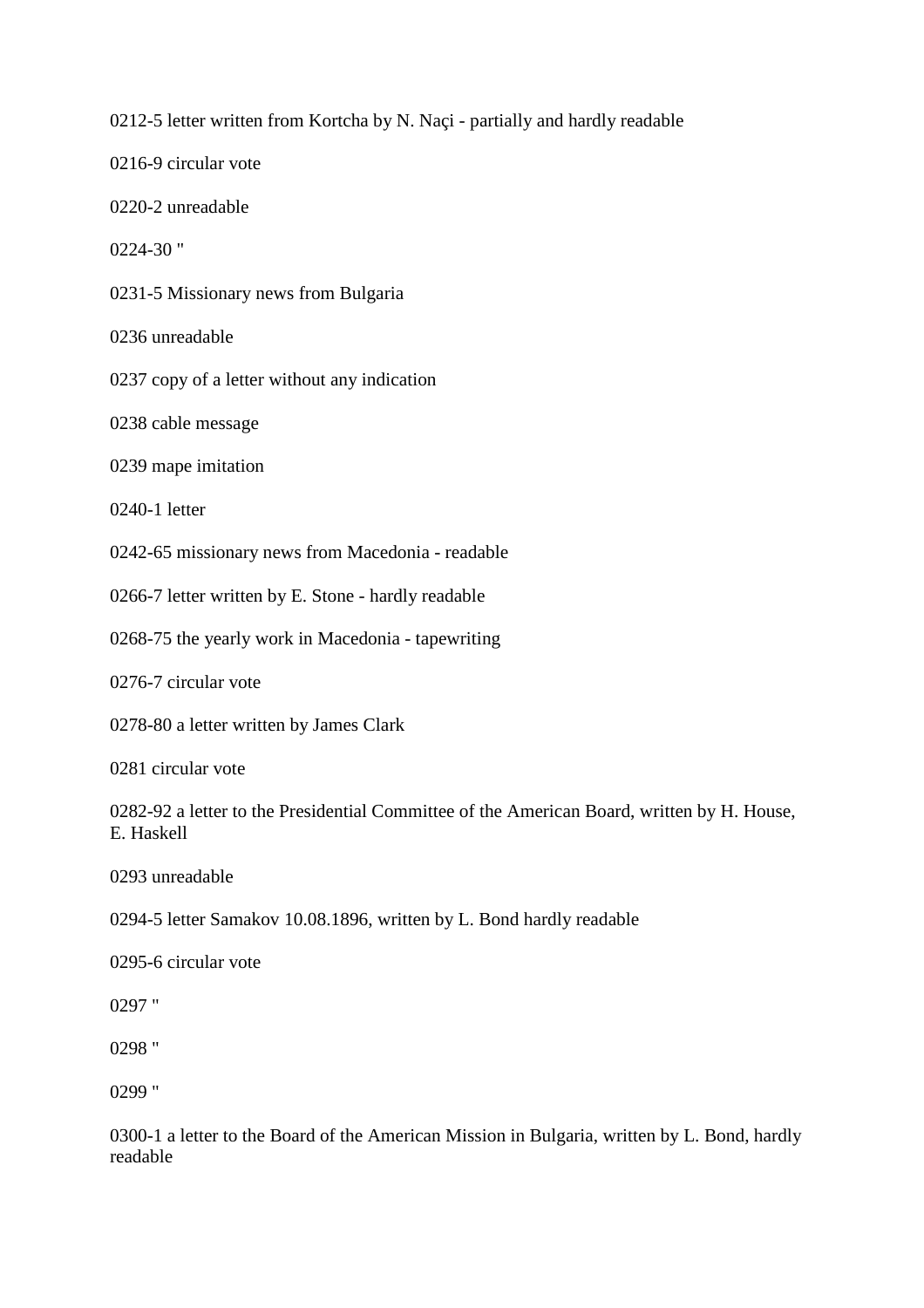0302 letter Manastir 9.09.1897 L. Bond hardly readable

0303-4 list of works published by the European Turkey Mission

0305-6 copy of a letter - unreadable

0308-12 unreadable

0312-3 statement - hardly readable

0314-5 unreadable

Number Category of Place & date Written to Written by Degre of

of microfilm Document of writting readability

0317-8 letter Manastir, 6.01.1890 Clark Baird partially

0319-21 " " 19.03.1890 " " "

0321-2 " " 18.06.1890 " " hardly

0323-4 " Samakov 5.09.1890 " " "

0325 " Vienna 19.09.1890 " " "

0326 unreadable

0327-8 " Manastir 14.10.1890 " " "

0328-9 " Samakov 1.12.1890 " " "

0330-1 " Manastir 15.01.1891 " " "

0332 " Philippopolis 9.05.1891 " " "

0333-4 " Samakov 22.05.1891 " " "

0335-7 " " 4.06.1891 " " "

0337 " Manastir 8.07.1891 " " "

0338-40 " " 11.08.1891 " " "

0340-2 " " 7.09.1891 " " readable

0343-4 " " 14.10.1891 " " hardly

0345-6 " " 22.10.1891 " " "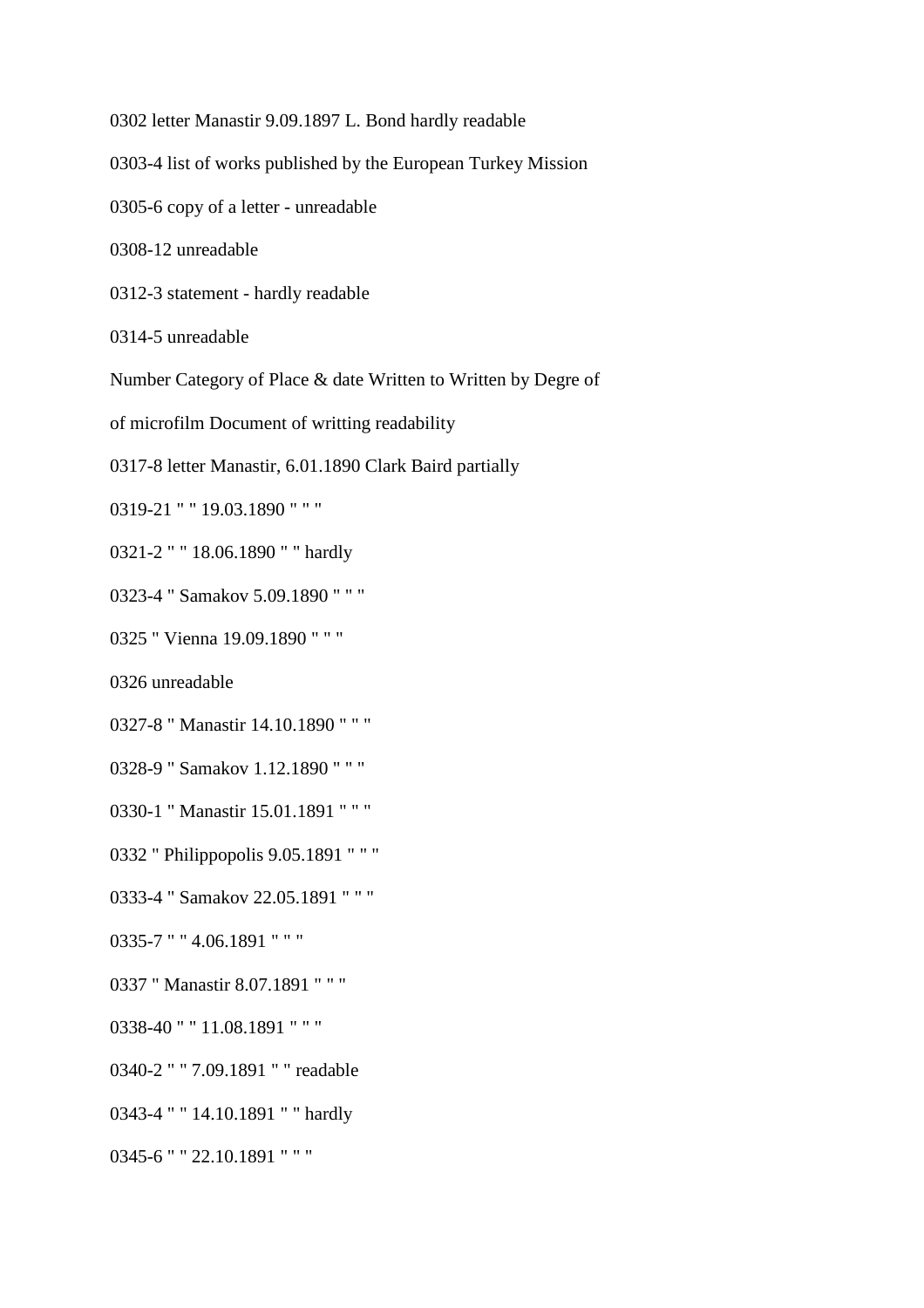0346-7 " " 17.12.1891 " " tapewriting

0348 " " 12.01.1892 " " hardly

0349 " " " " " tapewriting

0350 " " 26.01.1892 " " hardly

0351-2 " Kortcha 20.02.1892 " " readable

- 0354-5 " Manastir 14.03.1892 " " "
- 0355-7 " " 28.04.1892 " " "
- 0358-60 " " 5.06.1892 " " "
- 0360-1 " " 21.06.1892 " " "
- 0362-4 " " 13.09.1892 " " "
- 0364-5 " " 8.11.1892 " " "
- 0366-7 " Kortcha 16.11.1892 " " "
- 0367-8 letter partially unreadable
- 0369 " Manastir 8.12.1892 " " hardly

0370 " " 29.12.1892 " " "

- 0371-2 " " 28.01.1893 " " "
- 0373-6 " " 21.02.1893 " " "
- 0376-8 " " 23.03.1893 " " "
- 0378-9 " " 6.04.1893 " " "
- 0379-80 " " 18.04.1893 " " "
- 0380-1 " " 9.05.1893 " " "
- 0381-2 " " 6.06.1893 " " "
- 0382-3 " " 1.08.1893 " " "
- 0383-4 " " 31.08.1893 " " "
- 0385-7 " " 3.11.1893 " " readable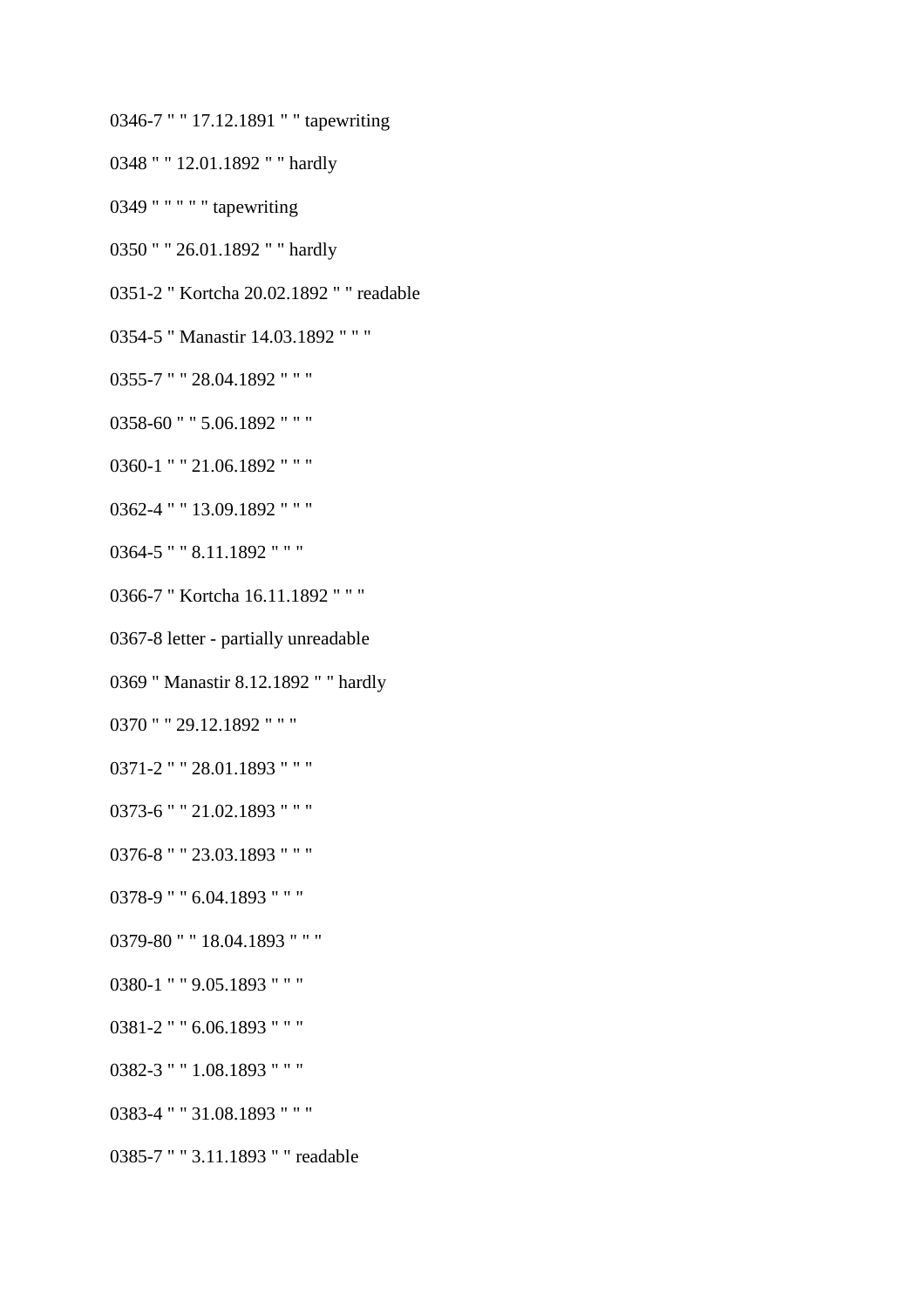0387-9 " " 7.12:1893 " " "

- 0390-2 " " 23.01.1894 " " hardly
- 0393-5 " " 15.03.1894 " " readable
- 0396-7 " " 21.03.1894 " " "
- 0397-8 " " 3.04.1894 " " "
- 0399 " " 10.05.1894 " " "
- 0400 " " " " " "
- 0401-2 " " 15.05.1894 " " "
- 0402 " " 16.05.1894 " " "
- 0403-5 " " 21.05.1894 " " "
- 0405-7 " " 8.06.1894 " " "
- 0408-10 " " 12.07.1894 " " "
- 0410-1 " Salonica 18.07:1894 Baird Kalopotheku hardly
- 0411-2 " Manastir 31.07.1894 Barton Baird "
- 0412 " " 2.08.1894 " " "
- 0413 " " 10.07.1894 Clark " "
- 0414 " " 4.08.1894 Barton " readable
- 0415-6 " Salonica 4.11.1894 " " "
- 0417-8 " " 13.12.1894 " " "
- 0418-9 " " 25.12.1894 " " "
- 0420-1 " " 18.01.1895 " " "
- 0421-2 " " 7.03.1895 " " "
- 423-4 " " 26.03.1895 " " "
- 0425 " " 3.04.1895 " " "
- 0426-7 " " 18.04.1895 " " "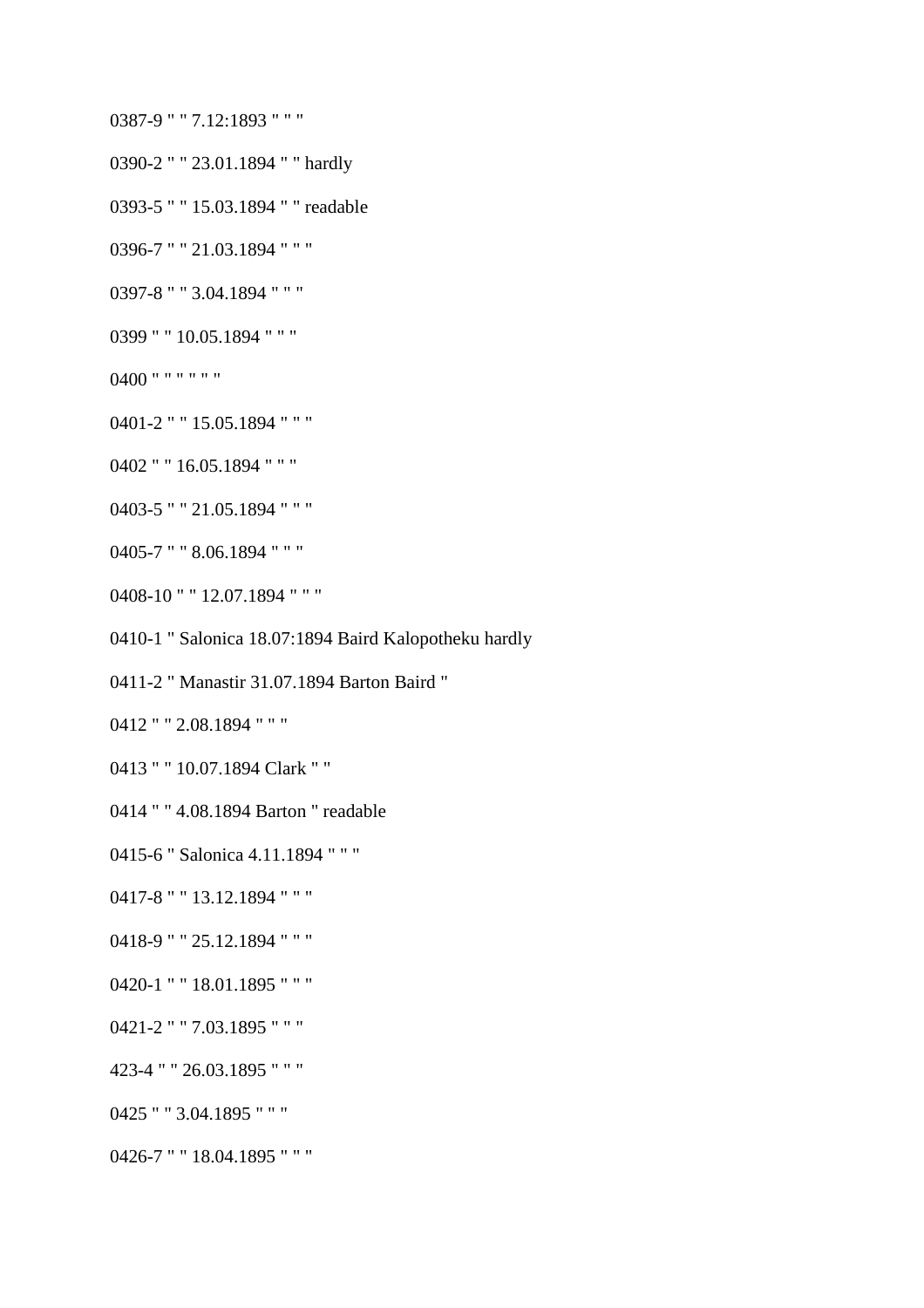0427-8 " " 2.05.1895 " " "

- 0429-30 " " 12.06.1895 " " "
- 

0431 " " 20.06.1895 " " "

0432 " " 26.07.1895 " " "

0433-4 " " 6.08.1895 " " "

0437 " " 19.08.1895 " " "

0438-40 " " 9.12.1895 " " "

0440-1 " " 3.01.1896 " " "

0441-2 " " 14.01.1896 " " "

0443 " " 21.01.1896 " " "

0444 " " 1.02.1896 " " hardly

0445-6 " " 18.02.1896 " " "

0446-7 " " 2.03.1896 " " "

0456-7 " " 9.06.1896 " " "

0457-8 " " 13.06.1896 " " "

0463-4 " " 1.09.1896 " " "

0467-8 " " 6.08.1896 " " "

0469-70 " " 6.11.1896 " " "

0465-6 unreadable

0471-4 unreadable

0459-61 " Bitlis 27.07.1896 " " "

0452-3 unreadable

0448-1 " Smakov 6.04.1896 " " partially

0454-6 " Manastir 7.05.1896 " " hardly

0435 " " " " " "

- 
- 
-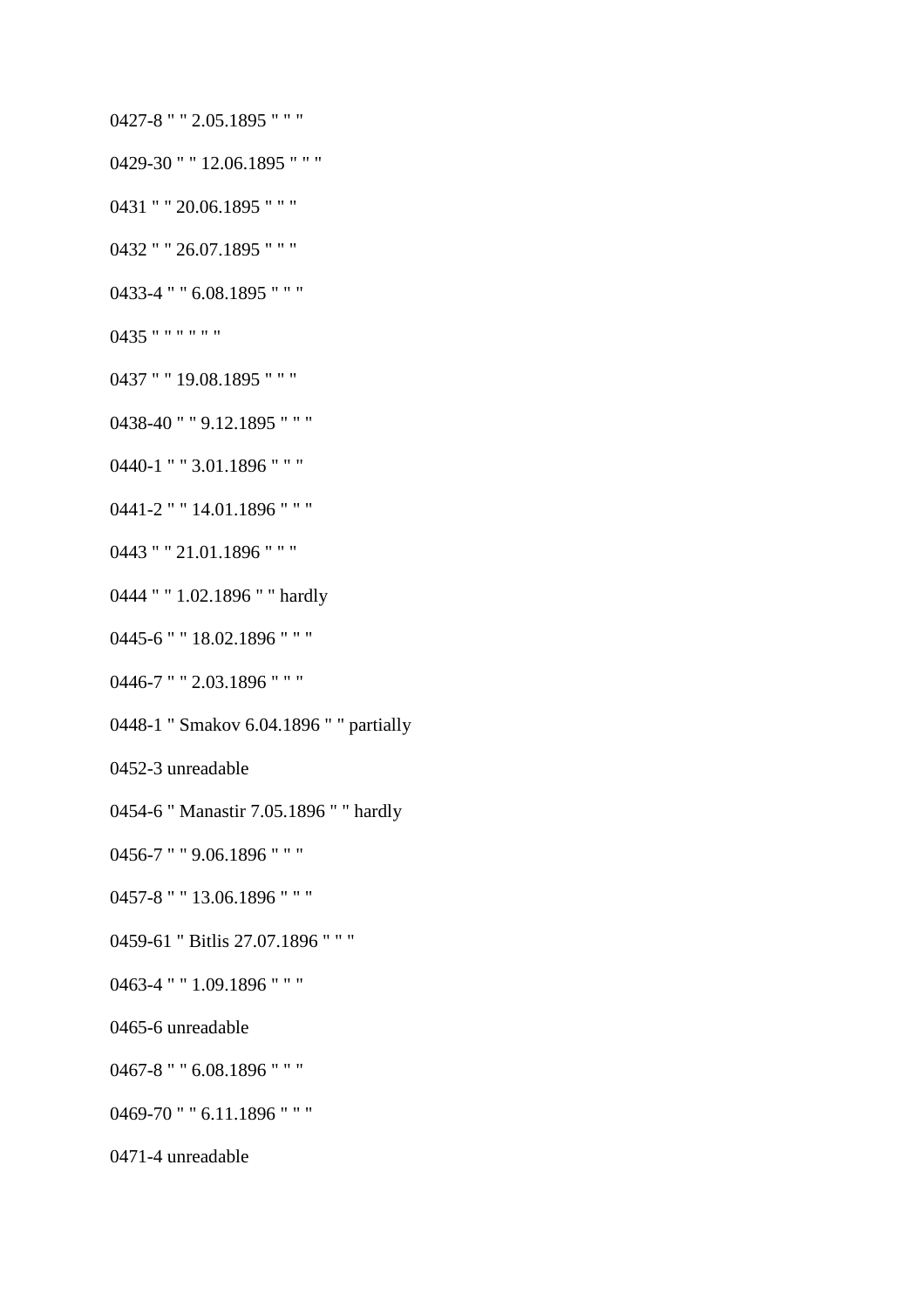- 0475-6 " " 28.12.1896 " " "
- 0477 " " 29.12.1896 " " "
- 0479-80 " " 7.01.1897 " " "
- 0482-3 " " 29.01.1897 " " "
- 0483-4 " " 26.02.1897 " " "
- 0484-5 " Manastir 4.05.1897 " " "
- 0485-6 " " 7.05.1897 " " readable
- 0486-7 " " 14.05.1897 " " "
- 0487-8 " " 24.05.1897 " " "
- 0488-9 " " 3.06.1897 " " "
- 0489 " " 22.06.1897 " " "
- 0490-1 " " 2.07.1897 " " "
- 0491-2 " " 22.07.1897 " " "
- 0493 " " 28.07.1897 " " "
- 0494 " " 6.08.1897 " " "
- 0495-6 " Aberlin " " hardly
- 0497 " New York 12.01.1897 " " "
- 0498-9 " Aberlin 28.12.1897 " " "
- 0500-1 " " 8.01.1898 " " "
- 
- 
- 
- 0501-2 " " 21.01.1898 " " "
- 
- 0503-4 " " 3.02.1898 " " "
- 0504-5 " " 14.04.1898 " " "
- 0506-7 " 14.05.1898 " " "
- 0509 " Aberlin 21.05.1898 " " "
- 0510 " " 27.05.1898 " " "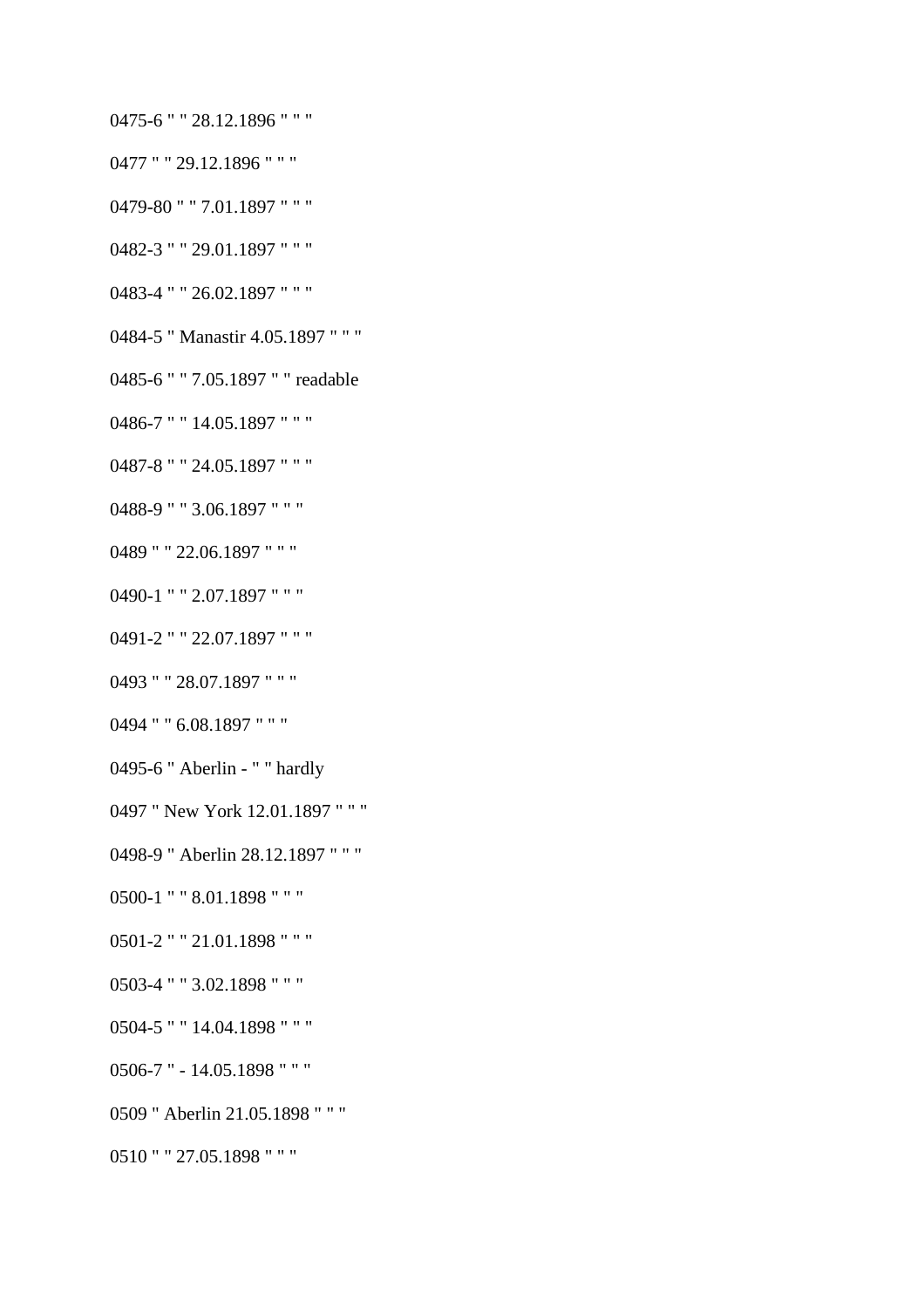- 0511 " " 14.07.1898 " " "
- 0512-3 " " 13.08.1898 " " "
- 0514 " " 24.08.1898 " " "
- 0515 " Samakov 16.09.1898 " " "
- 0516-7 " " 18.10.1898 " " "
- 0518 " " 29.10.1898 " " "
- 0519-20 " Aberlin 14.11.1898 " " "
- 0520-1 " Samakov 31.01.1899 " " "
- 0521-2 " " 11.03.1899 " " "
- 0523-4 " " 20.05.1899 " " "
- 0525-6 " " 18.07.1899 " " readable
- 0527-8 " Salonica 11.09.1899 " " "
- 0529-31 " " 9.12.1899 " " "
- 0533-5 " Manastir " " hardly
- 0536-7 " Aberlin 2.01.1898 " " "
- 0538-4 Pieces of letters
- 0546-7 " Manastir 20.02.1898 Clark Bond "
- 0548-52 " " 19.04.1890 " " readable
- 0552-4 " " 9.05.1890 " " hardly
- 0554-6 " " 23.08.1890 " " "
- 0556-8 " Prilep 29.11.1890 " " "
- 0558-9 " Manastir 10.12.1890 " " readable
- 0560-2 " " 25.01.1891 " " hardly
- 0563-5 " Strumitza 13.01.1891 " " "
- 0566-8 " " 26.01.1891 " " "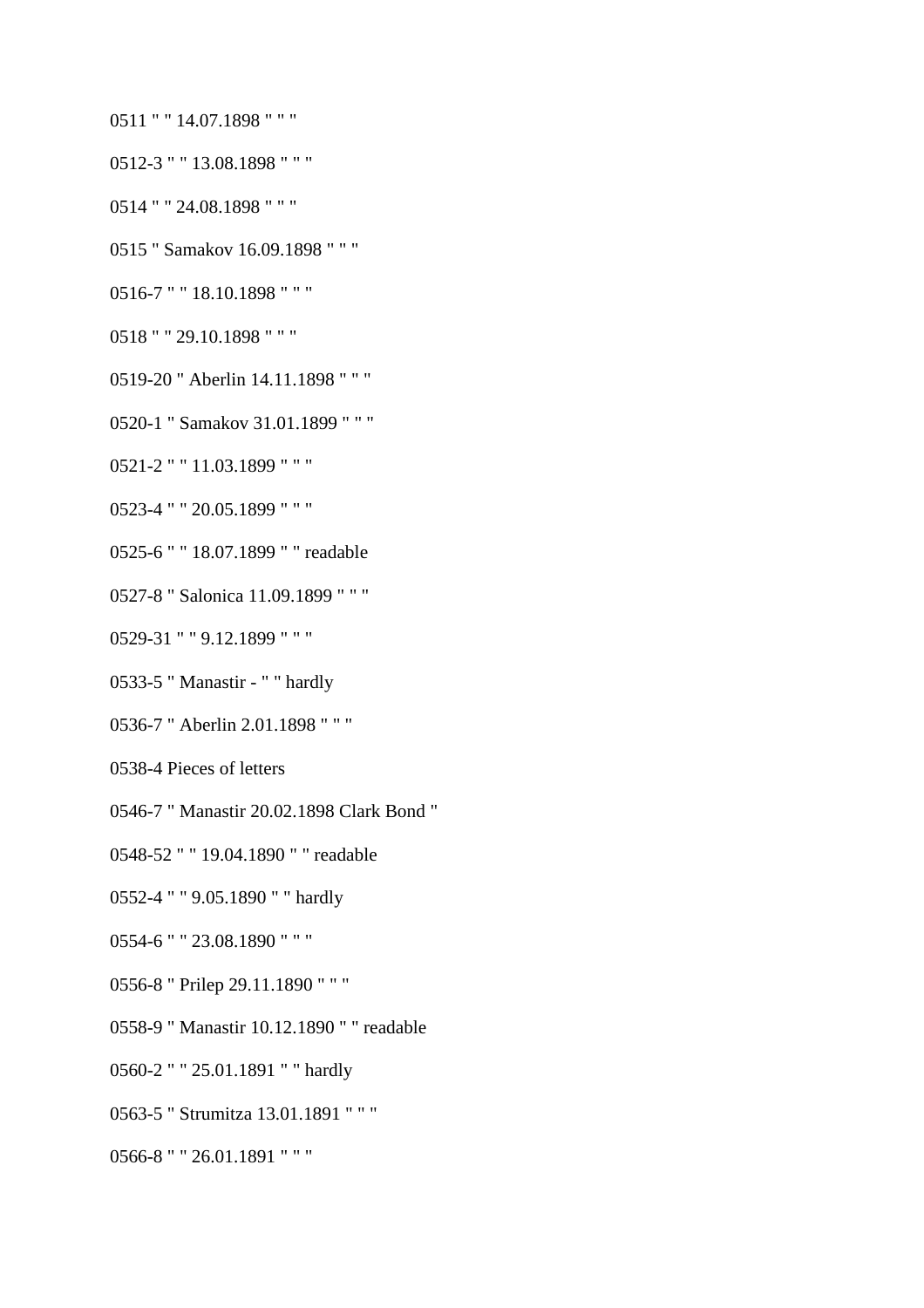- 0568-1 " " 19.01.1891 " " "
- 0572-3 " " 9.03.1891 " " "
- 0574-6 " " 10.06.1892 " " "
- 0576-8 " " 8.07.1892 " " "
- 0578-81 " " 15.10.1892 " " "
- 0582-4 " " 17.12.1892 " " "
- 0584-6 " " 6.02.1893 " " "
- 0586-92 " " 22.03.1893 " " "
- 0593-5 " Plainfield 8.07.1893 " " "
- 0596-7 " Manhattan 12.03.1894 " " "
- 0597-8 " Plainfield 5.07.1894 " " "
- 0598-9 " " 20.07.1894 " " "
- 0599-600 " " 25.08.1894 " " "
- 0601 " " 20.09.1894 " " "
- 0602-3 unreadable
- 0604-5 " Manastir 11.12.1894 Barton " "

0605-7 " " - " " "

- 0608-9 " " 8.03.1895 " " "
- 0610-11 " " 18.04.1895 " " "
- 0611-2 " " 19.04.1895 " " "
- 0612-21 unreadable
- 0621-3 " " 27.08.1896 " " "
- 0624 " " 20.02.1897 " " "
- 0625 unreadable
- 0626-8 " " 17.03.1897 " " "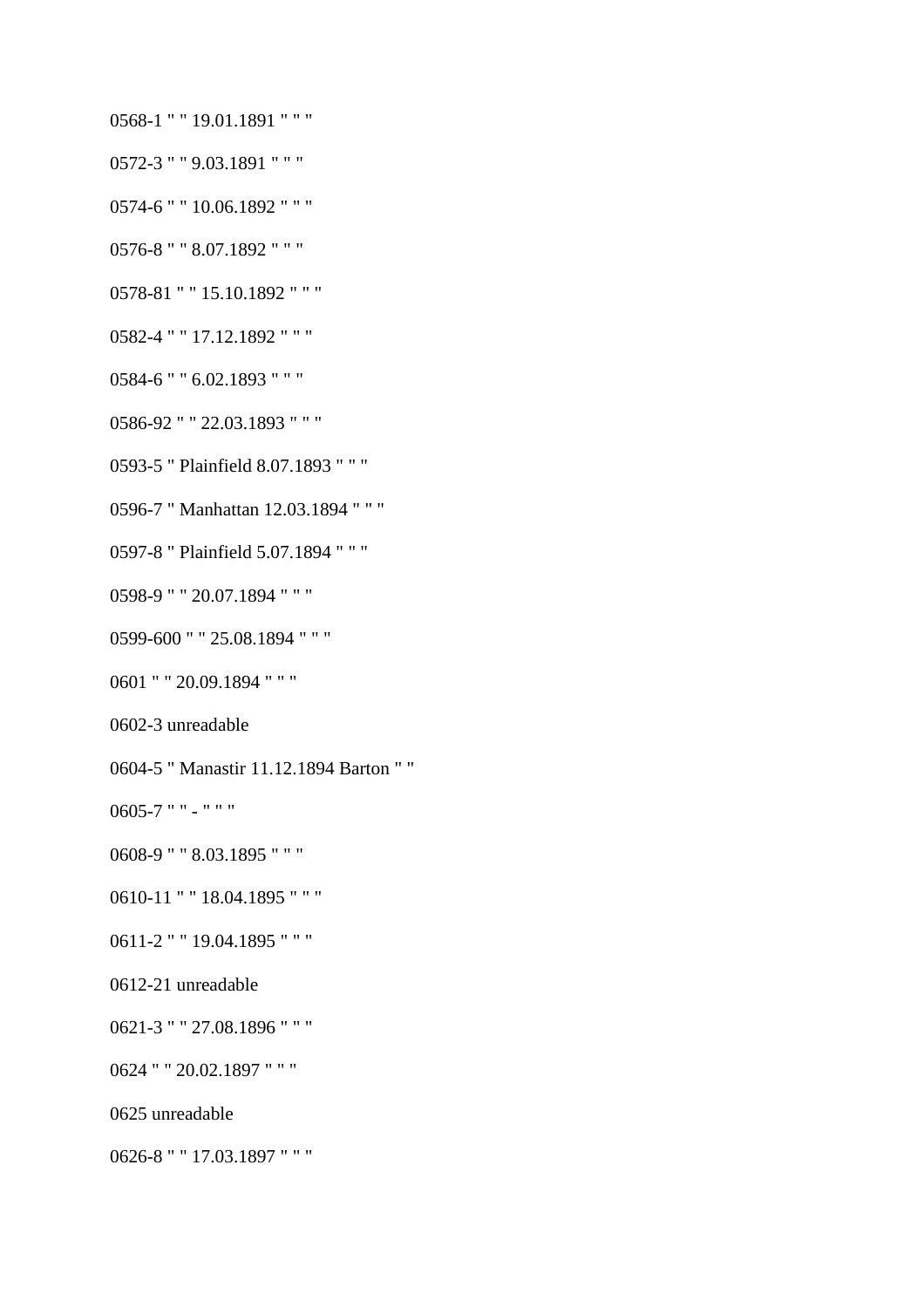- 0628-9 " " 23.03.1897 " " "
- 0629-30 " " 8.04.1897 " " "
- 0630-1 unreadable
- 0632-5 " " 20.07.1897 " " "
- 0635-6 " " 26.07.1897 " " "
- 0637-8 " " 6.09.1897 " " "
- 0639-40 " " 24.11.1897 " " "
- 0641-2 " " " " "
- 0643 " " 5.03.1898 " " "
- 0644 " " 14.03.1898 " " "
- 0645-6 " " 18.03.1898 " " "
- 0646-7 " " 2.05.1898 " " "
- 0647-8 " " " " "
- 0648-9 " " 30.11.1898 " " "
- 0649-51 " " " " " "
- 0652-4 unreadable
- 0655 " " 8.08.1899 " " "
- 0657-64 unreadable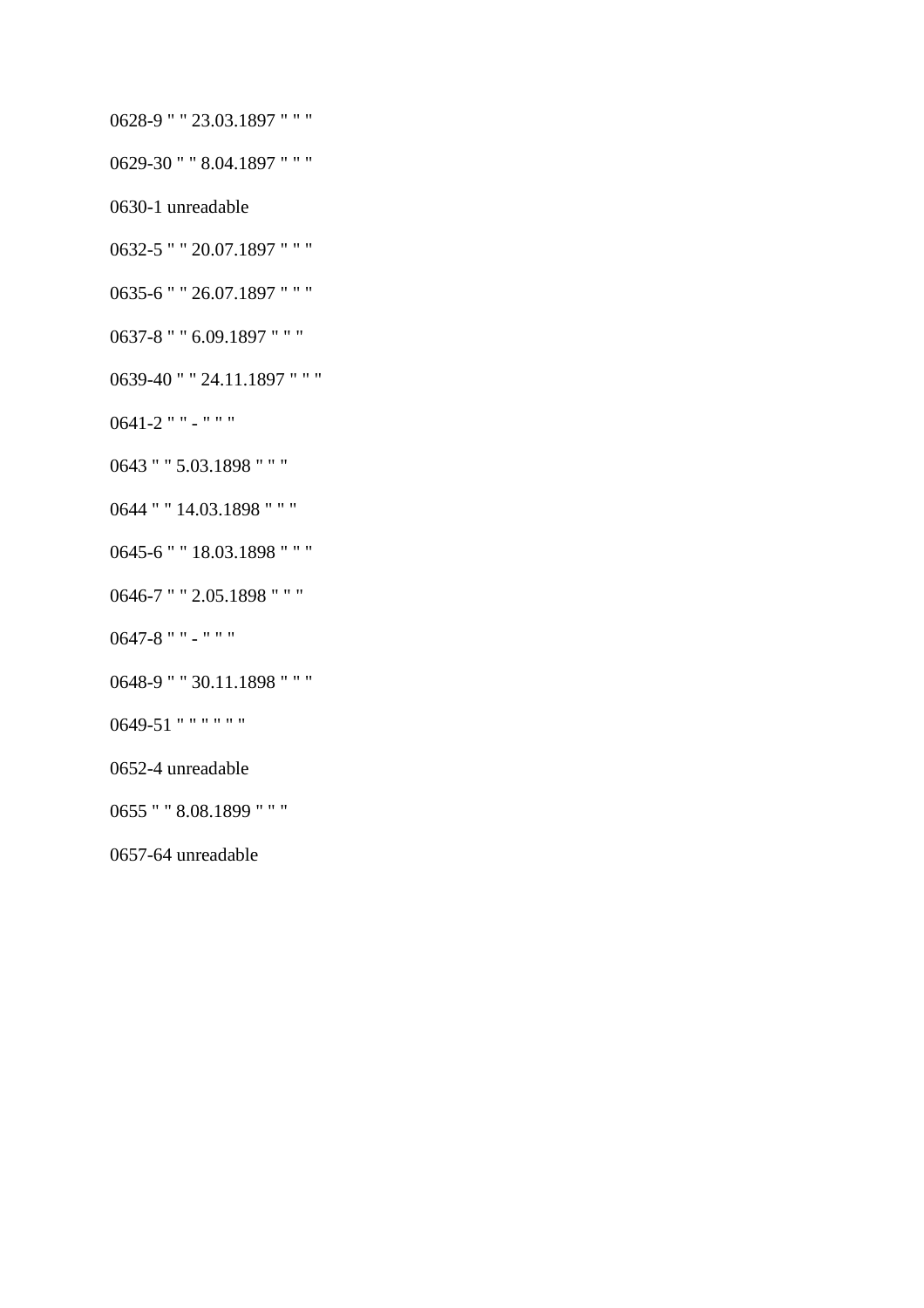Submitted by : Dritan EGRO

Submitted to : Department of History

Project term (month, year) : July 1999

### **Bibliographical and physical information**

Document type : microfilm

Reference : BV 2410. A4 1984 Reel 573

Degre of readability : readable

#### **Content :**

Number Category of Place & date Written to Written by Degre of

of microfilm Document of writting readability

- 1. 0003-9 letter Samakov, 16.01.1890 Clark Clarke readable
- 1. 0009-10 " " 21.02.1890 " " "
- 1. 0011-12 " + " 25.04.1890 " " hardly
- 1. 0013-5 " " 10.05.1890 " " "
- 1. 0016-20 " " 12.05.1890 " " "
- 1. 0020-1 " Sophia 7.06.1890 " " "
- 1. 0021-5 " Samakov 19.09.1890 " " partially
- 1. 0025-31 " " 27.02.1891 " " hardly
- 1. 0031-3 " " 8.06.1891 " " partially
- 1. 0033-5 " " 12.06.1891 " " "
- 1. 0035-8 " " 9.10.1891 " unreadable
- 1. 0038-2 " " 11.12.1891 Mishoff Clarke tapewriting
- 1. 0043-5 " " 2.01.1892 " "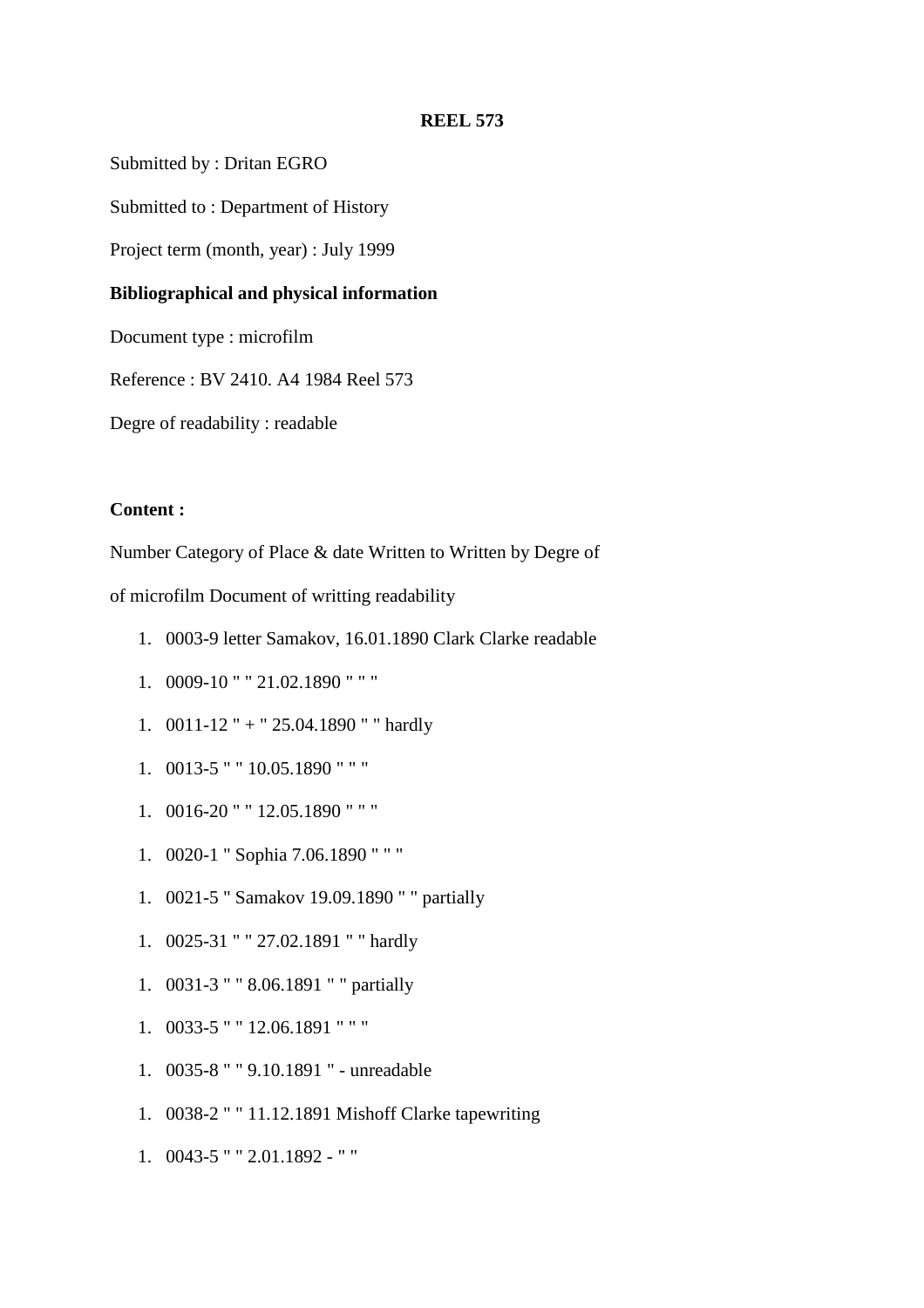- 1. 0046-53 " - Clark " partially
- 1. 0054-9 " Samakov 3.01.1892 " " "
- 1. 0059-60 " " 9.02.1892 " " "
- 1. 0061-3 " " 21.02.1892 " " hardly
- 1. 0064-70 " Bansko 15.07.1892 " " "
- 1. 0070-1 " Samakov 2.08.1892 " " readable
- 1. 0072-4 " " 30.08.1892 " " "
- 1. 0074-5 " " 30.09.1892 " " "
- 1. 0075-8 " " 31.09.1892 " " "
- 1. 0079-80 " " 31.12.1892 " " partially
- 1. 0081-2 " " 21.04.1893 " " readable
- 1. 0083-90 " Bansko 4.08.1893 " " partially
- 1. 0090-4 " Belio Station 6.05.1893 " " "
- 1. 0094-8 " Samakov 29.03.1894 " " readable
- 1. 0098-102 " " 20.07.1894 " " "
- 1. 0102-9 " " 11.09.1894 " " "
- 1. 0109-10 " " 28.09.1894 " " "
- 1. 0111-2 " " 14.11.1894 Barton " "
- 1. 0113-5 " " 23.01.1895 " " "
- 1. 0115-8 " " 24.04.1895 " " "
- 1. 0119 cartpostal
- 1. 0120-3 " " 7.03.1895 " " hardly
- 1. 0123-4 " " 4.04.1895 " " "
- 1. 0125-9 " - " " readable
- 1. 0129-31 " Clifton 6.09.1895 " " "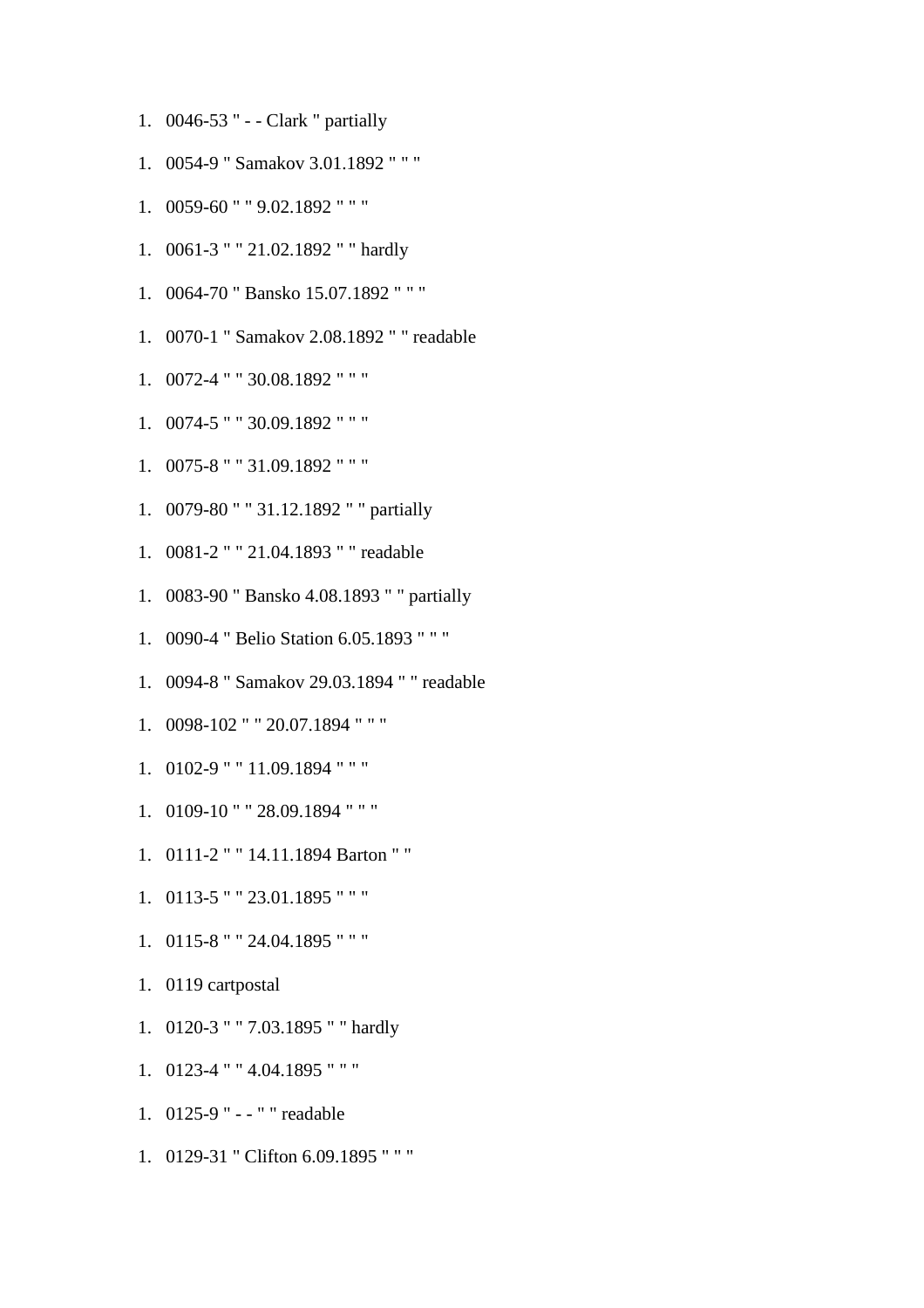- 1. 0131-4 " " 9.09.1895 Danilo " "
- 1. 0134-7 " " 20.09.1895 Smith " "
- 1. 0138-40 " " 28.10.1895 " " "
- 1. 0140-3 " Minneapolis 6.12.1895 Bishop Andrews " tapewriting
- 1. 0144-8 " Sion city 19.12.1895 Danilo " readable
- 1. 0149-57 unreadable
- 1. 0157-9 " Samakov 11.01.1896 Clark Haskell "
- 1. 0159-61 tapewriting article
- 1. 0161-3 unreadable
- 1. 0163-8 " Samakov 9.04.1896 Barton Clarke hardly
- 1. 0169-71 " " 30.06.1896 " " partially
- 1. 0171-8 " " " " " "
- 1. 0178-80 " " " " hardly
- 1. 0181-4 " Philippopolis 2.11.1896 " " readable
- 1. 0185-8 " Bourgaz 14.11.1896 " "
- 1. 0188-9 " Philippopolis 26.01.1897 " " "
- 1. 0189-3 " " " " " partially
- 1. 0193-7 " Samakov 11.03.1897 " " "
- 1. 0198-202 " Sophia 29.04.1897 " " readable
- 1. 0203-8 " Samakov 15.05.1897 " " partially
- 1. 0208-9 " Salonica 23.07.1897 " " readable
- 1. 0210-12 " Samakov 1.09.1897 " " "
- 1. 0212-4 " Philippopolis 25.09.1897 " " "
- 1. 0215-8 " " 14.12.1897 " " hardly
- 1. 0219-21 " Samakov 11.02.1898 " " "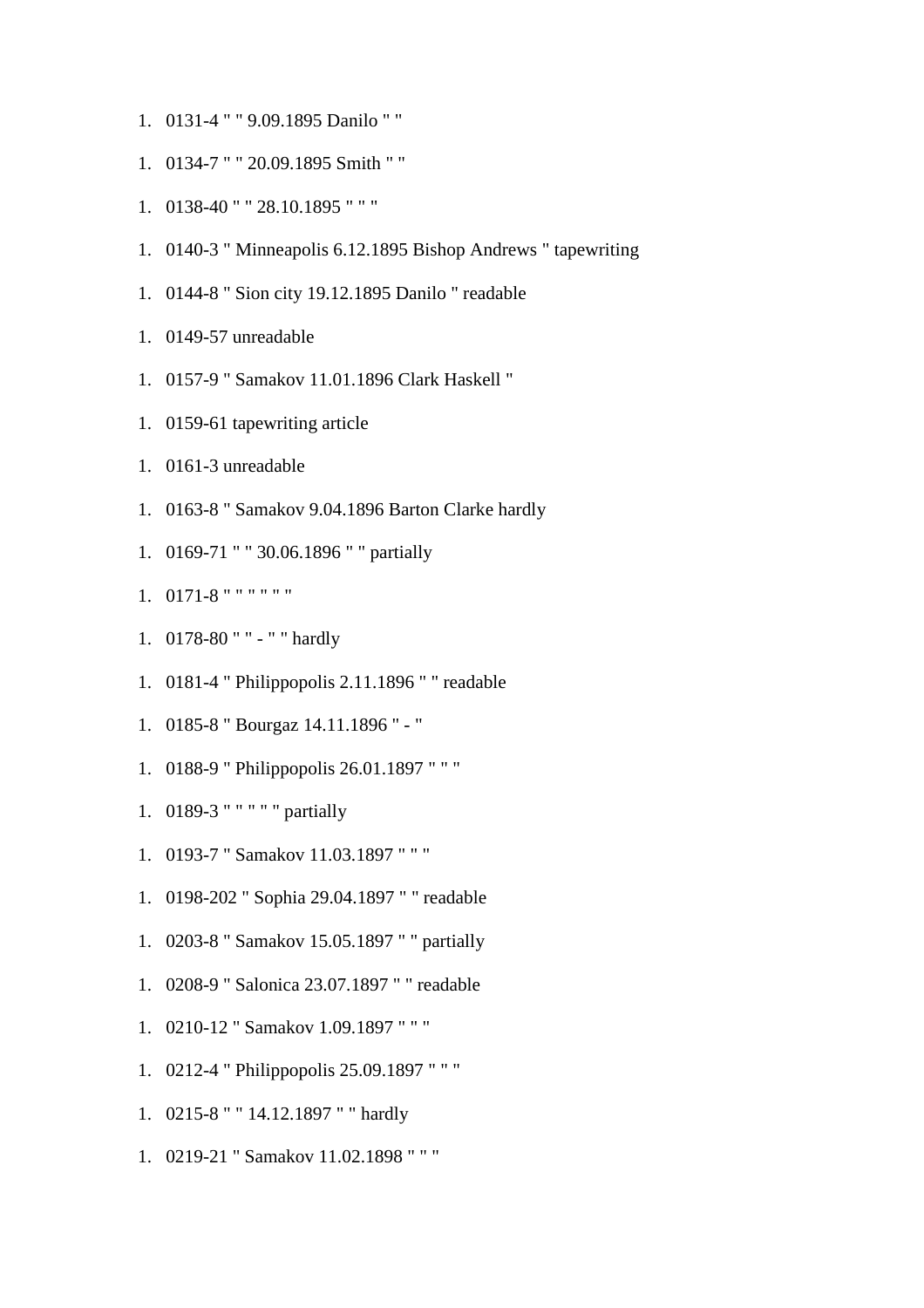- 1. 0221-5 " " 10.03.1898 " " "
- 1. 0226-8 " " 22.03.1898 " " "
- 1. 0228-9 " Philippopolis 14.04.1898 " " readable
- 1. 0230-2 unreadable
- 1. 0232-4 " Samakov 10.06.1898 " " "
- 1. 0234-42 " " 8.10.1898 " hardly
- 1. 0242-3 " " 2.12.1898 Barton " "
- 1. 0244-9 " " 9.02.1899 " " "
- 1. 0249-53 " " 8.03.1899 " " "
- 1. 0253-6 " " 21.05.1899 " " "
- 1. 0256-61 " " 25.09.1899 " " readable
- 1. 0263-75 unreadable
- 1. 0276 " Hosmer Hall 1.10.1890 Clark " unreadable
- 1. 0277-8 " " 3.10.1890 " " "
- 1. 0278-9 " " 4.11.1890 " " "
- 1. 0279-80 " " 11.11.1890 " " "
- 1. 0280-2 " " 9.03.1891 " " "
- 1. 0282 " " 20.04.1891 " " "
- 1. 0283 " " 24.04.1891 " " "
- 1. 0284-5 " " 27.04.1891 " " "
- 1. 0285 " " 5.05.1891 " " "
- 1. 0286-7 " " 7.05.1891 " " "
- 1. 0287 " " 13.05.1891 " " "
- 1. 0289-9 " Stockholm 27.06.1891 " " "
- 1. 0289-91 " Samakov 21.07.1891 " " "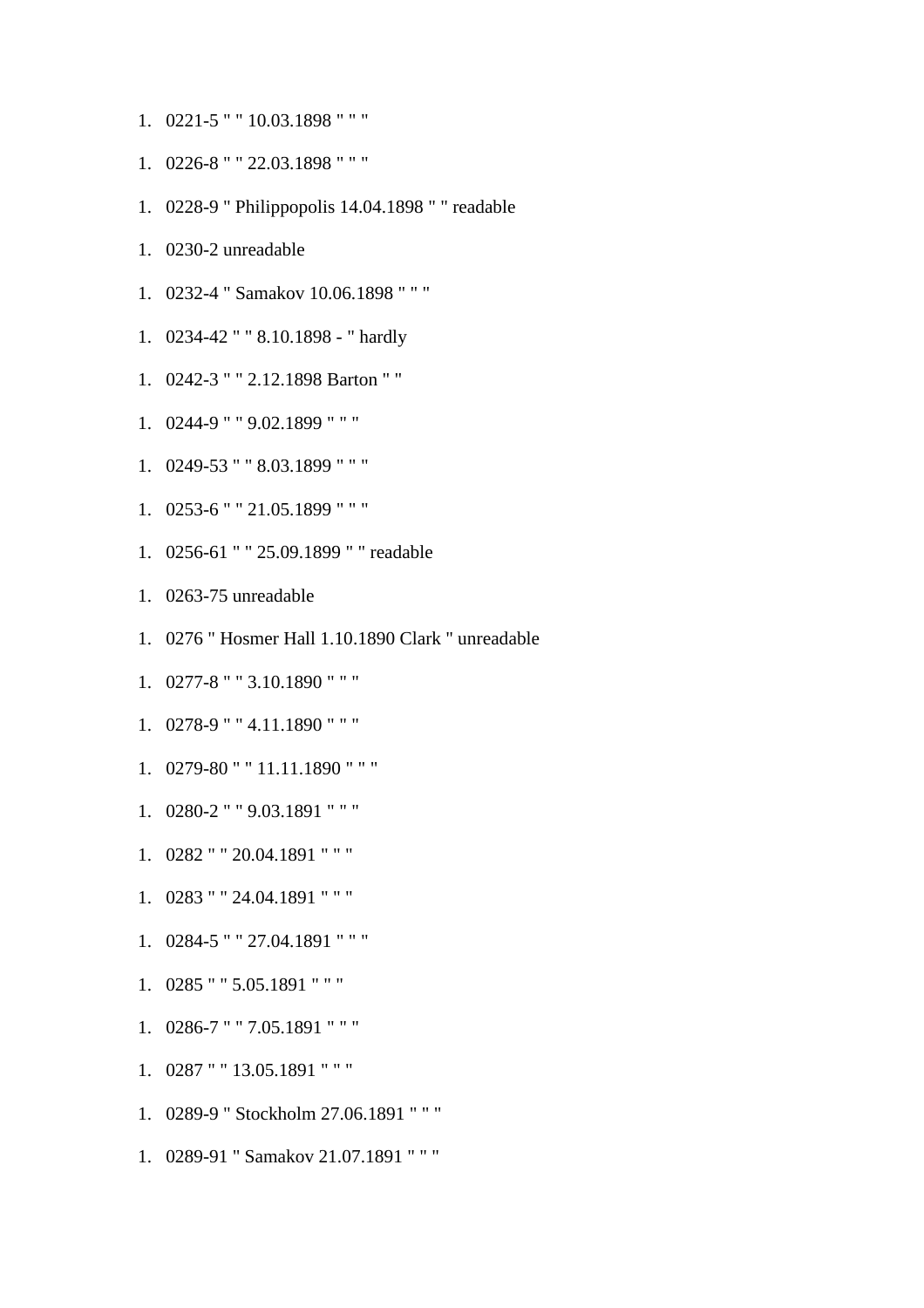- 1. 0291-3 " " 29.12.1891 " " "
- 
- 1. 0293-4 " " 19.05.1892 " " "
- 1. 0295-6 " " 8.06.1892 " " "
- 1. 0297-301 " " 9.02.1893 " " "
- 1. 0301-3 " " 3.05.1893 " " "
- 1. 0303-5 " " 1.09.1893 " " "
- 1. 0305-7 " " 20.12.1893 " " "
- 1. 0307-9 " " 31.01.1894 " " "
- 
- 
- 1. 0309-10 " " 5.07.1894 " " "
- 
- 
- 
- 
- 
- 
- 
- 
- 
- 
- 

1. 0313-5 " " 24.01.1895 Barton " "

1. 0319 " " 23.08.1895 Choppin " "

1. 0321-3 " " 25.01.1896 Barton " hardly

1. 0325-7 " " 24.09.1896 " " readable

- 
- 
- 
- 
- 1. 0310-3 " " 9.10.1894 " " "

1. 0315-7 " " april 1895 " " "

1. 0317-9 " " 13.07.1895 " " "

1. 0323-4 " " 13.04.1896 " " "

1. 0327-8 " " 15.02.1897 " " "

1. 0330-1 " " 21.07.1897 " " "

1. 0331-4 " " 21.12.1897 " " "

1. 0334-5 " " 5.04.1898 " " "

1. 0336-8 " " 19.05.1898 " " "

1. 0338-40 " " 27.12.1898 " " "

1. 0340-1 " " 6.03.1899 " " "

1. 0342-3 " " 15.05.1899 " " "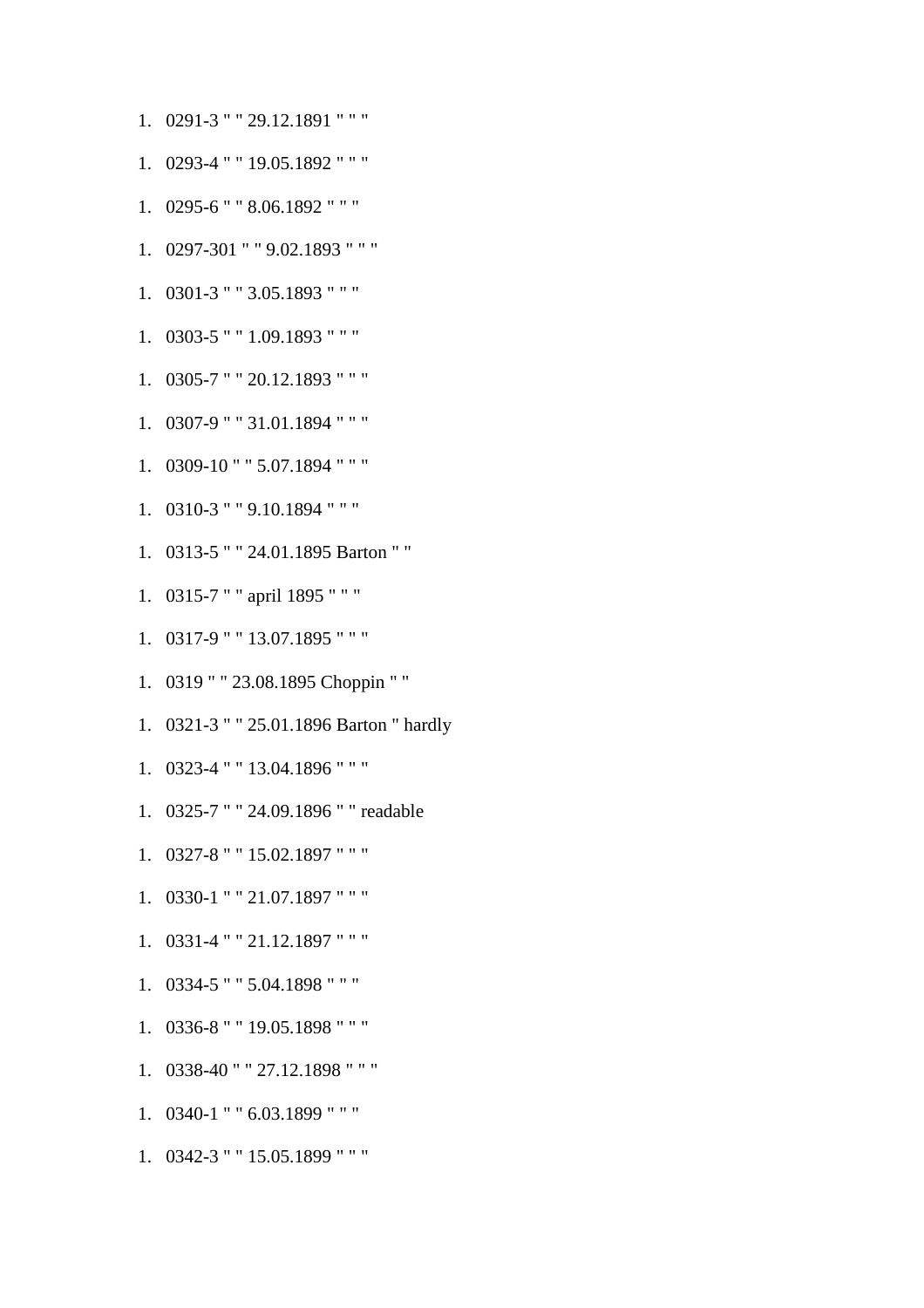- 1. 0344-6 " " 15.07.1899 " " "
- 1. 0346 " " 13.11.1899 " " "
- 1. 0350 " Manastir 23.01.1890 " Cole "
- 1. 0423-4 " " 21.04.1896 " " "
- 1. 0425-7 " " 1.06.1896 " " "
- 1. 0427-52 unreadable
- 1. 0452-6 " Samakov 22.01.1890 Clark Haskell "
- 1. 0457-8 " " 7.03.1890 " " "
- 1. 0458-9 " " 23.08.1890 " " "
- 1. 0459-60 " " 16.05.1890 " " "
- 1. 0460-3 " " 2.05.1890 " " "
- 1. 0464-5 " Manastir 24.07.1890 " " "
- 1. 0466-72 " Samakov 15.09.1890 " " hardly
- 1. 0472 " " 21.09.1890 " " "
- 1. 0474-6 " " 28.10.1890 " " "
- 1. 0476-7 " " 9.01.1891 " " "
- 1. 0477-81 " " 28.02.1891 " " "
- 1. 0481-3 " " 12.05.1891 " " "
- 1. 0483-4 " " 24.07.1891 " " "
- 1. 0484-6 " " 3.10.1891 " " "
- 1. 0486-7 " " 8.12.1891 " " "
- 1. 0487-9 " " 25.03.1892 " " "
- 1. 0489-91 unreadable
- 1. 0491-4 " " 26.04.1892 " " "
- 1. 0495-9 " " 16.06.1892 " " "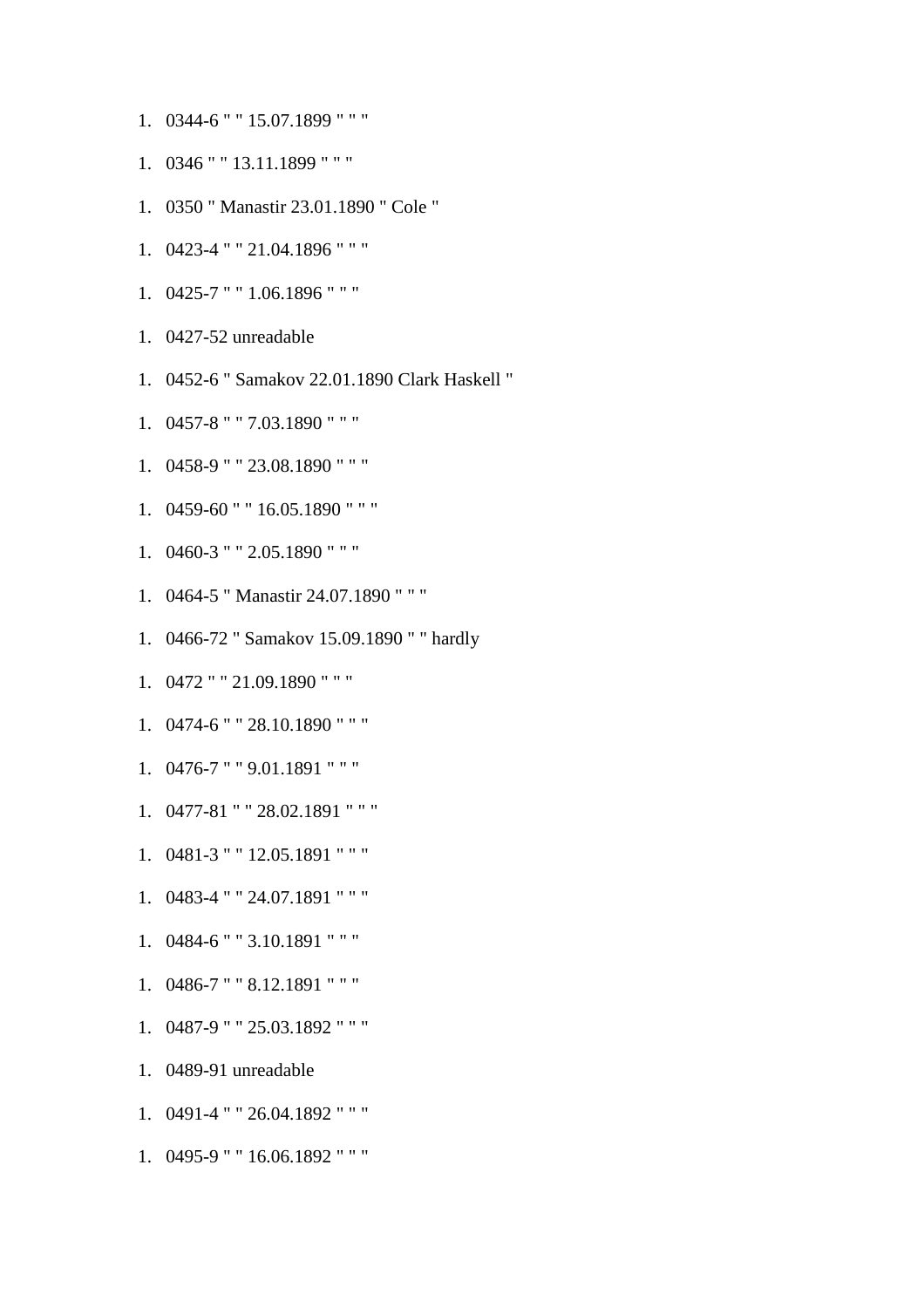- 1. 0499-503 " Philippopolis 30.09.1892 " " readable
- 1. 0505-6 " Samakov 18.10.1892 " " hardly
- 1. 0506-16 " " 11.11.1892 " " "
- 1. 516-8 " " 31.12.1892 " " "
- 1. 0518-22 " " 3.02.1893 " " "
- 1. 0523-7 " " 4.03.1893 Davis " "
- 1. 0527-9 " " 21.04.1893 Clark " "
- 1. 0530-1 unreadable
- 1. 0531-4 " " 5.09.1893 " " readable
- 1. 0534-8 " " 28.11.1893 " " "
- 1. 0538-9 unreadable
- 1. 0539 " Constantinople 7.05.1893 " " "
- 1. 0540-4 unreadable
- 1. 0544-9 " Samakov 12.07.1894 " " "
- 1. 0549-50 " " 13.05.1894 Barton " hardly
- 1. 0550-1 " " 7.09.1894 " "
- 1. 0551-5 " " 7.12.1894 Barton " unreadable
- 1. 0555-8 " " 15.01.1896 " " readable
- 1. 0558-61 unreadable
- 1. 0562-4 " Sophia 7.02.1896 " " "
- 1. 0565-7 " " 9.03.1896 " " "
- 1. 0567-70 " Samakov 9.04.1896 " " "
- 1. 0570-1 " " 20.08.1896 " " "
- 1. 0571-2 " " 21.10.1896 " " "
- 1. 0572-9 " " 19.12.1896 " " "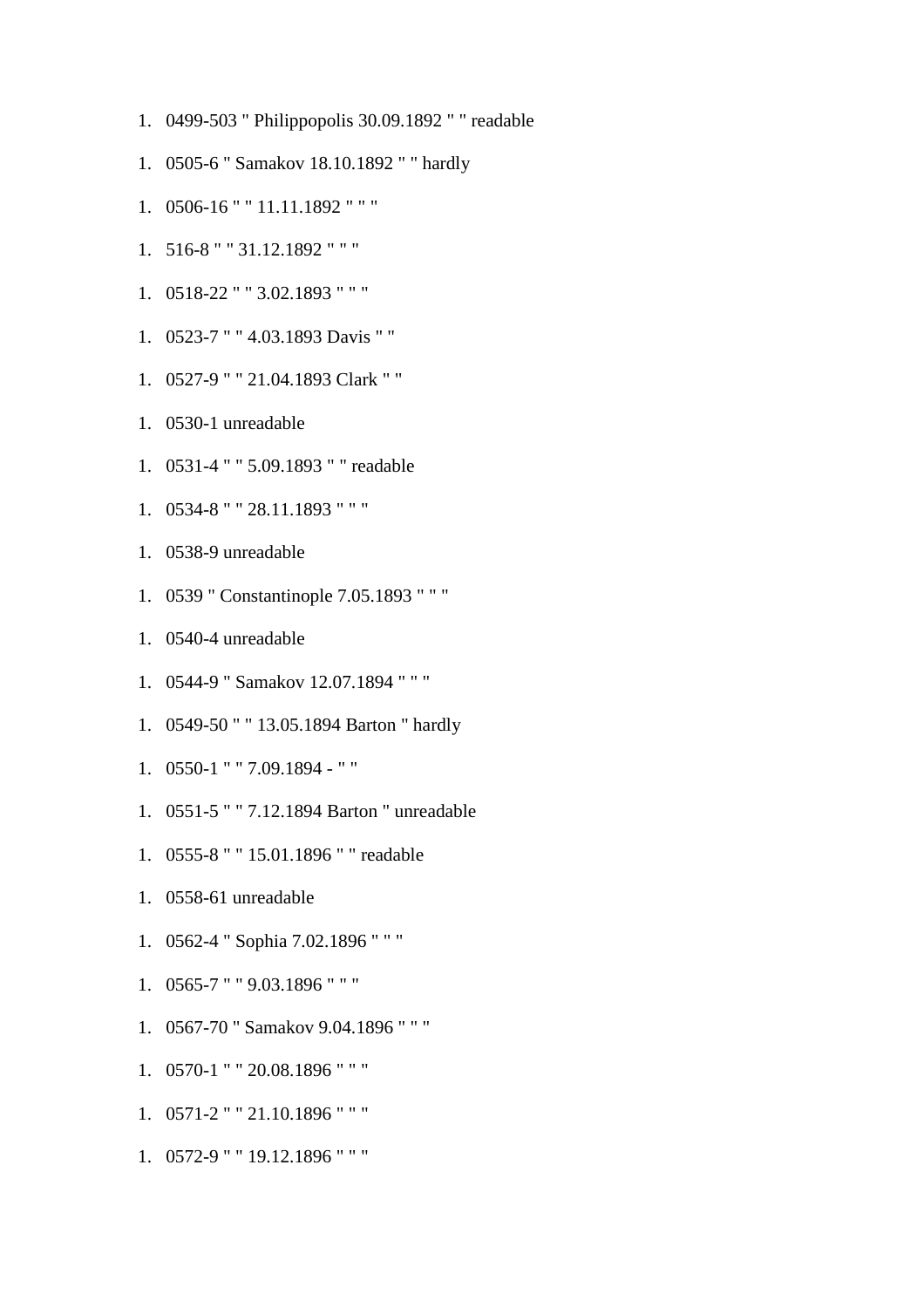- 1. 0579-581 " " 9.04.1897 " " "
- 1. 0582-4 " " 13.08.1897 " " "
- 1. 0585-9 " " 27.12.1897 " " "
- 1. 0590-601 " " 28.01.1898 " " "
- 1. 0601-2 " " 31.01.1898 " " "
- 1. 0603-6 " " 26.02.1898 " " "
- 1. 0606-8 " " 27.03.1898 " " "
- 1. 0609-17 unreadable
- 1. 0617-9 " unreadable 30.09.1898 " " hardly
- 1. 0624-5 " Kansas City 19.01.1899 " " "
- 1. 0626-7 " " 31.01.1899 " " "
- 1. 0628-36 " " 2.05.1899 " " "
- 1. 0636-41 unreadable
- 1. 0641-43 " Samakov 23.09.1899 " " readable
- 1. 0644-7 " Sophia 10.05.1890 " " hardly
- 1. 0647-52 " Samakov june 1891 Clark " "
- 1. 0653-5 " " 17.02.1896 Barton " readable
- 1. 0657-660 unreadable
- 1. 0660-5 " " 3.06.1891 " " "
- 1. 0666-8 " Cedar Falk 8.09.1891 " " "
- 1. 0670-1 unreadable
- 1. 0672-3 " Samakov 1.01.1892 Clark " "
- 1. 0674-80 " " 8.11.1892 " " "
- 1. 0681-9 " Manastir 14.04.1893 " " "
- 1. 0689-92 " " 20.01.1894 " " hardly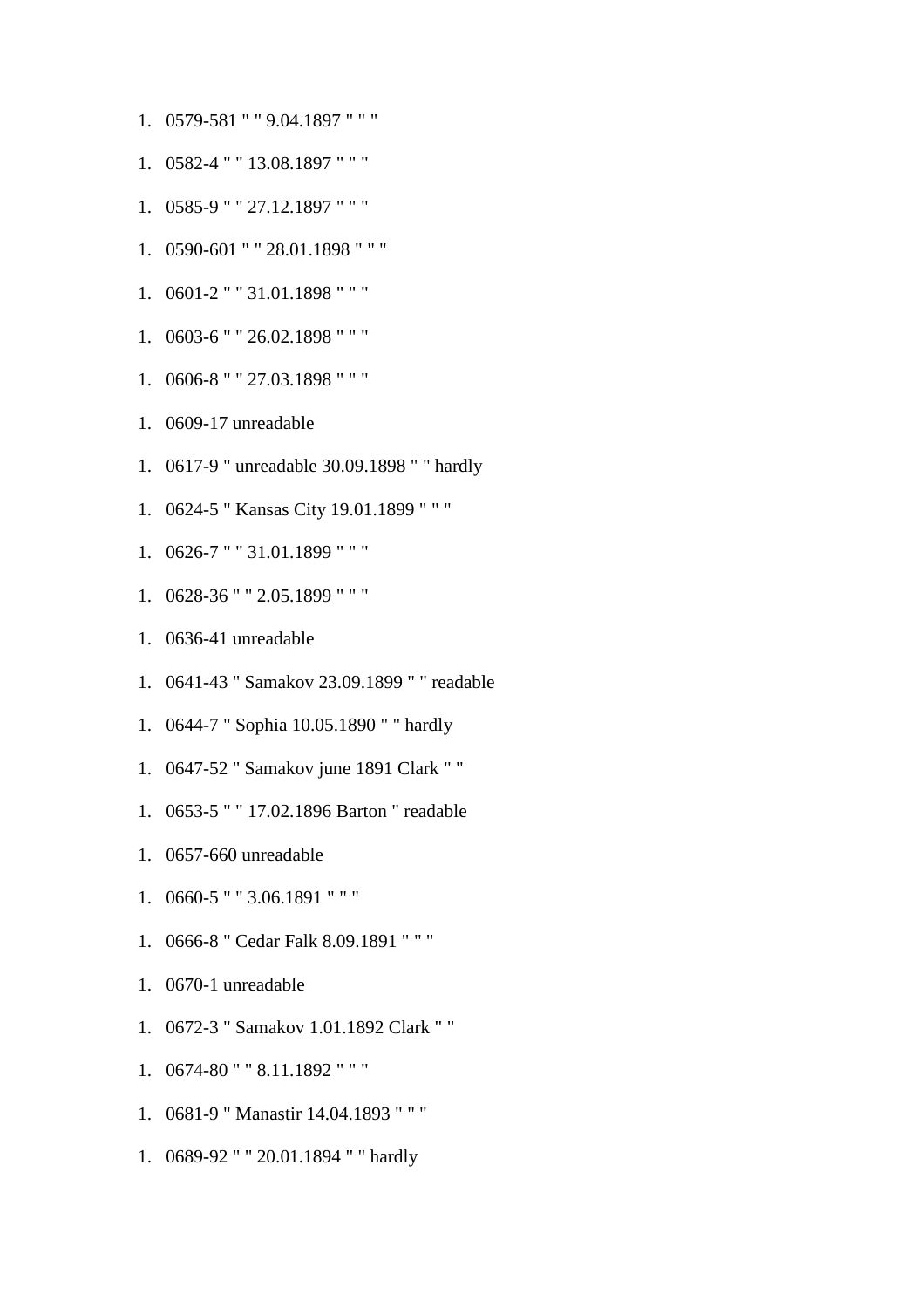- 1. 0693-6 " " 17.04.1894 " " readable
- 1. 0696-704 " " 26.06.1894 " " "
- 1. 0704-8 unreadable
- 1. 0708-9 " " 25.09.1894 Barton " "
- 1. 0709-20 " Salonica 8.05.1894 " " "
- 1. 0720-4 " " 17.05.1894 " "
- 1. 0724-6 unreadable
- 1. 0726-32 " " 18.02.1896 " " "
- 1. 0732-4 unreadable
- 1. 0734 " " 10.07.1896 " " "
- 1. 0735-9 " Gumuldjina 23.10.1896 Marthe " tapewriting
- 1. 0739-42 " Salonica 5.11.1896 Barton " readable
- 1. 0743-4 " " 25.03.1897 " " "
- 1. 0744-6 " " 6.04.1897 " " "
- 1. 0746 unreadable
- 1. 0748-9 " " 5.01.1898 Rovajian " "
- 1. 0750-7 " " 25.01.1897 Barton " "
- 1. 0758-67 " Manastir 18.08.1897 " " "
- 1. 0767-73 unreadable
- 1. 0773-6 " " 5.07.1897 " " "
- 1. 0777-8 " " 25:07.1897 " " "
- 1. 0779-87 " Salonica 31.10.1897 " " "
- 1. 0790-9 unreadable
- 1. 0799-803 " Samakov 19.10.1897 " " "
- 1. 0803-11 unreadable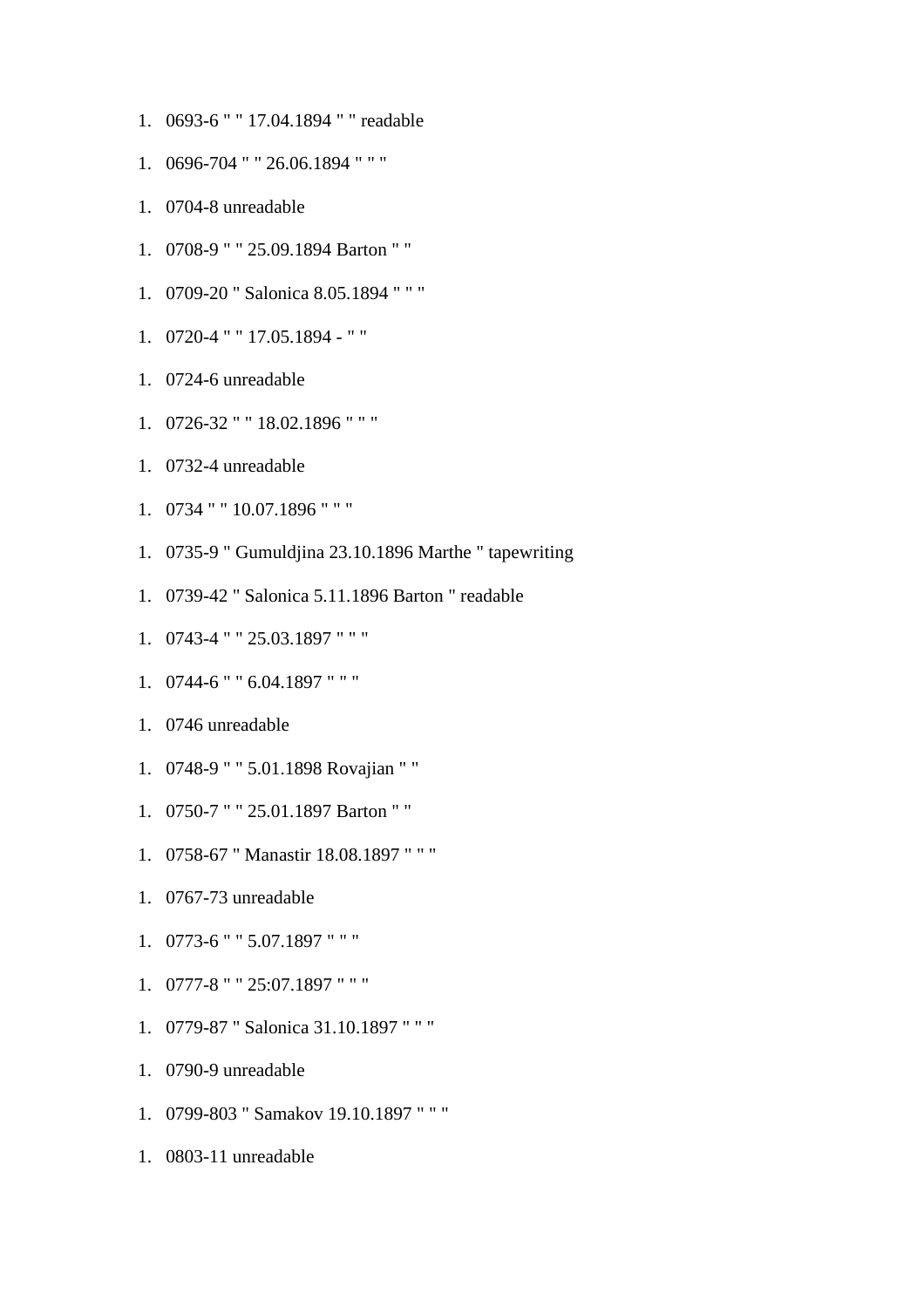Submitted by : Dritan EGRO Submitted to : Department of History Project term (month, year) : august 1999 2 **Bibliographical and physical information** 

Document type : microfilm

Reference : BV 2410. A4 1984 Reel 574

Degre of readability : readable

## **Content :**

Place & date Written to Written by Degre of of microfilm Document of writting readability 3-6 letter Samakov, 10.1.1890 Clark H. House readable 6-8 " " 22.7.1890 " " " 8-10 " " 28.10.1890 " " " 10-11 " " 24.10.1890 " " " 11-5 " " 5.2.1891 " " " 15-9 " " 20.3.1891 " " " 20-2 " Constantinople 8.7.1891 " " " 22-5 " " 30.1.1892 " " " 25-6 " Bulgaria 15.8.1892 " " " 26-7 " Orient 25.8.1892 " " hardly 28-9 " " 8.9.1892 " " readable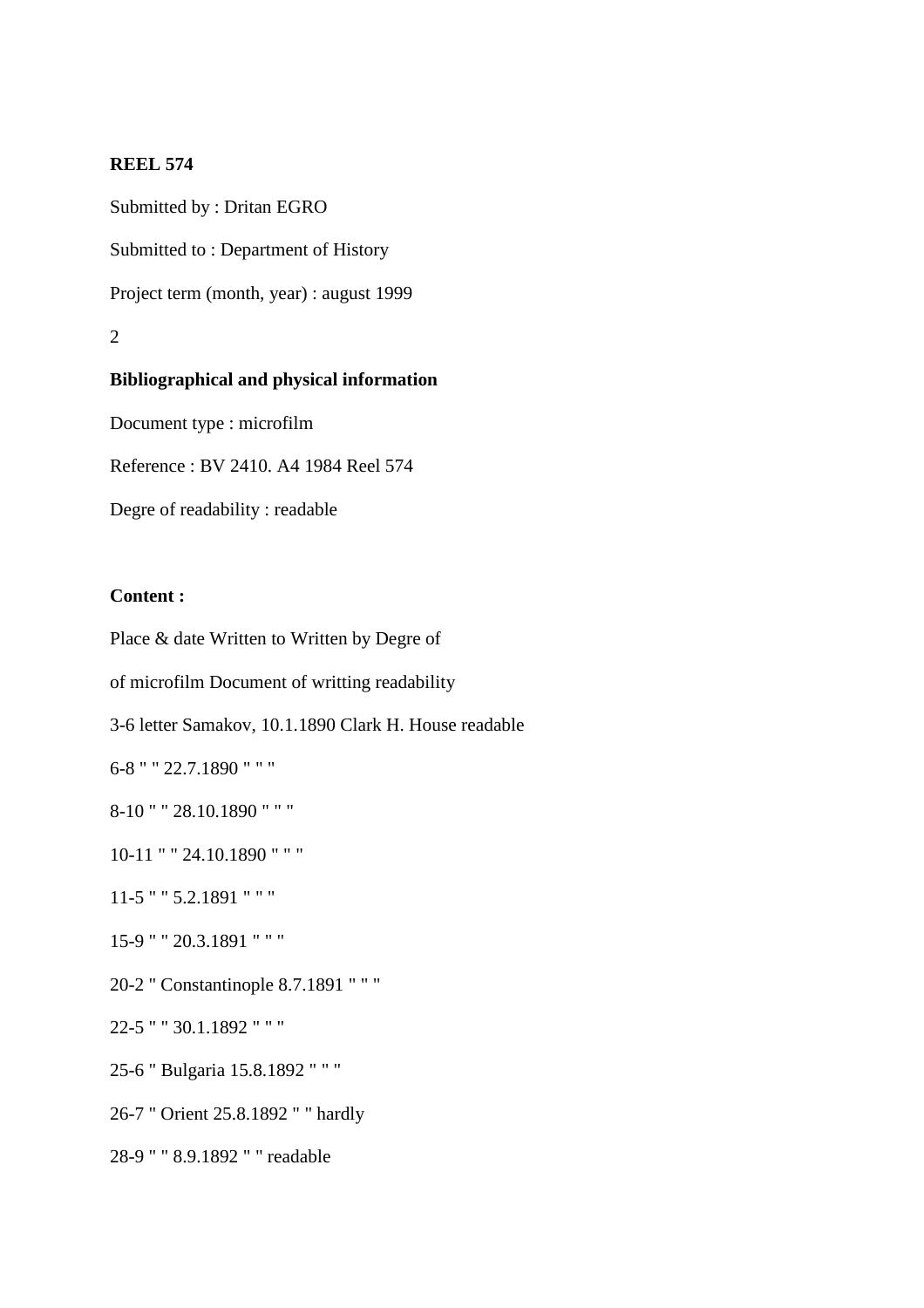29-36 unreadable

36-8 " Painesville 30.3.1893 " " "

39-40 " " 12.9.1893 " " "

40.2 " " 17.10.1893 " " hardly

42-3 " " 25.10.1893 " " readable

44-5 - - - - " partially

46 " " 15.11.1893 Daniels " readable

47-9 " Michigan 2.3.1894 Clark " "

50-2 " Painesville 29.5.1894 " " hardly

52-4 " " 6.8.1894 " " "

# 54-6 " Orient 5.7.1894 Barton " readable

| $56-8$    | $\pmb{\mathsf{H}}$ | Orient             | 9.08.1894          | Clark              | $\pmb{\mathsf{H}}$ | $\pmb{\mathsf{H}}$ |
|-----------|--------------------|--------------------|--------------------|--------------------|--------------------|--------------------|
| 59-60     | $\pmb{\mathsf{H}}$ | 11                 | 31.8.1894          | $^{\prime\prime}$  | $^{\prime\prime}$  | $\pmb{\mathsf{H}}$ |
| 60        | $\pmb{\mathsf{H}}$ | Salonica           | 7.12.1894          | <b>Barton</b>      | $\pmb{\mathsf{H}}$ | $\pmb{\mathsf{H}}$ |
| $61-2$    | $\pmb{\mathsf{H}}$ | $^{\prime\prime}$  | $\pmb{\mathsf{H}}$ | $\pmb{\mathsf{H}}$ | $\pmb{\mathsf{H}}$ | $\pmb{\mathsf{H}}$ |
| $63 - 7$  | $\pmb{\mathsf{H}}$ | $\pmb{\mathsf{H}}$ | 6.2.1894           | $\pmb{\mathsf{H}}$ | $\pmb{\mathsf{H}}$ | $\pmb{\mathsf{H}}$ |
| $67 - 8$  | $\pmb{\mathsf{H}}$ | $\pmb{\mathsf{H}}$ | 8.2.1894           | 11                 | $^{\prime\prime}$  | $\pmb{\mathsf{H}}$ |
| 68-70     | $\pmb{\mathsf{H}}$ | $\pmb{\mathsf{H}}$ | 26.4.1894          | $\pmb{\mathsf{H}}$ | $\pmb{\mathsf{H}}$ | $\pmb{\mathsf{H}}$ |
| $71-2$    | $\pmb{\mathsf{H}}$ | Samakov            | 6.8.1894           | $\pmb{\mathsf{H}}$ | $\pmb{\mathsf{H}}$ | $\pmb{\mathsf{H}}$ |
| $72-5$    | $\pmb{\mathsf{H}}$ | Salonica           | 7.10.1894          | $\pmb{\mathsf{H}}$ | $\pmb{\mathsf{H}}$ | $\pmb{\mathsf{H}}$ |
| $75-6$    | $\pmb{\mathsf{H}}$ | $\pmb{\mathsf{H}}$ | 4.1.1896           | Smith              | $\pmb{\mathsf{H}}$ | $\pmb{\mathsf{H}}$ |
| $77-9$    | $\pmb{\mathsf{H}}$ | $\pmb{\mathsf{H}}$ | 16.1.1896          | <b>Barton</b>      | $^{\prime\prime}$  | 11                 |
| 79-81     | $\pmb{\mathsf{H}}$ | $\pmb{\mathsf{H}}$ | 20.7.1896          | $\pmb{\mathsf{H}}$ | $^{\prime\prime}$  | $\pmb{\mathsf{H}}$ |
| $81 - 4$  | $\pmb{\mathsf{H}}$ | $\pmb{\mathsf{H}}$ | 27.2.1896          | 11                 | $\pmb{\mathsf{H}}$ | $\pmb{\mathsf{H}}$ |
| 84-6      | $\mathbf{H}$       | $\pmb{\mathsf{H}}$ | 12.10.1896         | 11                 | $\pmb{\mathsf{H}}$ | $\pmb{\mathsf{H}}$ |
| 86-90     | $\pmb{\mathsf{H}}$ | $\pmb{\mathsf{H}}$ | 26.1.1896          | 11                 | $\pmb{\mathsf{H}}$ | 11                 |
| 91-93     | unreadabl          |                    |                    |                    |                    |                    |
| $93 - 6$  | 11                 | $\pmb{\mathsf{H}}$ | 10.4.1897          | $\pmb{\mathsf{H}}$ | $\pmb{\mathsf{H}}$ | $\pmb{\mathsf{H}}$ |
| 97-9      | $\pmb{\mathsf{H}}$ | $\pmb{\mathsf{H}}$ | 19.4.1897          | 11                 | $\pmb{\mathsf{H}}$ | $\pmb{\mathsf{H}}$ |
| 99-100    | $\pmb{\mathsf{H}}$ | $\pmb{\mathsf{H}}$ | 28.4.1897          | $\pmb{\mathsf{H}}$ | $^{\prime\prime}$  | hardly             |
| $100 - 1$ | $\pmb{\mathsf{H}}$ | $\pmb{\mathsf{H}}$ | 4.5.1897           | 11                 | $\pmb{\mathsf{H}}$ | $\pmb{\mathsf{H}}$ |
| $102 - 4$ | $\pmb{\mathsf{H}}$ | $\pmb{\mathsf{H}}$ | 10.5.1897          | 11                 | $\pmb{\mathsf{H}}$ | $\pmb{\mathsf{H}}$ |
| 104-5     | $\mathbf{H}$       | $\pmb{\mathsf{H}}$ | 26.5.1897          | Ħ                  | $\pmb{\mathsf{H}}$ | $\pmb{\mathsf{H}}$ |
| 106-8     | $\pmb{\mathsf{H}}$ | Manastir           | 22.7.1897          | $\pmb{\mathsf{H}}$ | $\pmb{\mathsf{H}}$ | $\pmb{\mathsf{H}}$ |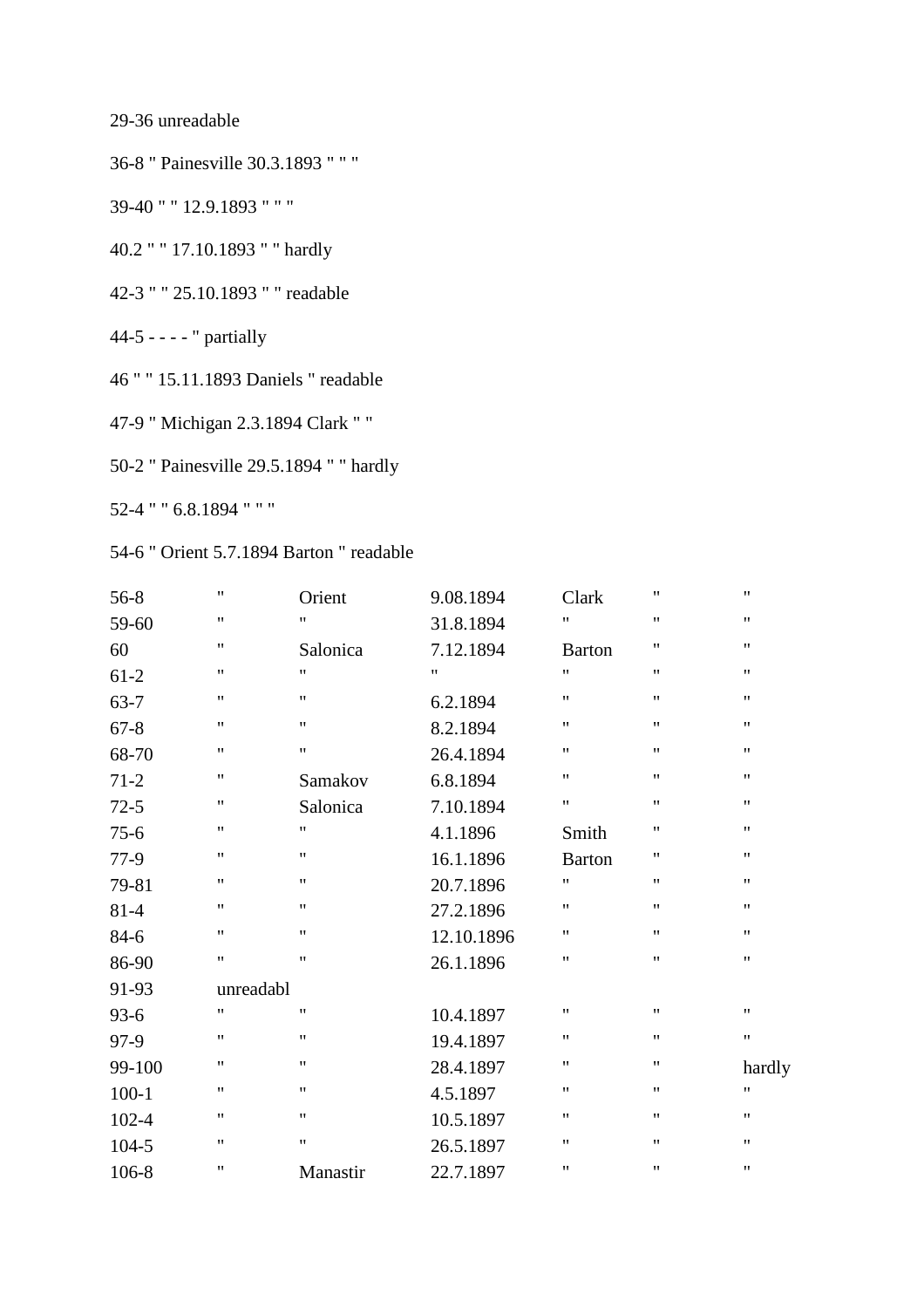| 108-10    | $\pmb{\mathsf{H}}$ | Salonica           | 22.9.1897  | $\pmb{\mathsf{H}}$ | "                  | $\pmb{\mathsf{H}}$ |
|-----------|--------------------|--------------------|------------|--------------------|--------------------|--------------------|
| 110-5     | $\pmb{\mathsf{H}}$ | 11                 | 22.2.1897  | $\pmb{\mathsf{H}}$ | 11                 | $\pmb{\mathsf{H}}$ |
| 116-20    | "                  | $\pmb{\mathsf{H}}$ | 30.3.1898  | "                  | 11                 | $\pmb{\mathsf{H}}$ |
| 120-2     | $\pmb{\mathsf{H}}$ | Strumitza          | 4.6.1898   | $\pmb{\mathsf{H}}$ | 11                 | $\pmb{\mathsf{H}}$ |
| 122-4     | 11                 | Salonica           | 3.3.1899   | $\pmb{\mathsf{H}}$ | 11                 | $\pmb{\mathsf{H}}$ |
| 125       | 11                 | $\pmb{\mathsf{H}}$ | 9.3.1899   | $\mathbf{H}$       | 11                 | $\pmb{\mathsf{H}}$ |
| 126-8     | $\pmb{\mathsf{H}}$ | 11                 | 31.3.1899  | $\pmb{\mathsf{H}}$ | 11                 | $\pmb{\mathsf{H}}$ |
| 129-31    | $\pmb{\mathsf{H}}$ | $^{\prime\prime}$  | 19.8.1899  | $\pmb{\mathsf{H}}$ | 11                 | $\pmb{\mathsf{H}}$ |
| 133-5     | unreadabl          |                    |            |                    |                    |                    |
| 136-7     | 11                 | Manastir           | 28.8.1897  | Strong             | 11                 | $\pmb{\mathsf{H}}$ |
| 138-48    | unreadabl          |                    |            |                    |                    |                    |
| 148-50    | $\pmb{\mathsf{H}}$ | Samakov            | 7.7.1890   | Clark              | Kingsbury          | Ħ                  |
| $150 - 1$ | $\pmb{\mathsf{H}}$ | $^{\prime\prime}$  | 22.7.1890  | $\mathbf{H}$       | 11                 | $\pmb{\mathsf{H}}$ |
| $151 - 7$ | unreadabl          |                    |            |                    |                    |                    |
| 157-60    | $\pmb{\mathsf{H}}$ | $^{\prime\prime}$  | 8.1.1891   | $\pmb{\mathsf{H}}$ | 11                 | readable           |
| $161 - 2$ | $\pmb{\mathsf{H}}$ | $\pmb{\mathsf{H}}$ | 3.2.1891   | $\pmb{\mathsf{H}}$ | 11                 | $\pmb{\mathsf{H}}$ |
| 163-5     | $\pmb{\mathsf{H}}$ | 11                 | 6.4.1891   | $\pmb{\mathsf{H}}$ | 11                 | $\pmb{\mathsf{H}}$ |
| 165-6     | $\pmb{\mathsf{H}}$ | $^{\prime}$        | 20.4.1891  | $\pmb{\mathsf{H}}$ | 11                 | $\pmb{\mathsf{H}}$ |
| 167-9     | unreadabl          |                    |            |                    |                    |                    |
| 169-72    | $\pmb{\mathsf{H}}$ | $\pmb{\mathsf{H}}$ | 10.9.1891  | $\mathbf{H}$       | $\pmb{\mathsf{H}}$ | $\pmb{\mathsf{H}}$ |
| $173 - 6$ | $\pmb{\mathsf{H}}$ | 11                 | 29.9.1891  | $\pmb{\mathsf{H}}$ | 11                 | $\pmb{\mathsf{H}}$ |
| 178-80    | 11                 | 11                 | 30.11.1891 | "                  | 11                 | partially          |
| 181-2     | 11                 | $\pmb{\mathsf{H}}$ | 15.12.1891 | "                  | 11                 | readable           |
| 183-5     | 11                 | $^{\prime\prime}$  | 24.12.1891 | $\mathbf{H}$       | 11                 | partially          |
| 186-9     | 11                 | $\pmb{\mathsf{H}}$ | 7.1.1892   | $\mathbf{H}$       | 11                 | hardly             |
| 189-93    | 11                 | $\pmb{\mathsf{H}}$ | 13.1.1892  | $\pmb{\mathsf{H}}$ | 11                 | $\pmb{\mathsf{H}}$ |
| 194-7     | $\pmb{\mathsf{H}}$ | 11                 | 5.2.1892   | $\pmb{\mathsf{H}}$ | 11                 | $\pmb{\mathsf{H}}$ |
| 197-9     | $\pmb{\mathsf{H}}$ | $\pmb{\mathsf{H}}$ | 7.3.1892   | $\pmb{\mathsf{H}}$ | $\pmb{\mathsf{H}}$ | $\pmb{\mathsf{H}}$ |
| 199-200   | $\pmb{\mathsf{H}}$ | $^{\dagger}$       | 23.3.1892  | Ħ                  | "                  | unreadable         |
| $201 - 2$ | 11                 | $\pmb{\mathsf{H}}$ | 12.4.1892  | $\pmb{\mathsf{H}}$ | 11                 | partially          |
| $203 - 5$ | $\pmb{\mathsf{H}}$ | $\pmb{\mathsf{H}}$ | 25.4.1892  | $\pmb{\mathsf{H}}$ | 11                 | hardly             |
| 206-8     | $\pmb{\mathsf{H}}$ | 11                 | 31.4.1892  | "                  | 11                 | $\pmb{\mathsf{H}}$ |
| 208-11    | unreadabl          | Ħ                  |            |                    |                    |                    |
| $211 - 4$ | $\mathbf{H}$       | $^{\prime\prime}$  | 13.9.1892  | $\mathbf{H}$       | "                  | $\pmb{\mathsf{H}}$ |
| 215-6     | $\pmb{\mathsf{H}}$ | $^{\prime\prime}$  | 29.9.1892  | 11                 | Clarke             | $\pmb{\mathsf{H}}$ |
| 217       | 11                 | $\pmb{\mathsf{H}}$ | 18.11.1892 | 11                 | Kingsbury          | Ħ                  |
| 218-21    | $\pmb{\mathsf{H}}$ | 11                 | 6.1.1893   | Alden              | 11                 | unreadable         |
| $222 - 8$ | $\pmb{\mathsf{H}}$ | 11                 | 23.1.1893  | Clark              | 11                 | readable           |
| 228-31    | 11                 | $^{\prime\prime}$  | 6.3.1893   | $\mathbf{H}$       | 11                 | $\pmb{\mathsf{H}}$ |
| $231 - 3$ | 11                 | $\pmb{\mathsf{H}}$ | 11.5.1893  | $\pmb{\mathsf{H}}$ | 11                 | $\pmb{\mathsf{H}}$ |
| 233-7     | 11                 | 11                 | 16.5.1893  | 11                 | 11                 | $\pmb{\mathsf{H}}$ |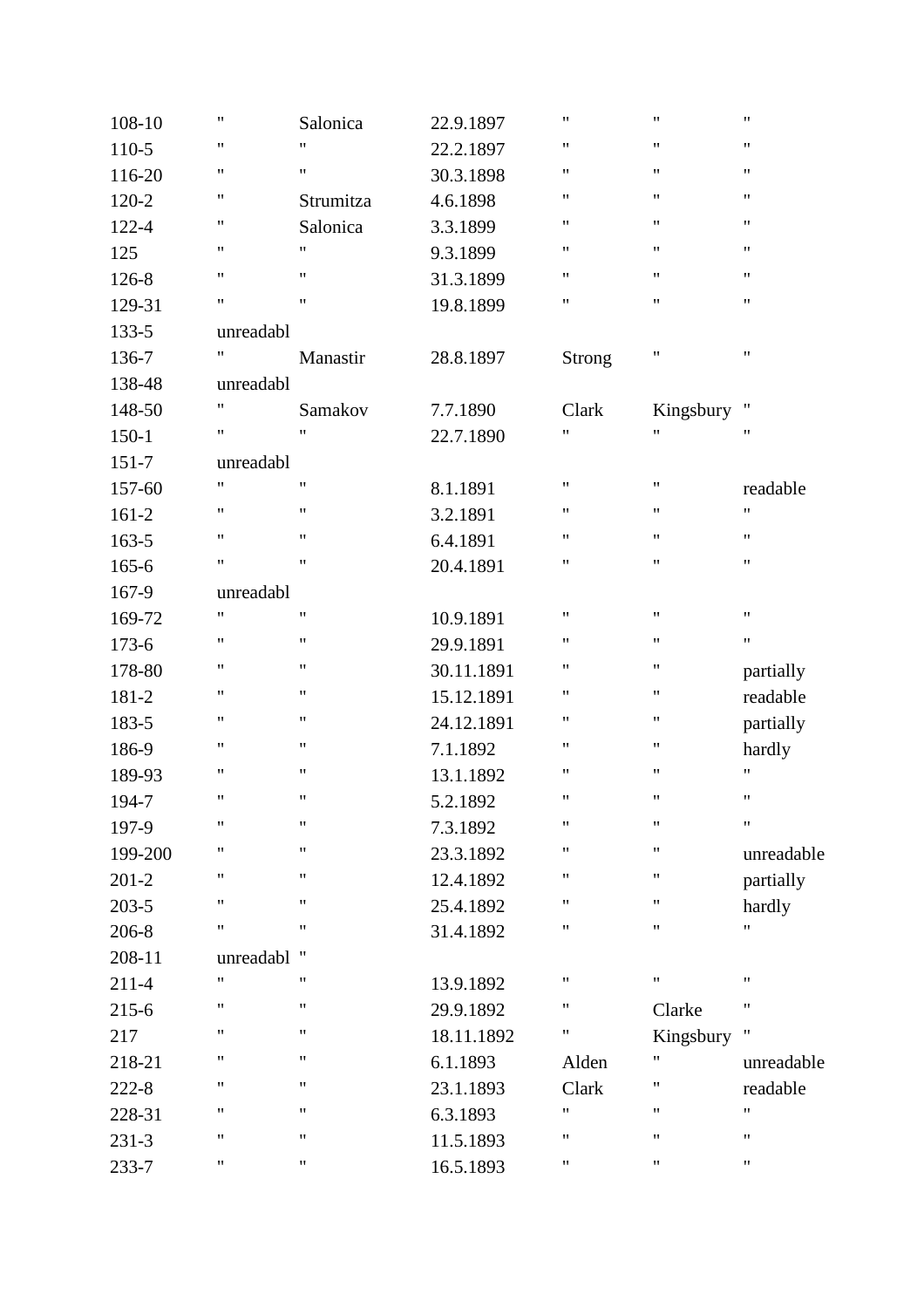| 237-40    | 11                 | $\pmb{\mathsf{H}}$       | 27.9.1893          | $\mathbf{H}$       | $\pmb{\mathsf{H}}$ | $\pmb{\mathsf{H}}$ |
|-----------|--------------------|--------------------------|--------------------|--------------------|--------------------|--------------------|
| $241 - 4$ | 11                 | $\pmb{\mathsf{H}}$       | 6.11.1893          | $\mathbf{H}$       | $\pmb{\mathsf{H}}$ | 11                 |
| 244-5     | $\pmb{\mathsf{H}}$ | $\pmb{\mathsf{H}}$       | 6.12.1893          | $\mathbf{H}$       | $\pmb{\mathsf{H}}$ | 11                 |
| 246-8     | 11                 | London                   | 12.2.1894          | $\mathbf{H}$       | $\pmb{\mathsf{H}}$ | hardly             |
| 248-53    | 11                 | $\pmb{\mathsf{H}}$       | $\pmb{\mathsf{H}}$ | $\mathbf{H}$       | $\pmb{\mathsf{H}}$ | readable           |
| $253 - 5$ | 11                 | Samakov                  | 29.3.1894          | 11                 | $\pmb{\mathsf{H}}$ | $\pmb{\mathsf{H}}$ |
| $255 - 6$ | 11                 | $\pmb{\mathsf{H}}$       | 2.5.1894           | $\mathbf{H}$       | $\pmb{\mathsf{H}}$ | 11                 |
| 257-9     | $\pmb{\mathsf{H}}$ | $\pmb{\mathsf{H}}$       | 11.5.1894          | $\mathbf{H}$       | $\pmb{\mathsf{H}}$ | $\pmb{\mathsf{H}}$ |
| 259-63    | unreadabl          |                          |                    |                    |                    |                    |
| 263-4     | $\pmb{\mathsf{H}}$ | $\pmb{\mathsf{H}}$       | 21.5.1894          | $\mathbf{H}$       | $\pmb{\mathsf{H}}$ | $\pmb{\mathsf{H}}$ |
| $264 - 5$ | 11                 | $\pmb{\mathsf{H}}$       | 2.6.1894           | 11                 | $\pmb{\mathsf{H}}$ | 11                 |
| $265 - 7$ | unreadabl          |                          |                    |                    |                    |                    |
| 267-75    | $\pmb{\mathsf{H}}$ | London                   | 11.8.1894          | $\pmb{\mathsf{H}}$ | $\pmb{\mathsf{H}}$ | $\pmb{\mathsf{H}}$ |
| $275 - 7$ | 11                 | England                  | 29.9.1894          | $\mathbf{H}$       | $\pmb{\mathsf{H}}$ | $\pmb{\mathsf{H}}$ |
| 278-80    | 11                 | Samakov                  | 17.10.1894         | <b>Barton</b>      | $\pmb{\mathsf{H}}$ | $\pmb{\mathsf{H}}$ |
| 280-4     | 11                 | $\pmb{\mathsf{H}}$       | 30.1.1895          | $\pmb{\mathsf{H}}$ | $\pmb{\mathsf{H}}$ | 11                 |
| $285 - 6$ | 11                 | $\pmb{\mathsf{H}}$       | 28.2.1895          | $\mathbf{H}$       | $\pmb{\mathsf{H}}$ | 11                 |
| 286-7     | $\pmb{\mathsf{H}}$ | $\pmb{\mathsf{H}}$       | 20.5.1895          | $\pmb{\mathsf{H}}$ | $\pmb{\mathsf{H}}$ | $\pmb{\mathsf{H}}$ |
| 288-91    | 11                 | $\pmb{\mathsf{H}}$       | 21.8.1895          | $\mathbf{H}$       | $\pmb{\mathsf{H}}$ | $\pmb{\mathsf{H}}$ |
| 291-4     | 11                 | $\pmb{\mathsf{H}}$       | 22.10.1895         | Smith              | $\pmb{\mathsf{H}}$ | $\pmb{\mathsf{H}}$ |
| 294-5     | 11                 | $\pmb{\mathsf{H}}$       | 16.1.1896          | <b>Barton</b>      | $\pmb{\mathsf{H}}$ | 11                 |
| 296-7     | 11                 | $\pmb{\mathsf{H}}$       | 9.4.1896           | Ħ                  | $\pmb{\mathsf{H}}$ | 11                 |
| 297-9     | $\pmb{\mathsf{H}}$ | $\pmb{\mathsf{H}}$       | 19.5.1896          | $\mathbf{H}$       | $\pmb{\mathsf{H}}$ | $\pmb{\mathsf{H}}$ |
| 299-300   | 11                 | $\pmb{\mathsf{H}}$       | 5.6.1896           | $\mathbf{H}$       | $\pmb{\mathsf{H}}$ | $\pmb{\mathsf{H}}$ |
| $301 - 2$ | 11                 | $\pmb{\mathsf{H}}$       | 1.7.1896           | $\mathbf{H}$       | $\pmb{\mathsf{H}}$ | $\pmb{\mathsf{H}}$ |
| $302 - 6$ | 11                 | $\pmb{\mathsf{H}}$       | 24.8.1896          | $\mathbf{H}$       | $\pmb{\mathsf{H}}$ | partially          |
| 306-8     | 11                 | $\pmb{\mathsf{H}}$       | 23.9.1896          | $\pmb{\mathsf{H}}$ | $\pmb{\mathsf{H}}$ | readable           |
| 308-9     | $\pmb{\mathsf{H}}$ | $\pmb{\mathsf{H}}$       | 29.9.1896          | $\pmb{\mathsf{H}}$ | $\pmb{\mathsf{H}}$ | $\pmb{\mathsf{H}}$ |
| 309-10    | $\pmb{\mathsf{H}}$ | $\pmb{\mathsf{H}}$       | 4.11.1896          | Ħ                  | $\pmb{\mathsf{H}}$ | $\pmb{\mathsf{H}}$ |
| 310-11    | 11                 | $\pmb{\mathsf{H}}$       | 7.12.1896          | 11                 | $\pmb{\mathsf{H}}$ | $\pmb{\mathsf{H}}$ |
| $311 - 2$ | unreadabl          |                          |                    |                    |                    |                    |
| 312-4     | $\pmb{\mathsf{H}}$ | $\pmb{\mathsf{H}}$       | 12.8.1897          | $\mathbf{H}$       | $\pmb{\mathsf{H}}$ | partially          |
| $315 - 6$ | "                  | $\pmb{\mathsf{H}}$       | 1.9.1897           | $\mathbf{H}$       | 11                 | readable           |
| 316-7     | $\pmb{\mathsf{H}}$ | $\pmb{\mathsf{H}}$       | 17.9.1897          | $\mathbf{H}$       | $\pmb{\mathsf{H}}$ | $\pmb{\mathsf{H}}$ |
| 317-9     | unreadabl          |                          |                    |                    |                    |                    |
| 319-20    | 11                 | $\pmb{\mathsf{H}}$       | 21.6.1898          | <b>Barton</b>      | $\pmb{\mathsf{H}}$ | $\pmb{\mathsf{H}}$ |
| $321 - 2$ | 11                 | $\pmb{\mathsf{H}}$       | 18.7.1898          | $\mathbf{H}$       | $\pmb{\mathsf{H}}$ | 11                 |
| $322 - 3$ | 11                 | $\overline{\phantom{a}}$ | 12.9.1898          | 11                 | $\pmb{\mathsf{H}}$ | hardly             |
| $324 - 5$ | $\pmb{\mathsf{H}}$ | $\pmb{\mathsf{H}}$       | 23.9.1898          | 11                 | $\pmb{\mathsf{H}}$ | readable           |
| 325-35    | unreadabl          |                          |                    |                    |                    |                    |
| 335-6     | 11                 | England                  | 18.12.1899         | 11                 | $\pmb{\mathsf{H}}$ | 11                 |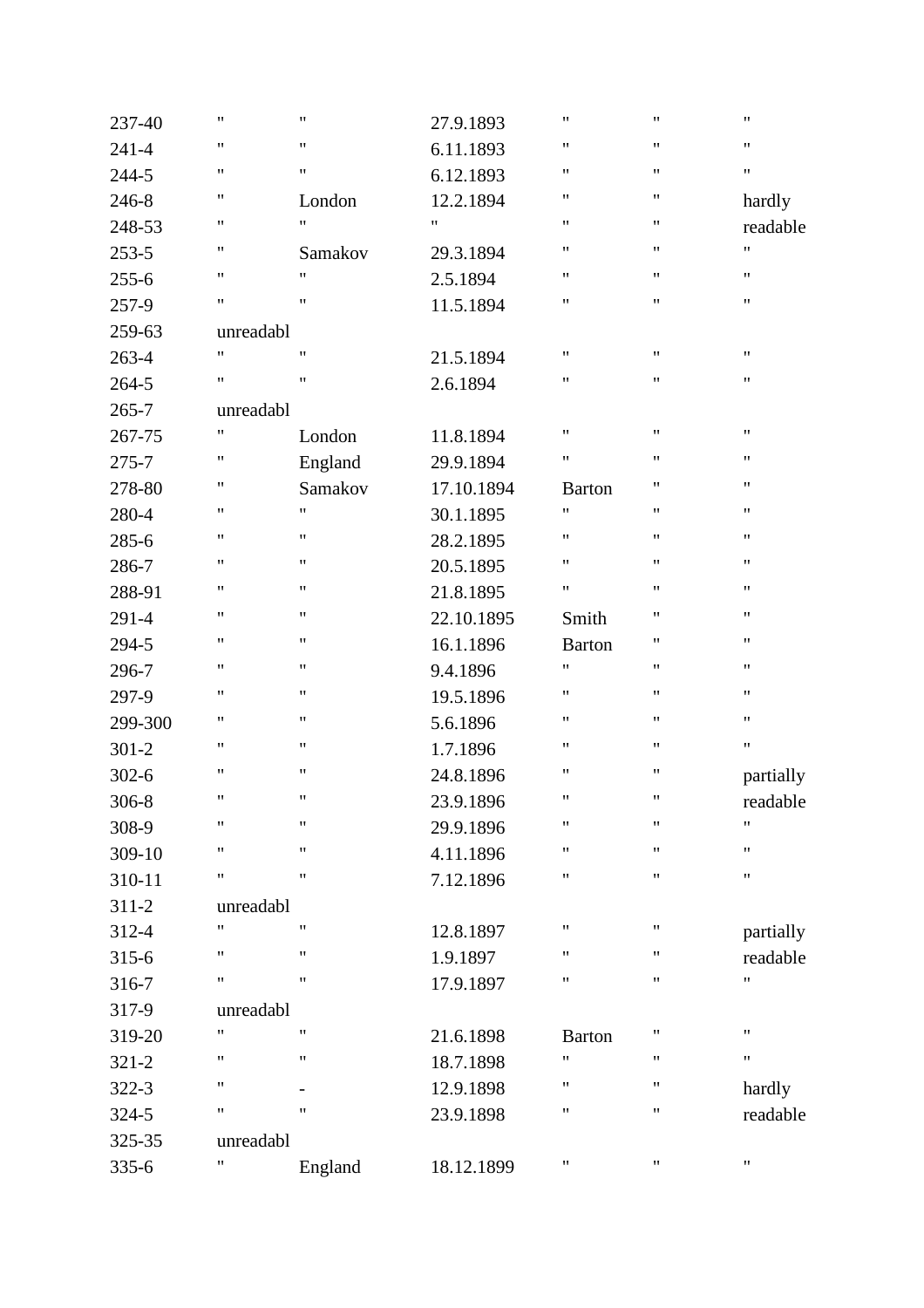| 336-7     | 11                                | $\pmb{\mathsf{H}}$ | 19.12.1899               | Daniels            | $\pmb{\mathsf{H}}$ | 11                 |
|-----------|-----------------------------------|--------------------|--------------------------|--------------------|--------------------|--------------------|
| 339-51    | 11                                | Philippopolis      | 15.1.1890                | Clark              | Leocke             | 11                 |
| $351 - 5$ | 11                                | $^{\prime\prime}$  | 3.2.1890                 | $\mathbf{H}$       | 11                 | 11                 |
| 355       | 11                                | $^{\prime\prime}$  | $\pmb{\mathsf{H}}$       | $\pmb{\mathsf{H}}$ | $\pmb{\mathsf{H}}$ | 11                 |
| 356-7     | 11                                | $^{\prime\prime}$  | 4.2.1890                 | 11                 | 11                 | 11                 |
| 357-62    | 11                                | $\pmb{\mathsf{H}}$ | 17.3.1890                | $\pmb{\mathsf{H}}$ | $\pmb{\mathsf{H}}$ | 11                 |
| 362-4     | 11                                | $\pmb{\mathsf{H}}$ | 10.4.1890                | $\mathbf{H}$       | $\pmb{\mathsf{H}}$ | 11                 |
| $364 - 5$ | $\pmb{\mathsf{H}}$                | $^{\prime\prime}$  | 25.4.1890                | $\mathbf{H}$       | $\pmb{\mathsf{H}}$ | 11                 |
| 365-9     | 11                                | $\pmb{\mathsf{H}}$ | 1.5.1890                 | 11                 | $\pmb{\mathsf{H}}$ | 11                 |
| 369-73    | 11                                | $\pmb{\mathsf{H}}$ | 14.5.1890                | 11                 | 11                 | 11                 |
| 373-5     | 11                                | $\pmb{\mathsf{H}}$ | 10.6.1890                | $\pmb{\mathsf{H}}$ | $\pmb{\mathsf{H}}$ | 11                 |
| 376-9     | 11                                | $^{\prime\prime}$  | 30.6.1890                | $\mathbf{H}$       | $\pmb{\mathsf{H}}$ | 11                 |
| 379-83    |                                   | $^{\prime\prime}$  | 23.7.1890                | $\mathbf{H}$       | $\pmb{\mathsf{H}}$ | 11                 |
| 383-4     | 11                                | $\pmb{\mathsf{H}}$ | 5.8.1890                 | 11                 | $\pmb{\mathsf{H}}$ | 11                 |
| 384-5     | 11                                | $\pmb{\mathsf{H}}$ | 11.8.1890                | 11                 | 11                 | 11                 |
| 385-7     | 11                                | $\pmb{\mathsf{H}}$ | 12.8.1890                | $\pmb{\mathsf{H}}$ | $\pmb{\mathsf{H}}$ | 11                 |
| 387-9     | 11                                | $^{\prime\prime}$  | 6.9.1890                 | $\mathbf{H}$       | $\pmb{\mathsf{H}}$ | $\pmb{\mathsf{H}}$ |
| 389-91    | $\pmb{\mathsf{H}}$                | $^{\prime\prime}$  | 28.10.1890               | 11                 | $\pmb{\mathsf{H}}$ | partially          |
| 391-3     | 11                                | $\pmb{\mathsf{H}}$ | $\overline{\phantom{a}}$ | 11                 | $\pmb{\mathsf{H}}$ | $\pmb{\mathsf{H}}$ |
| 393-5     | 11                                | $\pmb{\mathsf{H}}$ | $\overline{\phantom{a}}$ | 11                 | $\pmb{\mathsf{H}}$ | 11                 |
| $395 - 6$ | 11                                | $\pmb{\mathsf{H}}$ | 12.12.1890               | 11                 | $\pmb{\mathsf{H}}$ | readable           |
| 396-401   | 11                                | $\pmb{\mathsf{H}}$ | 20.1.1891                | $\pmb{\mathsf{H}}$ | $\pmb{\mathsf{H}}$ | hardly             |
| $401 - 5$ | $\pmb{\mathsf{H}}$                | $^{\prime\prime}$  | 29.1.1891                | $\mathbf{H}$       | $\pmb{\mathsf{H}}$ | $\pmb{\mathsf{H}}$ |
| 405-9     | 11                                | $\pmb{\mathsf{H}}$ | 20.3.1891                | 11                 | $\pmb{\mathsf{H}}$ | 11                 |
| 409-11    | 11                                | $\pmb{\mathsf{H}}$ | 28.3.1891                | 11                 | $\pmb{\mathsf{H}}$ | 11                 |
| $411 - 2$ | 11                                | $\pmb{\mathsf{H}}$ | 18.4.1891                | $\pmb{\mathsf{H}}$ | $\pmb{\mathsf{H}}$ | 11                 |
| 413       | $\ensuremath{\mathsf{unreadabl}}$ |                    |                          |                    |                    |                    |
| 414       |                                   |                    | 30.4.1891                | $^{\prime}$        | Ħ                  | $\pmb{\mathsf{H}}$ |
| 415-9     | unreadabl                         |                    |                          |                    |                    |                    |
| 419-21    | "                                 | $^{\prime}$        | 18.5.1891                | 11                 | $\pmb{\mathsf{H}}$ | 11                 |
| $421 - 2$ | "                                 | Ħ                  | 12.8.1891                | 11                 | 11                 | 11                 |
| 422-40    | unreadabl                         |                    |                          |                    |                    |                    |
| $440-1$   | 11                                | Sophia             | 15.2.1892                | $^{\prime}$        | 11                 | readable           |
| 441-7     | unreadabl                         |                    |                          |                    |                    |                    |
| 447-9     | 11                                | Philippopolis      | 22.3.1892                | 11                 | 11                 | 11                 |
| 449-50    | Ħ                                 | New York           | 9.5.1892                 | 11                 | 11                 | 11                 |
| 451-63    | unreadabl                         |                    |                          |                    |                    |                    |
| 463-4     | 11                                | Westmoreland       | 16.3.1893                | $^{\prime}$        | 11                 | $\pmb{\mathsf{H}}$ |
| 464-7     | 11                                | Ħ                  | 21.3.1893                | Ħ                  | "                  | 11                 |
| $467 - 8$ | 11                                | $\pmb{\mathsf{H}}$ | 11.4.1893                | Ħ                  | 11                 | 11                 |
| 468-9     | 11                                | 11                 | 27.4.1893                | 11                 | $\pmb{\mathsf{H}}$ | 11                 |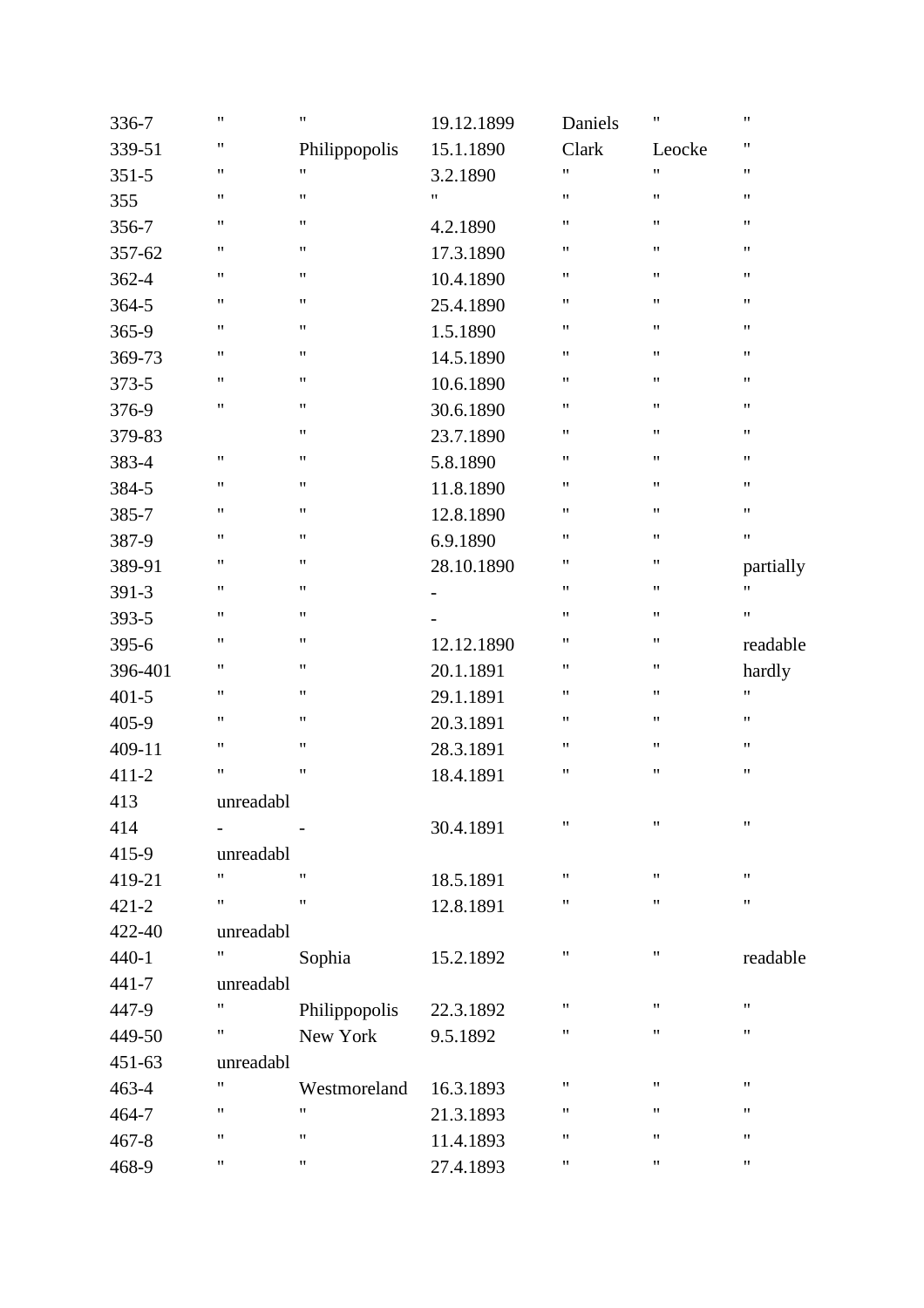| 469-77    | unreadabl |                     |           |               |                   |          |
|-----------|-----------|---------------------|-----------|---------------|-------------------|----------|
| 478-9     | 11        | <b>East Alsliad</b> | 10.1.1894 | "             | $^{\prime\prime}$ | hardly   |
| 479-81    | "         | "                   | 29.5.1894 | "             | $^{\prime\prime}$ | readable |
| $481 - 3$ | 11        | "                   | 14.9.1894 | "             | $^{\prime\prime}$ | "        |
| 483-4     | 11        | "                   | 9.5.1894  | "             | $^{\prime\prime}$ | "        |
| 484-6     | 11        | $^{\prime}$         | "         | <b>Barton</b> | $^{\prime}$       | 11       |
| 488-90    | unreadabl |                     |           |               |                   |          |
|           |           |                     |           |               |                   |          |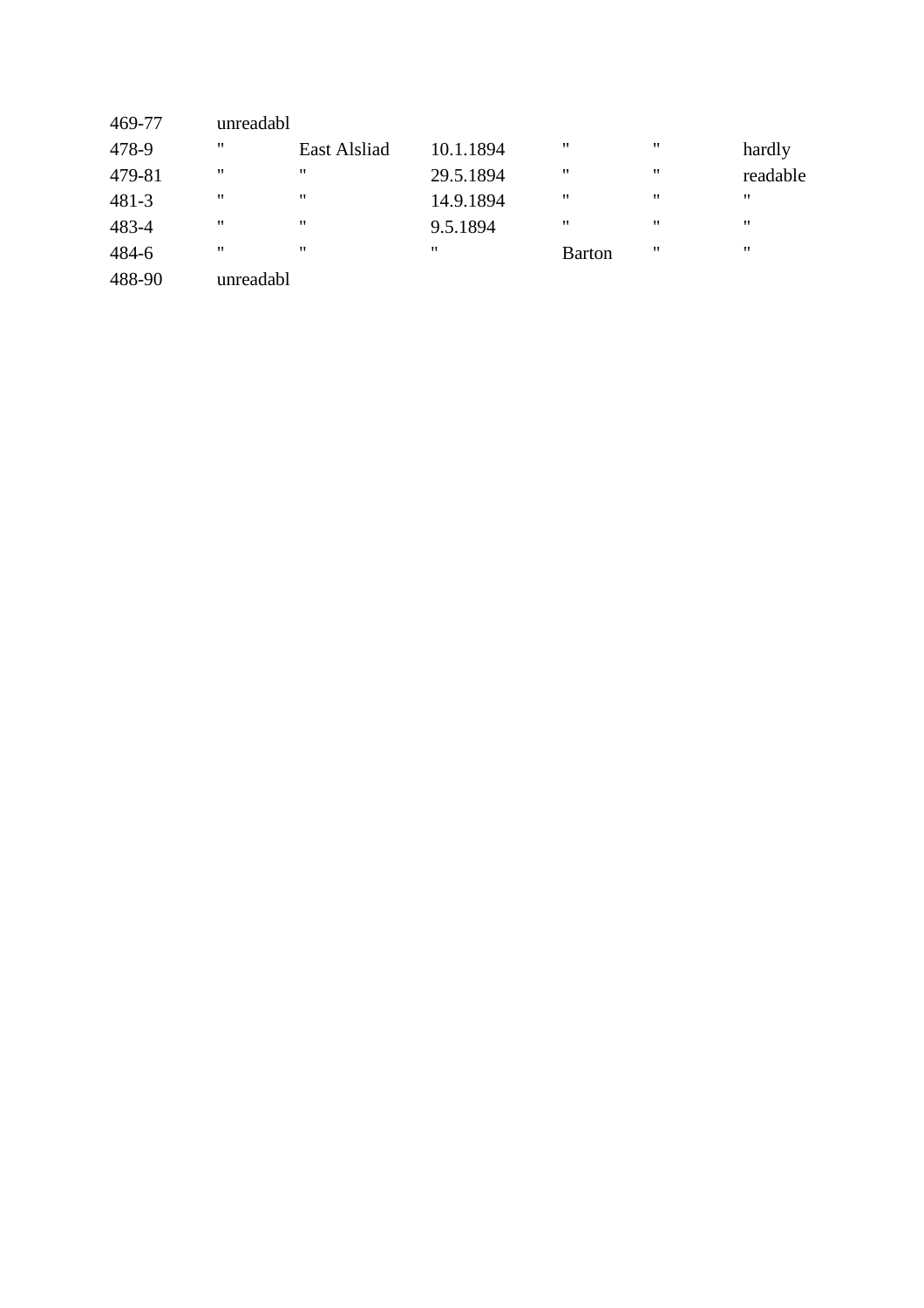Submitted by : Dritan EGRO

Submitted to : Department of History

Project term (month, year) : september 1999

2

# **Bibliographical and physical information**

Document type : microfilm

Reference : BV 2410. A4 1984 Reel 575

Degre of readability : readable

# **Content :**

Number Category of Place & date Written to Written by Degre of

of microfilm Document of writting readability

| $3 - 16$  | unreadable         |                    |            |                    |                    |                   |
|-----------|--------------------|--------------------|------------|--------------------|--------------------|-------------------|
| $16 - 17$ | letter             | Plainfield         | 26.05.1892 | Clark              | Matthews           | hardly            |
| $18 - 40$ | 11                 | unreadable         |            |                    |                    |                   |
| $41 - 5$  | $\pmb{\mathsf{H}}$ | Philippopolis      | 22.01.1890 | $\pmb{\mathsf{H}}$ | Marsh              | $^{\prime\prime}$ |
| $45 - 6$  | 11                 | Manastir           | 19.04.1890 | 11                 | $\pmb{\mathsf{H}}$ | readable          |
| $47 - 56$ | 11                 | Lofteka            | 02.05.1890 | $^{\prime\prime}$  | $\pmb{\mathsf{H}}$ | $^{\prime\prime}$ |
| $57 - 8$  | $\pmb{\mathsf{H}}$ | Philippopolis      | 22.09.1890 | $^{\prime\prime}$  | $\pmb{\mathsf{H}}$ | 11                |
| 59-60     | $\pmb{\mathsf{H}}$ | $^{\prime\prime}$  | 13.10.1890 | $\pmb{\mathsf{H}}$ | $\pmb{\mathsf{H}}$ | partially         |
| $61-2$    | $\pmb{\mathsf{H}}$ | $^{\prime\prime}$  | 04.01.1891 | $\pmb{\mathsf{H}}$ | $\pmb{\mathsf{H}}$ | readable          |
| 63-71     | $\pmb{\mathsf{H}}$ | $\pmb{\mathsf{H}}$ | 24.02.1891 | $\pmb{\mathsf{H}}$ | $\pmb{\mathsf{H}}$ | 11                |
| $71-2$    | $\pmb{\mathsf{H}}$ | $^{\prime\prime}$  | 27.03.1891 | $\pmb{\mathsf{H}}$ | $\pmb{\mathsf{H}}$ | 11                |
| $73 - 4$  | $\pmb{\mathsf{H}}$ | $^{\dagger}$       | 19.04.1891 | $\pmb{\mathsf{H}}$ | $\pmb{\mathsf{H}}$ | $^{\prime\prime}$ |
| $75 - 7$  | $\pmb{\mathsf{H}}$ | $\pmb{\mathsf{H}}$ | 27.05.1891 | $\pmb{\mathsf{H}}$ | $\pmb{\mathsf{H}}$ | 11                |
| 77-84     | $\pmb{\mathsf{H}}$ | $\pmb{\mathsf{H}}$ | 26.09.1891 | $\pmb{\mathsf{H}}$ | $\pmb{\mathsf{H}}$ | 11                |
| $84 - 7$  | $\pmb{\mathsf{H}}$ | $\pmb{\mathsf{H}}$ | 19.11.1891 | $\pmb{\mathsf{H}}$ | $\pmb{\mathsf{H}}$ | 11                |
| 88-90     | $^{\prime\prime}$  | $^{\prime\prime}$  | 28.12.1891 | $\pmb{\mathsf{H}}$ | $\pmb{\mathsf{H}}$ | 11                |
| $90 - 1$  | $\pmb{\mathsf{H}}$ | $^{\dagger}$       | 15.01.1892 | $^{\prime\prime}$  | $\pmb{\mathsf{H}}$ | 11                |
| $91-2$    | $\pmb{\mathsf{H}}$ | $^{\prime\prime}$  | 20.02.1892 | $\pmb{\mathsf{H}}$ | $\pmb{\mathsf{H}}$ | 11                |
| $93 - 4$  | $^{\prime\prime}$  | $^{\prime\prime}$  | 22.03.1892 | $\pmb{\mathsf{H}}$ | $\pmb{\mathsf{H}}$ | 11                |
| $95 - 6$  | $^{\prime\prime}$  | $^{\dagger}$       | 25.03.1892 | $^{\prime\prime}$  | $\pmb{\mathsf{H}}$ | 11                |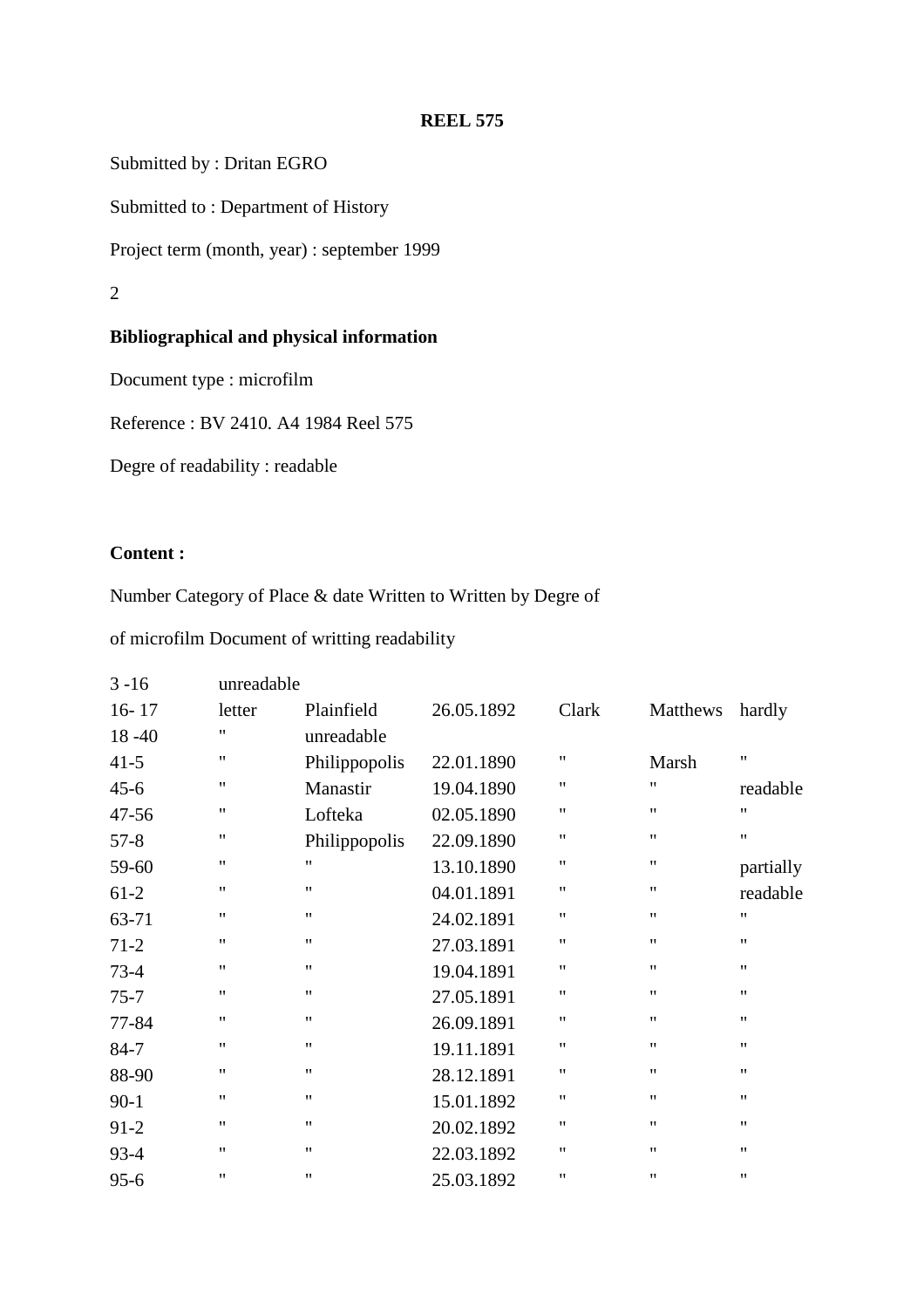| 97-101    | $\pmb{\mathsf{H}}$ | $\pmb{\mathsf{H}}$       | 03.05.1892 | $\pmb{\mathsf{H}}$ | $\pmb{\mathsf{H}}$ | $\pmb{\mathsf{H}}$ |
|-----------|--------------------|--------------------------|------------|--------------------|--------------------|--------------------|
| $101 - 7$ | 11                 | $\pmb{\mathsf{H}}$       | 20.06.1892 | $^{\prime\prime}$  | $\pmb{\mathsf{H}}$ | $\pmb{\mathsf{H}}$ |
| 107-13    | $\qquad \qquad -$  | $\overline{\phantom{a}}$ |            | $\qquad \qquad -$  | $\pmb{\mathsf{H}}$ | partially          |
| 113-7     | 11                 | $\pmb{\mathsf{H}}$       | 28.07.1892 | $\pmb{\mathsf{H}}$ | 11                 | readable           |
| 118-9     | 11                 | $\pmb{\mathsf{H}}$       | 27.09.1892 | 11                 | $\pmb{\mathsf{H}}$ | 11                 |
| 120       | 11                 | $\pmb{\mathsf{H}}$       | 08.10.1892 | $\pmb{\mathsf{H}}$ | Jhomoff            | 11                 |
| 121       | 11                 | <b>Robert College</b>    | 09.10.1892 | Marsh              | Long               | hardly             |
| $122 - 3$ | 11                 | Philippopolis            | 08.10.1892 | Clark              | Marsh              | readable           |
| 123-7     | 11                 | $\pmb{\mathsf{H}}$       | 25.10.1892 | Ħ                  | $\pmb{\mathsf{H}}$ | $\pmb{\mathsf{H}}$ |
| 128-9     | 11                 | $\pmb{\mathsf{H}}$       | 29.10.1892 | 11                 | $\pmb{\mathsf{H}}$ | $\pmb{\mathsf{H}}$ |
| 129-30    | 11                 | $\pmb{\mathsf{H}}$       | 14.11.1892 | 11                 | $\pmb{\mathsf{H}}$ | 11                 |
| 130-2     | 11                 | $\pmb{\mathsf{H}}$       | 11         | $\pmb{\mathsf{H}}$ | $\pmb{\mathsf{H}}$ | $\pmb{\mathsf{H}}$ |
| 133-6     | 11                 | $\pmb{\mathsf{H}}$       | 20.12.1892 | $\pmb{\mathsf{H}}$ | $\pmb{\mathsf{H}}$ | $\pmb{\mathsf{H}}$ |
| 136-9     | $\pmb{\mathsf{H}}$ | $\pmb{\mathsf{H}}$       | 18.01.1893 | "                  | $\pmb{\mathsf{H}}$ | $\pmb{\mathsf{H}}$ |
| $140-3$   | 11                 | $\pmb{\mathsf{H}}$       | 28.01.1893 | 11                 | $\pmb{\mathsf{H}}$ | $\pmb{\mathsf{H}}$ |
| 143-51    | 11                 | $\pmb{\mathsf{H}}$       | 02.03.1893 | $\pmb{\mathsf{H}}$ | $\pmb{\mathsf{H}}$ | 11                 |
| $151 - 2$ | 11                 | $\pmb{\mathsf{H}}$       | 09.03.1893 | $\pmb{\mathsf{H}}$ | $\pmb{\mathsf{H}}$ | $\pmb{\mathsf{H}}$ |
| 153-5     | 11                 | $\pmb{\mathsf{H}}$       | 08.04.1893 | $\pmb{\mathsf{H}}$ | $\pmb{\mathsf{H}}$ | $\pmb{\mathsf{H}}$ |
| $155 - 6$ | 11                 | $\pmb{\mathsf{H}}$       | 25.04.1893 | "                  | $\pmb{\mathsf{H}}$ | $\pmb{\mathsf{H}}$ |
| 156-7     | 11                 | $\pmb{\mathsf{H}}$       | 27.04.1893 | 11                 | $\pmb{\mathsf{H}}$ | $\pmb{\mathsf{H}}$ |
| 158       | 11                 | <b>Bill House</b>        | 24.05.1893 | 11                 | $\pmb{\mathsf{H}}$ | 11                 |
| 159-60    | 11                 | Samakov                  | 11.07.1893 | $\pmb{\mathsf{H}}$ | $\pmb{\mathsf{H}}$ | $\pmb{\mathsf{H}}$ |
| 160-6     | 11                 | $\pmb{\mathsf{H}}$       | 21.08.1893 | $\pmb{\mathsf{H}}$ | $\pmb{\mathsf{H}}$ | $\pmb{\mathsf{H}}$ |
| 166-8     | 11                 | Panagurishte             | 12.09.1893 | "                  | $\pmb{\mathsf{H}}$ | 11                 |
| 168-70    | 11                 | Philippopolis            | 21.09.1893 | 11                 | 11                 | $\pmb{\mathsf{H}}$ |
| 170-4     | 11                 | $\pmb{\mathsf{H}}$       | 02.10.1893 | $\pmb{\mathsf{H}}$ | $\pmb{\mathsf{H}}$ | 11                 |
| 174-6     | 11                 | $\pmb{\mathsf{H}}$       | 20.10.1893 | Ħ                  | $\pmb{\mathsf{H}}$ | $\pmb{\mathsf{H}}$ |
| 177-80    | 11                 | Samakov                  | 17.10.1893 | Marsh              | <b>Barton</b>      | $\pmb{\mathsf{H}}$ |
| 181-2     | 11                 | Haskoy                   | 30.10.1893 | Clark              | Marsh              | 11                 |
| 184-5     | 11                 | Philippopolis            | 03.11.1893 | Ħ                  | 11                 | 11                 |
| 186-7     | 11                 | $\pmb{\mathsf{H}}$       | 13.11.1893 | Ħ                  | 11                 | 11                 |
| 188-90    | 11                 | $\pmb{\mathsf{H}}$       | 09.12.1893 | 11                 | 11                 | 11                 |
| 191-202   | Ħ                  | $\pmb{\mathsf{H}}$       | 26.12.1893 | Ħ                  | $\pmb{\mathsf{H}}$ | 11                 |
| 203-4     | 11                 | 11                       | 10.01.1894 | Ħ                  | $\pmb{\mathsf{H}}$ | 11                 |
| 205-9     | 11                 | $\pmb{\mathsf{H}}$       | 19.01.1894 | Ħ                  | $\pmb{\mathsf{H}}$ | $\pmb{\mathsf{H}}$ |
| 209-14    | 11                 | $\pmb{\mathsf{H}}$       | 28.01.1894 | Ħ                  | 11                 | 11                 |
| 214-20    | 11                 | $\pmb{\mathsf{H}}$       | 08.02.1894 | 11                 | 11                 | 11                 |
| $220 - 6$ | 11                 | $\pmb{\mathsf{H}}$       | 07.03.1894 | Ħ                  | $\pmb{\mathsf{H}}$ | 11                 |
| $227 - 8$ | 11                 | $\pmb{\mathsf{H}}$       | 15.03.1894 | Ħ                  | $\pmb{\mathsf{H}}$ | $\pmb{\mathsf{H}}$ |
| 228-34    | 11                 | $\pmb{\mathsf{H}}$       | 22.03.1894 | Ħ                  | $\pmb{\mathsf{H}}$ | $\pmb{\mathsf{H}}$ |
| $235 - 8$ | 11                 | 11                       | 22.05.1894 | 11                 | $\pmb{\mathsf{H}}$ | $\pmb{\mathsf{H}}$ |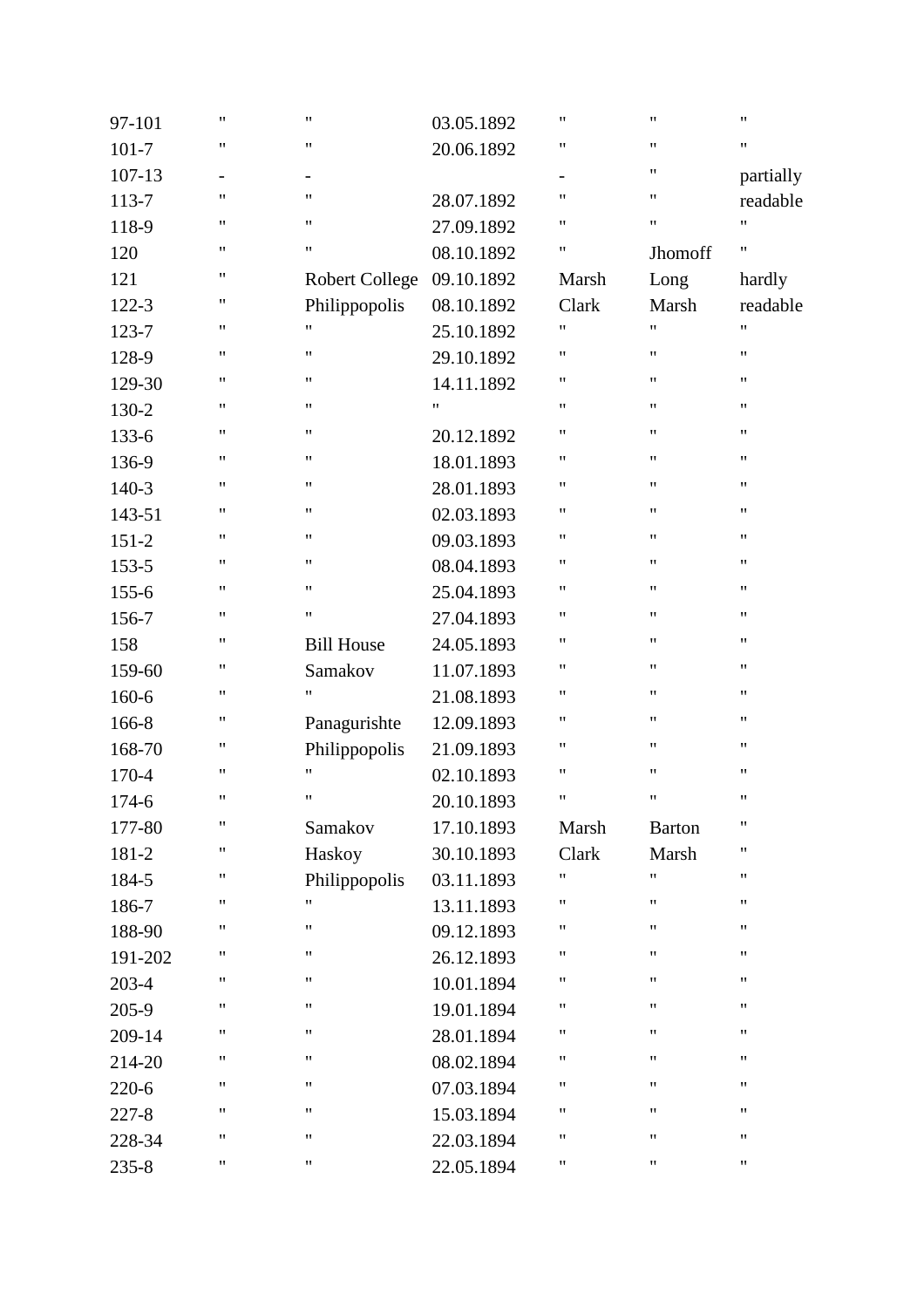| 238-40    | $\pmb{\mathsf{H}}$ | Yanboul            | 04.06.1894         | $^{\prime}$        | $\pmb{\mathsf{H}}$ | $\pmb{\mathsf{H}}$ |
|-----------|--------------------|--------------------|--------------------|--------------------|--------------------|--------------------|
| $240 - 1$ | 11                 | Philippopolis      | 07.07.1894         | $^{\prime\prime}$  | $\pmb{\mathsf{H}}$ | $\pmb{\mathsf{H}}$ |
| 242       | $\pmb{\mathsf{H}}$ | $\pmb{\mathsf{H}}$ | 09.07.1894         | <b>Barton</b>      | $\pmb{\mathsf{H}}$ | 11                 |
| 244-7     | 11                 | Bourgaz            | 27.08.1894         | Clark              | $\pmb{\mathsf{H}}$ | 11                 |
| 248       | 11                 | Philippopolis      | 11.10.1894         | <b>Barton</b>      | $\pmb{\mathsf{H}}$ | $\pmb{\mathsf{H}}$ |
| 249-53    | $\pmb{\mathsf{H}}$ | $\pmb{\mathsf{H}}$ | 22.11.1894         | 11                 | $\pmb{\mathsf{H}}$ | $\pmb{\mathsf{H}}$ |
| $253 - 4$ | 11                 | $\pmb{\mathsf{H}}$ | 12.02.1895         | $^{\prime\prime}$  | $\pmb{\mathsf{H}}$ | 11                 |
| $255 - 8$ | $\pmb{\mathsf{H}}$ | $\pmb{\mathsf{H}}$ | 28.03.1895         | Ħ                  | $\pmb{\mathsf{H}}$ | 11                 |
| 259-61    | 11                 | $\pmb{\mathsf{H}}$ | 25.04.1895         | Ħ                  | $\pmb{\mathsf{H}}$ | 11                 |
| $262 - 3$ | $\pmb{\mathsf{H}}$ | $\pmb{\mathsf{H}}$ | 09.04.1895         | $\pmb{\mathsf{H}}$ | $\pmb{\mathsf{H}}$ | $\pmb{\mathsf{H}}$ |
| 264-5     | 11                 | Sliven             | 23.05.1895         | $\pmb{\mathsf{H}}$ | $\pmb{\mathsf{H}}$ | $\pmb{\mathsf{H}}$ |
| 266-7     | 11                 | Philippopolis      | 27.07.1895         | $\pmb{\mathsf{H}}$ | $\pmb{\mathsf{H}}$ | 11                 |
| 268-74    | $\pmb{\mathsf{H}}$ | Samakov            | 17.08.1895         | $\pmb{\mathsf{H}}$ | $\pmb{\mathsf{H}}$ | 11                 |
| 274-88    | 11                 | Philippopolis      | 11.09.1895         | Ħ                  | $\pmb{\mathsf{H}}$ | 11                 |
| 289-92    | $\pmb{\mathsf{H}}$ | $\pmb{\mathsf{H}}$ | 10.10.1895         | $\pmb{\mathsf{H}}$ | $\pmb{\mathsf{H}}$ | $\pmb{\mathsf{H}}$ |
| 293-5     | 11                 | $\pmb{\mathsf{H}}$ | 18.01.1896         | $\pmb{\mathsf{H}}$ | $\pmb{\mathsf{H}}$ | $\pmb{\mathsf{H}}$ |
| 295-7     | 11                 | $\pmb{\mathsf{H}}$ | 31.01.1896         | $\pmb{\mathsf{H}}$ | $\pmb{\mathsf{H}}$ | 11                 |
| 298-301   | $\pmb{\mathsf{H}}$ | Bourgaz            | 28.02.1896         | $\pmb{\mathsf{H}}$ | $\pmb{\mathsf{H}}$ | 11                 |
| $301 - 2$ | 11                 | Philippopolis      | 20.04.1896         | Ħ                  | $\pmb{\mathsf{H}}$ | 11                 |
| $303 - 5$ | $\pmb{\mathsf{H}}$ | $\pmb{\mathsf{H}}$ | 24.04.1896         | Ħ                  | $\pmb{\mathsf{H}}$ | $\pmb{\mathsf{H}}$ |
| $305 - 6$ | 11                 | $\pmb{\mathsf{H}}$ | 28.05.1896         | $\pmb{\mathsf{H}}$ | $\pmb{\mathsf{H}}$ | $\pmb{\mathsf{H}}$ |
| 307-9     | 11                 | $\pmb{\mathsf{H}}$ | 01.07.1896         | $\pmb{\mathsf{H}}$ | $\pmb{\mathsf{H}}$ | 11                 |
| 309-13    | $\pmb{\mathsf{H}}$ | $\pmb{\mathsf{H}}$ | Ħ                  | $\pmb{\mathsf{H}}$ | $\pmb{\mathsf{H}}$ | 11                 |
| 313-4     | $\pmb{\mathsf{H}}$ | Sabethe            | 25.05.1897         | $^{\prime\prime}$  | $\pmb{\mathsf{H}}$ | $\pmb{\mathsf{H}}$ |
| $315 - 8$ | 11                 | Grimell Laura      | $\pmb{\mathsf{H}}$ | $^{\prime\prime}$  | $\pmb{\mathsf{H}}$ | $\pmb{\mathsf{H}}$ |
| 319-23    | $\pmb{\mathsf{H}}$ | $\pmb{\mathsf{H}}$ | 13.08.1897         | $^{\prime\prime}$  | $\pmb{\mathsf{H}}$ | $\pmb{\mathsf{H}}$ |
| 323-5     | $\pmb{\mathsf{H}}$ | $\pmb{\mathsf{H}}$ | 26.08.1897         | $\pmb{\mathsf{H}}$ | $\pmb{\mathsf{H}}$ | 11                 |
| $325 - 6$ | $\pmb{\mathsf{H}}$ | $\pmb{\mathsf{H}}$ | 05.12.1896         | $^{\prime\prime}$  | $\pmb{\mathsf{H}}$ | hardly             |
| 326-9     | $\pmb{\mathsf{H}}$ | $\pmb{\mathsf{H}}$ | 02.01.1897         | $^{\prime\prime}$  | "                  | readable           |
| 329-30    | $\pmb{\mathsf{H}}$ | $\pmb{\mathsf{H}}$ | 06.01.1897         | Ħ                  | 11                 | hardly             |
| $330 - 1$ | $\pmb{\mathsf{H}}$ | $\pmb{\mathsf{H}}$ | 09.02.1897         | "                  | 11                 | $\pmb{\mathsf{H}}$ |
| 332-4     | 11                 | $\pmb{\mathsf{H}}$ | 23.02.1897         | Ħ                  | $\pmb{\mathsf{H}}$ | $\pmb{\mathsf{H}}$ |
| 335-9     | 11                 | $\pmb{\mathsf{H}}$ | 06.04.1897         | Ħ                  | 11                 | readable           |
| 339-40    | $\pmb{\mathsf{H}}$ | $\pmb{\mathsf{H}}$ | 15.05.1897         | $^{\prime}$        | $\pmb{\mathsf{H}}$ | $^{\prime\prime}$  |
| $340-3$   | $\pmb{\mathsf{H}}$ | $\pmb{\mathsf{H}}$ | 25.10.1897         | Ħ                  | $\pmb{\mathsf{H}}$ | $\pmb{\mathsf{H}}$ |
| 343-4     | 11                 | Samakov            | 12.11.1897         | "                  | $\pmb{\mathsf{H}}$ | $\pmb{\mathsf{H}}$ |
| 345-7     | 11                 | Philippopolis      | 08.12.1897         | Ħ                  | $\pmb{\mathsf{H}}$ | 11                 |
| 347-52    | 11                 | $\pmb{\mathsf{H}}$ | 16.03ç1898         | Ħ                  | $\pmb{\mathsf{H}}$ | $\pmb{\mathsf{H}}$ |
| $353 - 5$ | $\pmb{\mathsf{H}}$ | $\pmb{\mathsf{H}}$ | 30.04.1898         | $^{\prime}$        | $\pmb{\mathsf{H}}$ | $\pmb{\mathsf{H}}$ |
| 355-67    | 11                 | Constantinople     | 19.05.1898         | Ħ                  | $\pmb{\mathsf{H}}$ | 11                 |
| 367-75    | 11                 | Philippopolis      | 06.08.1898         | Ħ                  | $\pmb{\mathsf{H}}$ | $\pmb{\mathsf{H}}$ |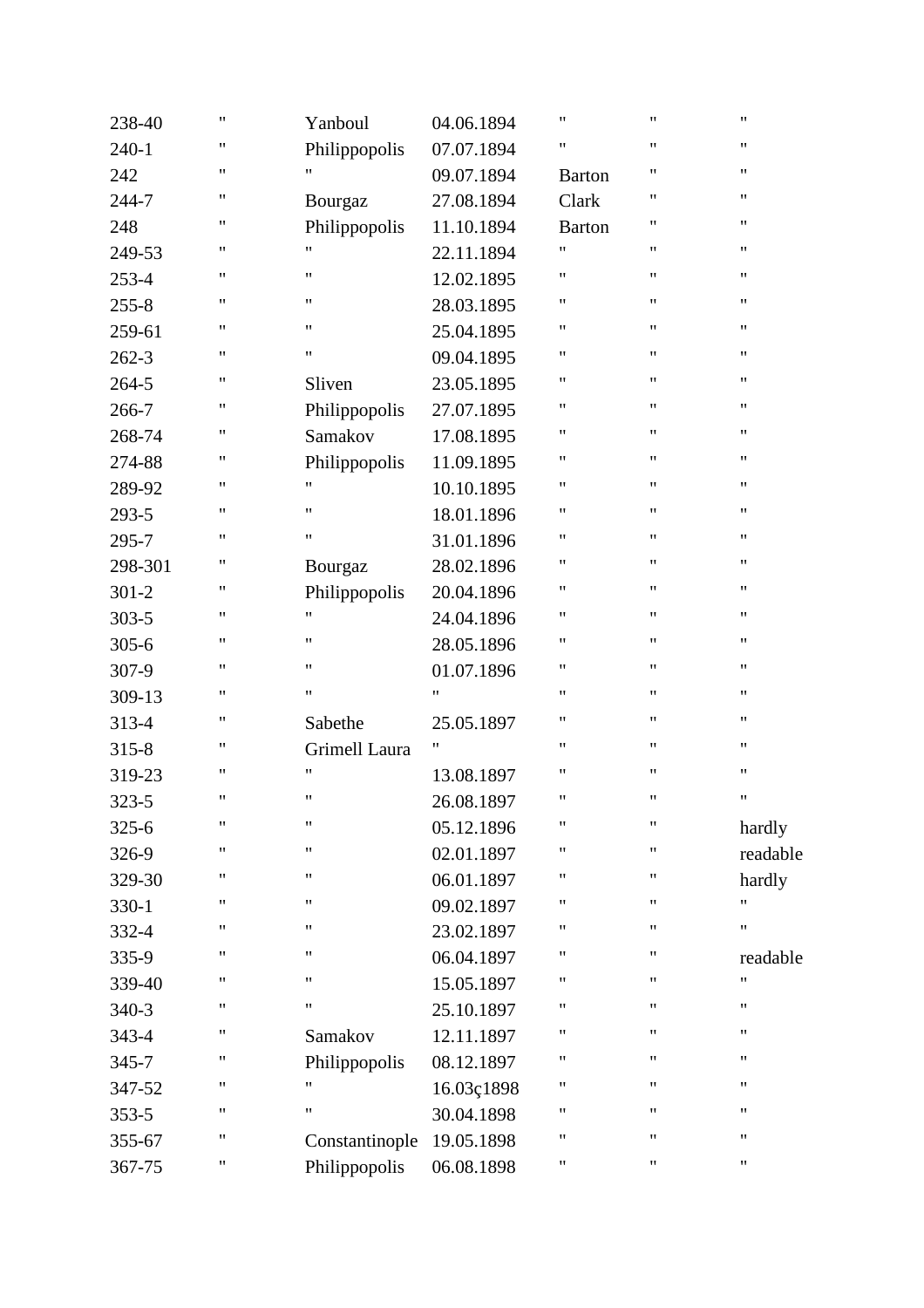| 376-7     | 11                 | $\pmb{\mathsf{H}}$   | 13.04.1898 | $\pmb{\mathsf{H}}$ | $\pmb{\mathsf{H}}$ | $\pmb{\mathsf{H}}$ |
|-----------|--------------------|----------------------|------------|--------------------|--------------------|--------------------|
| 377-8     | 11                 | $\pmb{\mathsf{H}}$   | 24.08.1898 | $\pmb{\mathsf{H}}$ | 11                 | 11                 |
| 378-80    | 11                 | $\pmb{\mathsf{H}}$   | 07.10.1898 | 11                 | 11                 | 11                 |
| 382-3     | 11                 | $\pmb{\mathsf{H}}$   | 17.04.1898 | Clark              | 11                 | 11                 |
| 383-6     | 11                 | $\pmb{\mathsf{H}}$   | 26.09.1898 | $\pmb{\mathsf{H}}$ | 11                 | 11                 |
| 386-8     | unreadable         |                      |            |                    |                    |                    |
| 388-90    | $\pmb{\mathsf{H}}$ | $\pmb{\mathsf{H}}$   | 07.03.1899 | <b>Barton</b>      | 11                 | 11                 |
| 390-3     | $\pmb{\mathsf{H}}$ | $\pmb{\mathsf{H}}$   | 11.04.1899 | $\pmb{\mathsf{H}}$ | 11                 | 11                 |
| 394-6     | 11                 | Manastir             | 26.02.1890 | 11                 | $\pmb{\mathsf{H}}$ | 11                 |
| 397       | unreadable         |                      |            |                    |                    |                    |
| 398-400   | $\pmb{\mathsf{H}}$ | $\pmb{\mathsf{H}}$   | 23.04.1890 | Clark              | Matthews           | hardly             |
| $400 - 1$ | 11                 | $\pmb{\mathsf{H}}$   | 06.05.1890 | 11                 | 11                 | Ħ                  |
| 402-25    | unreadable         |                      |            |                    |                    |                    |
| $425 - 6$ | 11                 | $\pmb{\mathsf{H}}$   | 29.11.1892 | 11                 | $\pmb{\mathsf{H}}$ | readable           |
| 426-9     | unreadable         |                      |            |                    |                    |                    |
| 429-30    | $\pmb{\mathsf{H}}$ | Millvilla            | 12.07.1893 | $\pmb{\mathsf{H}}$ | $\pmb{\mathsf{H}}$ | $\pmb{\mathsf{H}}$ |
|           |                    | Orleans              |            |                    |                    |                    |
| $431 - 2$ | 11                 | $\pmb{\mathsf{H}}$   | 02.08.1893 | $\pmb{\mathsf{H}}$ | 11                 | 11                 |
| 432-9     | 11                 | $\pmb{\mathsf{H}}$   | 13.04.1893 | 11                 | 11                 | 11                 |
| 439-40    | 11                 | <b>Three Rivers</b>  | 14.01.1895 | <b>Barton</b>      | 11                 | 11                 |
| $440 - 2$ | 11                 | $\pmb{\mathsf{H}}$   | 02.02.1895 | <b>Baird</b>       | $\pmb{\mathsf{H}}$ | 11                 |
| $443 - 6$ | 11                 | $\pmb{\mathsf{H}}$   | 21.02.1895 | <b>Barton</b>      | 11                 | 11                 |
| 447-9     | 11                 | $\pmb{\mathsf{H}}$   | 05.08.1895 | $\pmb{\mathsf{H}}$ | 11                 | 11                 |
| $450 - 1$ | 11                 | Millvilla<br>Orleans | 16.08.1895 | $\pmb{\mathsf{H}}$ | 11                 | 11                 |
| $451 - 3$ | 11                 | $^{\dagger}$         | 06.04.1896 | $\pmb{\mathsf{H}}$ | 11                 | 11                 |
| 453       | 11                 | <b>Three Rivers</b>  | 27.04.1896 | $\pmb{\mathsf{H}}$ | 11                 | 11                 |
|           | $\pmb{\mathsf{H}}$ | Millvilla            |            | $\pmb{\mathsf{H}}$ | 11                 | $\pmb{\mathsf{H}}$ |
| 454-5     |                    | Orleans              | 27.07.1896 |                    |                    |                    |
| 455       | $\pmb{\mathsf{H}}$ | $\pmb{\mathsf{H}}$   | 24.08.1896 | $\pmb{\mathsf{H}}$ | 11                 | $\pmb{\mathsf{H}}$ |
| 456-7     | 11                 | $\pmb{\mathsf{H}}$   | 28.08.1896 | Ħ                  | $\mathbf{H}$       | 11                 |
| $457 - 8$ | 11                 | $\pmb{\mathsf{H}}$   | 02.08.1896 | 11                 | 11                 | 11                 |
| 458-60    | 11                 | $\pmb{\mathsf{H}}$   | 07.09.1896 | 11                 | $\pmb{\mathsf{H}}$ | 11                 |
| 460-98    | unreadable         |                      |            |                    |                    |                    |
| 498-9     | $\pmb{\mathsf{H}}$ | Philippopolis        | 09.08.1899 | $\pmb{\mathsf{H}}$ | 11                 | $\pmb{\mathsf{H}}$ |
| 502-7     | 11                 | Sophia               | 24.05.1893 | $\pmb{\mathsf{H}}$ | $\pmb{\mathsf{H}}$ | hardly             |
| 508-9     | 11                 | Constantinople       | 30.01.1890 | Clark              | <b>Riggs</b>       | readable           |
| 509-10    | 11                 | $\pmb{\mathsf{H}}$   | 19.03.1890 | $\pmb{\mathsf{H}}$ | $\pmb{\mathsf{H}}$ | 11                 |
| 510-2     | 11                 | $\pmb{\mathsf{H}}$   | 05.05.1890 | $\pmb{\mathsf{H}}$ | 11                 | 11                 |
| 513-5     | 11                 | $\pmb{\mathsf{H}}$   | 07.01.1891 | "                  | 11                 | 11                 |
| 515-6     | 11                 | $^{\prime\prime}$    | 02.06.1891 | 11                 | $\mathbf{H}$       | 11                 |
| 517-8     | 11                 | 11                   | 07.10.1891 | 11                 | 11                 | 11                 |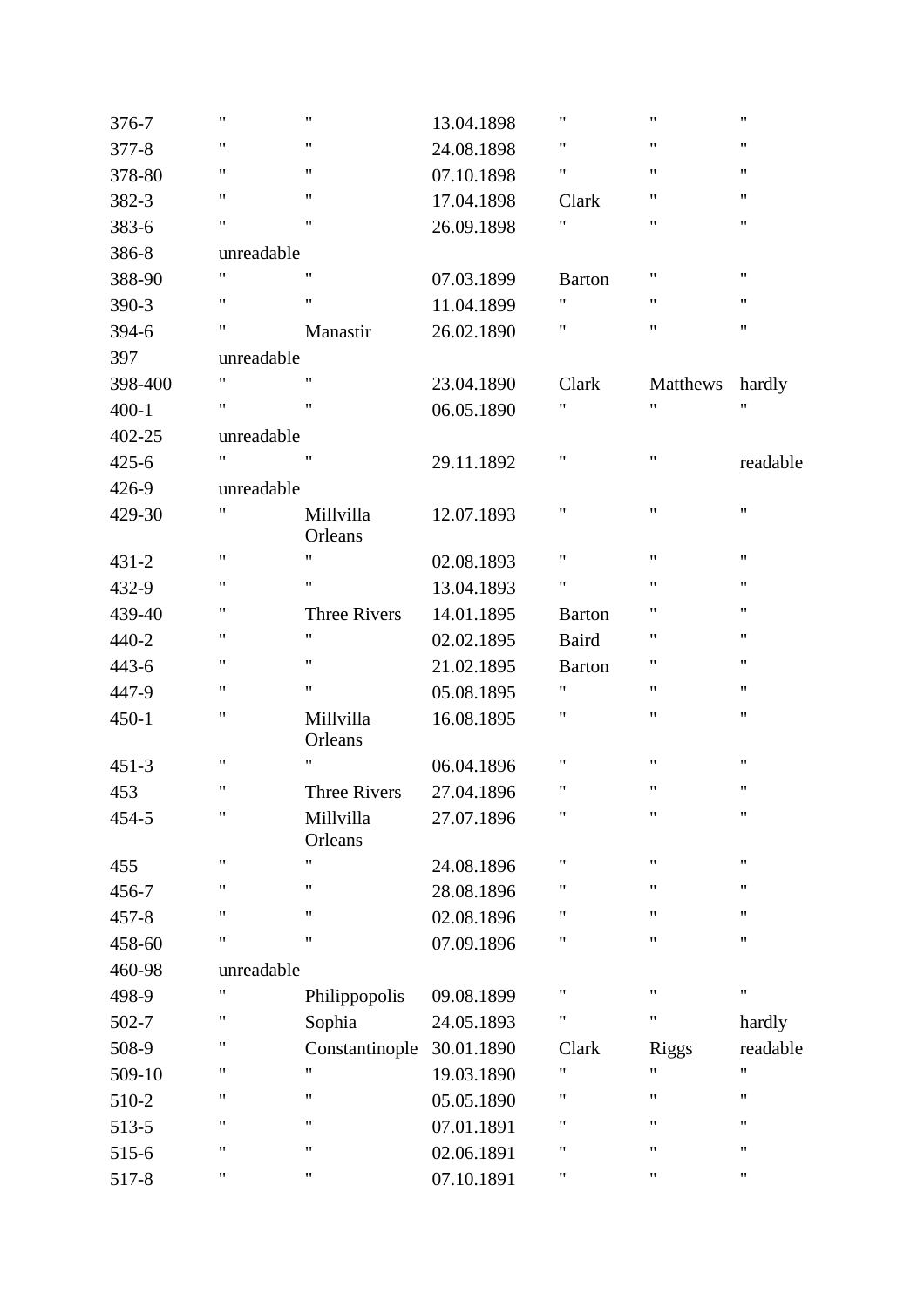| 518-9      | $\pmb{\mathsf{H}}$ | $\pmb{\mathsf{H}}$       | 18.11.1891 | 11                 | $\pmb{\mathsf{H}}$ | $\pmb{\mathsf{H}}$ |
|------------|--------------------|--------------------------|------------|--------------------|--------------------|--------------------|
| $520-1$    | $\pmb{\mathsf{H}}$ | $\pmb{\mathsf{H}}$       | 26.02.1891 | 11                 | $\pmb{\mathsf{H}}$ | $\pmb{\mathsf{H}}$ |
| 521-3      | $\pmb{\mathsf{H}}$ | $\pmb{\mathsf{H}}$       | 19.11.1892 | 11                 | $\pmb{\mathsf{H}}$ | 11                 |
| 523-5      | $\pmb{\mathsf{H}}$ | $\pmb{\mathsf{H}}$       | 10.08.1894 | Ħ                  | $\pmb{\mathsf{H}}$ | 11                 |
| $525 - 6$  | $\pmb{\mathsf{H}}$ | $\pmb{\mathsf{H}}$       | 19.11.1894 | <b>Barton</b>      | $\pmb{\mathsf{H}}$ | $\pmb{\mathsf{H}}$ |
| 527-30     | $\pmb{\mathsf{H}}$ | $\pmb{\mathsf{H}}$       | 13.12.1894 | 11                 | $\pmb{\mathsf{H}}$ | $\pmb{\mathsf{H}}$ |
| 531-2      | $\pmb{\mathsf{H}}$ | $\pmb{\mathsf{H}}$       | 27.02.1894 | 11                 | $\pmb{\mathsf{H}}$ | 11                 |
| 533-5      | $\pmb{\mathsf{H}}$ | $\pmb{\mathsf{H}}$       | 15.05.1895 | $\pmb{\mathsf{H}}$ | $\pmb{\mathsf{H}}$ | 11                 |
| 535-6      | $\pmb{\mathsf{H}}$ | $\pmb{\mathsf{H}}$       | 10.07.1895 | Ħ                  | $\pmb{\mathsf{H}}$ | 11                 |
| 537-8      | $\pmb{\mathsf{H}}$ | $\pmb{\mathsf{H}}$       | 24.09.1896 | Ħ                  | $\pmb{\mathsf{H}}$ | $\pmb{\mathsf{H}}$ |
| 539-40     | $\pmb{\mathsf{H}}$ | $\pmb{\mathsf{H}}$       | 05.12.1896 | 11                 | $\pmb{\mathsf{H}}$ | $\pmb{\mathsf{H}}$ |
| $541 - 2$  | $\pmb{\mathsf{H}}$ | $\pmb{\mathsf{H}}$       | 06.04.1897 | 11                 | $\pmb{\mathsf{H}}$ | 11                 |
| 543-4      | $\pmb{\mathsf{H}}$ | $\pmb{\mathsf{H}}$       | 03.07.1897 | 11                 | $\pmb{\mathsf{H}}$ | 11                 |
| 545-7      | $\pmb{\mathsf{H}}$ | $\pmb{\mathsf{H}}$       | 13.01.1898 | Ħ                  | $\pmb{\mathsf{H}}$ | 11                 |
| 547-8      | $\pmb{\mathsf{H}}$ | $\pmb{\mathsf{H}}$       | 07.06.1898 | Ħ                  | $\pmb{\mathsf{H}}$ | $\pmb{\mathsf{H}}$ |
| 549-50     | $\pmb{\mathsf{H}}$ | $\pmb{\mathsf{H}}$       | 13.08.1899 | 11                 | $\pmb{\mathsf{H}}$ | $\pmb{\mathsf{H}}$ |
| 550-1      | $\pmb{\mathsf{H}}$ | $\pmb{\mathsf{H}}$       | 26.03.1899 | 11                 | $\pmb{\mathsf{H}}$ | 11                 |
| 553-4      | $\pmb{\mathsf{H}}$ | $\overline{\phantom{0}}$ | 02.10.1893 | Clark              | Shapoff            | 11                 |
| 556-7      | $\pmb{\mathsf{H}}$ |                          | 01.06.1893 | Ħ                  | Sleeper            | 11                 |
| 559-63     | $\pmb{\mathsf{H}}$ | Sophia                   | 29.04.1890 | Ħ                  | Stone              | 11                 |
| 563-70     | unreadable         |                          |            |                    |                    |                    |
| 570-1      | $\pmb{\mathsf{H}}$ | Philippopolis            | 11.06.1890 | 11                 | $\pmb{\mathsf{H}}$ | hardly             |
| 571-2      | $\pmb{\mathsf{H}}$ | $^{\prime\prime}$        | 22.01.1891 | 11                 | House              | 11                 |
| 572-4      | $\pmb{\mathsf{H}}$ | $\pmb{\mathsf{H}}$       | 30.01.1891 | Ħ                  | Stone              | $\pmb{\mathsf{H}}$ |
| 575-83     | unreadable         |                          |            |                    |                    |                    |
| 583-4      | $\pmb{\mathsf{H}}$ | Samakov                  | 20.09.1892 | 11                 | $\pmb{\mathsf{H}}$ | readable           |
| 585-7      | $\pmb{\mathsf{H}}$ | $\pmb{\mathsf{H}}$       | 03.11.1892 | 11                 | $\pmb{\mathsf{H}}$ | hardly             |
| 587-94     | $\pmb{\mathsf{H}}$ | $\pmb{\mathsf{H}}$       | 08.12.1892 | $\pmb{\mathsf{H}}$ | $\pmb{\mathsf{H}}$ | readable           |
| 594-8      | $\pmb{\mathsf{H}}$ | $\pmb{\mathsf{H}}$       | 06.02.1893 | Ħ                  | $\pmb{\mathsf{H}}$ | 11                 |
| 598-600    | $\pmb{\mathsf{H}}$ | $\pmb{\mathsf{H}}$       | 02.06.1893 | Ħ                  | $\pmb{\mathsf{H}}$ | $\pmb{\mathsf{H}}$ |
| $601-3$    | 11                 | unreadable               |            |                    | $\pmb{\mathsf{H}}$ |                    |
| 603-5      | $\pmb{\mathsf{H}}$ | Philippopolis            | 22.09.1893 | 11                 | $\pmb{\mathsf{H}}$ | hardly             |
| 605-7      | 11                 | "                        | 21.12.1893 | Ħ                  | $\pmb{\mathsf{H}}$ | 11                 |
| $607 - 10$ | $\pmb{\mathsf{H}}$ | $\pmb{\mathsf{H}}$       | 16.02.1894 | Ħ                  | $\pmb{\mathsf{H}}$ | readable           |
| 610-4      | $\pmb{\mathsf{H}}$ | $\pmb{\mathsf{H}}$       | 19.02.1894 | Ħ                  | $\pmb{\mathsf{H}}$ | $\pmb{\mathsf{H}}$ |
| 614-5      | 11                 | Pazardjik                | 05.04.1894 | Ħ                  | $\pmb{\mathsf{H}}$ | $\pmb{\mathsf{H}}$ |
| 615-21     | unreadable         |                          |            |                    |                    |                    |
| $621-3$    | 11                 | Chelsea                  | 03.12.1897 | <b>Barton</b>      | $\pmb{\mathsf{H}}$ | 11                 |
| $624 - 5$  | $\pmb{\mathsf{H}}$ | 11                       | 08.01.1898 | Daniels            | $\pmb{\mathsf{H}}$ | 11                 |
| 626-33     | 11                 | $^{\prime\prime}$        | 05.02.1898 | Ħ                  | $\pmb{\mathsf{H}}$ | 11                 |
| 633-40     | unreadable         |                          |            |                    |                    |                    |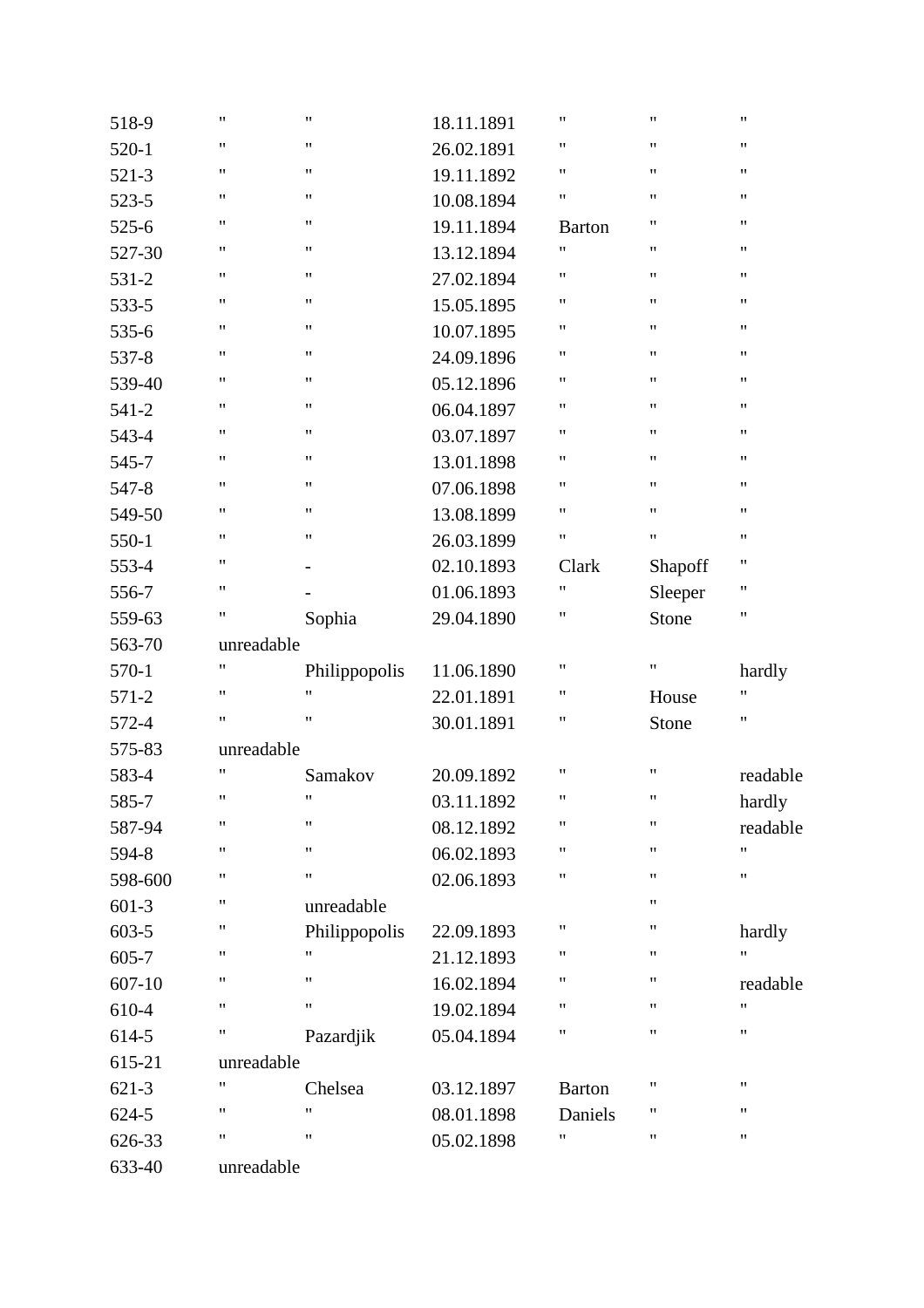| $640 - 1$ | $\pmb{\mathsf{H}}$ | Salonica           | 23.03.1899         | <b>Barton</b>      | $\pmb{\mathsf{H}}$ | $\pmb{\mathsf{H}}$ |
|-----------|--------------------|--------------------|--------------------|--------------------|--------------------|--------------------|
| 642-4     | $\pmb{\mathsf{H}}$ | 11                 | 31.03.1899         | 11                 | $\pmb{\mathsf{H}}$ | $\pmb{\mathsf{H}}$ |
| 647-9     | $\pmb{\mathsf{H}}$ |                    | 17.10.1893         | Clark              | Theodoroff hardly  |                    |
| 650-2     | 11                 | Haskova            | 05.02.1894         | Ħ                  | 11                 | readable           |
| 654-8     | 11                 | Constantinople     | 06.05.1890         | 11                 | Thomson            | hardly             |
| 658-61    | $\pmb{\mathsf{H}}$ | $\pmb{\mathsf{H}}$ | 17.01.1891         | 11                 | Ħ                  | readable           |
| 662-3     | $\pmb{\mathsf{H}}$ | Ħ                  | 23.02.1891         | 11                 | 11                 | hardly             |
| 665-7     | unreadable         |                    |                    |                    |                    |                    |
| 667-9     | $\pmb{\mathsf{H}}$ | Scotland           | 13.07.1891         | 11                 | 11                 | readable           |
| $670 - 1$ | 11                 | New York           | 09.09.1891         | 11                 | 11                 | 11                 |
| 672-4     | unreadable         |                    |                    |                    |                    |                    |
| 674-9     | "                  |                    | 03.12.1891         | $\pmb{\mathsf{H}}$ | 11                 | $\pmb{\mathsf{H}}$ |
| 680-2     | 11                 | Edinburgh          | 23.03.1892         | 11                 | 11                 | $\pmb{\mathsf{H}}$ |
| 682-4     | unreadable         |                    |                    |                    |                    |                    |
| 684-6     | 11                 | Scotland           | 28.06.1892         | 11                 | 11                 | $\pmb{\mathsf{H}}$ |
| 688-90    | 11                 | Constantinople     | 29.08.1892         | Ħ                  | 11                 | $\pmb{\mathsf{H}}$ |
| 690-5     | 11                 | 11                 | 09.02.1893         | 11                 | $\pmb{\mathsf{H}}$ | $\pmb{\mathsf{H}}$ |
| 696       | 11                 | Manastir           | 04.04.1893         | Thomson            | Baird              | 11                 |
| 697-9     | 11                 | Constantinople     | 18.05.1893         | Clark              | Tomson             | 11                 |
| 700       | 11                 | 11                 | 13.05.1893         | 11                 | 11                 | 11                 |
| 701-4     | 11                 | $\pmb{\mathsf{H}}$ | 28.06.1893         | Ħ                  | 11                 | $\pmb{\mathsf{H}}$ |
| 706-10    | 11                 | 11                 | 24.02.1894         | 11                 | 11                 | $\pmb{\mathsf{H}}$ |
| 710-2     | 11                 | 11                 | 22.03.1894         | <b>Barton</b>      | 11                 | $\pmb{\mathsf{H}}$ |
| 712-4     | 11                 | 11                 | 16.05.1894         | Ħ                  | 11                 | 11                 |
| 714-6     | 11                 | 11                 | 25.06.1894         | Clark              | 11                 | $\pmb{\mathsf{H}}$ |
| 716-8     | $\pmb{\mathsf{H}}$ | $\pmb{\mathsf{H}}$ | 09.08.1894         | <b>Barton</b>      | 11                 | $\pmb{\mathsf{H}}$ |
| 718-20    | $\pmb{\mathsf{H}}$ | 11                 | $\pmb{\mathsf{H}}$ | 11                 | 11                 | $\pmb{\mathsf{H}}$ |
| 720-2     | 11                 | 11                 | 22.10.1894         | 11                 | 11                 | $\pmb{\mathsf{H}}$ |
| $723 - 6$ | 11                 | 11                 | 17.01.1895         | Ħ                  | 11                 | 11                 |
| 726-8     | 11                 | 11                 | 04.02.1895         | Ħ                  | 11                 | 11                 |
| 728-9     | 11                 | $\pmb{\mathsf{H}}$ | 15.05.1895         | Ħ                  | 11                 | 11                 |
| 729-31    | 11                 | $\pmb{\mathsf{H}}$ | 08.06.1895         | 11                 | 11                 | $\pmb{\mathsf{H}}$ |
| $731 - 5$ | 11                 | Ħ                  | 29.08.1895         | Ħ                  | 11                 | $\pmb{\mathsf{H}}$ |
| 736-7     | 11                 | 11                 | 25.10.1895         | Smith              | 11                 | 11                 |
| 737-9     | 11                 | 11                 | 21.01.1896         | <b>Barton</b>      | 11                 | 11                 |
| 739-45    | 11                 | $\pmb{\mathsf{H}}$ | 16.04.1896         | Ħ                  | 11                 | 11                 |
| 745-7     | 11                 | $\pmb{\mathsf{H}}$ | 28.05.1896         | Ħ                  | 11                 | 11                 |
| 747-8     | 11                 | 11                 | 24.08.1896         | Ħ                  | 11                 | 11                 |
| 748-50    | 11                 | 11                 | 30.11.1896         | Ħ                  | 11                 | 11                 |
| 750-3     | "                  | $\pmb{\mathsf{H}}$ | 28.01.1897         | Ħ                  | 11                 | $\pmb{\mathsf{H}}$ |
| 753-4     | 11                 | 11                 | 30.04.1897         | 11                 | 11                 | 11                 |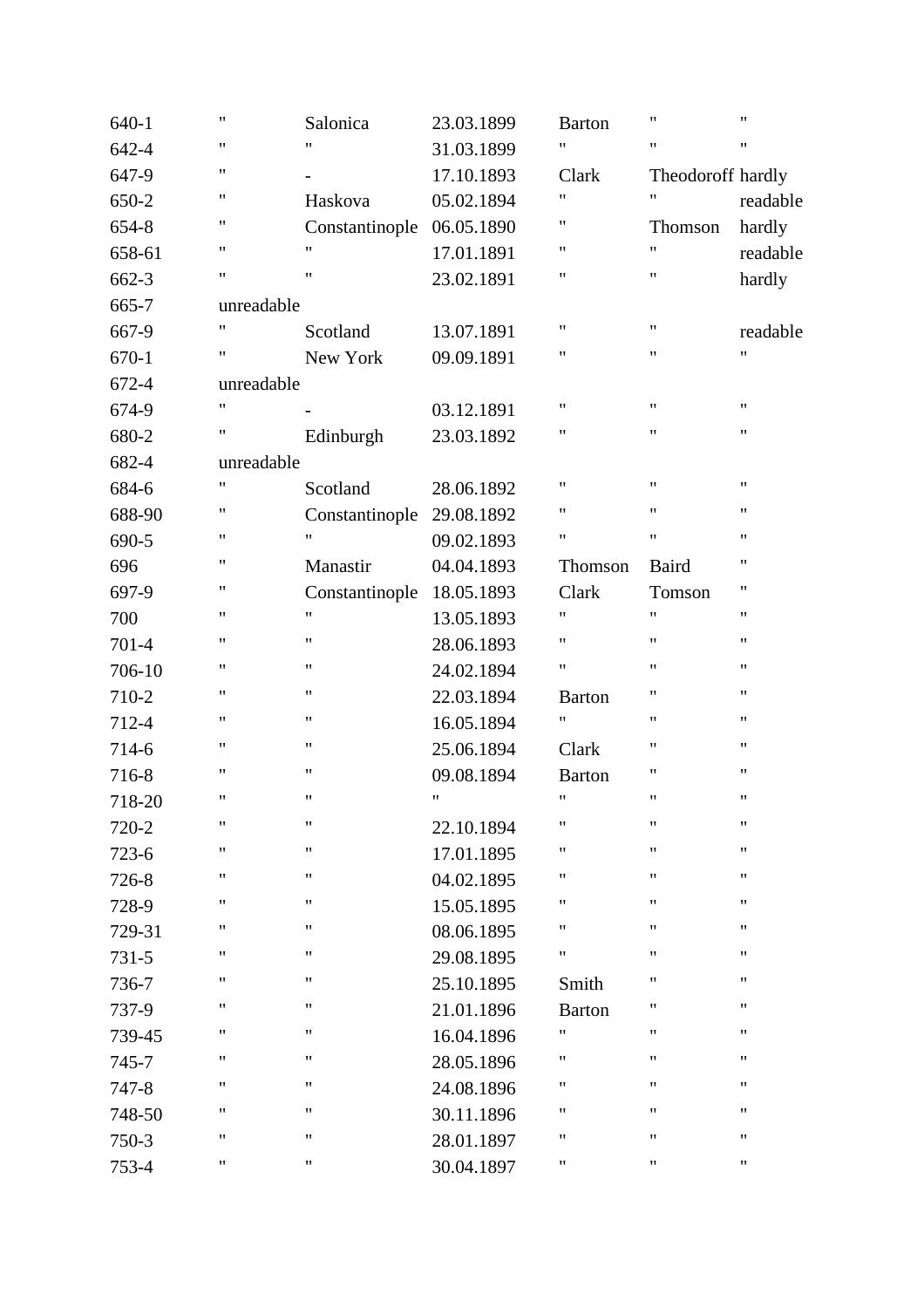| 754-7     | " | $^{\prime\prime}$ | 04.08.1896 | " | $^{\prime\prime}$ | $^{\prime\prime}$ |
|-----------|---|-------------------|------------|---|-------------------|-------------------|
| 758-60    | " | $^{\prime\prime}$ | 07.12.1896 | " | $^{\prime\prime}$ | $^{\prime\prime}$ |
| 760-1     | " | $^{\prime\prime}$ | 03.02.1896 | " | $^{\prime\prime}$ | $^{\prime\prime}$ |
| $761 - 7$ | " | Samakov           | 27.05.1896 | " | $^{\prime\prime}$ | $^{\prime\prime}$ |
| 767-77    | " | "                 | 12.01.1899 | " | $^{\prime\prime}$ | $^{\prime\prime}$ |
| 778-9     | " | ,,                | 20.02.1899 | " | $^{\prime\prime}$ | ,,                |
| 779-86    | " | "                 | 11.11.1899 | " | $^{\prime\prime}$ | ,,                |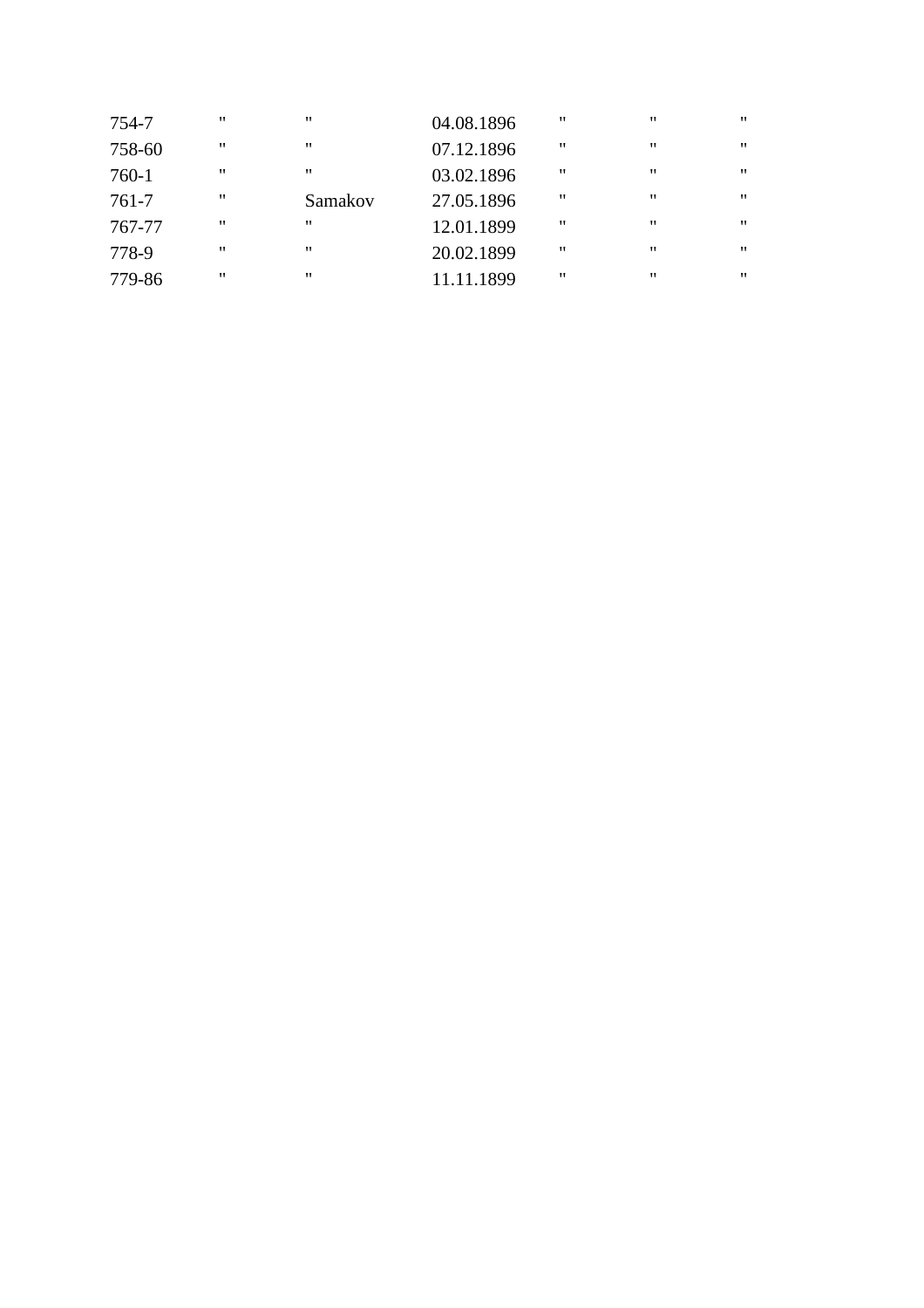Submitted by : Dritan EGRO

Submitted to : Department of History

Project term (month, year) : october 1999

#### **Bibliographical and physical information**

Document type : microfilm

Reference : BV 2410. A4 1984 Reel 576

Degre of readability : readable

#### **Content :**

3-8 Minutes of the Annual meeting of the European Turkey mission,

Salonica, 2.05.1900 readable

8-17 Minutes of the Annual meeting of the European Turkey mission,

Samakov 12.07.1901 readable

17-23 Minutes of the Annual meeting of the European Turkey mission,

Manastir 24.04.1902 hardly

23-7 Minutes of the Annual meeting of the European Turkey mission,

Philippolis 14.04.1905 readable

28-41 Minutes of the Annual meeting of the European Turkey mission,

Samakov, 9.05.1904 tapewriting

42-53 Minutes of the Annual meeting of the European Turkey mission,

Sofia, 2.06.1905 tapewriting

54-65 Minutes of the Annual meeting of the European Turkey mission,

Salonica, 11.05.1906 tapewriting

66-74 Minutes of the Annual meeting of the European Turkey mission,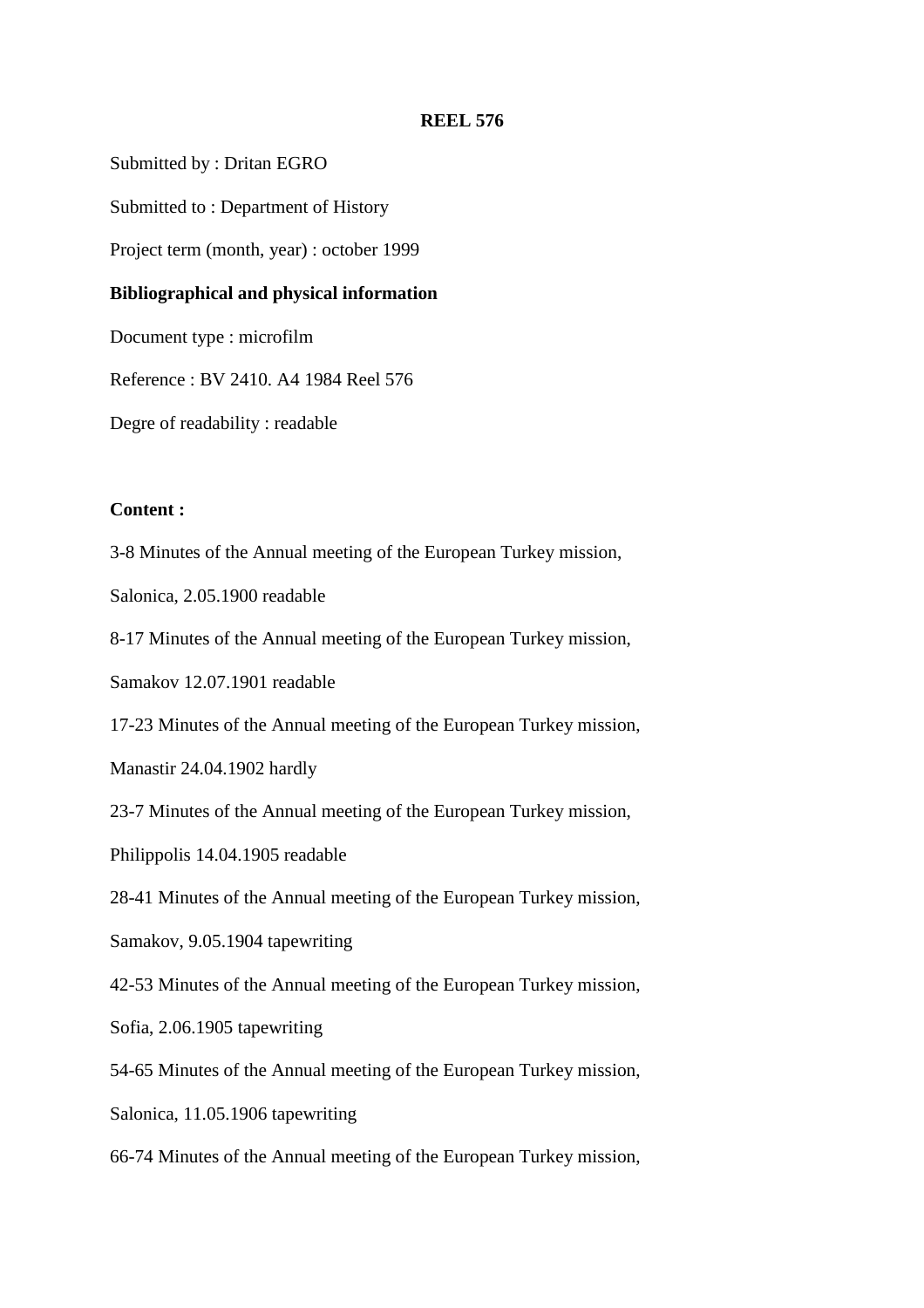Manastir, 2.05.1907 partially

- 74-86 Minutes of the Annual meeting of the European Turkey mission,
- Philippopolis, 21.04.1908 tapewriting
- 87-104 Minutes of the Annual meeting of the European Turkey mission,
- Kotcha, 9.04.1904 hardly readable
- 105-6 Circular notes, Manastir, 22.01.1900, hardly
- 107-13 unreadable
- 113-4 Manastir, 19.01.1902, written to Barton, written by Bond, hardly
- 115-7 Copy (Circular Note) " "
- 118-21 Philippopolis, 4.06.1902, Marsh, readable
- 122-3 Report Salonica, 4.12.1902, Bond, tapewriting
- 124-6 Circular Note, Manastir, 22.01.1903, Barton, " , hardly
- 127-8 Petition - - , tapewriting
- 129-130 Circular Note, Samakov 13.10.1903, Barton, L.F. Ostrander, "
- 131-2 " " 14.12.1903 " " "
- 133-4 " " 18.01.1904 " " "
- 135-7 " " 4.03.1904 " " "
- 138 " " 2.11.1904 - "
- 139 Letter " 28.11.1904 Barton " "
- 140-1 Circular Vote " 1.08.1908 - "
- 142-3 Copy of Vote " 1.11.1906
- 144-9 Circular Votes

150-3 Letter Kortcha 30.8.1908 The members of Europe Turkish Mission

tapewriting

153-5 Letter Samakov 3.08.1908 Barton, group of Firms, tapewritings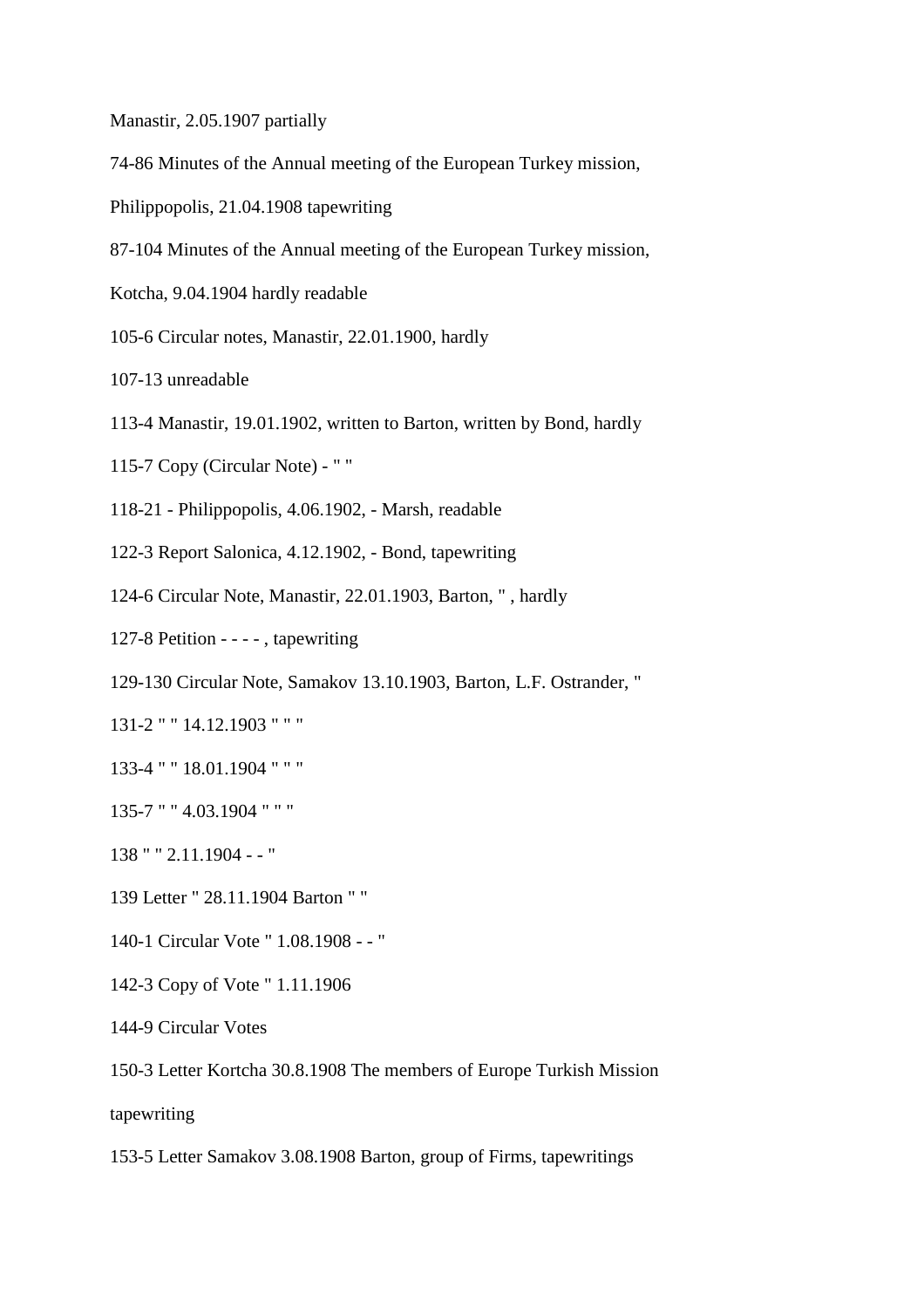- 156-160 " Kortcha 15.04.1908 " Erickson readable
- 161-6 Circular Vote, Samakov 30.11.1908 " Ostrander, tapewriting
- 167 " Manastir, 2.01.1909 - "
- 168-70 " Kortcha 9.02.1909 Kiriazi readable
- 171 unreadable
- 172-4 " Tirana 21.05.1909 - -
- 175-180 letter Salonica 18.5.1900 Barton Haskell hardly
- 180-1 " Samakov 22.8.1900 " " "
- 182-7 " " 24.8.1900 " Thompson readable
- 187-90 " Philippopolis 21.4.1900 " House hardly
- 190-4 " Samakov 14.04.1900 " Baird readable
- 195-8 " Sofia 2.8.1905 " Thompson tapewriting
- 199-203 " Boston 10.6.1907 Brethren Haskell "
- 204-8 " Philippopolis 30.4.1908 Barton " readable
- 208-212 " Kortcha 16.4.1909 " House "
- 213-69 Estimates of salaries "
- 270-3 letter of explanation of the estimates "

274-88 Estimates

- 289-303 Tables of statistics for the year ending 1900
- 304-18 " " " 1901
- 319-33 " " " 1902
- 334-48 " " " 1903
- 349-57 " " " 1904
- 358-72 " " " 1905
- 373-87 " " " 1906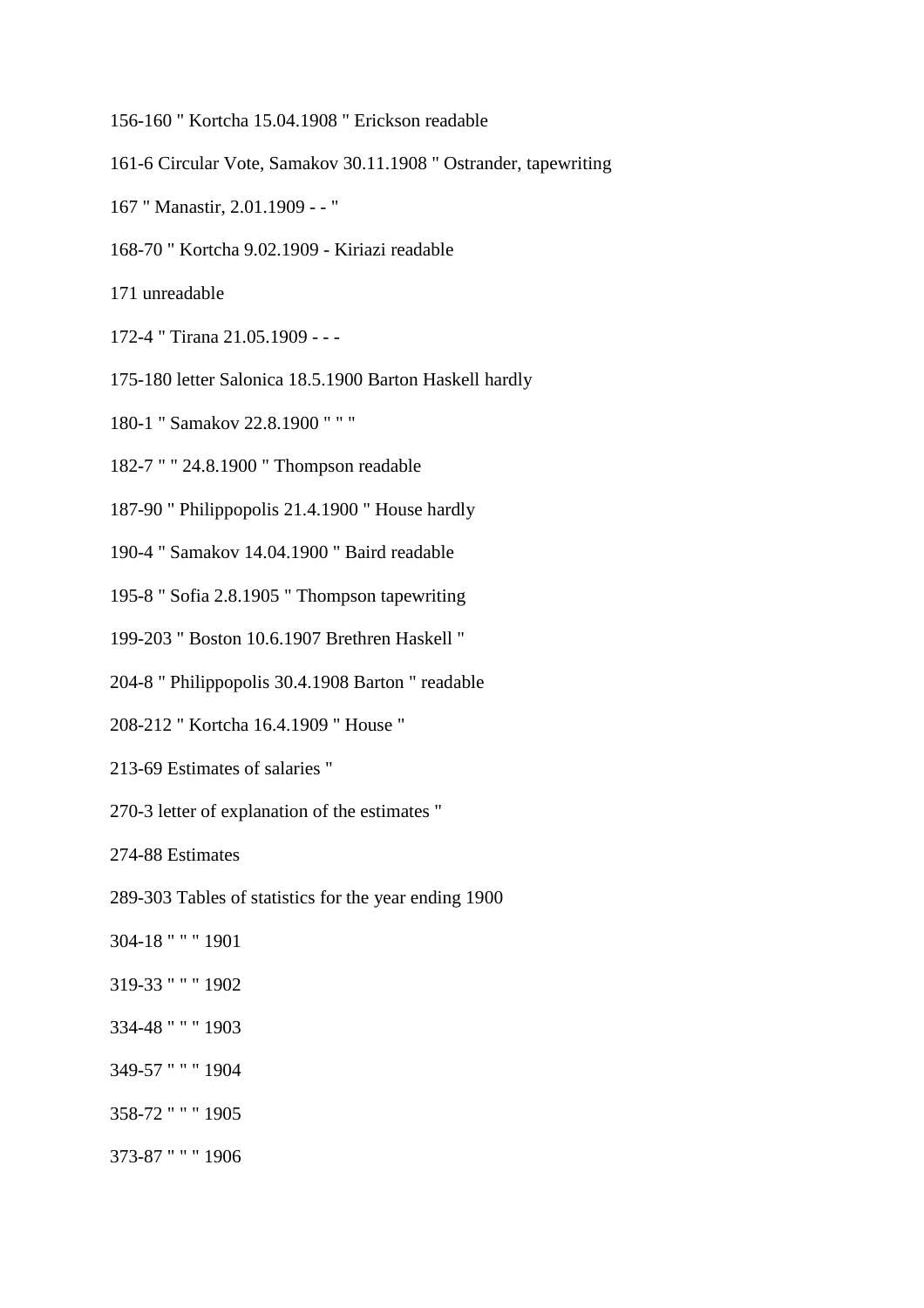388-403 " " " 1907

- 404-21 " " " 1908
- 422-39 " " " 1909
- 440 Cablegram
- 441 Cable messages
- 442 Cablegram
- 443 "
- 444-5 Petition october 1903 tapewriting
- 446 Protest 10.8.1908 firmed by a group of missioniers "
- 447-51 Report april 1901 Brethrey hardly
- 452-8 letter " to the European Turkey Mission tapewriting
- 459-61 " to the priests in Bulgaria hardly
- 462-4 Newsnotes Manastir 7.3.1905 tapewriting
- 465-81 unreadable
- 482-931 Statement on the Salonica church question "
- 494-6 letter Salonica 18.4.1908
- 496-7 Translation of the declaration of ...... of the Macedonian brethren
- 497-9 letter 27.1.1908 Moschon readable
- 500 " Smyrna 11.3.1908 Chester tapewriting
- 501-2 " " 1.05.1908 Moschon readable
- 503 " Nochville 17.8.1907 Chester hardly
- 504-22 reply to Mr. Kalopotheki's Statement on the Salonica Church Question
- 523-8 Annual report Bulgarian Evangelical Society
- 529-32 Church Dedication Haskell readable
- 532-9 The Evangelical Church of Philippopolis Marsh "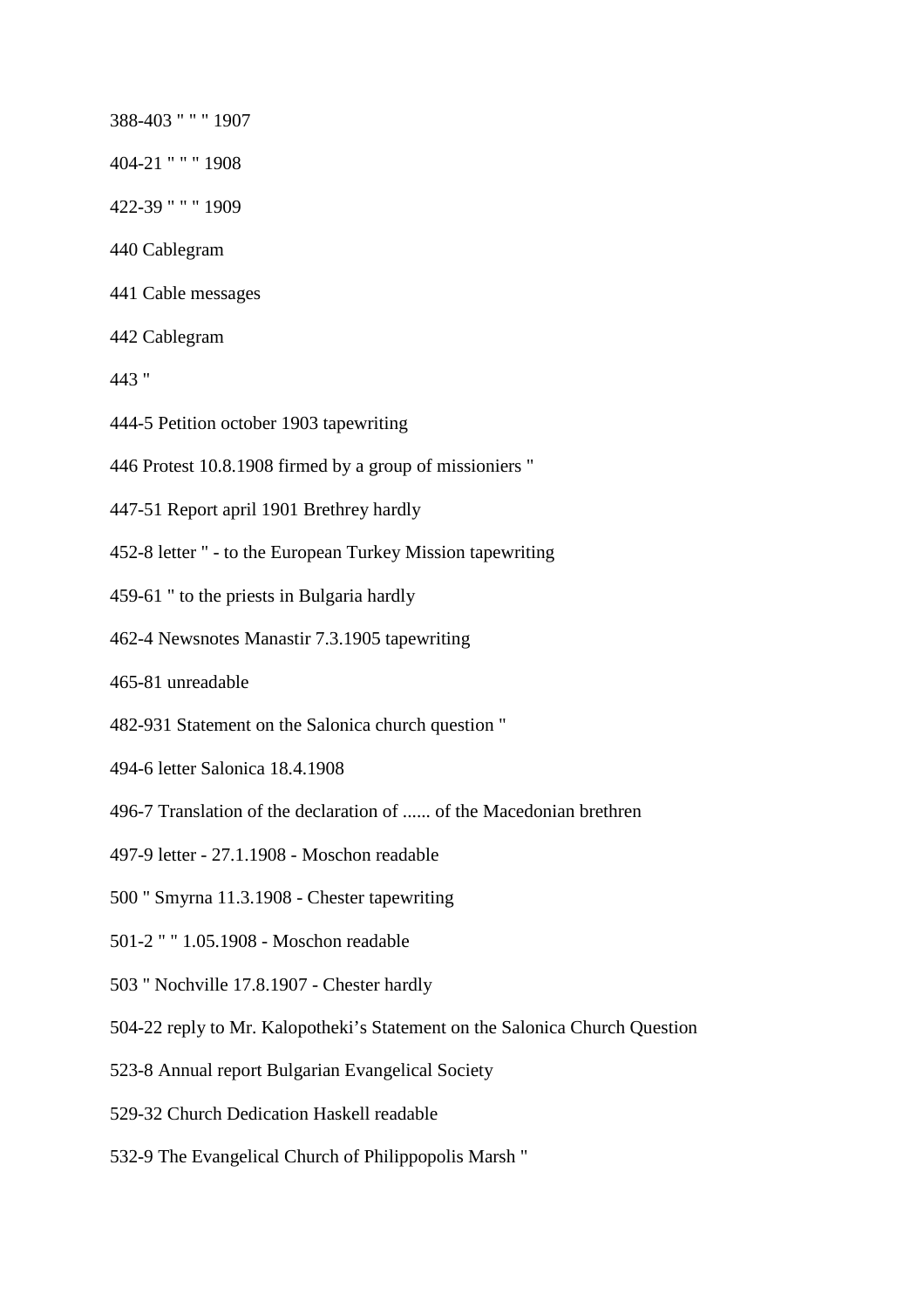540-6 Traslation of a paper

- 547-53 An appeal from the protestant churches of Bulgaria
- 553-6 Distributing relief in Manastir
- 557-70 Bulgaria past and present (raport) Clarke
- 571-88 Evangelical work in Bulgaria unreadable
- 589-92 Large liberty in the Ottoman Empire P.B. Kennedy
- 593-4 Kisha Ortodokse shqiptare Lajmerim F.S.Noli
- 595-7 For the Missionary sterald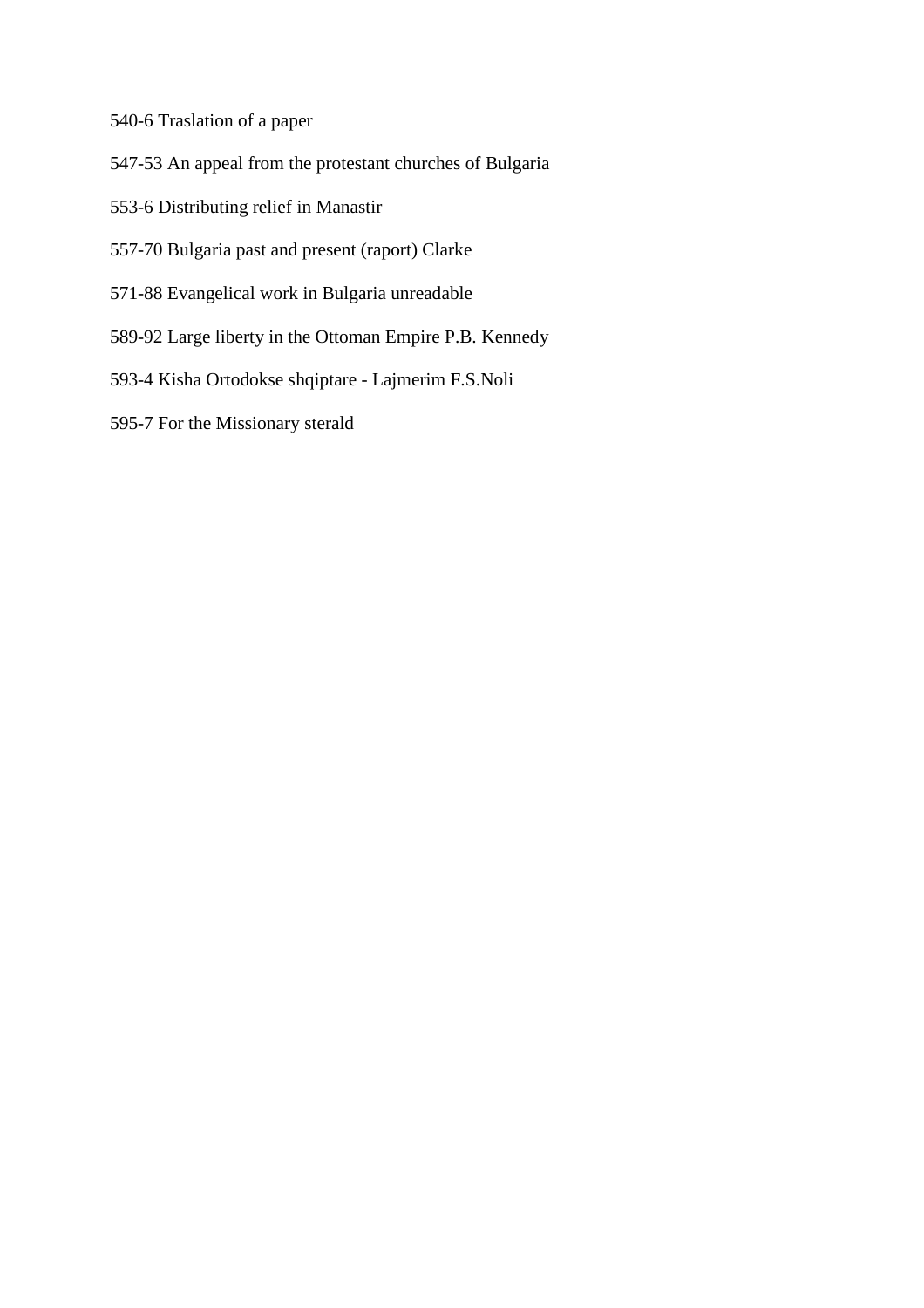Submitted by : Dritan EGRO

Submitted to : Department of History

Project term (month, year) : november 1999

# **Bibliographical and physical information**

Document type : microfilm

Reference : BV 2410. A4 1984 Reel 577

Degre of readability : partially

## **Content :**

| $3 - 16$  | Raport of the European Turkey Mission                                       | 1900-1        |                    | readable   |
|-----------|-----------------------------------------------------------------------------|---------------|--------------------|------------|
| 16-57     | Historical Sketek of the European Turkey Mission for its first 50<br>years. |               |                    |            |
| 58-63     | The religions questions in Albania (article)                                |               |                    | tapewritin |
| 64        | Number of Albaniana in the different cities of USA                          |               |                    |            |
| 65-84     | report of Albanian congress held in Manastir                                | 14 11<br>1908 |                    | tapewritin |
| $85 - 6$  | Facts about the declaration of freedom in Albania                           |               |                    | tapewritin |
| 87-90     | report of office of treature of American Mission in Turkey                  |               |                    |            |
| $92 - 6$  | report of girls boarding school in Kortcha - Albania                        |               |                    | hardly     |
| 97-9      | report of Sevasti Khiriazi                                                  | 26 3 1904     |                    | hardly     |
| $101 - 2$ | report of Georg Khiriazi                                                    |               |                    |            |
| 103-4     | report of Sevasti Khiriazi                                                  |               |                    | 11         |
| 105       | report of V.B. Kennedy                                                      |               |                    | 11         |
| 106-8     | report of Sevasti Khiriazi                                                  | 2791909       |                    |            |
| 109       | copy of diploma of American School of Kortcha                               |               |                    |            |
| 111-120   | report                                                                      |               |                    | partially  |
| $122 - 3$ | annual report of Kortcha Station                                            |               |                    | hardly     |
| $125 - 6$ | report of the Constantinople station of the Europe Turkey                   | 1899-<br>1900 | <b>Riggs</b>       |            |
| 127-36    | annual report of gospel work in Kustendil                                   |               | Furnejieff         | readable   |
| 138-43    | repoprt of Kustendil station                                                |               | $\pmb{\mathsf{H}}$ | hardly     |
| 144-7     | 11.11.11                                                                    |               | 11                 | readable   |
| 149-2     | report of Manastir station                                                  |               | Bond               | unreadabl  |
| $153 - 6$ | report of the American school's of girls in Manastir                        |               | Mathews            | hardly     |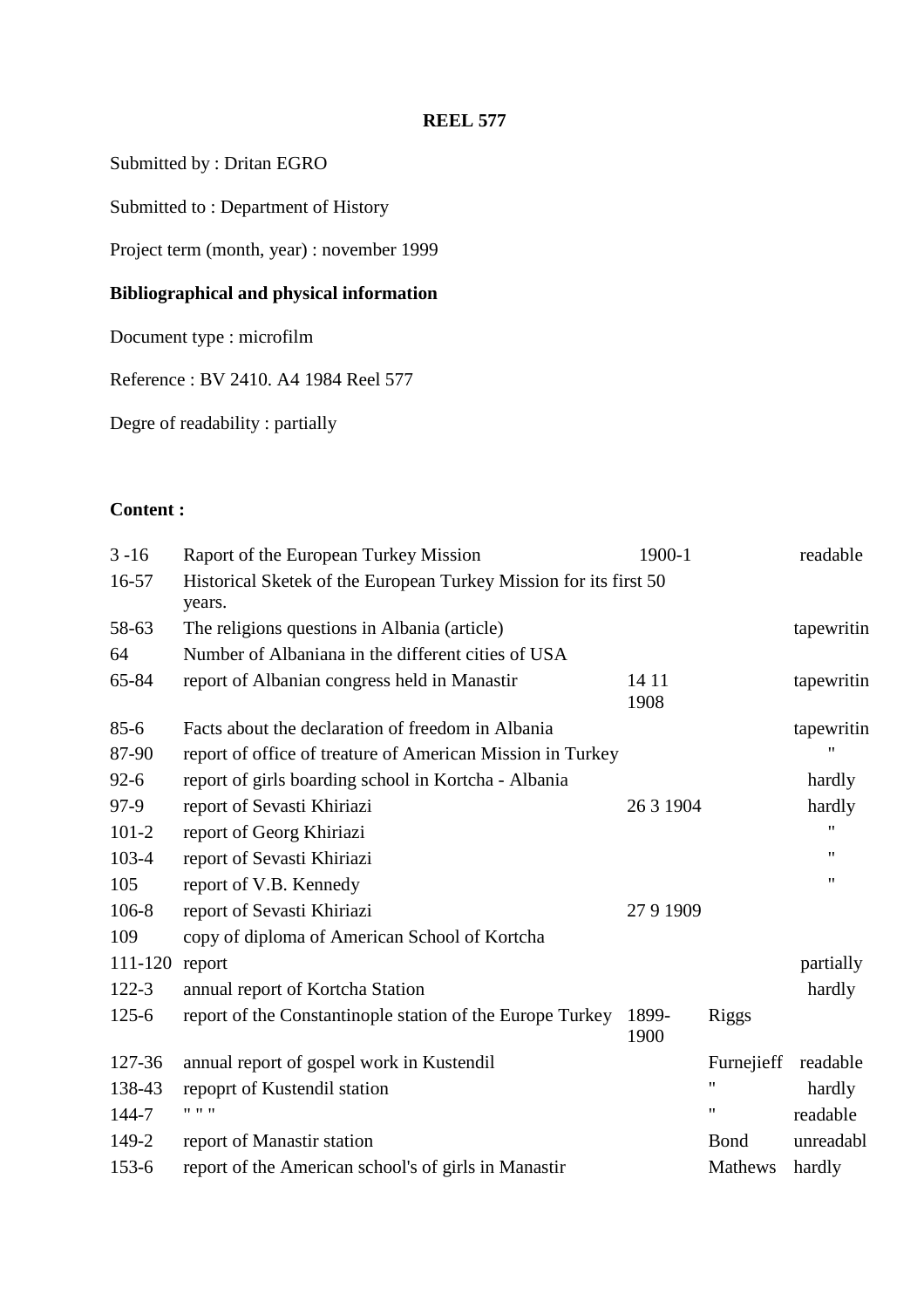| 157-9     | report of Manastir station                              | 581900            | <b>B</b> ond       | hardly             |
|-----------|---------------------------------------------------------|-------------------|--------------------|--------------------|
| 159-63    | $11 - 11 - 11$                                          | 471901            | 11                 | unreadabl          |
| $163-6$   | report of American school of girls in Manastir          |                   | Cole               | 11                 |
| 167-72    | $11 - 11 - 11$                                          |                   | Haskell            | $\pmb{\mathsf{H}}$ |
| $172 - 6$ | report of Manastir station                              | 23 4 1902 Bond    |                    | 11                 |
| 176-81    | 11.11.1                                                 | 741903            | $^{\prime\prime}$  | hardly             |
| 181-7     | report of American school for girls Manastir            | 14 4 1903         |                    | hardly             |
| 187-91    | report of Manastir station                              |                   | $\pmb{\mathsf{H}}$ | $\pmb{\mathsf{H}}$ |
| 192-4     | supplementary report of relief work in Manastir vilayet |                   | Haskell            | unreadabl          |
| 196-203   | report of American school for girls Manastir            |                   | Cole               | readable           |
| $203 - 6$ | annual report of Manastir station                       |                   | Clarke             | 11                 |
| 206-9     | report of American school for girls Manastir            | apr. 1905 Cole    |                    | 11                 |
| 210-12    | annual report of Manastir station                       |                   | Clarke             | $\pmb{\mathsf{H}}$ |
| $213-6$   | report of American school for girls Manastir            | 10 4 1906 Cole    |                    | 11                 |
| 216-21    | annual report of Manastir station                       | 11 8 1907 Clarke  |                    | 11                 |
| $221 - 5$ | report of girl's school Manastir                        | 1906-7            |                    |                    |
| 225-32    | report of Manastir station                              |                   | Clarke             | hardly             |
| $233 - 5$ | report of girl's school Manastir                        |                   | Cole               | 11                 |
| $235 - 6$ | report Salonica                                         | 28 8 1908         |                    | tapewritin         |
| 237-42    | report of Manastir station                              | march<br>1909     |                    | readable           |
| 242-9     | report of girl's school Manastir                        |                   |                    | $\pmb{\mathsf{H}}$ |
| 250-61    | report of Philippopolis station                         | 1 5 1 9 0 0       | Marsh              | $\pmb{\mathsf{H}}$ |
| $262 - 6$ | woman work in Philippopolis station                     |                   | "                  | partially          |
| 266-73    | report of Philippopolis station                         | 11 8 1901 "       |                    | readable           |
| $273 - 7$ | report upon the woman's work in Philippop. Station      | 12 8 1901 "       |                    | hardly             |
| 278-83    | annual report of Philippopolis station                  | 24 4 1902 "       |                    | readable           |
| 284-8     | report of woman's work in Philippop. Station            | 24 4 1902 "       |                    | $\pmb{\mathsf{H}}$ |
| 289-96    | annual report of Philippopolis station                  | 14 4 1903 "       |                    | $^{\prime\prime}$  |
|           | 297-300 report of woman's work in Philippop. Station    |                   | "                  | $^{\prime\prime}$  |
| $301 - 8$ | annual report of Philippopolis station                  | 641904            | 11                 | "                  |
| 309-15    | report of woman's work in Philippop. station            |                   | 11                 | $^{\prime\prime}$  |
| 316-23    | annual report of Philippopolis station                  | 19 4 1904 Haskell |                    | 11                 |
| 323-30    | report of woman's work in Philippop. station            | 22 4 1905 Marsh   |                    | 11                 |
| 331-7     | annual report of Philippopolis station                  | 24 1906           |                    | 11                 |
| 337-42    | report of woman's work in Philippop. station            | 741906            | Haskell            | 11                 |
| 344-50    | annual report of Philippopolis station                  | 22 4 1907 "       |                    | 11                 |
| 350-4     | report of woman's work in Philippop. station            | 2 5 1 9 0 7       |                    | 11                 |
| 355-61    | annual report of Philippopolis station                  | 20 4 1908 Marsh   |                    | 11                 |
| $361 - 6$ | report of woman's work in Philippop. station            | 12 4 1908 Haskell |                    | 11                 |
| 367-71    | annual report of Philippopolis station                  |                   | 11                 | hardly             |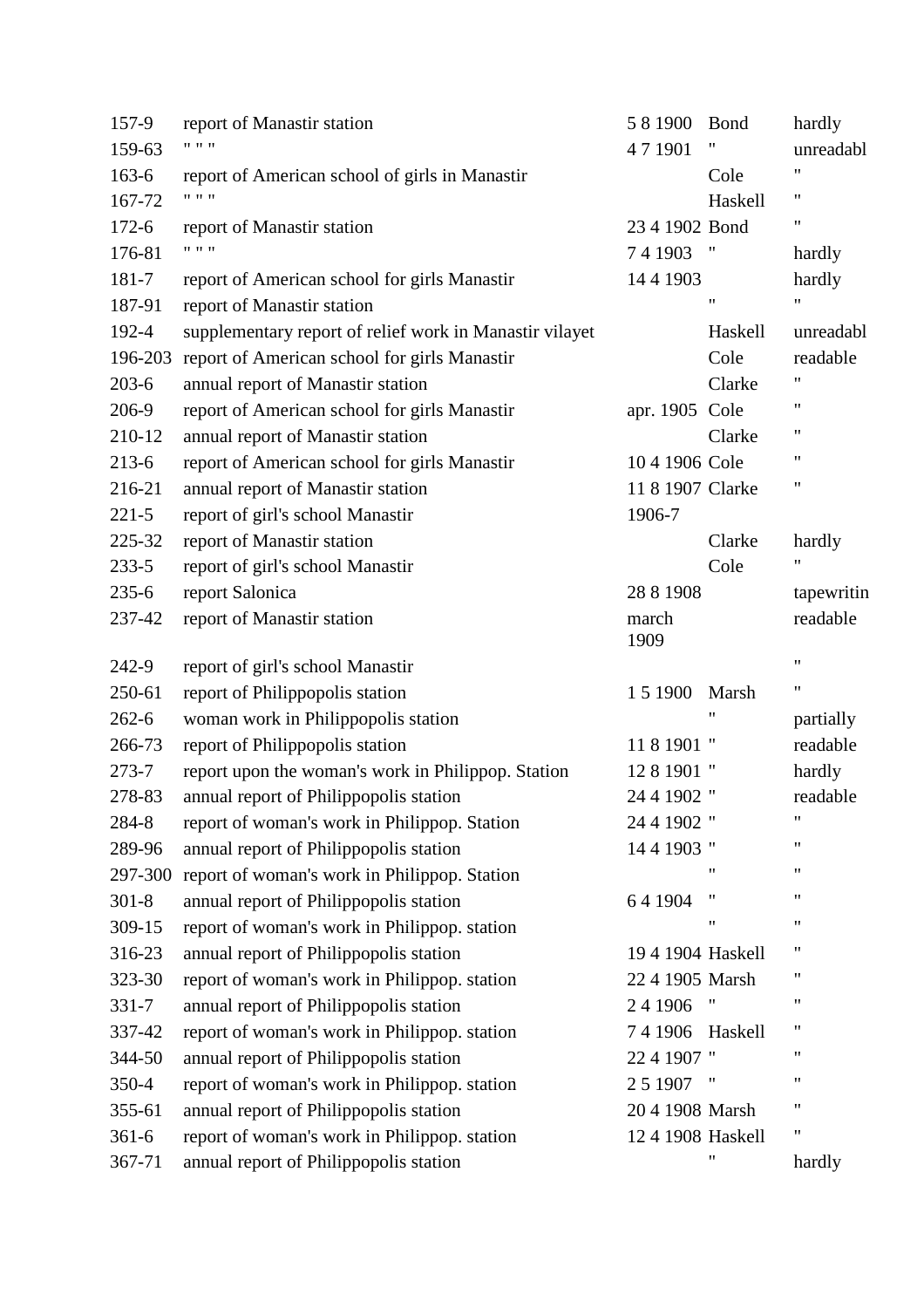| $372 - 6$ | report of woman's work in Philippop. station                        | 14 1909            | $\pmb{\mathsf{H}}$ | readable   |
|-----------|---------------------------------------------------------------------|--------------------|--------------------|------------|
| 377-9     | report without indications                                          |                    |                    | tapewritin |
| 380-91    | report of Salonica station                                          | 2 5 1 9 0 0        | House              | partially  |
| 392-9     | annual report of Salonica station                                   |                    |                    | unreadabl  |
| 399-400   | unreadable                                                          |                    |                    |            |
| $401 - 6$ | report of Salonica station                                          | 4 10 1900 House    |                    | readable   |
| 407       | unreadable                                                          |                    |                    |            |
| 408-11    | report of Salonica station                                          | 31 12<br>1900      | Baird              | hardly     |
| $412 - 5$ | $11 - 11 - 11$                                                      | 12 8 1901 "        |                    | readable   |
| 416-21    | report of woman's work in Salonica station                          |                    |                    | partially  |
| $421 - 9$ | report of Salonica station                                          | 204 1902 House     |                    | readable   |
| 430-41    | $11 - 11 - 11$                                                      | 1902-3             |                    | hardly     |
| 441-51    | annual report of Salonica station                                   | 34 1904 Holway     |                    | readable   |
| $453 - 4$ | Salonica agricultural and industrial institute                      |                    |                    |            |
| 454-65    | report of Salonica station                                          | 204 1905           |                    | unreadabl  |
| 466-71    | Salonica agricultural and industrial institute                      | 10 5 1905 House    |                    | readable   |
| 472-4     | unreadable                                                          |                    |                    |            |
| 474-83    | report of Salonica station                                          | 13 4 1906 House    |                    | readable   |
| 484       | balance sheet of the Institute's book                               | 30 6 1908          |                    | 11         |
| 485-94    | report of Salonica station                                          | 2 5 1907 Haskell   |                    | 11         |
| 495-500   | unreadable                                                          |                    |                    |            |
| 500-2     | quarterly report of the Salonica agriculture and indust.<br>instit. | 31 3 1907 House    |                    | partially  |
| $502 - 8$ | report of Salonica station                                          | 21 4 1908 House    |                    | readable   |
| 508       | quarterly report of the Salonica agriculture and indust.<br>instit. | 30 6 1907          |                    | readable   |
| 509-10    | report of Salonica station                                          | 30 9 1907          |                    | readable   |
| 510-12    | unreadable                                                          |                    |                    |            |
| 512-21    | report of Salonica station                                          | 841909             | Haskell            | readable   |
| $522 - 5$ | quarterly report of the Salonica agriculture and indust.<br>instit. | 30 6 1908 House    |                    | hardly     |
| 525-7     | quarterly report of the Salonica agriculture and indust.<br>instit. | 31 12<br>1908      | House              | hardly     |
| 528-30    | report of Salonica station                                          | 30 6 1909 House    |                    | hardly     |
| 530-1     | unreadable                                                          |                    |                    |            |
| 532-7     | report of Samakov station                                           | aprl. 1900 Haskell |                    | hardly     |
| 537-9     | report of Theolog. Instit. of girls                                 | 1900-1             | Clarke             | readable   |
| 539-44    | annual report of Samakov station                                    |                    | Clarke             | readable   |
| 545-7     | report of Theolog. Instit. of girls                                 |                    | Thomson            | readable   |
| 548-50    | report of Theolog. Instit. of girls                                 | july 1901 Haskell  |                    | hardly     |
| 550-2     | report of Theolog. Instit. of girls                                 |                    | Clarke             | hardly     |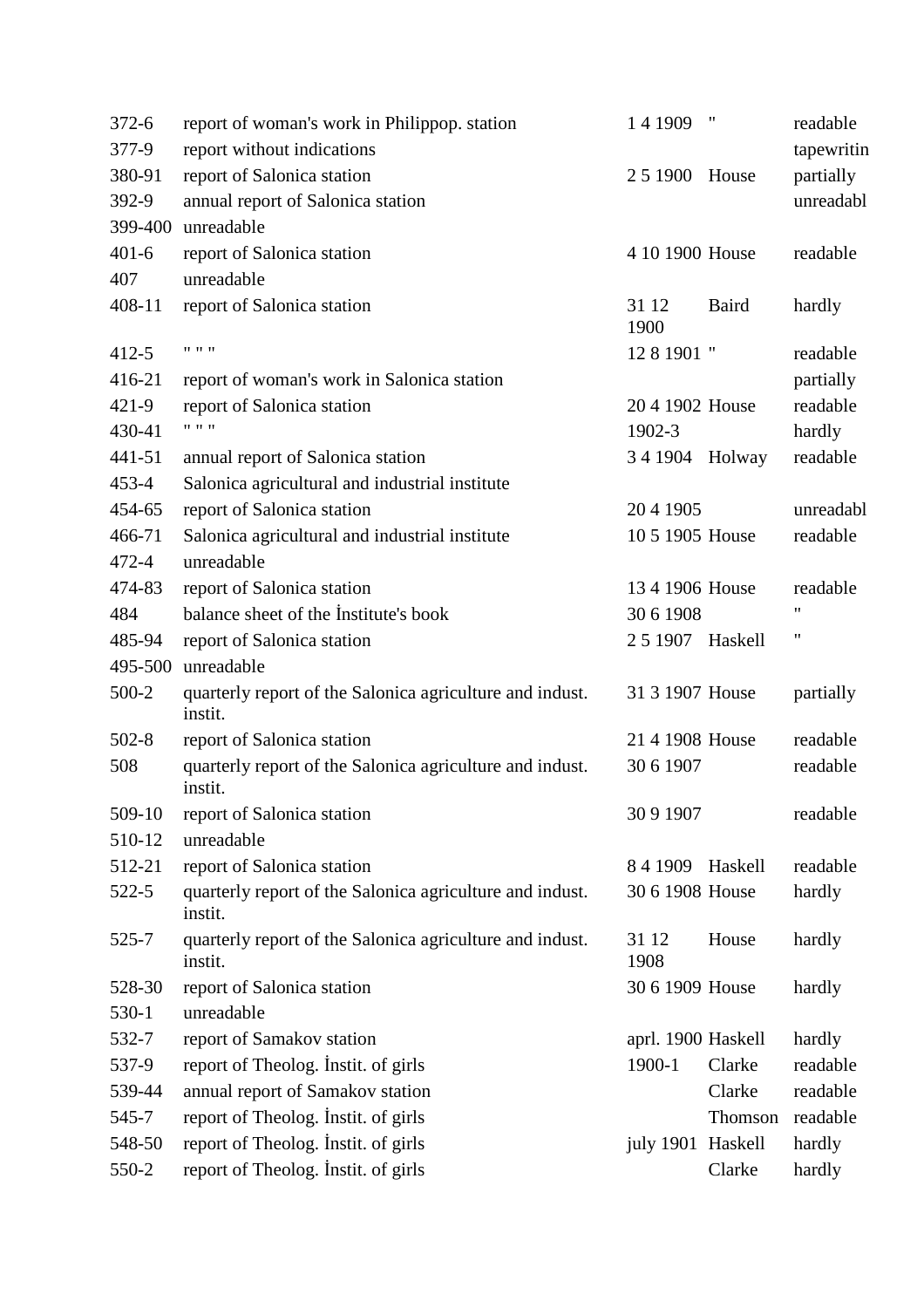| $552 - 8$ | unreadable                                  |                  |                              |            |
|-----------|---------------------------------------------|------------------|------------------------------|------------|
| 558-65    | report of Samakov station                   |                  | Haskell                      | readable   |
| 565-71    | unreadable                                  |                  |                              |            |
| 571-7     | report of Theolog. Instit. of girls         |                  | Terzieff                     | hardly     |
| 577-82    | report of Samakov station                   | 18 4 1900        |                              |            |
| 583       | report of Samakov station                   |                  | 24 1903 Ostrander readable   |            |
| 587-91    | unreadable                                  |                  |                              |            |
| 591-3     | report of american Theological institute    | 31 3 1903        |                              | readable   |
| 594-7     | report of american Theological institute    | 3 3 1903 Haskell |                              | readable   |
| 598-9     | salaries                                    |                  |                              | unreadabl  |
| 600       | program of studies of theological Institute |                  |                              |            |
| $601-3$   | unreadable                                  |                  |                              |            |
| $603-6$   | report of girl's school in Samakov          |                  | Maltbie                      | readable   |
| 606-7     | report of Samakov station                   | 1903-4           | Baird                        | hardly     |
| 608-11    | report of woman's work in Samakov           | 641904           |                              | readable   |
| 612-4     | report of Theolog. Instit.                  | 1903-4           | Thomson readable             |            |
| 615-7     | report of Theolog. Instit.                  | 31 3 1904 Clarke |                              | readable   |
| 618-25    | report of girl's school in Samakov          |                  | Baird                        | partially  |
| 627-34    | report of Samakov station                   | 1904-5           | Holway                       | partially  |
| 636-8     | report of Samakov station                   |                  | Ostrander hardly             |            |
| 638-42    | report of Theological institute             | 22 4 1905 Clarke |                              | readable   |
| $642 - 5$ | report of Samakov station                   |                  | 17 4 1905 Momciloff readable |            |
| 646-7     | report of Indus. depart. of Samakov school  | 1 4 1905 Baird   |                              | readable   |
| 648-56    | unreadable                                  |                  |                              |            |
| 657-60    | report of Samakov station                   |                  | 5 4 1906 Ostrander readable  |            |
| 661-6     | unreadable                                  |                  |                              |            |
| 667-9     | report of Theological institute             |                  | 17 2 1906 Haskell readable   |            |
| 670-4     | unreadable                                  |                  |                              |            |
| 674-5     | vote on the Samakov                         |                  | <b>Baird</b>                 | hardly     |
| 676-7     | report of Theological institute             |                  | <b>Baird</b>                 | hardly     |
| $677 - 8$ | report of Theological institute             |                  | Baird                        | partially  |
| 679-81    | unreadable                                  |                  |                              |            |
| 682-3     | notes on Samakov                            |                  |                              | hardly     |
| 683-8     | letter to the members of Bulgarian mission  |                  | Maltbie                      | hardly     |
| 690-4     | report of Samakov station                   |                  |                              | tapewritin |
| 695-8     | report of woman's work in Samakov           | 2 5 1 9 0 7      | <b>Baird</b>                 | readable   |
| 699-702   | report of Theological institute             | 1907             | Ostrander tapewritin         |            |
| 703-4     | report of Samakov station                   | 5 6 1 9 0 7      |                              | readable   |
| $705 - 6$ | report of Theological institute             |                  | Baird                        | readable   |
| 707-14    | letter to the members of Bulgarian mission  | 1 5 1 9 0 7      | Maltbie                      | partially  |
| 716-8     | report of Samakov station                   | 20 4 1905 Baird  |                              | hardly     |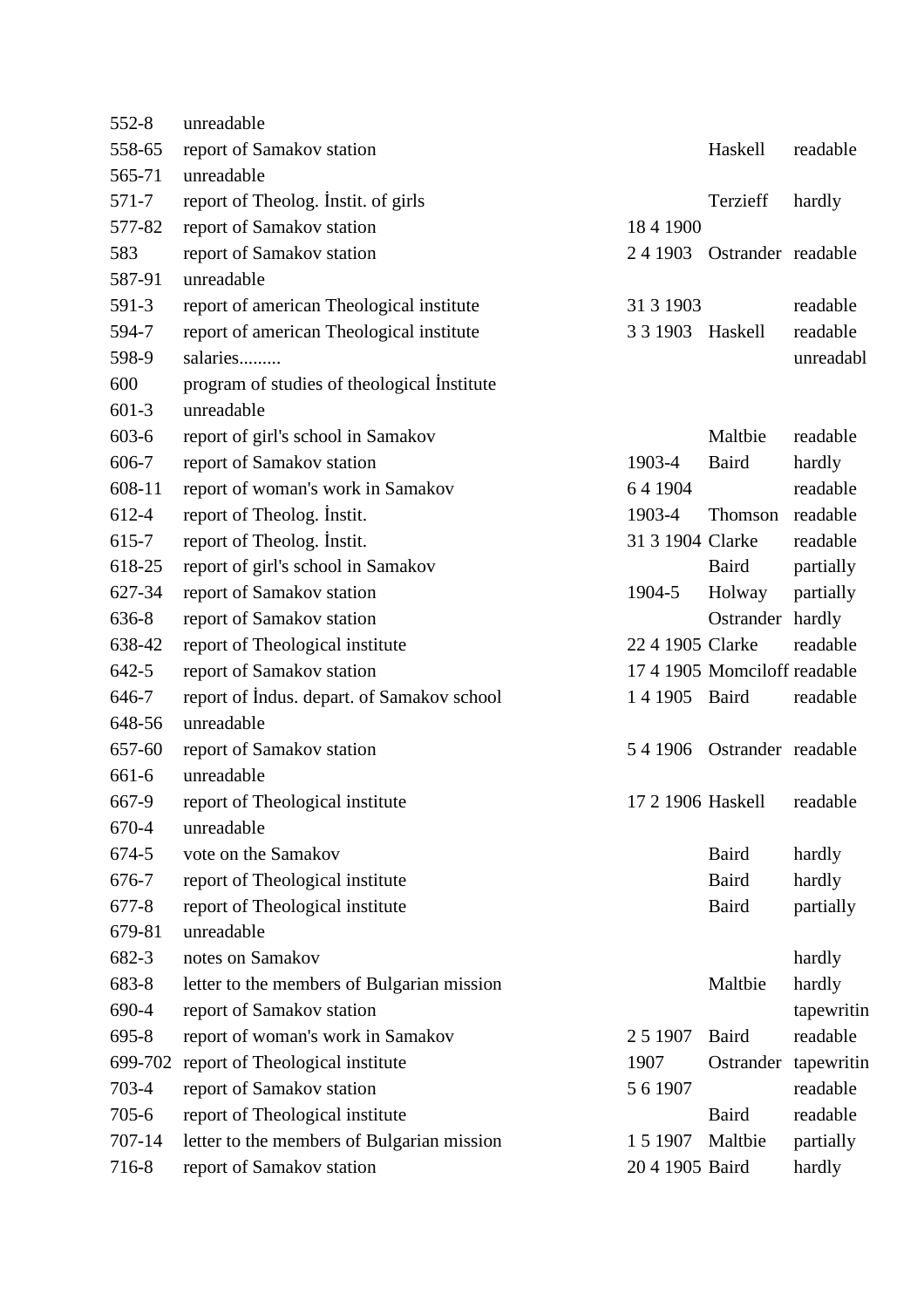| 719-20    | letter to the members of Turkey mission                       |                    | Ostrander readable         |            |
|-----------|---------------------------------------------------------------|--------------------|----------------------------|------------|
| $721 - 4$ | teacher's report of theological institute                     |                    | Holway                     | tapewritin |
| $725 - 8$ | report of theological and girl's school - Samakov             |                    |                            | tapewritin |
| 729-32    | unreadable                                                    |                    |                            |            |
| $732 - 5$ | annual report of Samakov station                              | 1908               | Holway                     | partially  |
| 736-9     | unreadable                                                    |                    |                            |            |
| 740-3     | report of American school at Samakov                          |                    | 24 1909 Ostrander readable |            |
| 744-6     | annula report of Theological institute                        | 31 3 1909 Terzieff |                            | readable   |
| 748-55    | unreadable                                                    |                    |                            |            |
| 756-60    | report of Sophia station                                      | 1901-2             | Clarke                     | readable   |
| 760-5     | unreadable                                                    |                    |                            |            |
| 765-70    | report of Sophia station                                      | 25 3 1904 Clarke   |                            | hardly     |
| $771 - 5$ | report of Sophia station                                      |                    | Clarke                     | hardly     |
| 775-9     | report to the members of the Turkey mission                   | 13 4 1906 Clarke   |                            | readable   |
| 779-85    | unreadable                                                    |                    |                            |            |
| 786-94    | report of Sophia station                                      |                    | Clarke                     | readable   |
| 795-99    | temperance woek in Bulgaria (article)                         |                    |                            | readable   |
| $800 - 1$ | report of the Turkey mission                                  |                    |                            | readable   |
| $802 - 3$ | report of the Turkey mission                                  |                    | <b>Baird</b>               | readable   |
| 804-5     | report of the Turkey mission                                  |                    | 18 4 1905 Thomson readable |            |
| 806-10    | report of the Turkey mission                                  | 64 1906            |                            | readable   |
| 811       | report of Salonica book department                            |                    | House                      | readable   |
| 812       | unreadable                                                    |                    |                            |            |
| 813-5     | report of the Turkey mission                                  |                    | Thomson                    | hardly     |
| 815-22    | report of the Turkey mission                                  |                    | 17 4 1908 Thomson          | partially  |
| 823-7     | report of the Turkey mission                                  |                    | 15 3 1909 Thomson readable |            |
| 827-30    | abbreviation of report of Zornitza station                    |                    |                            | readable   |
| 830-3     | report of the Threasurer of Zornitza                          |                    | Haskell                    | readable   |
| 834-6     | report of the Threasurer of Zornitza                          | 1908               |                            | hardly     |
| 837-8     | proposal from the Turkey miss to the Bulg. methodist<br>miss. |                    | Count                      |            |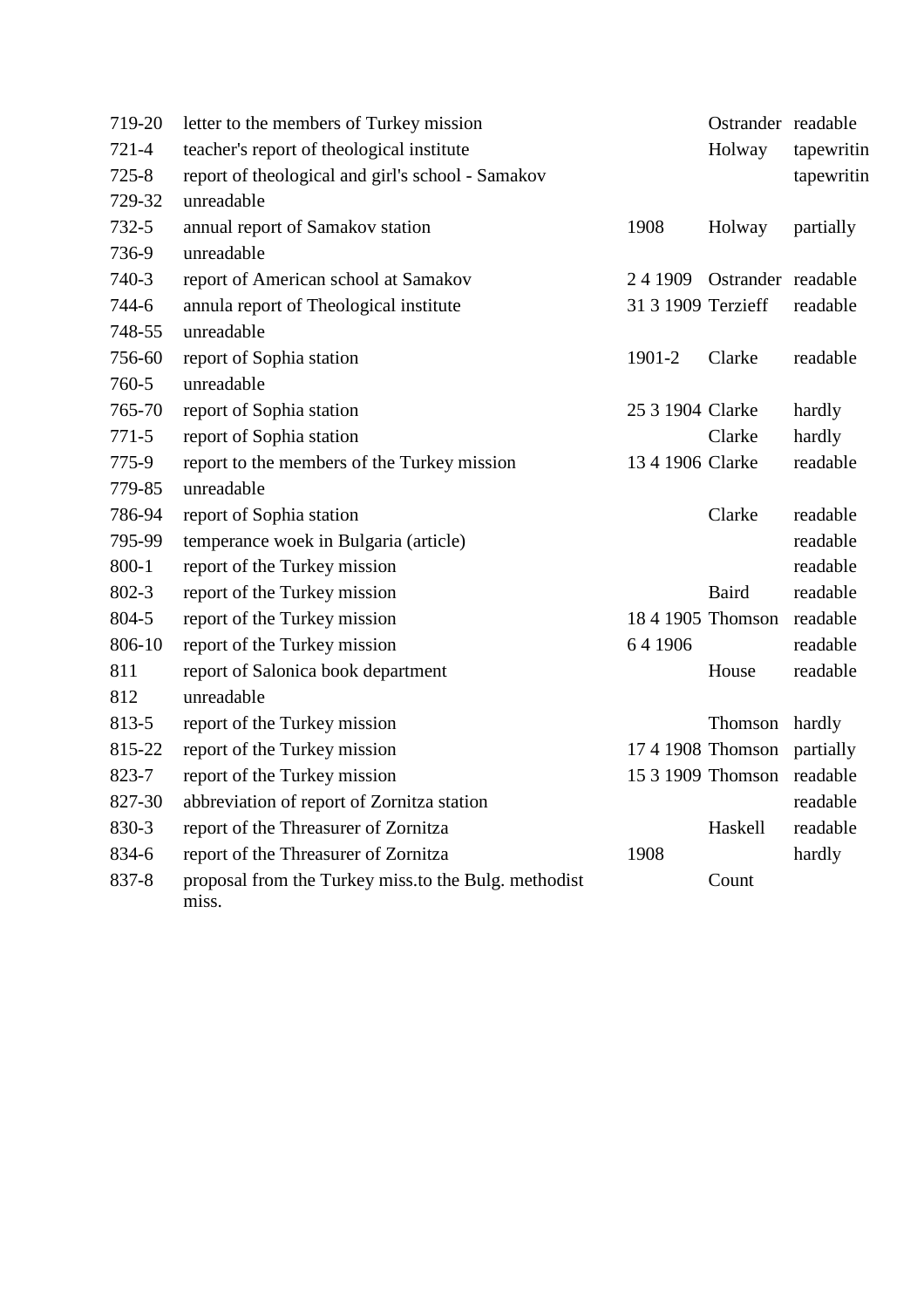Submitted by : Dritan EGRO

Submitted to : Department of History

Project term (month, year) : december 1999

# **Bibliographical and physical information**

Document type : microfilm

Reference : BV 2410. A4 1984 Reel 578

Degre of readability : readable

## **Content :**

| $3 - 4$   | letter             | Samakov            | 15.05.1905 | <b>Barton</b>          | <b>Baird</b>       | readable           |
|-----------|--------------------|--------------------|------------|------------------------|--------------------|--------------------|
| $5 - 7$   | $^{\dagger}$       |                    | 16.01.1906 | <b>Miss</b><br>Wingate | Miss Baird         | tapewriting        |
| $9 - 16$  | $\pmb{\mathsf{H}}$ |                    | 21.01.1907 | <b>Strong</b>          | $\pmb{\mathsf{H}}$ | hardly             |
| 17        | $\pmb{\mathsf{H}}$ | Salonica           | 03.01.1900 | <b>Barton</b>          | Baird              | readable           |
| $19-20$   | $^{\prime\prime}$  | $\pmb{\mathsf{H}}$ | 22.02.1900 | $^{\dagger}$           | $^{\prime\prime}$  | $^{\prime\prime}$  |
| 21        | 11                 | $\pmb{\mathsf{H}}$ | 09.03.1900 | $\pmb{\mathsf{H}}$     | $\pmb{\mathsf{H}}$ | 11                 |
| $22 - 23$ | $^{\prime\prime}$  | $\pmb{\mathsf{H}}$ | 10.04.1900 | $\pmb{\mathsf{H}}$     | $^{\prime\prime}$  | $\pmb{\mathsf{H}}$ |
| 23-24     | $\pmb{\mathsf{H}}$ | $\pmb{\mathsf{H}}$ | 09.06.1900 | $\pmb{\mathsf{H}}$     | $\pmb{\mathsf{H}}$ | 11                 |
| $26 - 27$ | $\pmb{\mathsf{H}}$ | $\pmb{\mathsf{H}}$ | 07.07.1900 | $\pmb{\mathsf{H}}$     | $\pmb{\mathsf{H}}$ | $\pmb{\mathsf{H}}$ |
| 28        |                    | unreadable         |            |                        |                    |                    |
| $30 - 31$ | $\pmb{\mathsf{H}}$ | 11                 | 13.09.1900 | $\pmb{\mathsf{H}}$     | $\pmb{\mathsf{H}}$ | $\pmb{\mathsf{H}}$ |
| $33-4$    | $\mathbf{H}$       | <b>BibleHouse</b>  | 26.09.1900 | $\pmb{\mathsf{H}}$     | $\pmb{\mathsf{H}}$ | hardly             |
| 35        | $\pmb{\mathsf{H}}$ | Ħ                  | 21.09.1900 | $\pmb{\mathsf{H}}$     | $\pmb{\mathsf{H}}$ | $\pmb{\mathsf{H}}$ |
| $37 - 8$  | $\pmb{\mathsf{H}}$ | Salonica           | 20.10.1900 | $\pmb{\mathsf{H}}$     | $\pmb{\mathsf{H}}$ | readable           |
| $40 - 1$  | $\pmb{\mathsf{H}}$ | $\pmb{\mathsf{H}}$ | 03.11.1900 | $\pmb{\mathsf{H}}$     | $\pmb{\mathsf{H}}$ | $\pmb{\mathsf{H}}$ |
| $42 - 3$  | $\pmb{\mathsf{H}}$ | 11                 | 07.11.1900 | $\pmb{\mathsf{H}}$     | $^{\prime\prime}$  | $\pmb{\mathsf{H}}$ |
| $46 - 7$  | $^{\dagger}$       | 11                 | 28.11.1900 | $^{\dagger}$           | $^{\prime\prime}$  | 11                 |
| 47        | 11                 | $\pmb{\mathsf{H}}$ | 17.12.1900 | $\pmb{\mathsf{H}}$     | $^{\prime\prime}$  | $\pmb{\mathsf{H}}$ |
| 48        | $^{\dagger}$       | 11                 | 11.01.1901 | $\pmb{\mathsf{H}}$     | $^{\prime\prime}$  | $\pmb{\mathsf{H}}$ |
| 49        | 11                 | $\pmb{\mathsf{H}}$ | 01.03.1901 | $\pmb{\mathsf{H}}$     | $^{\prime\prime}$  | 11                 |
| $51 - 2$  | $\pmb{\mathsf{H}}$ | Vienna             | 08.03.1901 | $\pmb{\mathsf{H}}$     | $^{\prime\prime}$  | $\pmb{\mathsf{H}}$ |
| 53        | $^{\dagger}$       | Salonica           | 19.03.1901 | $\pmb{\mathsf{H}}$     | $\mathbf{H}$       | $\pmb{\mathsf{H}}$ |
| $55-6$    | 11                 | $\pmb{\mathsf{H}}$ | 05.04.1901 | $\pmb{\mathsf{H}}$     | $\pmb{\mathsf{H}}$ | $\pmb{\mathsf{H}}$ |
| 57-60     | $\pmb{\mathsf{H}}$ | $\pmb{\mathsf{H}}$ | 15.05.1901 | $\pmb{\mathsf{H}}$     | $\pmb{\mathsf{H}}$ | $\pmb{\mathsf{H}}$ |
|           |                    |                    |            |                        |                    |                    |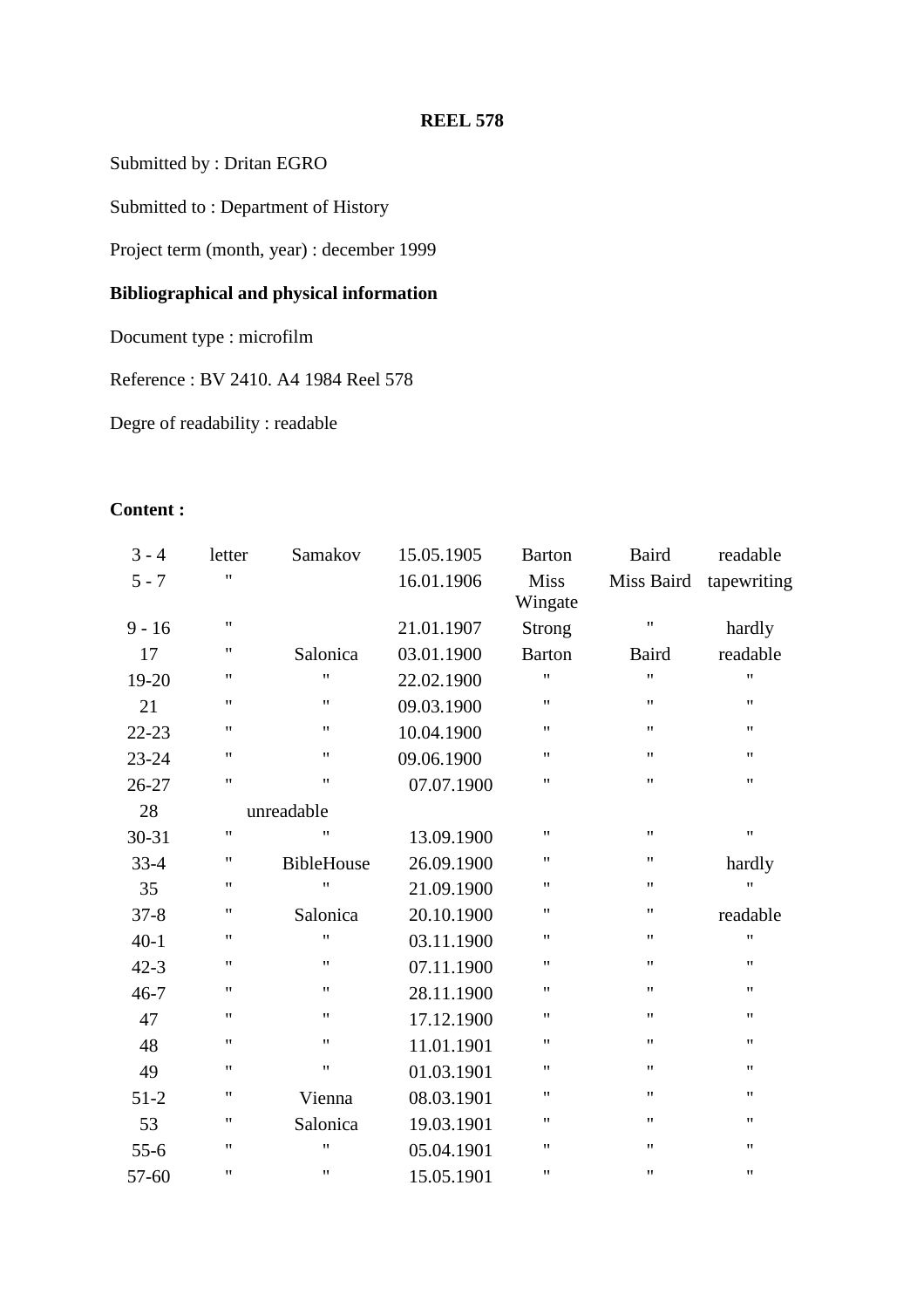| 61        |                    | list of Sums of Salonica Station |            |                    |                    |                    |
|-----------|--------------------|----------------------------------|------------|--------------------|--------------------|--------------------|
| 64        | $\pmb{\mathsf{H}}$ | $\pmb{\mathsf{H}}$               | 25.05.1901 | <b>Barton</b>      | 11                 | $\pmb{\mathsf{H}}$ |
| $66 - 7$  | 11                 | Samakov                          | 08.07.1901 | Ħ                  | $\pmb{\mathsf{H}}$ | $\pmb{\mathsf{H}}$ |
| 68-9      | 11                 | $\pmb{\mathsf{H}}$               | 17.08.1901 | 11                 | $\pmb{\mathsf{H}}$ | 11                 |
| 70        | 11                 | Salonica                         | 22.08.1901 | $\pmb{\mathsf{H}}$ | 11                 | $\pmb{\mathsf{H}}$ |
| $71 - 2$  | 11                 | $\pmb{\mathsf{H}}$               | 09.09.1901 | $\pmb{\mathsf{H}}$ | $\pmb{\mathsf{H}}$ | $\pmb{\mathsf{H}}$ |
| 72        | 11                 | Samakov                          | 14.09.1901 | 11                 | $^{\prime\prime}$  | $\pmb{\mathsf{H}}$ |
| 74        | 11                 | $\pmb{\mathsf{H}}$               | 17.09.1901 | 11                 | $\pmb{\mathsf{H}}$ | $\pmb{\mathsf{H}}$ |
| $76 - 7$  | 11                 | 11                               | 20.09.1901 | 11                 | $\pmb{\mathsf{H}}$ | $\pmb{\mathsf{H}}$ |
| $77 - 8$  | 11                 | $\pmb{\mathsf{H}}$               | 30.09.1901 | 11                 | 11                 | $\pmb{\mathsf{H}}$ |
| 78-9      | 11                 | $\pmb{\mathsf{H}}$               | 03.10.1901 | $\pmb{\mathsf{H}}$ | $\pmb{\mathsf{H}}$ | $\pmb{\mathsf{H}}$ |
| 80        | $\pmb{\mathsf{H}}$ | $\pmb{\mathsf{H}}$               | 01.11.1901 | Ħ                  | Ħ                  | $\pmb{\mathsf{H}}$ |
| $81 - 2$  | 11                 | 11                               | 12.11.1901 | Smith              | $\pmb{\mathsf{H}}$ | $\pmb{\mathsf{H}}$ |
| $84 - 5$  | 11                 | 11                               | 19.11.1901 | 11                 | 11                 | $\pmb{\mathsf{H}}$ |
| $86-7$    | 11                 | $\pmb{\mathsf{H}}$               | 27.11.1901 | $\pmb{\mathsf{H}}$ | 11                 | $\pmb{\mathsf{H}}$ |
| 89-90     | 11                 | $\pmb{\mathsf{H}}$               | 30.11.1901 | $\pmb{\mathsf{H}}$ | $\pmb{\mathsf{H}}$ | $\pmb{\mathsf{H}}$ |
| $92 - 4$  | $\pmb{\mathsf{H}}$ | $\pmb{\mathsf{H}}$               | 06.12.1901 | Ħ                  | $^{\prime\prime}$  | $\pmb{\mathsf{H}}$ |
| $96 - 7$  | 11                 | 11                               | 24.12.1901 | 11                 | 11                 | $\pmb{\mathsf{H}}$ |
| 99-100    | 11                 | 11                               | 30.12.1901 | Ħ                  | 11                 | $\pmb{\mathsf{H}}$ |
| 101       | 11                 | $\pmb{\mathsf{H}}$               | 01.01.1902 | <b>Barton</b>      | 11                 | $\pmb{\mathsf{H}}$ |
| $103 - 4$ | 11                 | $\pmb{\mathsf{H}}$               | 06.01.1902 | 11                 | $\pmb{\mathsf{H}}$ | $\pmb{\mathsf{H}}$ |
| $105 - 6$ | $\pmb{\mathsf{H}}$ | $\pmb{\mathsf{H}}$               | 10.01.1902 | Ħ                  | $^{\prime\prime}$  | $\pmb{\mathsf{H}}$ |
| 108-9     | 11                 | 11                               | 26.01.1902 | 11                 | 11                 | $\pmb{\mathsf{H}}$ |
| 110-12    | 11                 | $\pmb{\mathsf{H}}$               | 05.02.1902 | Ħ                  | 11                 | hardly             |
| 114       | 11                 | $\pmb{\mathsf{H}}$               | 08.02.1902 | $\pmb{\mathsf{H}}$ | 11                 | $\pmb{\mathsf{H}}$ |
| 116       | 11                 | $\pmb{\mathsf{H}}$               | 15.02.1902 | $\pmb{\mathsf{H}}$ | $\pmb{\mathsf{H}}$ | readable           |
| 117-8     | $\mathbf{H}$       | $\pmb{\mathsf{H}}$               | 17.02.1902 | 11                 | Ħ                  | $\pmb{\mathsf{H}}$ |
| 119-20    | 11                 | $\pmb{\mathsf{H}}$               | 15.03.1902 | 11                 | $\pmb{\mathsf{H}}$ | $\pmb{\mathsf{H}}$ |
| $120-1$   | $\mathbf{H}$       | $\pmb{\mathsf{H}}$               | 31.03.1902 | 11                 | $\pmb{\mathsf{H}}$ | $\pmb{\mathsf{H}}$ |
| 123       | 11                 | $\pmb{\mathsf{H}}$               | 08.04.1902 | $\pmb{\mathsf{H}}$ | 11                 | 11                 |
| $125 - 6$ | 11                 | $\pmb{\mathsf{H}}$               | 19.05.1902 | $\pmb{\mathsf{H}}$ | 11                 | $\pmb{\mathsf{H}}$ |
| $127 - 8$ | 11                 | $\pmb{\mathsf{H}}$               | 02.08.1902 | Ħ                  | 11                 | $\pmb{\mathsf{H}}$ |
| 129-30    | 11                 | 11                               | 18.10.1902 | 11                 | $\pmb{\mathsf{H}}$ | $\pmb{\mathsf{H}}$ |
| 132-3     | $\pmb{\mathsf{H}}$ | 11                               | 30.10.1902 | 11                 | $\pmb{\mathsf{H}}$ | $\pmb{\mathsf{H}}$ |
| $135 - 6$ | 11                 | 11                               | 06.11.1902 | $\pmb{\mathsf{H}}$ | 11                 | $\pmb{\mathsf{H}}$ |
| 137-9     | 11                 | $\pmb{\mathsf{H}}$               | 08.11.1902 | $\pmb{\mathsf{H}}$ | 11                 | $\pmb{\mathsf{H}}$ |
| 139-42    | 11                 | $\pmb{\mathsf{H}}$               | 28.11.1902 | 11                 | $^{\prime\prime}$  | $\pmb{\mathsf{H}}$ |
| 144       | 11                 | 11                               | 01.12.1902 | 11                 | 11                 | unreadable         |
| 146-7     | $\pmb{\mathsf{H}}$ | $\pmb{\mathsf{H}}$               | 11.12.1902 | 11                 | $\pmb{\mathsf{H}}$ | partially          |
| 149       | $\pmb{\mathsf{H}}$ | $\pmb{\mathsf{H}}$               | 02.01.1903 | $\pmb{\mathsf{H}}$ | 11                 | $\pmb{\mathsf{H}}$ |
| 150-68    |                    | unreadable                       |            |                    |                    |                    |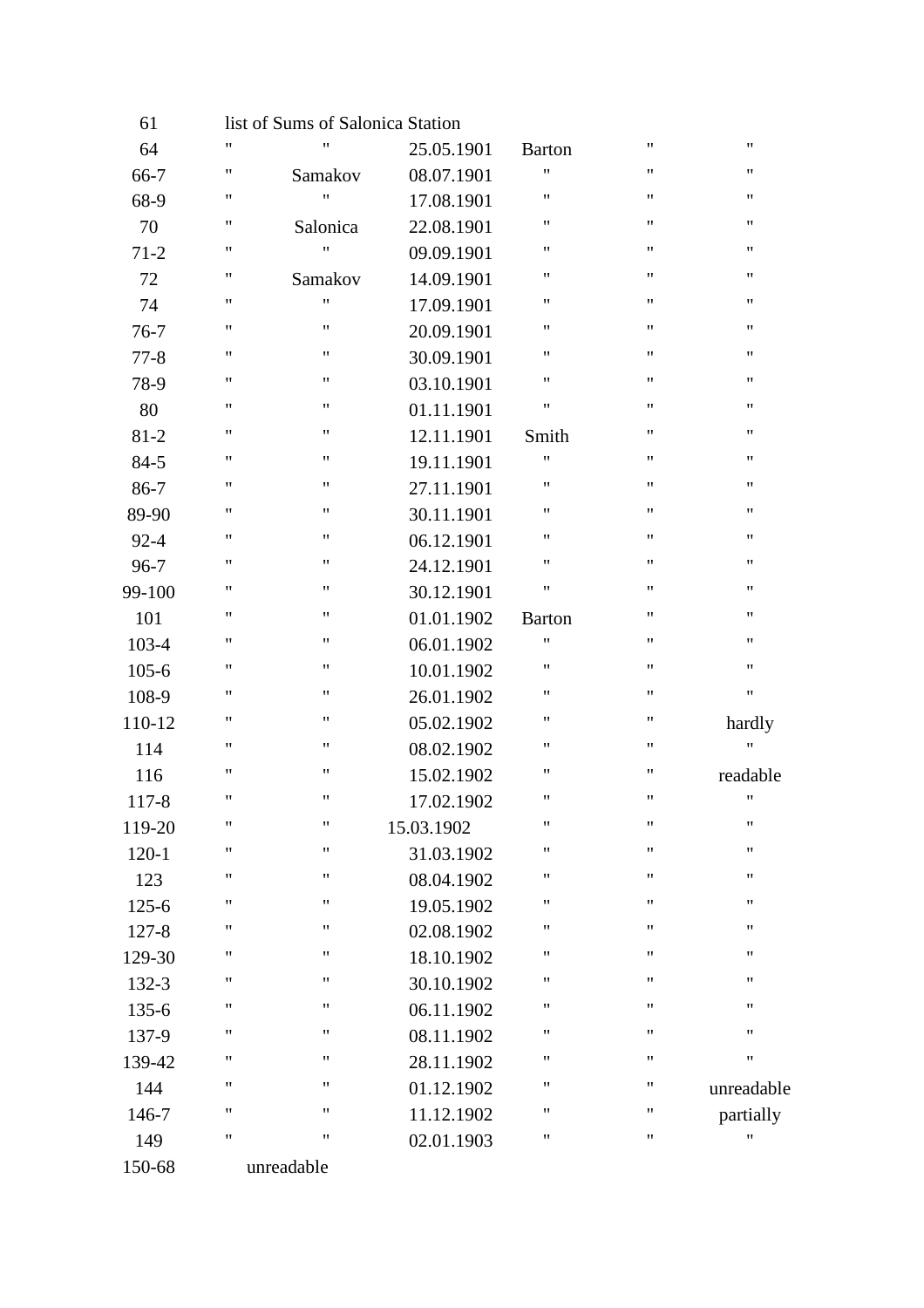| 11<br>$\pmb{\mathsf{H}}$<br>169-70<br>15.06.1903<br>11<br>$\pmb{\mathsf{H}}$<br>$171 - 2$<br>06.07.1903<br>11<br>173-4<br>31.07.1903<br>Salonica<br>$\pmb{\mathsf{H}}$<br>11<br>175<br>17.08.1903<br>11<br>11<br>20.08.1903<br>$177 - 8$<br>11<br>05.09.1903<br>179<br>Samakov<br>11<br>$\pmb{\mathsf{H}}$<br>24.09.1903<br>180-1<br>182-4<br>unreadable<br>185<br>cart<br>postal<br>186<br>11.11.1903<br>letter<br>Samakov<br>187-92<br>unreadable<br>$\pmb{\mathsf{H}}$<br>194-6<br>26.01.1904<br>letter | $\pmb{\mathsf{H}}$ | $\pmb{\mathsf{H}}$ | readable           |
|------------------------------------------------------------------------------------------------------------------------------------------------------------------------------------------------------------------------------------------------------------------------------------------------------------------------------------------------------------------------------------------------------------------------------------------------------------------------------------------------------------|--------------------|--------------------|--------------------|
|                                                                                                                                                                                                                                                                                                                                                                                                                                                                                                            | $\pmb{\mathsf{H}}$ | $\pmb{\mathsf{H}}$ | 11                 |
|                                                                                                                                                                                                                                                                                                                                                                                                                                                                                                            | $\pmb{\mathsf{H}}$ | $\pmb{\mathsf{H}}$ | $\pmb{\mathsf{H}}$ |
|                                                                                                                                                                                                                                                                                                                                                                                                                                                                                                            | $\pmb{\mathsf{H}}$ | $\pmb{\mathsf{H}}$ | $\pmb{\mathsf{H}}$ |
|                                                                                                                                                                                                                                                                                                                                                                                                                                                                                                            | $\pmb{\mathsf{H}}$ | $\pmb{\mathsf{H}}$ | tapewriting        |
|                                                                                                                                                                                                                                                                                                                                                                                                                                                                                                            | $\pmb{\mathsf{H}}$ | 11                 | readable           |
|                                                                                                                                                                                                                                                                                                                                                                                                                                                                                                            | $\pmb{\mathsf{H}}$ | 11                 | 11                 |
|                                                                                                                                                                                                                                                                                                                                                                                                                                                                                                            | $\pmb{\mathsf{H}}$ | $\pmb{\mathsf{H}}$ | $\pmb{\mathsf{H}}$ |
|                                                                                                                                                                                                                                                                                                                                                                                                                                                                                                            |                    |                    |                    |
|                                                                                                                                                                                                                                                                                                                                                                                                                                                                                                            |                    |                    |                    |
|                                                                                                                                                                                                                                                                                                                                                                                                                                                                                                            |                    |                    |                    |
|                                                                                                                                                                                                                                                                                                                                                                                                                                                                                                            | $\pmb{\mathsf{H}}$ | $\pmb{\mathsf{H}}$ | readable           |
|                                                                                                                                                                                                                                                                                                                                                                                                                                                                                                            |                    |                    |                    |
|                                                                                                                                                                                                                                                                                                                                                                                                                                                                                                            | $\pmb{\mathsf{H}}$ | $\pmb{\mathsf{H}}$ | $\pmb{\mathsf{H}}$ |
| 11<br>$\pmb{\mathsf{H}}$<br>198-9<br>24.02.1904                                                                                                                                                                                                                                                                                                                                                                                                                                                            | $\pmb{\mathsf{H}}$ | $\pmb{\mathsf{H}}$ | 11                 |
| 11<br>$^{\prime\prime}$<br>$201 - 3$<br>01.03.1904                                                                                                                                                                                                                                                                                                                                                                                                                                                         | $\pmb{\mathsf{H}}$ | $\pmb{\mathsf{H}}$ | 11                 |
| 11<br>$^{\prime\prime}$<br>$204 - 6$<br>23.04.1904                                                                                                                                                                                                                                                                                                                                                                                                                                                         | $\pmb{\mathsf{H}}$ | $\pmb{\mathsf{H}}$ | $\pmb{\mathsf{H}}$ |
| 11<br>11<br>$207 - 8$<br>19.05.1904                                                                                                                                                                                                                                                                                                                                                                                                                                                                        | $\pmb{\mathsf{H}}$ | $\pmb{\mathsf{H}}$ | $\pmb{\mathsf{H}}$ |
| 11<br>$\pmb{\mathsf{H}}$<br>24.09.1904<br>209-10                                                                                                                                                                                                                                                                                                                                                                                                                                                           | $\pmb{\mathsf{H}}$ | $\pmb{\mathsf{H}}$ | hardly             |
| 11<br>$^{\prime\prime}$<br>$211 - 2$<br>11.12.1904                                                                                                                                                                                                                                                                                                                                                                                                                                                         | $\pmb{\mathsf{H}}$ | $\pmb{\mathsf{H}}$ | 11                 |
| 11<br>$^{\prime\prime}$<br>29.03.1904<br>213-5                                                                                                                                                                                                                                                                                                                                                                                                                                                             | $\pmb{\mathsf{H}}$ | 11                 | readable           |
| 11<br>$\pmb{\mathsf{H}}$<br>20.05.1904<br>216-7                                                                                                                                                                                                                                                                                                                                                                                                                                                            | $\pmb{\mathsf{H}}$ | $\pmb{\mathsf{H}}$ | $\pmb{\mathsf{H}}$ |
| 11<br>$\pmb{\mathsf{H}}$<br>25.10.1904<br>218-20                                                                                                                                                                                                                                                                                                                                                                                                                                                           | $\pmb{\mathsf{H}}$ | $\pmb{\mathsf{H}}$ | $\pmb{\mathsf{H}}$ |
| $220 - 1$<br>unreadable                                                                                                                                                                                                                                                                                                                                                                                                                                                                                    |                    |                    |                    |
| 11<br>$222 - 3$<br>18.01.1906<br>letter                                                                                                                                                                                                                                                                                                                                                                                                                                                                    | $\pmb{\mathsf{H}}$ | $\pmb{\mathsf{H}}$ | 11                 |
| $\pmb{\mathsf{H}}$<br>11<br>20.02.1906<br>224-5                                                                                                                                                                                                                                                                                                                                                                                                                                                            | $\pmb{\mathsf{H}}$ | 11                 | 11                 |
| $\pmb{\mathsf{H}}$<br>$\pmb{\mathsf{H}}$<br>$225 - 6$<br>26.05.1906                                                                                                                                                                                                                                                                                                                                                                                                                                        | $\pmb{\mathsf{H}}$ | $\pmb{\mathsf{H}}$ | $\pmb{\mathsf{H}}$ |
| 11<br>$\pmb{\mathsf{H}}$<br>$227 - 8$<br>31.07.1906                                                                                                                                                                                                                                                                                                                                                                                                                                                        | $\pmb{\mathsf{H}}$ | $\pmb{\mathsf{H}}$ | $\pmb{\mathsf{H}}$ |
| $\pmb{\mathsf{H}}$<br>11<br>228-30<br>02.08.1906                                                                                                                                                                                                                                                                                                                                                                                                                                                           | $\pmb{\mathsf{H}}$ | 11                 | 11                 |
| 11<br>$\pmb{\mathsf{H}}$<br>$231 - 2$<br>21.09.1906                                                                                                                                                                                                                                                                                                                                                                                                                                                        | $\pmb{\mathsf{H}}$ | $\pmb{\mathsf{H}}$ | 11                 |
| $\pmb{\mathsf{H}}$<br>11<br>234-5<br>15.11.1906                                                                                                                                                                                                                                                                                                                                                                                                                                                            | $\pmb{\mathsf{H}}$ | $\pmb{\mathsf{H}}$ | 11                 |
| 236-45<br>unreadable                                                                                                                                                                                                                                                                                                                                                                                                                                                                                       |                    |                    | 11                 |
| 11<br>$247 - 8$<br>letter<br>16.03.1908                                                                                                                                                                                                                                                                                                                                                                                                                                                                    | $\pmb{\mathsf{H}}$ | $\pmb{\mathsf{H}}$ | 11                 |
| $\pmb{\mathsf{H}}$<br>250-2<br>05.05.1908                                                                                                                                                                                                                                                                                                                                                                                                                                                                  | 11                 | 11                 | 11                 |
| 253<br>unreadable                                                                                                                                                                                                                                                                                                                                                                                                                                                                                          |                    |                    |                    |
| 11<br>10.07.1908<br>254<br>letter                                                                                                                                                                                                                                                                                                                                                                                                                                                                          | $\pmb{\mathsf{H}}$ | 11                 | readable           |
| $\mathbf{H}$<br>Colorado<br>22.01.1909<br>255                                                                                                                                                                                                                                                                                                                                                                                                                                                              | $\pmb{\mathsf{H}}$ | 11                 | tapewriting        |
| $\pmb{\mathsf{H}}$<br>11<br>09.02.1909<br>256                                                                                                                                                                                                                                                                                                                                                                                                                                                              | $\pmb{\mathsf{H}}$ | 11                 | 11                 |
| $\pmb{\mathsf{H}}$<br>11<br>18.03.1909<br>257                                                                                                                                                                                                                                                                                                                                                                                                                                                              | $\pmb{\mathsf{H}}$ | 11                 | 11                 |
| 11<br>11<br>08.05.1909<br>258                                                                                                                                                                                                                                                                                                                                                                                                                                                                              | $\pmb{\mathsf{H}}$ | $\pmb{\mathsf{H}}$ | 11                 |
| 11<br>03.06.1909<br>260-2<br>Cresco                                                                                                                                                                                                                                                                                                                                                                                                                                                                        |                    |                    |                    |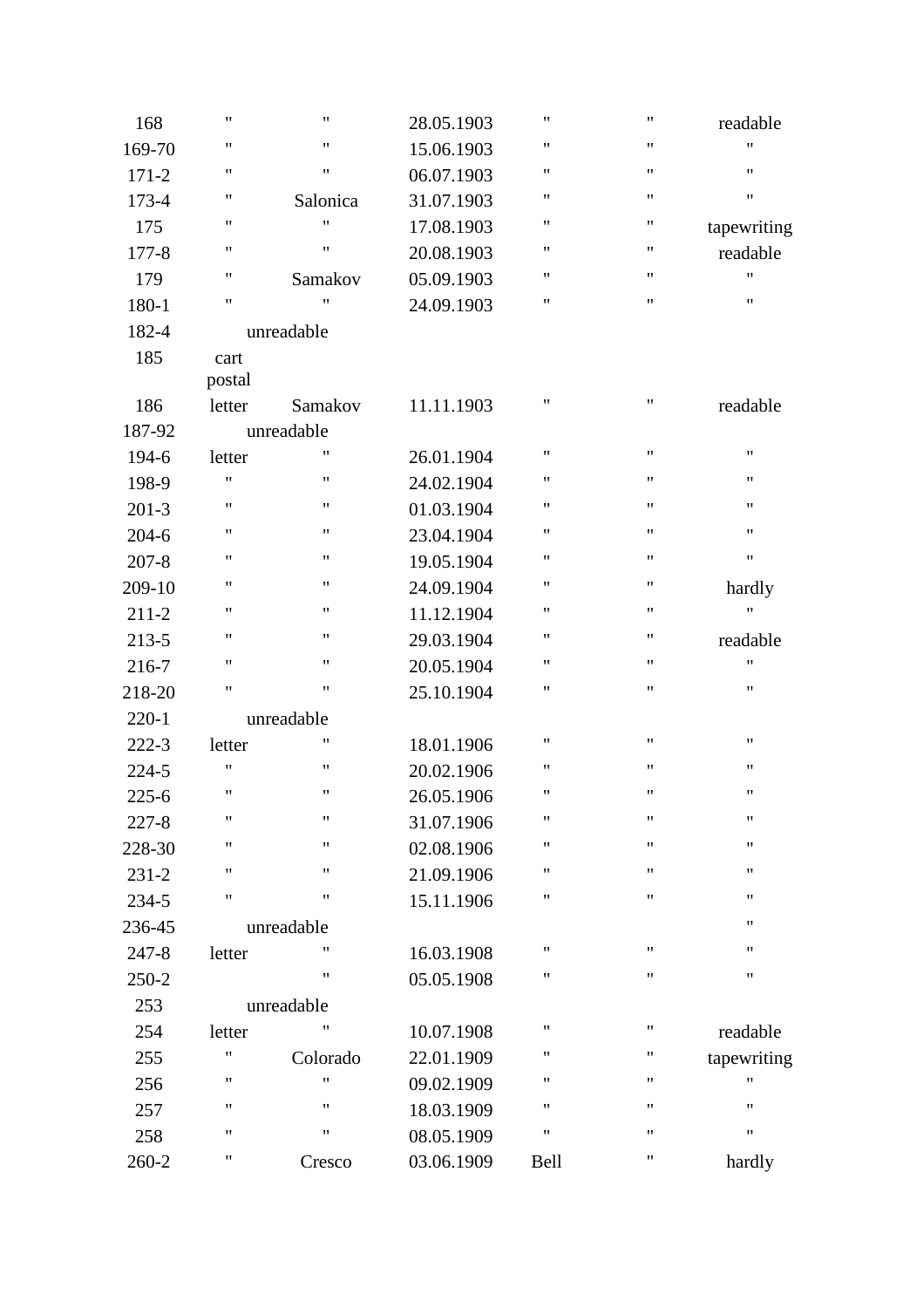| $263 - 7$ | $\pmb{\mathsf{H}}$ | $\pmb{\mathsf{H}}$ | 10.06.1909 | $\pmb{\mathsf{H}}$ | $\pmb{\mathsf{H}}$ | 11                 |
|-----------|--------------------|--------------------|------------|--------------------|--------------------|--------------------|
| 268-9     | $\pmb{\mathsf{H}}$ | Racine             | 29.07.1909 | $\pmb{\mathsf{H}}$ | $\pmb{\mathsf{H}}$ | $\pmb{\mathsf{H}}$ |
| $271 - 2$ | $\pmb{\mathsf{H}}$ | 11                 | 07.08.1909 | <b>Barton</b>      | $\pmb{\mathsf{H}}$ | $\pmb{\mathsf{H}}$ |
| 274-5     | $\pmb{\mathsf{H}}$ | Samakov            | 11.09.1909 | $\pmb{\mathsf{H}}$ | $\pmb{\mathsf{H}}$ | $\pmb{\mathsf{H}}$ |
| 275-7     | $\pmb{\mathsf{H}}$ | $\pmb{\mathsf{H}}$ | 11.12.1909 | $\pmb{\mathsf{H}}$ | $\pmb{\mathsf{H}}$ | $\pmb{\mathsf{H}}$ |
| 278-321   |                    | unreadable         |            |                    |                    |                    |
| 321-22    | 11                 | Manastir           | 04.05.1903 | $\pmb{\mathsf{H}}$ | Bond               | hardly             |
| 322-3     | $\pmb{\mathsf{H}}$ | Ħ                  | 08.05.1903 | $\pmb{\mathsf{H}}$ | $\pmb{\mathsf{H}}$ | 11                 |
| 323-4     | $\pmb{\mathsf{H}}$ | 11                 | 11.05.1903 | $\pmb{\mathsf{H}}$ | $\pmb{\mathsf{H}}$ | $\pmb{\mathsf{H}}$ |
| 325       | $\pmb{\mathsf{H}}$ | 11                 | 13.05.1903 | $\pmb{\mathsf{H}}$ | $\pmb{\mathsf{H}}$ | $\pmb{\mathsf{H}}$ |
| 326-33    |                    | unreadable         |            |                    |                    |                    |
| 333       | letter             | Ħ                  | 03.06.1903 | $\pmb{\mathsf{H}}$ | $\pmb{\mathsf{H}}$ | hardly             |
| 334       | $\pmb{\mathsf{H}}$ | $\pmb{\mathsf{H}}$ | 08.06.1903 | $\pmb{\mathsf{H}}$ | $\pmb{\mathsf{H}}$ | 11                 |
| 335       | $\pmb{\mathsf{H}}$ | 11                 | 13.06.1903 | $\pmb{\mathsf{H}}$ | $\pmb{\mathsf{H}}$ | $\pmb{\mathsf{H}}$ |
| 336-7     | $\pmb{\mathsf{H}}$ | 11                 | 20.06.1903 | $\pmb{\mathsf{H}}$ | $\pmb{\mathsf{H}}$ | $\pmb{\mathsf{H}}$ |
| 337-48    | unreadable         |                    |            |                    |                    |                    |
| 348-9     | news               | 11                 | 06.08.1903 | $\pmb{\mathsf{H}}$ | $\pmb{\mathsf{H}}$ | $\pmb{\mathsf{H}}$ |
|           | notes              |                    |            |                    |                    |                    |
| 349-52    | 11                 | $\pmb{\mathsf{H}}$ |            | $\pmb{\mathsf{H}}$ | $\pmb{\mathsf{H}}$ | $\pmb{\mathsf{H}}$ |
| 353-4     | $\pmb{\mathsf{H}}$ | 11                 | 12.08.1903 | $\pmb{\mathsf{H}}$ | $\pmb{\mathsf{H}}$ | $\pmb{\mathsf{H}}$ |
| 355       | letter             | 11                 | "          | $\pmb{\mathsf{H}}$ | $\pmb{\mathsf{H}}$ | 11                 |
| 356-7     | news               | 11                 | 13.08.1903 | $\pmb{\mathsf{H}}$ | $\pmb{\mathsf{H}}$ | $\pmb{\mathsf{H}}$ |
|           | notes              |                    |            |                    |                    |                    |
| 359-60    | 11                 | 11                 | 15.08.1903 | $\pmb{\mathsf{H}}$ | $\pmb{\mathsf{H}}$ | 11                 |
| $362 - 3$ | "                  | 11                 | 17.08.1903 | $\pmb{\mathsf{H}}$ | $\pmb{\mathsf{H}}$ | 11                 |
| 364-6     | letter             | "                  | 18.08.1903 | $\pmb{\mathsf{H}}$ | $\pmb{\mathsf{H}}$ | 11                 |
| 367-9     | news               | 11                 | 26.08.1903 | $\pmb{\mathsf{H}}$ | $\pmb{\mathsf{H}}$ | $\pmb{\mathsf{H}}$ |
|           | notes              |                    |            |                    |                    |                    |
| 370-83    | unreadable         |                    |            |                    |                    |                    |
| 383-4     | news               | 11                 | 07.09.1903 | $\pmb{\mathsf{H}}$ | $\pmb{\mathsf{H}}$ | hardly             |
|           | notes              | 11                 |            | $\pmb{\mathsf{H}}$ | $\pmb{\mathsf{H}}$ |                    |
| 385-7     | letter             | Ħ                  | 20.06.1903 | $\pmb{\mathsf{H}}$ | $\pmb{\mathsf{H}}$ | readable           |
| 388-9     | news<br>notes      |                    | 11.09.1903 |                    |                    | hardly             |
| 390-415   | unreadable         |                    |            |                    |                    |                    |
| 415       |                    | 11                 | 23.10.1903 | $\pmb{\mathsf{H}}$ | "                  | tapewriting        |
| 416       | report<br>Ħ        | 11                 | 29.10.1903 | $\pmb{\mathsf{H}}$ | 11                 | 11                 |
| $417 - 8$ |                    |                    |            | $\pmb{\mathsf{H}}$ | Ħ                  |                    |
|           | unreadable         | Ħ                  |            | $\pmb{\mathsf{H}}$ | Ħ                  | 11                 |
| 419-20    | news<br>notes      |                    | 04.11.1903 |                    |                    |                    |
| 421-25    | unreadable         |                    |            | $\pmb{\mathsf{H}}$ | 11                 |                    |
| 426-7     | news               | 11                 | 11.12.1903 | $\pmb{\mathsf{H}}$ | $\pmb{\mathsf{H}}$ | $\pmb{\mathsf{H}}$ |
|           |                    |                    |            |                    |                    |                    |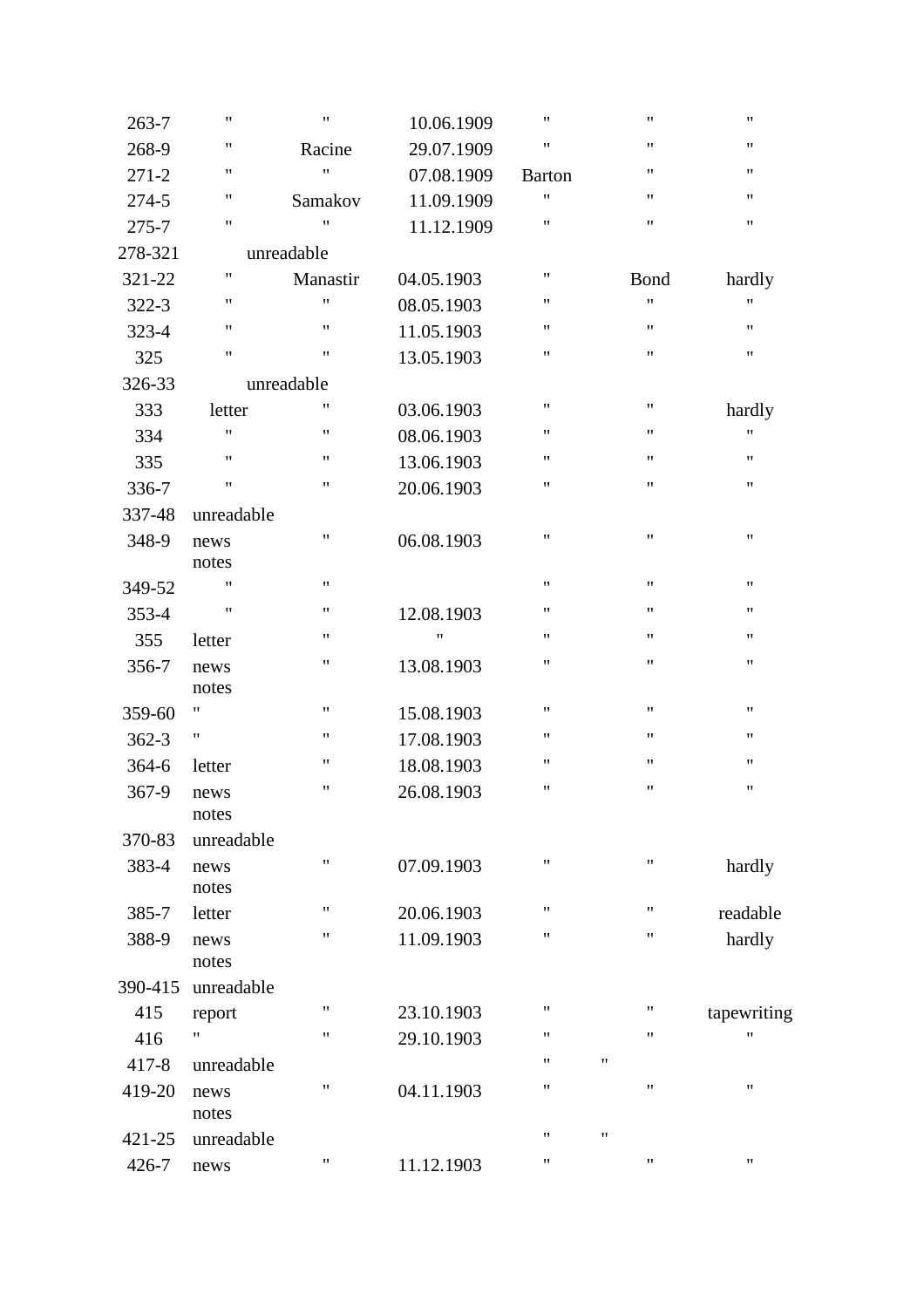|           | notes      |                    |            |               |                    |             |
|-----------|------------|--------------------|------------|---------------|--------------------|-------------|
| 428-9     | unreadable |                    |            | $^{\dagger}$  | $\pmb{\mathsf{H}}$ |             |
| 430-2     | news       | 11                 | 13.01.1904 | 11            | 11                 | readable    |
|           | notes      |                    |            |               |                    |             |
| $433 - 4$ | unreadable |                    |            |               |                    |             |
| 435-42    | unreadable |                    |            |               |                    |             |
| 443       | letter     | Vienna             | 21.05.1904 | 11            | 11                 | 11          |
| 444       | 11         | Kaiser             | 13.06.1904 | $^{\dagger}$  | 11                 | hardly      |
| 445       | 11         | Plainfield         | 17.06.1904 | $^{\dagger}$  | 11                 | readable    |
| 446       | unreadable |                    |            |               |                    |             |
| 447-8     | letter     | Plainfield         | 08.07.1904 | $^{\dagger}$  | $\pmb{\mathsf{H}}$ | readable    |
| 448-9     | 11         | 11                 | 04.08.1904 | 11            | 11                 | hardly      |
| 449       | 11         | 11                 | "          | $^{\dagger}$  | $\pmb{\mathsf{H}}$ | "           |
| $451 - 8$ | unreadable |                    |            |               |                    |             |
| 459-61    | letter     | $^{\prime\prime}$  | 13.03.1905 | $^{\dagger}$  | $\pmb{\mathsf{H}}$ | hardly      |
| $462 - 5$ | article    | 11                 | 10.03.1905 | $^{\dagger}$  | $\pmb{\mathsf{H}}$ | 11          |
| 467-9     | letter     | 11                 | 05.05.1905 | 11            | 11                 | "           |
| 470-2     | 11         | unreadable         | 02.08.1905 | 11            | $\pmb{\mathsf{H}}$ | 11          |
| 472-3     | 11         | Samakov            | 14.06.1905 | $^{\dagger}$  | $\pmb{\mathsf{H}}$ | 11          |
| 474-7     | 11         | Sofia              | 28.04.1906 | 11            | Clarke             | 11          |
| 478-9     | 11         | Ħ                  | 02.02.1904 | $^{\dagger}$  | $^{\prime\prime}$  | readable    |
| 480-2     | 11         | $\pmb{\mathsf{H}}$ | 18.10.1904 | 11            | 11                 | hardly      |
| 483-5     | unreadable |                    |            |               |                    |             |
| 486-9     | letter     | Samakov            | 17.02.1900 | $^{\dagger}$  | $\pmb{\mathsf{H}}$ | hardly      |
| 492-5     | 11         | $^{\prime\prime}$  | 03.07.1900 | $^{\dagger}$  | 11                 | readable    |
| 496-90    | 11         | 11                 | 11.08.1900 | $^{\dagger}$  | 11                 | 11          |
| $500-1$   | 11         | 11                 | 23.08.1900 | $^{\dagger}$  | 11                 | "           |
| 503-5     | 11         |                    |            | 11            | 11                 | unreadable  |
| 506-15    | 11         | Mammothcave        | 23.11.1900 | 11            | 11                 | hardly      |
| 515-28    | 11         | Sanitarium         | 17.11.1900 | 11            | $\pmb{\mathsf{H}}$ | Ħ           |
| 529-38    | 11         | Ħ                  | 8.-. 1901  | Ħ             | $\pmb{\mathsf{H}}$ | Ħ           |
| 538-9     | unreadable |                    |            |               |                    |             |
| 540-2     | letter     | Chicago            | 11.04.1901 | 11            | 11                 | readable    |
| 543       | 11         | Porehester         | 05.07.1901 | Daniels       | 11                 | Ħ           |
| 545-50    | 11         | Samakov            | 08.07.1901 | Ħ             | $\pmb{\mathsf{H}}$ | tapewriting |
| 552-3     | 11         | Cincinnati         | 10.07.1901 | Clark         | Walden             | Ħ           |
| 555-7     | 11         | <b>Buffalo</b>     | 05.09.1901 | Daniels       | unreadable         | readable    |
| 558-60    | 11         | Sofia              | 27.11.1901 | <b>Barton</b> | Clarke             | "           |
| $561-5$   | 11         | Samakov            | 10.12.1901 | $^{\dagger}$  | $^{\prime\prime}$  | "           |
| $565 - 8$ | 11         | 11                 | 11.12.1901 | 11            | 11                 | 11          |
| 569-76    | 11         | 11                 | 21.01.1902 | 11            | 11                 | Ħ           |
|           |            |                    |            |               |                    |             |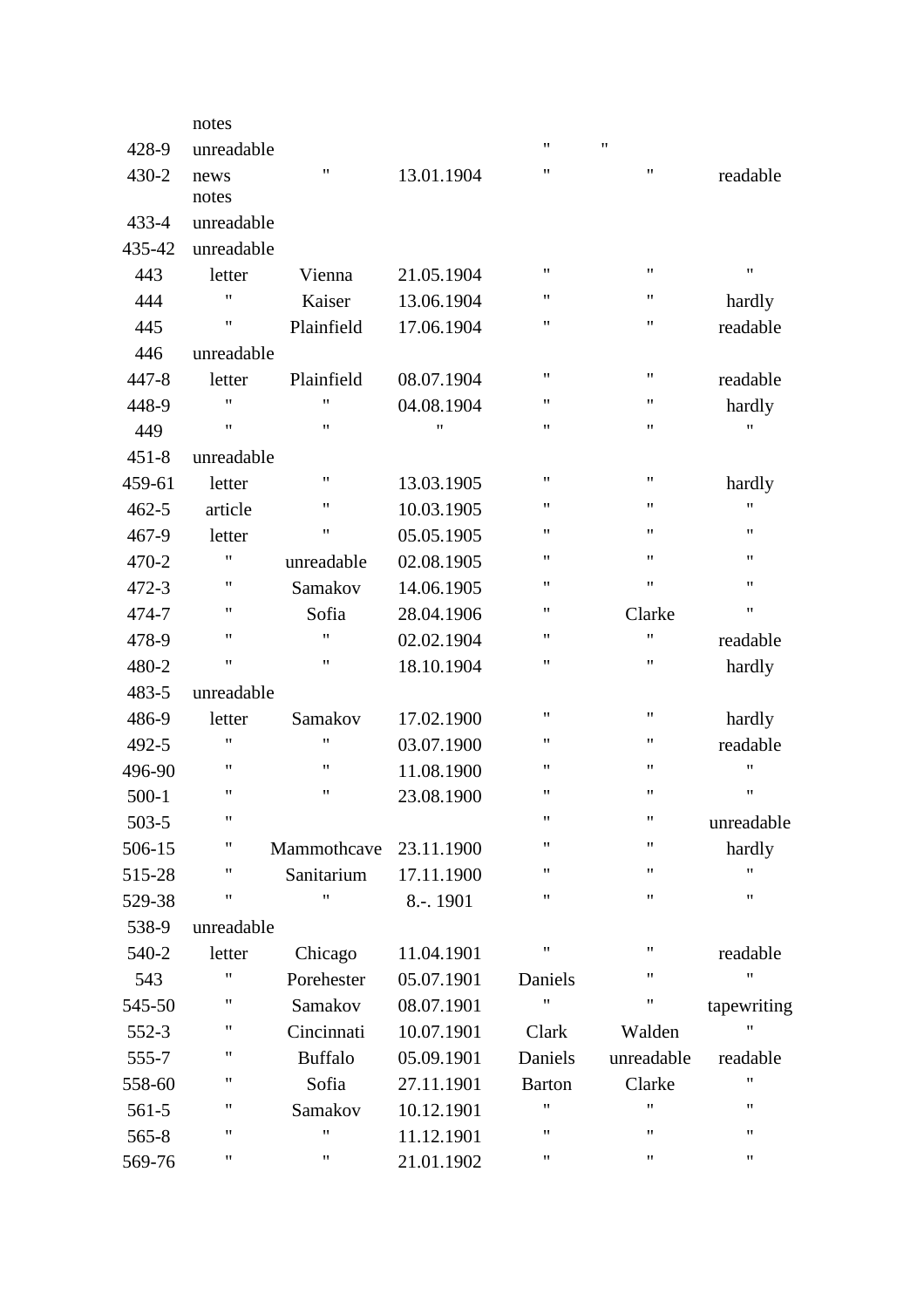| 576-83    | $\pmb{\mathsf{H}}$ | $\pmb{\mathsf{H}}$ | 04.03.1902    | $\pmb{\mathsf{H}}$ | 11                 | $\pmb{\mathsf{H}}$ |
|-----------|--------------------|--------------------|---------------|--------------------|--------------------|--------------------|
| 585-94    | unreadable         |                    |               |                    |                    |                    |
| 594-5     | letter             | $\pmb{\mathsf{H}}$ | 30.09.1902    | $\pmb{\mathsf{H}}$ | $\pmb{\mathsf{H}}$ | readable           |
| 596-7     | $\pmb{\mathsf{H}}$ | $\pmb{\mathsf{H}}$ | 24.11.1902    | $\pmb{\mathsf{H}}$ | "                  | tapewriting        |
| 599-600   | $\pmb{\mathsf{H}}$ |                    |               | $\pmb{\mathsf{H}}$ | 11                 |                    |
| $601 - 6$ | $\pmb{\mathsf{H}}$ | $\pmb{\mathsf{H}}$ | 01.01.1903    | $\pmb{\mathsf{H}}$ | 11                 | $\pmb{\mathsf{H}}$ |
| 608-11    | $\pmb{\mathsf{H}}$ | $\pmb{\mathsf{H}}$ | 19.03.1903    | $\pmb{\mathsf{H}}$ | 11                 | readable           |
| 611-14    | $\pmb{\mathsf{H}}$ | $\pmb{\mathsf{H}}$ | 20.03.1903    | $\pmb{\mathsf{H}}$ | 11                 | $^{\dagger}$       |
| 614-21    | $\pmb{\mathsf{H}}$ | Sofia              | 16.05.1903    | $\pmb{\mathsf{H}}$ | 11                 | hardly             |
| $621 - 5$ | $\pmb{\mathsf{H}}$ | Samakov            | 27.06.1903    | $\pmb{\mathsf{H}}$ | 11                 | readable           |
| 625-9     | $\pmb{\mathsf{H}}$ | 11                 | 21.07.1903    | $\pmb{\mathsf{H}}$ | 11                 | $\pmb{\mathsf{H}}$ |
| 629-32    | $\pmb{\mathsf{H}}$ | $\pmb{\mathsf{H}}$ | 22.07.1903    | $\pmb{\mathsf{H}}$ | 11                 | $\pmb{\mathsf{H}}$ |
| 632-6     | $\pmb{\mathsf{H}}$ | $\pmb{\mathsf{H}}$ | 10.08.1903    | $\pmb{\mathsf{H}}$ | 11                 | hardly             |
| 636-43    | $\pmb{\mathsf{H}}$ | $\pmb{\mathsf{H}}$ | 09.09.1903    | $\pmb{\mathsf{H}}$ | 11                 | readable           |
| 644-7     | $\pmb{\mathsf{H}}$ | 11                 | 22.09.1903    | $\pmb{\mathsf{H}}$ | 11                 | $\pmb{\mathsf{H}}$ |
| 648-9     | $\pmb{\mathsf{H}}$ | $\pmb{\mathsf{H}}$ | 26.09.1903    | $\pmb{\mathsf{H}}$ | 11                 | $\pmb{\mathsf{H}}$ |
| 650-1     | $\pmb{\mathsf{H}}$ | $\pmb{\mathsf{H}}$ | 30.10.1903    | $\pmb{\mathsf{H}}$ | $\pmb{\mathsf{H}}$ | $\pmb{\mathsf{H}}$ |
| 653-4     | $\pmb{\mathsf{H}}$ | Dubnica            | 05.10.1903    | $\pmb{\mathsf{H}}$ | $\pmb{\mathsf{H}}$ | $\pmb{\mathsf{H}}$ |
| 654-61    | $\pmb{\mathsf{H}}$ | $\pmb{\mathsf{H}}$ | $5. - 0.1903$ | $\pmb{\mathsf{H}}$ | $\pmb{\mathsf{H}}$ | 11                 |
| 662-6     | $\pmb{\mathsf{H}}$ | Ħ                  | 28.12.1903    | $\pmb{\mathsf{H}}$ | $\pmb{\mathsf{H}}$ | 11                 |
| 667-71    | $\pmb{\mathsf{H}}$ | 11                 | 07.01.1904    | $\pmb{\mathsf{H}}$ | 11                 | 11                 |
| 673-6     | $\pmb{\mathsf{H}}$ | $\pmb{\mathsf{H}}$ | 10.01.1904    | $\pmb{\mathsf{H}}$ | Popoff             | $\pmb{\mathsf{H}}$ |
| $677 - 8$ | $\pmb{\mathsf{H}}$ | $\pmb{\mathsf{H}}$ | 15.01.1904    | $\pmb{\mathsf{H}}$ | Clarke             | $\pmb{\mathsf{H}}$ |
| 679-84    | $\pmb{\mathsf{H}}$ | $\pmb{\mathsf{H}}$ | 24.01.1904    | $\pmb{\mathsf{H}}$ | $\pmb{\mathsf{H}}$ | $\pmb{\mathsf{H}}$ |
| 685-9     | 11                 | 11                 | 01.02.1904    | $\pmb{\mathsf{H}}$ | 11                 | partially          |
| 689-94    | unreadable         |                    |               |                    |                    |                    |
| 695-7     | letter             | Alexander          | 26.04.1904    | $\pmb{\mathsf{H}}$ | 11                 | readable           |
| 698-700   | $\pmb{\mathsf{H}}$ | Samakov            | 12.05.1904    | $\pmb{\mathsf{H}}$ | 11                 | $\pmb{\mathsf{H}}$ |
| 701       | $\pmb{\mathsf{H}}$ | Ħ                  | 09.07.1904    |                    | 11                 | tapewriting        |
| $702-3$   | report             | Ħ                  | 11            | $\pmb{\mathsf{H}}$ | 11                 | 11                 |
| 705-20    | letter             | 11                 | 08.08.1904    | unreadable         | 11                 | readable           |
| $721-3$   | "                  | Sofia              | 10.01.1905    | <b>Barton</b>      | 11                 | $\pmb{\mathsf{H}}$ |
| 724-5     | $\pmb{\mathsf{H}}$ | Ħ                  | 28.01.1905    | 11                 | 11                 | $\pmb{\mathsf{H}}$ |
| 726-9     | $\pmb{\mathsf{H}}$ | 11                 | 06.03.1905    | $\pmb{\mathsf{H}}$ | 11                 | $\pmb{\mathsf{H}}$ |
| 730-3     | $\pmb{\mathsf{H}}$ | Ħ                  | 19.05.1905    | $\pmb{\mathsf{H}}$ | $\pmb{\mathsf{H}}$ | $\pmb{\mathsf{H}}$ |
| 733-42    | $\pmb{\mathsf{H}}$ | 11                 | 27.01.1906    | $\pmb{\mathsf{H}}$ | 11                 | hardly             |
| 743-9     | 11                 | Salonica           | 23.04.1906    | $\pmb{\mathsf{H}}$ | 11                 | 11                 |
| 750-9     | 11                 | Sofia              | 08.07.1906    | 11                 | "                  | readable           |
| 759-67    | 11                 | Ħ                  | 31.10.1906    | $\pmb{\mathsf{H}}$ | 11                 | $\pmb{\mathsf{H}}$ |
| 768-9     | 11                 | 11                 | 05.11.1906    | $\pmb{\mathsf{H}}$ | 11                 | $\pmb{\mathsf{H}}$ |
| 771-74    | 11                 | 11                 | 26.12.1906    | 11                 | 11                 | $\pmb{\mathsf{H}}$ |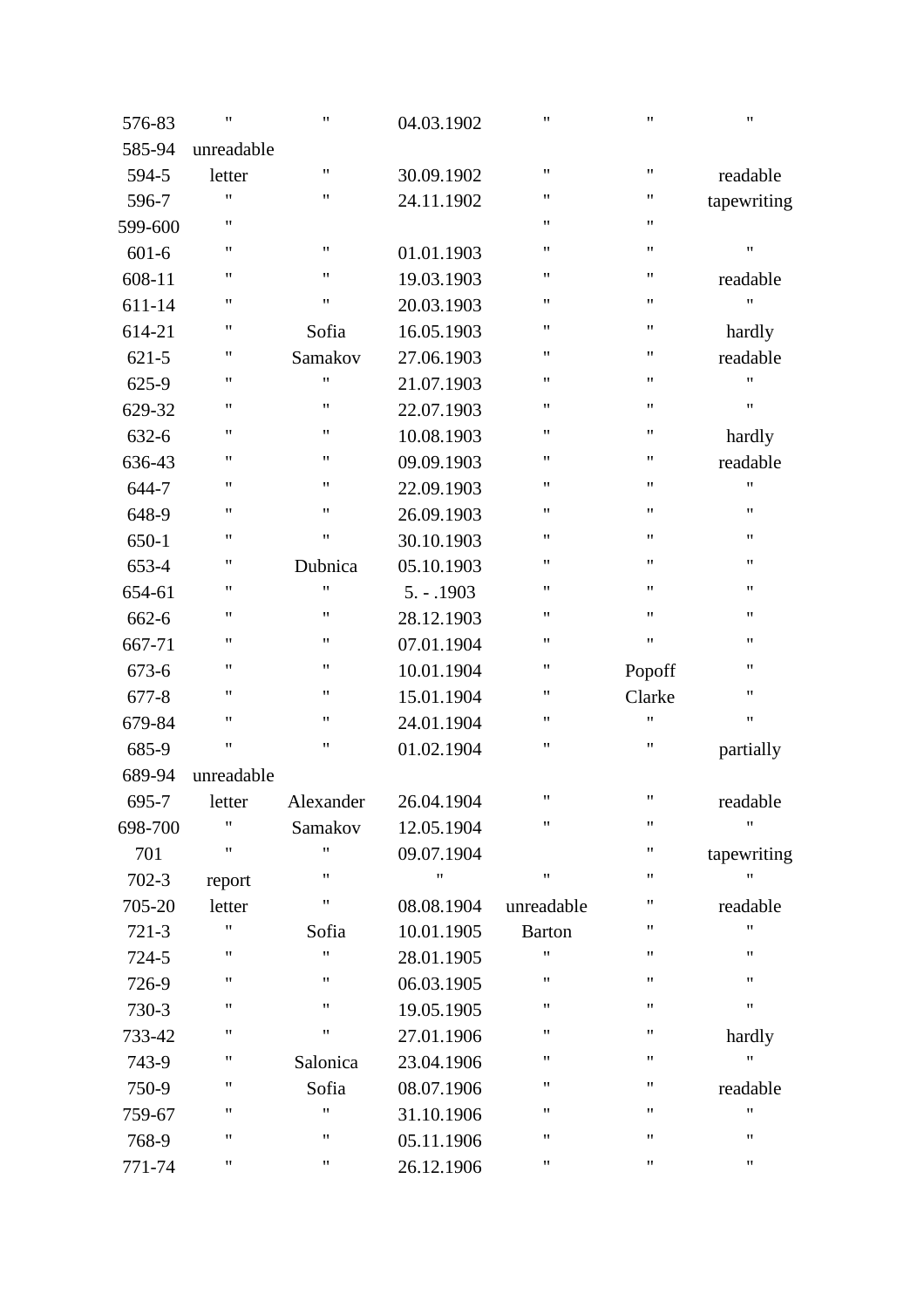| 774-6   | $\pmb{\mathsf{H}}$ | 11             | 28.12.1906  | <b>Bell</b>        | $\pmb{\mathsf{H}}$ | 11                 |
|---------|--------------------|----------------|-------------|--------------------|--------------------|--------------------|
| 776-80  | $\pmb{\mathsf{H}}$ | 11             | 26.02.1907  | $\pmb{\mathsf{H}}$ | 11                 | $\pmb{\mathsf{H}}$ |
| 780-1   | $\pmb{\mathsf{H}}$ | Ħ              | 26.03.1907  | $\pmb{\mathsf{H}}$ | 11                 | $\pmb{\mathsf{H}}$ |
| 782-5   | 11                 | Constantinople | 02.04.1907  | $\pmb{\mathsf{H}}$ | "                  | $\pmb{\mathsf{H}}$ |
| 785-7   | 11                 | Sofia          | 19.06.1907  | Pont               | $\pmb{\mathsf{H}}$ | $\pmb{\mathsf{H}}$ |
| 788     | 11                 | Ħ              | 18.06.1907  | $\pmb{\mathsf{H}}$ | $\pmb{\mathsf{H}}$ | tapewriting        |
| 789-90  | 11                 | 11             | 01.07.1907  | $\pmb{\mathsf{H}}$ | $\pmb{\mathsf{H}}$ | readable           |
| 790-2   | $\pmb{\mathsf{H}}$ | 11             | 27.07.1907  | Bell               | "                  | 11                 |
| 792-3   | $\pmb{\mathsf{H}}$ | 11             | 29.07.1907  | $\pmb{\mathsf{H}}$ | "                  | 11                 |
| 795     | 11                 | 11             | 18.09.1907  | $\pmb{\mathsf{H}}$ | 11                 | $\pmb{\mathsf{H}}$ |
| 796-9   | 11                 | 11             | 16.10.1907  | <b>Barton</b>      | 11                 | $\pmb{\mathsf{H}}$ |
| 799-803 | $\pmb{\mathsf{H}}$ | 11             | decem. 1907 | $\pmb{\mathsf{H}}$ | 11                 | $\pmb{\mathsf{H}}$ |
| 803-7   | $\pmb{\mathsf{H}}$ | 11             | 08.02.1908  | $\pmb{\mathsf{H}}$ | 11                 | $\pmb{\mathsf{H}}$ |
| 807-10  | $\pmb{\mathsf{H}}$ | "              | 22.02.1908  | $\pmb{\mathsf{H}}$ | "                  | 11                 |
| 810-11  | 11                 | "              | 10.03.1908  | $\pmb{\mathsf{H}}$ | 11                 | 11                 |
| 812-14  | 11                 | Samakov        | 20.03.1908  | $\pmb{\mathsf{H}}$ | 11                 | $\pmb{\mathsf{H}}$ |
| 814-6   | 11                 | Manastir       | 30.03.1908  | $\pmb{\mathsf{H}}$ | 11                 | $\pmb{\mathsf{H}}$ |
| 817     | $\pmb{\mathsf{H}}$ | 11             | 11          | $\pmb{\mathsf{H}}$ | 11                 | $\pmb{\mathsf{H}}$ |
| 818-20  | 11                 | Sofia          | 15.05.1908  | $\pmb{\mathsf{H}}$ | "                  | 11                 |
| 820-3   | 11                 | Ħ              | 02.06.1908  | $\pmb{\mathsf{H}}$ | 11                 | 11                 |
| 824-30  | 11                 | 11             | 16.06.1908  | $\pmb{\mathsf{H}}$ | 11                 | $\pmb{\mathsf{H}}$ |
| 831-5   | $\pmb{\mathsf{H}}$ | 11             | 21.10.1908  | $\pmb{\mathsf{H}}$ | 11                 | $\pmb{\mathsf{H}}$ |
| 836-41  | $\pmb{\mathsf{H}}$ | 11             | 03.11.1908  | $\pmb{\mathsf{H}}$ | "                  | $\pmb{\mathsf{H}}$ |
| 842-7   | 11                 | 11             | 06.01.1909  | $\pmb{\mathsf{H}}$ | 11                 | 11                 |
| 848-54  |                    | Kortcha        | 13.04.1909  | Baldwin            | 11                 | 11                 |
| 854-65  | $\pmb{\mathsf{H}}$ | Ħ              | 17.04.1909  | <b>Barton</b>      | $\pmb{\mathsf{H}}$ | 11                 |
| 866-74  | $\pmb{\mathsf{H}}$ | Sofia          | 22.07.1909  | $\pmb{\mathsf{H}}$ | $\pmb{\mathsf{H}}$ | hardly             |
| 875-7   | 11                 | Samakov        | 04.08.1909  | $\pmb{\mathsf{H}}$ | 11                 | $\pmb{\mathsf{H}}$ |
| 877-80  | 11                 | Sofia          | 31.9.1909   | $\pmb{\mathsf{H}}$ | "                  | readable           |
| 880-2   | 11                 | Ħ              | 15.10.1909  | $\pmb{\mathsf{H}}$ | 11                 | 11                 |
| 883-7   | 11                 | 11             | 30.11.1909  | $\pmb{\mathsf{H}}$ | 11                 | $\pmb{\mathsf{H}}$ |
| 887-9   | 11                 | Samakov        | 07.04.1909  | $\pmb{\mathsf{H}}$ | 11                 | $\pmb{\mathsf{H}}$ |
| 890     | 11                 | Ħ              | 16.07.1909  | $\pmb{\mathsf{H}}$ | 11                 | $\pmb{\mathsf{H}}$ |
| 891-2   | 11                 | 11             | 01.08.1909  | $\pmb{\mathsf{H}}$ | 11                 | 11                 |
| 892-3   | 11                 | 11             | 27.03.1901  | $\pmb{\mathsf{H}}$ | "                  | hardly             |
| 894     | "                  | Ħ              | 25.07.1901  | $\pmb{\mathsf{H}}$ | "                  | 11                 |
| 895     | cartpostal         | <b>Boston</b>  |             | $\pmb{\mathsf{H}}$ | $\pmb{\mathsf{H}}$ |                    |
| 896-8   | letter             | Chicago        | 21.09.1901  | $\pmb{\mathsf{H}}$ | "                  | readable           |
| 899     | 11                 | Samakov        | 11.01.1902  | $\pmb{\mathsf{H}}$ | 11                 | 11                 |
| 900-4   | 11                 | Ħ              | 08.04.1903  | $\pmb{\mathsf{H}}$ | 11                 | $\pmb{\mathsf{H}}$ |
| 904-6   | 11                 | Ħ              | 11.05.1904  | 11                 | 11                 | $\pmb{\mathsf{H}}$ |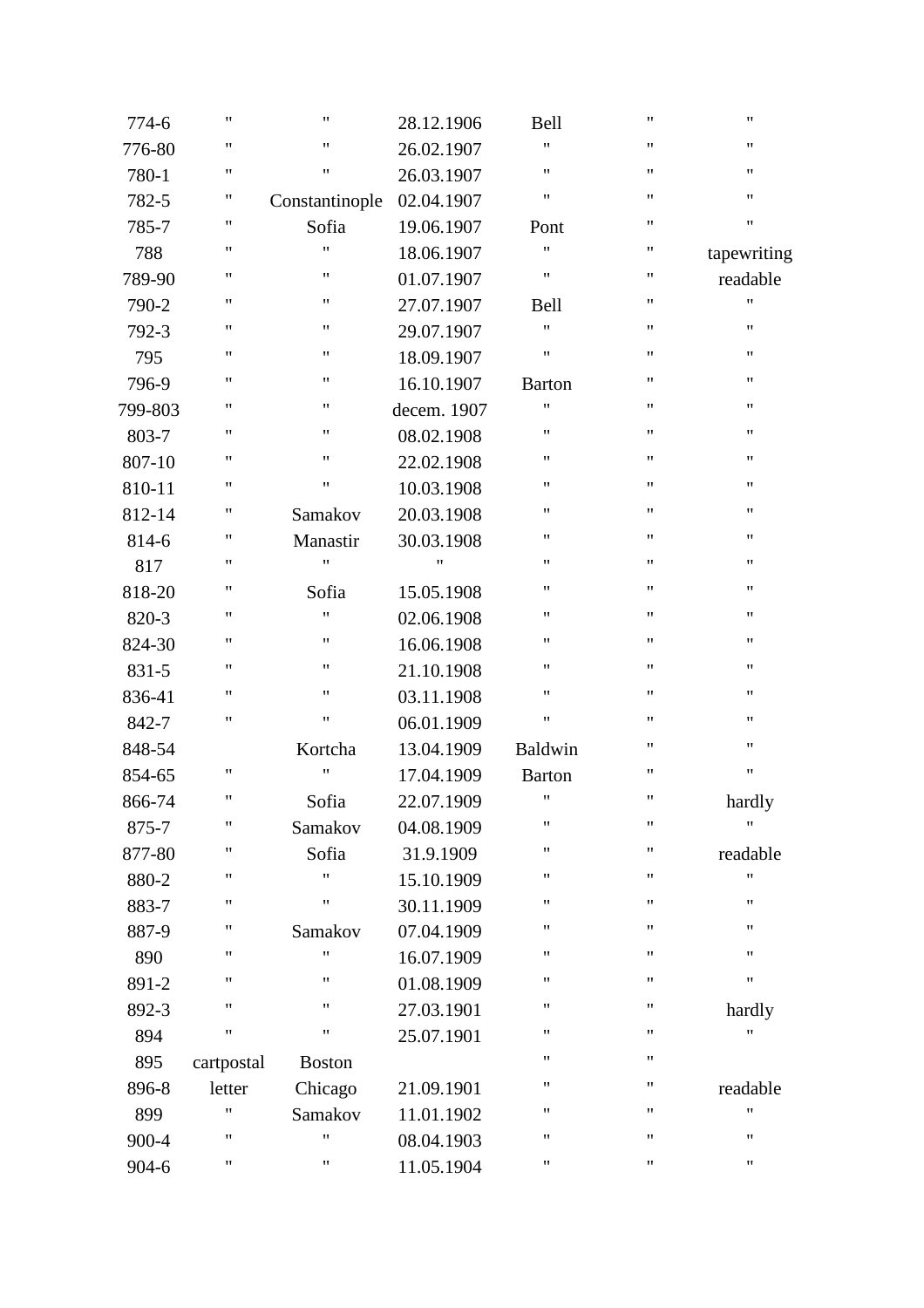| 906-7     | $\pmb{\mathsf{H}}$ | Manastir           | 12.07.1904 | $\pmb{\mathsf{H}}$ | Ħ                  | 11          |
|-----------|--------------------|--------------------|------------|--------------------|--------------------|-------------|
| 907-12    | 11                 | Ħ                  | 10.10.1904 | $\pmb{\mathsf{H}}$ | 11                 | 11          |
| 914       | 11                 | $\pmb{\mathsf{H}}$ | 21.11.1904 | $\pmb{\mathsf{H}}$ | $\pmb{\mathsf{H}}$ | hardly      |
| 915-6     | 11                 | $\pmb{\mathsf{H}}$ | 21.01.1905 | Patton             | 11                 | readable    |
| 917-9     | 11                 | $\pmb{\mathsf{H}}$ | 31.01.1905 | <b>Barton</b>      | $\pmb{\mathsf{H}}$ | Ħ           |
| 919-23    | $\mathbf{H}$       | $\pmb{\mathsf{H}}$ | 01.03.1905 | $\pmb{\mathsf{H}}$ | 11                 | Ħ           |
| 924-6     |                    | news notes         |            | $\pmb{\mathsf{H}}$ | 11                 | partially   |
| 928-30    | letter             | 11                 | 02.04.1905 | $\pmb{\mathsf{H}}$ | "                  | readable    |
| 931-6     |                    | news notes         | unreadable | $\pmb{\mathsf{H}}$ | 11                 | unreadable  |
| 936-8     | letter             | 11                 | 07.07.1905 | $\pmb{\mathsf{H}}$ | $\pmb{\mathsf{H}}$ | readable    |
| 939-41    |                    | news notes         |            | $\pmb{\mathsf{H}}$ | 11                 | hardly      |
| 943-4     |                    | news notes         | aug. 1905  | $\pmb{\mathsf{H}}$ | "                  | "           |
| 945-7     | letter             | 11                 | 25.09.1905 | $\pmb{\mathsf{H}}$ | $\pmb{\mathsf{H}}$ | 11          |
| 948-50    |                    | news notes         | oct. 1905  | $\pmb{\mathsf{H}}$ | 11                 | partially   |
| $951 - 2$ | letter             | 11                 | 22.11.1905 | $\pmb{\mathsf{H}}$ | $\pmb{\mathsf{H}}$ | 11          |
| 953-5     |                    | news notes         |            | $\pmb{\mathsf{H}}$ | 11                 | 11          |
| 956       | a report           |                    |            | $\pmb{\mathsf{H}}$ | 11                 | tapewriting |
| $957 - 8$ | letter             | 11                 | 1906       | $\pmb{\mathsf{H}}$ | 11                 | hardly      |
| 958-61    | $\mathbf{H}$       | Salonica           | 21.04.1906 | $\pmb{\mathsf{H}}$ | 11                 | unreadable  |
| 963-5     | 11                 | Manastir           | 06.07.1906 | $\pmb{\mathsf{H}}$ | 11                 | hardly      |
| 965-7     | 11                 | $\pmb{\mathsf{H}}$ | 05.09.1906 | $\pmb{\mathsf{H}}$ | 11                 | Ħ           |
| 969-71    | 11                 | $\pmb{\mathsf{H}}$ | 21.11.1906 | $\pmb{\mathsf{H}}$ | 11                 | 11          |
| 972-3     | $\pmb{\mathsf{H}}$ | $\pmb{\mathsf{H}}$ | 04.02.1906 | $\pmb{\mathsf{H}}$ | 11                 | unreadable  |
| 973-4     | 11                 | $\pmb{\mathsf{H}}$ | 24.06.1907 | Patton             | "                  | readable    |
| 976-8     | 11                 | Kortcha            | 30.11.1907 | $\pmb{\mathsf{H}}$ | $\pmb{\mathsf{H}}$ | 11          |
| 979-81    | $\mathbf{H}$       | 11                 | 25.02.1908 | <b>Barton</b>      | $\pmb{\mathsf{H}}$ | 11          |
| 981-6     | 11                 | $\pmb{\mathsf{H}}$ | 21.03.1908 | $\pmb{\mathsf{H}}$ | 11                 | 11          |
| 988-91    | 11                 | Manastir           | 13.07.1908 | $\pmb{\mathsf{H}}$ | $^{\prime}$        | 11          |
| 993-6     | $\mathbf{H}$       | 11                 | 26.10.1908 | <b>Bell</b>        | $\pmb{\mathsf{H}}$ | 11          |
| 997-9     | 11                 | $\pmb{\mathsf{H}}$ | 05.05.1909 | <b>Barton</b>      | 11                 | 11          |
| 999-1000  | 11                 | 11                 | 05.06.1909 | Bell               | 11                 | 11          |
| 1001-2    | 11                 | $\pmb{\mathsf{H}}$ | 30.06.1909 | <b>Barton</b>      | 11                 | 11          |
| 1003-4    | 11                 | Salonica           | 24.07.1909 | $\pmb{\mathsf{H}}$ | 11                 | 11          |
| 1004-5    | 11                 | $\pmb{\mathsf{H}}$ | 07.08.1909 | $\pmb{\mathsf{H}}$ | $\pmb{\mathsf{H}}$ | 11          |
| 1006-8    | "                  | Manastir           | 06.09.1909 | $\pmb{\mathsf{H}}$ | $\pmb{\mathsf{H}}$ | 11          |
| 1008-10   | "                  | Ħ                  | 12.11.1909 | $\pmb{\mathsf{H}}$ | Ħ                  | Ħ           |
| 1011-4    | 11                 | Ħ                  | 1901       | 11                 | Cole               | unreadable  |
| 1015-9    | Ħ                  | Nebraska           | 26.10.1901 | $\pmb{\mathsf{H}}$ | $\pmb{\mathsf{H}}$ | readable    |
| 1020-3    | Ħ                  | Cliftonsprings     | 07.05.1902 | $\pmb{\mathsf{H}}$ | 11                 | hardly      |
| 1024-6    | unreadable         |                    |            |                    |                    |             |
| 1027-32   | letter             | 11                 |            | $\pmb{\mathsf{H}}$ | 11                 | hardly      |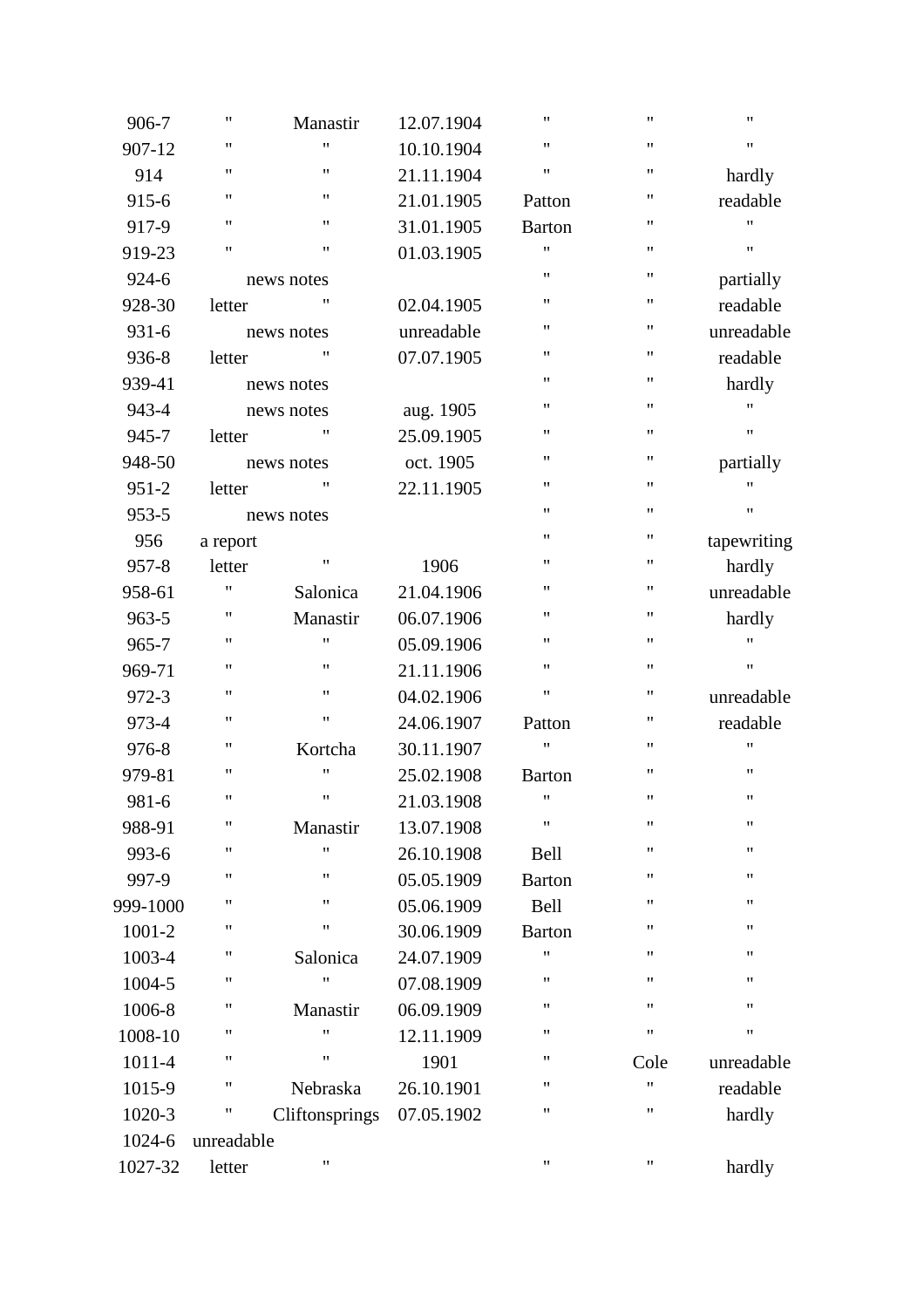| 1033-4  | unreadable         |                   |            |                   |                   |                   |
|---------|--------------------|-------------------|------------|-------------------|-------------------|-------------------|
| 1035-6  | letter             | $^{\prime\prime}$ |            | $^{\prime\prime}$ | $^{\prime\prime}$ | hardly            |
| 1037-8  | "                  | Manastir          | 11.12.1902 | $^{\prime\prime}$ | $^{\prime}$       | $^{\prime\prime}$ |
| 1038-42 | $\pmb{\mathsf{H}}$ | Philippopolis     | 17.03.1909 | "                 | "                 | readable          |
| 1042    | $\pmb{\mathsf{H}}$ | $^{\prime\prime}$ | 25.03.1909 | $^{\prime\prime}$ | $^{\prime\prime}$ | $^{\prime\prime}$ |
| 1043-4  | $^{\prime\prime}$  |                   |            | <b>Bell</b>       | Cooper            | $^{\prime\prime}$ |
| 1046    | 11                 | Sofia             | 27.11.1909 | $^{\prime\prime}$ | $^{\prime\prime}$ | $^{\prime\prime}$ |
| 1049-52 | "                  | Salonica          | 13.12.1909 | "                 | "                 | "                 |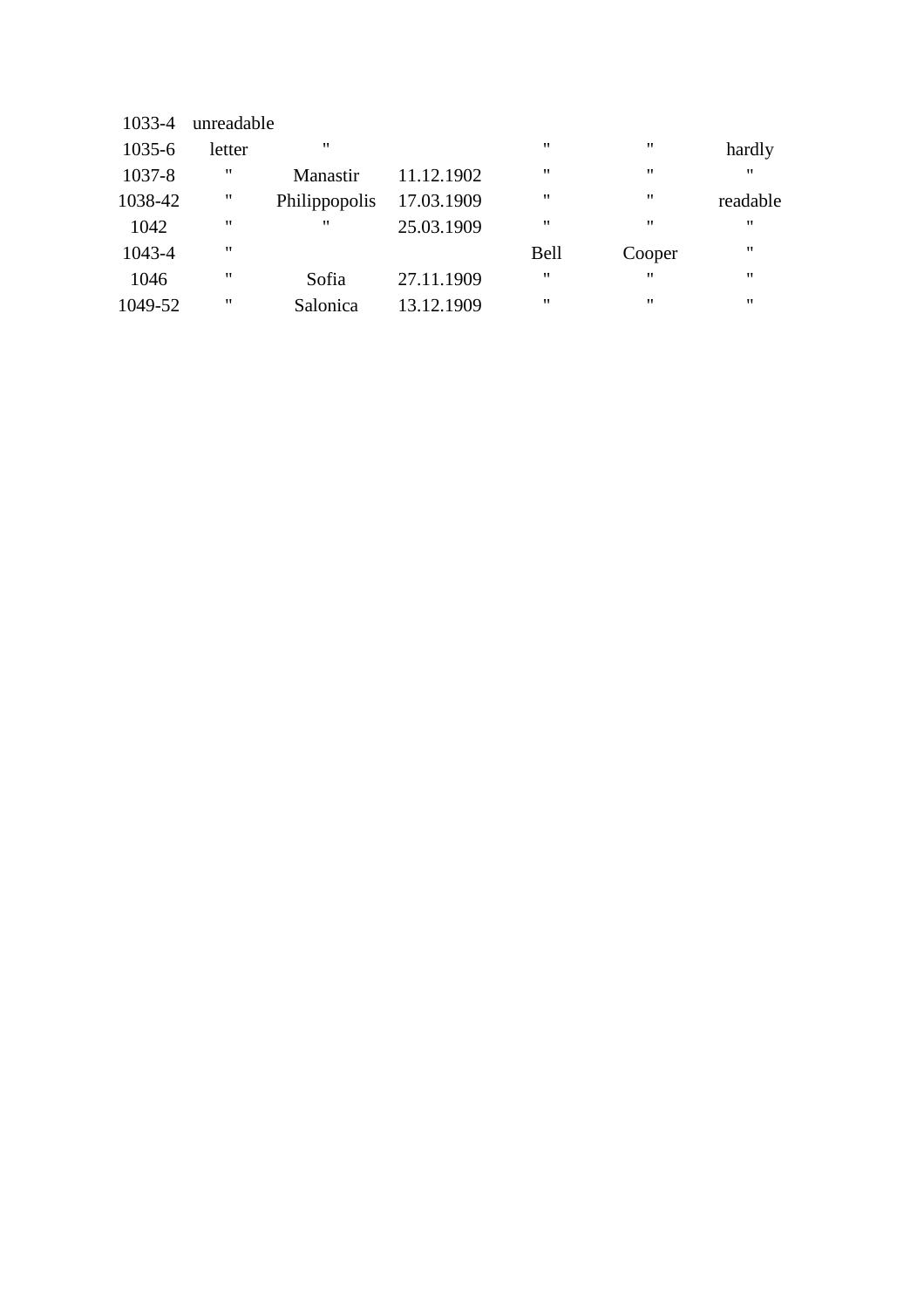Submitted by : Dritan EGRO

Submitted to : Department of History

Project term (month, year) : september 2000

## **Bibliographical and physical information**

Document type : microfilm

Reference : BV 2410. A4 1984 Reel 579

Degre of readability : readable

## Number Category Place & date Written by Written to Degre of

of microfilm of Document of writting readability

| 3         | letter             | Hartford           | 28.11.1905 | Amer. board        | Erickson                  | tapewriting        |
|-----------|--------------------|--------------------|------------|--------------------|---------------------------|--------------------|
| $5 - 7$   | $\pmb{\mathsf{H}}$ | Kortcha            | 15.09.1908 | Patton             | $\pmb{\mathsf{H}}$        | readable           |
| $7 - 8$   | $\pmb{\mathsf{H}}$ | $\bar{\mathbf{H}}$ | 22.10.1908 | <b>Barton</b>      | $^{\dagger}$              | $\pmb{\mathsf{H}}$ |
| $8 - 15$  | $\pmb{\mathsf{H}}$ | Tirana             | 19.10.1908 |                    | $^{\prime\prime}$         | $\pmb{\mathsf{H}}$ |
| $16 - 20$ | $\pmb{\mathsf{H}}$ | $\pmb{\mathsf{H}}$ | 21.10.1908 | Ħ                  | $\pmb{\mathsf{H}}$        | 11                 |
| $20 - 22$ | $\pmb{\mathsf{H}}$ | $\pmb{\mathsf{H}}$ | 02.11.1908 | <b>Bell</b>        | $\pmb{\mathsf{H}}$        | $\pmb{\mathsf{H}}$ |
| 22-32     | $\pmb{\mathsf{H}}$ | $\pmb{\mathsf{H}}$ | 01.11.1908 | <b>Barton</b>      | $\pmb{\mathsf{H}}$        | $\pmb{\mathsf{H}}$ |
| 33-36     | $\pmb{\mathsf{H}}$ | $\pmb{\mathsf{H}}$ | 12.12.1908 | Ħ                  | $\pmb{\mathsf{H}}$        | $\pmb{\mathsf{H}}$ |
| 36-38     | $\pmb{\mathsf{H}}$ | $\pmb{\mathsf{H}}$ | 29.12.1908 | 11                 | $\mathbf{H}$              | $\pmb{\mathsf{H}}$ |
| 38-39     | $\pmb{\mathsf{H}}$ | Durrazo            | 02.01.1909 | 11                 | $\pmb{\mathsf{H}}$        | 11                 |
| $40-1$    | $\pmb{\mathsf{H}}$ | $\pmb{\mathsf{H}}$ | 03.01.1909 | 11                 | $\pmb{\mathsf{H}}$        | $\pmb{\mathsf{H}}$ |
| $42 - 4$  | $\pmb{\mathsf{H}}$ | $\pmb{\mathsf{H}}$ | 19.01.1909 | 11                 | $\pmb{\mathsf{H}}$        | $\pmb{\mathsf{H}}$ |
| $44 - 6$  | $\pmb{\mathsf{H}}$ | Tirana             | 29.01.1909 | 11                 | $\boldsymbol{\mathsf{H}}$ | $\pmb{\mathsf{H}}$ |
| 47-52     | $\pmb{\mathsf{H}}$ | $^{\dagger}$       | 13.03.1909 | <b>Bell</b>        | $\boldsymbol{\mathsf{H}}$ | $\pmb{\mathsf{H}}$ |
| $53 - 5$  | $^{\prime\prime}$  | $\pmb{\mathsf{H}}$ | 29.03.1909 | Kortcha<br>mission | 11                        | tapewriting        |
| $55 - 7$  | $\pmb{\mathsf{H}}$ | $\pmb{\mathsf{H}}$ | 03.04.1909 | <b>Barton</b>      | $\pmb{\mathsf{H}}$        | $\pmb{\mathsf{H}}$ |
| 58-60     | 11                 | $\pmb{\mathsf{H}}$ | 25.05.1909 | Ħ                  | $\pmb{\mathsf{H}}$        | $\pmb{\mathsf{H}}$ |
| $61-2$    | $\pmb{\mathsf{H}}$ | $\pmb{\mathsf{H}}$ | 07.06.1909 | 11                 | $\pmb{\mathsf{H}}$        | $\pmb{\mathsf{H}}$ |
| $63-4$    | $\pmb{\mathsf{H}}$ | $\pmb{\mathsf{H}}$ | 08.06.1909 | 11                 | $\pmb{\mathsf{H}}$        | $\pmb{\mathsf{H}}$ |
| 65        | $\pmb{\mathsf{H}}$ | $\pmb{\mathsf{H}}$ | 12.07.1909 | Ħ                  | $^{\prime\prime}$         | $\pmb{\mathsf{H}}$ |
| 66-7      | $\pmb{\mathsf{H}}$ | $\pmb{\mathsf{H}}$ | 26.07.1909 | 11                 | $\pmb{\mathsf{H}}$        | $\pmb{\mathsf{H}}$ |
| 68-71     | 11                 | Durrazo            | 28.07.1909 | 11                 | $\pmb{\mathsf{H}}$        | readable           |
| $72-3$    | unreadable         |                    |            |                    |                           |                    |
| $74 - 5$  | $\mathbf{H}$       | $\pmb{\mathsf{H}}$ | 10.08.1909 | 11                 | $\pmb{\mathsf{H}}$        | $\pmb{\mathsf{H}}$ |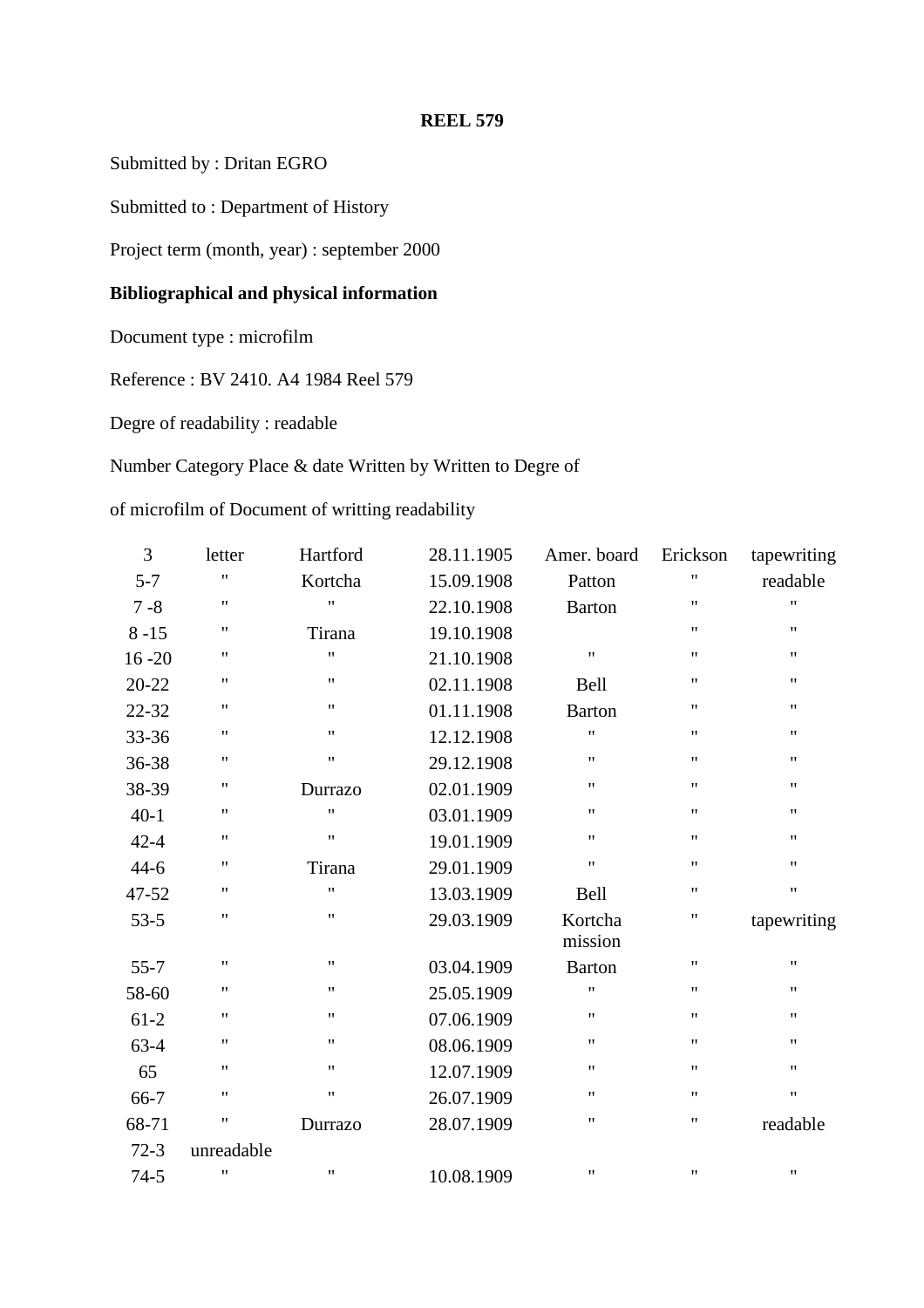| $76 - 8$  | $\pmb{\mathsf{H}}$ | $\pmb{\mathsf{H}}$     | 06.09.1909 | $\pmb{\mathsf{H}}$   | $\pmb{\mathsf{H}}$ | $\pmb{\mathsf{H}}$ |
|-----------|--------------------|------------------------|------------|----------------------|--------------------|--------------------|
| 78-81     | 11                 | $\pmb{\mathsf{H}}$     | 16.09.1909 | $\pmb{\mathsf{H}}$   | $\pmb{\mathsf{H}}$ | Ħ                  |
| $82 - 4$  | 11                 | $\pmb{\mathsf{H}}$     | 15.09.1909 | Peet                 | 11                 | tapewriting        |
| $85 - 7$  | 11                 | Elbasan                | 28.09.1909 | <b>Barton</b>        | $\pmb{\mathsf{H}}$ | readable           |
| 88-91     | 11                 | $\pmb{\mathsf{H}}$     | 30.10.1909 | $^{\prime}$          | 11                 | Ħ                  |
| $92 - 5$  | 11                 | $\pmb{\mathsf{H}}$     | 30.10.1909 |                      | $^{\prime\prime}$  | $\pmb{\mathsf{H}}$ |
| $96 - 8$  | 11                 | $\pmb{\mathsf{H}}$     | 11.11.1909 | $\pmb{\mathsf{H}}$   | $\pmb{\mathsf{H}}$ | $\pmb{\mathsf{H}}$ |
| 98-101    | 11                 | $\pmb{\mathsf{H}}$     | 08.12.1909 | Bell                 | $\pmb{\mathsf{H}}$ | 11                 |
| $102 - 6$ | unreadable         |                        |            |                      |                    |                    |
| $107 - 8$ |                    | biographical sketch    |            |                      |                    | readable           |
| 109-10    |                    | article in tapewriting |            |                      |                    |                    |
| $111-6$   | letter             | Salonica               | 09.02.1900 | <b>Barton</b>        | House              | tapewriting        |
| 117-21    | 11                 | <b>Cedar Falls</b>     | 02.06.1900 | 11                   | Haskell            | readable           |
| 122-31    | 11                 | 11                     | 03.07.1900 | 11                   | 11                 | "                  |
| 132-4     | 11                 | $\pmb{\mathsf{H}}$     | 03.01.1901 | $\pmb{\mathsf{H}}$   | $\pmb{\mathsf{H}}$ | 11                 |
| 134-5     | 11                 | Ashkesh                | 14.03.1901 | $\pmb{\mathsf{H}}$   | $^{\prime\prime}$  | $\pmb{\mathsf{H}}$ |
| 135-9     | 11                 | <b>Cedar Falls</b>     | 13.08.1901 | Daniels              | 11                 | tapewriting        |
| 140-3     | 11                 | Salonica               | 11.02.1902 | <b>Barton</b>        | 11                 | readable           |
| 144-6     | 11                 | "                      | 24.02.1902 | Friends of<br>Samak. | 11                 | 11                 |
| 147       | $\pmb{\mathsf{H}}$ | $\pmb{\mathsf{H}}$     | 25.02.1902 | <b>Barton</b>        | $\pmb{\mathsf{H}}$ | $\pmb{\mathsf{H}}$ |
| 148-51    | 11                 | 11                     | 11         | Leishman             | $\pmb{\mathsf{H}}$ | $\pmb{\mathsf{H}}$ |
| 152       | 11                 | 11                     | 09.05.1902 | <b>Barton</b>        | 11                 | tapewriting        |
| 153-5     | 11                 | 11                     | 05.12.1902 | 11                   | 11                 | 11                 |
| 156       | 11                 | 11                     | 11.03.1903 | $\pmb{\mathsf{H}}$   | 11                 | 11                 |
| 157       | $\pmb{\mathsf{H}}$ | $\pmb{\mathsf{H}}$     | 03.04.1903 | $\pmb{\mathsf{H}}$   | $\pmb{\mathsf{H}}$ | $\pmb{\mathsf{H}}$ |
| 158-9     | 11                 | $\pmb{\mathsf{H}}$     | 14.04.1903 | $\pmb{\mathsf{H}}$   | $^{\dagger}$       | readable           |
| 160-3     | $\pmb{\mathsf{H}}$ | $\pmb{\mathsf{H}}$     | 15.05.1903 | $\pmb{\mathsf{H}}$   | $\pmb{\mathsf{H}}$ | tapewriting        |
| 164-72    | 11                 | Philippopolis          | 24.06.1903 | $\pmb{\mathsf{H}}$   | 11                 | readable           |
| 173-4     | 11                 | Salonica               | 02.10.1903 | $\pmb{\mathsf{H}}$   | 11                 | tapewriting        |
| 175-86    | 11                 | Resna                  | 17.10.1903 |                      | 11                 | hardly             |
| 187-8     | 11                 | Salonica               | 23.11.1903 | $\pmb{\mathsf{H}}$   | $\pmb{\mathsf{H}}$ | readable           |
| 188-9     | "                  | 11                     | 30.11.1903 | $\pmb{\mathsf{H}}$   | 11                 | 11                 |
| 190-4     | 11                 | 11                     | 03.02.1904 | $\pmb{\mathsf{H}}$   | 11                 | $\pmb{\mathsf{H}}$ |
| 195-9     | 11                 | 11                     | 19.05.1904 | $\pmb{\mathsf{H}}$   | 11                 | tapewriting        |
| $200-3$   | 11                 | $\pmb{\mathsf{H}}$     | 13.09.1904 | $\pmb{\mathsf{H}}$   | 11                 | readable           |
| 204-5     | 11                 | Kortcha                | 01.11.1904 | 11                   | $\pmb{\mathsf{H}}$ | Ħ                  |
| 206-8     | 11                 | Salonica               | 21.11.1904 | $\pmb{\mathsf{H}}$   | 11                 | tapewriting        |
| 209       | 11                 | Vienna                 | 22.12.1904 | 11                   | 11                 | readable           |
| 210-4     | 11                 | Salonica               | 02.01.1905 | $\pmb{\mathsf{H}}$   | $\pmb{\mathsf{H}}$ | Ħ                  |
| 215-9     | 11                 | $\pmb{\mathsf{H}}$     | 20.01.1906 | $\pmb{\mathsf{H}}$   | 11                 | tapewriting        |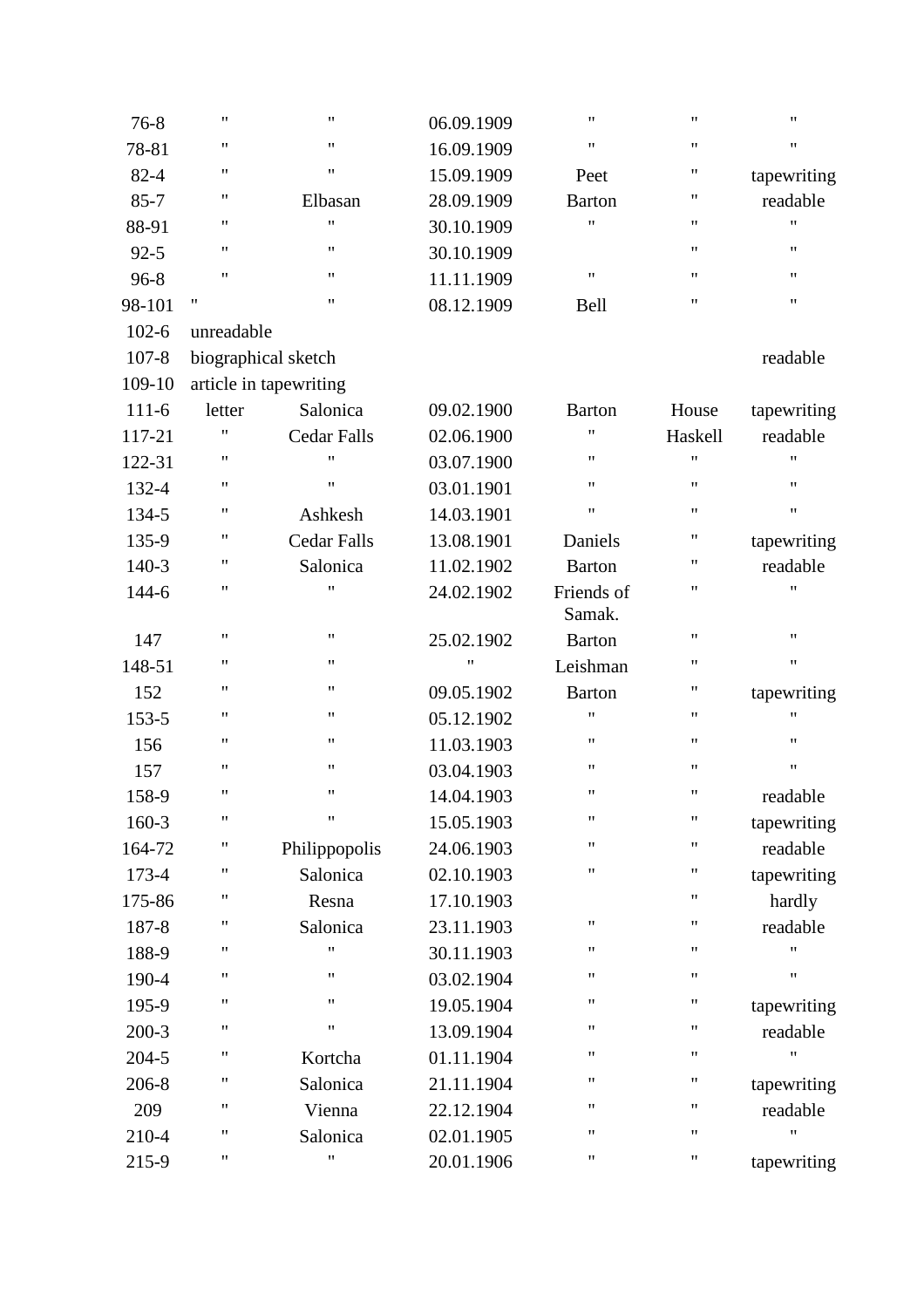| $221 - 4$ |                       | The life of H. Ch. Haskell    |            |                    |    |                    |
|-----------|-----------------------|-------------------------------|------------|--------------------|----|--------------------|
| 225-9     | letter                | Salonica                      | 27.01.1906 | $\pmb{\mathsf{H}}$ | 11 | tapewriting        |
| 230-2     | $\pmb{\mathsf{H}}$    | $\pmb{\mathsf{H}}$            | 15.02.1906 | 11                 | 11 | Ħ                  |
| 233-4     | $\pmb{\mathsf{H}}$    | $\pmb{\mathsf{H}}$            | 19.02.1906 | $\pmb{\mathsf{H}}$ | 11 | Ħ                  |
| $235 - 6$ | $\pmb{\mathsf{H}}$    | $\pmb{\mathsf{H}}$            | 31.03.1906 | $\pmb{\mathsf{H}}$ | 11 | readable           |
| 236       | $\pmb{\mathsf{H}}$    | $\pmb{\mathsf{H}}$            | 01.05.1906 | Ħ                  | 11 | tapewriting        |
| 237-9     | 11                    | $\pmb{\mathsf{H}}$            | 15.06.1906 | $\pmb{\mathsf{H}}$ | 11 | readable           |
| 240-2     | 11                    | $\pmb{\mathsf{H}}$            | 26.06.1906 | 11                 | 11 | 11                 |
| 243-7     | $\pmb{\mathsf{H}}$    | $\pmb{\mathsf{H}}$            | 20.10.1906 | $\pmb{\mathsf{H}}$ | 11 | partially          |
| 248       | $\pmb{\mathsf{H}}$    | $\pmb{\mathsf{H}}$            | 07.03.1907 | Bell               | 11 | readable           |
| 249-51    | $\pmb{\mathsf{H}}$    | $\pmb{\mathsf{H}}$            | 22.03.1907 | <b>Strong</b>      | 11 | tapewriting        |
| $252 - 5$ | 11                    | Kortcha                       | 14.10.1907 | Peet               | 11 | 11                 |
| 256-61    | 11                    | $\pmb{\mathsf{H}}$            | 29.10.1907 |                    | 11 | readable           |
| $262 - 5$ | $\pmb{\mathsf{H}}$    | $\pmb{\mathsf{H}}$            | 17.02.1908 | <b>Barton</b>      | 11 | 11                 |
| 265-70    | $\pmb{\mathsf{H}}$    | $\pmb{\mathsf{H}}$            | 20.02.1908 | Ħ                  | 11 | 11                 |
| $271 - 2$ | notes from Stroumitza |                               |            |                    | 11 | Ħ                  |
| 273       | letter                | Salonica                      | 23.03.1908 | Peet               | 11 | tapewriting        |
| 274-9     | $\pmb{\mathsf{H}}$    | $\pmb{\mathsf{H}}$            | 24.03.1908 | <b>Barton</b>      | 11 | readable           |
| 280-1     | unreadable            |                               |            |                    |    |                    |
| 281       | letter                | Salonica                      | 13.04.1908 | $\pmb{\mathsf{H}}$ | 11 | readable           |
| 282-7     | $^{\dagger}$          | $\pmb{\mathsf{H}}$            | "          | Peet               | 11 | Ħ                  |
| 287-9     | $\pmb{\mathsf{H}}$    | $\pmb{\mathsf{H}}$            | 20.04.1908 | <b>Bell</b>        | 11 | 11                 |
| 289-91    | unreadable            |                               |            |                    |    |                    |
| 292       | letter                | $\pmb{\mathsf{H}}$            | 18.05.1908 | <b>Barton</b>      | 11 | $\pmb{\mathsf{H}}$ |
| 293-9     | $\pmb{\mathsf{H}}$    | $\pmb{\mathsf{H}}$            | 12.06.1908 | $\pmb{\mathsf{H}}$ | 11 | partially          |
| 299-302   | $\pmb{\mathsf{H}}$    | $\pmb{\mathsf{H}}$            | 15.06.1908 | Bell               | 11 | readable           |
| $302 - 3$ | 11                    | $\pmb{\mathsf{H}}$            | 19.06.1908 | <b>Barton</b>      | 11 | 11                 |
| $304 - 8$ |                       | an epistle from Thessalonians |            |                    | 11 | Ħ                  |
| 309-13    | letter                | 11                            | 28.10.1908 | $\pmb{\mathsf{H}}$ | 11 | tapewriting        |
| 314-5     | $\pmb{\mathsf{H}}$    | $\pmb{\mathsf{H}}$            | 06.01.1909 | $\pmb{\mathsf{H}}$ | 11 | Ħ                  |
| 316-20    | $\pmb{\mathsf{H}}$    | $\pmb{\mathsf{H}}$            | 25.02.1909 | Ħ                  | 11 | 11                 |
| 321       | $\pmb{\mathsf{H}}$    | $\pmb{\mathsf{H}}$            | 01.05.1909 | $\pmb{\mathsf{H}}$ | 11 | 11                 |
| 322-7     | $\pmb{\mathsf{H}}$    | $\pmb{\mathsf{H}}$            | 27.05.1909 | $\pmb{\mathsf{H}}$ | 11 | 11                 |
| 328-31    | $\pmb{\mathsf{H}}$    | $\pmb{\mathsf{H}}$            | 13.09.1909 | $\pmb{\mathsf{H}}$ | 11 | 11                 |
| 332       | $\pmb{\mathsf{H}}$    | $\pmb{\mathsf{H}}$            | 18.01.1900 | $\pmb{\mathsf{H}}$ | 11 | readable           |
| 333-4     | $\pmb{\mathsf{H}}$    | <b>Boston</b>                 | 2.11.1897  | Haskell            | 11 | tapewriting        |
| $335 - 6$ | $\pmb{\mathsf{H}}$    | Samakov                       | 14.4.19000 | <b>Barton</b>      | 11 | readable           |
| 336-7     | $\pmb{\mathsf{H}}$    | $\pmb{\mathsf{H}}$            | 15.05.1900 | Ħ                  | 11 | Ħ                  |
| 337-9     | $\pmb{\mathsf{H}}$    | $\pmb{\mathsf{H}}$            | 04.06.1900 | $\pmb{\mathsf{H}}$ | 11 | Ħ                  |
| 339-43    | 11                    | 11                            | 09.07.1900 | 11                 | 11 | 11                 |
|           |                       |                               |            |                    |    |                    |

220 list of people to Whom to send copies of poem about H. Ch. Haskell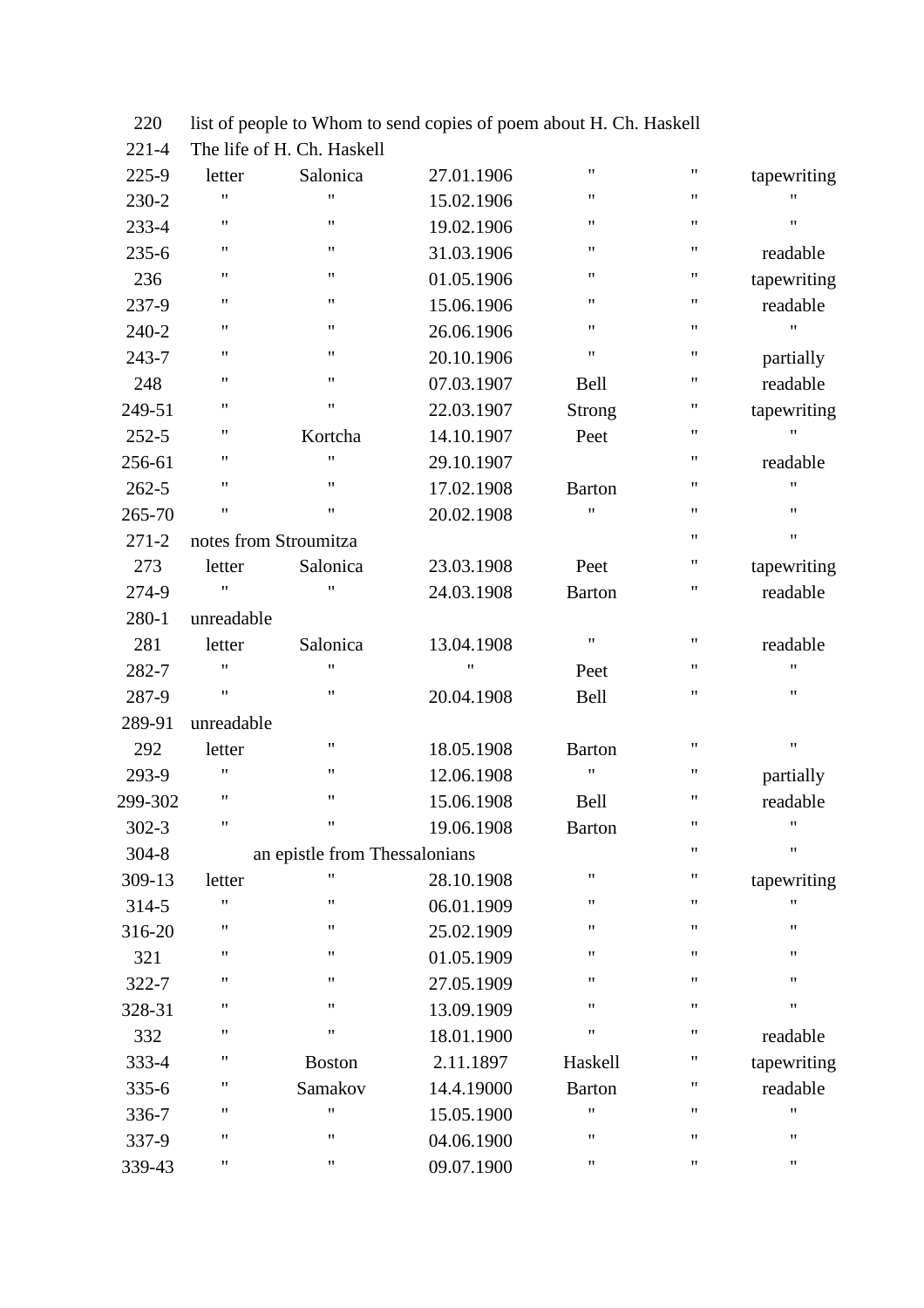| 343-4     | 11 | 11                 | 16.03.1900 | Ħ                  | $\pmb{\mathsf{H}}$ | 11          |
|-----------|----|--------------------|------------|--------------------|--------------------|-------------|
| 344-8     | 11 | Ħ                  | 18.05.1900 | Ħ                  | $\pmb{\mathsf{H}}$ | 11          |
| 348-50    | 11 | $\pmb{\mathsf{H}}$ | 23.10.1900 | Ħ                  | $\pmb{\mathsf{H}}$ | 11          |
| 351       | 11 | $\pmb{\mathsf{H}}$ | 18.11.1901 | $\pmb{\mathsf{H}}$ | 11                 | 11          |
| $352 - 6$ | 11 | 11                 | dec. 1901  | Ħ                  | $\pmb{\mathsf{H}}$ | 11          |
| 357-61    | Ħ  | 11                 | 28.12.1901 | Smith              | $\pmb{\mathsf{H}}$ | 11          |
| $362 - 7$ | 11 | 11                 | 05.02.1902 |                    | Baird              | hardly      |
| 368       | 11 | $\pmb{\mathsf{H}}$ | 02.02.1902 | <b>Barton</b>      | Haskell            | readable    |
| $371 - 3$ | 11 | 11                 | 05.05.1902 | Ħ                  | 11                 | 11          |
| 375-9     | 11 | 11                 | 28.08.1902 | 11                 | $\pmb{\mathsf{H}}$ | 11          |
| 380-1     | 11 | Philippopolis      | 27.02.1903 | 11                 | $\pmb{\mathsf{H}}$ | 11          |
| 382-9     | 11 | $^{\dagger}$       | 11.04.1903 | 11                 | 11                 | 11          |
| 390-2     | 11 | Salonica           | 07.12.1903 | $\pmb{\mathsf{H}}$ | $\pmb{\mathsf{H}}$ | 11          |
| 393-5     | Ħ  | Philippopolis      | 22.11.1904 | 11                 | $\pmb{\mathsf{H}}$ | 11          |
| 396-8     | 11 | $^{\dagger}$       | 09.01.1905 | 11                 | $\pmb{\mathsf{H}}$ | 11          |
| 399-403   | 11 | 11                 | 02.02.1905 | 11                 | $\pmb{\mathsf{H}}$ | 11          |
| $404 - 8$ | 11 | 11                 | 19.05.1905 | 11                 | 11                 | 11          |
| 409-22    | 11 | $\pmb{\mathsf{H}}$ | 02.02.1905 | 11                 | 11                 | 11          |
| $423 - 8$ | 11 | Ħ                  | 04.05.1905 | 11                 | $\pmb{\mathsf{H}}$ | 11          |
| 429-31    | 11 | 11                 | 06.08.1905 | 11                 | $\pmb{\mathsf{H}}$ | 11          |
| $431 - 3$ | 11 | 11                 | 07.08.1905 | 11                 | $\pmb{\mathsf{H}}$ | 11          |
| 433-5     | 11 | 11                 | 13.01.1908 | 11                 | 11                 | 11          |
| 436-9     | 11 | $\pmb{\mathsf{H}}$ | 31.01.1908 | 11                 | 11                 | 11          |
| 440       | 11 | Ħ                  | 01.07.1908 | Ħ                  | $\pmb{\mathsf{H}}$ | 11          |
| $441 - 3$ | 11 | 11                 | 26.08.1908 | 11                 | $\pmb{\mathsf{H}}$ | 11          |
| 443-52    | 11 | Ħ                  | 11.11.1908 | Ħ                  | $\pmb{\mathsf{H}}$ | 11          |
| $453 - 5$ | 11 | Ħ                  | 08.06.1909 | Stone              | 11                 | tapewriting |
| 456       | 11 | Ħ                  | 19.07.1909 | <b>Barton</b>      | $\pmb{\mathsf{H}}$ | readable    |
| 457-63    | 11 | Ħ                  | 14.07.1909 | Ħ                  | $\pmb{\mathsf{H}}$ | Ħ           |
| 464-7     | 11 | Ħ                  | 19.11.1909 | 11                 | 11                 | 11          |
| 468-83    | Ħ  | Samakov            | 08.11.1901 | 11                 | 11                 | 11          |
| 483-92    | Ħ  | Philippopolis      | 06.07.1908 | Ħ                  | 11                 | 11          |
| 493-502   |    | unreadable         |            |                    |                    |             |
| 503-5     | 11 | Samakov            | 02.06.1908 | Ħ                  | $\pmb{\mathsf{H}}$ | Ħ           |
| 506-29    | 11 | Salonica           | 19.02.1904 | 11                 | 11                 | partially   |
| 530-3     | Ħ  | Cleveland          | 24.09.1908 | Ħ                  | 11                 | hardly      |
| 534       | Ħ  | Maplewood          | 12.03.1901 | Daniels            | Holway             | "           |
| 535-6     | 11 | Salonica           | 02.12.1901 | Smith              | 11                 | 11          |
| 536-7     | 11 | 11                 | 27.01.1902 | <b>Barton</b>      | 11                 | readable    |
| 538-40    | 11 | 11                 | 02.05.1902 | 11                 | 11                 | 11          |
| 540-5     | 11 | Sofia              | 30.09.1902 | 11                 | 11                 | 11          |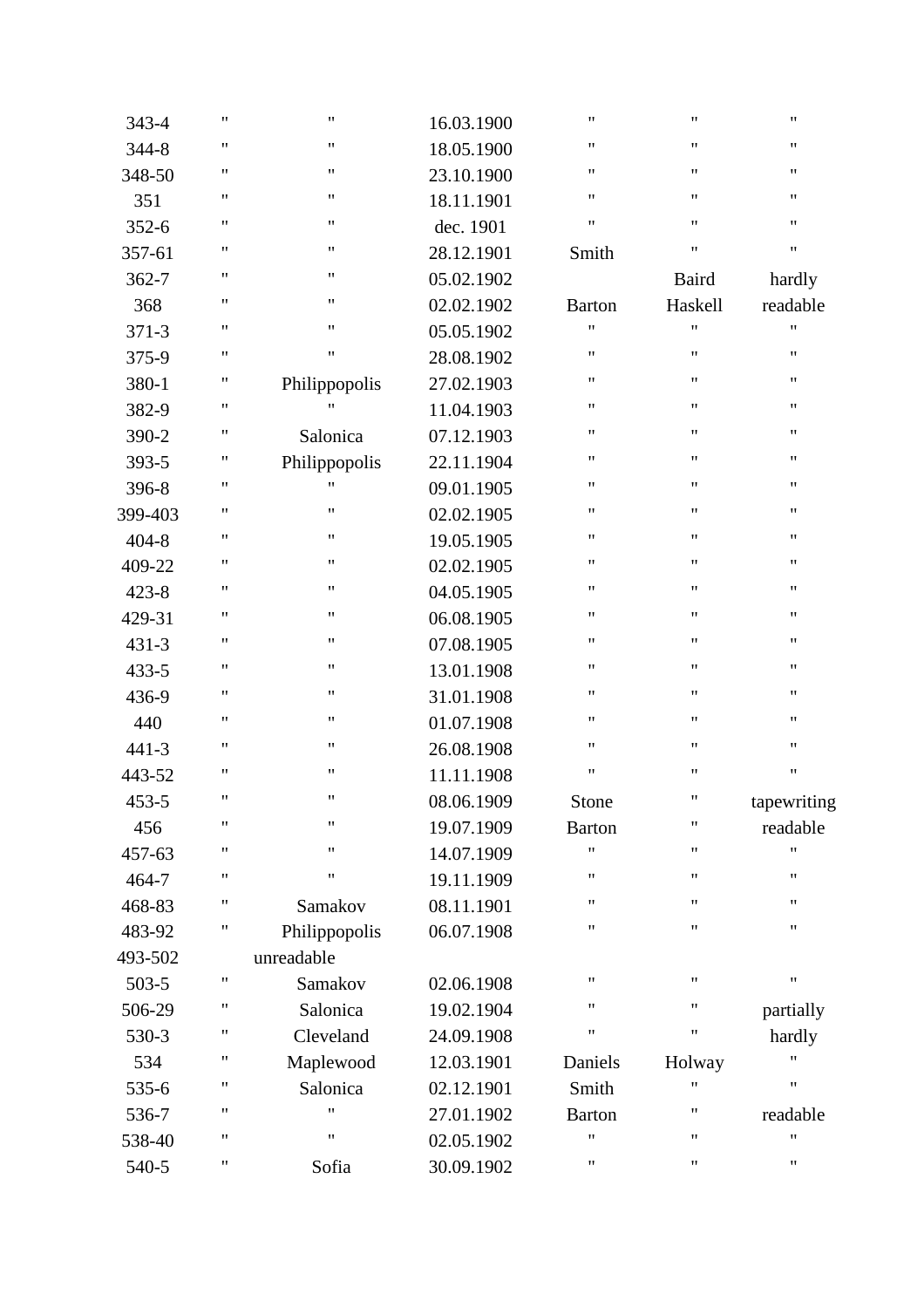| 545-7   | $\pmb{\mathsf{H}}$ | Salonica           | 03.02.1903 | $\pmb{\mathsf{H}}$ | $\pmb{\mathsf{H}}$ | $\pmb{\mathsf{H}}$ |
|---------|--------------------|--------------------|------------|--------------------|--------------------|--------------------|
| 548-52  | 11                 | 11                 | 10.04.1903 | $\pmb{\mathsf{H}}$ | $\pmb{\mathsf{H}}$ | $\pmb{\mathsf{H}}$ |
| 552-68  | 11                 | 11                 | 15.05.1903 | $\pmb{\mathsf{H}}$ | 11                 | partially          |
| 569-72  | $\pmb{\mathsf{H}}$ | $\pmb{\mathsf{H}}$ | 25.05.1903 | $\pmb{\mathsf{H}}$ | $^{\prime\prime}$  | readable           |
| 572-4   |                    | 11                 | 03.07.1903 | $\pmb{\mathsf{H}}$ | $\pmb{\mathsf{H}}$ | $\pmb{\mathsf{H}}$ |
| 575-80  | $\mathbf{H}$       | $\pmb{\mathsf{H}}$ | 07.08.1903 | $\pmb{\mathsf{H}}$ | $\pmb{\mathsf{H}}$ | $\pmb{\mathsf{H}}$ |
| 580-93  | 11                 | Constantinople     | 07.09.1903 | $\pmb{\mathsf{H}}$ | 11                 | $\pmb{\mathsf{H}}$ |
| 594-9   | 11                 | Salonica           | 11.12.1903 | $\pmb{\mathsf{H}}$ | $\pmb{\mathsf{H}}$ | partially          |
| 600-9   | Ħ                  | $\pmb{\mathsf{H}}$ | 11.03.1904 | $\pmb{\mathsf{H}}$ | 11                 | readable           |
| 609     | 11                 | Switrzerland       | 08.06.1904 | $\pmb{\mathsf{H}}$ | $\pmb{\mathsf{H}}$ | $\pmb{\mathsf{H}}$ |
| 610-2   | 11                 | Constantinople     | 30.05.1904 | Holway             | Green              | tapewriting        |
| 613-6   | 11                 | Swisse             | 25.06.1904 | <b>Barton</b>      | Holway             | readable           |
| 617-23  | 11                 | Samakov            | 28.12.1904 | $\pmb{\mathsf{H}}$ | "                  | 11                 |
| 623-7   | 11                 | Sofia              | 05.07.1905 | $\pmb{\mathsf{H}}$ | $\pmb{\mathsf{H}}$ | $\pmb{\mathsf{H}}$ |
| 627-32  | 11                 | Samakov            | 07.05.1906 | $\pmb{\mathsf{H}}$ | $\pmb{\mathsf{H}}$ | $\pmb{\mathsf{H}}$ |
| 632-6   | 11                 | 11                 | 19.05.1908 | $\pmb{\mathsf{H}}$ | $\pmb{\mathsf{H}}$ | $\pmb{\mathsf{H}}$ |
| 636-9   | 11                 | 11                 | 23.09.1908 | Haskell-<br>March  | 11                 | tapewriting        |
| 640-2   | $\pmb{\mathsf{H}}$ | $\pmb{\mathsf{H}}$ | 10.11.1908 | <b>Barton</b>      | $\pmb{\mathsf{H}}$ | $\pmb{\mathsf{H}}$ |
| 642-4   |                    | unreadable         |            |                    |                    |                    |
| 645-6   | letter             | Sofia              | 31.12.1908 | Holway             | Cont               | readable           |
| 647     |                    | unreadable         |            |                    |                    |                    |
| 648-9   | letter             |                    |            | $\pmb{\mathsf{H}}$ | $\pmb{\mathsf{H}}$ | $\pmb{\mathsf{H}}$ |
| 649-50  | 11                 | Samakov            | 10.02.1909 | <b>Barton</b>      | Holway             | $\pmb{\mathsf{H}}$ |
| 650-3   |                    | unreadable         |            |                    |                    |                    |
| 654-6   | letter             | Samakov            | 05.05.1909 | $\pmb{\mathsf{H}}$ | $\pmb{\mathsf{H}}$ | $\pmb{\mathsf{H}}$ |
| 657-9   | "                  | Oberlin            | 12.08.1909 | $\pmb{\mathsf{H}}$ | 11                 | 11                 |
| 660     | $\pmb{\mathsf{H}}$ | $^{\prime}$        | 18.11.1909 | Bell               | 11                 | $\pmb{\mathsf{H}}$ |
| 662-4   | Ħ                  | Sofia              | 29.09.1902 | <b>Barton</b>      | $\pmb{\mathsf{H}}$ | hardly             |
| 664-81  | 11                 | Salonica           | 10.05.1903 | $\pmb{\mathsf{H}}$ |                    | unreadable         |
| 688-90  | Ħ                  | Washington         | 10.12.1909 | $\pmb{\mathsf{H}}$ | Hudson             | readable           |
| 691     | 11                 | Samakov            | 10.04.1900 | 11                 | House              | 11                 |
| 692     | 11                 | Salonica           | 04.10.1900 | $\pmb{\mathsf{H}}$ | 11                 | 11                 |
| 693     | 11                 | Drama              | 15.10.1900 | $\pmb{\mathsf{H}}$ | 11                 | $\pmb{\mathsf{H}}$ |
| 694-6   | 11                 | Salonica           | 19.10.1900 | $\pmb{\mathsf{H}}$ | $\pmb{\mathsf{H}}$ | $\pmb{\mathsf{H}}$ |
| 696-8   | 11                 | Ħ                  | 05.01.1901 | $\pmb{\mathsf{H}}$ | $\pmb{\mathsf{H}}$ | $\pmb{\mathsf{H}}$ |
| 698-700 | 11                 | $\pmb{\mathsf{H}}$ | 27.02.1901 | $\pmb{\mathsf{H}}$ | $\pmb{\mathsf{H}}$ | $\pmb{\mathsf{H}}$ |
| 700-3   | 11                 | Ħ                  | 20.03.1901 | $\pmb{\mathsf{H}}$ | $\pmb{\mathsf{H}}$ | $\pmb{\mathsf{H}}$ |
| 704-7   | 11                 | $\pmb{\mathsf{H}}$ | 19.04.1901 | $\pmb{\mathsf{H}}$ | 11                 | $\pmb{\mathsf{H}}$ |
| 708-12  |                    | unreadable         |            |                    |                    |                    |
| 713-4   | letter             | Paris              | 22.06.1901 | Daniels            | $\pmb{\mathsf{H}}$ | $\pmb{\mathsf{H}}$ |
|         |                    |                    |            |                    |                    |                    |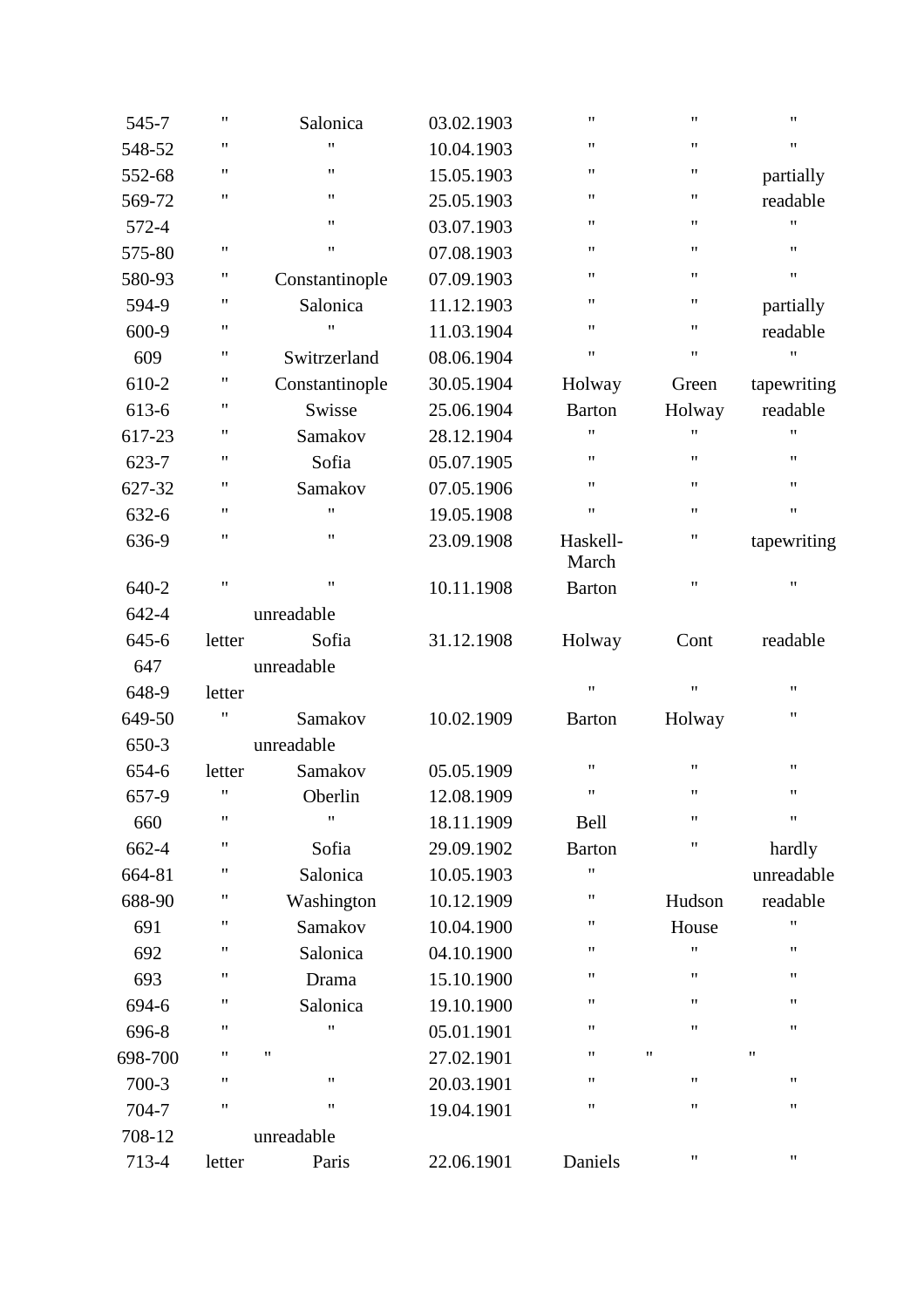| 714-5     | $\pmb{\mathsf{H}}$ | Sofia                                | 30.07.1901 | <b>Barton</b>      | $\pmb{\mathsf{H}}$ | $\pmb{\mathsf{H}}$ |
|-----------|--------------------|--------------------------------------|------------|--------------------|--------------------|--------------------|
| 716-9     | $\pmb{\mathsf{H}}$ | Salonica                             | 05.09.1901 | Smith              | $\pmb{\mathsf{H}}$ | 11                 |
| 720-1     | 11                 | Ħ                                    | 07.09.1901 | 11                 | $\pmb{\mathsf{H}}$ | 11                 |
| 722-3     | $\pmb{\mathsf{H}}$ | $\pmb{\mathsf{H}}$                   | 11.09.1901 | 11                 | $\pmb{\mathsf{H}}$ | $\pmb{\mathsf{H}}$ |
| 724-6     | $\pmb{\mathsf{H}}$ | $\pmb{\mathsf{H}}$                   | 16.09.1901 | $\pmb{\mathsf{H}}$ | $\pmb{\mathsf{H}}$ | $\pmb{\mathsf{H}}$ |
| $727 - 8$ | $\pmb{\mathsf{H}}$ | $\pmb{\mathsf{H}}$                   | 24.09.1901 | $\pmb{\mathsf{H}}$ | $\pmb{\mathsf{H}}$ | $\pmb{\mathsf{H}}$ |
| 729-34    | $\pmb{\mathsf{H}}$ | 11                                   | 24.09.1901 | Pat                | $\pmb{\mathsf{H}}$ | unreadable         |
| 735-40    | $\pmb{\mathsf{H}}$ | 11                                   | 25.09.1901 | Smith              | $\pmb{\mathsf{H}}$ | readable           |
| 741       | telegram           |                                      |            |                    |                    |                    |
| 742-3     | letter             | 11                                   | 06.12.1901 | $\pmb{\mathsf{H}}$ | $\pmb{\mathsf{H}}$ | $\pmb{\mathsf{H}}$ |
| 743-4     | Ħ                  | $\pmb{\mathsf{H}}$                   | 10.02.1902 | <b>Barton</b>      | $\pmb{\mathsf{H}}$ | 11                 |
| 744-7     | $\pmb{\mathsf{H}}$ | 11                                   | 19.02.1902 | Ħ                  | $\pmb{\mathsf{H}}$ | 11                 |
| 747-9     | $\pmb{\mathsf{H}}$ | $\pmb{\mathsf{H}}$                   | 28.05.1902 | $\pmb{\mathsf{H}}$ | $\pmb{\mathsf{H}}$ | $\pmb{\mathsf{H}}$ |
| 750-5     | $\pmb{\mathsf{H}}$ | $\pmb{\mathsf{H}}$                   | 12.09.1902 | $\pmb{\mathsf{H}}$ | $\pmb{\mathsf{H}}$ | 11                 |
| 755-7     | $\pmb{\mathsf{H}}$ | $\pmb{\mathsf{H}}$                   | 28.02.1903 | $\pmb{\mathsf{H}}$ | $\pmb{\mathsf{H}}$ | $\pmb{\mathsf{H}}$ |
| $757 - 8$ | $\pmb{\mathsf{H}}$ | London                               |            | $\pmb{\mathsf{H}}$ | $\pmb{\mathsf{H}}$ | 11                 |
| 759       | $\pmb{\mathsf{H}}$ | Hudson                               | 18.05.1903 | 11                 | 11                 | 11                 |
| 760-1     | $\pmb{\mathsf{H}}$ | Blainstown                           | 30.05.1903 | $\pmb{\mathsf{H}}$ | $\pmb{\mathsf{H}}$ | $\pmb{\mathsf{H}}$ |
| 762-3     | $\pmb{\mathsf{H}}$ | <b>Clifton Springs</b>               | 04.06.1903 | $\pmb{\mathsf{H}}$ | $\pmb{\mathsf{H}}$ | 11                 |
| 764       | $\pmb{\mathsf{H}}$ | $\pmb{\mathsf{H}}$                   | 05.06.1903 | $\pmb{\mathsf{H}}$ | $\pmb{\mathsf{H}}$ | $\pmb{\mathsf{H}}$ |
| 765-6     | $\pmb{\mathsf{H}}$ | $\mathbf{H}$                         | 06.06.1903 | Ħ                  | $\pmb{\mathsf{H}}$ | 11                 |
| 767-9     | $\pmb{\mathsf{H}}$ | New York                             | 28.07.1903 | 11                 | 11                 | 11                 |
| 770       | $\pmb{\mathsf{H}}$ | On train                             | 04.11.1903 | $\pmb{\mathsf{H}}$ | $\pmb{\mathsf{H}}$ | 11                 |
| 771-4     | $\pmb{\mathsf{H}}$ | New York                             | 20.11.1903 | $\pmb{\mathsf{H}}$ | $\pmb{\mathsf{H}}$ | $\pmb{\mathsf{H}}$ |
| 775-7     | $\pmb{\mathsf{H}}$ | Lexington                            | 09.01.1904 | $\pmb{\mathsf{H}}$ | $\pmb{\mathsf{H}}$ | 11                 |
| 778       | $\pmb{\mathsf{H}}$ | Ħ                                    | 18.01.1904 | $\pmb{\mathsf{H}}$ | $\pmb{\mathsf{H}}$ | $\pmb{\mathsf{H}}$ |
| 779       | $\pmb{\mathsf{H}}$ | 11                                   | 20.01.1904 | $\pmb{\mathsf{H}}$ | $\pmb{\mathsf{H}}$ | 11                 |
| 780-2     | $\pmb{\mathsf{H}}$ | $\pmb{\mathsf{H}}$                   | 06.05.1904 | $\pmb{\mathsf{H}}$ | $\pmb{\mathsf{H}}$ | Ħ                  |
| 783       | $\pmb{\mathsf{H}}$ | New York                             | 14.05.1904 | Ħ                  | $\pmb{\mathsf{H}}$ | $\pmb{\mathsf{H}}$ |
| 784       | 11                 | Lexington                            | 16.05.1904 | 11                 | $\pmb{\mathsf{H}}$ | $\pmb{\mathsf{H}}$ |
| 785-6     | 11                 | New York                             | 18.05.1904 | 11                 | 11                 | tapewriting        |
| 786       | 11                 | Ħ                                    | 18.05.1904 | 11                 | 11                 | readable           |
| 787-90    | 11                 | Hudson                               | 25.05.1904 | 11                 | $\pmb{\mathsf{H}}$ | 11                 |
| 790-2     | 11                 | Orient                               | 15.07.1904 | 11                 | $\pmb{\mathsf{H}}$ | $\pmb{\mathsf{H}}$ |
| 792-4     | 11                 | Ħ                                    | 02.08.1904 | 11                 | $\pmb{\mathsf{H}}$ | $\pmb{\mathsf{H}}$ |
| 795       |                    | an industrial experiment into Turkey |            |                    |                    |                    |
| 796-8     | letter             | New York                             | 25.05.1904 | 11                 | 11                 | 11                 |
| 799-804   | 11                 | 11                                   | 13.10.1904 | 11                 | 11                 | 11                 |
| 805-6     | 11                 | Salonica                             | 07.11.1904 | 11                 | $\pmb{\mathsf{H}}$ | $\pmb{\mathsf{H}}$ |
| 806-9     | "                  | 11                                   | 14.03.1905 | 11                 | 11                 | 11                 |
| 810-1     | 11                 | 11                                   | 11.07.1905 | 11                 | 11                 | 11                 |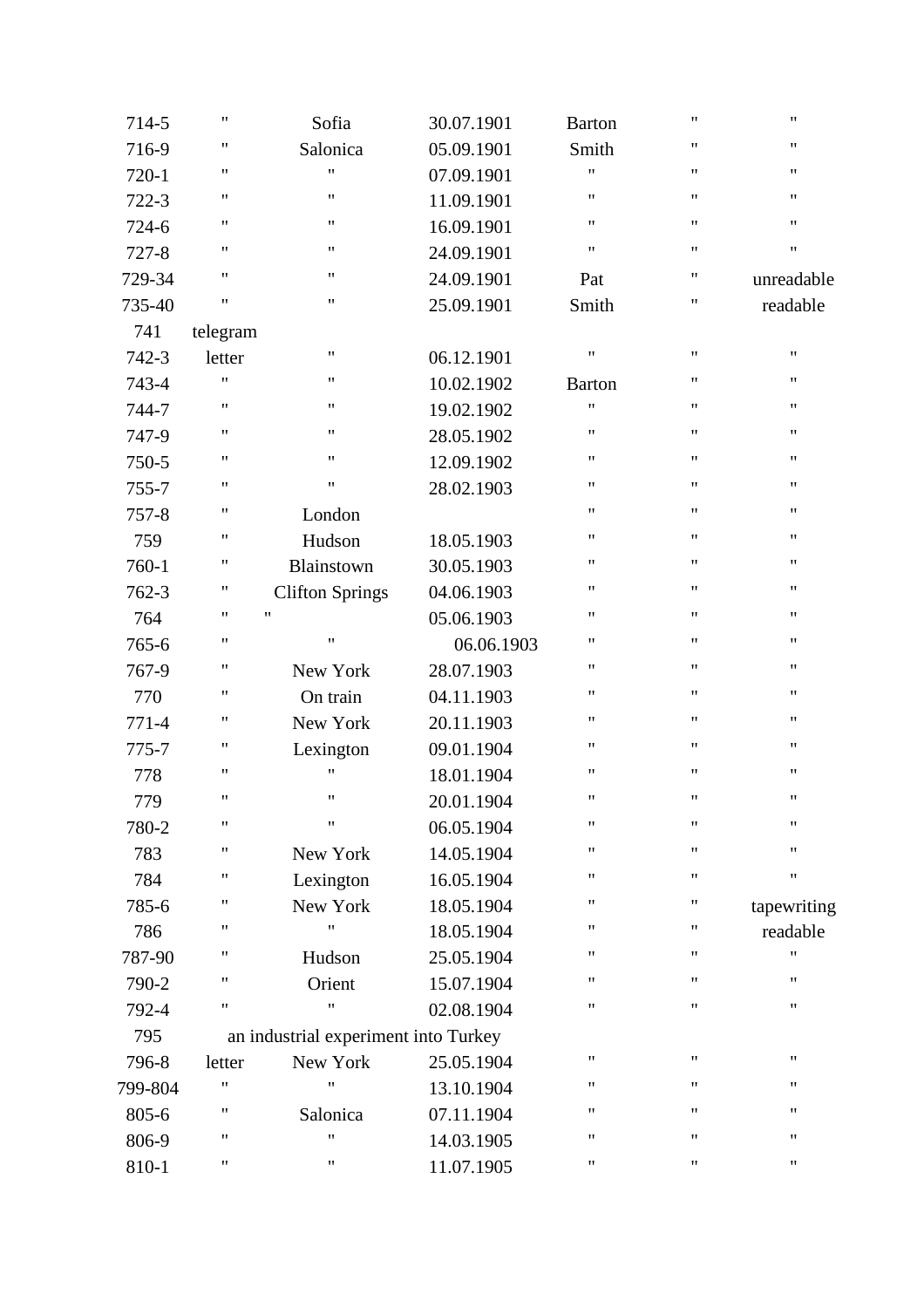| $^{\bullet}$       | $\pmb{\mathsf{H}}$ | $\pmb{\mathsf{H}}$ | 22.11.1905 | 11                 | $\pmb{\mathsf{H}}$ | 812-5   |
|--------------------|--------------------|--------------------|------------|--------------------|--------------------|---------|
| $^{\bullet}$       | $\pmb{\mathsf{H}}$ | $^{\prime\prime}$  | 01.02.1906 | $\pmb{\mathsf{H}}$ | $^{\prime\prime}$  | 815-20  |
| $^{\prime\prime}$  | $^{\dagger}$       | $^{\dagger}$       | 03.04.1906 | $^{\dagger}$       | $^{\prime\prime}$  | 821-9   |
|                    |                    |                    |            | unreadable         |                    | 829     |
| $^{\prime\prime}$  | $\pmb{\mathsf{H}}$ | $\pmb{\mathsf{H}}$ | 14.08.1906 | $\pmb{\mathsf{H}}$ | letter             | 831-5   |
| $\pmb{\mathsf{H}}$ | $\pmb{\mathsf{H}}$ | <b>Bell</b>        | 14.02.1907 | 11                 | $\pmb{\mathsf{H}}$ | 835-8   |
| hardly             | 11                 | <b>Barton</b>      | 31.08.1907 | 11                 | $^{\prime\prime}$  | 838-40  |
| readable           | 11                 | $\pmb{\mathsf{H}}$ | 19.11.1907 | $\pmb{\mathsf{H}}$ | $^{\prime\prime}$  | 840-2   |
| $^{\prime\prime}$  | 11                 | $^{\dagger}$       | 24.12.1907 | 11                 | $^{\prime\prime}$  | 842-5   |
| $^{\prime\prime}$  | $\pmb{\mathsf{H}}$ | $^{\dagger}$       | 27.05.1908 | 11                 | $^{\prime\prime}$  | 845-9   |
| $^{\prime\prime}$  | $^{\prime\prime}$  | $^{\dagger}$       | 13.06.1908 | 11                 | $\pmb{\mathsf{H}}$ | 849-54  |
| $^{\bullet}$       | $^{\prime\prime}$  | $^{\dagger}$       | 14.08.1908 | 11                 | $^{\prime\prime}$  | 855-6   |
| $^{\bullet}$       | $^{\prime\prime}$  |                    | 29.2.1909  | $\pmb{\mathsf{H}}$ | $^{\prime\prime}$  | 857-9   |
| $^{\prime\prime}$  | $\pmb{\mathsf{H}}$ | $\pmb{\mathsf{H}}$ | 07.05.1909 | $\pmb{\mathsf{H}}$ | $^{\prime\prime}$  | 861-3   |
| $^{\bullet}$       | $\pmb{\mathsf{H}}$ | $^{\prime\prime}$  | 07.08.1909 | $\pmb{\mathsf{H}}$ | $^{\prime\prime}$  | 864-8   |
| $^{\prime\prime}$  | $^{\prime\prime}$  | $^{\dagger}$       | 16.11.1909 | $\pmb{\mathsf{H}}$ | $^{\prime\prime}$  | 869-72  |
|                    |                    |                    |            | unreadable         |                    | 873-6   |
| $^{\prime\prime}$  | $\pmb{\mathsf{H}}$ | $\pmb{\mathsf{H}}$ | 07.10.1900 | $\pmb{\mathsf{H}}$ | letter             | 876-7   |
| unreadable         | $^{\dagger}$       | Smith              | 18.09.1907 | $\pmb{\mathsf{H}}$ | $^{\prime\prime}$  | 878-881 |
|                    |                    |                    |            |                    |                    |         |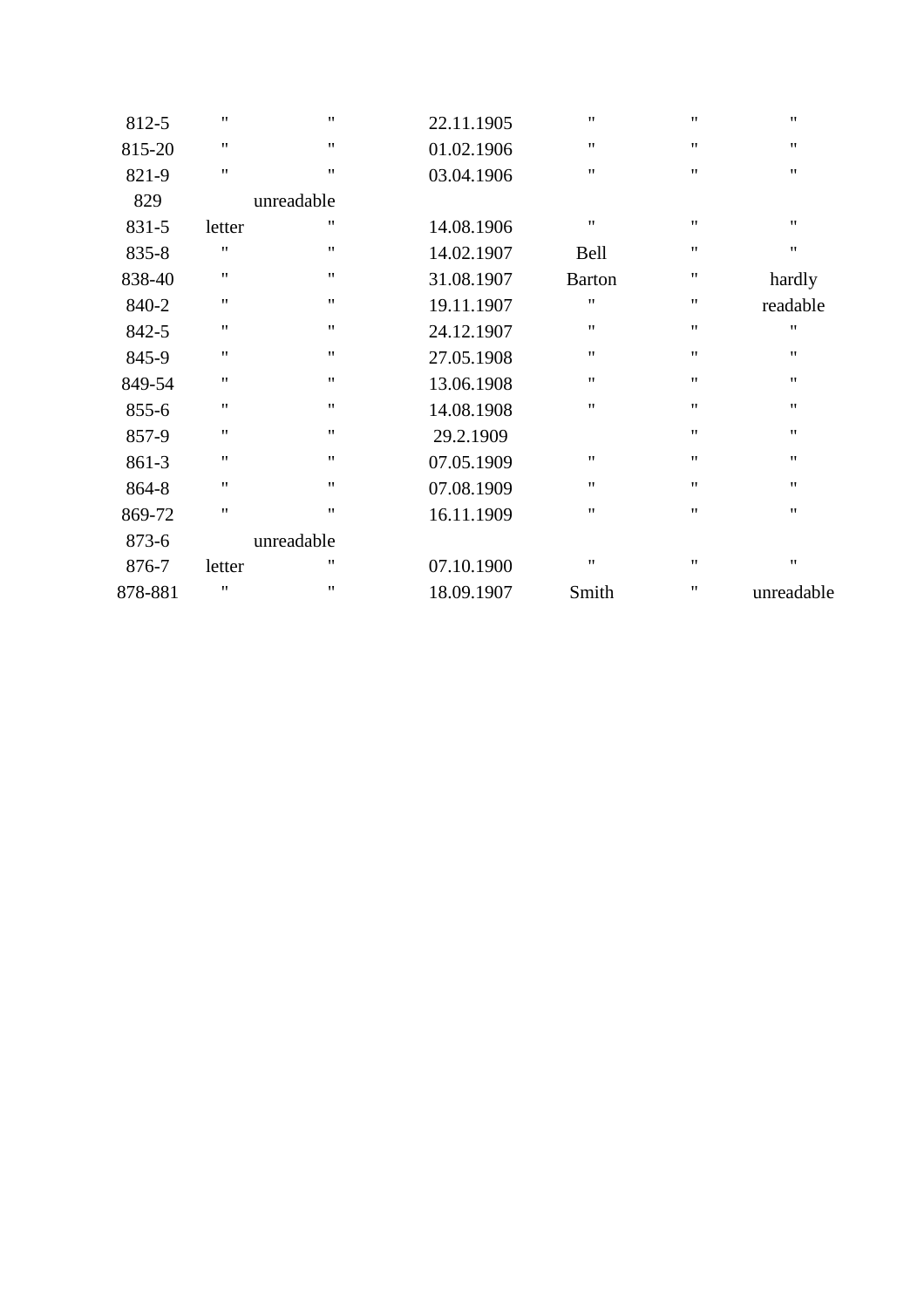Submitted by : Dritan EGRO Submitted to : Department of History Project term (month, year) : february 2000 Bibliographical and physical information Document type : microfilm Reference : BV 2410. A4 1984 Reel 580 Degre of readability : readable Number Category Place & date Written by Written to Degre of of microfilm of Doc. of writting readability

3-4

letter

24.10.1907

Barton

Kennedy

hardly

 $5 - 8$ 

"

London

04.11.1907

 $\mathbf{u}$ 

"

readable

8 -12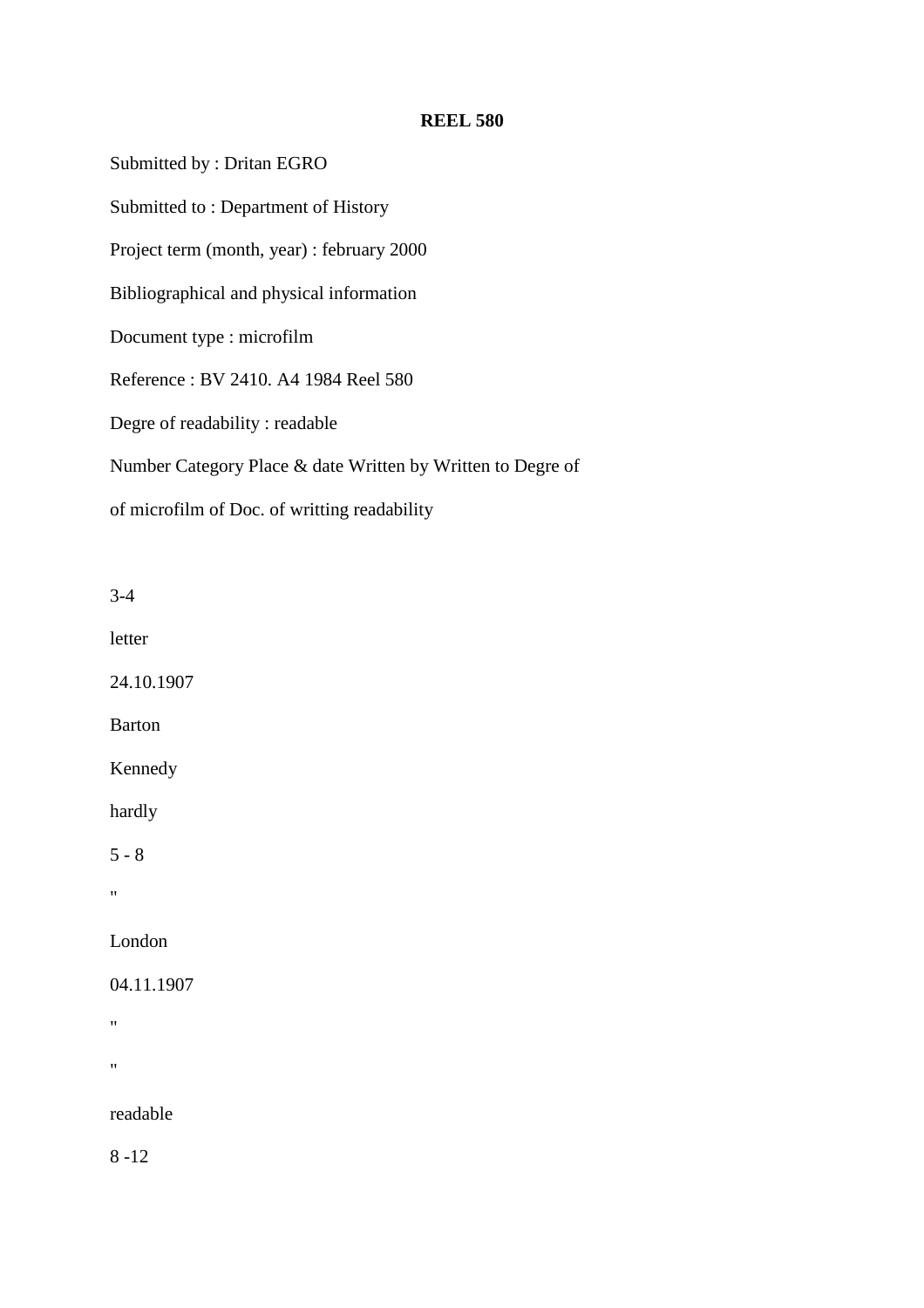## unreadable

12 -13

letter

Salonica

13.02.1908

Clarke

"

 $\alpha$ 

13-14

 $\mathbf{u} = \mathbf{v}$ 

"

12.02.1908

Pett

 $\hat{H}^{\pm}$ 

 $\alpha$ 

15-17

unreadable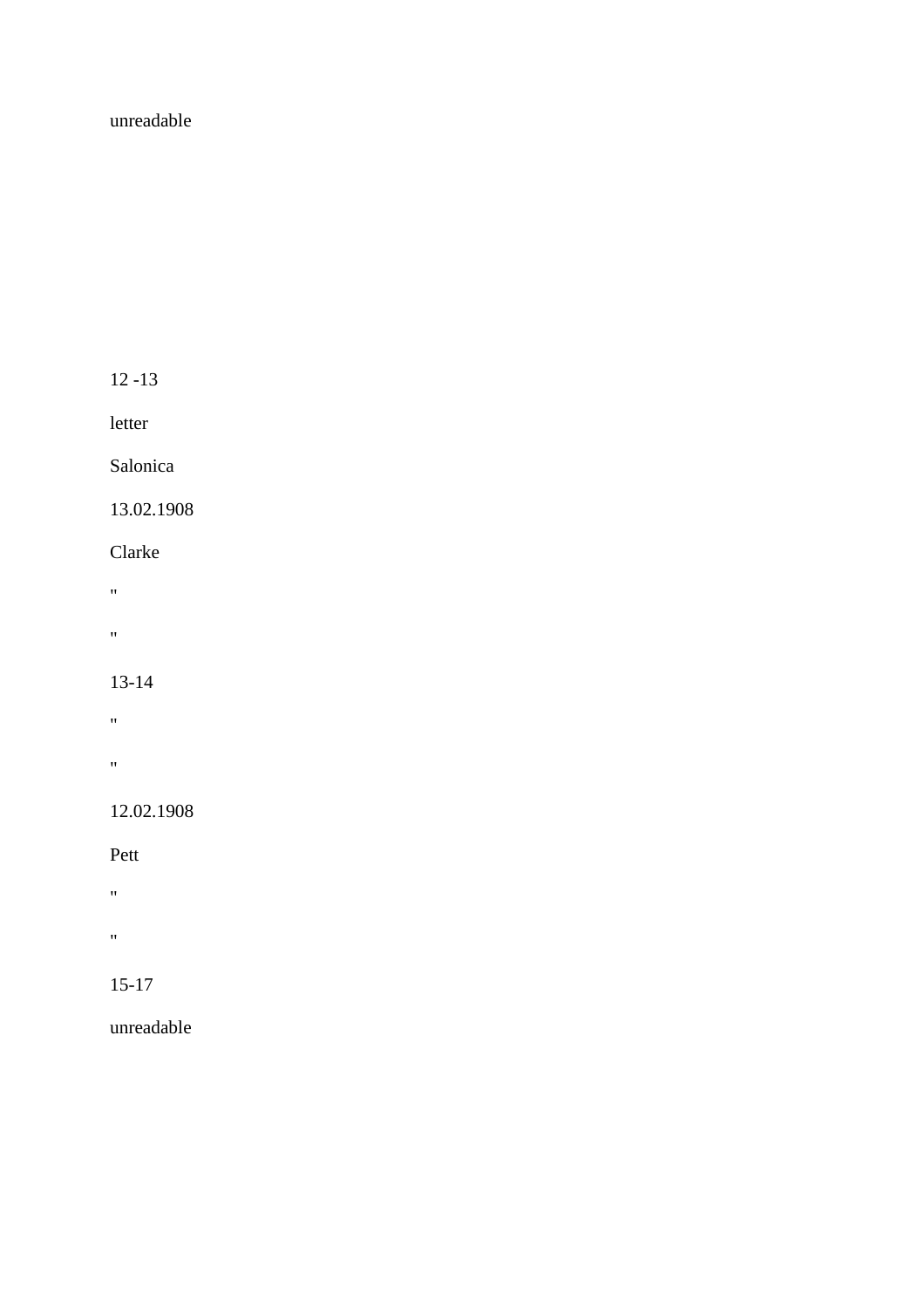## 18-21

## letter

 $\alpha$ 

# 02.12.1907

## Barton

- $\hat{H}$
- $\theta$

# 22-28

- $\mathbf{u}$
- 
- $\alpha$

# 26.12.1907

 $\hat{H}^{\pm}$ 

# unreadable

# unreadable

29-37

"

"

# 10.01.1908

# Riggs

Kennedy

# partially

38-9

 $\hat{\theta}$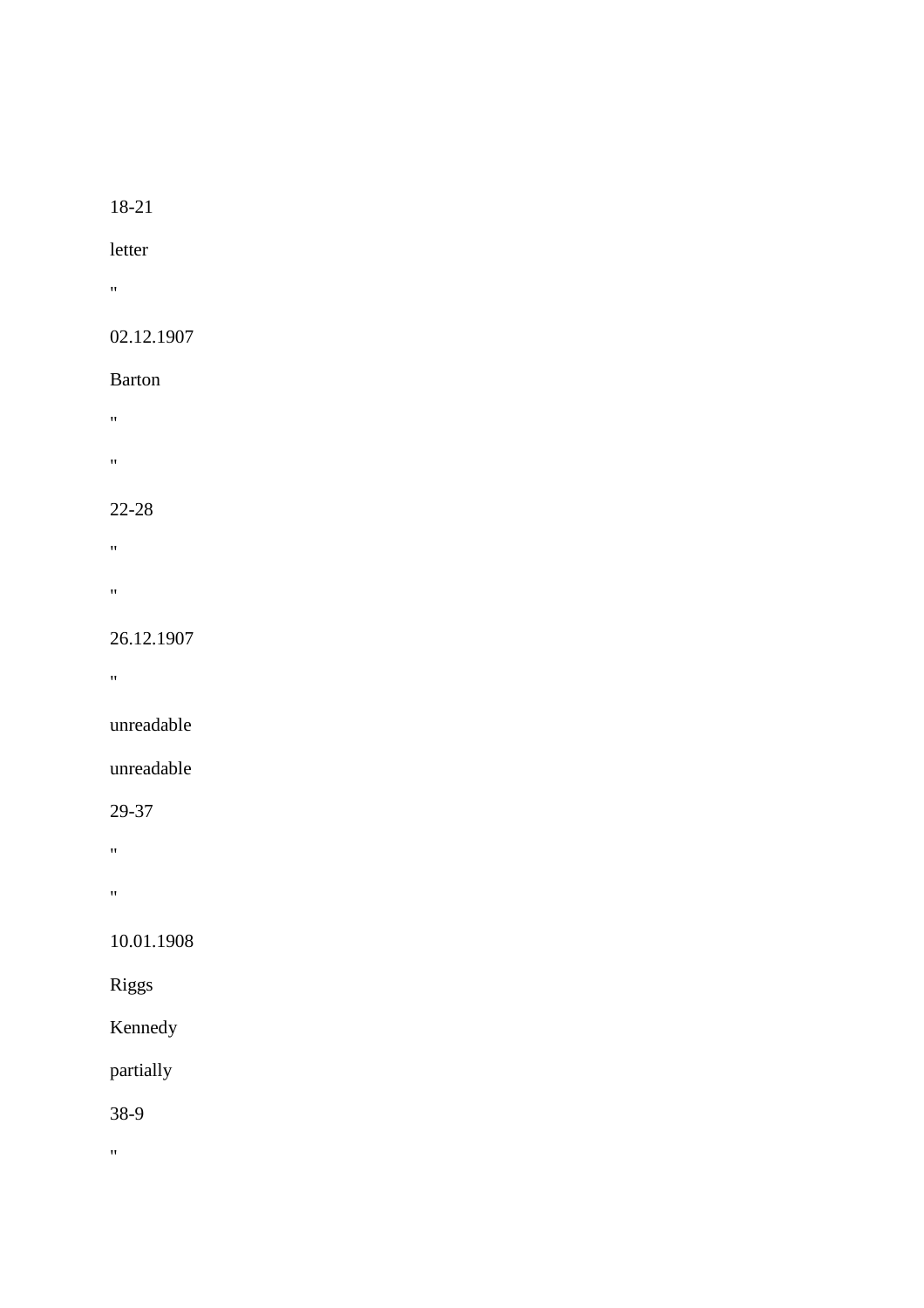$\bar{u}$ 

## 20.01.1908

Barton

 $\alpha$ 

readable

39-42

unreadable

43-50

letter

 $\mathbf{u} = \mathbf{v}$ 

04.02.1908

Bell

 $\hat{H}$ 

hardly

51-4

 $\hat{H}^{\pm}$  $\bar{m}$ 

20.02.1908

unreadable

unreadable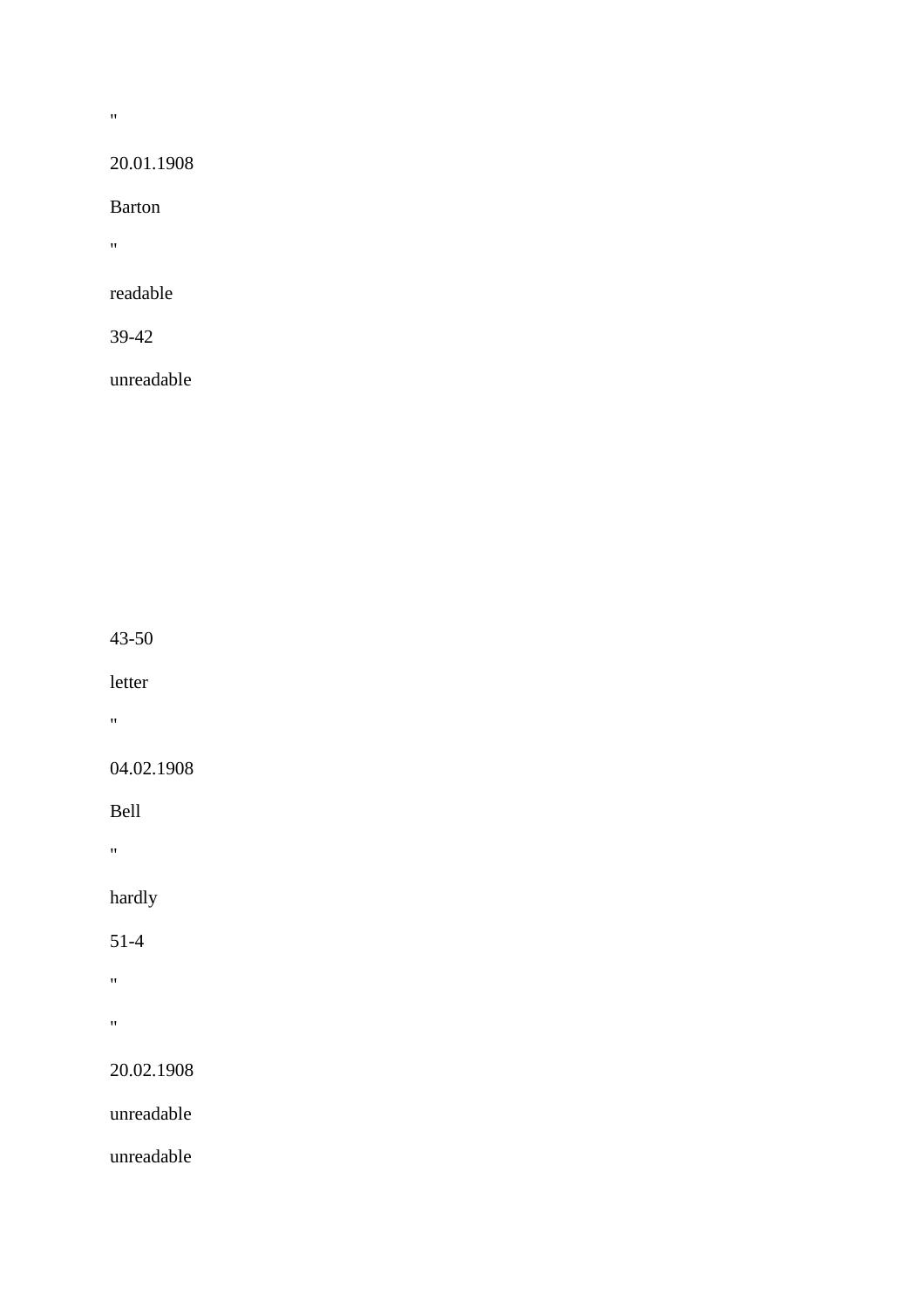#### 54-5

 $\boldsymbol{u}$ 

 $\hat{\theta}$ 

13.08.1908

Barton

# Kennedy

readable

55

- $\bar{\theta}$
- $\alpha$
- 
- $\hat{\theta}$

# Lazzaro

 $\mathbf{u}$ 

tapewriting

56-7

 $\alpha$ 

 $\mathbf{u}$ 

21.03.1908

Barton

"

readable

58-9

 $\hat{H}$ 

Manastir

24.03.1908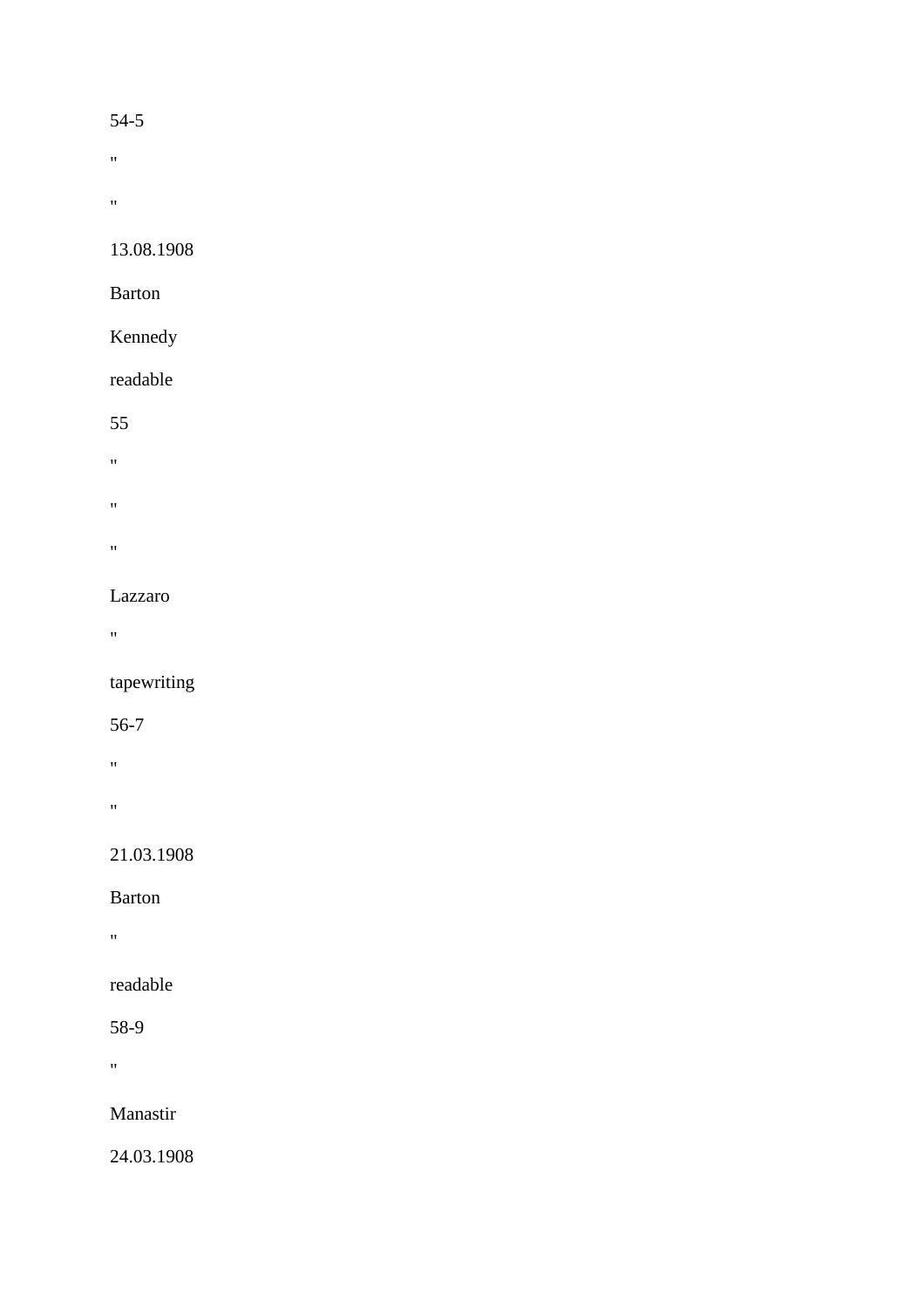#### Barton

- $\hat{\theta}$
- $\hat{\theta}$

## 59

- $\hat{\theta}$
- $\hat{\mathbf{u}}$
- $\hat{\theta}$

# Peet

 $^{\prime\prime}$ 

# tapewriting

60

 $\mathbf{u}^{\left( \cdot \right) }$ 

# Kortcha

04.04.1908

# Barton

"

# readable

61-2

unreadable

# partially

63-8

letter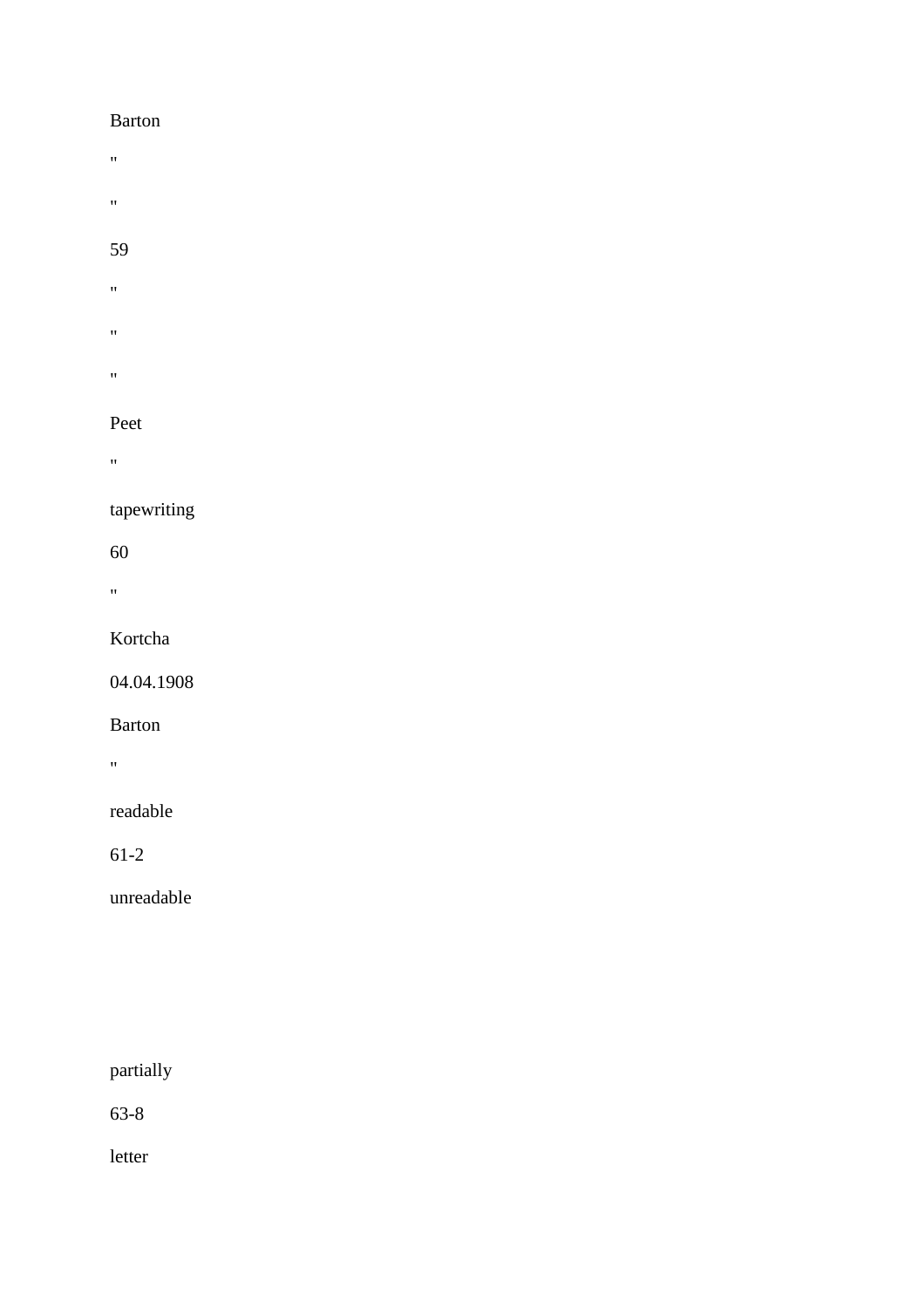# 10.04.1908

Barton

 $\mathbf{u} = \mathbf{v}$ 

 $\hat{H}^{\pm}$ 

# readable

68-72

 $\alpha$ 

 $\alpha$  .  $\beta$ 

## 16.04.1908

 $\hat{H}$ 

 $\mathbf{u}$ 

## readable

73-4

unreadable

75-6

# letter

 $\alpha$ 

18.04.1908

Wiggiu

 $\alpha$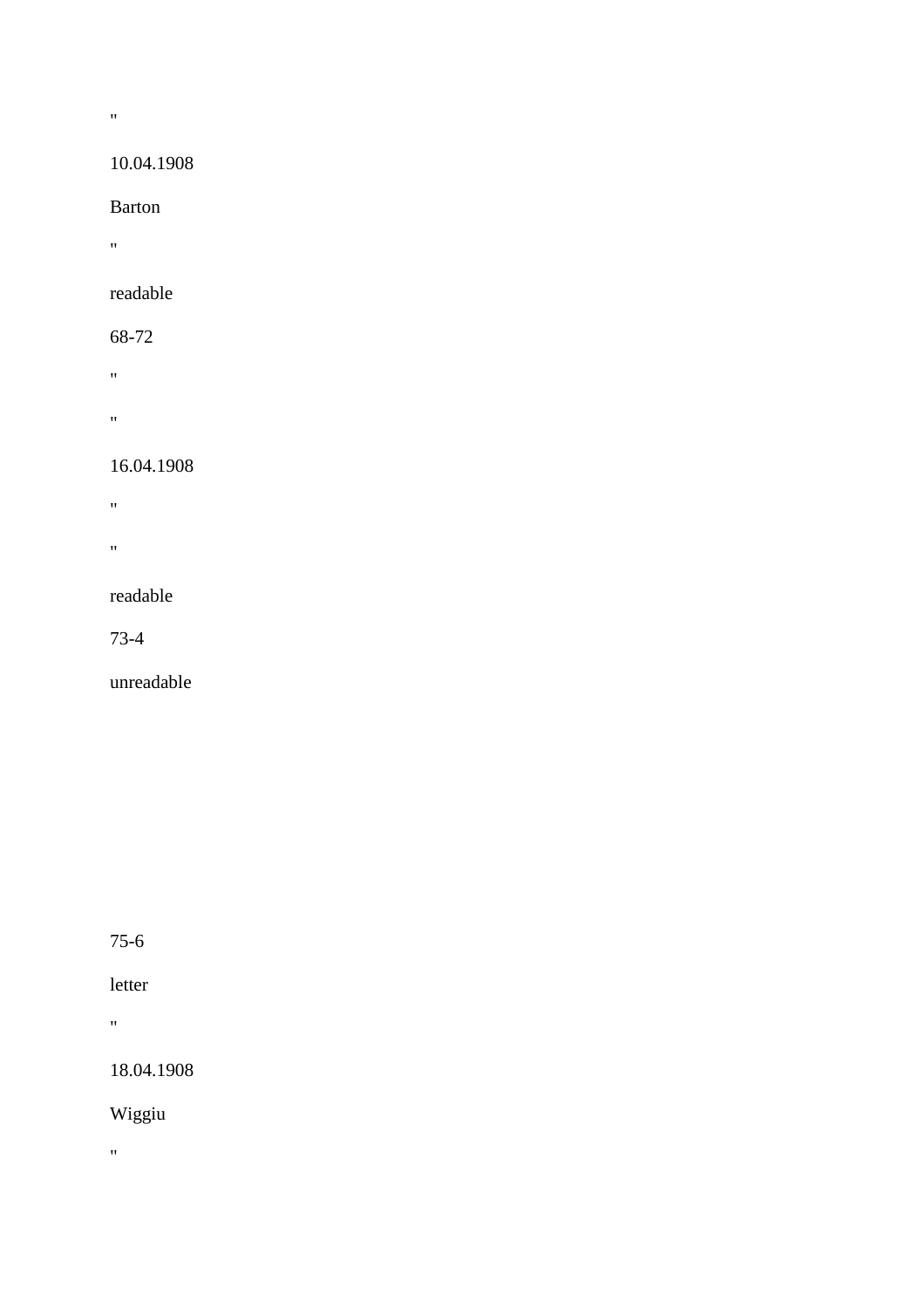## readable

77-8

- $\alpha$
- $\mathbf{u}^{\left(1\right)}$

## 23.04.1908

### Bell

 $\alpha$ 

# readable

#### 78-82

- $\theta$
- 
- $\hat{H}$
- 
- $\alpha$

### Peet

"

# partially

# 83-4

- $\mathbf{u}$
- 
- "

# 01.05.1908

# Barton

 $\alpha$ 

# readable

85-90

# unreadable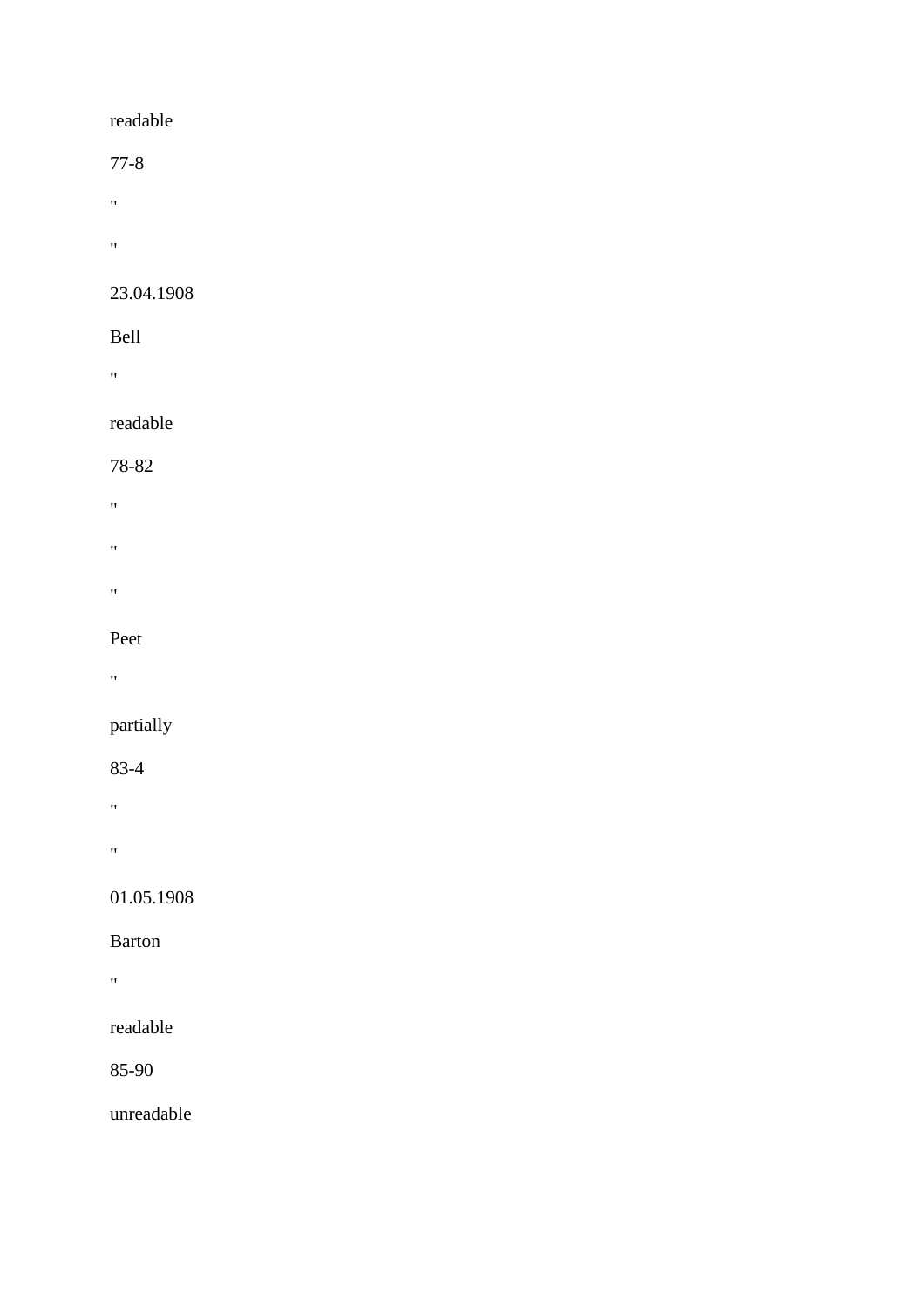letter

"

01.05.1908

Peet

 $\hat{\theta}$ 

partially

95-7

unreadable

98-102

letter

 $\mathbf{u}$ 

01.05.1908

Strong

 $\mathbf{u} = \mathbf{u}$ 

readable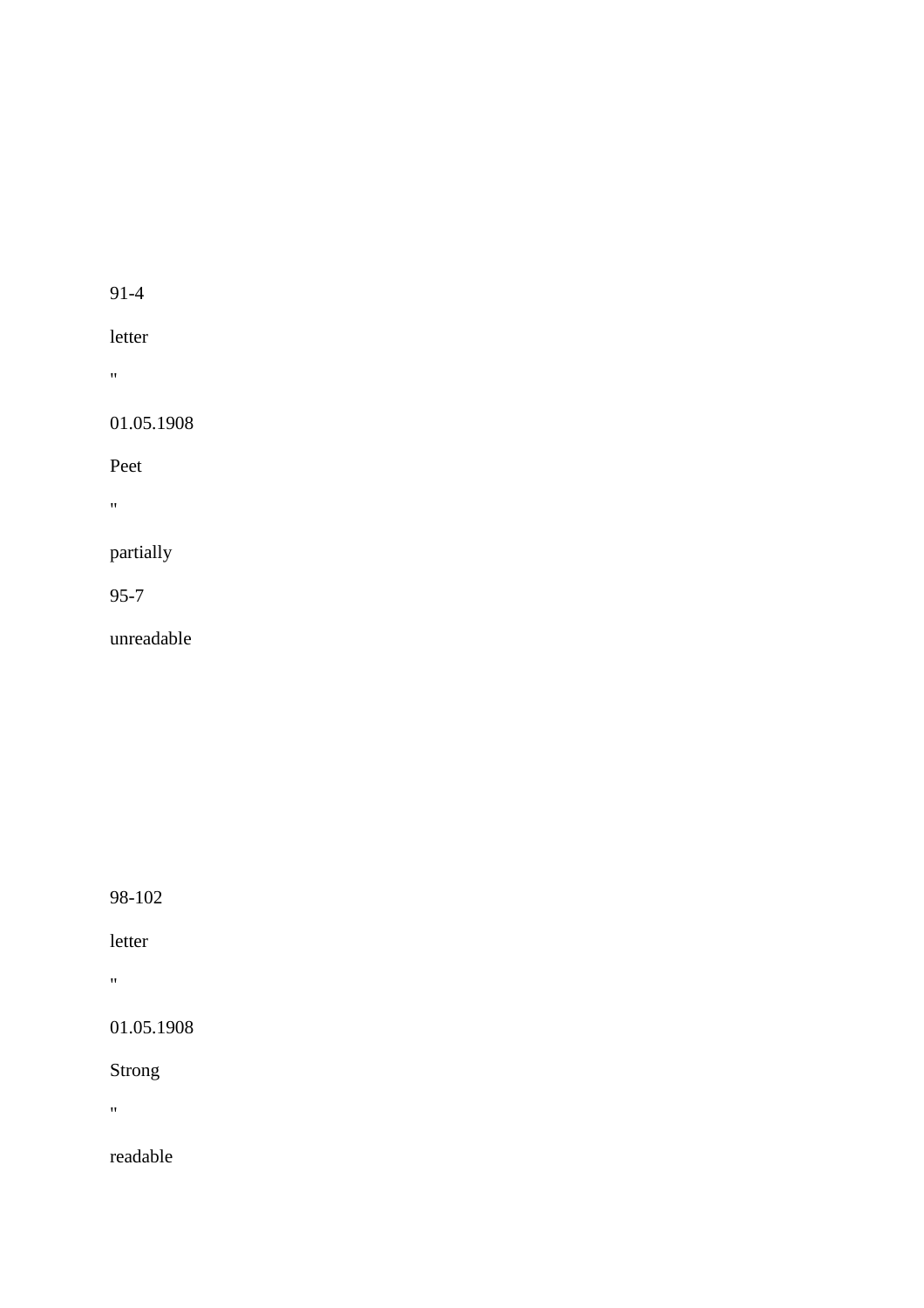unreadable

110-1

letter

 $\alpha$ 

22.05.1908

Barton

 $\mathbf{u}$ 

readable

111-3

"

 $\mathbf{u}$ 

Peet

 $\alpha$ 

partially

114

"

"

30.05.1908

Barton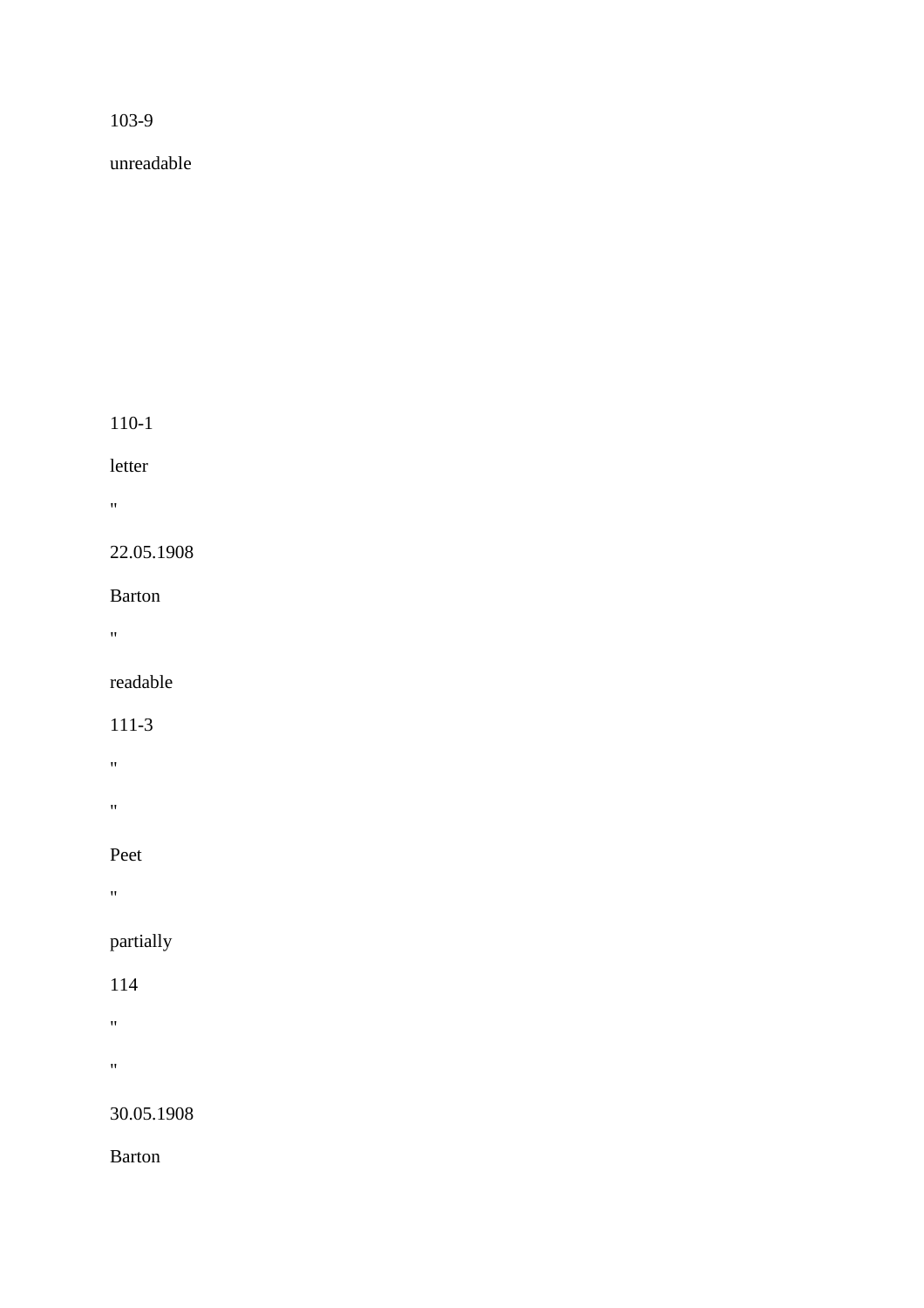$\bar{u}$ 

readable

115-8

unreadable

119-21

letter

 $\alpha$ 

13.06.1908

 $\theta$ 

 $\mathbf{u}$ 

tapewriting

122-3

 $\mathbf{w}$ 

"

20.06.1908

 $\hat{H}$ 

 $\hat{\mathbf{u}}$ 

tapewriting

124-5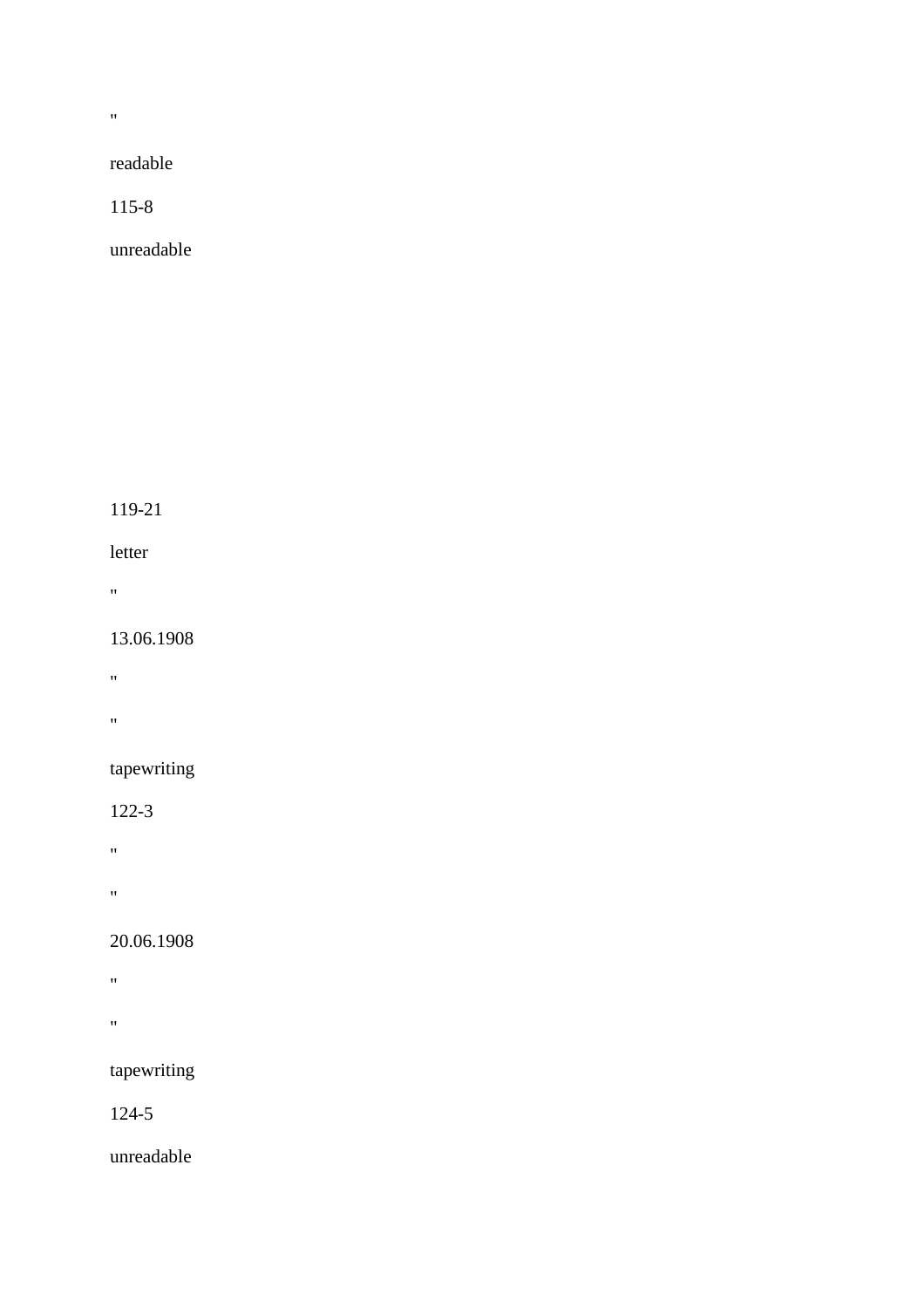## letter

"

#### 27.06.1908

- "
- 
- "

## tapewriting

#### 133-4

- "
- 
- "

## 09.07.1908

- "
- 
- "

## readable

#### 135-6

- 
- $\alpha$
- "

## 18.07.1908

- "
- 
- $\hat{\theta}$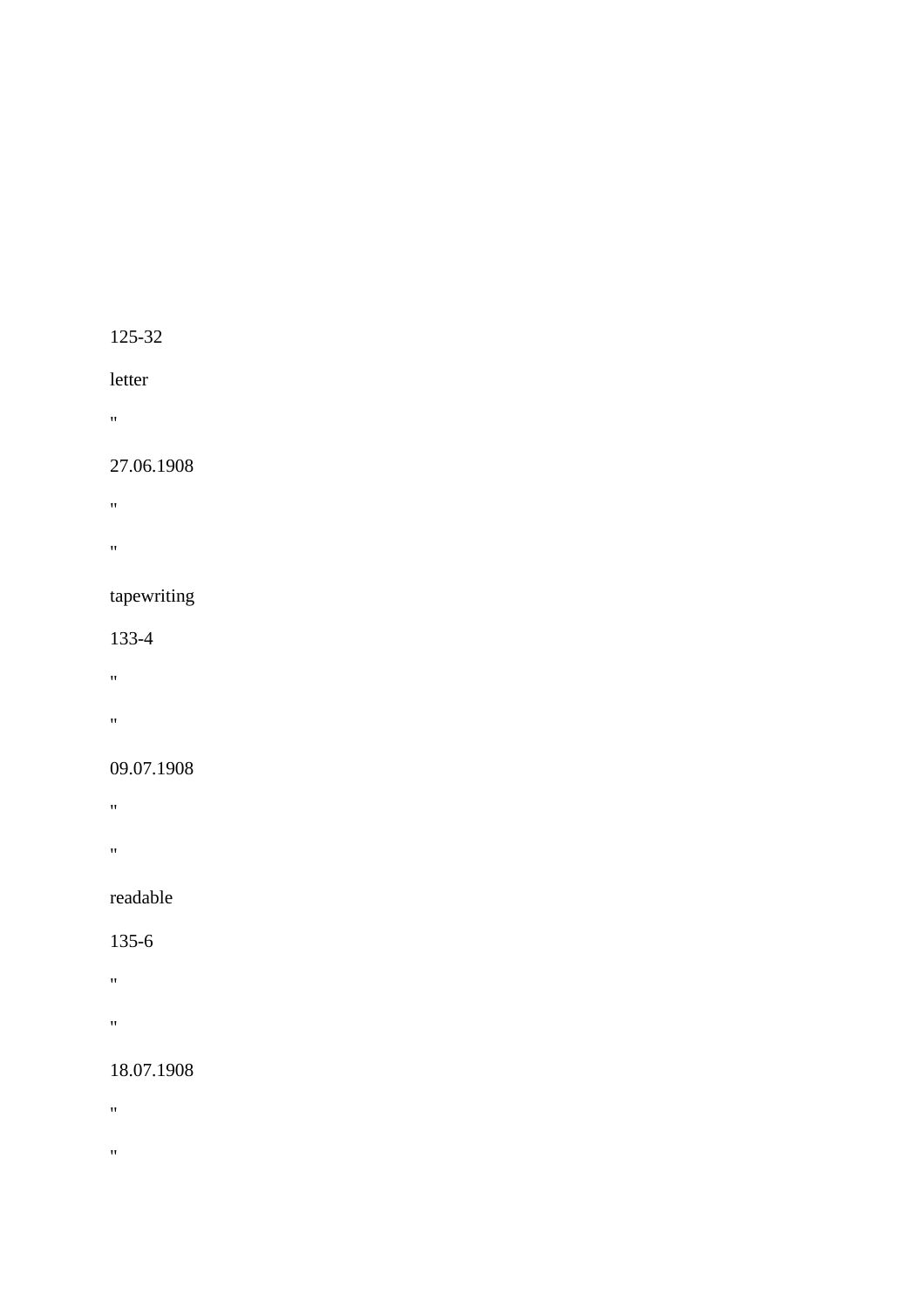tapewriting

137-40

unreadable

141-2

letter

 $\mathbf{u} = \mathbf{v}$ 

01.08.1908

 $\hat{H}$ 

 $\alpha$ 

readable

142-4

report

 $\hat{\theta}$ 

145-7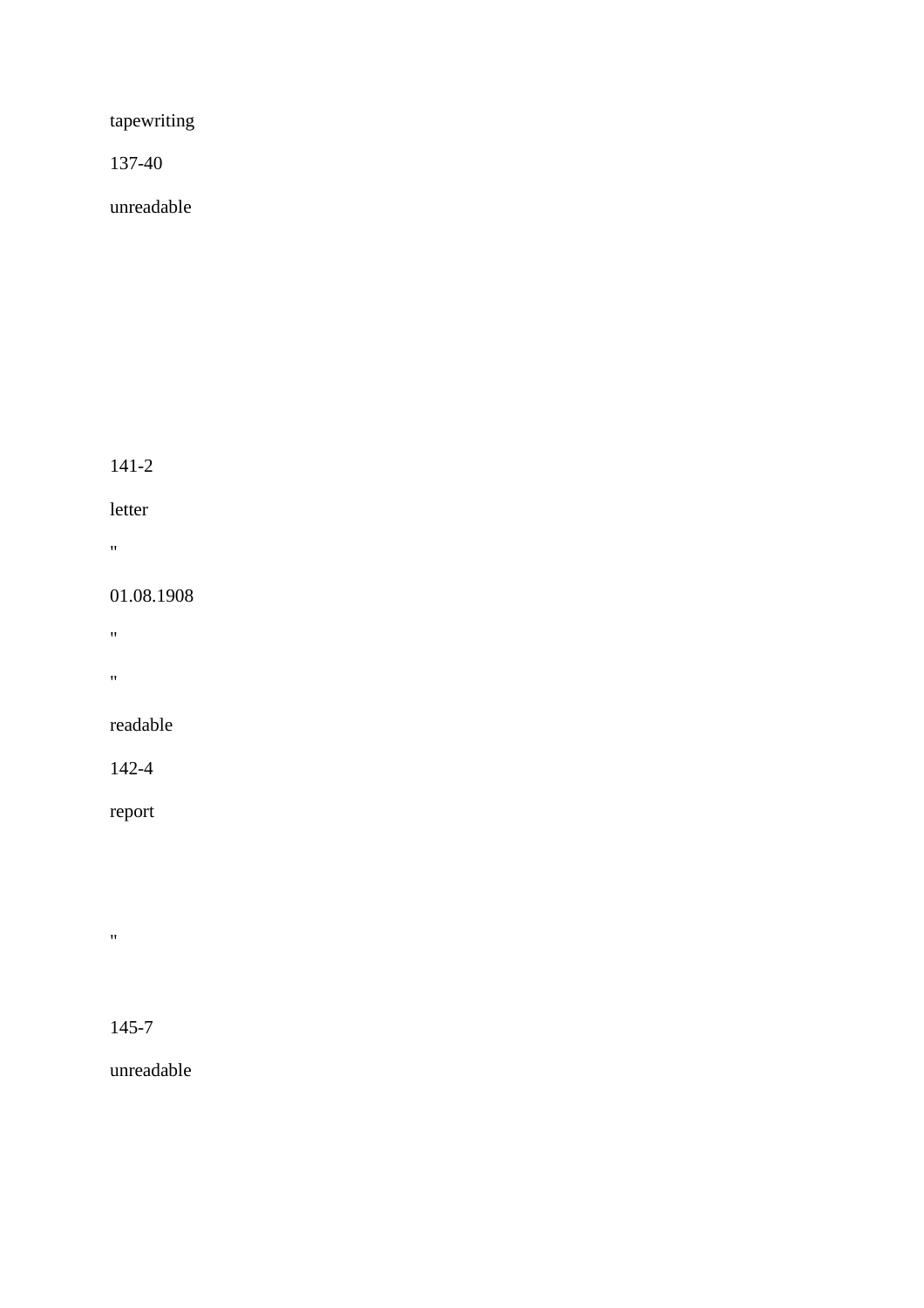#### letter

"

## 07.08.1908

- $\alpha$  .  $\beta$
- 
- "

## readable

#### 154-5

- "
- 
- $\mathbf{u}$

#### 18.08.1908

- $\mathbf{u} = \mathbf{u}$
- 
- **"** "

## tapewriting

## 155-61

- "
- 
- "

## 01.09.1908

- "
- 
- $\alpha$

## readable

161-2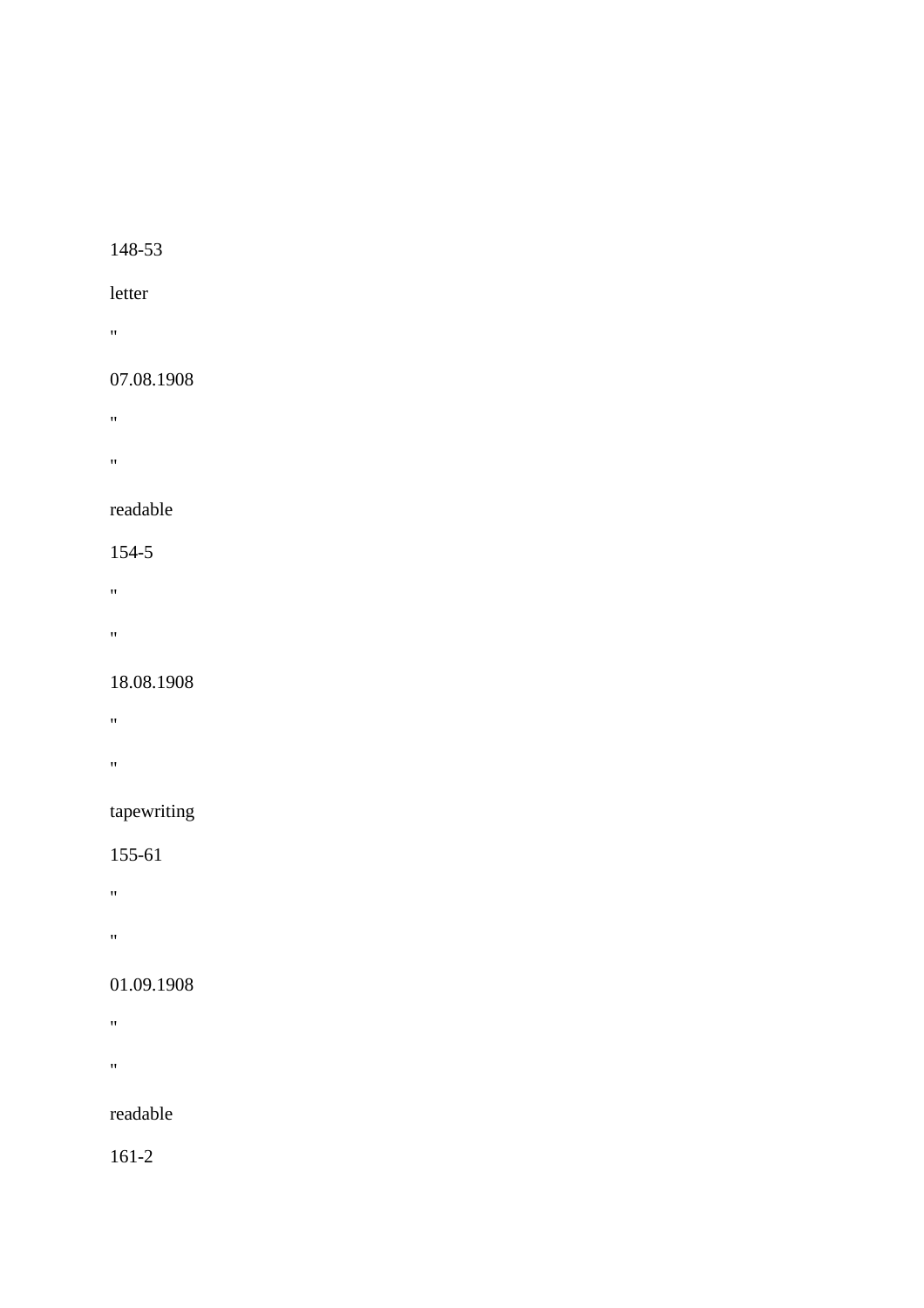- **"** "
- 
- "

#### 10.09.1908

- $\mathbf{u} = \mathbf{u}$
- "
- readable

#### 162-3

- $\mathbf{u}^{(n)}$  and
- $\sigma_{\rm{max}}$
- 22.09.1908

# **"** "

- 
- "

#### readable

#### 163-70

- $\mathbf{u} = \mathbf{u}$
- 
- "
- "
- 
- "

## readable

#### 170-2

- $\alpha$
- 
- "

## 20.09.1908

- **"** "
- 
- $\theta$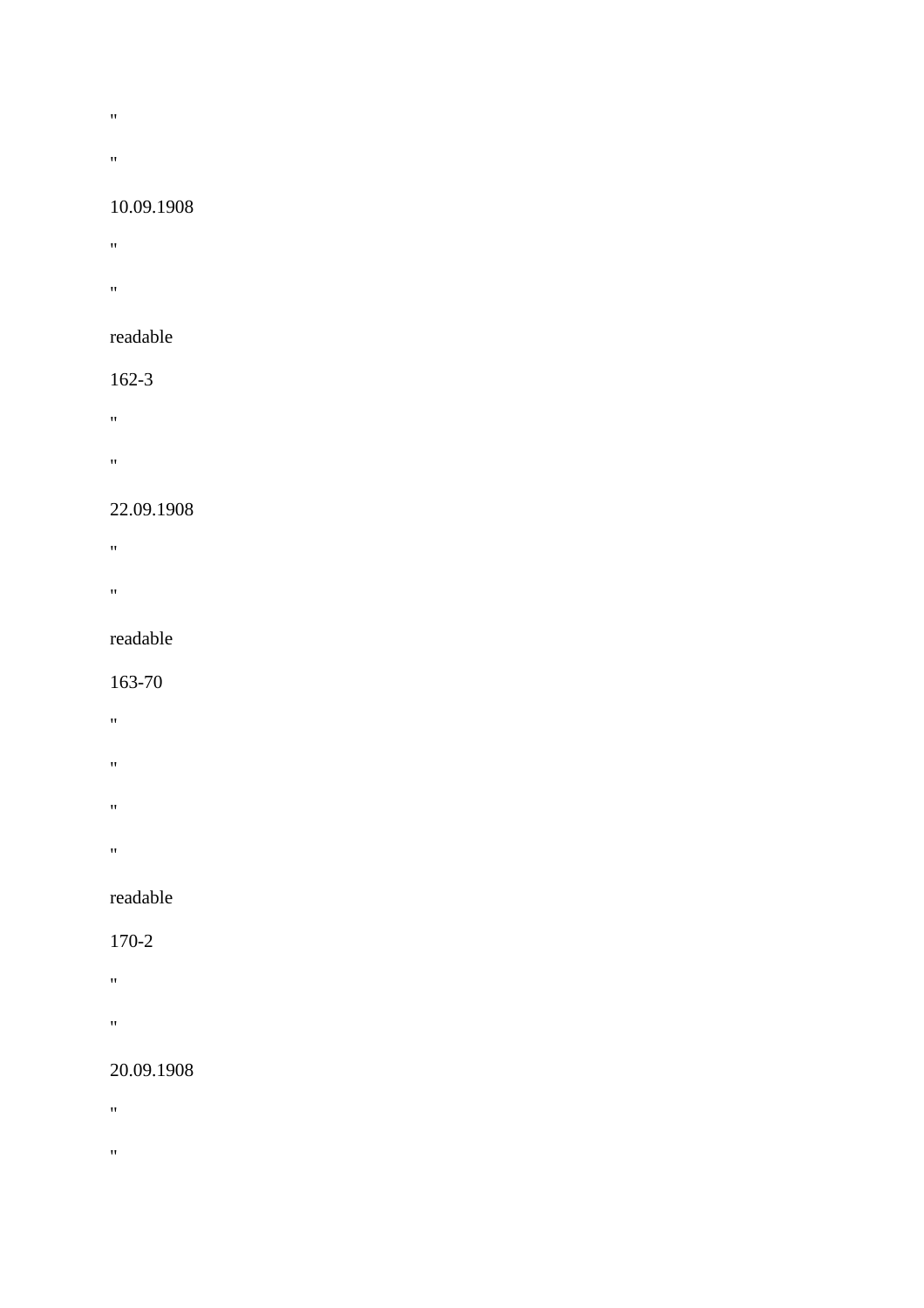## tapewriting

#### 172-4

- "
- 
- $\mathbf{u} = \mathbf{v}$

## 25.09.1908

- $\hat{H}^{\pm}$
- $\alpha$

# tapewriting

## 174-5

- $\hat{H}^{(0)}$
- 
- "

## 01.10.1908

- $\mathbf{u} = \mathbf{v}$
- $\mathbf{u} = \mathbf{v}$

## readable

## 176-83

partially readable

184-92

letter

 $\hat{\theta}$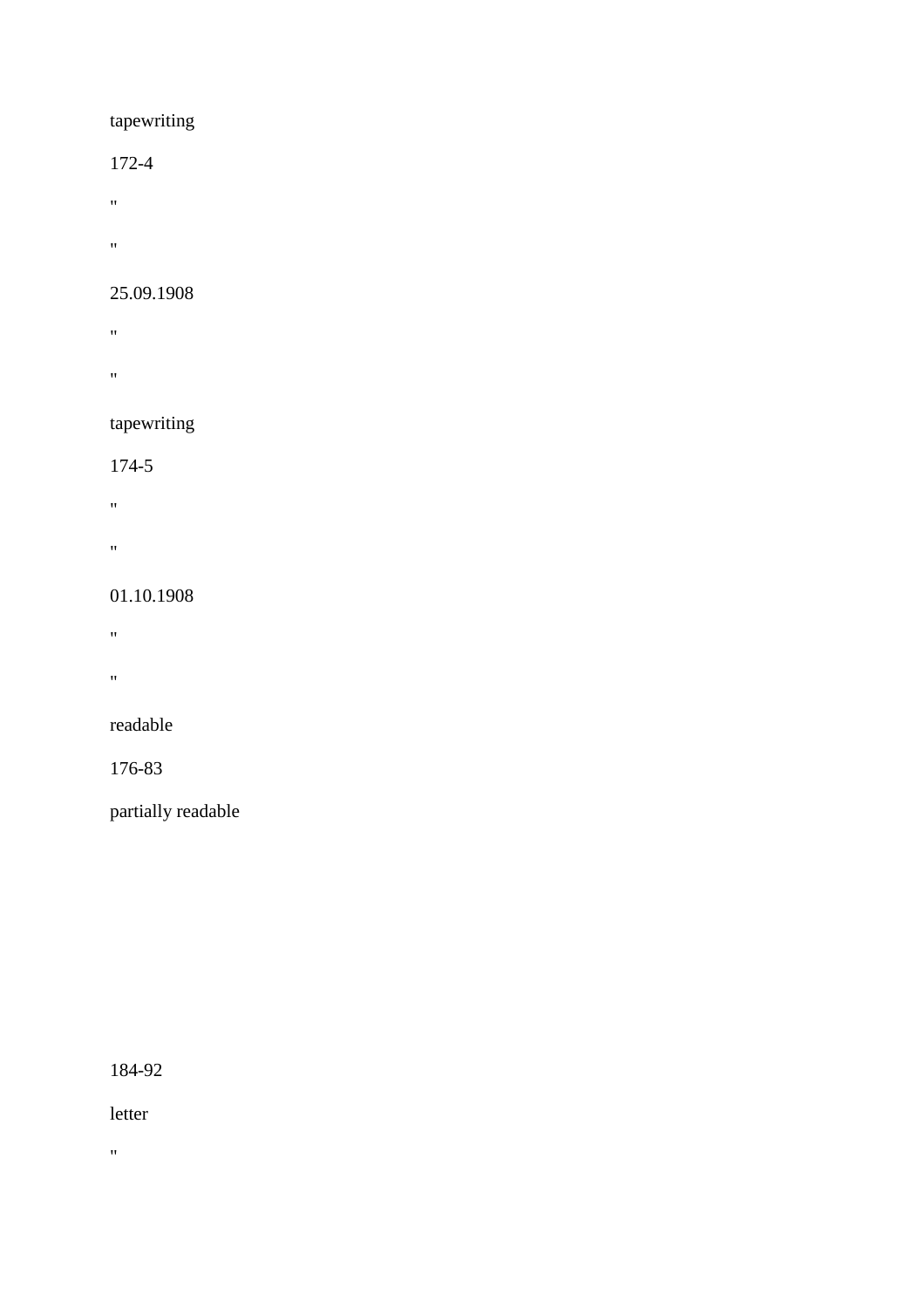## 20.10.1908

- $\hat{H}$
- $\hat{H}$

hardly

#### 193-6

- "
- $\mathbf{u}$

## 24.10.1908

Peet

 $\hat{H}$ 

## tapewriting

197-203

- "
- 
- "

## 27.10.1908

## Barton

"

## tapewriting

## 204-8

- "
- 
- $\mathbf{u}^{\left( \cdot \right) }$

## 03.11.1908

Bell

"

## tapewriting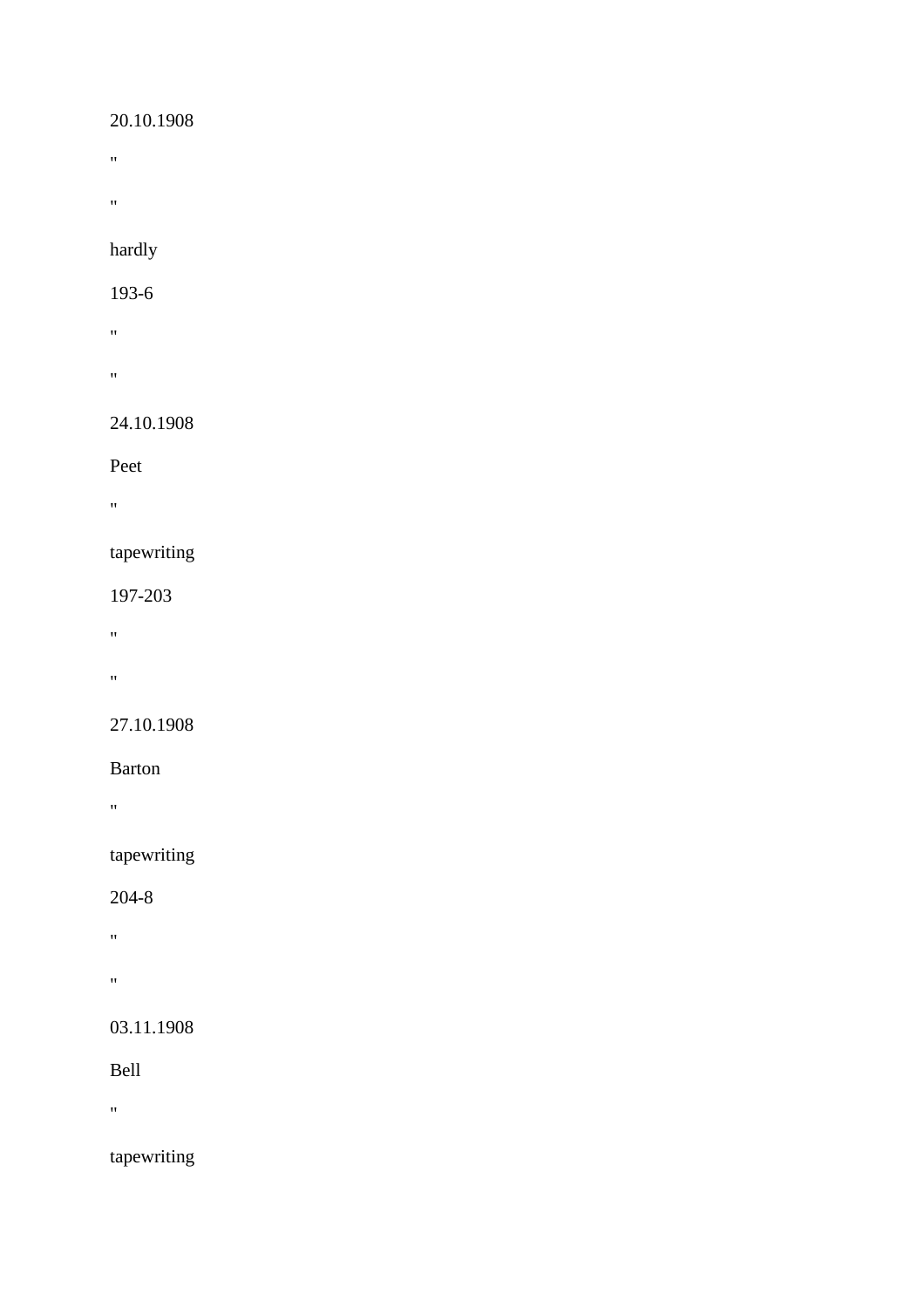- $\mathbf{u} = \mathbf{v}$
- $\hat{H}^{\pm}$

17.11.1908

#### Barton

 $\mathbf{u}$ 

## tapewriting

## 211-5

- "
- "

## 24.11.1908

## Peet

 $\mathbf{u}$ 

## hardly

## 216-9

- "
- $\mathbf{u}$

## 01.12.1908

## Ericson

"

## hardly

## 220-2

- $\hat{H}^{\pm}$
- 
- $\hat{H}$
- $\hat{\theta}$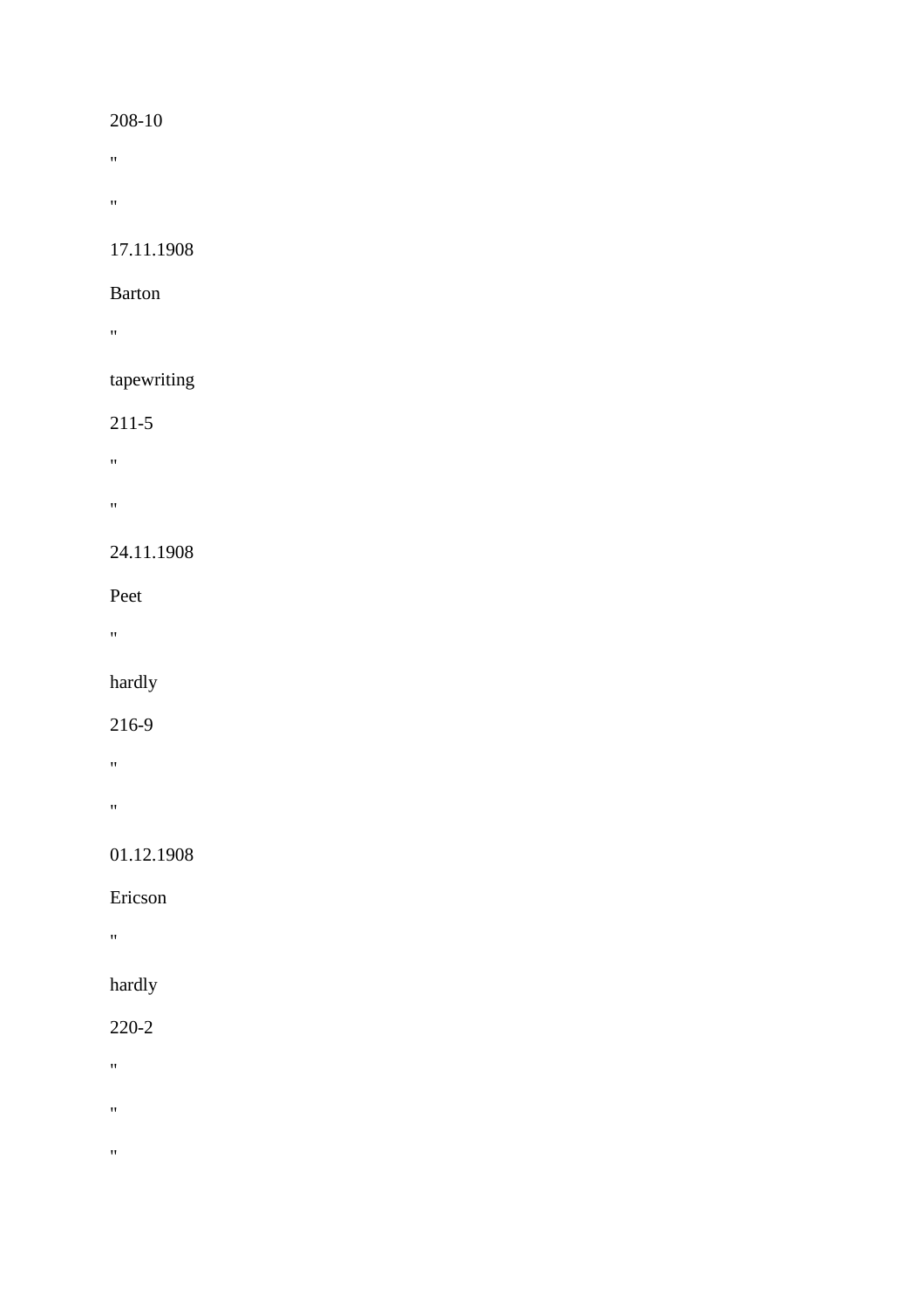- $\bar{u}$
- $\mathbf{u}$

## hardly

#### 223-5

- "
- "
- $\bar{W}$

#### Barton

 $\theta_{\rm{max}}$ 

## hardly

## 226-8

- $\alpha$
- 

## $\theta$

#### 03.12.1908

## To friends

"

## readable

## 230-4

- $\mathbf{u}^{\left( \cdot \right) }$
- $\hat{H}^{\pm}$

## 29.12.1908

#### Barton

 $\hat{H}$ 

## hardly

236-9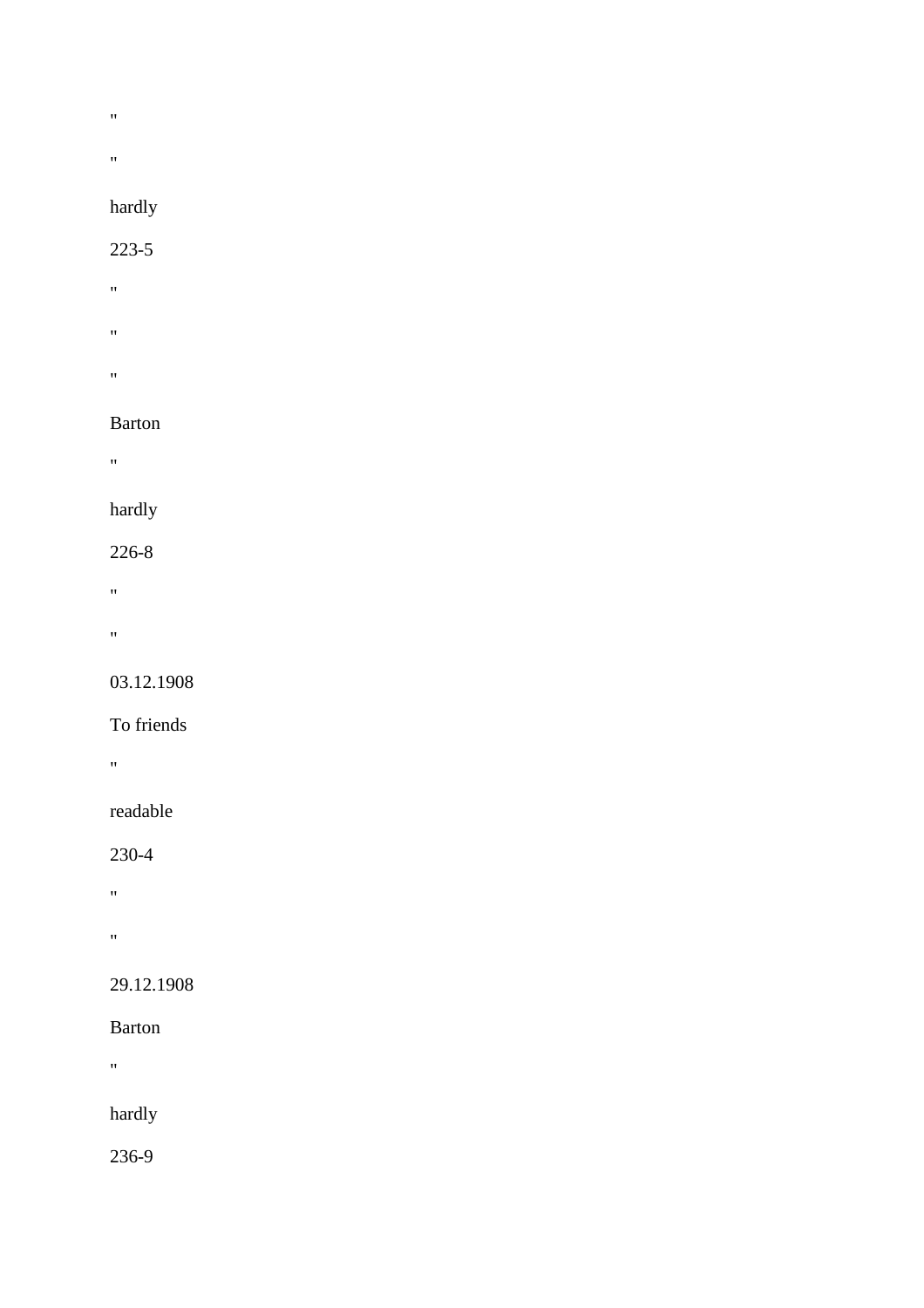- $\bar{u}$
- $\mathbf{u} = \mathbf{v}$

#### 27.01.1909

#### To friends

"

## readable

#### 240-6

- $\alpha$
- 
- $\theta$

## 29.01.1909

#### Barton

"

## hardly

## 246-51

- $\theta$
- "

## 28.01.1909

## Peet

"

## hardly

## 251-6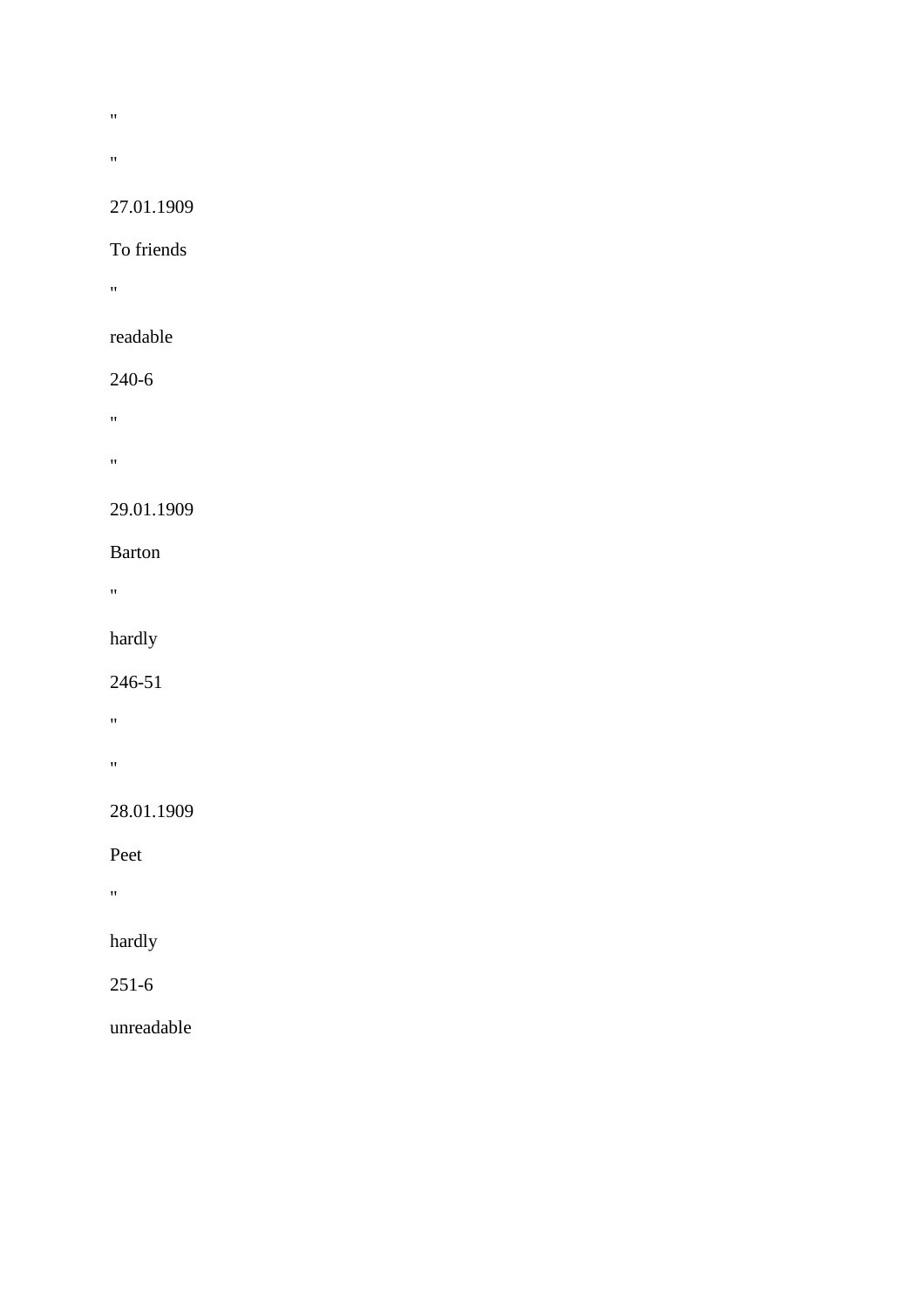#### 257

#### letter

"

#### 06.04.1909

#### Barton

"

## readable

#### 258-9

- $\theta$  . The  $\theta$
- 
- "

#### 20.04.1909

- "
- 
- $\boldsymbol{0}$

## readable

#### 260

- $\hat{H}^{(1)}$  and  $\hat{H}^{(2)}$
- 
- "

## 22.04.1909

- $\hat{H}$
- $\hat{\theta}$

## tapewriting

## 261-4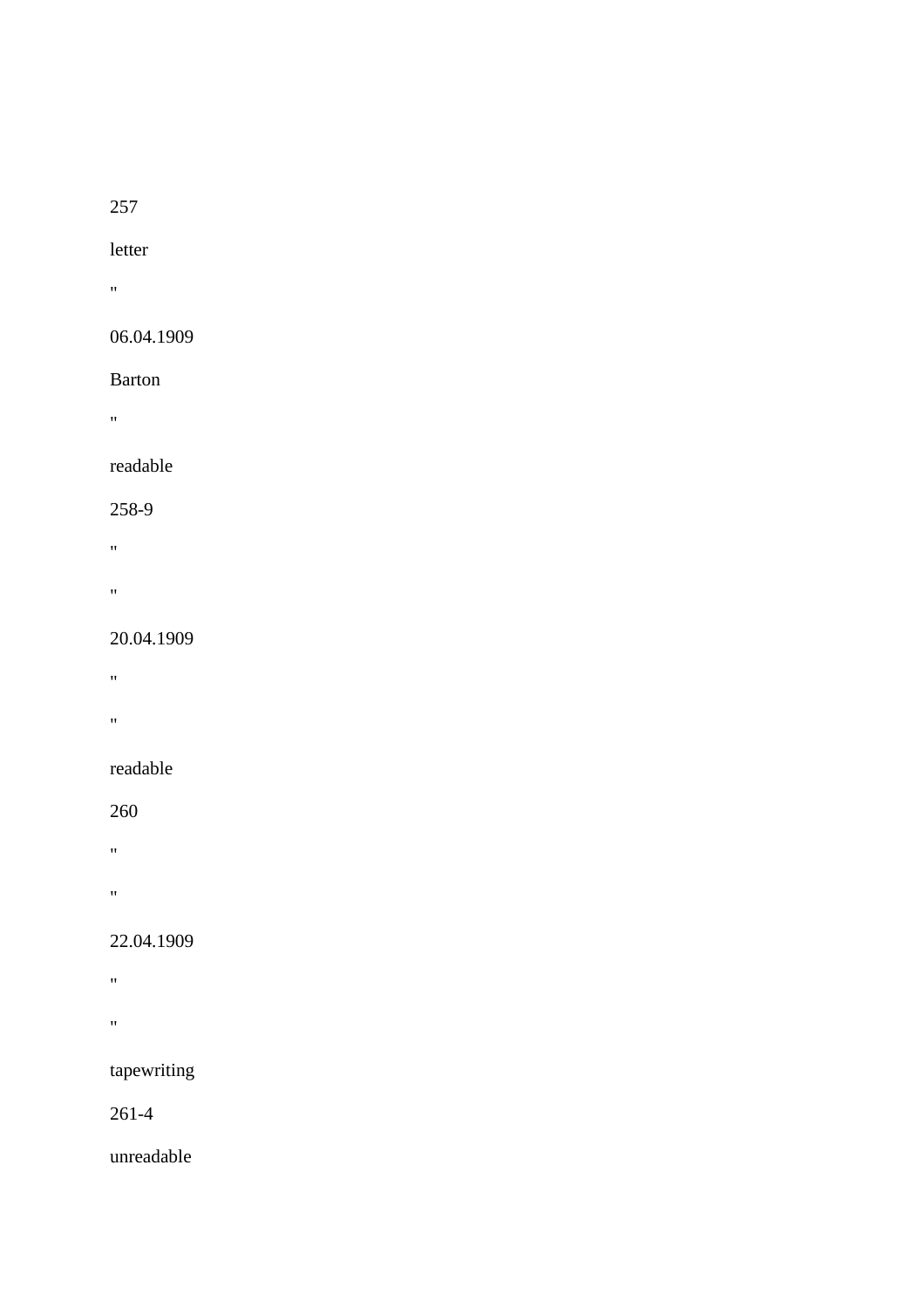## letter

 $\mathbf{u}^{\left(1\right)}$  .

#### 23.05.1909

Bell

 $\hat{H}$ 

## tapewriting

266-7

- "
- $\theta_{\rm{max}}$

#### 01.06.1909

Barton

"

## readable

267-9

 $\hat{\mathbf{u}}^{\dagger}$ 

- $\hat{H}^{\pm}$
- 

 $\hat{H}$ 

## To friends

 $\theta$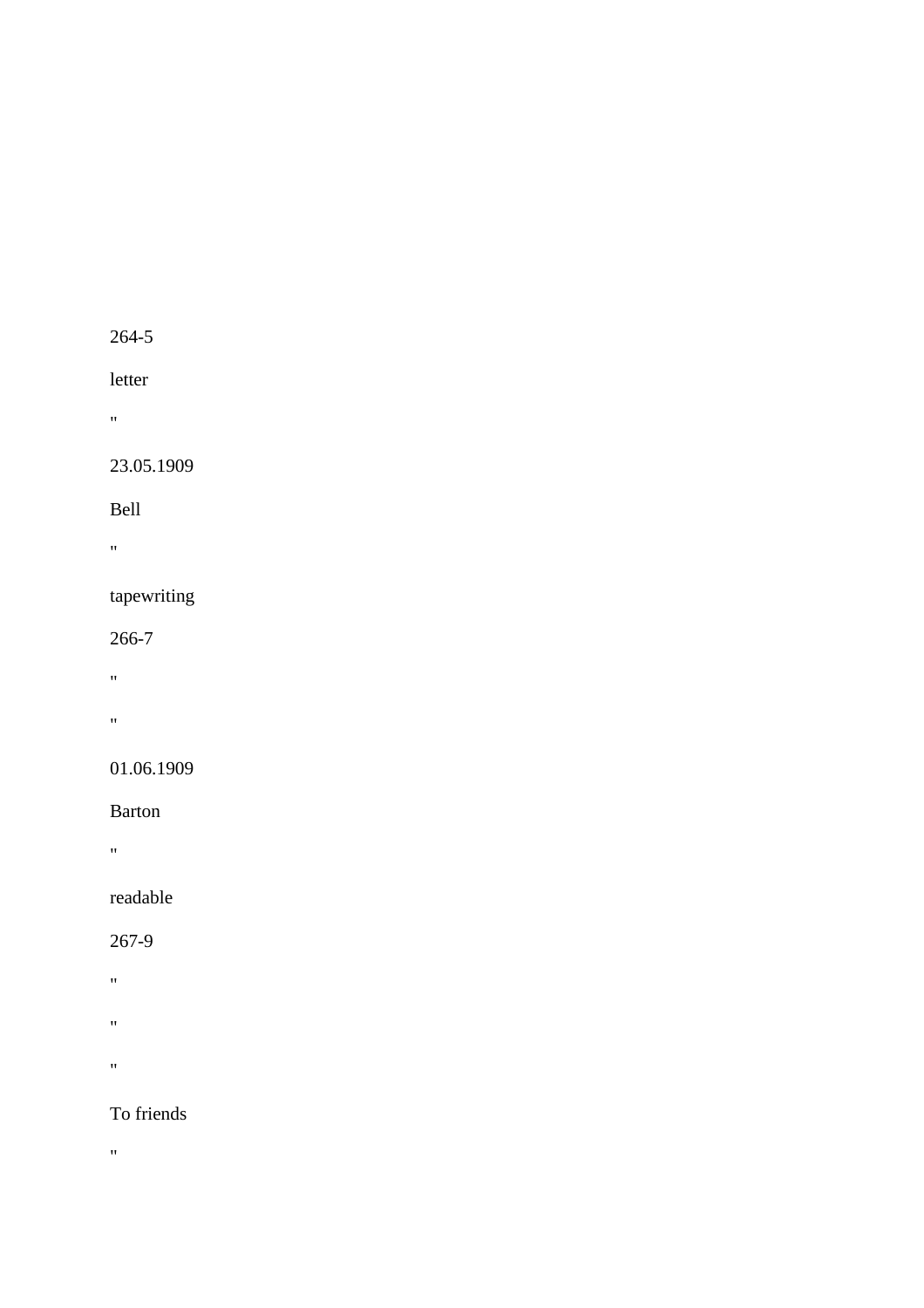## tapewriting

270-1

"

Manastir

#### 10.06.1909

#### Barton

 $\alpha$ 

## readable

271-3

- $\hat{\theta}$
- 
- $\mathbf{u}^{\dagger}$
- 
- $\alpha$

#### Peet

 $\mathbf{u}$ 

## readable

273-5

unreadable

275-7

letter

Kortcha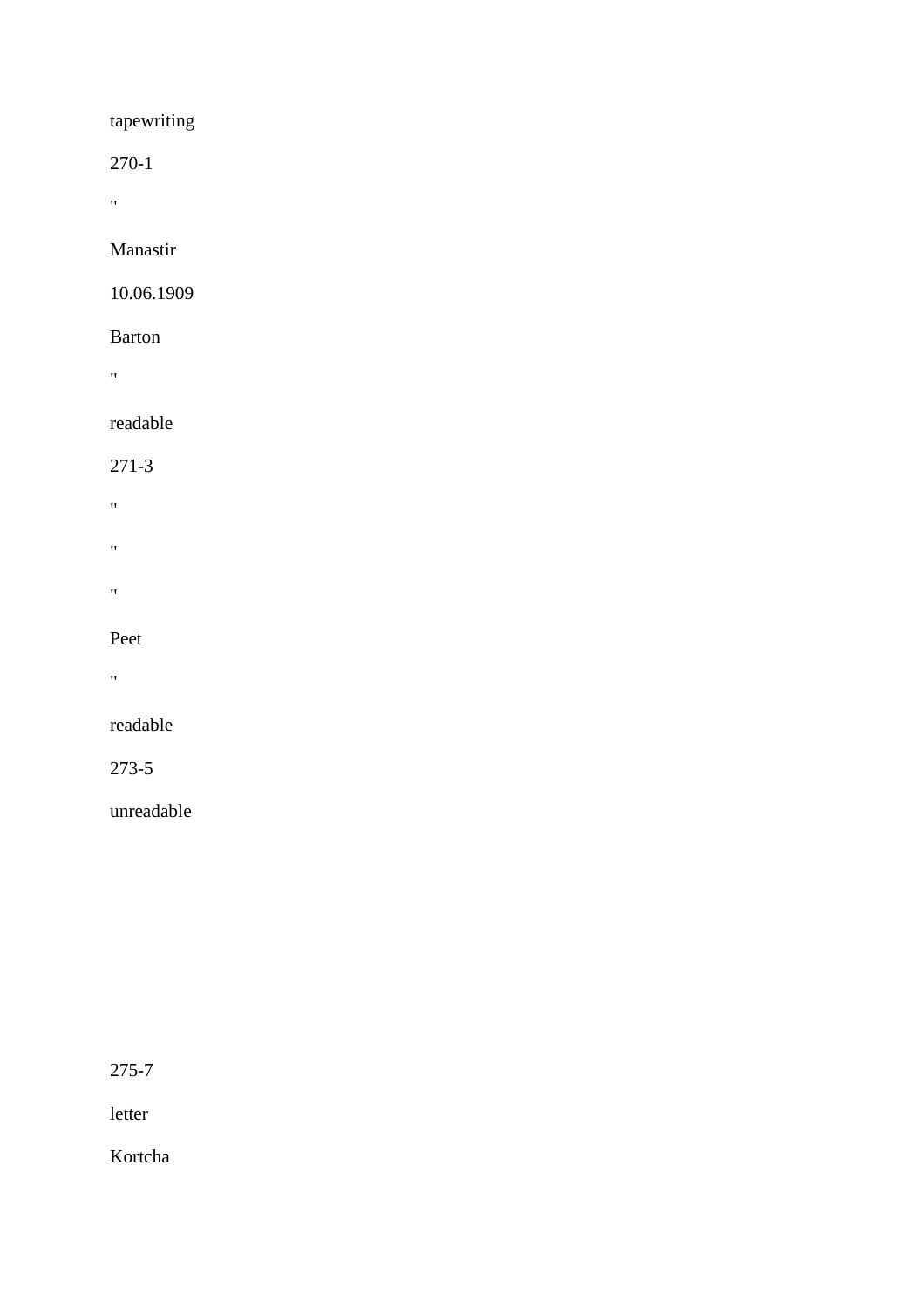## 29.06.1909

To friends

 $\hat{H}^{\pm}$ 

tapewriting

#### 279-81

 $\mathbf{w}$ 

 $\bar{m}$ 

## 20.07.1909

Barton

 $\hat{\theta}$ 

#### tapewriting

282-3

- $\mathbf{u} = \mathbf{v}$
- 

# $\mathbf{u} = \mathbf{v}$

## 30.07.1909

- $\hat{H}^{\pm}$
- "

## readable

283-8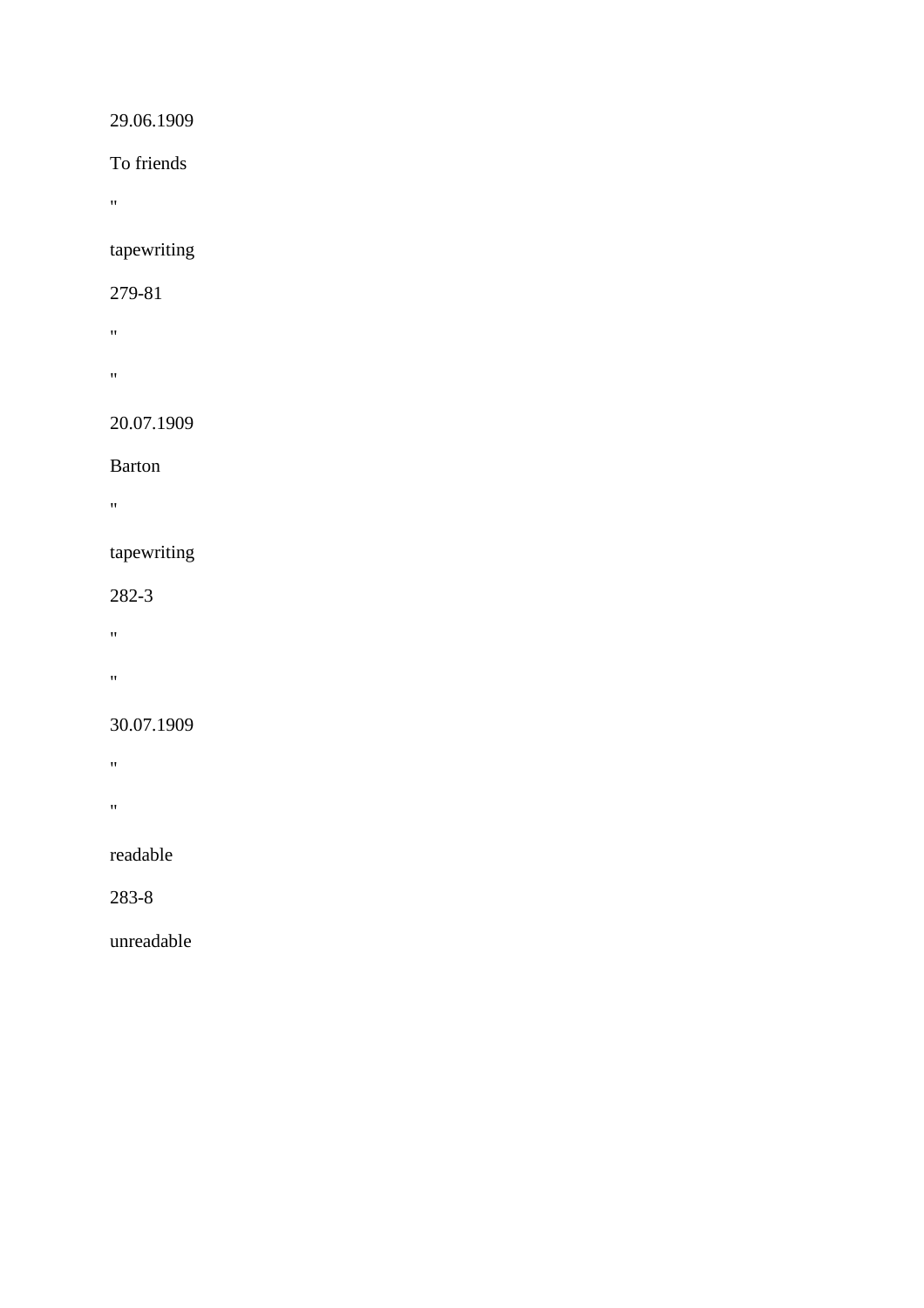#### 288

letter

 $\alpha$ 

#### 09.08.1909

- $\hat{H}^{\pm}$
- "

## hardly

289-91

unreadable

 $\hat{H}$ 

291-3

letter

 $\sigma_{\rm{max}}$ 

#### 31.08.1909

- $\hat{H}^{\rm (1)}$
- 
- $\mathbf{u}$

readable

#### 294-5

- "
- $\hat{H}^{\pm}$
- $\boldsymbol{\theta}$

Peet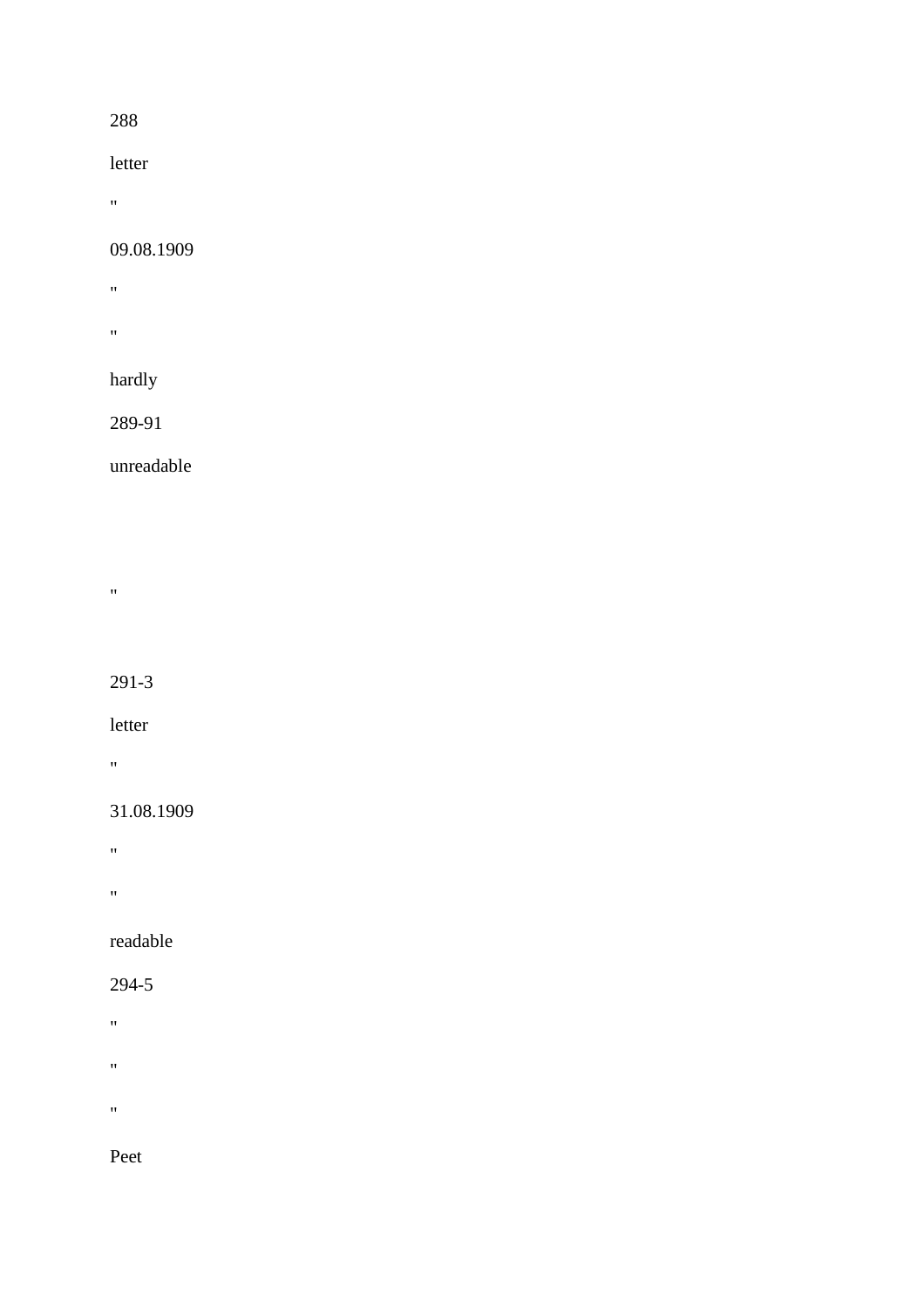$\mathbf{u}$ 

## readable

#### 296-306

 $\theta$ 

"

#### 07.10.1909

#### To friends

"

#### readable

#### 307-8

"

"

## 22.10.1909

Barton

 $\mathbf{u} = \mathbf{v}$ 

## readable

#### 309-12

 $\hat{H}^{\rm (1)}$ 

"

## 31.12.1909

#### Bell

**"** "

## readable

314-5

 $\theta$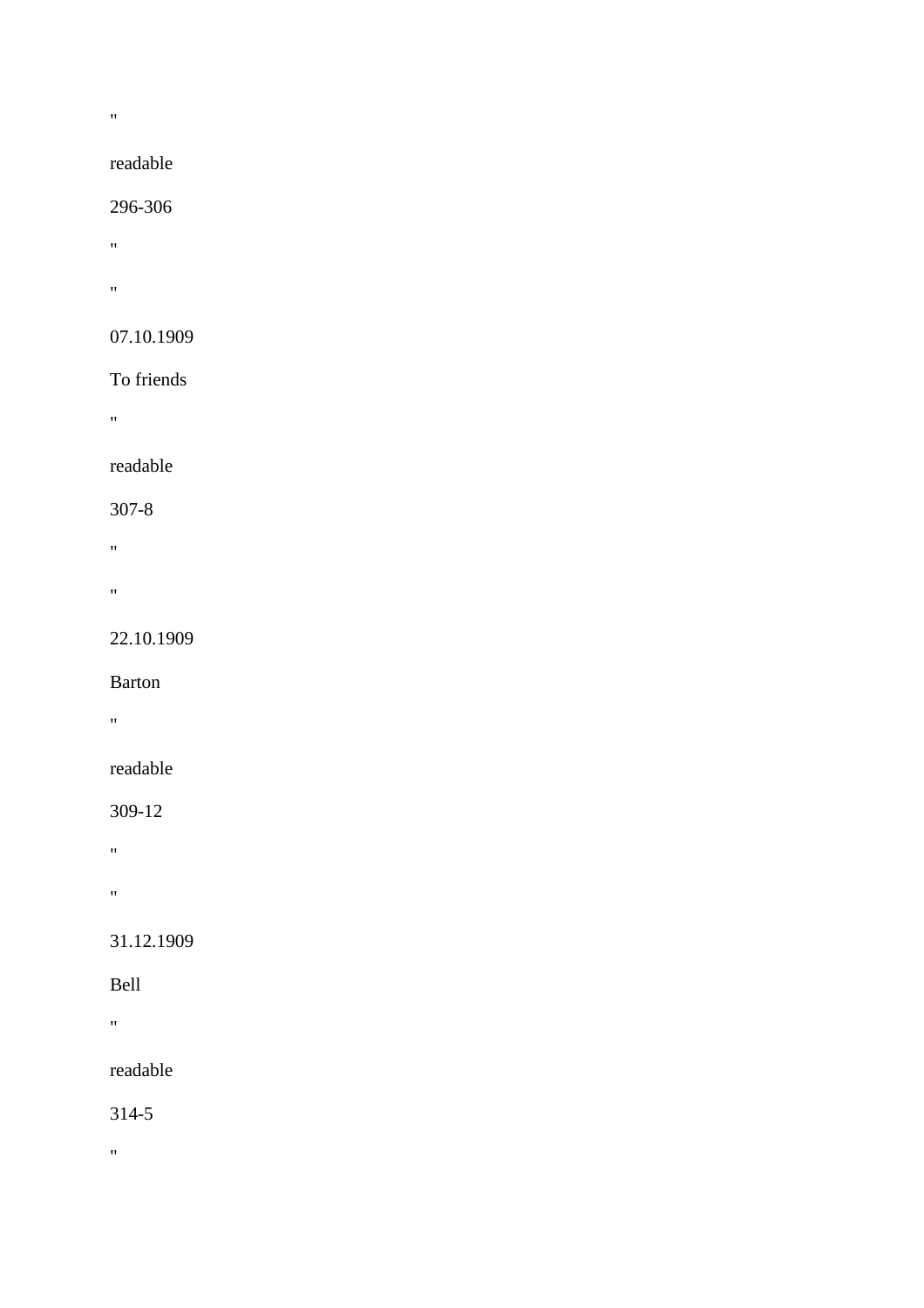Clifton Springs

20.01.1900

Barton

Kingsbury

readable

315-33

unreadable

333-8

letter

 $\hat{\theta}$ 

06.12.1900

 $\mathbf{u}$ 

 $\bar{\theta}$ 

readable

339-57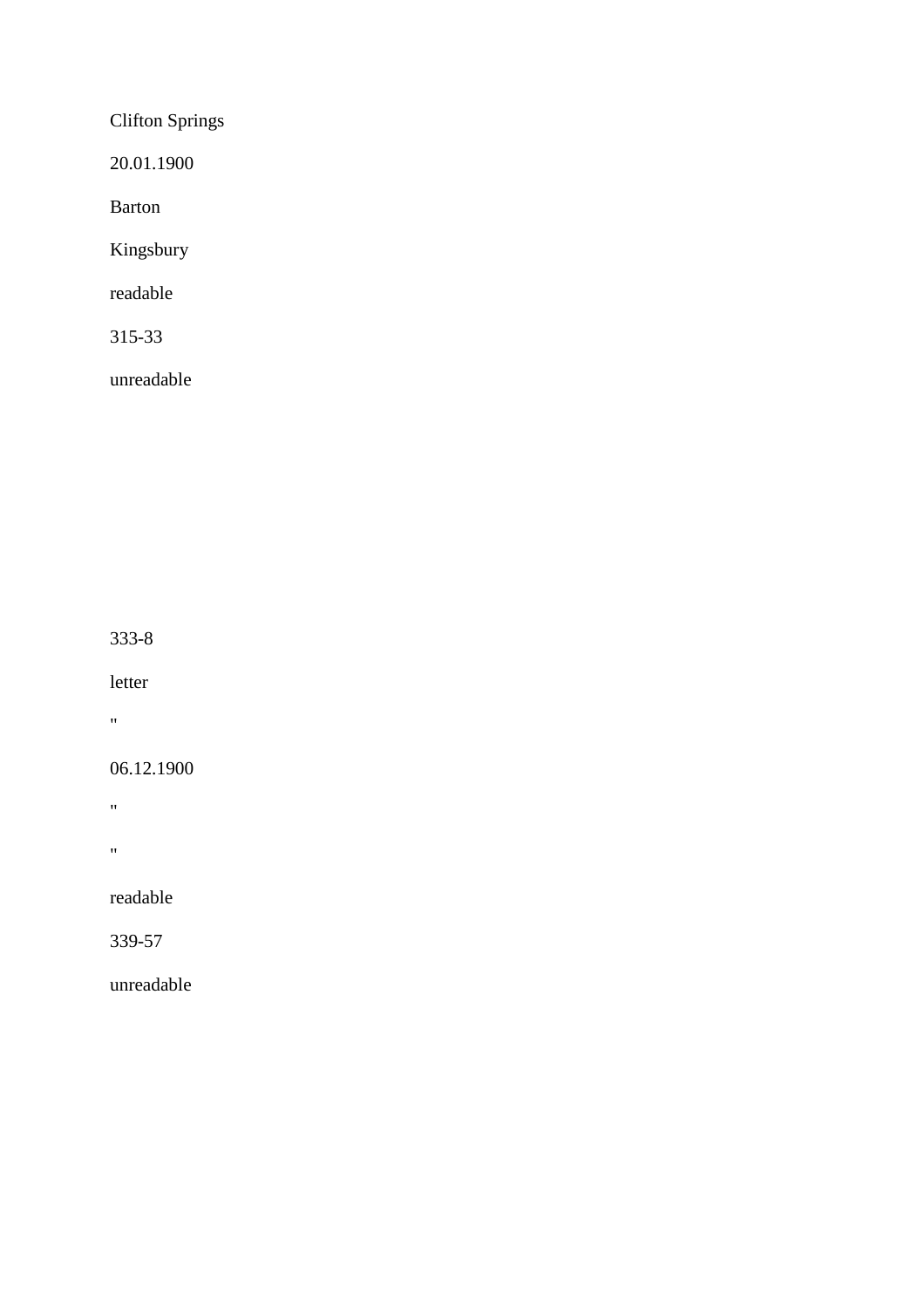letter

 $\alpha$ 

#### 12.05.1903

- $\hat{H}^{\pm}$
- $\mathbf{u}^\top$

## readable

360-8

unreadable

369-74

letter

Missouri

28.02.1906

 $\hat{H}^{\pm}$ 

 $\hat{\mathbf{u}}^{\dagger}$ 

hardly

374-5

"

Samakov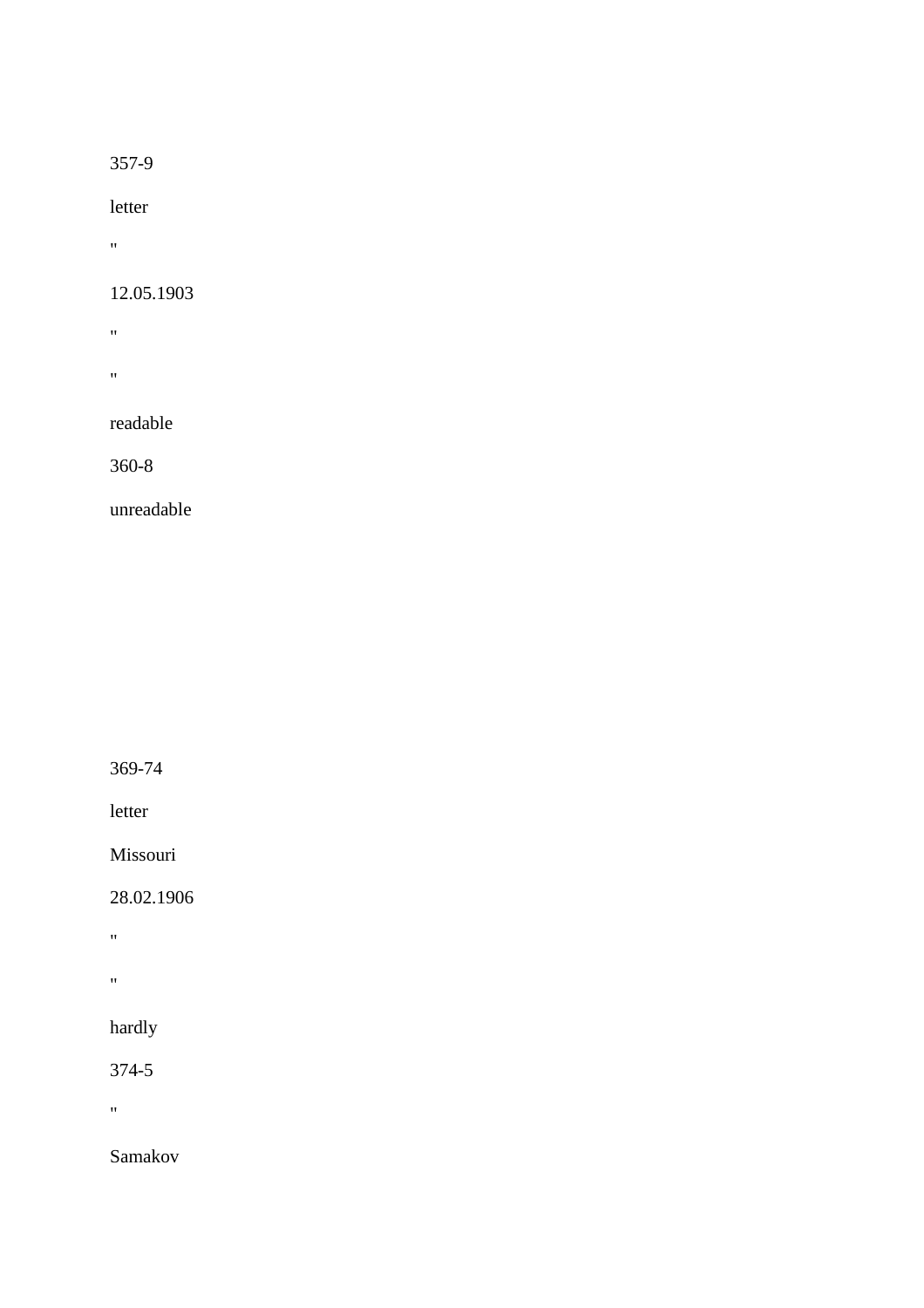07.06.1904

Wingate

Maltbie

readable

376-94

unreadable

395-401

letter

Philippolis

15.01.1900

Barton

Marsh

readable

401-2

- "
- "
- 
- $^{\prime\prime}$
- $^{\prime\prime}$
- 
- $\mathbf{u}$

readable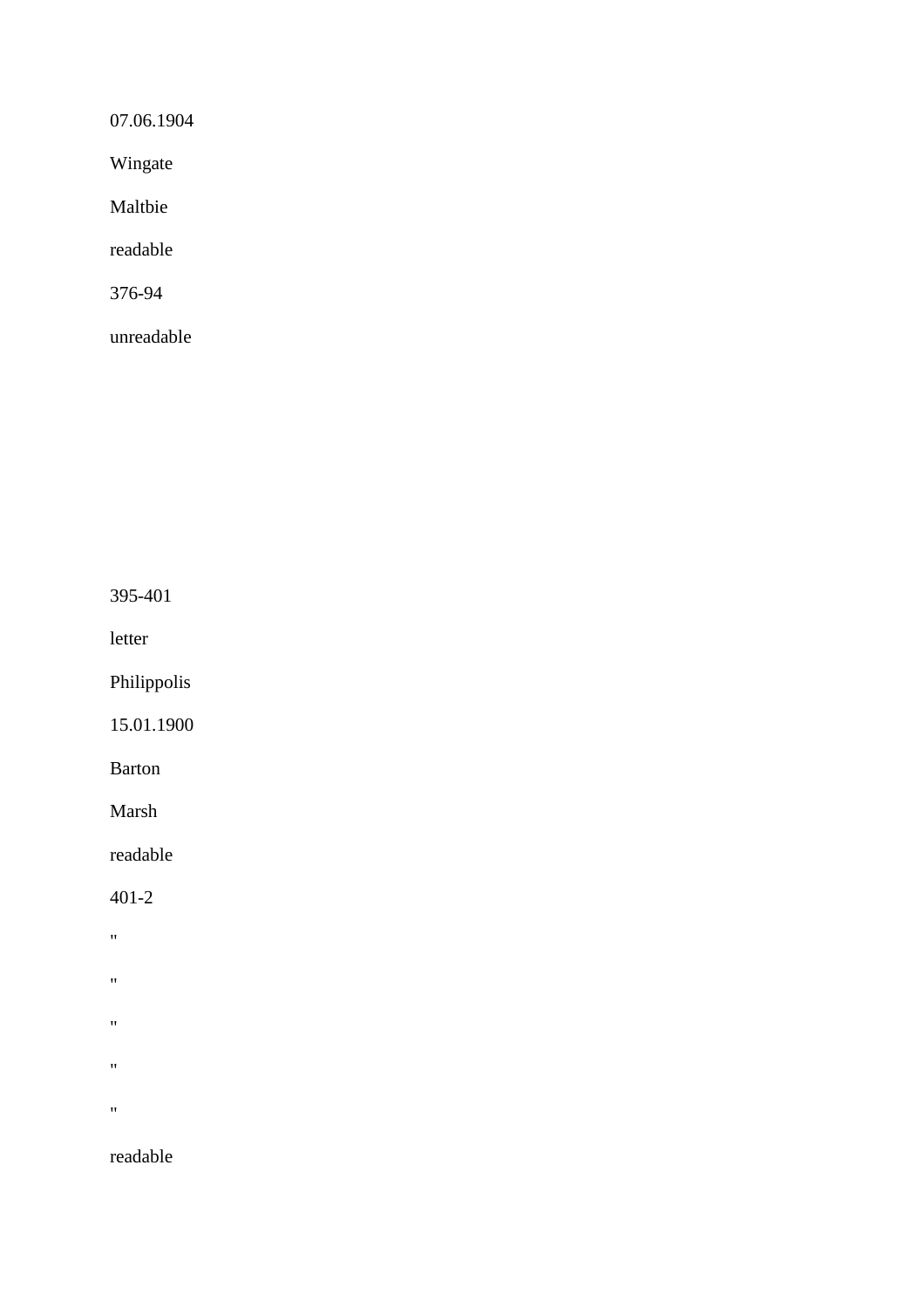- $\mathbf{u} = \mathbf{v}$
- 
- $\hat{H}^{\pm}$

#### 16.01.1900

- **"** "
- **"** "

#### readable

#### 405-9

- "
- 
- "

#### 05.02.1900

- "
- 
- $\mathbf{u}$

#### readable

#### 409-14

- "
- 
- "

## 27.02.1900

- $\mathbf{u}$
- 
- "

## readable

#### 414-5

- $\mathbf{m}$
- 
- $\mathbf{u}^\top$

#### 06.04.1900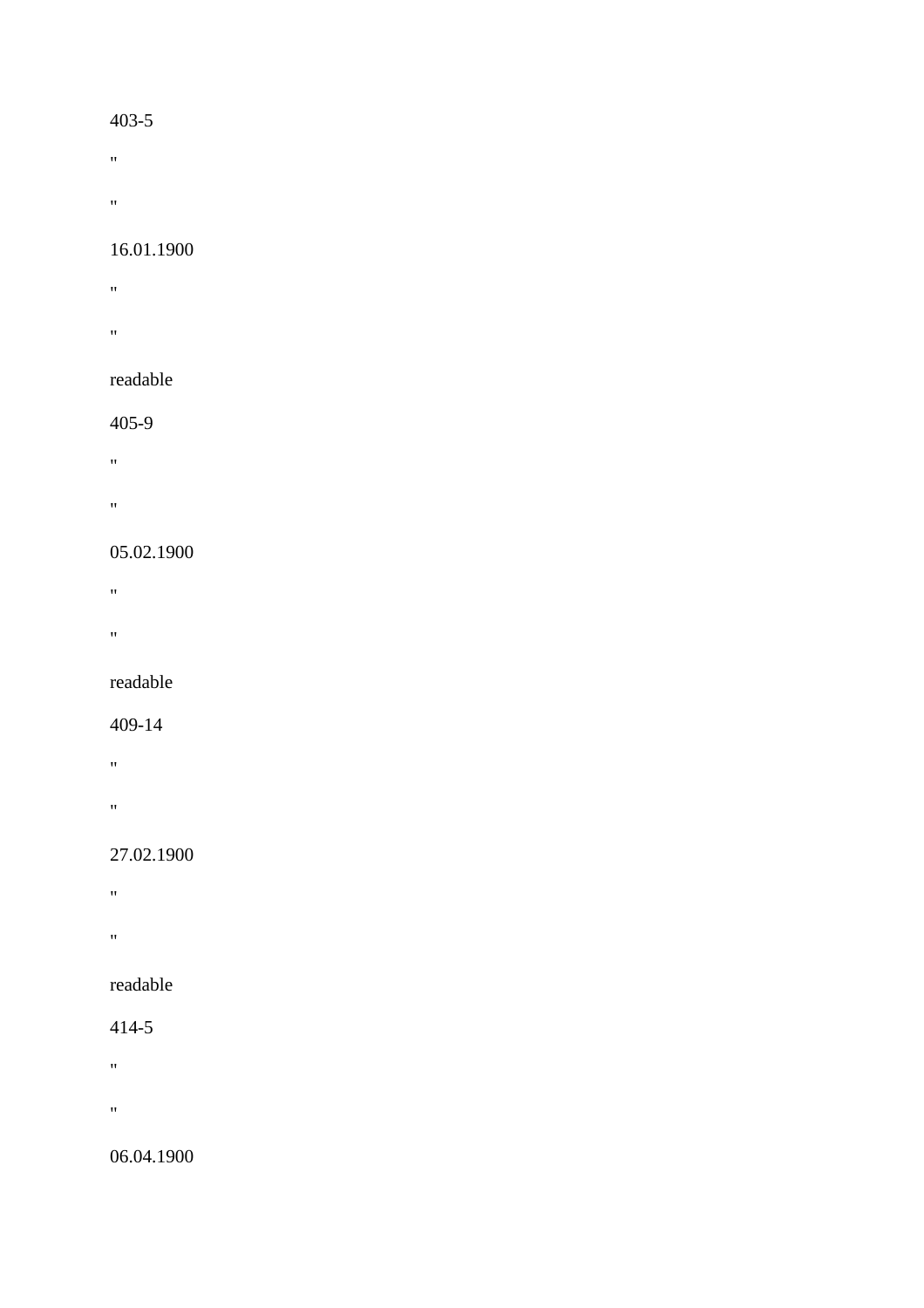- $\bar{W}$
- 
- $\alpha$

# readable

#### 416-8

- "
- "

#### 30.04.1900

- "
- $\mathbf{u}$

## readable

## 419-31

- "
- 
- "

## 15.05.1900

- $\theta$  . The  $\theta$
- 
- **"** "

## readable

## 431-4

- "
- "

## 07.06.1900

**"** "

## readable

435-46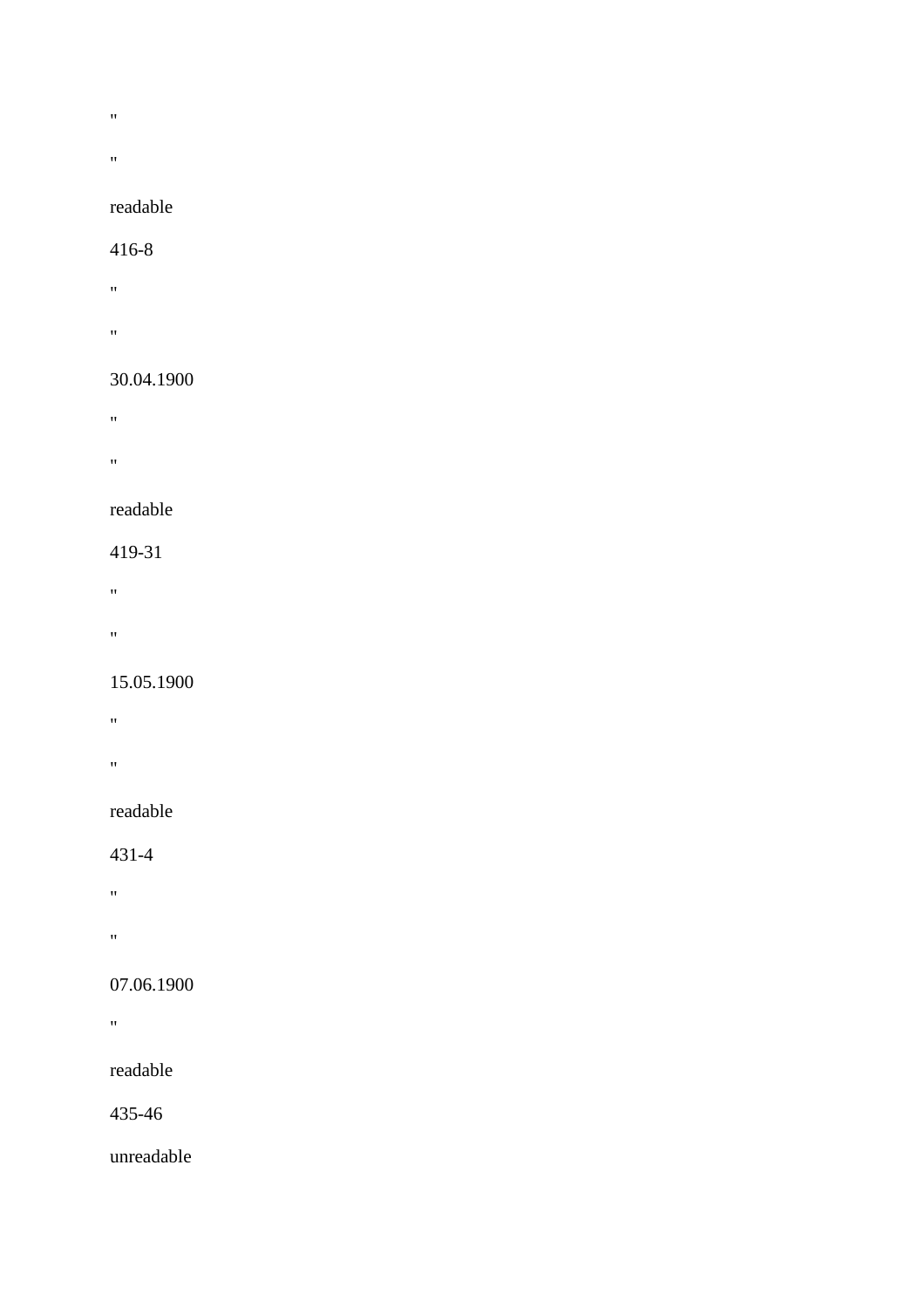#### letter

"

#### 22.12.1900

"

"

#### readable

#### 450-5

 $\hat{H}^{\dagger}$  and  $\hat{H}^{\dagger}$ 

"

#### 04.02.1901

"

"

## readable

#### 455-7

"

"

#### 06.02.1901

 $\mathbf{u}^{\pm}$ 

 $\theta$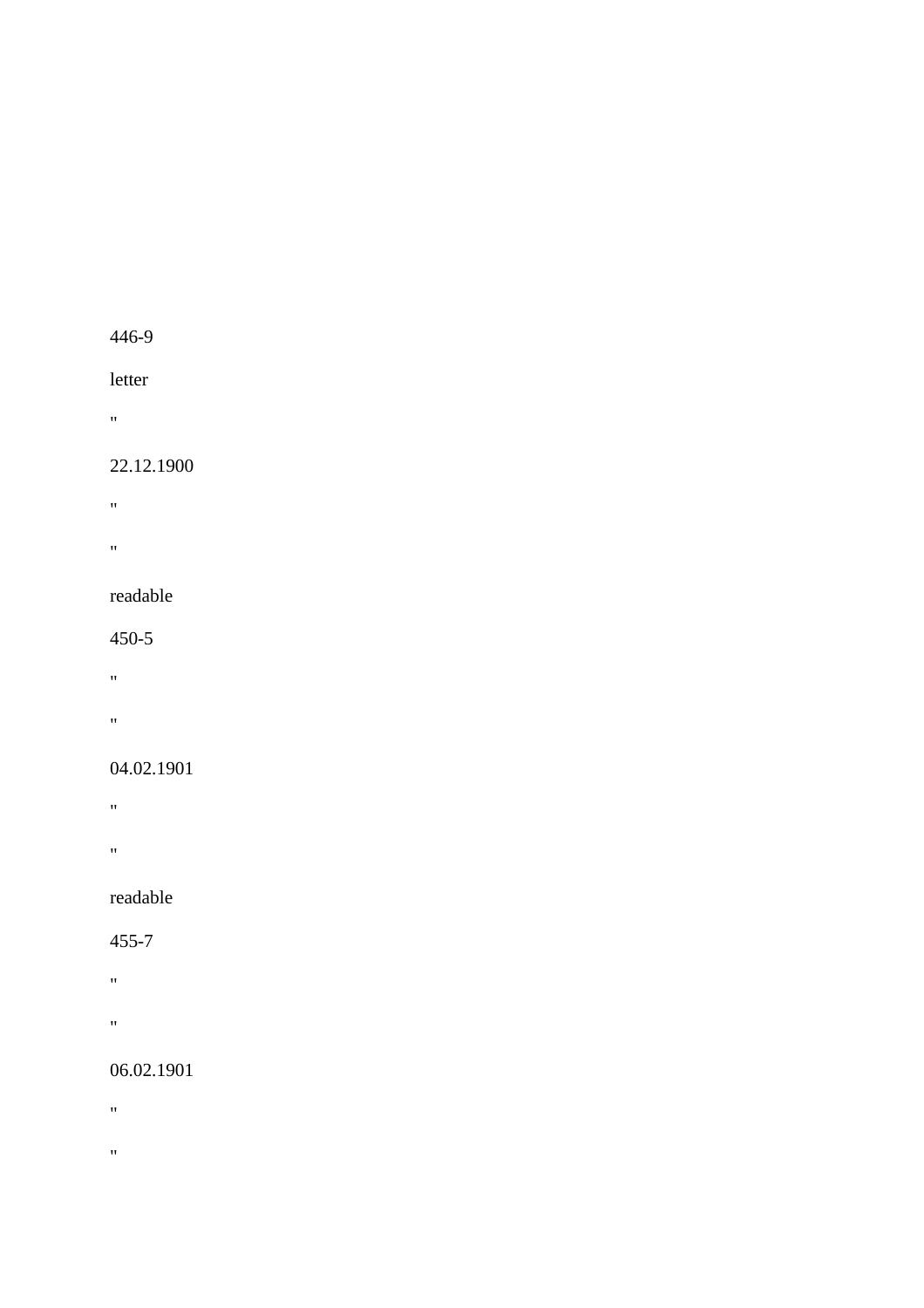#### readable

#### 458-65

- $\theta$
- $\hat{\theta}$
- $\bar{\mathbf{u}}$
- $\bar{W}$
- $\mathbf{u}^\dagger$

#### readable

#### 465-72

- "
- 
- $\theta$

#### 19.02.1901

- "
- 
- "

## readable

#### 473-6

- $\mathbf{m}=\mathbf{0}$
- 
- "

## 10.05.1901

- **"** "
- 
- $\mathbf{u}^{\left(1\right)}$

## readable

#### 476-9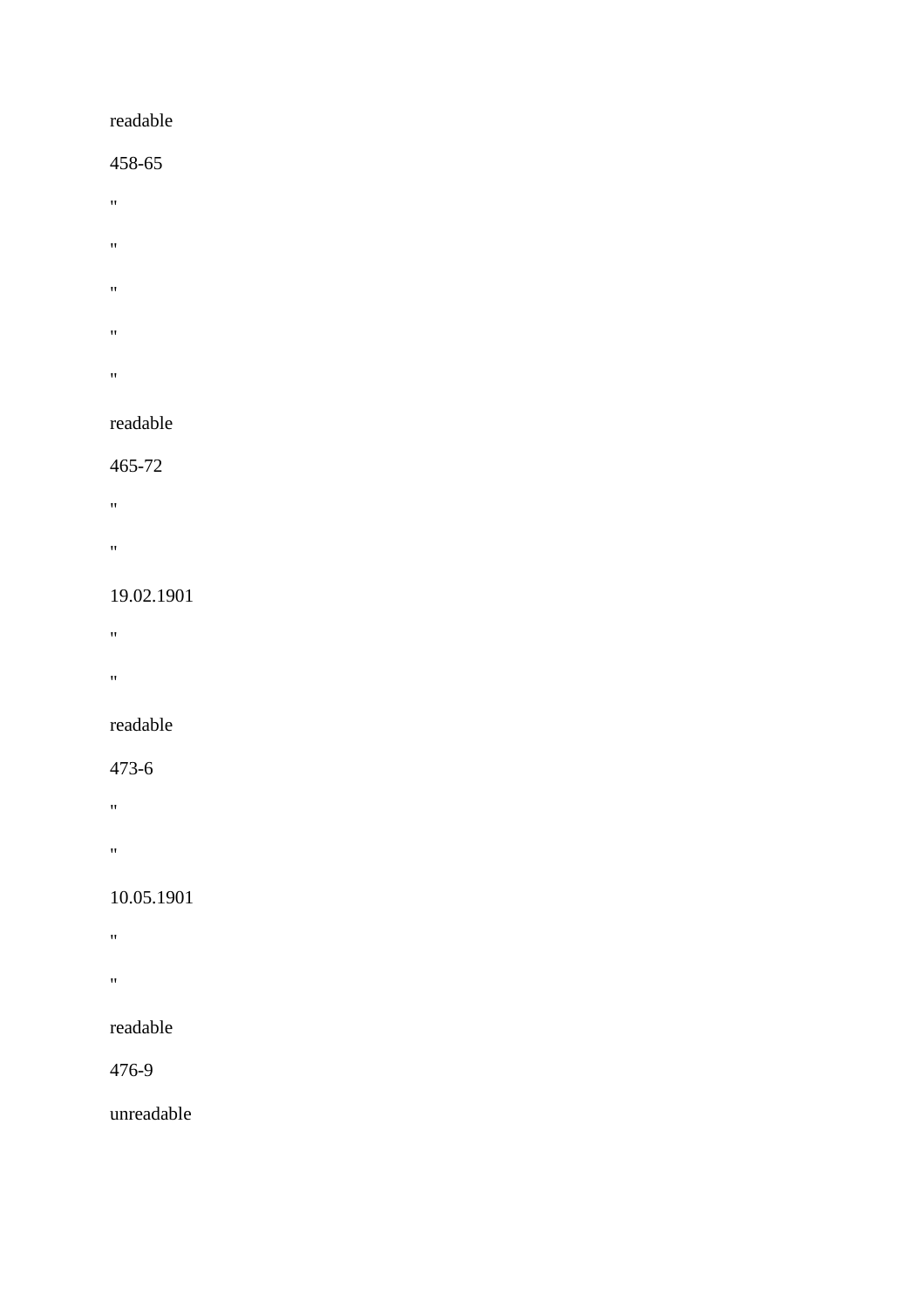#### letter

"

#### 01.06.1901

"" "" " "

"

#### readable

487-97

"

"

#### 08.08.1901

"

"

## readable

497-500

"

"

#### 15.08.1901

 $\mathbf{u}^{\pm}$ 

 $\mathbf{u}^{\pm}$ 

readable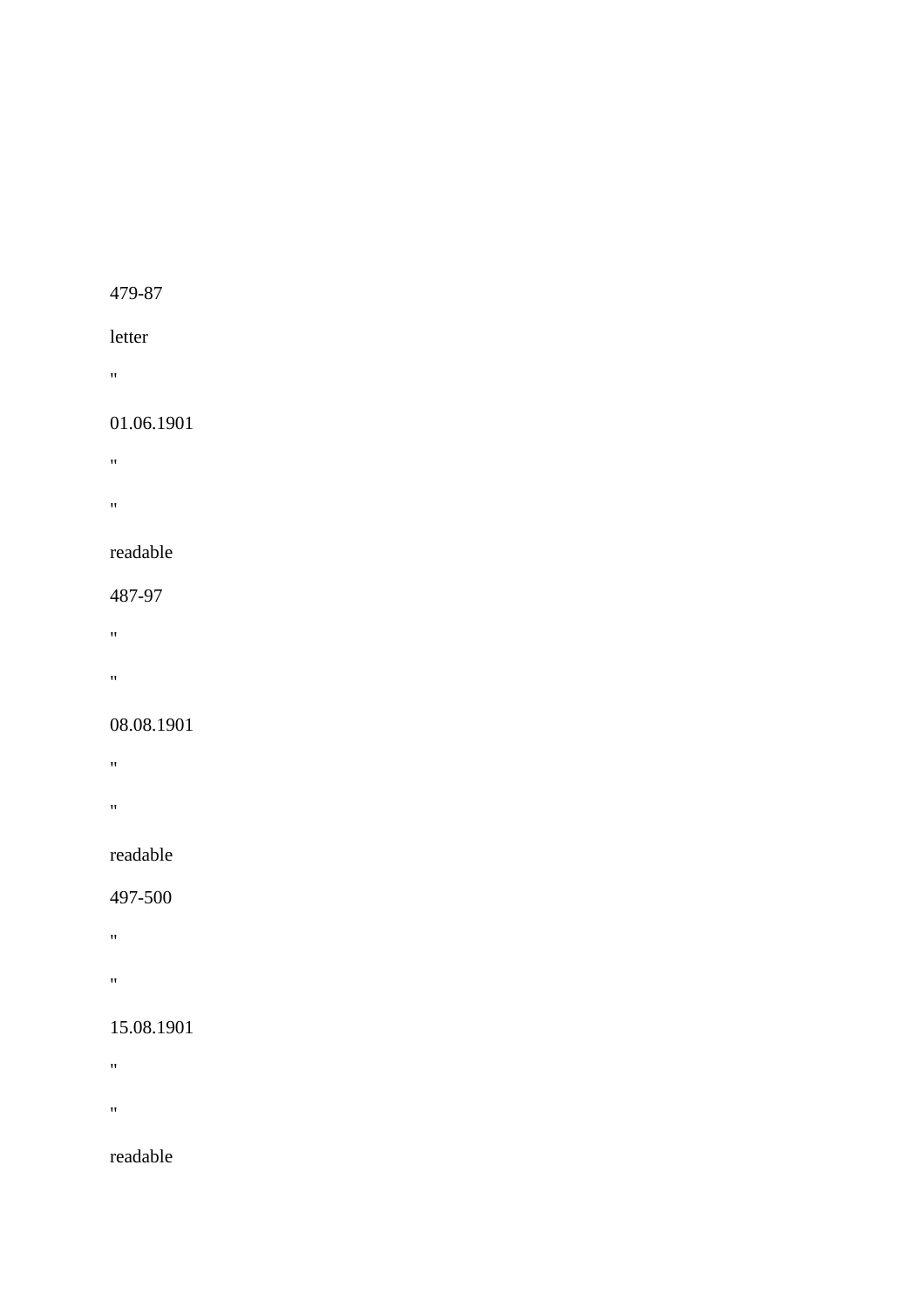- $\hat{H}$
- 
- $\hat{\theta}$

#### 17.08.1901

- **"** "
- **"** "

## readable

## 511-4

- "
- 
- "

## 22.08.1901

## Copen

 $\mathbf{u} = \mathbf{v}$ 

# readable

## 515-9

- "
- $\mathbf{u}$

## 03.01.1903

## To friends

"

## readable

## 520-5

- $\hat{H}$
- 
- $\boldsymbol{0}$

## 08.01.1903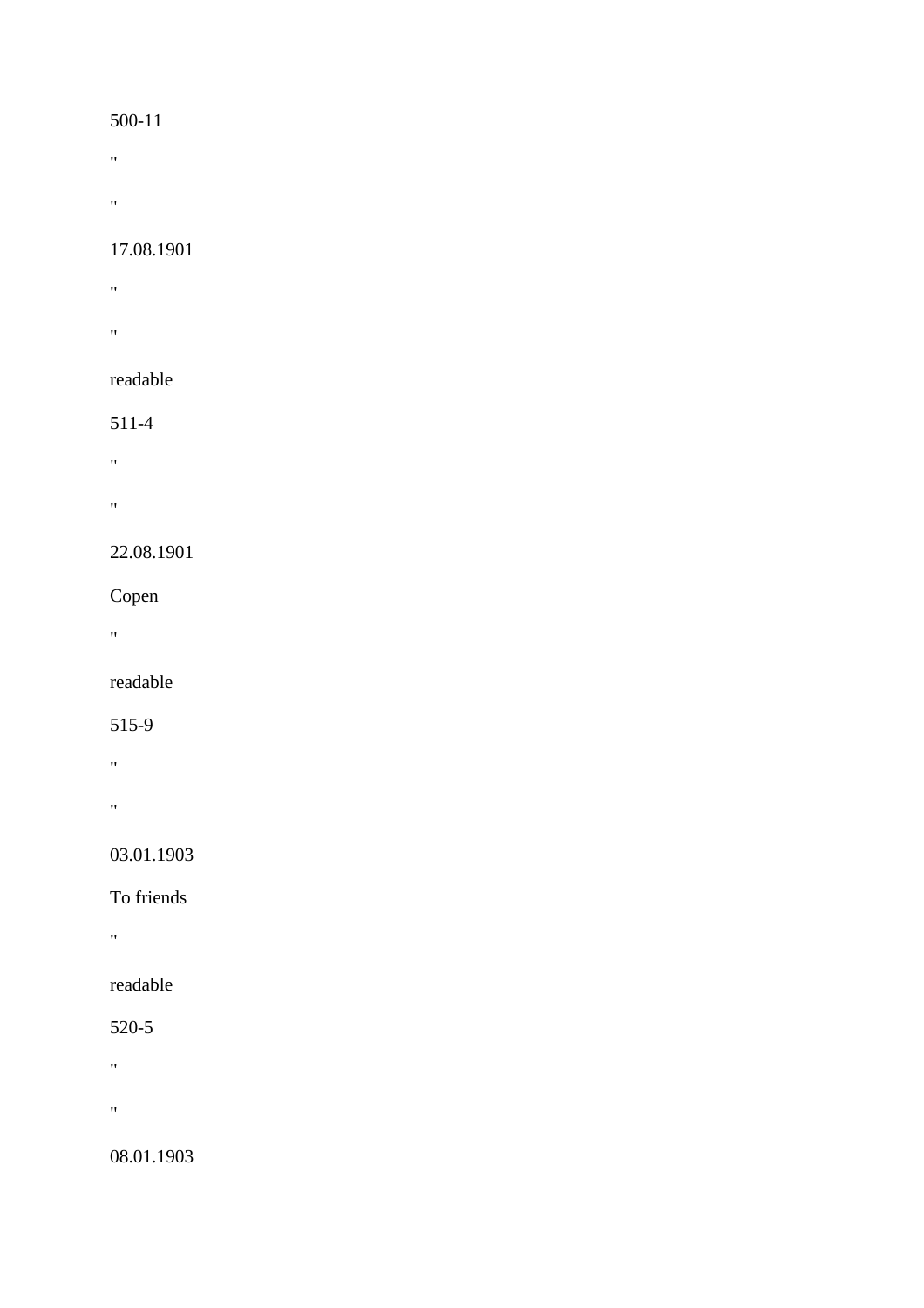#### Barton

 $\mathbf{u} = \mathbf{v}$ 

#### readable

#### 526-32

- "
- $\theta$  . The  $\theta$

## 10.01.1903

- $\mathbf{u}$
- 
- "

## readable

- 532-6
- "
- 
- $\mathbf{u}$

## 25.01.1902

- "
- 
- **"** "

## readable

## 536-40

- "
- 
- "

## 15.02.1902

- "
- 
- "

## readable

541-3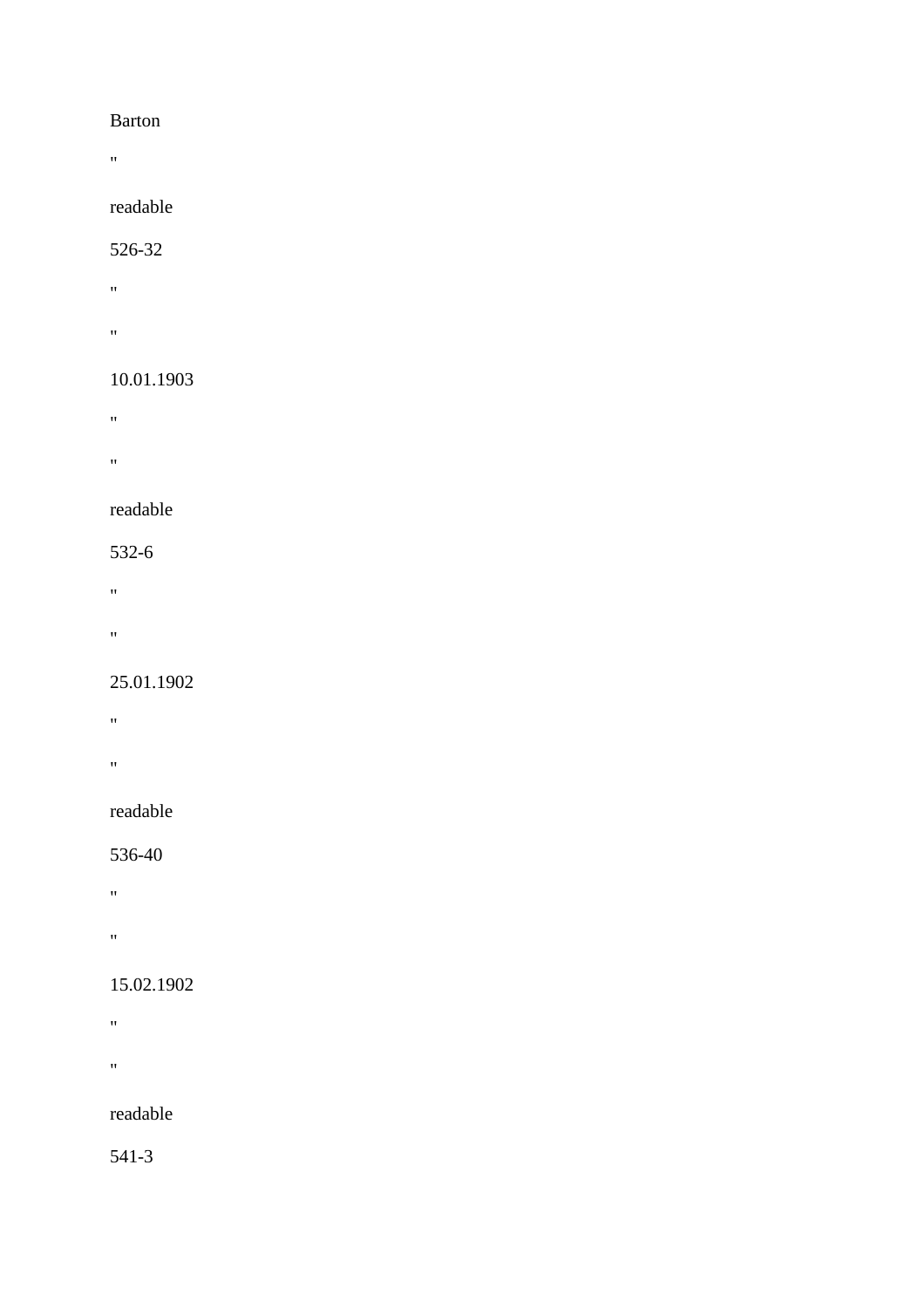- $\hat{H}^{\pm}$
- 
- $\theta$  .

#### 24.03.1902

- $\theta$
- **"** "
- readable

## 544-53

- $\alpha$  .  $\beta$
- 
- $\mathbf{u} = \mathbf{u}$

## 30.04.1902

- **"** "
- "
- 

## readable

#### 554-5

- "
- 
- "

## 02.06.1902

- $\mathbf{u}^{\left(1\right)}$  .
- "
- 

## readable

## 556-7

- $\theta$  . The  $\theta$
- 
- "

## 07.06.1902

 $\alpha$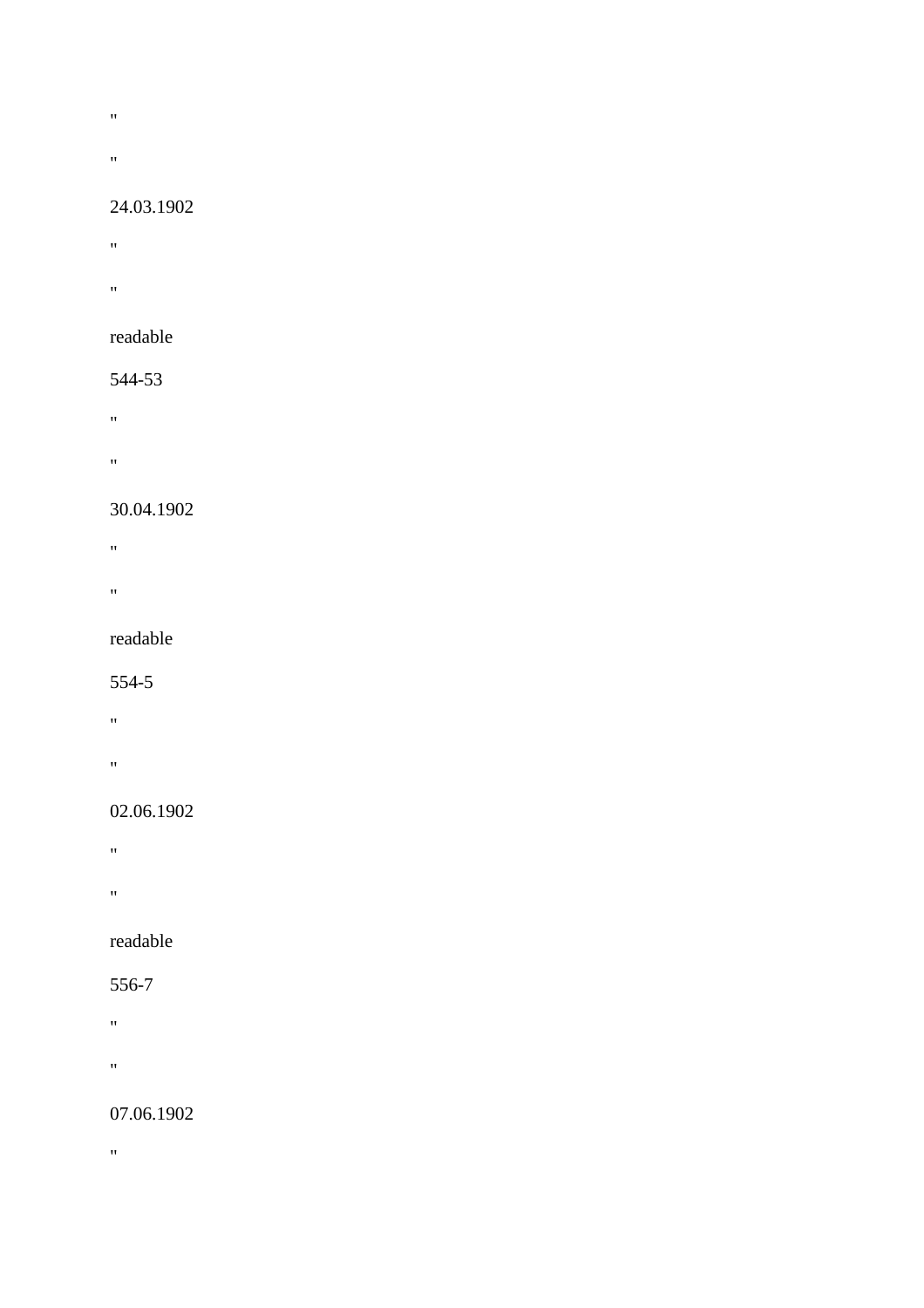"

#### readable

#### 558-62

- $\mathbf{m} = 0$
- "

#### 07.07.1902

- **"** "
- "

#### readable

#### 563-5

#### unreadable

565-70

letter

#### İserovo

#### 04.07.1902

"

"

#### readable

#### 571-7

 $\alpha$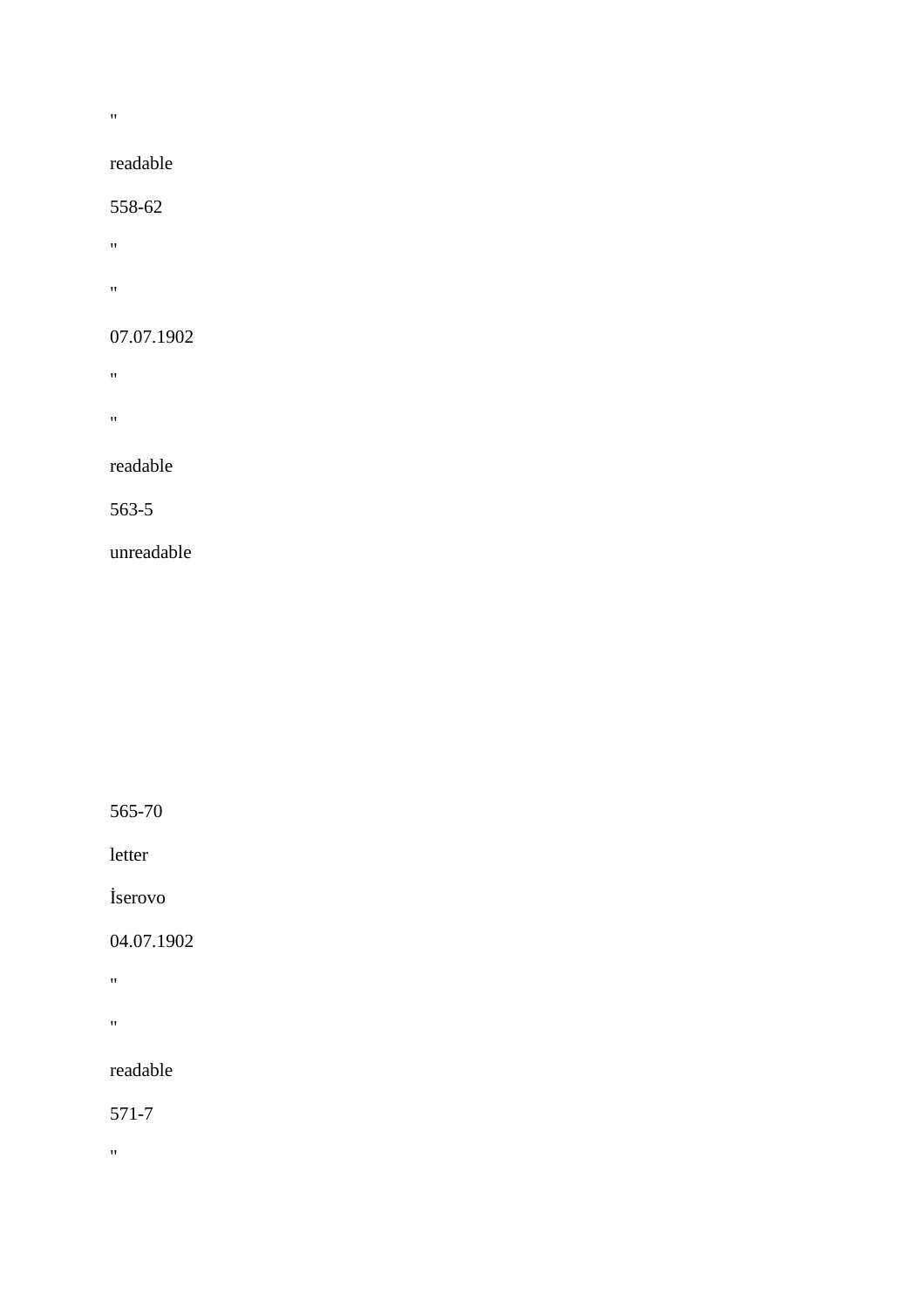## Philippolis

24.09.1902

 $\hat{\theta}$ 

 $\boldsymbol{\theta}$ 

readable

578-80

letter to the American Board- Boston

580-1

letter

Philippolis

18.11.1902

 $\bar{u}$ 

 $\mathbf{u}^{\dagger}$ 

readable

582-91

 $\bar{m}$ 

 $\hat{\theta}$ 

21.01.1903

 $\hat{\theta}$ 

"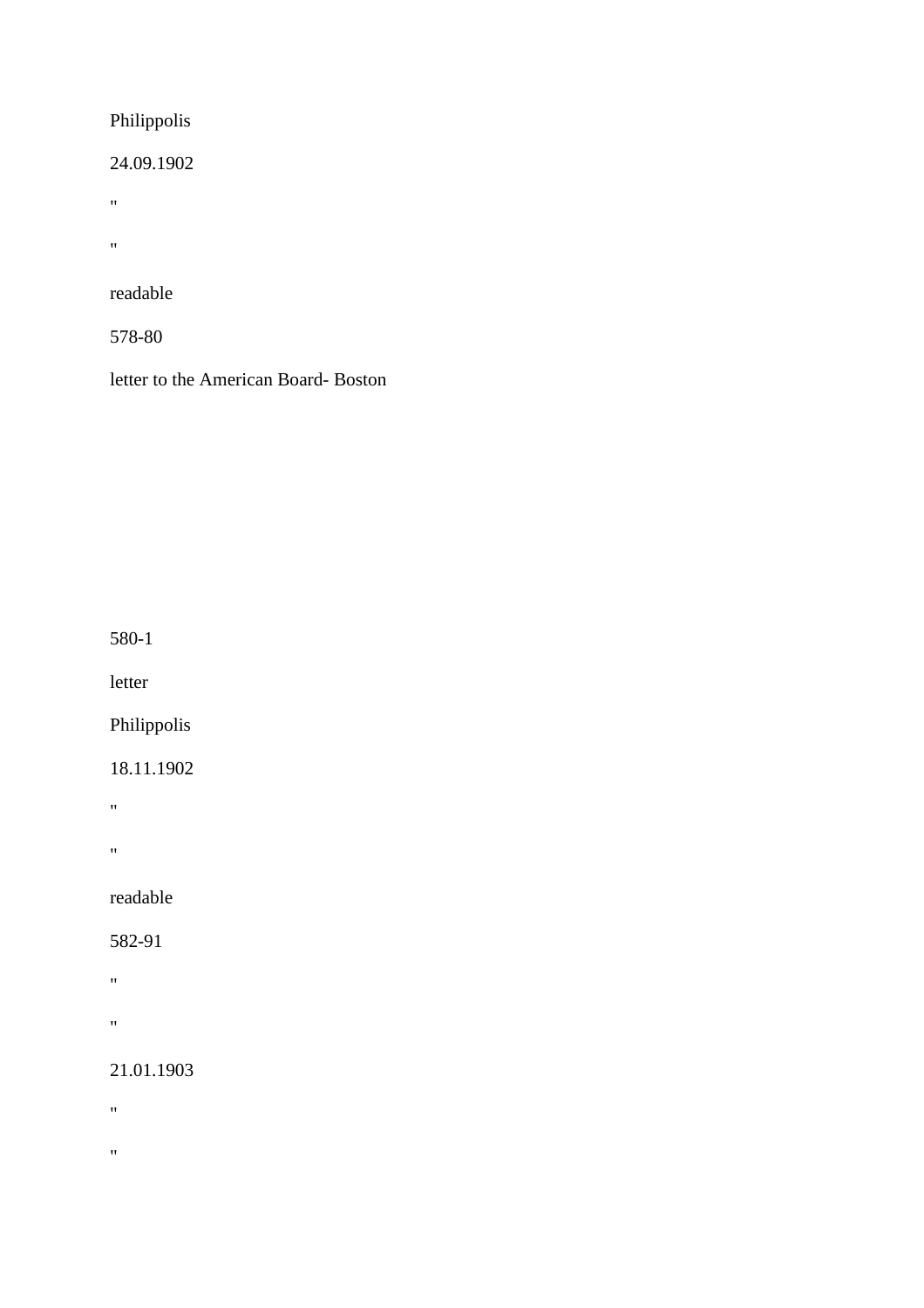#### readable

#### 592-604

- "
- 
- "

## 02.04.1903

- "
- "

#### readable

#### 605-6

- $\hat{H}$
- 
- "

#### 05.02.1903

- **"** "
- "
- 

## readable

#### 607-11

- $\mathbf{u} = \mathbf{v}$
- 
- "

## 07.03.1903

- **"** "
- 
- "

## readable

## 612-28

- $\mathbf{u}^{\pm}$
- 
- $\bar{m}$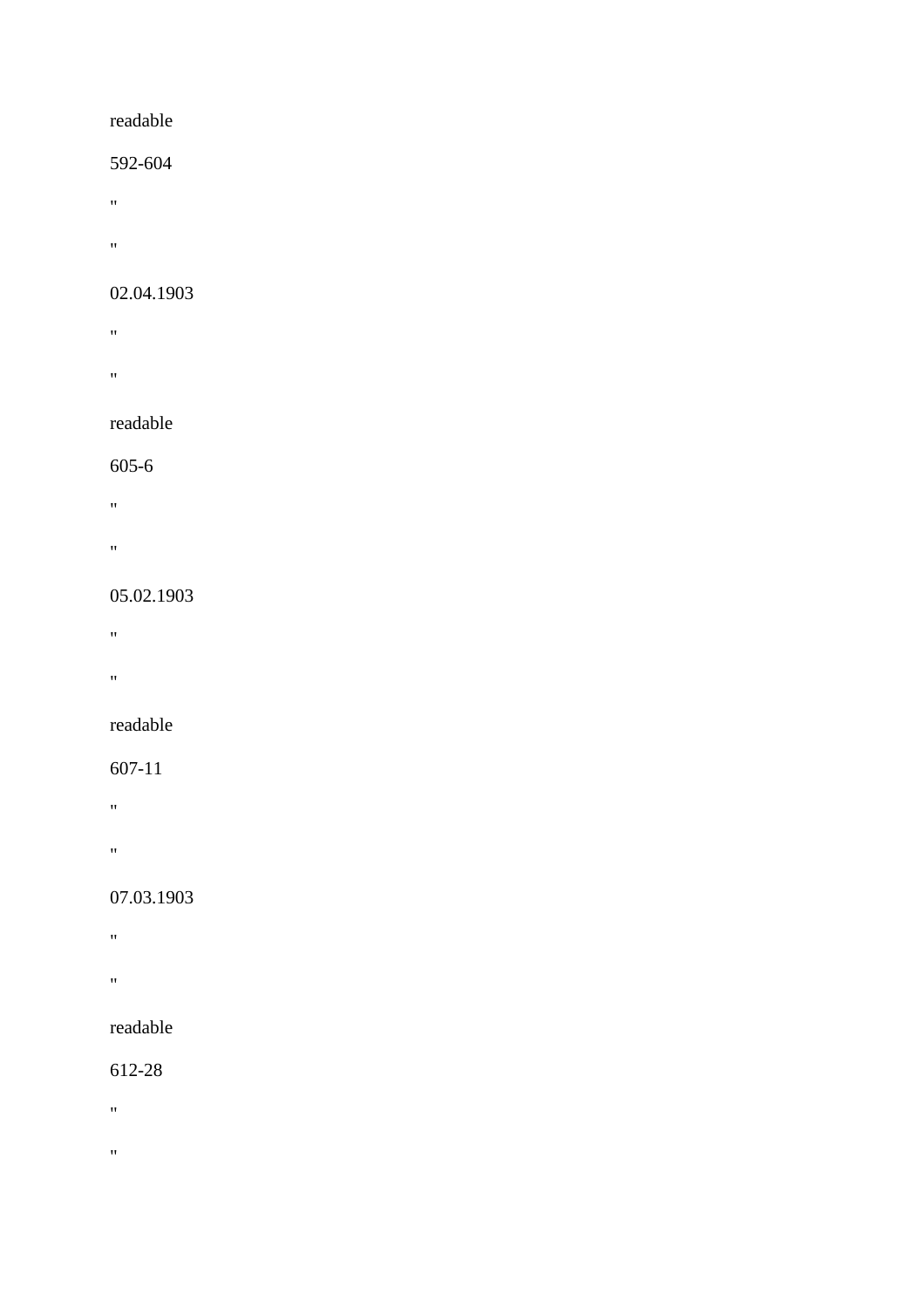#### 14.03.1903

- $\mathbf{u}^{\pm}$
- $\theta$

## readable

#### 628-34

- "
- $\hat{\mathbf{u}}$

## 12.06.1903

- **"** "
- 
- **"** "

#### readable

#### 635-41

- "
- 
- "

#### 08.08.1903

- "
- 
- $\mathbf{u}$

## readable

## 641-7

- "
- 
- $\alpha$

## 12.08.1903

- $\mathbf{u}^{\pm}$
- 
- $\mathbf{u}^{\pm}$

## readable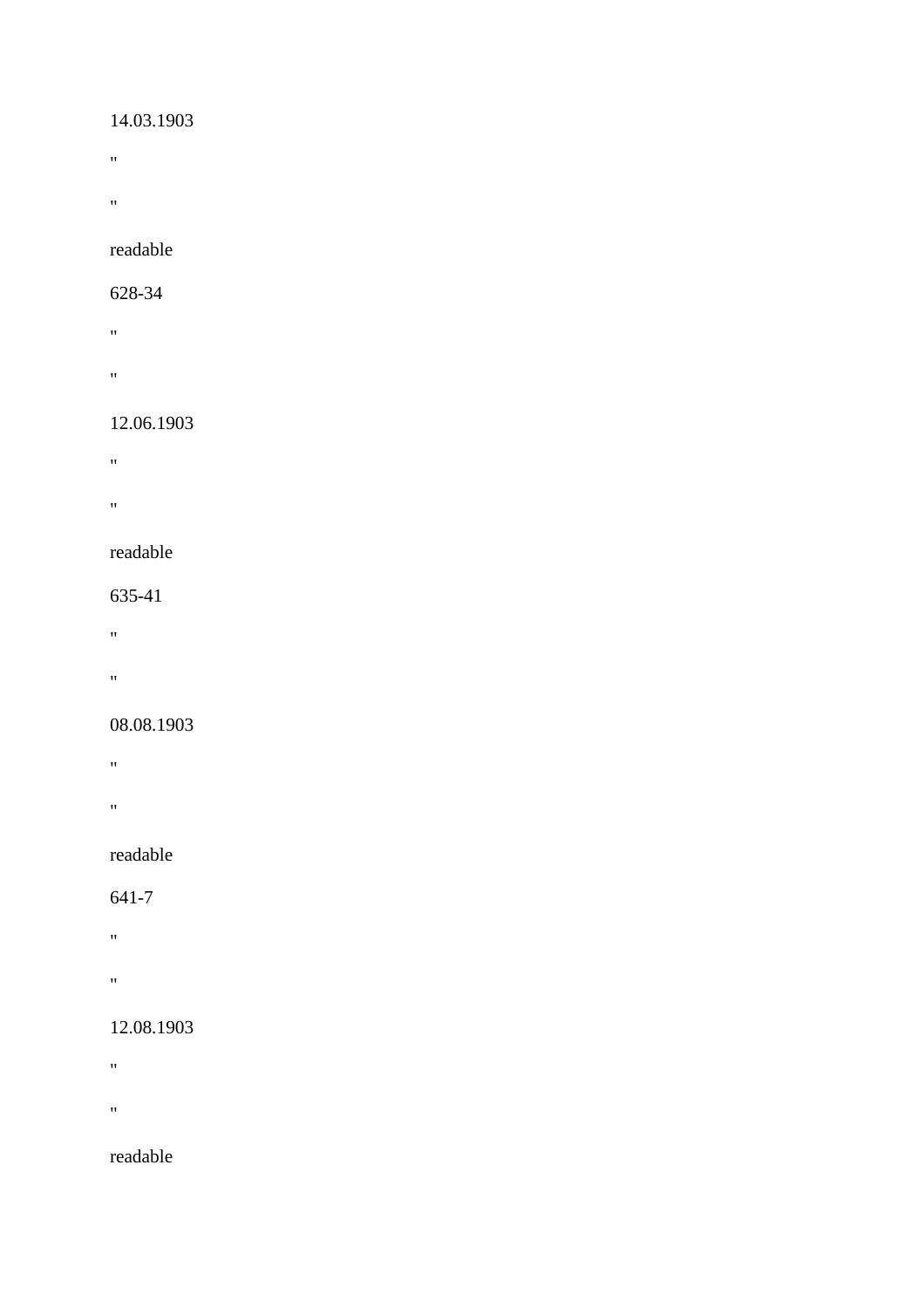- $\mathbf{u} = \mathbf{u}$
- 
- $\hat{H}^{\pm}$

#### 13.08.1903

- **"** "
- **"** "

## readable

## 651-6

- "
- $\mathbf{u} = \mathbf{u} \times \mathbf{u}$
- 

## 22.08.1903

- "
- 
- $\alpha$

#### readable

## 657-9

- "
- 
- "

## 01.09.1903

- "
- 
- "

## readable

## 660-4

- 
- $\mathbf{u}$
- $\mathbf{u}^{\pm}$

## 19.10.1903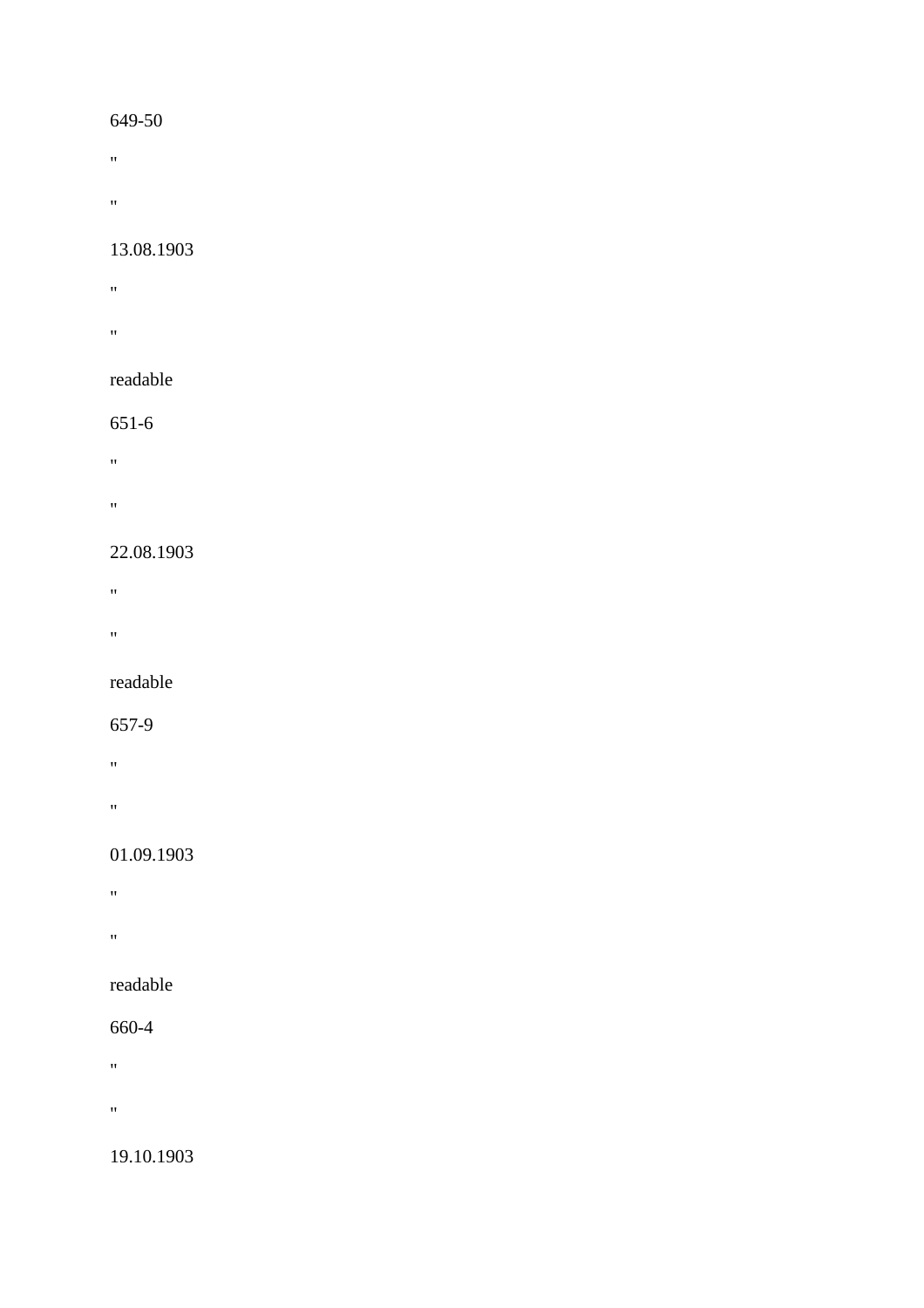- $\bar{\mathbf{u}}$
- 
- $\mathbf{u}$

## readable

#### 666-8

- "
- "

## 11.02.1904

- "
- 
- $\boldsymbol{0}$

## readable

## 669-88

- $\mathbf{u}^{\left( \cdot \right) }$
- $\hat{H}^{\pm}$

# 03.04.1904

## Klopsch

"

## tapewriting

## 689-92

- $\mathbf{u}^{(i)}$
- $\hat{H}$

## 08.03.1904

## Barton

 $\hat{H}^{\pm}$ 

## readable

693-4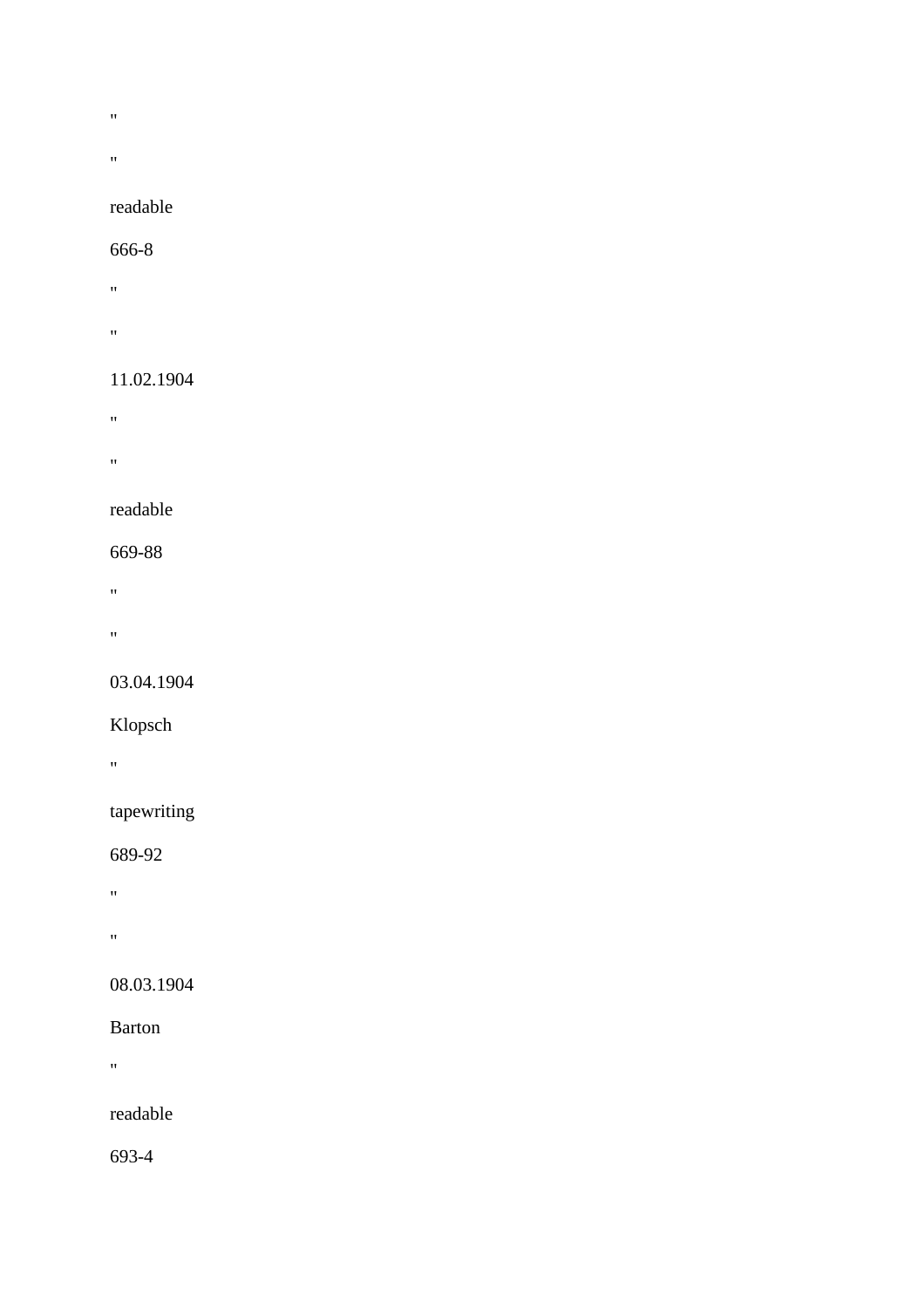- $\hat{\mathbf{u}}$
- 
- $\mathbf{u} = \mathbf{v}$

#### 23.04.1904

- $\mathbf{u}^{\pm}$
- **"** "
- readable

## 695-703

- $\mathbf{u}^{\left( \cdot \right) }$
- "
- $\hat{H}$
- 
- "

## readable

#### 704-8

- $\mathbf{u} = \mathbf{u}$
- "

## 25.04.1904

- "
- 
- "

## readable

## 708-11

- $\alpha$
- 
- "

## 06.08.1904

- $\mathbf{u}^{\pm}$
- 
- $\bar{m}$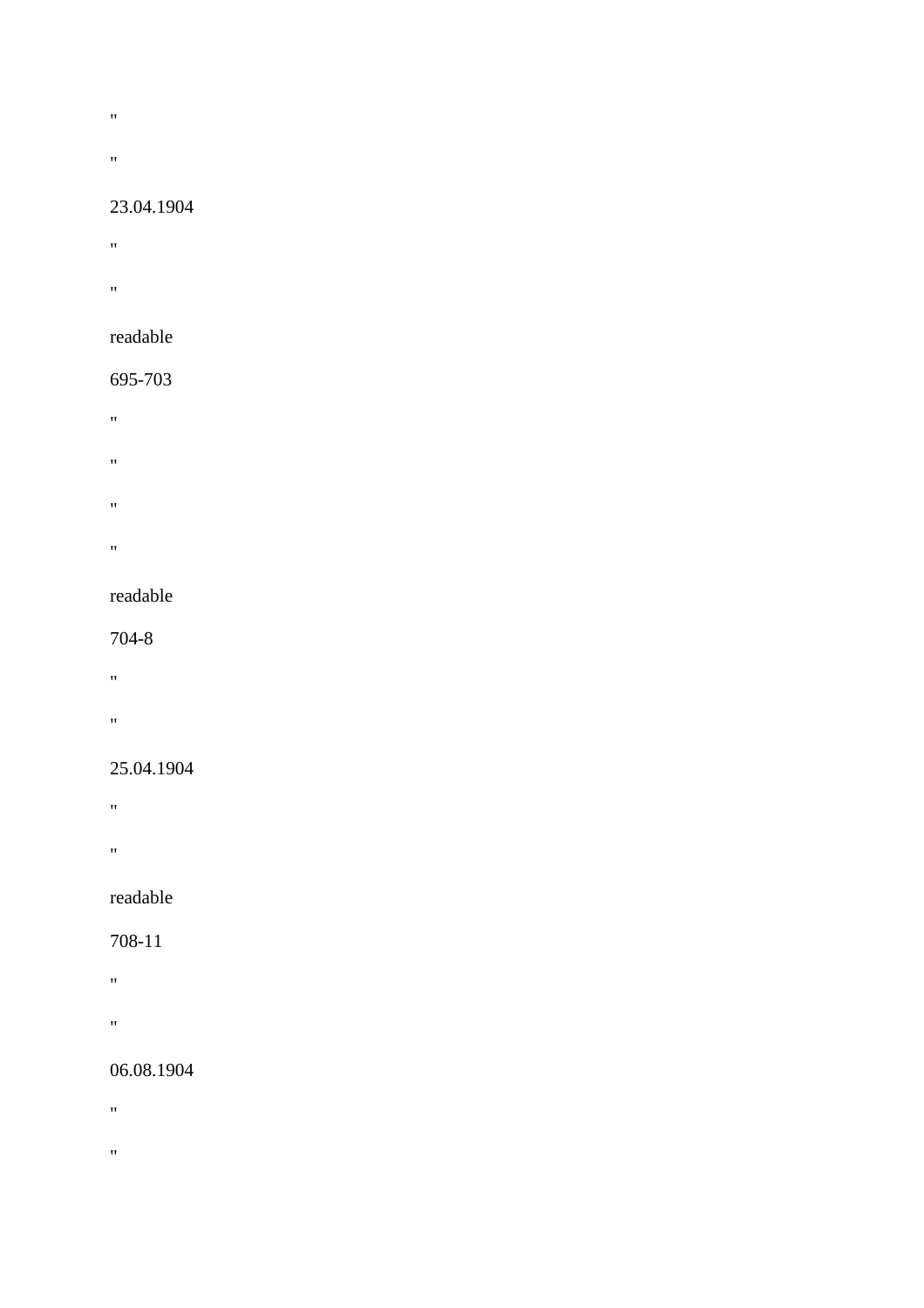712-22

 $\theta$ 

 $\mathbf{u}^{\pm}$ 

#### 09.01.1905

 $\bar{u}$ 

 $\hat{\mathbf{u}}$ 

#### readable

724-8

 $\mathbf{u}$ 

#### Samakov

18.03.1905

To friends

 $\hat{\theta}$ 

# readable

729-33

 $\mathbf{m}$ 

## Philippolis

24.03.1905

#### Barton

 $\mathbf{u}$ 

## readable

735-6

 $\theta$ 

Sofia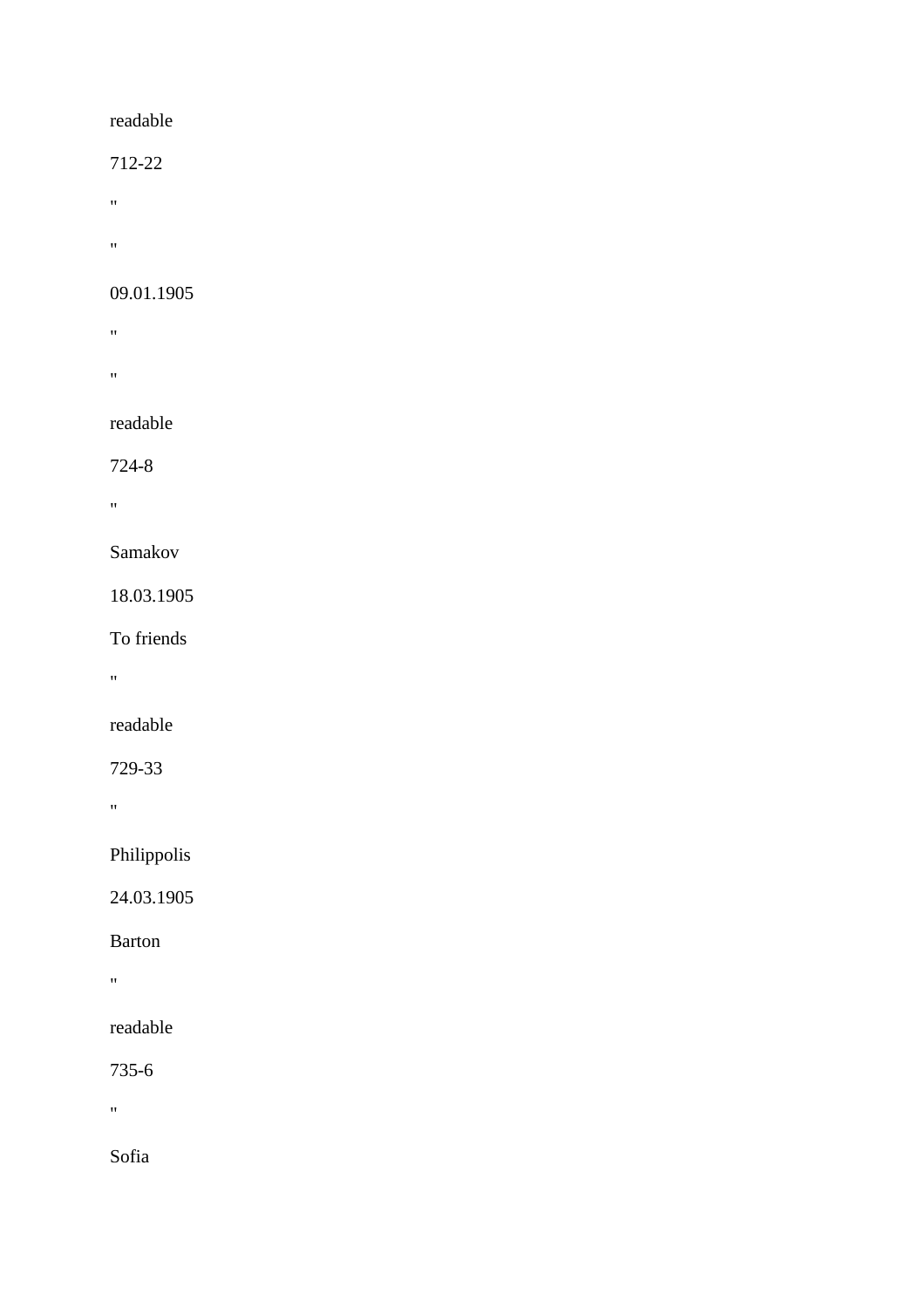### 29.04.1905

- $\boldsymbol{0}$
- $\hat{\theta}$

readable

737-45

 $\mathbf{u}$ 

## Constantinople

## 19.05.1905

 $\mathbf{u}^\top$ 

 $\mathbf{u} = \mathbf{v}$ 

#### readable

746-50

 $\mathbf{u} = \mathbf{v}$ 

# Philippolis

## 01.06.1905

 $\boldsymbol{0}$ 

 $\hat{H}^{\pm}$ 

## readable

751-2

- $\hat{\mathbf{u}}$
- 
- "
- $^{\prime\prime}$
- 
- $^{\prime\prime}$
- $\theta$

## readable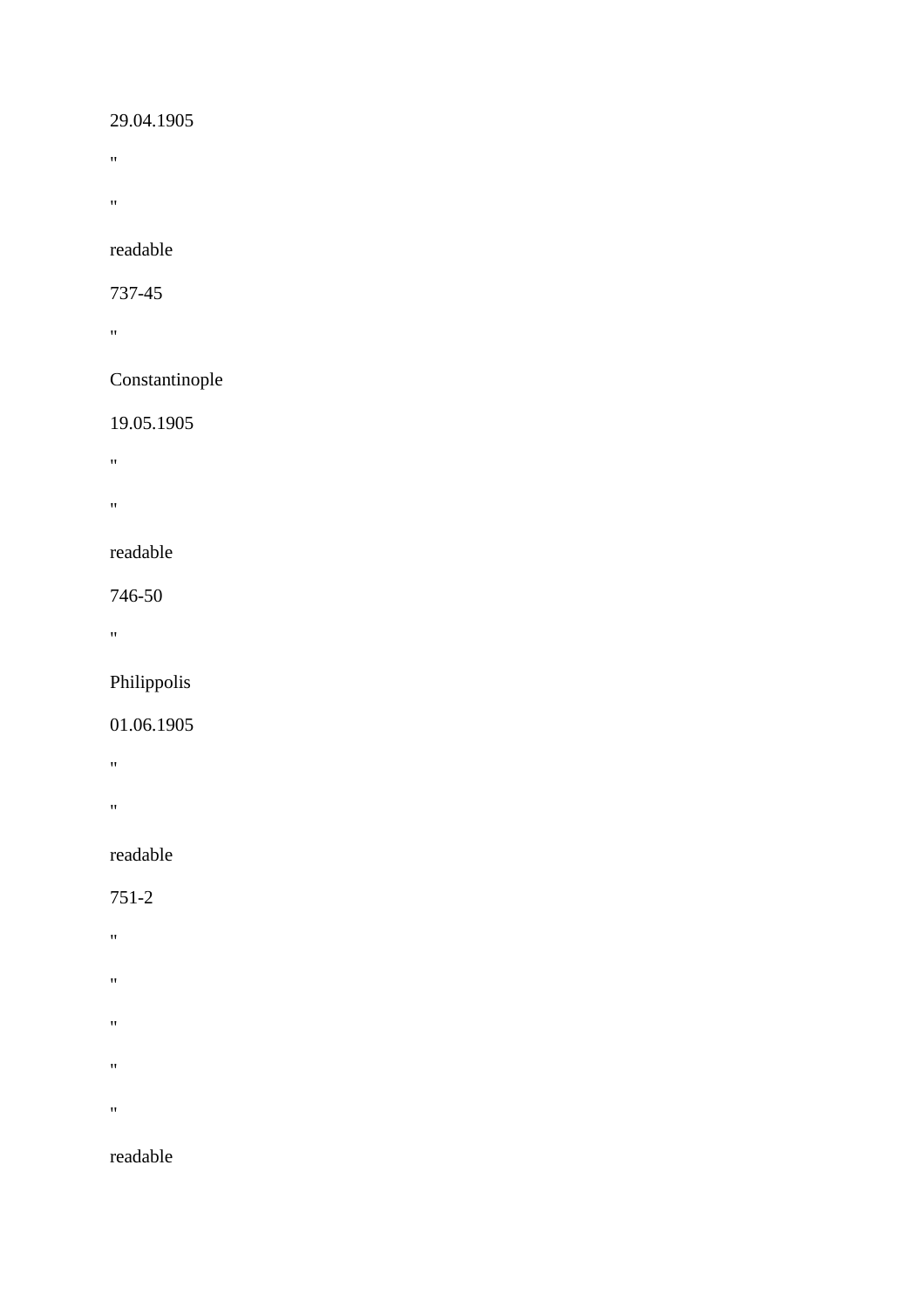## 753-7

 $\mathbf{u}$ 

# Sofia

## 20.06.1905

- "
- $\hat{H}^{\pm}$

# readable

758

 $\mathbf{u} = \mathbf{v}$ 

# Adrianople

# 09.10.1905

 $\hat{\mathbf{u}}$ 

 $\hat{\theta}$ 

# readable

# 760-8

"

# Philippolis

# 04.01.1906

- $\mathbf{u}^\top$
- 
- $\mathbf{u}^\top$

# readable

# 768-71

- $\boldsymbol{0}$
- $\theta$

05.01.1906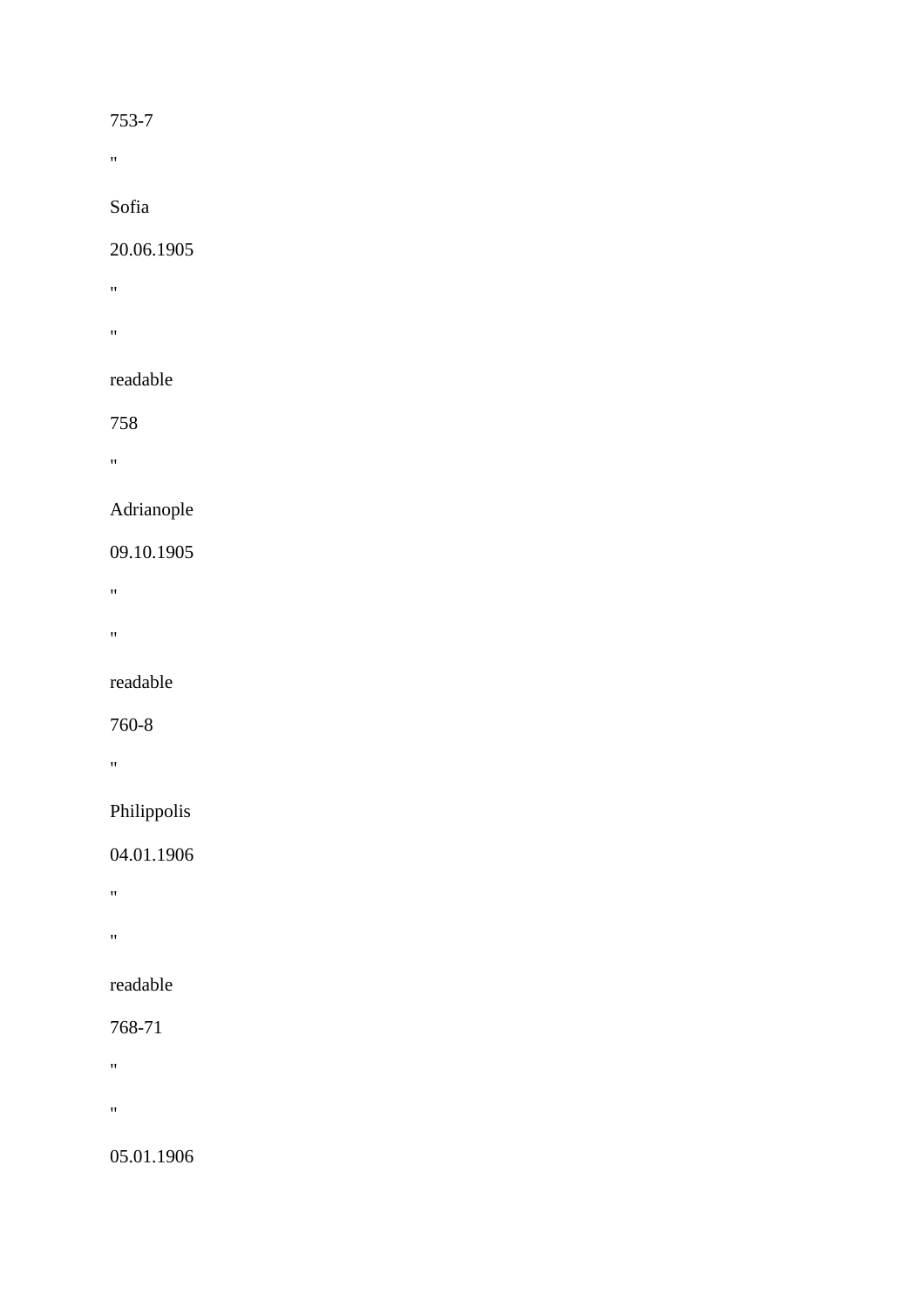- $\mathbf{u}^{\dagger}$
- 
- $\mathbf{u} = \mathbf{u}$

#### 772-80

- "" " "
- 
- "

# 06.01.1906

- "
- "" " "

# readable

# 780-2

- "
- 
- $\mathbf{u}$

# 10.03.1906

- "
- 
- "

# readable

# 783-6

- $\mathbf{u}^{\top}$
- $\mathbf{u}^\top$
- $\bar{u}$ 
	-
- $\mathbf{u}^\top$
- $\hat{H}$

# readable

787-8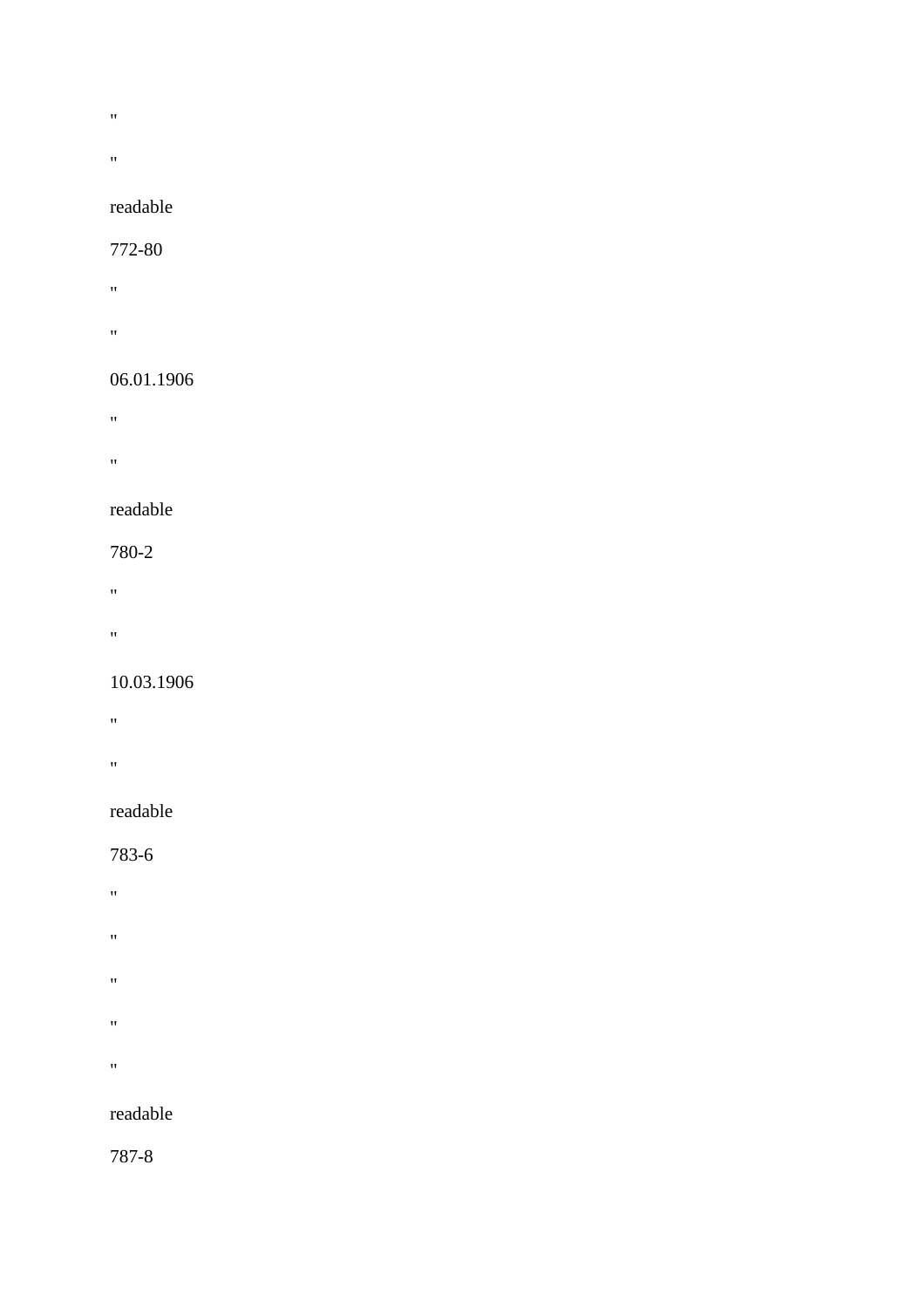- $\bar{W}$
- 
- "

#### 01.05.1906

- $\mathbf{u}^{\pm}$
- **"** "
- readable

# 789-93

- $\mathbf{u}^{\left(1\right)}$
- 
- $\mathbf{u} = \mathbf{v}$

## 04.05.1906

- **"** "
- 
- "

## readable

#### 794-801

- "
- 
- "

# 10.05.1906

- $\mathbf{u}^{\left(1\right)}$  .
- 
- "

# readable

## 802-4

- "
- 
- "

# 18.05.1906

 $\alpha$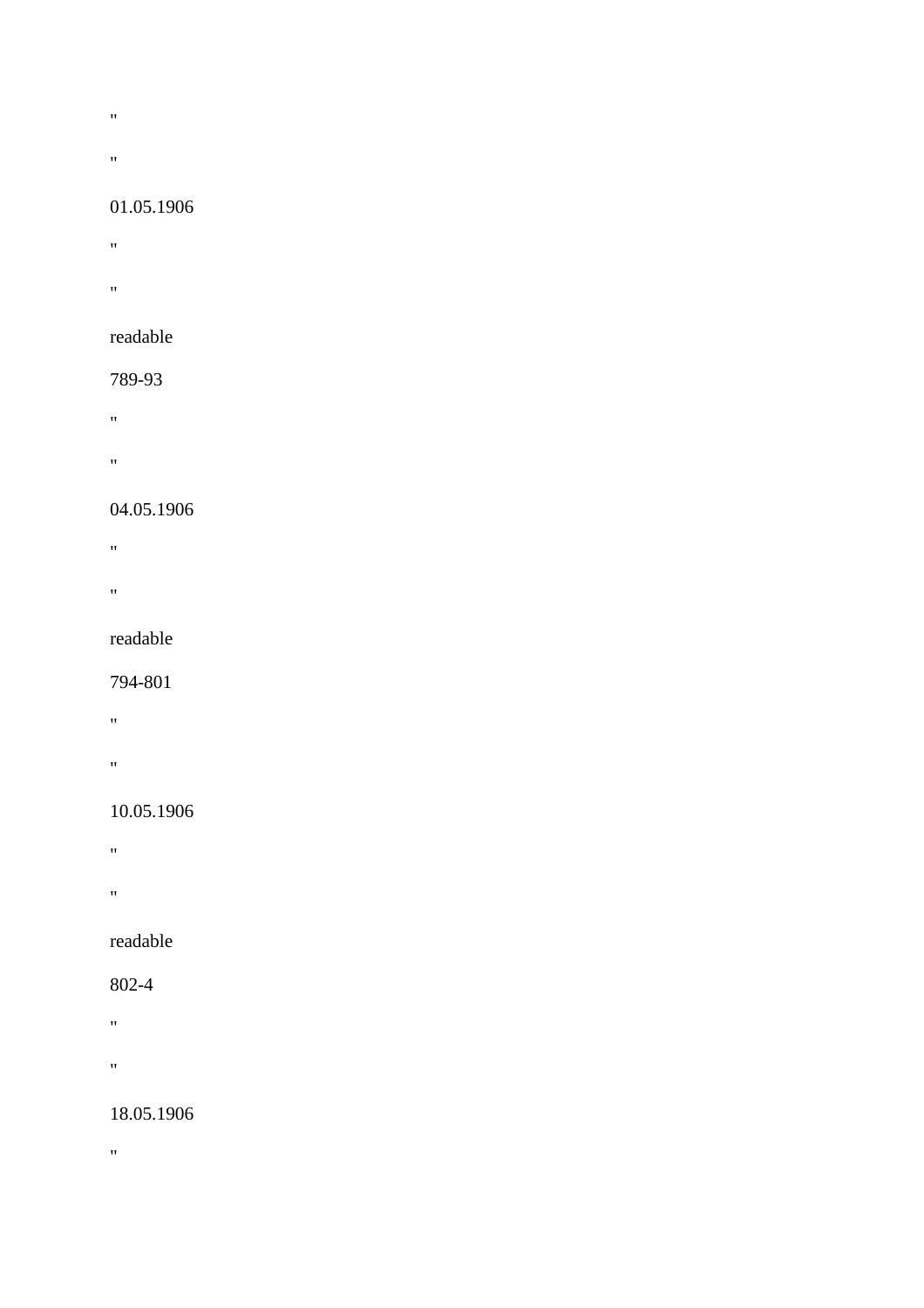#### "

#### readable

#### 805-9

- $\mathbf{u} = \mathbf{v}$
- "

### 09.06.1906

- **"** "
- 
- "

#### readable

## 810-8

- $\mathbf{u} = \mathbf{u} \times \mathbf{u}$
- 
- "

#### 21.06.1906

- "
- 
- $\mathbf{u} = \mathbf{u}$

#### readable

## 818-21

- $\mathbf{u}^{\left(1\right)}$  .
- 
- $\mathbf{u}^{\top}$
- $\mathbf{u}^\top$
- 
- $\hat{H}$
- $\hat{H}^{\pm}$

# readable

#### 822-3

 $\theta$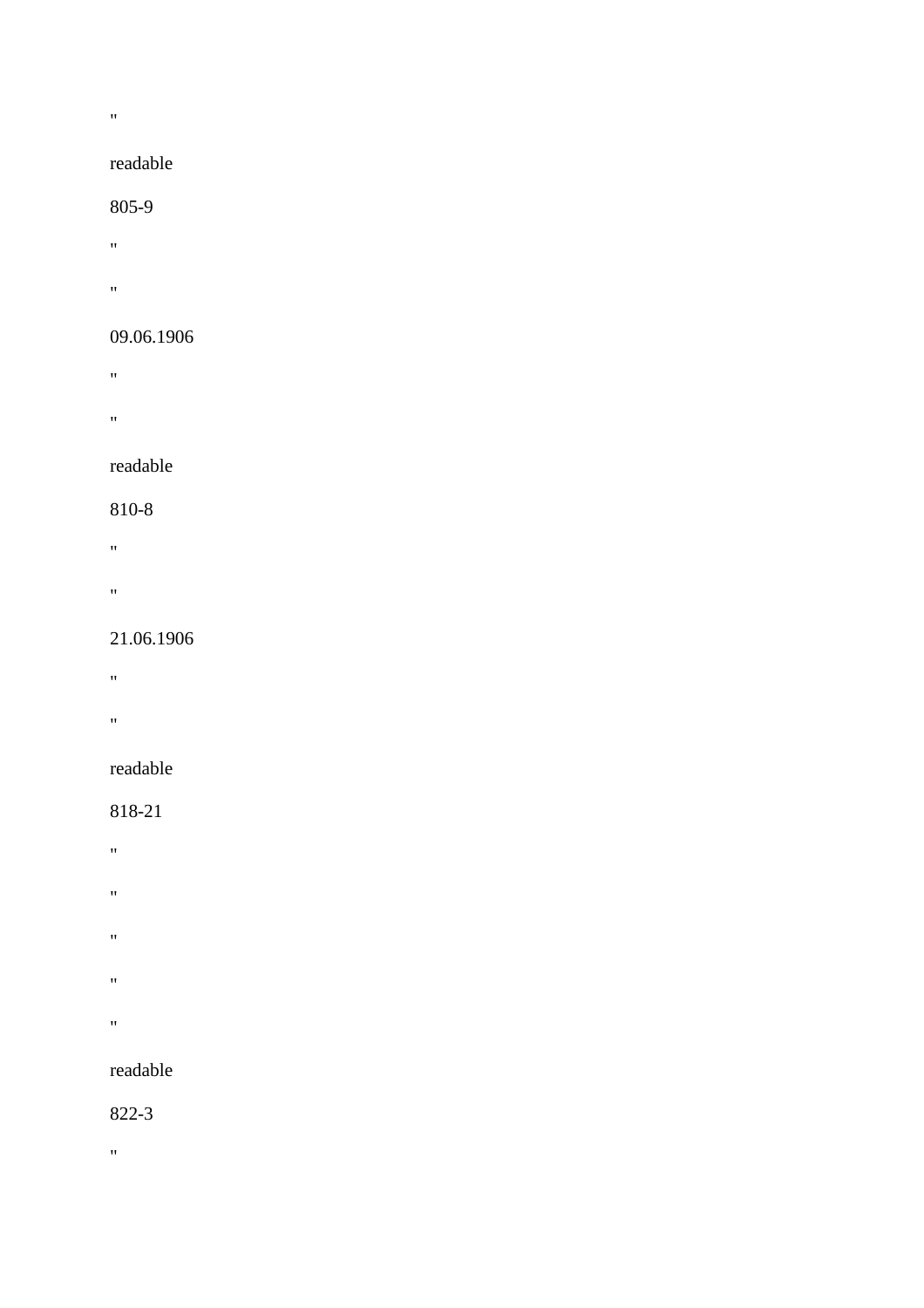#### $\alpha$

#### 20.08.1906

- "
- "

#### readable

## 824-5

- "
- 
- "

# 20.09.1906

- "
- 
- "

#### readable

#### 826-8

- "
- 
- "

### 03.10.1906

- "
- 
- "

## readable

#### 829-39

- "
- "

## 22.11.1906

- $\mathbf{u}^{\pm}$
- 
- $\hat{\theta}$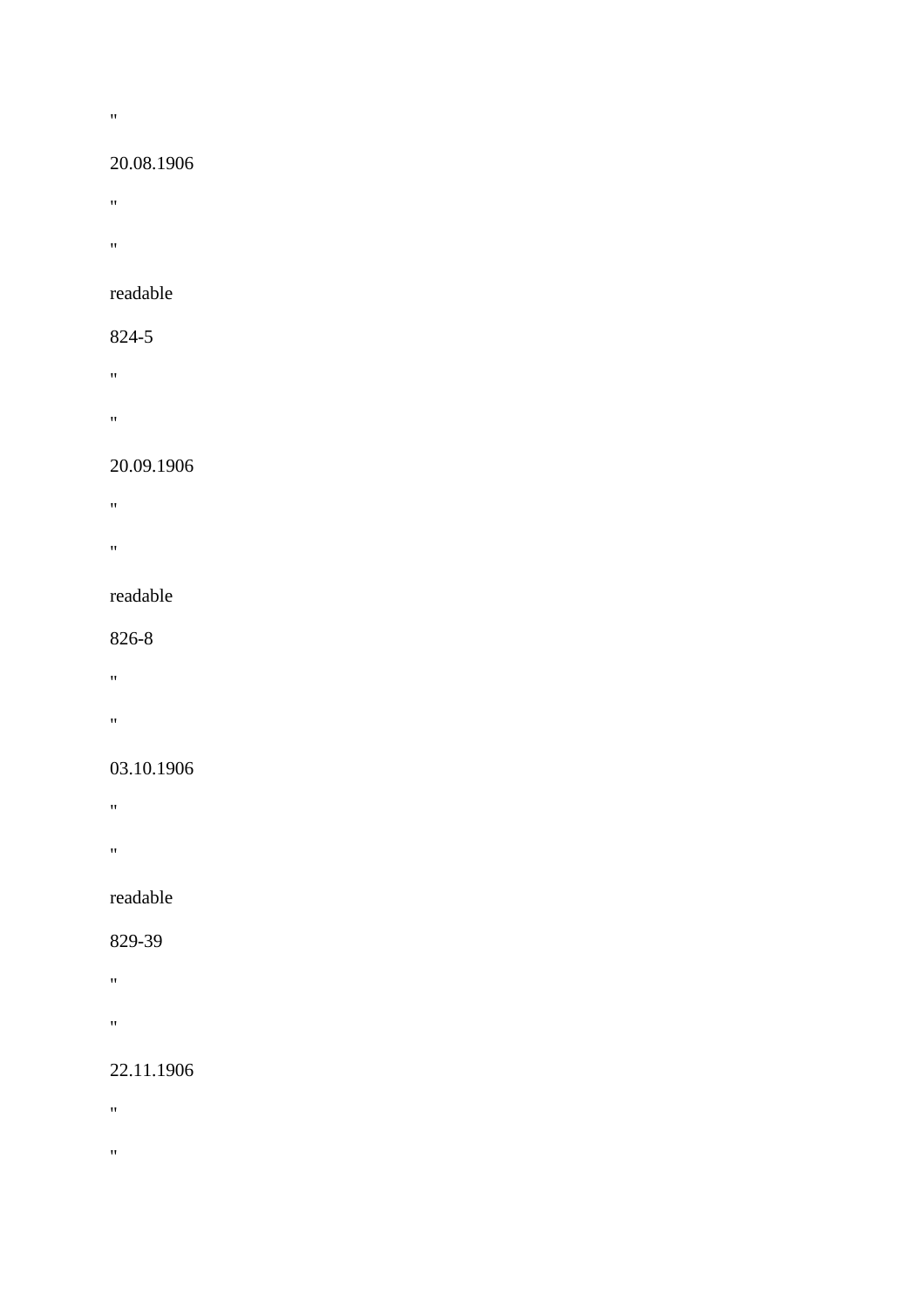840-1

- "
- 
- $\theta$  . The  $\theta$

# 14.05.1907

## Strong

"

# readable

## 841-2

- $\mathbf{u}^{\left(1\right)}$
- 
- "

# 10.06.1907

## Bell

"

# readable

## 842-59

- $\mathbf{u} = \mathbf{v}$
- "

# 18.07.1907

# Barton

 $\alpha$ 

# readable

## 860-1

- $\mathbf{u} = \mathbf{v}$
- 
- $\bar{\theta}$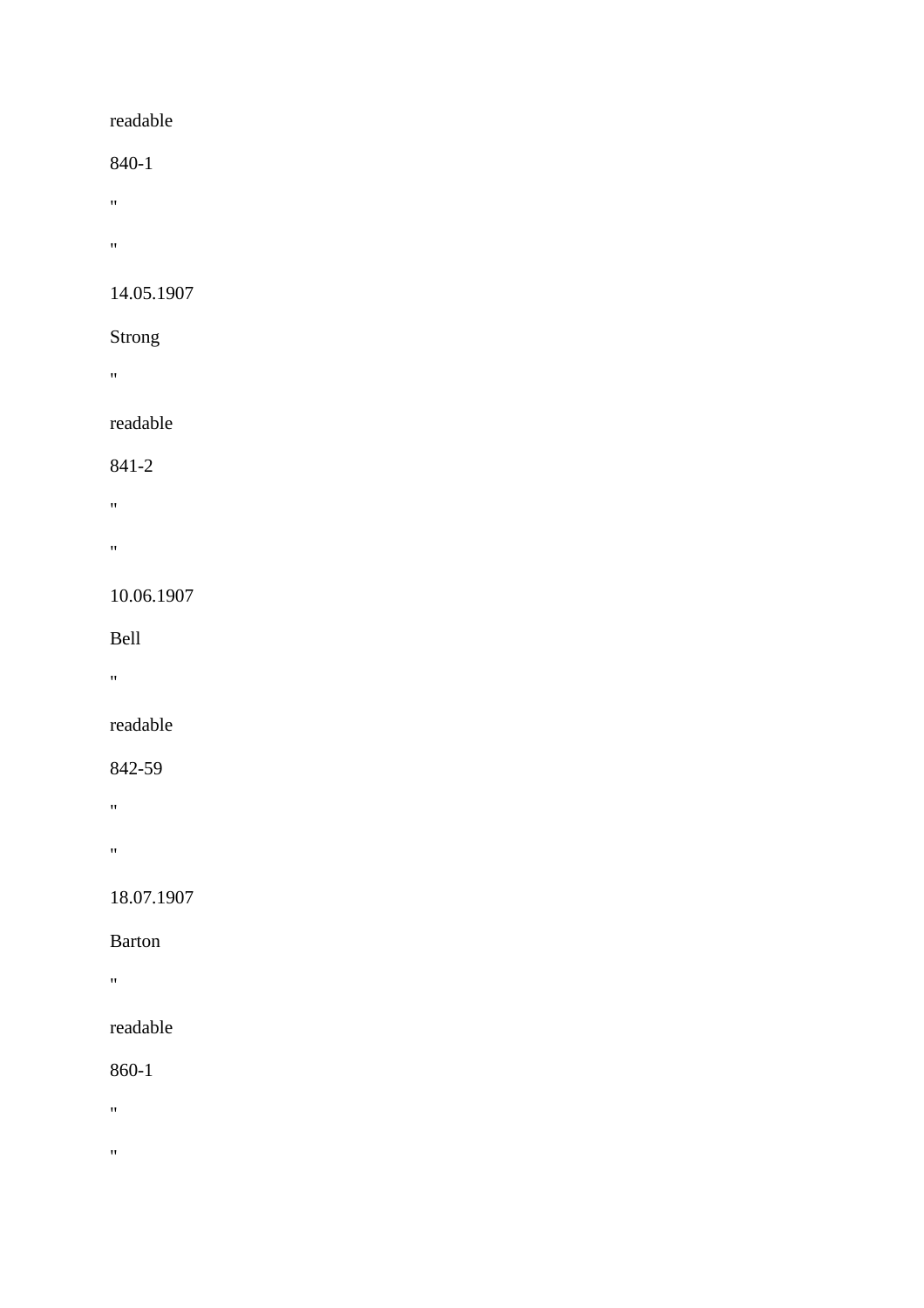#### 08.08.1907

- $\theta$  . The  $\theta$
- 

 $\hat{H}^{\pm}$ 

#### readable

#### 862-7

- $\alpha$
- **"** "

# 02.09.1907

- "
- 
- "

#### readable

#### 867-70

- "
- 
- "

#### 22.11.1907

- "
- 
- "

# readable

#### 871

- "
- 
- "

## 26.12.1907

- $\mathbf{u}$
- 
- $\mathbf{u}^{\pm}$

# readable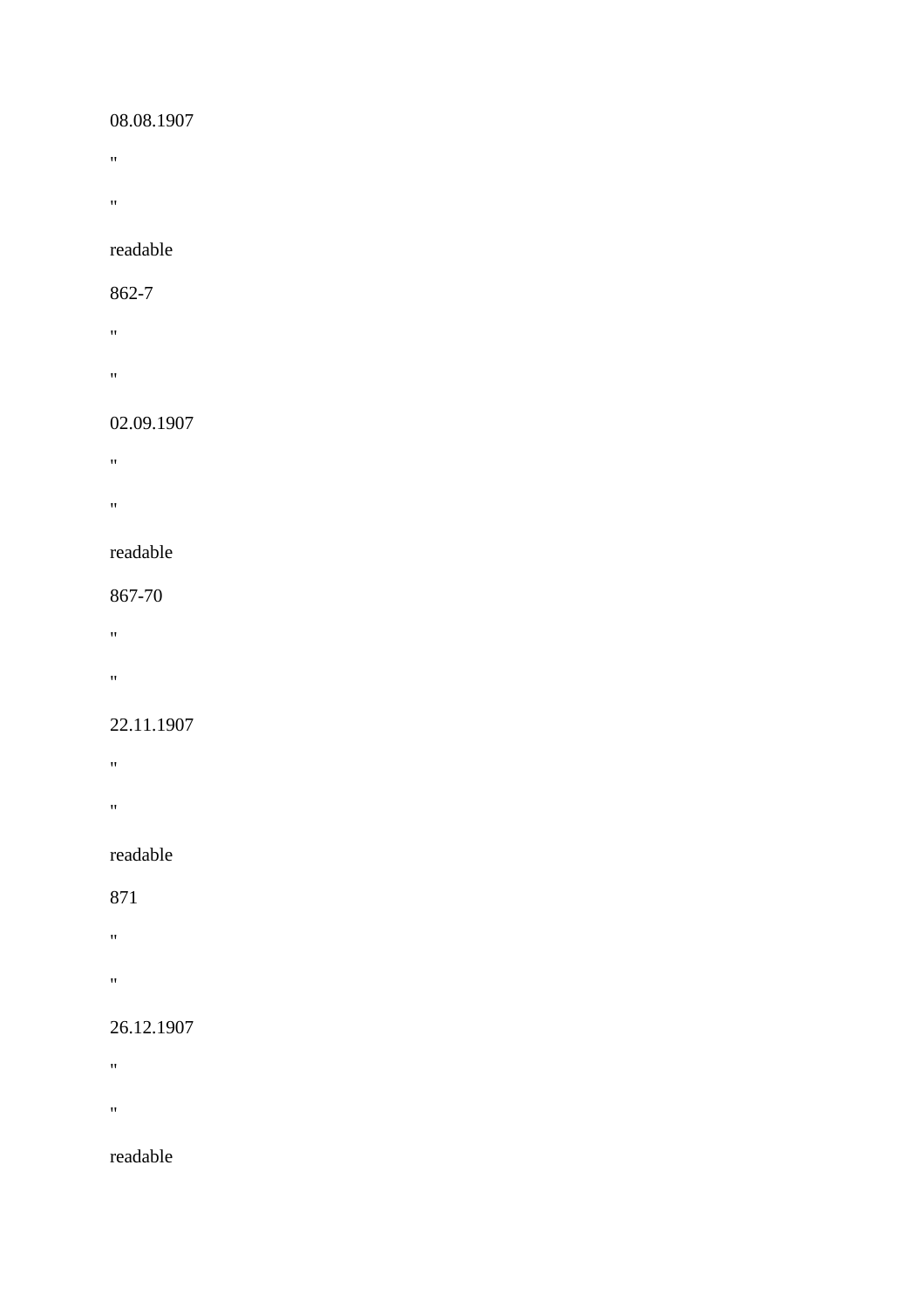#### 871-5

- $\boldsymbol{0}$
- $\bar{u}$
- $\bar{u}$
- 
- $\boldsymbol{0}$

## readable

876-80

unreadable

881-4

letter

 $\hat{\theta}$ 

28.01.1908

Bell

 $\alpha$ 

readable

885-7

 $\mathbf{u}^{\left(1\right)}$  .

"

31.01.1908

Barton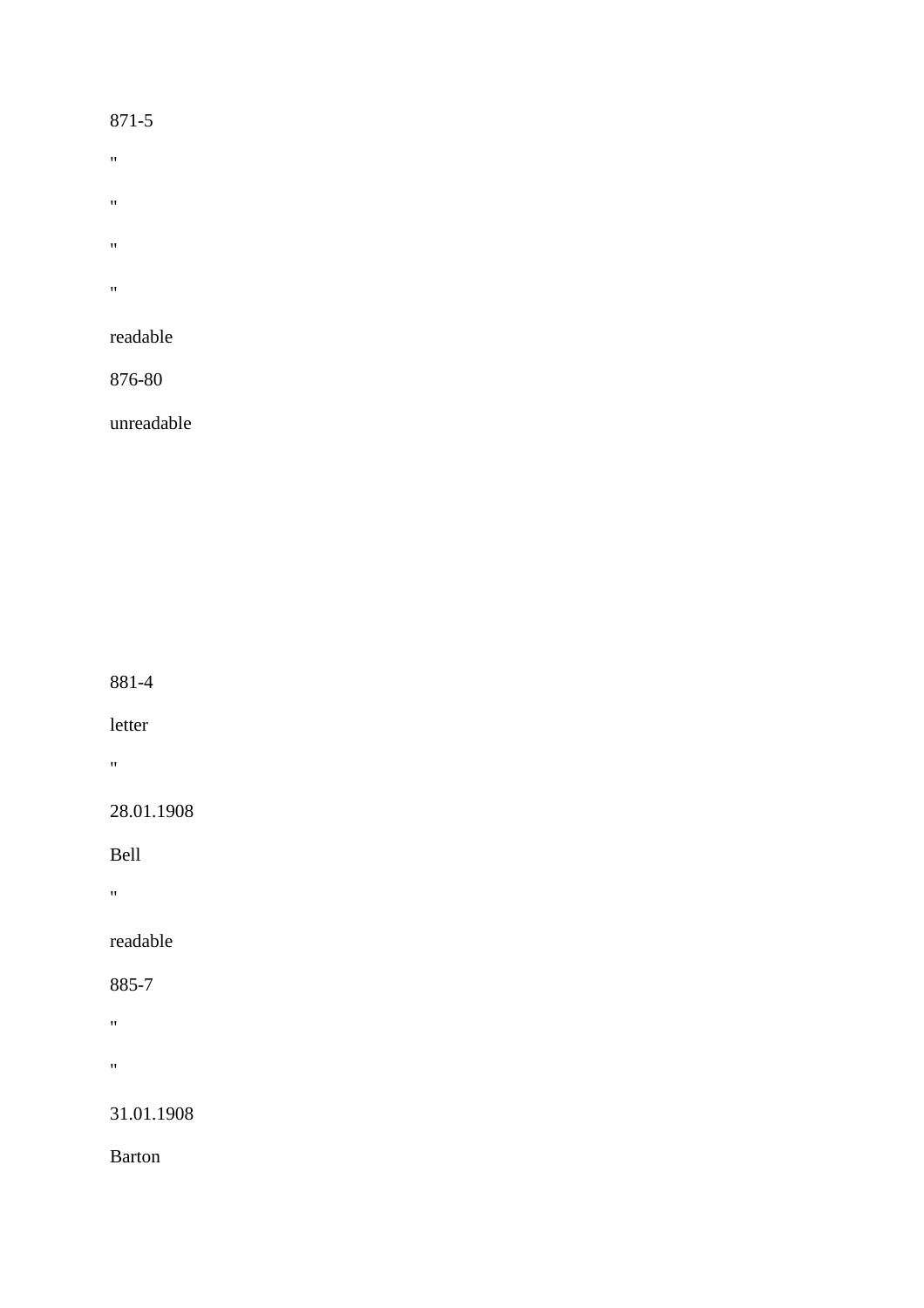#### "

## readable

#### 888-94

- $\mathbf{m}$
- $\mathbf{u}^{\pm}$

#### 11.02.1908

- **"** "
- 
- "

#### readable

## 894-7

- 
- $\mathbf{u} = \mathbf{u}$
- "

#### 29.02.1908

- "
- 
- $\mathbf{u}^{\pm}$

#### readable

## 898-900

- $\hat{H}^{\rm (1)}$
- 
- "

## 15.05.1908

#### Bell

"

# readable

#### 900-6

 $\alpha$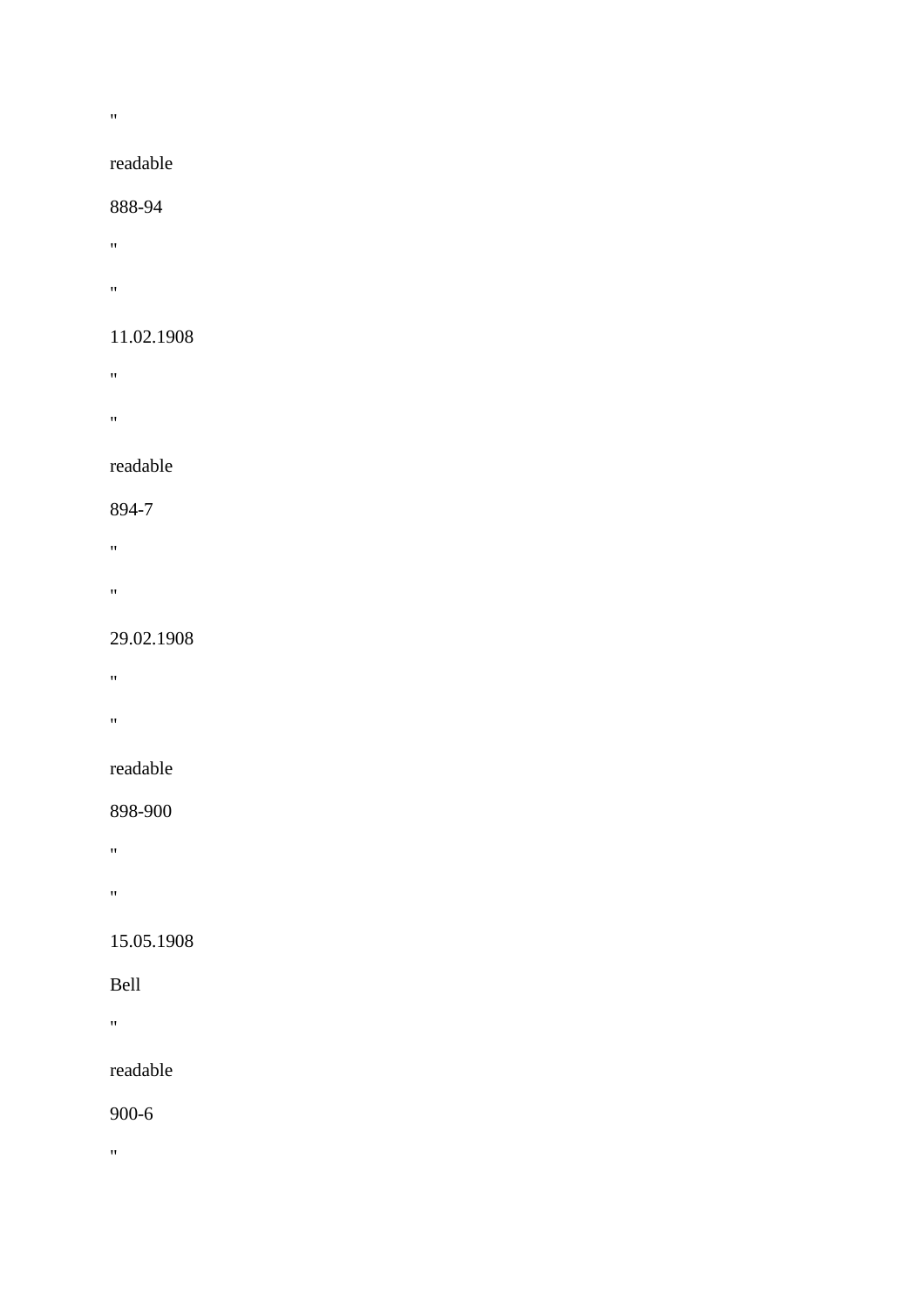#### $\mathbf{u}$

#### 26.05.1908

- **"** "
- "

#### readable

## 907-11

- "
- "

## 10.07.1908

#### Barton

 $\mathbf{u} = \mathbf{v}$ 

#### readable

#### 912-4

- "
- $\mathbf{u} = \mathbf{u}$

## 27.08.1908

- "
- 
- "

# readable

#### 914-27

- $\alpha$
- $\hat{H}^{\pm}$

# 13.10.1908

## Holway

 $\theta$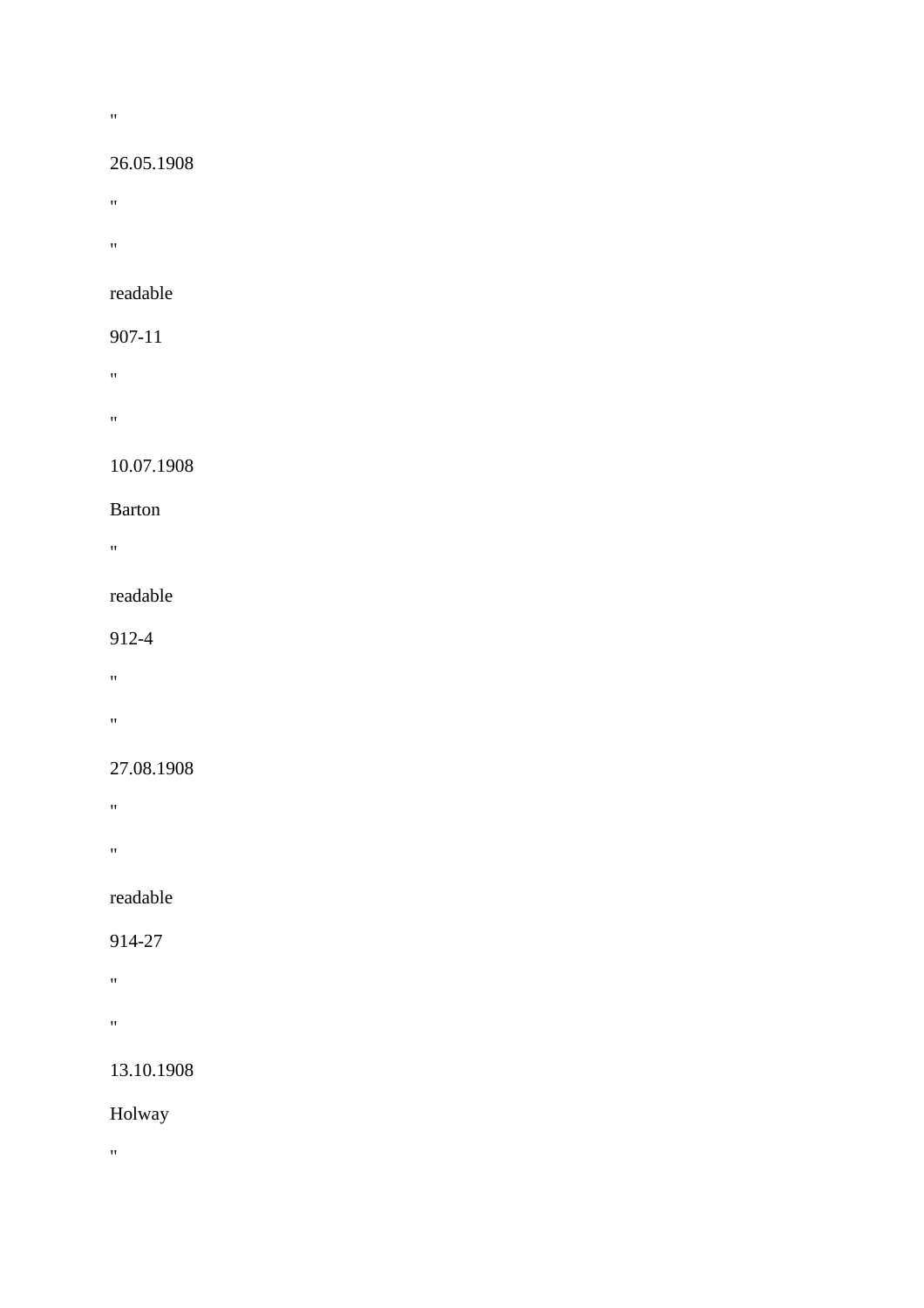927-35

- "
- "

## 22.11.1908

## Barton

"

# partially

### 935-42

- "
- 
- "

## 19.11.1908

- $\mathbf{u} = \mathbf{v}$
- 
- "

# partially

## 943-4

- "
- 
- "

## 27.12.1908

- "
- "

# readable

# 945-7

- "
- $\hat{\theta}$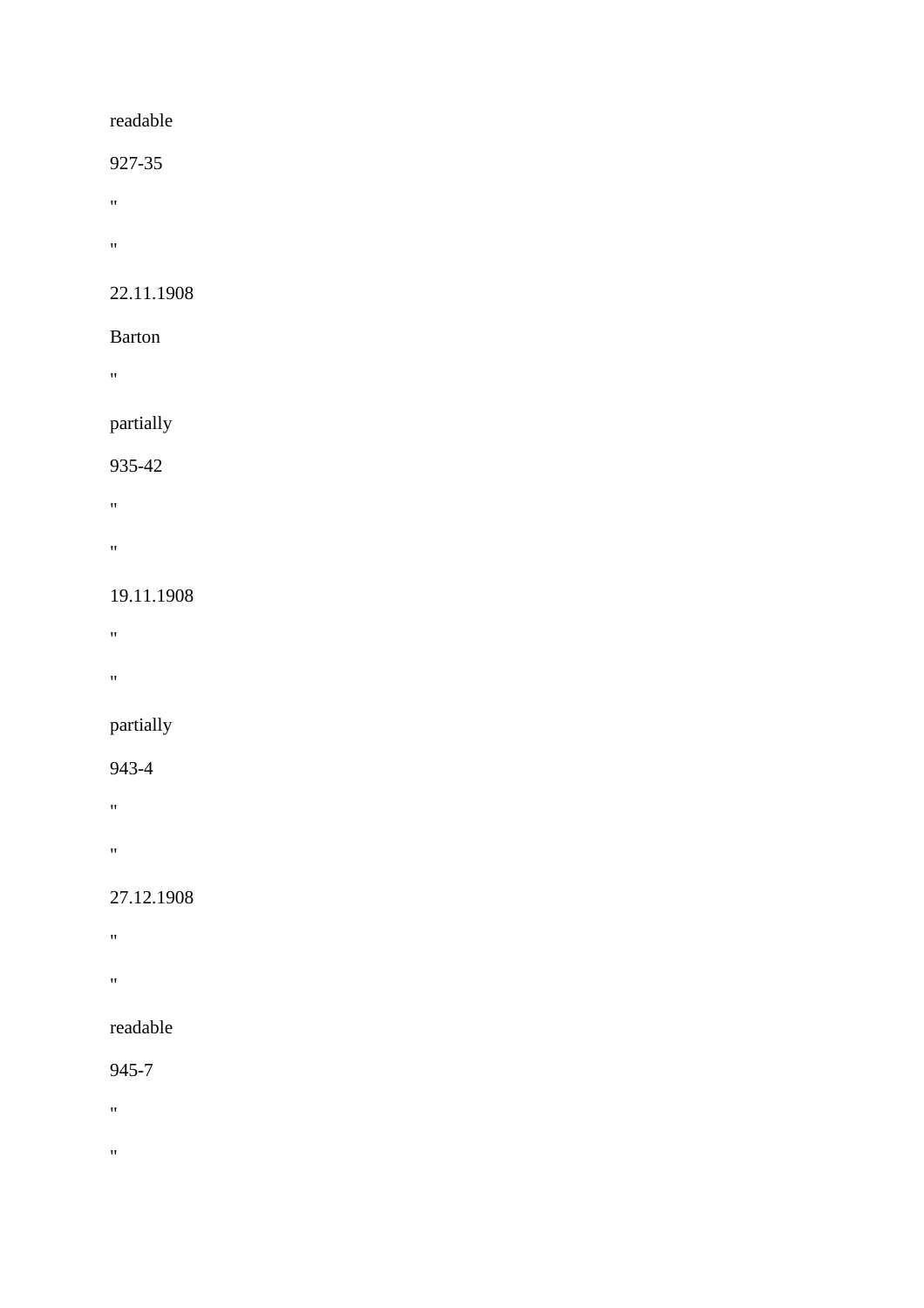#### 20.01.1909

- $\mathbf{m} = 0$
- $\hat{H}^{\pm}$

readable

#### 947-56

- "
- **"** "

#### 10.02.1909

- "
- **"** "
- 

### readable

#### 957-8

- $\mathbf{u} = \mathbf{v}$
- 
- "

#### 27.02.1909

- "
- 
- $\mathbf{u}$

## readable

## 958-9

- "
- 
- $\alpha$

## 13.03.1909

- $\hat{H}$
- 
- **"** "

# readable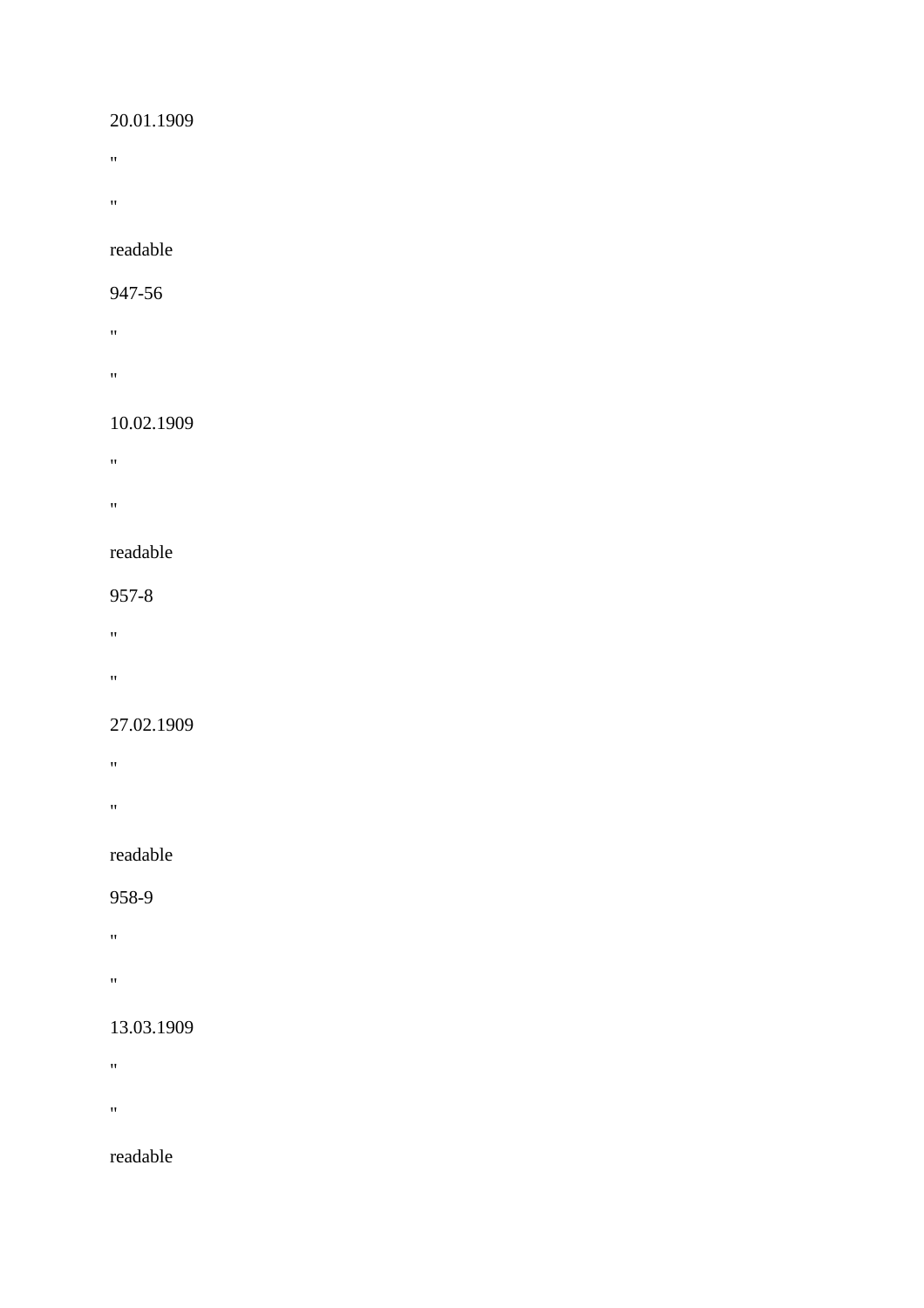#### 960-2

- $\hat{H}$
- 
- $\theta$

#### 24.06.1909

- **"** "
- **"** "

#### readable

#### 962-3

- "
- "

#### 30.07.1909

- "
- 

# $\mathbf{u}$

#### readable

#### 964-72

#### unreadable

## 973-4

"

"

# 02.02.1905

- $\hat{H}^{\pm}$
- 
- $\bar{m}$

# Readable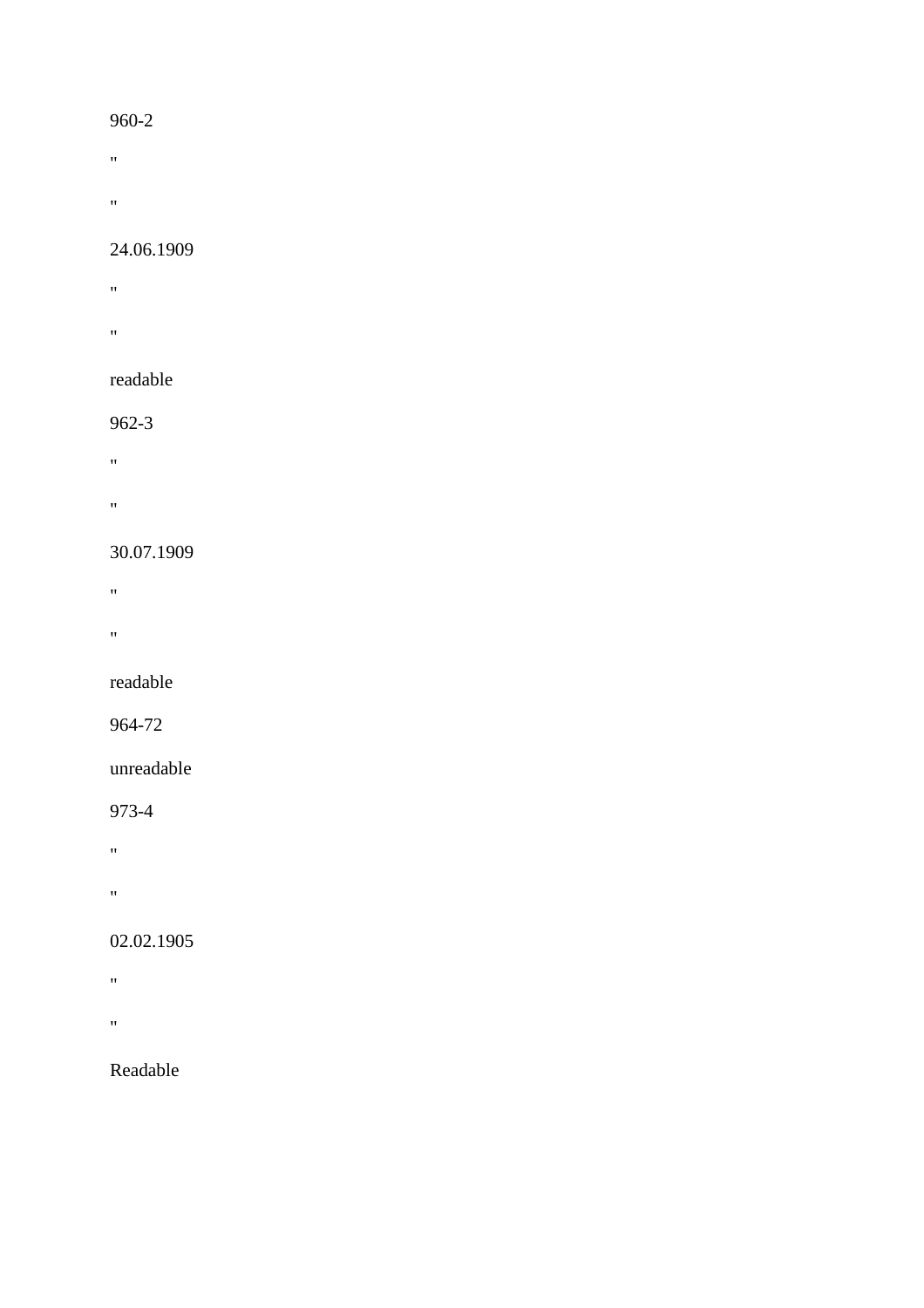#### **REEL 581**

Submitted by : Dritan EGRO

Submitted to : Department of History

Project term (month, year) : march 2000

#### **Bibliographical and physical information**

Document type : microfilm

Reference : BV 2410. A4 1984 Reel 581

Degre of readability : hardly reading

#### Number Category Place & date Written by Written to Degre of

of microfilm of Document of writting readability

| $3 - 8$   |                    | unreadable         |            |                   |                    |                    |
|-----------|--------------------|--------------------|------------|-------------------|--------------------|--------------------|
| $9 - 13$  | letter             | Manastir           | 03.02.1902 | <b>Barton</b>     | Mathews            | hardly             |
| $13 - 5$  | $\pmb{\mathsf{H}}$ | $\pmb{\mathsf{H}}$ | 27.02.1902 | $^{\prime\prime}$ | $\pmb{\mathsf{H}}$ | 11                 |
| 16-23     |                    | unreadable         |            |                   |                    |                    |
| $24-6$    | letter             | $\pmb{\mathsf{H}}$ | 06.12.1902 | $^{\prime\prime}$ | $\pmb{\mathsf{H}}$ | $\pmb{\mathsf{H}}$ |
| $27 - 9$  | $^{\prime\prime}$  | $\pmb{\mathsf{H}}$ | 26.03.1903 | $^{\prime\prime}$ | $^{\prime\prime}$  | $^{\prime\prime}$  |
| $30 - 4$  |                    | unreadable         |            |                   |                    |                    |
| $35-6$    | letter             | $\pmb{\mathsf{H}}$ | 21.11.1903 | $^{\prime\prime}$ | ,,                 | readable           |
| $37-9$    | letter             | $\pmb{\mathsf{H}}$ | 31.03.1904 | $^{\prime\prime}$ | 11                 | $\pmb{\mathsf{H}}$ |
| 39-44     | letter             | $\pmb{\mathsf{H}}$ | 11.04.1904 | $^{\prime\prime}$ | $\pmb{\mathsf{H}}$ | $\pmb{\mathsf{H}}$ |
| $46 - 7$  | letter             | $\pmb{\mathsf{H}}$ | 14.06.1904 | $^{\prime\prime}$ | $^{\prime\prime}$  | $^{\prime\prime}$  |
| 49-63     |                    | unreadable         |            |                   |                    |                    |
| 64-70     | letter             | 11                 | 15.12.1907 | $^{\prime\prime}$ | $\pmb{\mathsf{H}}$ | partially          |
| $71-2$    |                    | unreadable         |            |                   |                    |                    |
| $74 - 8$  | letter             | $\pmb{\mathsf{H}}$ | 27.04.1909 | $^{\prime\prime}$ | $^{\prime\prime}$  | hardly             |
| $80 - 3$  | letter             | $\pmb{\mathsf{H}}$ | 20.05.1909 | $^{\prime\prime}$ | $\pmb{\mathsf{H}}$ | $\pmb{\mathsf{H}}$ |
| 84-8      |                    | unreadable         |            |                   |                    |                    |
| 89-95     | letter             | Samakov            | 20.04.1902 | $^{\prime\prime}$ | Ostrander          | $\pmb{\mathsf{H}}$ |
| 96-100    | letter             | $\pmb{\mathsf{H}}$ | 08.07.1903 | $^{\prime\prime}$ | $\pmb{\mathsf{H}}$ | $\pmb{\mathsf{H}}$ |
| $102 - 6$ | letter             | $\pmb{\mathsf{H}}$ | 12.18.1903 | $^{\prime\prime}$ | $^{\prime\prime}$  | $^{\prime\prime}$  |
| 108       | letter             | $\pmb{\mathsf{H}}$ | 18.09.1903 | $^{\prime}$       | $\pmb{\mathsf{H}}$ | $\pmb{\mathsf{H}}$ |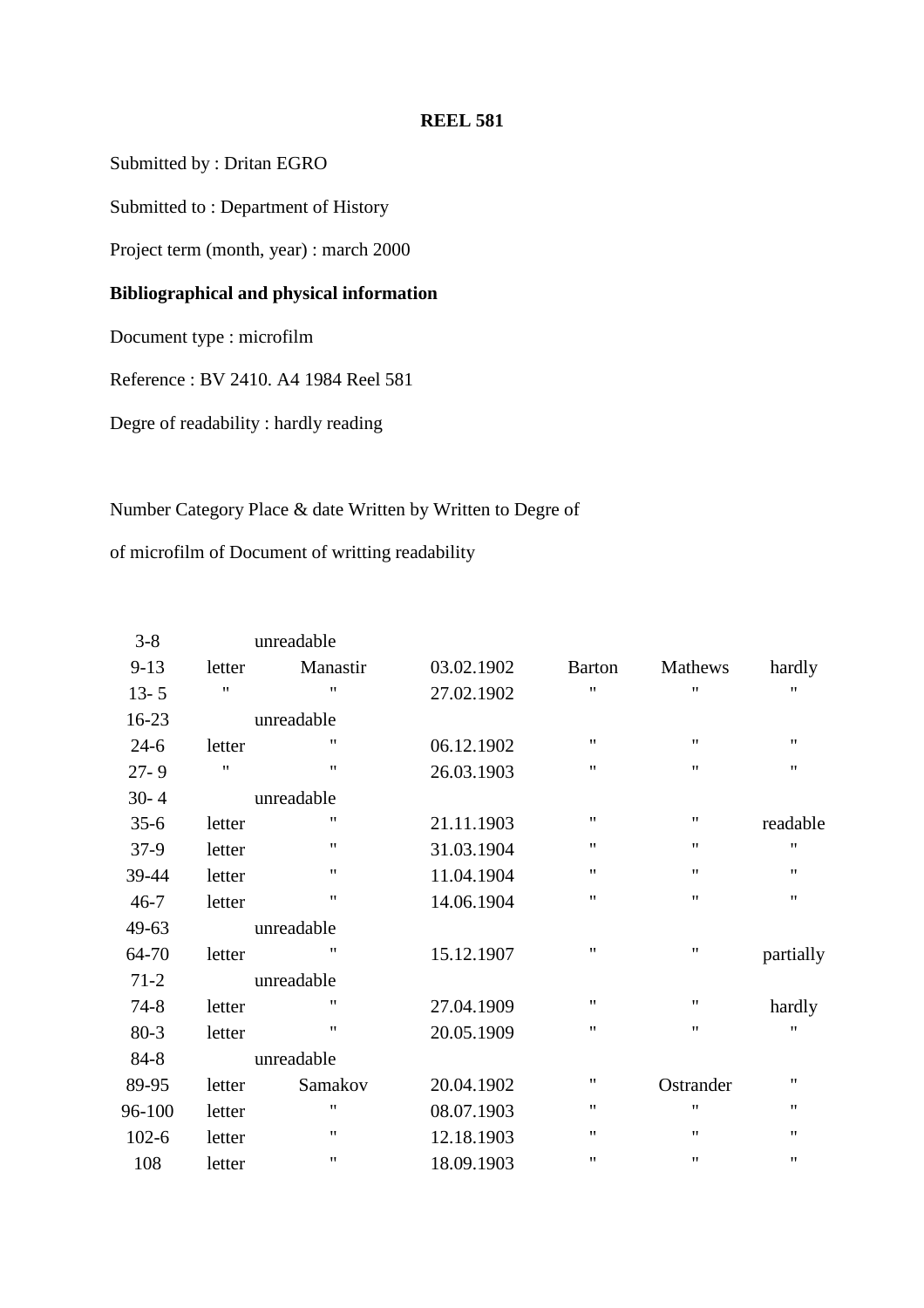| 110       | letter | $\pmb{\mathsf{H}}$                       | 23.09.1903 | 11                 | $\pmb{\mathsf{H}}$ | $\pmb{\mathsf{H}}$ |
|-----------|--------|------------------------------------------|------------|--------------------|--------------------|--------------------|
| $111 - 2$ |        | unreadable                               |            |                    |                    |                    |
| 113       | letter | 11                                       | 02.10.1903 | $\pmb{\mathsf{H}}$ | $\pmb{\mathsf{H}}$ | $\pmb{\mathsf{H}}$ |
| $115 - 6$ | letter | $\pmb{\mathsf{H}}$                       | 06.10.1903 | 11                 | $\pmb{\mathsf{H}}$ | 11                 |
| $117 - 8$ | letter | $\pmb{\mathsf{H}}$                       | 20.10.1903 | 11                 | $\pmb{\mathsf{H}}$ | $\pmb{\mathsf{H}}$ |
| 119-20    | letter | $\pmb{\mathsf{H}}$                       | 03.11.1903 | 11                 | $\pmb{\mathsf{H}}$ | $\pmb{\mathsf{H}}$ |
| $121 - 2$ | letter | "                                        | 18.11.1903 | 11                 | 11                 | 11                 |
| 123       | letter | $\pmb{\mathsf{H}}$                       | 06.04.1904 | 11                 | $\pmb{\mathsf{H}}$ | $\pmb{\mathsf{H}}$ |
| 124       | letter | $\pmb{\mathsf{H}}$                       | 20.05.1904 | 11                 | $\pmb{\mathsf{H}}$ | 11                 |
| $125 - 6$ | letter | $\pmb{\mathsf{H}}$                       | 04.08.1904 | 11                 | $\pmb{\mathsf{H}}$ | $\pmb{\mathsf{H}}$ |
| 128-32    | letter | "                                        | 15.10.1904 | 11                 | $\pmb{\mathsf{H}}$ | $\pmb{\mathsf{H}}$ |
| 133-4     | letter | "                                        | 21.12.1904 | 11                 | 11                 | 11                 |
| 135-44    | letter | $\pmb{\mathsf{H}}$                       | 03.02.1905 | 11                 | $\pmb{\mathsf{H}}$ | $\pmb{\mathsf{H}}$ |
| 146-7     | letter | $\pmb{\mathsf{H}}$                       | 10.02.1905 | 11                 | $\pmb{\mathsf{H}}$ | 11                 |
| 148-51    | letter | $\pmb{\mathsf{H}}$                       | 11.03.1905 | 11                 | $\pmb{\mathsf{H}}$ | $\pmb{\mathsf{H}}$ |
| $153 - 5$ |        | unreadable                               |            |                    |                    |                    |
| 156-8     | letter | $^{\prime\prime}$                        | 20.05.1905 | 11                 | 11                 | readable           |
| 159-72    |        | unreadable                               |            |                    |                    |                    |
| 173-4     | letter | $\pmb{\mathsf{H}}$                       | 07.05.1906 | 11                 | $\pmb{\mathsf{H}}$ | $\pmb{\mathsf{H}}$ |
| 175-7     |        | The collegiate and theological Institute |            |                    |                    | $\pmb{\mathsf{H}}$ |
| 178-9     | letter | $\pmb{\mathsf{H}}$                       | 03.08.1908 | 11                 | $\pmb{\mathsf{H}}$ | $\pmb{\mathsf{H}}$ |
| 180-1     | letter | $\pmb{\mathsf{H}}$                       | 17.10.1908 | 11                 | 11                 | hardly             |
| 183-5     |        | unreadable                               |            |                    |                    |                    |
| 186       | letter | $\pmb{\cdot}$                            | 27.06.1907 | Bell               | $\pmb{\mathsf{H}}$ | readable           |
| 187-91    |        | unreadable                               |            |                    |                    |                    |
| 193-7     | letter | $\pmb{\mathsf{H}}$                       | 21.11.1907 | <b>Barton</b>      | $\pmb{\mathsf{H}}$ | hardly             |
| 198-235   |        | unreadable                               |            |                    |                    |                    |
| $235 - 7$ | letter | $\pmb{\mathsf{H}}$                       |            | 11                 | $\pmb{\mathsf{H}}$ | hardly             |
| 239       | letter | "                                        | 20.05.1907 | 11                 | $\pmb{\mathsf{H}}$ | hardly             |
| 240-53    |        | unreadable                               |            |                    |                    |                    |
| 255-62    |        | Dr. Riggs a Bible<br>Translator          |            |                    |                    | readable           |
| $264-6$   | letter | Salonica                                 | 22.03.1900 | Daniels            | Stone              | hardly             |
| 267-75    |        | unreadable                               |            |                    |                    |                    |
| 276-85    | letter | $\pmb{\mathsf{H}}$                       | 25.10.1900 | <b>Barton</b>      | Ħ                  | hardly             |
| 286-7     |        | unreadable                               |            |                    |                    |                    |
| 288-92    | letter |                                          | 19.03.1902 | 11                 | $\pmb{\mathsf{H}}$ | hardly             |
| 292-4     | letter | "                                        | 15.04.1902 | "                  | 11                 | hardly             |
| 295-351   |        | unreadable                               |            |                    |                    |                    |
| $352 - 3$ | letter | Chelsea                                  | 19.10.1903 | "                  | 11                 | hardly             |
| 354-83    |        | unreadable                               |            |                    |                    |                    |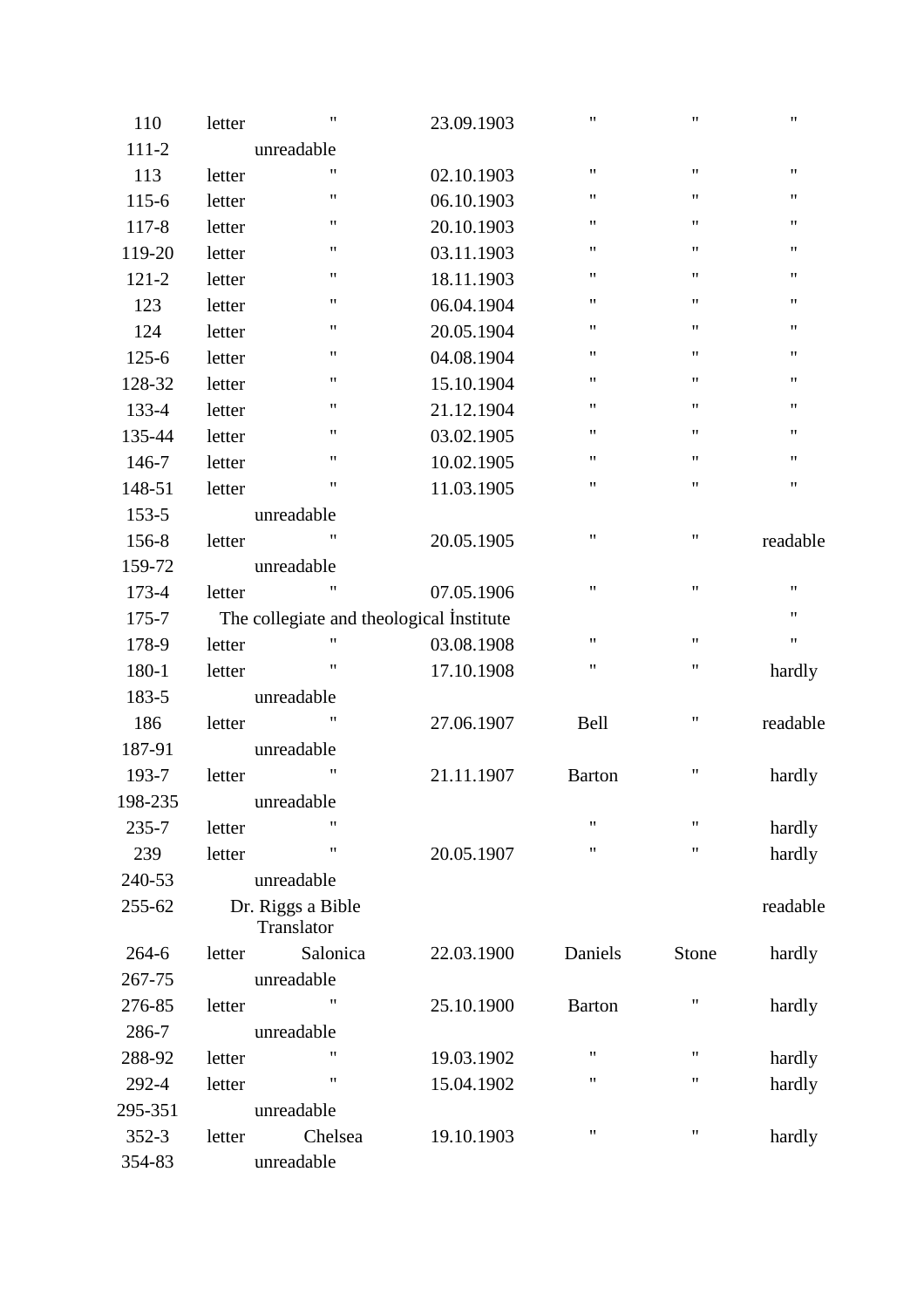| 384       |                    | Mrs. Lucy Waterman Stone |            |                    |                    | tapewriting |  |
|-----------|--------------------|--------------------------|------------|--------------------|--------------------|-------------|--|
| 385-7     | letter             | Chelsea                  |            | $\pmb{\mathsf{H}}$ |                    | partially   |  |
| 388-91    | letter             | $\pmb{\mathsf{H}}$       | 10.07.1905 | $\pmb{\mathsf{H}}$ | 11                 | readable    |  |
| 392-403   |                    | unreadable               |            |                    |                    |             |  |
| 404-7     | letter             |                          | 05.09.1905 | $\pmb{\mathsf{H}}$ | 11                 | readable    |  |
| 408-10    |                    | unreadable               |            |                    |                    |             |  |
| $411 - 2$ | letter             | $\pmb{\mathsf{H}}$       | 18.02.1906 | $\pmb{\mathsf{H}}$ | $\pmb{\mathsf{H}}$ | readable    |  |
| 413-67    |                    | unreadable               |            |                    |                    |             |  |
| 468-9     | letter             | $\pmb{\mathsf{H}}$       | 17.07.1907 | Bell               | $\pmb{\mathsf{H}}$ | hardly      |  |
| 470-94    |                    | unreadable               |            |                    |                    |             |  |
| 495-8     | letter             | "                        | 14.12.1907 | <b>Barton</b>      | 11                 | hardly      |  |
| 499-519   |                    | unreadable               |            |                    |                    |             |  |
| 520-2     | letter             |                          | 20.04.1907 | $\pmb{\mathsf{H}}$ | $\pmb{\mathsf{H}}$ | hardly      |  |
| 523-32    |                    | unreadable               |            |                    |                    |             |  |
| 532-4     | letter             | Constantinople           | 20.09.1901 | J. Hay             | Leishman           | readable    |  |
| 536-7     |                    | unreadable               |            |                    |                    |             |  |
| 538       | Telegram           |                          |            |                    |                    |             |  |
| 539       |                    | Postal telegraph         |            |                    |                    |             |  |
| 540       | $\mathbf{H}$       |                          |            |                    |                    |             |  |
| 541       | $\pmb{\mathsf{H}}$ |                          |            |                    |                    |             |  |
| 542       | $\pmb{\mathsf{H}}$ |                          |            |                    |                    |             |  |
| 543       | Telegram           |                          |            |                    |                    |             |  |
| 544       | Postal telegraph   |                          |            |                    |                    |             |  |
| 545       | Telegram           |                          |            |                    |                    |             |  |
| 546       |                    | Postal telegraph         |            |                    |                    |             |  |
| 547       | Telegram           |                          |            |                    |                    |             |  |
| 548       | $\pmb{\mathsf{H}}$ |                          |            |                    |                    |             |  |
| 549       | 11                 |                          |            |                    |                    |             |  |
| 550       | 11                 |                          |            |                    |                    |             |  |
| 552       | $\pmb{\mathsf{H}}$ |                          |            |                    |                    |             |  |
| 553       |                    | Postal telegraph         |            |                    |                    |             |  |
| 554       | $\mathbf{H}$       |                          |            |                    |                    |             |  |
| 556       | letter             | Washington               | 04.10.1901 | Smith              | unreadable         | tapewriting |  |
| 557       | letter             | $\pmb{\mathsf{H}}$       | 05.10.1901 | $\pmb{\mathsf{H}}$ | 11                 | tapewriting |  |
| 559       |                    | Postal telegraph         |            |                    |                    |             |  |
| 561       |                    | Cable mesagge            |            |                    |                    |             |  |
| 563       |                    | Cable gram               |            |                    |                    |             |  |
| 564       |                    | Cable mesagge            |            |                    |                    |             |  |
| 566       | Telegram           |                          |            |                    |                    |             |  |
| 567       |                    | Postal telegraph         |            |                    |                    |             |  |
| 568       |                    | Postal telegraph         |            |                    |                    |             |  |
|           |                    |                          |            |                    |                    |             |  |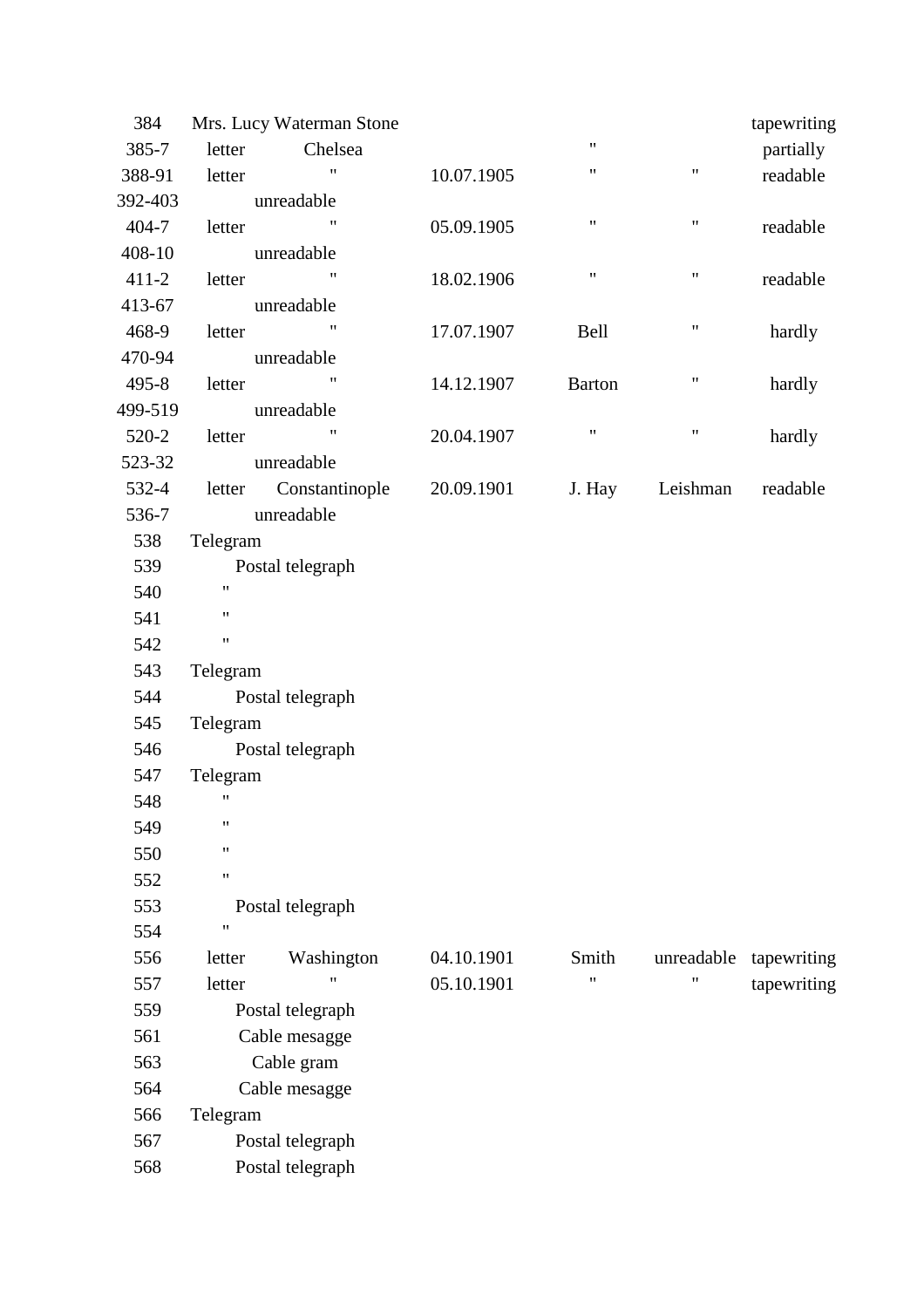| 570       | Telegram                                            |                                                    |            |                    |                    |             |  |  |
|-----------|-----------------------------------------------------|----------------------------------------------------|------------|--------------------|--------------------|-------------|--|--|
| 572       | Telegram                                            |                                                    |            |                    |                    |             |  |  |
| 573       |                                                     | Postal telegraph                                   |            |                    |                    |             |  |  |
| 576       | telegraph                                           |                                                    |            |                    |                    |             |  |  |
| 578       |                                                     | Press telegram                                     |            |                    |                    |             |  |  |
| 579       | $\pmb{\mathsf{H}}$                                  |                                                    |            |                    |                    |             |  |  |
| 581       | telegram                                            |                                                    |            |                    |                    |             |  |  |
| 582       |                                                     | postal telegraph                                   |            |                    |                    |             |  |  |
| 583       |                                                     | Press telegram                                     |            |                    |                    |             |  |  |
| 585       | telegram                                            |                                                    |            |                    |                    |             |  |  |
| 586       |                                                     | Postal telegraph                                   |            |                    |                    |             |  |  |
| 587-8     |                                                     | unreadable                                         |            |                    |                    |             |  |  |
| 589       | letter                                              | Samakov                                            | 07.11.1901 | <b>Barton</b>      | Baird              | hardly      |  |  |
| 591-2     | letter                                              | Macedonia                                          | 25.10.1908 | Haskell            | Stone              | hardly      |  |  |
| 594       | telegram                                            |                                                    |            |                    |                    |             |  |  |
| 595       |                                                     | Postal telegraph                                   |            |                    |                    |             |  |  |
| 596-8     | result of search for Miss. Stone in Region Alandere |                                                    |            |                    |                    |             |  |  |
| 599-600   | letter                                              | Samakov                                            | 20.12.1901 | Smith              | Baird              | readable    |  |  |
| $601-3$   |                                                     | unreadable                                         |            |                    |                    |             |  |  |
| 604       | letter                                              | Salonica                                           | 22.03.1902 | <b>Barton</b>      | House              | readable    |  |  |
| 605-22    |                                                     | unreadable                                         |            |                    |                    |             |  |  |
| $623 - 5$ | letter                                              | Constantinople                                     | 25.03.1902 | $\pmb{\mathsf{H}}$ |                    | readable    |  |  |
| 627-33    |                                                     | unreadable                                         |            |                    |                    |             |  |  |
| 634-41    | letter                                              | "                                                  | 28.03.1902 | $\pmb{\mathsf{H}}$ | House              | readable    |  |  |
| 643-7     |                                                     | unreadable                                         |            |                    |                    |             |  |  |
| 648-50    |                                                     | Memoranda                                          |            |                    |                    |             |  |  |
| 652-87    |                                                     | unreadable                                         |            |                    |                    |             |  |  |
| 688-93    | letter                                              | Chelsea                                            | 06.09.1907 | Leishman           | Stone              | hardly      |  |  |
| 695-734   |                                                     | unreadable                                         |            |                    |                    |             |  |  |
| 734-6     | letter                                              | Samakov                                            | 11.12.1900 | <b>Barton</b>      | Thompson           | hardly      |  |  |
| 736-8     | letter                                              | "                                                  | 19.12.1900 | 11                 | 11                 | partially   |  |  |
| 739-42    | letter                                              | 11                                                 | 18.01.1901 | $\pmb{\mathsf{H}}$ | 11                 | partially   |  |  |
| 744-9     |                                                     | unreadable                                         |            |                    |                    |             |  |  |
| 749-51    | letter                                              | 11                                                 | 05.08.1901 | $\mathbf{H}$       | $\pmb{\mathsf{H}}$ | readable    |  |  |
| $752-3$   | letter                                              | $\pmb{\mathsf{H}}$                                 | 19.09.1901 | Daniels            | 11                 | hardly      |  |  |
| 753-7     | letter                                              | "                                                  | 14.01.1902 | <b>Barton</b>      | 11                 | hardly      |  |  |
| 757-61    | letter                                              | "                                                  | 15.03.1902 | $^{\prime\prime}$  | $\pmb{\mathsf{H}}$ | hardly      |  |  |
| 763-4     | letter                                              | 11                                                 | 11.04.1902 | Morse              | 11                 | tapewriting |  |  |
| 766-7     |                                                     | The case of Miss Ellen M. Stone- Journal's Article |            |                    |                    |             |  |  |
| 768       | letter                                              | "                                                  | 17.04.1902 | <b>Barton</b>      | 11                 | readable    |  |  |
| 769-71    | letter                                              | 11                                                 | 07.08.1902 | $\pmb{\mathsf{H}}$ | $\pmb{\mathsf{H}}$ | readable    |  |  |
|           |                                                     |                                                    |            |                    |                    |             |  |  |